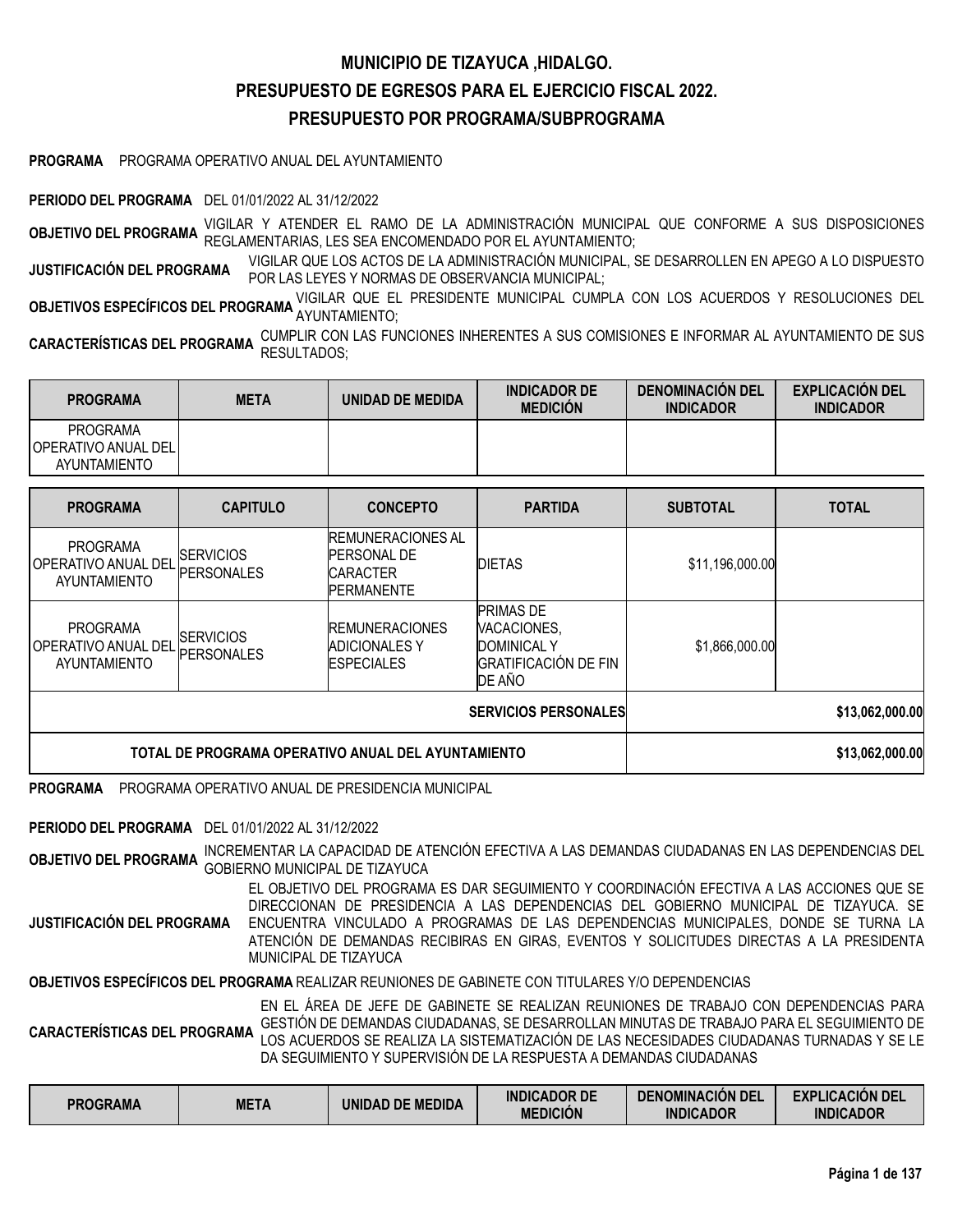| <b>PROGRAMA</b><br>OPERATIVO ANUAL DE<br><b>PRESIDENCIA</b><br><b>MUNICIPAL</b>           | 200 acciones turnadas a<br>dependencias | acciones                                                                  | % de acciones turnadas a Indicador dimensión de<br>dependencias | eficacia, nivel fin | Mide<br>de<br>porcentaje<br>el<br>turnadas<br>acciones<br>a<br>dependencias |
|-------------------------------------------------------------------------------------------|-----------------------------------------|---------------------------------------------------------------------------|-----------------------------------------------------------------|---------------------|-----------------------------------------------------------------------------|
| <b>PROGRAMA</b>                                                                           | <b>CAPITULO</b>                         | <b>CONCEPTO</b>                                                           | <b>PARTIDA</b>                                                  | <b>SUBTOTAL</b>     | <b>TOTAL</b>                                                                |
| <b>PROGRAMA</b><br>OPERATIVO ANUAL DE SERVICIOS<br><b>PRESIDENCIA</b><br><b>MUNICIPAL</b> | <b>PERSONALES</b>                       | <b>REMUNERACIONES AL</b><br>PERSONAL DE<br><b>ICARACTER</b><br>PERMANENTE | <b>SUELDOS BASE AL</b><br><b>PERSONAL</b><br><b>PERMANENTE</b>  | \$2,108,952.00      |                                                                             |

|                                                                                           |                                       | <b>SERVICIOS PERSONALES</b>                                                             | \$4,594,978.80                                                                                 |                |  |
|-------------------------------------------------------------------------------------------|---------------------------------------|-----------------------------------------------------------------------------------------|------------------------------------------------------------------------------------------------|----------------|--|
| <b>PROGRAMA</b><br>OPERATIVO ANUAL DE SERVICIOS<br><b>PRESIDENCIA</b><br><b>MUNICIPAL</b> | <b>PERSONALES</b>                     | <b>SOCIALESY</b><br><b>ECONOMICAS</b>                                                   | OTRAS PRESTACIONES OTRAS PRESTACIONES<br><b>SOCIALESY</b><br><b>ECONÓMICAS</b>                 | \$1,187,688.00 |  |
| <b>PROGRAMA</b><br>OPERATIVO ANUAL DE SERVICIOS<br><b>PRESIDENCIA</b><br><b>MUNICIPAL</b> | <b>PERSONALES</b>                     | <b>REMUNERACIONES</b><br><b>ADICIONALES Y</b><br><b>ESPECIALES</b>                      | <b>PRIMAS DE</b><br>VACACIONES,<br><b>DOMINICAL Y</b><br><b>GRATIFICACIÓN DE FIN</b><br>DE AÑO | \$35,149.20    |  |
| <b>PROGRAMA</b><br>OPERATIVO ANUAL DE SERVICIOS<br><b>PRESIDENCIA</b><br><b>MUNICIPAL</b> | <b>PERSONALES</b>                     | <b>REMUNERACIONES</b><br><b>ADICIONALES Y</b><br><b>ESPECIALES</b>                      | PRIMAS DE<br>VACACIONES,<br><b>DOMINICAL Y</b><br><b>GRATIFICACIÓN DE FIN</b><br>DE AÑO        | \$13,813.60    |  |
| <b>PROGRAMA</b><br>OPERATIVO ANUAL DE<br><b>PRESIDENCIA</b><br><b>MUNICIPAL</b>           | <b>SERVICIOS</b><br><b>PERSONALES</b> | <b>REMUNERACIONES</b><br><b>ADICIONALES Y</b><br><b>ESPECIALES</b>                      | <b>PRIMAS DE</b><br>VACACIONES,<br><b>DOMINICAL Y</b><br><b>GRATIFICACIÓN DE FIN</b><br>DE AÑO | \$351,492.00   |  |
| <b>PROGRAMA</b><br>OPERATIVO ANUAL DE SERVICIOS<br><b>PRESIDENCIA</b><br><b>MUNICIPAL</b> | <b>PERSONALES</b>                     | <b>REMUNERACIONES</b><br><b>ADICIONALES Y</b><br><b>ESPECIALES</b>                      | <b>PRIMAS DE</b><br>VACACIONES,<br><b>DOMINICAL Y</b><br><b>GRATIFICACIÓN DE FIN</b><br>DE AÑO | \$69,068.00    |  |
| <b>PROGRAMA</b><br>OPERATIVO ANUAL DE<br><b>PRESIDENCIA</b><br><b>MUNICIPAL</b>           | <b>SERVICIOS</b><br><b>PERSONALES</b> | <b>REMUNERACIONES AL</b><br><b>PERSONAL DE</b><br><b>CARACTER</b><br><b>TRANSITORIO</b> | <b>SUELDOS BASE AL</b><br><b>PERSONAL EVENTUAL</b>                                             | \$414,408.00   |  |
| <b>PROGRAMA</b><br>OPERATIVO ANUAL DE<br><b>PRESIDENCIA</b><br><b>MUNICIPAL</b>           | <b>SERVICIOS</b><br><b>PERSONALES</b> | <b>REMUNERACIONES AL</b><br><b>PERSONAL DE</b><br><b>CARACTER</b><br><b>TRANSITORIO</b> | <b>SUELDOS BASE AL</b><br><b>PERSONAL EVENTUAL</b>                                             | \$414,408.00   |  |
|                                                                                           |                                       |                                                                                         |                                                                                                |                |  |

| <b>PROGRAMA</b>                                                                 | <b>CAPITULO</b>                                                                | <b>CONCEPTO</b>        | <b>PARTIDA</b>                                                         | <b>SUBTOTAL</b> | <b>TOTAL</b> |
|---------------------------------------------------------------------------------|--------------------------------------------------------------------------------|------------------------|------------------------------------------------------------------------|-----------------|--------------|
| <b>PROGRAMA</b><br>OPERATIVO ANUAL DE<br><b>PRESIDENCIA</b><br><b>MUNICIPAL</b> | ITRANSFERENCIAS.<br>ASIGNACIONES.<br><b>SUBSIDIOS Y OTRAS</b><br><b>AYUDAS</b> | AYUDAS SOCIALES        | AYUDAS SOCIALES A<br><b>PERSONAS</b>                                   | \$11,000,000.00 |              |
| PROGRAMA<br>OPERATIVO ANUAL DE<br><b>PRESIDENCIA</b><br><b>MUNICIPAL</b>        | TRANSFERENCIAS,<br>ASIGNACIONES.<br><b>SUBSIDIOS Y OTRAS</b><br><b>AYUDAS</b>  | AYUDAS SOCIALES        | AYUDAS SOCIALES A<br><b>INSTITUCIONES SIN</b><br><b>FINES DE LUCRO</b> | \$2,939,049.91  |              |
| PROGRAMA<br>OPERATIVO ANUAL DE<br><b>PRESIDENCIA</b><br><b>MUNICIPAL</b>        | TRANSFERENCIAS,<br>ASIGNACIONES.<br><b>SUBSIDIOS Y OTRAS</b><br><b>AYUDAS</b>  | <b>AYUDAS SOCIALES</b> | AYUDAS SOCIALES A<br><b>INSTITUCIONES SIN</b><br><b>FINES DE LUCRO</b> | \$6,211,168.76  |              |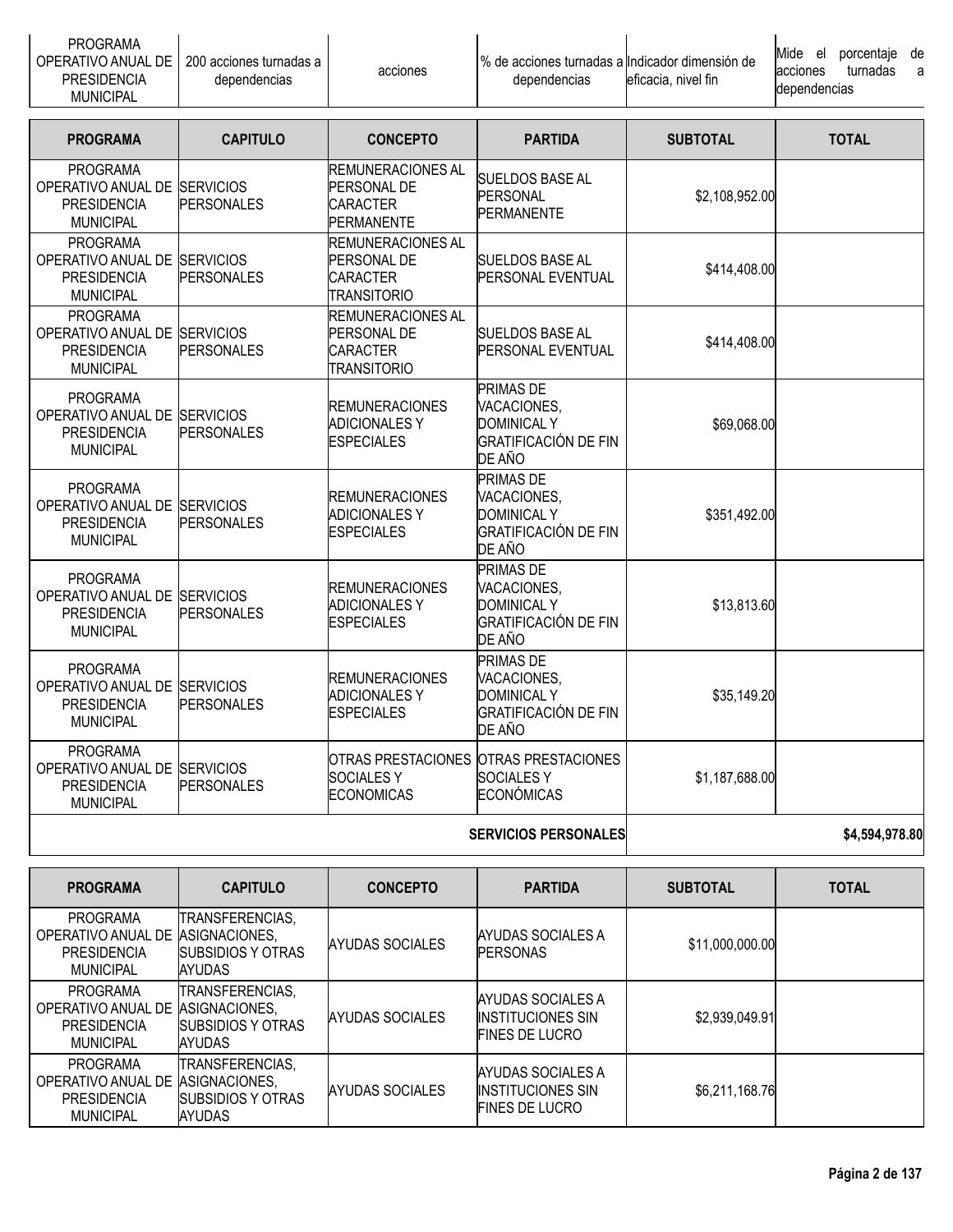| TOTAL DE PROGRAMA OPERATIVO ANUAL DE PRESIDENCIA MUNICIPAL                      |                                                       |                        |                                                                               |                | \$35,529,921.14 |
|---------------------------------------------------------------------------------|-------------------------------------------------------|------------------------|-------------------------------------------------------------------------------|----------------|-----------------|
|                                                                                 |                                                       |                        | <b>TRANSFERENCIAS, ASIGNACIONES, SUBSIDIOS Y OTRAS AYUDAS</b>                 |                | \$30,934,942.34 |
| PROGRAMA<br>OPERATIVO ANUAL DE ASIGNACIONES,<br><b>PRESIDENCIA</b><br>MUNICIPAL | TRANSFERENCIAS,<br>SUBSIDIOS Y OTRAS<br><b>AYUDAS</b> | AYUDAS SOCIALES        | AYUDAS SOCIALES A<br><b>INSTITUCIONES SIN</b><br><b>FINES DE LUCRO</b>        | \$2,840,000.00 |                 |
| PROGRAMA<br>OPERATIVO ANUAL DE ASIGNACIONES,<br><b>PRESIDENCIA</b><br>MUNICIPAL | TRANSFERENCIAS,<br>SUBSIDIOS Y OTRAS<br><b>AYUDAS</b> | <b>AYUDAS SOCIALES</b> | <b>AYUDAS SOCIALES A</b><br><b>INSTITUCIONES SIN</b><br><b>FINES DE LUCRO</b> | \$7,944,723.67 |                 |

# **PROGRAMA** PROGRAMA OPERATIVO ANUAL DE LA DIRECCIÓN DE COMUNICACIÓN SOCIAL

# **PERIODO DEL PROGRAMA** DEL 01/01/2022 AL 31/12/2022

**OBJETIVO DEL PROGRAMA** CONTRIBUIR A LA FORMACIÓN DE UNA DEMOCRACIA PARTICIPATIVA MANTENIENDO INFORMADA A LA SOCIEDAD DE<br>**OBJETIVO DEL PROGRAMA** LAS ACTIVIDADES GUBERNAMENTALES Y RESULTADOS DEL GOBIERNO MUNICIPAL DE TIZAYU

**JUSTIFICACIÓN DEL PROGRAMA** EL OBJETIVO ESPECÍFICO ES INFORMAR Y DIVULGAR HACIA LA SOCIEDAD Y A LOS MEDIOS DE COMUNICACIÓN, LAS ACCIONES, APOYOS, PROGRAMAS, GESTIONES Y RESULTADOS GUBERNAMENTALES DE LA ADMINISTRACIÓN PÚBLICA MUNICIPAL Y SU TÍTULAR A FIN DE LOGRAR UNA PERCEPCIÓN E IMAGEN POSITIVA SOBRE ÉSTAS EN LA SOCIEDAD. LAS ACCIONES QUE SE GENERAN A TRAVÉS DE LA DIRECCIÓN DE COMUNICACIÓN SOCIAL ESTÁN LIGADAS A LA INFORMACIÓN QUE SE GENERA A LO LARGO Y ANCHO DE LAS DEPENDENCIAS MUNICIPALES DE TIZAYUCA Y QUE AL INTENTAR EMITIR LA INFORMACIÓN PÚBLICA Y PONERLA AL ALCANCE DE LA POBLACIÓN REQUIEREN ESTA COORDINACIÓN INTERINSTITUCIONAL Y TRANSVERSAL PARA HACERLA LLEGAR A UN MAYOR ESPECTRO POBLACIONAL EN FORMA SUSTANTIVA.

**OBJETIVOS ESPECÍFICOS DEL PROGRAMA** IDENTIDAD GRÁFICA INSTITUCIONAL DE LA ADMINISTRACIÓN <sup>2020</sup> - <sup>2024</sup> <sup>Y</sup> LINEAMIENTOS PARA LAS APLICACIONES DEL MANUAL DE IDENTIDAD INSTITUCIONAL.

**CARACTERÍSTICAS DEL PROGRAMA** EN LA DIRECCIÓN DE COMUNICACIÓN SOCIAL SE REALIZA DISEÑO GRÁFICO Y MATERIALES AUDIOVISUALES QUE SON REPRESENTATIVOS DE PROGRAMAS, ACCIONES DE GOBIERNO Y DEL DESEMPEÑO O PRODUCTIVIDAD DE LA PRESIDENTA MUNICIPAL, LAS SECRETARÍAS MUNICIPALES Y LA ASAMBLEA A TRAVÉS DE LA IDENTIDAD GRÁFICA INSTITUCIONAL,

| <b>PROGRAMA</b>                                                                 | <b>META</b>                                                          | UNIDAD DE MEDIDA                   | <b>INDICADOR DE</b><br><b>MEDICIÓN</b>                                                                                          | <b>DENOMINACIÓN DEL</b><br><b>INDICADOR</b> | <b>EXPLICACIÓN DEL</b><br><b>INDICADOR</b>                                                              |
|---------------------------------------------------------------------------------|----------------------------------------------------------------------|------------------------------------|---------------------------------------------------------------------------------------------------------------------------------|---------------------------------------------|---------------------------------------------------------------------------------------------------------|
| <b>PROGRAMA</b><br>OPERATIVO ANUAL DE<br>LA DIRECCIÓN DE<br>COMUNICACIÓN SOCIAL | 1250 acciones de disusión<br>realizados por el Gobierno<br>Municipal | acciones                           | % de acciones de disusión ndicador dimensión de<br>realizados por el Gobierno riversa.<br>Ficacia, nivel propósito<br>Municipal |                                             | Mide<br>de<br>porcentaje<br>el<br>disusión<br>acciones<br>de<br>realizados por el Gobierno<br>Municipal |
| <b>PROGRAMA</b>                                                                 | <b>CAPITULO</b>                                                      | <b>CONCEPTO</b>                    | <b>PARTIDA</b>                                                                                                                  | <b>SUBTOTAL</b>                             | <b>TOTAL</b>                                                                                            |
| <b>PROGRAMA</b><br>ODEDATIVO ANIHAL DE REDVICIOS                                |                                                                      | IREMUNERACIONES AL<br>DEDOONIAI DE | <b>SUELDOS BASE AL</b>                                                                                                          |                                             |                                                                                                         |

| <b>FRUURAIVIA</b><br>OPERATIVO ANUAL DE<br>LA DIRECCIÓN DE<br>COMUNICACIÓN SOCIAL | <b>ISERVICIOS</b><br><b>PERSONALES</b> | INEIVIUINENAUIUINEO AL<br><b>PERSONAL DE</b><br><b>CARACTER</b><br><b>PERMANENTE</b> | <b>SUELDOS BASE AL</b><br><b>PERSONAL</b><br><b>PERMANENTE</b>                                 | \$612,792.00 |  |
|-----------------------------------------------------------------------------------|----------------------------------------|--------------------------------------------------------------------------------------|------------------------------------------------------------------------------------------------|--------------|--|
| <b>PROGRAMA</b><br>OPERATIVO ANUAL DE<br>LA DIRECCIÓN DE<br>COMUNICACIÓN SOCIAL   | <b>SERVICIOS</b><br><b>PERSONALES</b>  | <b>REMUNERACIONES AL</b><br><b>PERSONAL DE</b><br><b>CARACTER</b><br>TRANSITORIO     | <b>SUELDOS BASE AL</b><br><b>PERSONAL EVENTUAL</b>                                             | \$207,192.00 |  |
| <b>PROGRAMA</b><br>OPERATIVO ANUAL DE<br>LA DIRECCIÓN DE<br>COMUNICACIÓN SOCIAL   | <b>SERVICIOS</b><br><b>PERSONALES</b>  | <b>REMUNERACIONES</b><br><b>ADICIONALES Y</b><br><b>ESPECIALES</b>                   | <b>PRIMAS DE</b><br>VACACIONES,<br><b>DOMINICAL Y</b><br><b>GRATIFICACIÓN DE FIN</b><br>DE AÑO | \$102,132.00 |  |
| <b>PROGRAMA</b><br>OPERATIVO ANUAL DE<br>LA DIRECCIÓN DE<br>COMUNICACIÓN SOCIAL   | <b>SERVICIOS</b><br><b>PERSONALES</b>  | <b>REMUNERACIONES</b><br><b>ADICIONALES Y</b><br><b>ESPECIALES</b>                   | <b>PRIMAS DE</b><br>VACACIONES,<br><b>DOMINICAL Y</b><br><b>GRATIFICACIÓN DE FIN</b><br>DE AÑO | \$10,213.20  |  |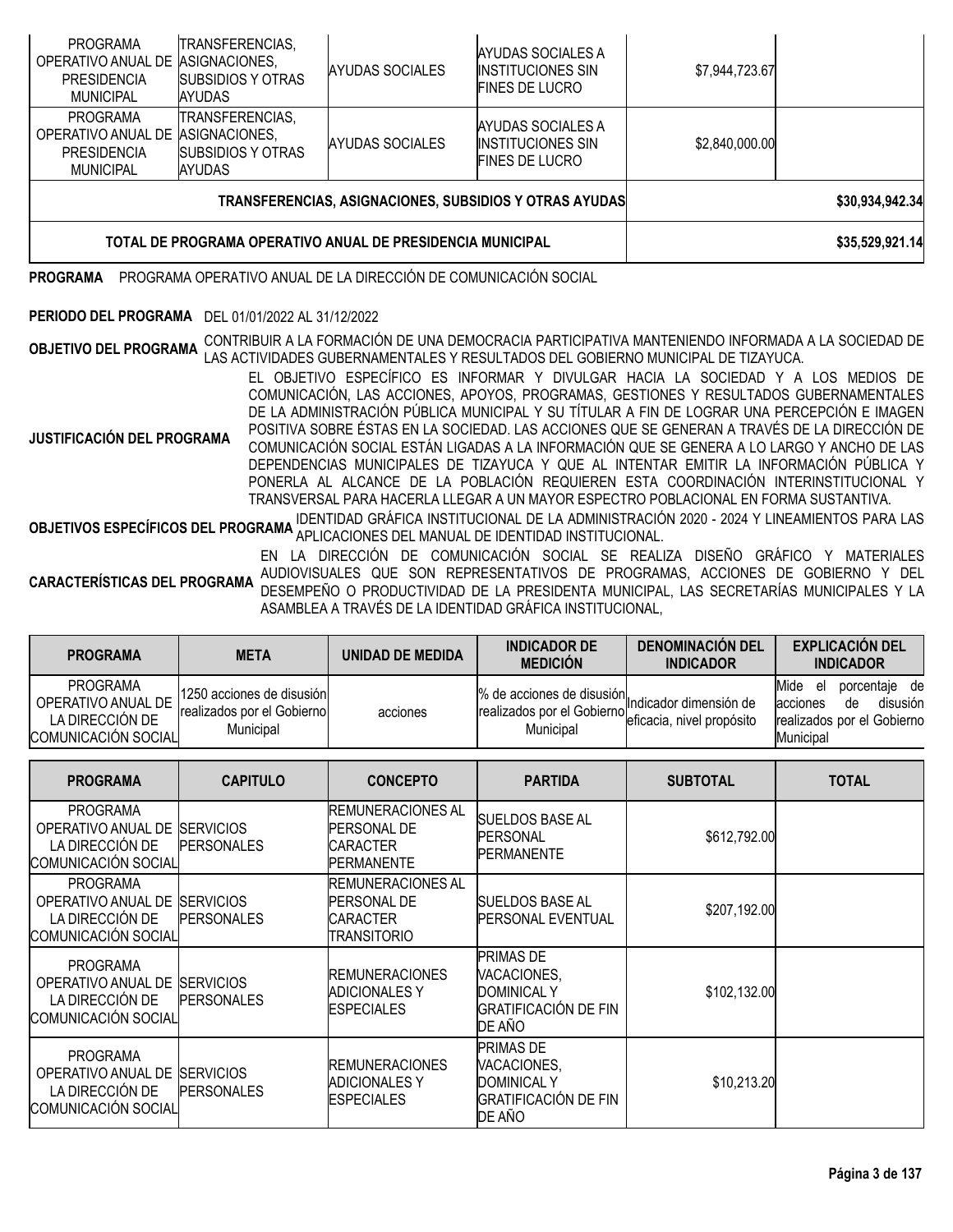| PROGRAMA<br>OPERATIVO ANUAL DE ISERVICIOS<br>LA DIRECCION DE<br>COMUNICACIÓN SOCIALI | <b>PERSONALES</b> | IOTRAS PRESTACIONES IOTRAS PRESTACIONES<br>SOCIALES Y<br>ECONOMICAS | SOCIALES Y<br>ECONÓMICAS | \$537,000.00 |  |
|--------------------------------------------------------------------------------------|-------------------|---------------------------------------------------------------------|--------------------------|--------------|--|
|--------------------------------------------------------------------------------------|-------------------|---------------------------------------------------------------------|--------------------------|--------------|--|

# **SERVICIOS PERSONALES 1,469,329.20**

| <b>PROGRAMA</b>                                                                 | <b>CAPITULO</b>                           | <b>CONCEPTO</b>                                                                                            | <b>PARTIDA</b>                                                                                                          | <b>SUBTOTAL</b> | <b>TOTAL</b> |
|---------------------------------------------------------------------------------|-------------------------------------------|------------------------------------------------------------------------------------------------------------|-------------------------------------------------------------------------------------------------------------------------|-----------------|--------------|
| <b>PROGRAMA</b><br>OPERATIVO ANUAL DE<br>LA DIRECCIÓN DE<br>COMUNICACIÓN SOCIAL | <b>MATERIALES Y</b><br><b>SUMINISTROS</b> | <b>MATERIALES DE</b><br>ADMINISTRACION,<br><b>EMISION DE</b><br>DOCUMENTOS Y<br><b>ARTICULOS OFICIALES</b> | MATERIALES, ÚTILES Y<br><b>EQUIPOS MENORES DE</b><br><b>OFICINA</b>                                                     | \$110,000.00    |              |
| <b>PROGRAMA</b><br>OPERATIVO ANUAL DE<br>LA DIRECCIÓN DE<br>COMUNICACIÓN SOCIAL | <b>MATERIALES Y</b><br><b>SUMINISTROS</b> | <b>MATERIALES DE</b><br>ADMINISTRACION,<br><b>EMISION DE</b><br>DOCUMENTOS Y<br>ARTICULOS OFICIALES        | MATERIALES Y ÚTILES<br>DE IMPRESIÓN Y<br><b>REPRODUCCIÓN</b>                                                            | \$34,833.00     |              |
| <b>PROGRAMA</b><br>OPERATIVO ANUAL DE<br>LA DIRECCIÓN DE<br>COMUNICACIÓN SOCIAL | <b>MATERIALES Y</b><br><b>SUMINISTROS</b> | <b>MATERIALES DE</b><br>ADMINISTRACION,<br><b>EMISION DE</b><br><b>DOCUMENTOS Y</b><br>ARTICULOS OFICIALES | MATERIALES, ÚTILES Y<br><b>EQUIPOS MENORES DE</b><br>TECNOLOGÍAS DE LA<br><b>INFORMACIÓN Y</b><br><b>COMUNICACIONES</b> | \$45,000.00     |              |
| <b>PROGRAMA</b><br>OPERATIVO ANUAL DE<br>LA DIRECCIÓN DE<br>COMUNICACIÓN SOCIAL | <b>MATERIALES Y</b><br><b>SUMINISTROS</b> | COMBUSTIBLES,<br><b>LUBRICANTES Y</b><br>ADITIVOS                                                          | COMBUSTIBLES,<br><b>LUBRICANTESY</b><br><b>ADITIVOS</b>                                                                 | \$62,638.08     |              |
| <b>PROGRAMA</b><br>OPERATIVO ANUAL DE<br>LA DIRECCIÓN DE<br>COMUNICACIÓN SOCIAL | <b>MATERIALES Y</b><br><b>SUMINISTROS</b> | VESTUARIO, BLANCOS,<br><b>PRENDAS DE</b><br><b>PROTECCION Y</b><br><b>ARTICULOS</b><br><b>DEPORTIVOS</b>   | <b>VESTUARIO Y</b><br><b>UNIFORMES</b>                                                                                  | \$17,052.00     |              |
|                                                                                 |                                           |                                                                                                            |                                                                                                                         |                 |              |

**MATERIALES Y SUMINISTROS** \$269,523.08

| <b>PROGRAMA</b>                                                                 | <b>CAPITULO</b>                         | <b>CONCEPTO</b>                                                                           | <b>PARTIDA</b>                                                                                                                                            | <b>SUBTOTAL</b> | <b>TOTAL</b> |
|---------------------------------------------------------------------------------|-----------------------------------------|-------------------------------------------------------------------------------------------|-----------------------------------------------------------------------------------------------------------------------------------------------------------|-----------------|--------------|
| <b>PROGRAMA</b><br>OPERATIVO ANUAL DE<br>LA DIRECCIÓN DE<br>COMUNICACIÓN SOCIAL | SERVICIOS GENERALES SERVICIOS BASICOS   |                                                                                           | <b>TELEFONÍA CELULAR</b>                                                                                                                                  | \$22,000.00     |              |
| <b>PROGRAMA</b><br>OPERATIVO ANUAL DE<br>LA DIRECCIÓN DE<br>COMUNICACIÓN SOCIAL | SERVICIOS GENERALES SERVICIOS BASICOS   |                                                                                           | <b>SERVICIOS DE ACCESO</b><br>DE INTERNET, REDES Y<br><b>PROCESAMIENTO DE</b><br><b>INFORMACIÓN</b>                                                       | \$24,000.00     |              |
| <b>PROGRAMA</b><br>OPERATIVO ANUAL DE<br>LA DIRECCIÓN DE<br>COMUNICACIÓN SOCIAL | SERVICIOS GENERALES CIENTIFICOS,        | <b>SERVICIOS</b><br>PROFESIONALES,<br>TECNICOS Y OTROS<br><b>SERVICIOS</b>                | <b>SERVICIOS DE APOYO</b><br>ADMINISTRATIVO,<br>TRADUCCIÓN,<br>FOTOCOPIADO E<br><b>IMPRESIÓN</b>                                                          | \$6,720.00      |              |
| <b>PROGRAMA</b><br>OPERATIVO ANUAL DE<br>LA DIRECCIÓN DE<br>COMUNICACIÓN SOCIAL | SERVICIOS GENERALES CIENTIFICOS,        | <b>SERVICIOS</b><br><b>IPROFESIONALES.</b><br><b>TECNICOS Y OTROS</b><br><b>SERVICIOS</b> | <b>SERVICIOS</b><br>PROFESIONALES,<br><b>CIENTÍFICOS Y</b><br><b>TÉCNICOS INTEGRALES</b>                                                                  | \$420,000.00    |              |
| <b>PROGRAMA</b><br>OPERATIVO ANUAL DE<br>LA DIRECCIÓN DE<br>COMUNICACIÓN SOCIAL | SERVICIOS GENERALES COMUNICACION SOCIAL | <b>SERVICIOS DE</b><br>Y PUBLICIDAD                                                       | DIFUSIÓN POR RADIO,<br><b>TELEVISIÓN Y OTROS</b><br><b>MEDIOS DE MENSAJES</b><br><b>SOBRE PROGRAMAS Y</b><br><b>ACTIVIDADES</b><br><b>GUBERNAMENTALES</b> | \$450,000.00    |              |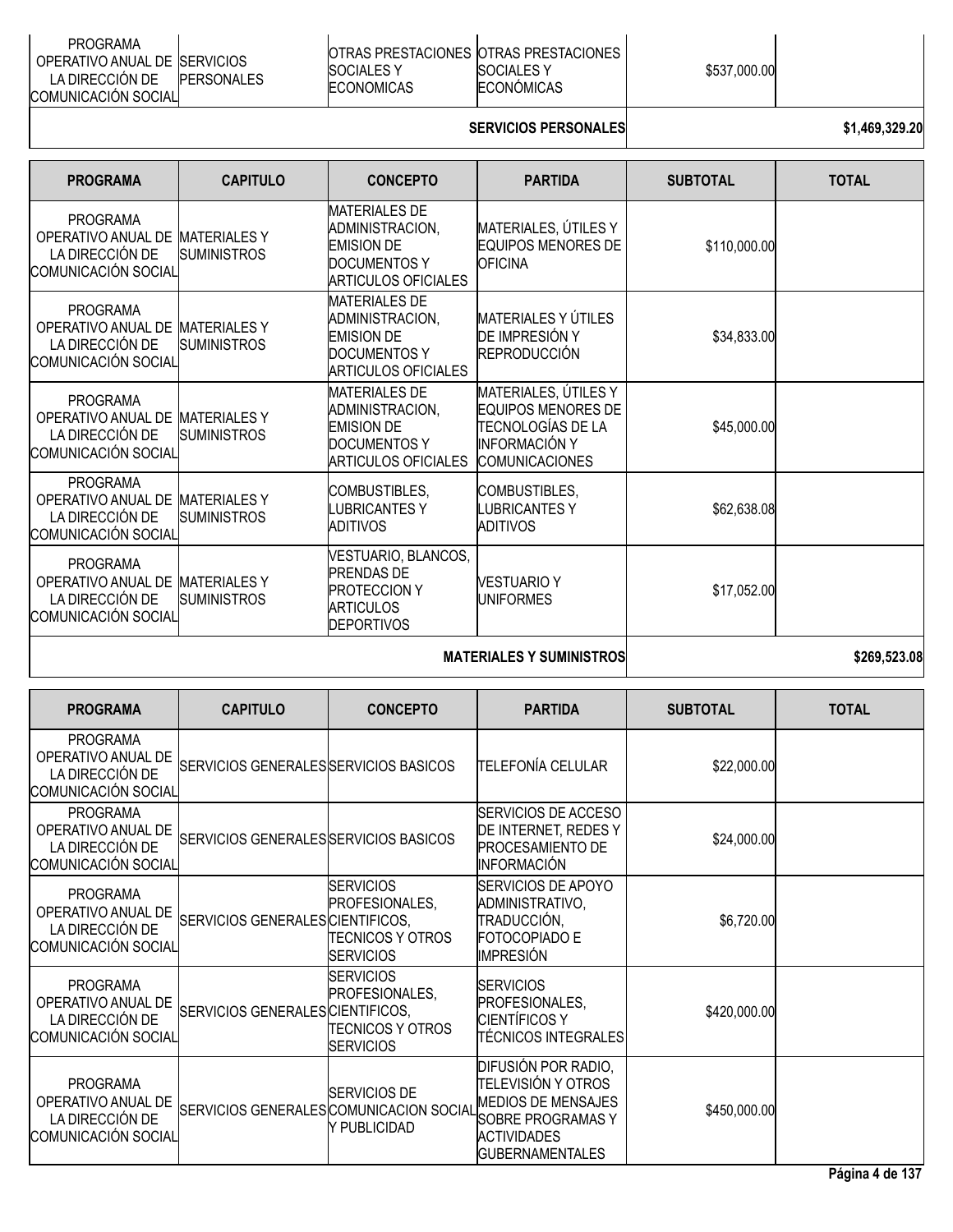|                                                                                 |                                                        |                                     | <b>SERVICIOS GENERALES</b>                                                                                                                         |              | \$1,306,720.00 |
|---------------------------------------------------------------------------------|--------------------------------------------------------|-------------------------------------|----------------------------------------------------------------------------------------------------------------------------------------------------|--------------|----------------|
| <b>PROGRAMA</b><br>OPERATIVO ANUAL DE<br>LA DIRECCIÓN DE<br>COMUNICACIÓN SOCIAL | SERVICIOS GENERALES SERVICIOS OFICIALES                |                                     | <b>GASTOS DE</b><br>REPRESENTACIÓN                                                                                                                 | \$80,000.00  |                |
| <b>PROGRAMA</b><br>OPERATIVO ANUAL DE<br>LA DIRECCIÓN DE<br>COMUNICACIÓN SOCIAL | SERVICIOS GENERALES COMUNICACION SOCIAL DE CONTENIDO   | <b>SERVICIOS DE</b><br>Y PUBLICIDAD | SERVICIO DE<br>CREACIÓN Y DIFUSIÓN<br><b>EXCLUSIVAMENTE A</b><br>TRAVÉS DE INTERNET                                                                | \$60,000.00  |                |
| <b>PROGRAMA</b><br>OPERATIVO ANUAL DE<br>LA DIRECCIÓN DE<br>COMUNICACIÓN SOCIAL | SERVICIOS GENERALES COMUNICACION SOCIAL                | SERVICIOS DE<br>Y PUBLICIDAD        | <b>SERVICIOS DE LA</b><br><b>INDUSTRIA FÍLMICA,</b><br>DEL SONIDO Y DEL<br><b>VIDEO</b>                                                            | \$54,000.00  |                |
| <b>PROGRAMA</b><br>OPERATIVO ANUAL DE<br>LA DIRECCIÓN DE<br>COMUNICACIÓN SOCIAL | SERVICIOS GENERALES COMUNICACION SOCIAL TIEL INCLUSION | <b>SERVICIOS DE</b><br>Y PUBLICIDAD | <b>SERVICIOS DE</b><br>CREATIVIDAD,<br>PREPRODUCCIÓN Y<br>PUBLICIDAD, EXCEPTO<br>INTERNET                                                          | \$75,000.00  |                |
| <b>PROGRAMA</b><br>OPERATIVO ANUAL DE<br>LA DIRECCIÓN DE<br>COMUNICACIÓN SOCIAL | SERVICIOS GENERALES COMUNICACION SOCIAL                | SERVICIOS DE<br>Y PUBLICIDAD        | DIFUSIÓN POR RADIO,<br>TELEVISIÓN Y OTROS<br><b>MEDIOS DE MENSAJES</b><br><b>SOBRE PROGRAMAS Y</b><br><b>ACTIVIDADES</b><br><b>GUBERNAMENTALES</b> | \$115,000.00 |                |

| <b>PROGRAMA</b>                                                                 | <b>CAPITULO</b>                                                          | <b>CONCEPTO</b>                                                         | <b>PARTIDA</b>                                                | <b>SUBTOTAL</b> | <b>TOTAL</b> |
|---------------------------------------------------------------------------------|--------------------------------------------------------------------------|-------------------------------------------------------------------------|---------------------------------------------------------------|-----------------|--------------|
| <b>PROGRAMA</b><br>OPERATIVO ANUAL DE<br>LA DIRECCIÓN DE<br>COMUNICACIÓN SOCIAL | <b>BIENES MUEBLES,</b><br>INMUEBLES E<br><b>INTANGIBLES</b>              | <b>MOBILIARIO Y EQUIPO</b><br><b>DE ADMINISTRACION</b>                  | EQUIPO DE CÓMPUTO Y<br>DE TECNOLOGÍAS DE<br>LA INFORMACIÓN    | \$70,000.00     |              |
| <b>PROGRAMA</b><br>OPERATIVO ANUAL DE<br>LA DIRECCIÓN DE<br>COMUNICACIÓN SOCIAL | <b>BIENES MUEBLES,</b><br><b>INMUEBLES E</b><br><b>INTANGIBLES</b>       | <b>MOBILIARIO Y EQUIPO</b><br><b>EDUCACIONAL Y</b><br><b>RECREATIVO</b> | <b>CÁMARAS</b><br>FOTOGRÁFICAS Y DE<br>VIDEO                  | \$130,000.00    |              |
| PROGRAMA<br>OPERATIVO ANUAL DE<br>LA DIRECCIÓN DE<br>COMUNICACIÓN SOCIAL        | <b>BIENES MUEBLES,</b><br><b>INMUEBLES E</b><br><b>INTANGIBLES</b>       | <b>MAQUINARIA, OTROS</b><br><b>EQUIPOS Y</b><br><b>HERRAMIENTAS</b>     | <b>EQUIPO DE</b><br>COMUNICACIÓN Y<br><b>TELECOMUNICACIÓN</b> | \$4,000.00      |              |
|                                                                                 |                                                                          | BIENES MUEBLES, INMUEBLES E INTANGIBLES                                 | \$204,000.00                                                  |                 |              |
|                                                                                 | TOTAL DE PROGRAMA OPERATIVO ANUAL DE LA DIRECCIÓN DE COMUNICACIÓN SOCIAL |                                                                         | \$3,249,572.28                                                |                 |              |

**PROGRAMA** PROGRAMA OPERATIVO ANUAL DE LA DIRECCIÓN DE INNOVACIÓN Y MODERNIZACIÓN GUBERNAMENTAL

#### **PERIODO DEL PROGRAMA** DEL 01/01/2022 AL 31/12/2022

**OBJETIVO DEL PROGRAMA** INCREMENTAR LA INTERACCIÓN <sup>A</sup> TRAVÉS DE LAS TECNOLOGÍAS <sup>Y</sup> MEDIOS DIGITALES EN LAS UNIDADES ADMINISTRATIVAS DEL GOBIERNO MUNICIPAL DE TIZAYUCA Y LA CIUDADANÍA

**JUSTIFICACIÓN DEL PROGRAMA** GESTIONAR, DESARROLLAR Y DAR SOPORTE A LA INFRAESTRUCTURA TECNOLÓGICA DEL GOBIERNO MUNICIPAL, TANTO PARA LOS SERVIDORES PÚBLICOS COMO PARA LA CIUDADANÍA, CON EL FIN DE MODERNIZAR E INNOVAR LOS PROCESOS, TRAMITES Y SERVICIOS. ASÍ MISMO, DIAGNOSTICAR LOS PROCESO Y SISTEMAS INFORMÁTICOS CON EL FIN DE HACERLOS MÁS EFICIENTES. ESTÁ VINCULADO A OTROS PROGRAMAS PRESUPUESTARIOS COMO EL DE FINANZAS Y TESORERÍA PARA TODO LO REFERENTE A CAPACITACIÓN, CONTRATACIÓN DE RECURSOS HUMANOS E INSUMOS TECNOLÓGICOS.

**OBJETIVOS ESPECÍFICOS DEL PROGRAMA** AUMENTAR LA CAPACIDAD DE GESTIÓN ADECUADA <sup>Y</sup> EFECTIVA <sup>A</sup> LA CIUDADANÍA POR PARTE DE LAS DEPENDENCIAS MUNICIPALES DE TIZAYUCA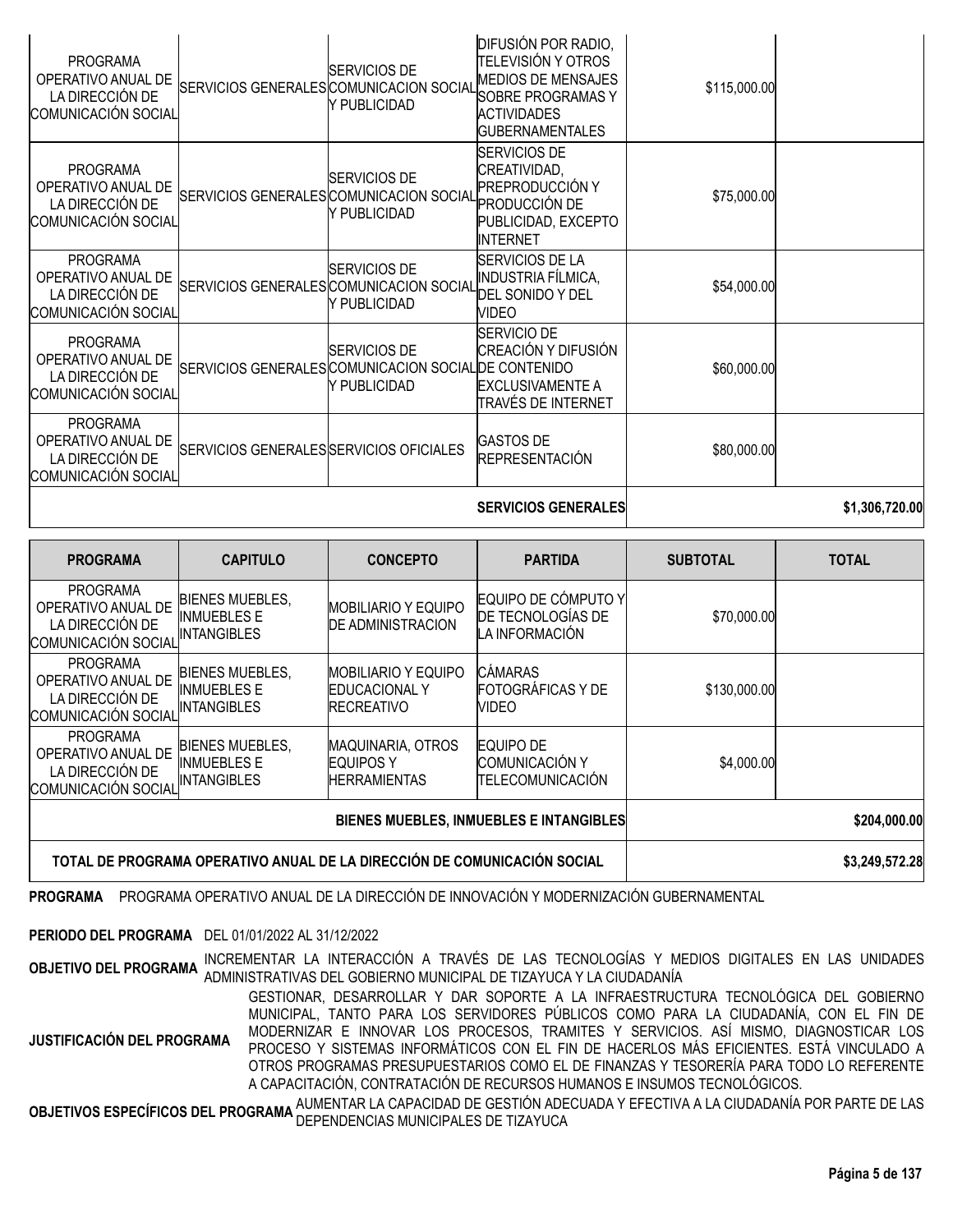**CARACTERÍSTICAS DEL PROGRAMA** LOS EQUIPOS DE CÓMPUTO, SE REALIZAN LOS MANTENIMIENTOS Y SERVICIOS DE LOS EQUIPOS DE EN LA DIRECCIÓN DE INNOVACIÓN Y MODERNIZACIÓN GUBERNAMENTAL SE DISEÑAN PLATAFORMAS WEB PARA LAS ÁREAS DE GOBIERNO MUNICIPAL DE TIZAYUCA, SE REALIZA EL INVENTARIO DE LOS EQUIPOS DE CÓMPUTO DEL GOBIERNO MUNICIPAL DE TIZAYUCA, SE REALIZAN LOS MANTENIMIENTOS Y SERVICIOS DE CÓMPUTO, SE REALIZA CAPACITACIÓN INTERNA AL PERSONAL DE LAS DEPENDENCIAS DEL GOBIERNO MUNICIPAL EN EL ÁREA DE INFORMÁTICA Y SISTEMAS Y SE DESARROLLA PLAN DE TRABAJO CALENDARIZADO CON DEPENDENCIAS.

| <b>PROGRAMA</b>                                                                                    | <b>META</b>                                                                                                                                                           | UNIDAD DE MEDIDA | <b>INDICADOR DE</b><br><b>MEDICIÓN</b>                                                                                                                                                            | <b>DENOMINACIÓN DEL</b><br><b>INDICADOR</b> | <b>EXPLICACIÓN DEL</b><br><b>INDICADOR</b>                                                                                                                                   |
|----------------------------------------------------------------------------------------------------|-----------------------------------------------------------------------------------------------------------------------------------------------------------------------|------------------|---------------------------------------------------------------------------------------------------------------------------------------------------------------------------------------------------|---------------------------------------------|------------------------------------------------------------------------------------------------------------------------------------------------------------------------------|
| PROGRAMA<br>LA DIRECCIÓN DE<br><b>INNOVACIÓN Y</b><br><b>MODERNIZACIÓN</b><br><b>GUBERNAMENTAL</b> | 40 actividades realizadas<br>OPERATIVO ANUAL DE   para el soporte y atención  <br>de las unidades<br>administrativas por medio<br>de tecnologías de la<br>información | actividades      | % de actividades<br>realizadas para el soporte<br>y atención de las unidades Indicador dimensión de<br>administrativas por medio eficacia, nivel propósito<br>de tecnologías de la<br>información |                                             | porcentaje de<br>Mide el<br>actividades<br>realizadas para el soporte<br>y atención de las unidades<br>administrativas por medio<br>tecnologías de la<br>lde<br>linformación |

| <b>PROGRAMA</b>                                                                                                                 | <b>CAPITULO</b>                       | <b>CONCEPTO</b>                                                                         | <b>PARTIDA</b>                                                                                 | <b>SUBTOTAL</b> | <b>TOTAL</b> |
|---------------------------------------------------------------------------------------------------------------------------------|---------------------------------------|-----------------------------------------------------------------------------------------|------------------------------------------------------------------------------------------------|-----------------|--------------|
| <b>PROGRAMA</b><br>OPERATIVO ANUAL DE<br>LA DIRECCIÓN DE<br><b>INNOVACIÓN Y</b><br><b>MODERNIZACIÓN</b><br><b>GUBERNAMENTAL</b> | <b>SERVICIOS</b><br><b>PERSONALES</b> | <b>REMUNERACIONES AL</b><br><b>PERSONAL DE</b><br><b>ICARACTER</b><br><b>PERMANENTE</b> | <b>SUELDOS BASE AL</b><br><b>PERSONAL</b><br><b>PERMANENTE</b>                                 | \$1,240,320.00  |              |
| <b>PROGRAMA</b><br>OPERATIVO ANUAL DE<br>LA DIRECCIÓN DE<br><b>INNOVACIÓN Y</b><br><b>MODERNIZACIÓN</b><br><b>GUBERNAMENTAL</b> | <b>SERVICIOS</b><br><b>PERSONALES</b> | <b>REMUNERACIONES</b><br><b>ADICIONALES Y</b><br><b>ESPECIALES</b>                      | <b>PRIMAS DE</b><br>VACACIONES,<br><b>DOMINICAL Y</b><br>GRATIFICACIÓN DE FIN<br>DE AÑO        | \$206,720.00    |              |
| <b>PROGRAMA</b><br>OPERATIVO ANUAL DE<br>LA DIRECCIÓN DE<br><b>INNOVACIÓN Y</b><br><b>MODERNIZACIÓN</b><br><b>GUBERNAMENTAL</b> | <b>SERVICIOS</b><br><b>PERSONALES</b> | <b>REMUNERACIONES</b><br><b>ADICIONALES Y</b><br><b>ESPECIALES</b>                      | <b>PRIMAS DE</b><br>VACACIONES,<br><b>DOMINICAL Y</b><br><b>GRATIFICACIÓN DE FIN</b><br>DE AÑO | \$20,672.00     |              |
| <b>PROGRAMA</b><br>OPERATIVO ANUAL DE<br>LA DIRECCIÓN DE<br><b>INNOVACIÓN Y</b><br><b>MODERNIZACIÓN</b><br><b>GUBERNAMENTAL</b> | <b>SERVICIOS</b><br><b>PERSONALES</b> | OTRAS PRESTACIONES OTRAS PRESTACIONES<br><b>SOCIALES Y</b><br><b>ECONOMICAS</b>         | <b>SOCIALES Y</b><br><b>ECONÓMICAS</b>                                                         | \$1,125,024.00  |              |
|                                                                                                                                 |                                       |                                                                                         |                                                                                                |                 |              |

# **SERVICIOS PERSONALES \$2,592,736.00**

| <b>PROGRAMA</b>                                                                                                                 | <b>CAPITULO</b>                           | <b>CONCEPTO</b>                                                                                                    | <b>PARTIDA</b>                                                                                                     | <b>SUBTOTAL</b> | <b>TOTAL</b> |
|---------------------------------------------------------------------------------------------------------------------------------|-------------------------------------------|--------------------------------------------------------------------------------------------------------------------|--------------------------------------------------------------------------------------------------------------------|-----------------|--------------|
| <b>PROGRAMA</b><br>OPERATIVO ANUAL DE<br>LA DIRECCIÓN DE<br><b>INNOVACIÓN Y</b><br><b>MODERNIZACIÓN</b><br><b>GUBERNAMENTAL</b> | <b>MATERIALES Y</b><br><b>SUMINISTROS</b> | <b>MATERIALES DE</b><br>ADMINISTRACION,<br><b>EMISION DE</b><br>DOCUMENTOS Y<br>ARTICULOS OFICIALES                | MATERIALES, ÚTILES Y<br><b>EQUIPOS MENORES DE</b><br><b>OFICINA</b>                                                | \$21,529.00     |              |
| <b>PROGRAMA</b><br>OPERATIVO ANUAL DE<br>LA DIRECCIÓN DE<br><b>INNOVACIÓN Y</b><br><b>MODERNIZACIÓN</b><br><b>GUBERNAMENTAL</b> | <b>MATERIALES Y</b><br><b>SUMINISTROS</b> | <b>MATERIALES DE</b><br><b>ADMINISTRACION.</b><br><b>EMISION DE</b><br><b>IDOCUMENTOS Y</b><br>ARTICULOS OFICIALES | MATERIALES, ÚTILES Y<br>EQUIPOS MENORES DE<br>ITECNOLOGÍAS DE LA<br><b>INFORMACIÓN Y</b><br><b>ICOMUNICACIONES</b> | \$149,440.00    |              |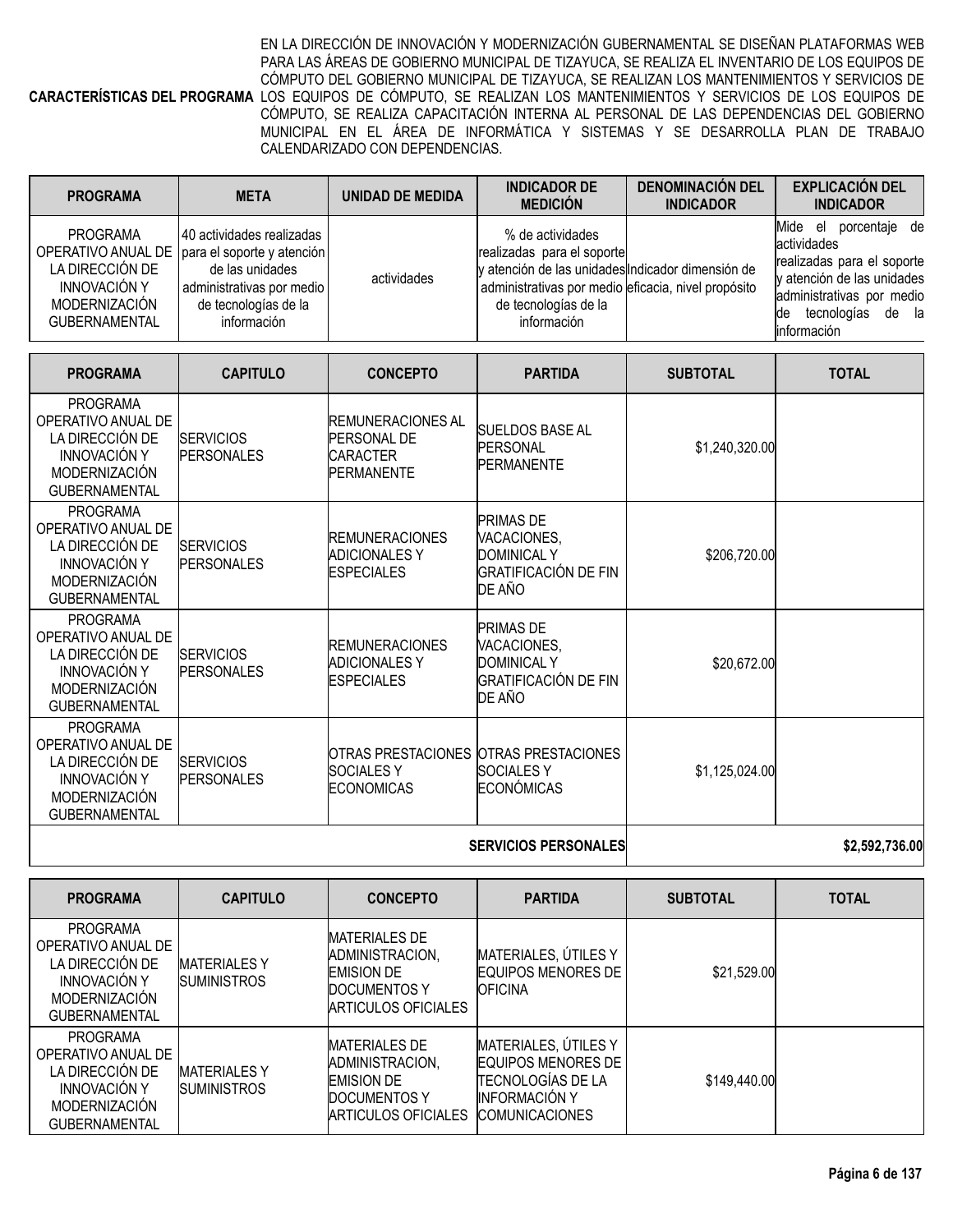| <b>PROGRAMA</b><br>OPERATIVO ANUAL DE<br>LA DIRECCIÓN DE<br><b>INNOVACIÓN Y</b><br>MODERNIZACIÓN<br><b>GUBERNAMENTAL</b> | <b>MATERIALESY</b><br><b>SUMINISTROS</b>                           | <b>MATERIALES DE</b><br>ADMINISTRACION,<br><b>EMISION DE</b><br><b>DOCUMENTOS Y</b><br><b>ARTICULOS OFICIALES</b> | <b>MATERIAL DE LIMPIEZA</b>                                                                                                | \$1,800.00      |              |
|--------------------------------------------------------------------------------------------------------------------------|--------------------------------------------------------------------|-------------------------------------------------------------------------------------------------------------------|----------------------------------------------------------------------------------------------------------------------------|-----------------|--------------|
| <b>PROGRAMA</b><br>OPERATIVO ANUAL DE<br>LA DIRECCIÓN DE<br><b>INNOVACIÓN Y</b><br>MODERNIZACIÓN<br><b>GUBERNAMENTAL</b> | <b>MATERIALESY</b><br><b>SUMINISTROS</b>                           | <b>ALIMENTOS Y</b><br><b>UTENSILIOS</b>                                                                           | <b>PRODUCTOS</b><br><b>ALIMENTICIOS PARA</b><br><b>PERSONAS</b>                                                            | \$6,360.00      |              |
| <b>PROGRAMA</b><br>OPERATIVO ANUAL DE<br>LA DIRECCIÓN DE<br><b>INNOVACIÓN Y</b><br>MODERNIZACIÓN<br><b>GUBERNAMENTAL</b> | <b>MATERIALES Y</b><br><b>SUMINISTROS</b>                          | COMBUSTIBLES,<br><b>LUBRICANTES Y</b><br><b>ADITIVOS</b>                                                          | COMBUSTIBLES,<br><b>LUBRICANTESY</b><br><b>ADITIVOS</b>                                                                    | \$38,000.00     |              |
| <b>PROGRAMA</b><br>OPERATIVO ANUAL DE<br>LA DIRECCIÓN DE<br><b>INNOVACIÓN Y</b><br>MODERNIZACIÓN<br><b>GUBERNAMENTAL</b> | <b>MATERIALES Y</b><br><b>SUMINISTROS</b>                          | HERRAMIENTAS,<br><b>REFACCIONES Y</b><br><b>ACCESORIOS</b><br><b>MENORES</b>                                      | <b>REFACCIONES Y</b><br><b>ACCESORIOS</b><br><b>MENORES DE EQUIPO</b><br>DE CÓMPUTO Y<br>ITECNOLOGÍAS DE LA<br>INFORMACIÓN | \$24,000.00     |              |
|                                                                                                                          |                                                                    |                                                                                                                   | <b>MATERIALES Y SUMINISTROS</b>                                                                                            |                 | \$241,129.00 |
| <b>PROGRAMA</b>                                                                                                          | <b>CAPITULO</b>                                                    | <b>CONCEPTO</b>                                                                                                   | <b>PARTIDA</b>                                                                                                             | <b>SUBTOTAL</b> | <b>TOTAL</b> |
| <b>PROGRAMA</b><br>OPERATIVO ANUAL DE<br>LA DIRECCIÓN DE<br><b>INNOVACIÓN Y</b><br>MODERNIZACIÓN<br><b>GUBERNAMENTAL</b> | SERVICIOS GENERALES CIENTIFICOS,                                   | <b>SERVICIOS</b><br>PROFESIONALES,<br><b>TECNICOS Y OTROS</b><br><b>SERVICIOS</b>                                 | <b>SERVICIOS DE</b><br>CAPACITACIÓN                                                                                        | \$50,000.00     |              |
|                                                                                                                          |                                                                    |                                                                                                                   | <b>SERVICIOS GENERALES</b>                                                                                                 |                 | \$50,000.00  |
| <b>PROGRAMA</b>                                                                                                          | <b>CAPITULO</b>                                                    | <b>CONCEPTO</b>                                                                                                   | <b>PARTIDA</b>                                                                                                             | <b>SUBTOTAL</b> | <b>TOTAL</b> |
| <b>PROGRAMA</b><br>OPERATIVO ANUAL DE<br>LA DIRECCIÓN DE<br><b>INNOVACIÓN Y</b><br>MODERNIZACIÓN                         | <b>BIENES MUEBLES,</b><br><b>INMUEBLES E</b><br><b>INTANGIBLES</b> | <b>MOBILIARIO Y EQUIPO</b><br><b>DE ADMINISTRACION</b>                                                            | <b>MUEBLES DE OFICINA Y</b><br><b>ESTANTERÍA</b>                                                                           | \$6,300.00      |              |
| <b>GUBERNAMENTAL</b><br><b>PROGRAMA</b>                                                                                  |                                                                    |                                                                                                                   |                                                                                                                            |                 |              |

| <b>PROGRAMA</b><br>OPERATIVO ANUAL DE<br>LA DIRECCIÓN DE<br><b>INNOVACIÓN Y</b><br><b>MODERNIZACIÓN</b><br><b>GUBERNAMENTAL</b> | <b>BIENES MUEBLES.</b><br><b>INMUEBLES E</b><br><b>INTANGIBLES</b> | <b>MOBILIARIO Y EQUIPO</b><br><b>DE ADMINISTRACION</b> | EQUIPO DE CÓMPUTO Y<br>DE TECNOLOGIAS DE<br>LA INFORMACIÓN | \$25,000.00  |  |
|---------------------------------------------------------------------------------------------------------------------------------|--------------------------------------------------------------------|--------------------------------------------------------|------------------------------------------------------------|--------------|--|
| PROGRAMA<br>OPERATIVO ANUAL DE<br>LA DIRECCIÓN DE<br><b>INNOVACIÓN Y</b><br><b>MODERNIZACIÓN</b><br><b>GUBERNAMENTAL</b>        | <b>BIENES MUEBLES,</b><br><b>INMUEBLES E</b><br><b>INTANGIBLES</b> | ACTIVOS INTANGIBLES SOFTWARE                           |                                                            | \$150,000.00 |  |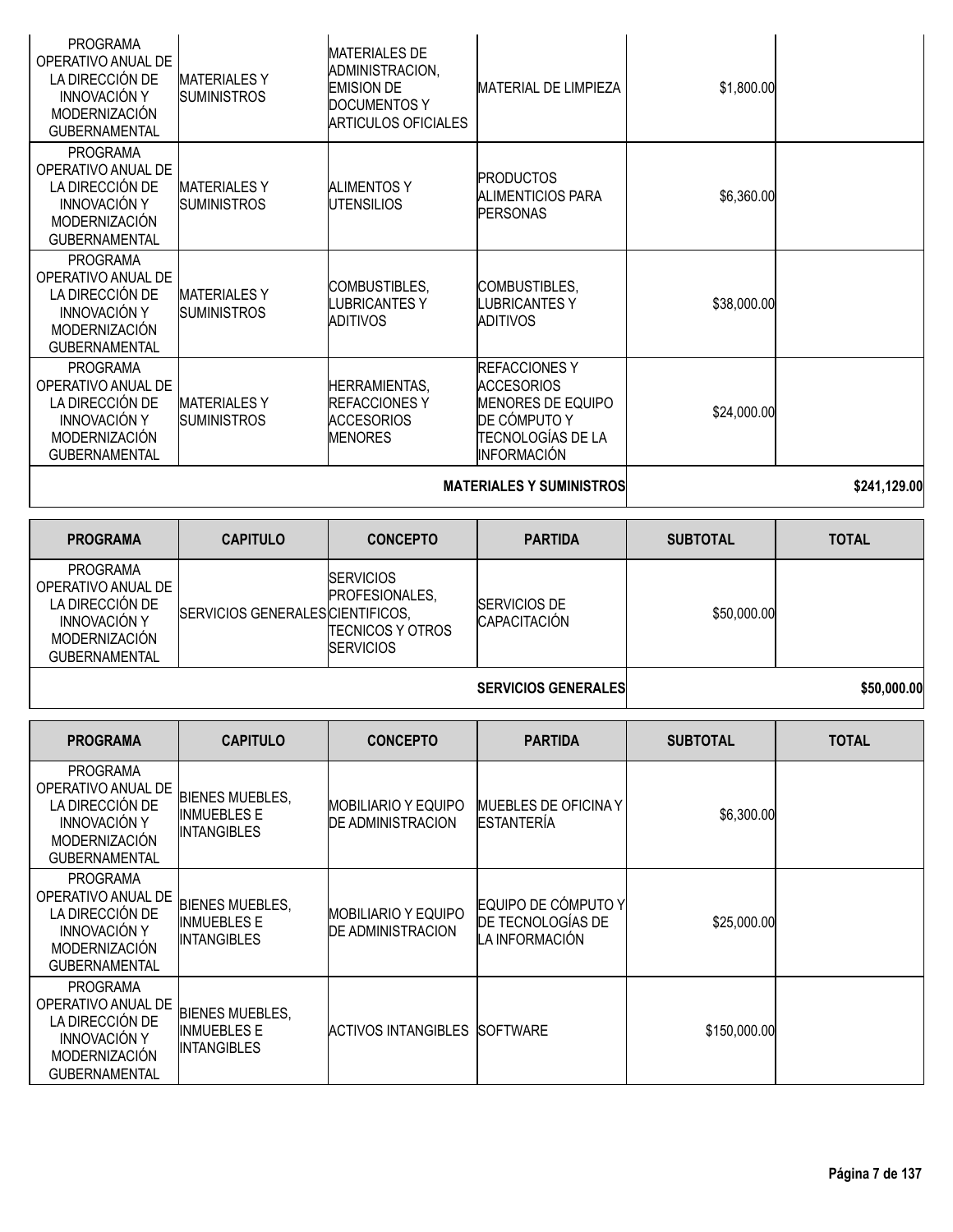| <b>PROGRAMA</b><br>OPERATIVO ANUAL DE<br>LA DIRECCIÓN DE<br><b>INNOVACIÓN Y</b><br>MODERNIZACIÓN<br><b>GUBERNAMENTAL</b>                                                                                                                                                                                                                                                                                                                                                                                                        | <b>BIENES MUEBLES,</b><br><b>INMUEBLES E</b><br><b>INTANGIBLES</b> | <b>ACTIVOS INTANGIBLES</b>                                                                                                          | <b>LICENCIAS</b><br><b>INFORMÁTICAS E</b><br><b>INTELECTUALES</b> | \$50,000.00 |                |
|---------------------------------------------------------------------------------------------------------------------------------------------------------------------------------------------------------------------------------------------------------------------------------------------------------------------------------------------------------------------------------------------------------------------------------------------------------------------------------------------------------------------------------|--------------------------------------------------------------------|-------------------------------------------------------------------------------------------------------------------------------------|-------------------------------------------------------------------|-------------|----------------|
|                                                                                                                                                                                                                                                                                                                                                                                                                                                                                                                                 |                                                                    |                                                                                                                                     | BIENES MUEBLES, INMUEBLES E INTANGIBLES                           |             | \$231,300.00   |
|                                                                                                                                                                                                                                                                                                                                                                                                                                                                                                                                 |                                                                    | TOTAL DE PROGRAMA OPERATIVO ANUAL DE LA DIRECCIÓN DE INNOVACIÓN Y<br><b>MODERNIZACIÓN GUBERNAMENTAL</b>                             |                                                                   |             | \$3,115,165.00 |
| <b>PROGRAMA</b>                                                                                                                                                                                                                                                                                                                                                                                                                                                                                                                 |                                                                    | PROGRAMA OPERATIVO ANUAL DEL INSTITUTO MUNICIPAL DE LA MUJER                                                                        |                                                                   |             |                |
| PERIODO DEL PROGRAMA                                                                                                                                                                                                                                                                                                                                                                                                                                                                                                            | DEL 01/01/2022 AL 31/12/2022                                       |                                                                                                                                     |                                                                   |             |                |
| <b>OBJETIVO DEL PROGRAMA</b>                                                                                                                                                                                                                                                                                                                                                                                                                                                                                                    |                                                                    | DAR CERTEZA A LAS MUJERES SOBRE LOS MARCOS NORMATIVOS Y SU ACTUACIÓN PARA QUE DENUNCIEN<br>DELITOS POR VIOLENCIA EN TODOS SUS TIPOS |                                                                   |             |                |
| EN EL INSTITUTO MUNICIPAL DE LA MUJER SE REALIZA EL EMPODERAMIENTO ECONÓMICO A MUJERES<br>MEDIANTE PROYECTOS PRODUCTIVOS Y ACTIVIDADES ECONÓMICAS DE BAJA INVERSIÓN, SE REALIZA<br><b>JUSTIFICACIÓN DEL PROGRAMA</b><br>VINCULACIÓN AL PROGRAMA DE BECAS PARA EL FOMENTO EDUCATIVO DE LAS MUJERES, SE CAPACITA A<br>MUJERES EN SITUACIÓN DE VIOLENCIA EN CURSOS DE TALLERES DE AUTO-EMPLEO,<br>LLEVAR A CABO CAPACITACIÓN Y SENSIBILIZACIÓN A HOMBRES Y MUJERES EN PREVENCIÓN DE<br>OBJETIVOS ESPECÍFICOS DEL PROGRAMA LLEVAN O |                                                                    |                                                                                                                                     |                                                                   |             |                |
| EN EL INSTITUTO MUNICIPAL DE LA MUJER SE REALIZA EL EMPODERAMIENTO ECONÓMICO A MUJERES<br>CARACTERÍSTICAS DEL PROGRAMA MEDIANTE PROYECTOS PRODUCTIVOS Y ACTIVIDADES ECONÓMICAS DE BAJA INVERSIÓN, SE REALIZA<br>VINCULACIÓN AL PROGRAMA DE BECAS PARA EL FOMENTO EDUCATIVO DE LAS MUJERES.                                                                                                                                                                                                                                      |                                                                    |                                                                                                                                     |                                                                   |             |                |

| <b>PROGRAMA</b>                                                                                        | <b>META</b>             | <b>UNIDAD DE MEDIDA</b> | <b>INDICADOR DE</b><br><b>MEDICIÓN</b>                  | <b>DENOMINACIÓN DEL</b><br><b>INDICADOR</b>         | <b>EXPLICACIÓN DEL</b><br><b>INDICADOR</b>                                                   |
|--------------------------------------------------------------------------------------------------------|-------------------------|-------------------------|---------------------------------------------------------|-----------------------------------------------------|----------------------------------------------------------------------------------------------|
| <b>PROGRAMA</b><br>OPERATIVO ANUAL DEL 72 denuncias de mujeres  <br>INSTITUTO MUNICIPAL<br>DE LA MUJER | violentadas en Tizavuca | denuncias               | % de denuncias de<br>mujeres violentadas en<br>Tizavuca | Indicador dimensión de<br>eficacia, nivel propósito | Mide<br>porcentaie de<br>el<br><b>Idenuncias</b><br>muieres<br>de<br>violentadas en Tizayuca |

| <b>PROGRAMA</b>                                                                               | <b>CAPITULO</b>   | <b>CONCEPTO</b>                                                                         | <b>PARTIDA</b>                                                                          | <b>SUBTOTAL</b> | <b>TOTAL</b> |
|-----------------------------------------------------------------------------------------------|-------------------|-----------------------------------------------------------------------------------------|-----------------------------------------------------------------------------------------|-----------------|--------------|
| <b>PROGRAMA</b><br>OPERATIVO ANUAL DEL SERVICIOS<br><b>INSTITUTO MUNICIPAL</b><br>DE LA MUJER | <b>PERSONALES</b> | <b>IREMUNERACIONES AL</b><br><b>PERSONAL DE</b><br><b>CARACTER</b><br><b>PERMANENTE</b> | SUELDOS BASE AL<br><b>PERSONAL</b><br>PERMANENTE                                        | \$629,036.16    |              |
| <b>PROGRAMA</b><br>OPERATIVO ANUAL DEL SERVICIOS<br><b>INSTITUTO MUNICIPAL</b><br>DE LA MUJER | PERSONALES        | <b>IREMUNERACIONES</b><br><b>ADICIONALES Y</b><br><b>ESPECIALES</b>                     | <b>PRIMAS DE</b><br>VACACIONES,<br><b>DOMINICAL Y</b><br>GRATIFICACIÓN DE FIN<br>DE AÑO | \$112,246.93    |              |
| <b>PROGRAMA</b><br>OPERATIVO ANUAL DEL SERVICIOS<br><b>INSTITUTO MUNICIPAL</b><br>DE LA MUJER | <b>PERSONALES</b> | <b>REMUNERACIONES</b><br><b>ADICIONALES Y</b><br><b>ESPECIALES</b>                      | <b>PRIMAS DE</b><br>VACACIONES,<br><b>DOMINICAL Y</b><br>GRATIFICACIÓN DE FIN<br>DE AÑO | \$13,547.12     |              |
| <b>PROGRAMA</b><br>OPERATIVO ANUAL DEL SERVICIOS<br><b>INSTITUTO MUNICIPAL</b><br>DE LA MUJER | <b>PERSONALES</b> | <b>REMUNERACIONES</b><br><b>ADICIONALES Y</b><br><b>ESPECIALES</b>                      | <b>COMPENSACIONES</b>                                                                   | \$10,416.00     |              |
| <b>PROGRAMA</b><br>OPERATIVO ANUAL DEL SERVICIOS<br><b>INSTITUTO MUNICIPAL</b><br>DE LA MUJER | <b>PERSONALES</b> | <b>IOTRAS PRESTACIONES</b><br><b>SOCIALES Y</b><br><b>ECONOMICAS</b>                    | <b>PRESTACIONES</b><br><b>CONTRACTUALES</b>                                             | \$24,051.89     |              |
| <b>PROGRAMA</b><br>OPERATIVO ANUAL DEL SERVICIOS<br><b>INSTITUTO MUNICIPAL</b><br>DE LA MUJER | <b>PERSONALES</b> | <b>SOCIALES Y</b><br><b>ECONOMICAS</b>                                                  | OTRAS PRESTACIONES OTRAS PRESTACIONES<br>ISOCIALES Y<br><b>ECONÓMICAS</b>               | \$429,000.00    |              |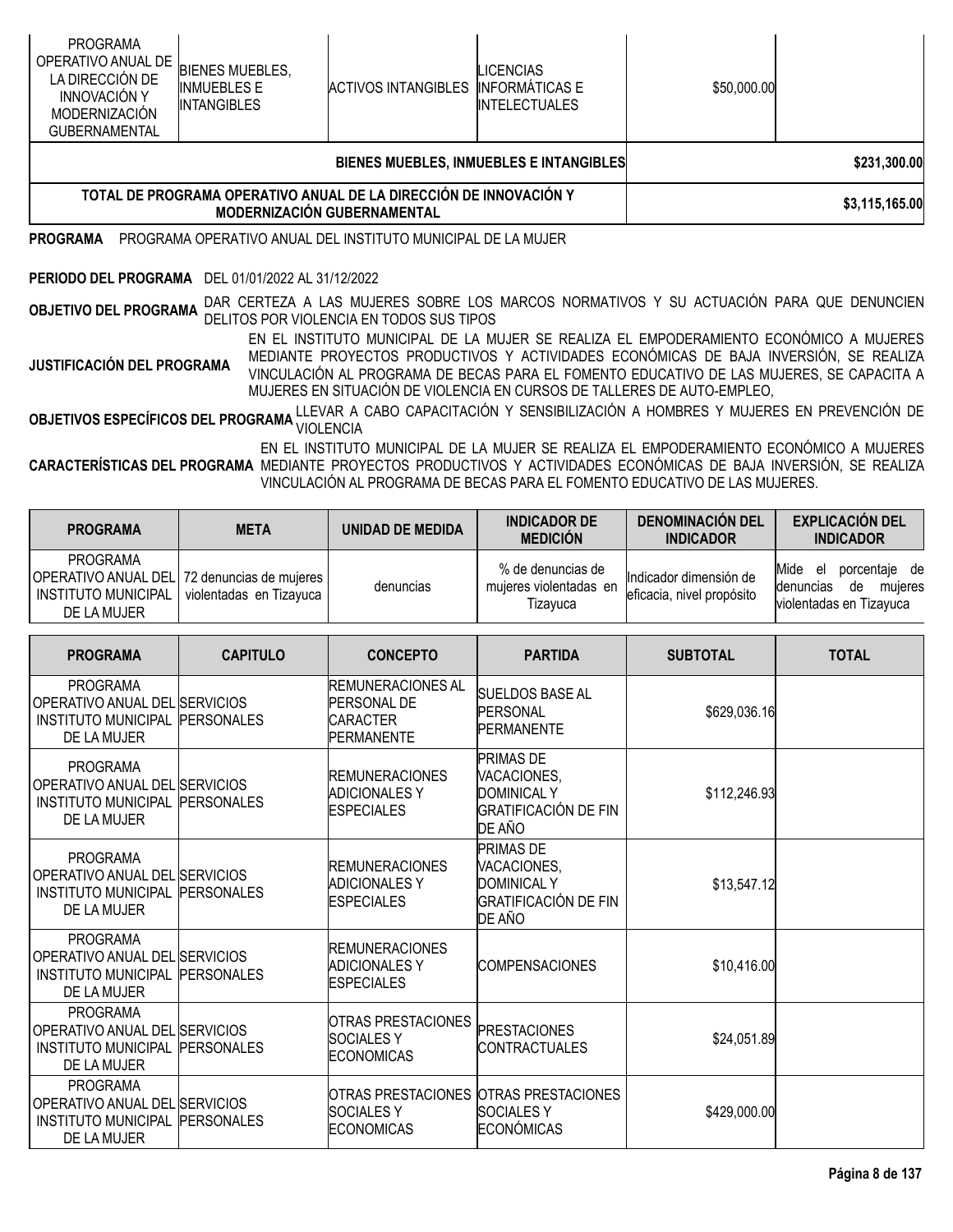**SERVICIOS PERSONALES \$1,218,298.10**

| <b>PROGRAMA</b>                                                                                       | <b>CAPITULO</b>    | <b>CONCEPTO</b>                                                                                                   | <b>PARTIDA</b>                                                                                                          | <b>SUBTOTAL</b> | <b>TOTAL</b> |
|-------------------------------------------------------------------------------------------------------|--------------------|-------------------------------------------------------------------------------------------------------------------|-------------------------------------------------------------------------------------------------------------------------|-----------------|--------------|
| <b>PROGRAMA</b><br>OPERATIVO ANUAL DEL MATERIALES Y<br>INSTITUTO MUNICIPAL SUMINISTROS<br>DE LA MUJER |                    | <b>MATERIALES DE</b><br>ADMINISTRACION,<br><b>EMISION DE</b><br><b>DOCUMENTOS Y</b><br><b>ARTICULOS OFICIALES</b> | MATERIALES, ÚTILES Y<br><b>EQUIPOS MENORES DE</b><br><b>OFICINA</b>                                                     | \$40,000.00     |              |
| <b>PROGRAMA</b><br>OPERATIVO ANUAL DEL MATERIALES Y<br>INSTITUTO MUNICIPAL SUMINISTROS<br>DE LA MUJER |                    | <b>MATERIALES DE</b><br>ADMINISTRACION.<br><b>EMISION DE</b><br><b>DOCUMENTOS Y</b><br><b>ARTICULOS OFICIALES</b> | <b>MATERIALES Y ÚTILES</b><br>DE IMPRESIÓN Y<br>REPRODUCCIÓN                                                            | \$11,685.00     |              |
| <b>PROGRAMA</b><br>OPERATIVO ANUAL DEL MATERIALES Y<br><b>INSTITUTO MUNICIPAL</b><br>DE LA MUJER      | <b>SUMINISTROS</b> | <b>MATERIALES DE</b><br>ADMINISTRACION,<br><b>EMISION DE</b><br><b>DOCUMENTOS Y</b><br><b>ARTICULOS OFICIALES</b> | MATERIALES, ÚTILES Y<br><b>EQUIPOS MENORES DE</b><br>TECNOLOGÍAS DE LA<br><b>INFORMACIÓN Y</b><br><b>COMUNICACIONES</b> | \$2,630.00      |              |
| <b>PROGRAMA</b><br>OPERATIVO ANUAL DEL MATERIALES Y<br>INSTITUTO MUNICIPAL SUMINISTROS<br>DE LA MUJER |                    | <b>MATERIALES DE</b><br>ADMINISTRACION,<br><b>EMISION DE</b><br><b>DOCUMENTOS Y</b><br><b>ARTICULOS OFICIALES</b> | <b>MATERIAL DE LIMPIEZA</b>                                                                                             | \$23,276.80     |              |
| <b>PROGRAMA</b><br>OPERATIVO ANUAL DEL MATERIALES Y<br>INSTITUTO MUNICIPAL SUMINISTROS<br>DE LA MUJER |                    | <b>MATERIALESY</b><br><b>ARTICULOS DE</b><br>CONSTRUCCION Y DE<br><b>REPARACION</b>                               | <b>MATERIAL ELÉCTRICO</b><br>Y ELECTRÓNICO                                                                              | \$472.68        |              |
| <b>PROGRAMA</b><br>OPERATIVO ANUAL DEL MATERIALES Y<br>INSTITUTO MUNICIPAL SUMINISTROS<br>DE LA MUJER |                    | <b>PRODUCTOS</b><br>QUIMICOS,<br><b>FARMACEUTICOS Y DE</b><br><b>ABORATORIO</b>                                   | <b>MEDICINASY</b><br><b>PRODUCTOS</b><br><b>FARMACÉUTICOS</b>                                                           | \$1,081.65      |              |
| <b>PROGRAMA</b><br>OPERATIVO ANUAL DEL MATERIALES Y<br>INSTITUTO MUNICIPAL<br>DE LA MUJER             | <b>SUMINISTROS</b> | COMBUSTIBLES,<br><b>LUBRICANTESY</b><br><b>ADITIVOS</b>                                                           | COMBUSTIBLES,<br><b>LUBRICANTESY</b><br><b>ADITIVOS</b>                                                                 | \$10,267.20     |              |
| <b>PROGRAMA</b><br>OPERATIVO ANUAL DEL MATERIALES Y<br>INSTITUTO MUNICIPAL SUMINISTROS<br>DE LA MUJER |                    | VESTUARIO, BLANCOS,<br><b>PRENDAS DE</b><br><b>PROTECCION Y</b><br><b>ARTICULOS</b><br><b>DEPORTIVOS</b>          | <b>VESTUARIO Y</b><br><b>UNIFORMES</b>                                                                                  | \$13,456.00     |              |
|                                                                                                       |                    |                                                                                                                   | <b>MATERIALES Y SUMINISTROS</b>                                                                                         |                 | \$102,869.33 |
| <b>PROGRAMA</b>                                                                                       | <b>CAPITULO</b>    | <b>CONCEPTO</b>                                                                                                   | <b>PARTIDA</b>                                                                                                          | <b>SUBTOTAL</b> | <b>TOTAL</b> |
| <b>PROGRAMA</b>                                                                                       |                    | <b>SERVICIOS</b>                                                                                                  | SERVICIOS DE APOYO                                                                                                      |                 |              |

|                                                                                     |                                  |                                                                                     | <b>SERVICIOS GENERALES</b>                                                                       |             | \$40,909.00 |
|-------------------------------------------------------------------------------------|----------------------------------|-------------------------------------------------------------------------------------|--------------------------------------------------------------------------------------------------|-------------|-------------|
| <b>PROGRAMA</b><br>OPERATIVO ANUAL DEL<br><b>INSTITUTO MUNICIPAL</b><br>DE LA MUJER | SERVICIOS GENERALES REPARACION.  | SERVICIOS DE<br>INSTALACION.<br><b>MANTENIMIENTO Y</b><br><b>CONSERVACION</b>       | <b>CONSERVACIÓN Y</b><br><b>MANTENIMIENTO</b><br>MENOR DE INMUEBLES                              | \$33,949.00 |             |
| <b>PROGRAMA</b><br>OPERATIVO ANUAL DEL<br><b>INSTITUTO MUNICIPAL</b><br>DE LA MUJER | SERVICIOS GENERALES CIENTIFICOS, | <b>SERVICIOS</b><br>PROFESIONALES,<br><b>ITECNICOS Y OTROS</b><br><b>ISERVICIOS</b> | SERVICIOS DE APOYO<br>ADMINISTRATIVO.<br>TRADUCCIÓN,<br><b>FOTOCOPIADO E</b><br><b>IMPRESION</b> | \$6,960.00  |             |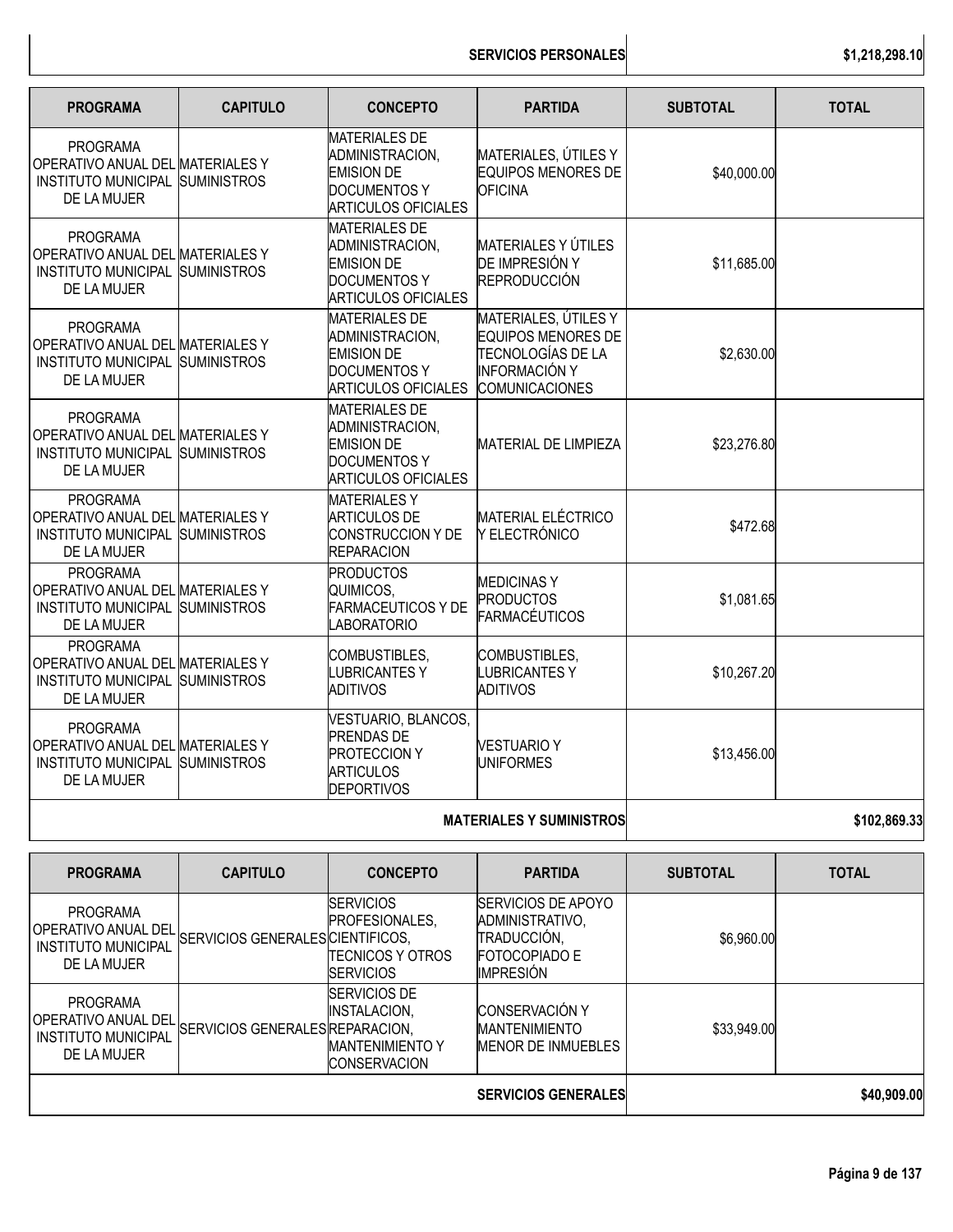| <b>PROGRAMA</b>                                                                            | <b>CAPITULO</b>                                                    | <b>CONCEPTO</b>                                        | <b>PARTIDA</b>                                             | <b>SUBTOTAL</b> | <b>TOTAL</b>   |
|--------------------------------------------------------------------------------------------|--------------------------------------------------------------------|--------------------------------------------------------|------------------------------------------------------------|-----------------|----------------|
| <b>PROGRAMA</b><br><b>OPERATIVO ANUAL DEL</b><br><b>INSTITUTO MUNICIPAL</b><br>DE LA MUJER | <b>BIENES MUEBLES,</b><br><b>INMUEBLES E</b><br><b>INTANGIBLES</b> | <b>MOBILIARIO Y EQUIPO</b><br><b>DE ADMINISTRACION</b> | EQUIPO DE CÓMPUTO Y<br>DE TECNOLOGÍAS DE<br>LA INFORMACIÓN | \$15,000.00     |                |
|                                                                                            |                                                                    |                                                        | BIENES MUEBLES, INMUEBLES E INTANGIBLES                    |                 | \$15,000.00    |
| TOTAL DE PROGRAMA OPERATIVO ANUAL DEL INSTITUTO MUNICIPAL DE LA MUJER                      |                                                                    |                                                        |                                                            |                 | \$1,377,076.43 |

**PROGRAMA** PROGRAMA OPERATIVO ANUAL DE LA DIRECCIÓN DE SIPINNA

# **PERIODO DEL PROGRAMA** DEL 01/01/2022 AL 31/12/2022

**OBJETIVO DEL PROGRAMA** GARANTIZAR EN LAS INSTITUCIONES, LA PROTECCIÓN DE LOS DERECHOS DE NNA EN EL MUNICIPIO DE TIZAYUCA.

**JUSTIFICACIÓN DEL PROGRAMA** EL OBJETIVO DEL PROGRAMA ES REALIZAR LA DIFUSIÓN DE LOS DERECHOS DE NIÑOS, NIÑAS Y ADOLESCENTES ASÍ COMO REALIZAR ACCIONES PREVENTIVAS PARA DISMINUIR EL GRADO DE VULNERACIÓN EN QUE VIVEN. SE ENCUENTRA VINCULADO A PROGRAMAS DE ATENCIÓN A LA NIÑEZ DEL SISTEMA MUNICIPAL DIF Y EL INSTITUTO DE LAS MUJERES.

**OBJETIVOS ESPECÍFICOS DEL PROGRAMA** DIFUSIÓN DE DERECHOS AL ALCANCE DE LOS NNA

**CARACTERÍSTICAS DEL PROGRAMA** CON NIÑAS, NIÑOS Y ADOLESCENTES, SE REALIZAN CAMPAÑAS SOBRE PREVENCIÓN DEL EMBARAZO EN EN LA DIRECCIÓN DE SIPINNA SE REALIZA LA DIFUSIÓN DE LOS DERECHOS DE NNA Y LAS INSTITUCIONES QUE LOS PROTEGEN A TRAVÉS DE MEDIOS DIGITALES, IMPRESOS O INSTITUCIONES PÚBLICAS Y PRIVADAS, SE INSTALAN CONTENEDORES DE BASURA Y PROMOVER UNA CULTURA DE LIMPIEZA EN LOS NNA, SE REALIZA UN DISTINTIVO A ESTABLECIMIENTOS COMERCIALES QUE PROMUEVAN LA INCLUSIÓN ADOLESCENTES, ASÍ COMO CAMPAÑAS SOBRE PREVENCIÓN DEL USO SUSTANCIAS, CAMPAÑAS DE PREVENCIÓN DEL SUICIDIO EN ESCUELAS, SE REALIZAN SESIONES DEL SISTEMA MUNICIPAL DE PROTECCIÓN INTEGRAL DE NIÑAS, NIÑOS Y ADOLESCENTES AL AÑO Y SE CAPACITAN A SERVIDORES PÚBLICOS DEL GOBIERNO MUNICIPAL DE TIZAYUCA.

| <b>PROGRAMA</b>                                                            | <b>META</b>                                                                                        | UNIDAD DE MEDIDA | <b>INDICADOR DE</b><br><b>MEDICIÓN</b>                                                                                          | <b>DENOMINACIÓN DEL</b><br><b>INDICADOR</b> | <b>EXPLICACIÓN DEL</b><br><b>INDICADOR</b>                                                                               |
|----------------------------------------------------------------------------|----------------------------------------------------------------------------------------------------|------------------|---------------------------------------------------------------------------------------------------------------------------------|---------------------------------------------|--------------------------------------------------------------------------------------------------------------------------|
| <b>PROGRAMA</b><br>OPERATIVO ANUAL DE<br>LA DIRECCIÓN DE<br><b>SIPINNA</b> | 44456 acciones realizadas<br>que promueven los<br>derechos de los NNA del<br>Municipio de Tizayuca | acciones         | l % de acciones realizadas l<br>que promueven los<br>derechos de los NNA del eficacia, nivel propósito<br>Municipio de Tizayuca | Indicador dimensión de                      | porcentaje de<br>Mide el<br>acciones realizadas que<br>promueven los derechos<br>de los NNA del Municipio<br>de Tizayuca |

| <b>PROGRAMA</b>                                                            | <b>CAPITULO</b>                       | <b>CONCEPTO</b>                                                                         | <b>PARTIDA</b>                                                                                 | <b>SUBTOTAL</b> | <b>TOTAL</b> |
|----------------------------------------------------------------------------|---------------------------------------|-----------------------------------------------------------------------------------------|------------------------------------------------------------------------------------------------|-----------------|--------------|
| <b>PROGRAMA</b><br>OPERATIVO ANUAL DE<br>LA DIRECCIÓN DE<br><b>SIPINNA</b> | <b>SERVICIOS</b><br><b>PERSONALES</b> | <b>IREMUNERACIONES AL</b><br><b>PERSONAL DE</b><br><b>CARACTER</b><br><b>PERMANENTE</b> | SUELDOS BASE AL<br><b>PERSONAL</b><br><b>PERMANENTE</b>                                        | \$314,088.00    |              |
| <b>PROGRAMA</b><br>OPERATIVO ANUAL DE<br>LA DIRECCIÓN DE<br><b>SIPINNA</b> | <b>SERVICIOS</b><br><b>PERSONALES</b> | <b>REMUNERACIONES</b><br><b>ADICIONALES Y</b><br><b>ESPECIALES</b>                      | <b>PRIMAS DE</b><br>VACACIONES,<br><b>DOMINICAL Y</b><br><b>GRATIFICACIÓN DE FIN</b><br>DE AÑO | \$52,348.00     |              |
| <b>PROGRAMA</b><br>OPERATIVO ANUAL DE<br>LA DIRECCIÓN DE<br><b>SIPINNA</b> | <b>SERVICIOS</b><br><b>PERSONALES</b> | <b>REMUNERACIONES</b><br><b>ADICIONALES Y</b><br><b>ESPECIALES</b>                      | <b>PRIMAS DE</b><br>VACACIONES,<br><b>DOMINICAL Y</b><br><b>GRATIFICACIÓN DE FIN</b><br>DE AÑO | \$5,234.80      |              |
| <b>PROGRAMA</b><br>OPERATIVO ANUAL DE<br>LA DIRECCIÓN DE<br><b>SIPINNA</b> | <b>SERVICIOS</b><br><b>PERSONALES</b> | <b>IOTRAS PRESTACIONES</b><br><b>SOCIALESY</b><br><b>ECONOMICAS</b>                     | <b>OTRAS PRESTACIONES</b><br><b>SOCIALES Y</b><br><b>ECONÓMICAS</b>                            | \$187,848.00    |              |
|                                                                            |                                       |                                                                                         | <b>SERVICIOS PERSONALES</b>                                                                    |                 | \$559,518.80 |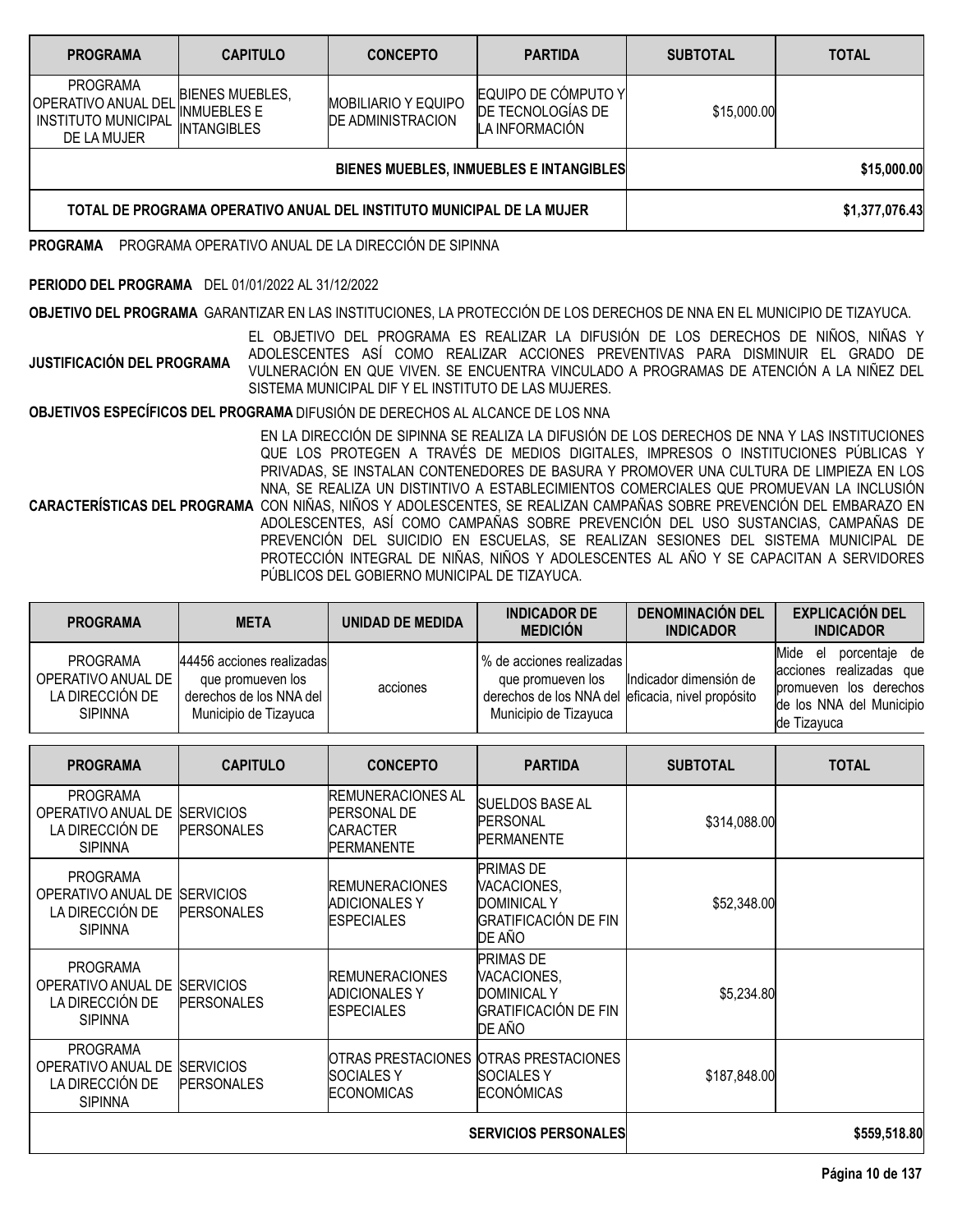| <b>PROGRAMA</b>                                                                         | <b>CAPITULO</b>    | <b>CONCEPTO</b>                                                                                                   | <b>PARTIDA</b>                                                                                                          | <b>SUBTOTAL</b> | <b>TOTAL</b> |
|-----------------------------------------------------------------------------------------|--------------------|-------------------------------------------------------------------------------------------------------------------|-------------------------------------------------------------------------------------------------------------------------|-----------------|--------------|
| <b>PROGRAMA</b><br>OPERATIVO ANUAL DE MATERIALES Y<br>LA DIRECCIÓN DE<br><b>SIPINNA</b> | <b>SUMINISTROS</b> | <b>MATERIALES DE</b><br>ADMINISTRACION,<br><b>EMISION DE</b><br><b>DOCUMENTOS Y</b><br><b>ARTICULOS OFICIALES</b> | MATERIALES, ÚTILES Y<br><b>EQUIPOS MENORES DE</b><br><b>OFICINA</b>                                                     | \$21,803.33     |              |
| <b>PROGRAMA</b><br>OPERATIVO ANUAL DE MATERIALES Y<br>LA DIRECCIÓN DE<br><b>SIPINNA</b> | <b>SUMINISTROS</b> | <b>MATERIALES DE</b><br>ADMINISTRACION,<br><b>EMISION DE</b><br><b>DOCUMENTOS Y</b><br>ARTICULOS OFICIALES        | <b>MATERIALES Y ÚTILES</b><br>DE IMPRESIÓN Y<br><b>REPRODUCCIÓN</b>                                                     | \$20,704.88     |              |
| <b>PROGRAMA</b><br>OPERATIVO ANUAL DE MATERIALES Y<br>LA DIRECCIÓN DE<br><b>SIPINNA</b> | <b>SUMINISTROS</b> | <b>MATERIALES DE</b><br>ADMINISTRACION,<br><b>EMISION DE</b><br><b>DOCUMENTOS Y</b><br><b>ARTICULOS OFICIALES</b> | MATERIALES, ÚTILES Y<br><b>EQUIPOS MENORES DE</b><br>TECNOLOGÍAS DE LA<br><b>INFORMACIÓN Y</b><br><b>COMUNICACIONES</b> | \$1,770.00      |              |
| <b>PROGRAMA</b><br>OPERATIVO ANUAL DE MATERIALES Y<br>LA DIRECCIÓN DE<br><b>SIPINNA</b> | <b>SUMINISTROS</b> | <b>MATERIALES DE</b><br>ADMINISTRACION,<br><b>EMISION DE</b><br><b>DOCUMENTOS Y</b><br><b>ARTICULOS OFICIALES</b> | <b>MATERIAL DE LIMPIEZA</b>                                                                                             | \$461.00        |              |
| <b>PROGRAMA</b><br>OPERATIVO ANUAL DE MATERIALES Y<br>LA DIRECCIÓN DE<br><b>SIPINNA</b> | SUMINISTROS        | IALIMENTOS Y<br><b>IUTENSILIOS</b>                                                                                | <b>PRODUCTOS</b><br><b>ALIMENTICIOS PARA</b><br><b>PERSONAS</b>                                                         | \$46,106.04     |              |
| <b>PROGRAMA</b><br>OPERATIVO ANUAL DE MATERIALES Y<br>LA DIRECCIÓN DE<br><b>SIPINNA</b> | <b>SUMINISTROS</b> | <b>MATERIAS PRIMAS Y</b><br><b>MATERIALES DE</b><br><b>PRODUCCION Y</b><br><b>COMERCIALIZACION</b>                | <b>INSUMOS TEXTILES</b><br><b>ADQUIRIDOS COMO</b><br><b>MATERIA PRIMA</b>                                               | \$6,275.16      |              |
| <b>PROGRAMA</b><br>OPERATIVO ANUAL DE MATERIALES Y<br>LA DIRECCIÓN DE<br><b>SIPINNA</b> | <b>SUMINISTROS</b> | COMBUSTIBLES,<br><b>LUBRICANTESY</b><br><b>ADITIVOS</b>                                                           | COMBUSTIBLES,<br><b>LUBRICANTESY</b><br><b>ADITIVOS</b>                                                                 | \$624.20        |              |
| <b>PROGRAMA</b><br>OPERATIVO ANUAL DE MATERIALES Y<br>LA DIRECCIÓN DE<br><b>SIPINNA</b> | <b>SUMINISTROS</b> | VESTUARIO, BLANCOS,<br><b>PRENDAS DE</b><br><b>PROTECCION Y</b><br><b>ARTICULOS</b><br><b>DEPORTIVOS</b>          | <b>VESTUARIO Y</b><br><b>UNIFORMES</b>                                                                                  | \$4,524.00      |              |

# **MATERIALES Y SUMINISTROS 102,268.61**

| <b>PROGRAMA</b>                                                            | <b>CAPITULO</b>                          | <b>CONCEPTO</b>                                                                       | <b>PARTIDA</b>                                                                                                                                      | <b>SUBTOTAL</b> | <b>TOTAL</b> |
|----------------------------------------------------------------------------|------------------------------------------|---------------------------------------------------------------------------------------|-----------------------------------------------------------------------------------------------------------------------------------------------------|-----------------|--------------|
| <b>PROGRAMA</b><br>OPERATIVO ANUAL DE<br>LA DIRECCIÓN DE<br><b>SIPINNA</b> | SERVICIOS GENERALES SERVICIOS DE         | <b>IARRENDAMIENTO</b>                                                                 | <b>OTROS</b><br><b>ARRENDAMIENTOS</b>                                                                                                               | \$38,800.00     |              |
| <b>PROGRAMA</b><br>OPERATIVO ANUAL DE<br>LA DIRECCIÓN DE<br><b>SIPINNA</b> | SERVICIOS GENERALES CIENTIFICOS,         | <b>ISERVICIOS</b><br><b>IPROFESIONALES.</b><br>ITECNICOS Y OTROS<br><b>ISERVICIOS</b> | <b>ISERVICIOS DE APOYO</b><br>ADMINISTRATIVO,<br>TRADUCCIÓN,<br><b>FOTOCOPIADO E</b><br><b>IMPRESIÓN</b>                                            | \$640.00        |              |
| <b>PROGRAMA</b><br>OPERATIVO ANUAL DE<br>LA DIRECCIÓN DE<br><b>SIPINNA</b> | ISERVICIOS GENERALESICOMUNICACION SOCIAL | <b>SERVICIOS DE</b><br>Y PUBLICIDAD                                                   | DIFUSIÓN POR RADIO,<br><b>TELEVISIÓN Y OTROS</b><br><b>MEDIOS DE MENSAJES</b><br>SOBRE PROGRAMAS Y<br><b>ACTIVIDADES</b><br><b>IGUBERNAMENTALES</b> | \$50,000.00     |              |
|                                                                            |                                          |                                                                                       | <b>SERVICIOS GENERALES</b>                                                                                                                          |                 | \$89,440.00  |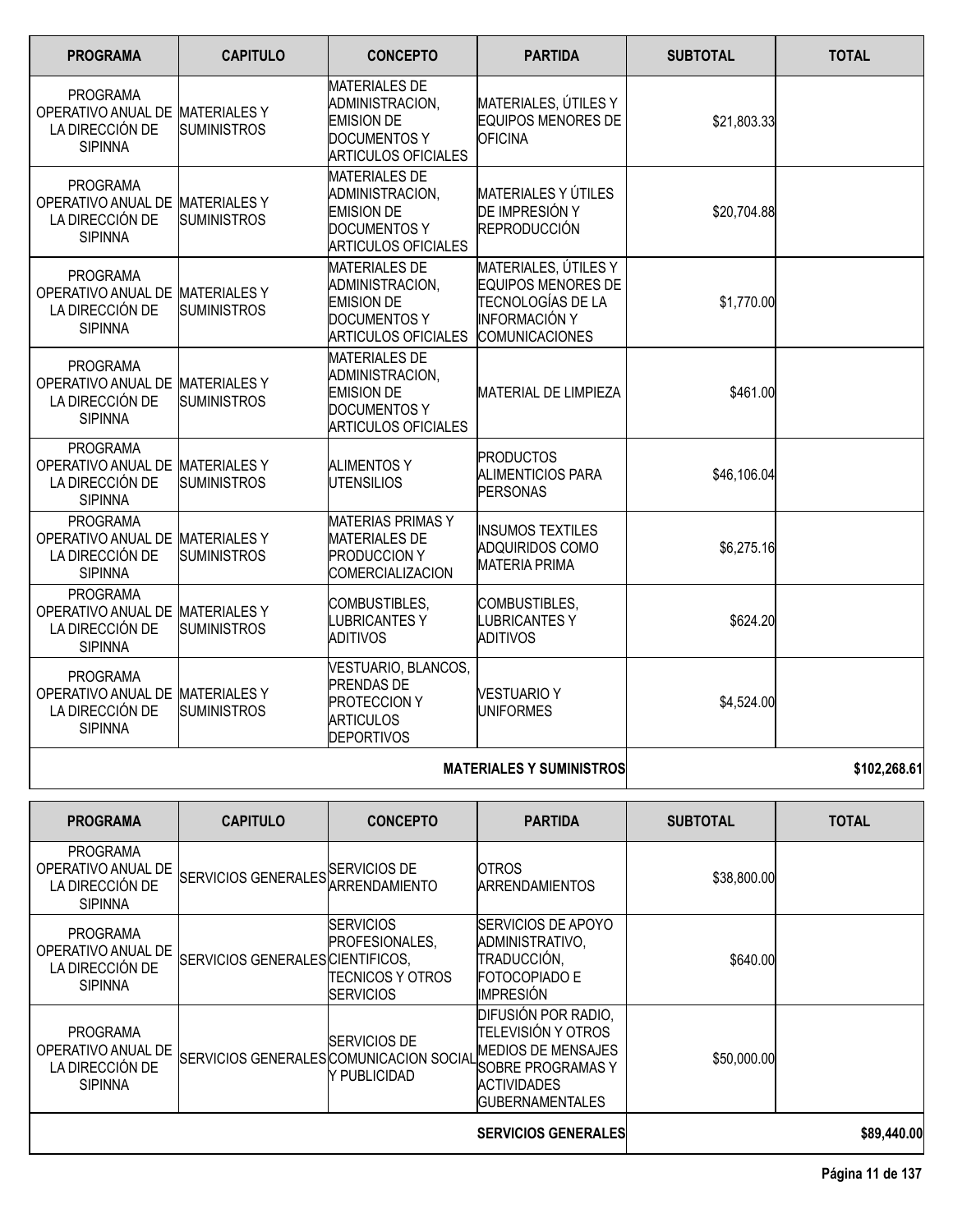| <b>PROGRAMA</b>                                                            | <b>CAPITULO</b>                                                    | <b>CONCEPTO</b>                                                         | <b>PARTIDA</b>                                                             | <b>SUBTOTAL</b> | <b>TOTAL</b> |
|----------------------------------------------------------------------------|--------------------------------------------------------------------|-------------------------------------------------------------------------|----------------------------------------------------------------------------|-----------------|--------------|
| <b>PROGRAMA</b><br>OPERATIVO ANUAL DE<br>LA DIRECCIÓN DE<br><b>SIPINNA</b> | <b>BIENES MUEBLES.</b><br><b>INMUEBLES E</b><br><b>INTANGIBLES</b> | <b>MOBILIARIO Y EQUIPO</b><br><b>DE ADMINISTRACION</b>                  | EQUIPO DE CÓMPUTO Y<br>DE TECNOLOGÍAS DE<br>LA INFORMACIÓN                 | \$12,000.00     |              |
| <b>PROGRAMA</b><br>OPERATIVO ANUAL DE<br>LA DIRECCIÓN DE<br><b>SIPINNA</b> | <b>BIENES MUEBLES,</b><br><b>INMUEBLES E</b><br><b>INTANGIBLES</b> | <b>MOBILIARIO Y EQUIPO</b><br><b>EDUCACIONAL Y</b><br><b>RECREATIVO</b> | <b>OTRO MOBILIARIO Y</b><br><b>EQUIPO EDUCACIONAL</b><br><b>RECREATIVO</b> | \$9,000.00      |              |
|                                                                            |                                                                    | BIENES MUEBLES, INMUEBLES E INTANGIBLES                                 | \$21,000.00                                                                |                 |              |
| TOTAL DE PROGRAMA OPERATIVO ANUAL DE LA DIRECCIÓN DE SIPINNA               |                                                                    |                                                                         |                                                                            |                 | \$772,227.41 |

# **PROGRAMA** PROGRAMA OPERATIVO ANUAL DE LA DIRECCIÓN DE TRANSPARENCIA

# **PERIODO DEL PROGRAMA** DEL 01/01/2022 AL 31/12/2022

**OBJETIVO DEL PROGRAMA** CONTRIBUIR CON EL PÚBLICO EN GENERAL EN FACILITAR EL ACCESO <sup>A</sup> LA INFORMACIÓN PÚBLICA <sup>Y</sup> DAR CERTEZA DE LA PROTECCIÓN DE SUS DATOS PERSONALES

**JUSTIFICACIÓN DEL PROGRAMA** EL OBJETIVO DEL PROGRAMA ES CUMPLIR LO ESTABLECIDO EN LA NORMATIVA FEDERAL Y ESTATAL PARA SU APROBACIÓN CONSTANTE ASÍ COMO EL ESTABLECIMIENTO DE MECANISMOS DE INTERVENCIÓN CIUDADANA PARA CONOCER EL ESTADO QUE GUARDAN LAS ACCIONES PÚBLICAS DEL GOBIERNO MUNICIPAL DE TIZAYUCA. SE ENCUENTRA VINCULADO A PROGRAMAS GENERADOS POR OTRAS DEPENDENCIAS DEL GOBIERNO MUNICIPAL PARA LA ATENCIÓN DE LAS FRACCIONES ESTABLECIDAS EN LA LEY PARA EL SUJETO OBLIGADO

OBJETIVOS ESPECÍFICOS DEL PROGRAMA ATENDER SOLICITUDES DE ACCESO A LA INFORMACIÓN Y PROTECCIÓN DE DATOS PERSONALES DENTRO DEL TERMINO LEGAL ESTABLECIDO.

**CARACTERÍSTICAS DEL PROGRAMA** TRANSPARENCIA, ASÍ COMO CUMPLIMIENTO EN CARGA Y ACTUALIZACIÓN DE LAS OBLIGACIONES DE EN LA DIRECCIÓN DE TRANSPARENCIA SE DA ATENCIÓN DE SOLICITUDES DE ACCESO A LA INFORMACIÓN, ATENCIÓN DE SOLICITUDES DE PROTECCIÓN DE DATOS PERSONALES, SE DA CUMPLIMIENTO EN CARGA Y ACTUALIZACIÓN DE LAS OBLIGACIONES DE TRANSPARENCIA EN PLATAFORMA NACIONAL DE TRANSPARENCIA EN PÁGINA WEB OFICIAL DE GOBIERNO MUNICIPAL, SE TIENEN ACCIONES MUNICIPALES DE DIFUSIÓN EN TEMAS DE ACCESO A LA INFORMACIÓN Y PROTECCIÓN DE DATOS PERSONALES Y SE TIENE UN ALTO GRADO DE CULTURA POLÍTICA Y PARTICIPACIÓN CIUDADANA.

| <b>PROGRAMA</b>                                            | <b>META</b>                                                                                                                 | UNIDAD DE MEDIDA | <b>INDICADOR DE</b><br><b>MEDICIÓN</b>                                                                                         | <b>DENOMINACIÓN DEL</b><br><b>INDICADOR</b> | <b>EXPLICACIÓN DEL</b><br><b>INDICADOR</b>                                                                                             |
|------------------------------------------------------------|-----------------------------------------------------------------------------------------------------------------------------|------------------|--------------------------------------------------------------------------------------------------------------------------------|---------------------------------------------|----------------------------------------------------------------------------------------------------------------------------------------|
| <b>PROGRAMA</b><br>LA DIRECCIÓN DE<br><b>TRANSPARENCIA</b> | 552 público y servidores  <br>OPERATIVO ANUAL DE públicos, que tiene acceso<br>a las acciones de<br>transparencia municipal | acciones         | % de público y servidores<br>públicos, que tiene accesolIndicador dimensión de<br>a las acciones de<br>transparencia municipal | eficacia, nivel propósito                   | Mide<br>porcentaje de<br>el<br>público<br>servidores<br>públicos, que tiene acceso<br>de<br>acciones<br>las<br>transparencia municipal |

| <b>PROGRAMA</b>                                                           | <b>CAPITULO</b>                       | <b>CONCEPTO</b>                                                                        | <b>PARTIDA</b>                                                                                 | <b>SUBTOTAL</b> | <b>TOTAL</b> |
|---------------------------------------------------------------------------|---------------------------------------|----------------------------------------------------------------------------------------|------------------------------------------------------------------------------------------------|-----------------|--------------|
| <b>PROGRAMA</b><br>OPERATIVO ANUAL DE<br>LA DIRECCIÓN DE<br>TRANSPARENCIA | <b>SERVICIOS</b><br><b>PERSONALES</b> | <b>REMUNERACIONES AL</b><br><b>PERSONAL DE</b><br><b>CARACTER</b><br><b>PERMANENTE</b> | <b>SUELDOS BASE AL</b><br><b>PERSONAL</b><br><b>PERMANENTE</b>                                 | \$294,274.56    |              |
| <b>PROGRAMA</b><br>OPERATIVO ANUAL DE<br>LA DIRECCIÓN DE<br>TRANSPARENCIA | <b>SERVICIOS</b><br><b>PERSONALES</b> | <b>IREMUNERACIONES</b><br><b>ADICIONALES Y</b><br><b>ESPECIALES</b>                    | <b>PRIMAS POR AÑOS DE</b><br><b>SERVICIOS EFECTIVOS</b><br><b>PRESTADOS</b>                    | \$815.78        |              |
| PROGRAMA<br>OPERATIVO ANUAL DE<br>LA DIRECCIÓN DE<br>TRANSPARENCIA        | <b>SERVICIOS</b><br><b>PERSONALES</b> | <b>IREMUNERACIONES</b><br>ADICIONALES Y<br><b>ESPECIALES</b>                           | <b>PRIMAS DE</b><br>VACACIONES,<br>DOMINICAL Y<br><b>GRATIFICACIÓN DE FIN</b><br><b>DE AÑO</b> | \$54,484.27     |              |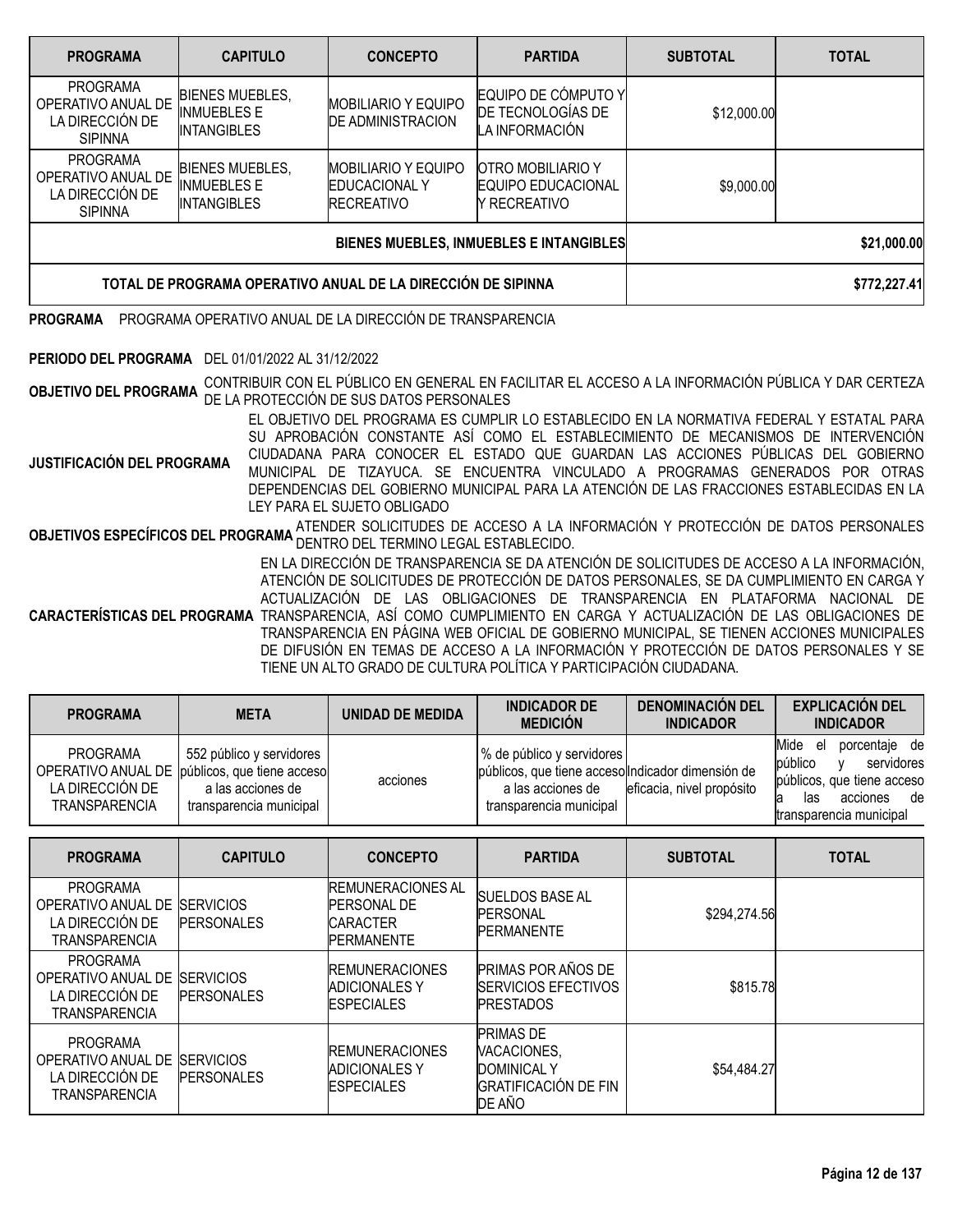|                                                                                            |                   |                                                                    | <b>SERVICIOS PERSONALES</b>                                                                    |              | \$629,394.99 |
|--------------------------------------------------------------------------------------------|-------------------|--------------------------------------------------------------------|------------------------------------------------------------------------------------------------|--------------|--------------|
| <b>PROGRAMA</b><br>OPERATIVO ANUAL DE SERVICIOS<br>LA DIRECCIÓN DE<br><b>TRANSPARENCIA</b> | <b>PERSONALES</b> | <b>SOCIALES Y</b><br><b>ECONOMICAS</b>                             | OTRAS PRESTACIONES OTRAS PRESTACIONES<br><b>SOCIALES Y</b><br><b>ECONÓMICAS</b>                | \$249,072.00 |              |
| <b>PROGRAMA</b><br>OPERATIVO ANUAL DE SERVICIOS<br>LA DIRECCIÓN DE<br><b>TRANSPARENCIA</b> | <b>PERSONALES</b> | OTRAS PRESTACIONES<br><b>SOCIALES Y</b><br><b>ECONOMICAS</b>       | <b>PRESTACIONES</b><br><b>ICONTRACTUALES</b>                                                   | \$23,559.63  |              |
| PROGRAMA<br>OPERATIVO ANUAL DE SERVICIOS<br>LA DIRECCIÓN DE<br><b>TRANSPARENCIA</b>        | <b>PERSONALES</b> | <b>REMUNERACIONES</b><br><b>ADICIONALES Y</b><br><b>ESPECIALES</b> | <b>PRIMAS DE</b><br>VACACIONES.<br><b>DOMINICAL Y</b><br><b>GRATIFICACIÓN DE FIN</b><br>DE AÑO | \$7,188.75   |              |

| <b>PROGRAMA</b>                                                                               | <b>CAPITULO</b>                           | <b>CONCEPTO</b>                                                                                                   | <b>PARTIDA</b>                                                                                                                 | <b>SUBTOTAL</b> | <b>TOTAL</b> |
|-----------------------------------------------------------------------------------------------|-------------------------------------------|-------------------------------------------------------------------------------------------------------------------|--------------------------------------------------------------------------------------------------------------------------------|-----------------|--------------|
| <b>PROGRAMA</b><br>OPERATIVO ANUAL DE<br>LA DIRECCIÓN DE<br><b>TRANSPARENCIA</b>              | <b>MATERIALES Y</b><br><b>SUMINISTROS</b> | <b>MATERIALES DE</b><br>ADMINISTRACION,<br><b>EMISION DE</b><br><b>DOCUMENTOS Y</b><br><b>ARTICULOS OFICIALES</b> | MATERIALES, ÚTILES Y<br><b>EQUIPOS MENORES DE</b><br><b>OFICINA</b>                                                            | \$16,996.00     |              |
| <b>PROGRAMA</b><br>OPERATIVO ANUAL DE<br>LA DIRECCIÓN DE<br><b>TRANSPARENCIA</b>              | <b>MATERIALES Y</b><br><b>SUMINISTROS</b> | <b>MATERIALES DE</b><br>ADMINISTRACION,<br><b>EMISION DE</b><br>DOCUMENTOS Y<br><b>ARTICULOS OFICIALES</b>        | <b>MATERIALES Y ÚTILES</b><br>DE IMPRESIÓN Y<br><b>REPRODUCCIÓN</b>                                                            | \$3,100.00      |              |
| <b>PROGRAMA</b><br>OPERATIVO ANUAL DE MATERIALES Y<br>LA DIRECCIÓN DE<br><b>TRANSPARENCIA</b> | <b>SUMINISTROS</b>                        | <b>MATERIALES DE</b><br>ADMINISTRACION,<br><b>EMISION DE</b><br><b>DOCUMENTOS Y</b><br><b>ARTICULOS OFICIALES</b> | MATERIALES, ÚTILES Y<br><b>EQUIPOS MENORES DE</b><br><b>TECNOLOGÍAS DE LA</b><br><b>INFORMACIÓN Y</b><br><b>COMUNICACIONES</b> | \$1,700.00      |              |
| <b>PROGRAMA</b><br>OPERATIVO ANUAL DE<br>LA DIRECCIÓN DE<br><b>TRANSPARENCIA</b>              | <b>MATERIALESY</b><br><b>SUMINISTROS</b>  | <b>ALIMENTOS Y</b><br><b>UTENSILIOS</b>                                                                           | <b>PRODUCTOS</b><br><b>ALIMENTICIOS PARA</b><br><b>PERSONAS</b>                                                                | \$3,000.00      |              |
| <b>PROGRAMA</b><br>OPERATIVO ANUAL DE MATERIALES Y<br>LA DIRECCIÓN DE<br><b>TRANSPARENCIA</b> | <b>SUMINISTROS</b>                        | COMBUSTIBLES,<br><b>LUBRICANTESY</b><br><b>ADITIVOS</b>                                                           | <b>COMBUSTIBLES,</b><br><b>LUBRICANTESY</b><br><b>ADITIVOS</b>                                                                 | \$2,446.80      |              |
| <b>PROGRAMA</b><br>OPERATIVO ANUAL DE<br>LA DIRECCIÓN DE<br><b>TRANSPARENCIA</b>              | <b>MATERIALESY</b><br><b>SUMINISTROS</b>  | VESTUARIO, BLANCOS,<br><b>PRENDAS DE</b><br><b>PROTECCION Y</b><br><b>ARTICULOS</b><br><b>DEPORTIVOS</b>          | <b>VESTUARIO Y</b><br><b>UNIFORMES</b>                                                                                         | \$1,357.20      |              |
|                                                                                               |                                           |                                                                                                                   | \$28,600.00                                                                                                                    |                 |              |

|  | <b>MATERIALES Y SUMINISTROS</b> |  |
|--|---------------------------------|--|
|  |                                 |  |

| <b>PROGRAMA</b>                                                           | <b>CAPITULO</b>                  | <b>CONCEPTO</b>                                                             | <b>PARTIDA</b>                                                                                          | <b>SUBTOTAL</b> | <b>TOTAL</b> |
|---------------------------------------------------------------------------|----------------------------------|-----------------------------------------------------------------------------|---------------------------------------------------------------------------------------------------------|-----------------|--------------|
| <b>PROGRAMA</b><br>OPERATIVO ANUAL DE<br>LA DIRECCIÓN DE<br>TRANSPARENCIA | SERVICIOS GENERALES CIENTIFICOS, | <b>SERVICIOS</b><br>PROFESIONALES,<br>TECNICOS Y OTROS<br><b>ISERVICIOS</b> | <b>SERVICIOS DE APOYO</b><br>ADMINISTRATIVO,<br>TRADUCCIÓN,<br><b>FOTOCOPIADO E</b><br><b>IMPRESIÓN</b> | \$9,504.00      |              |
|                                                                           |                                  |                                                                             | <b>SERVICIOS GENERALES</b>                                                                              |                 | \$9,504.00   |
| <b>PROGRAMA</b>                                                           | <b>CAPITULO</b>                  | <b>CONCEPTO</b>                                                             | <b>PARTIDA</b>                                                                                          | <b>SUBTOTAL</b> | <b>TOTAL</b> |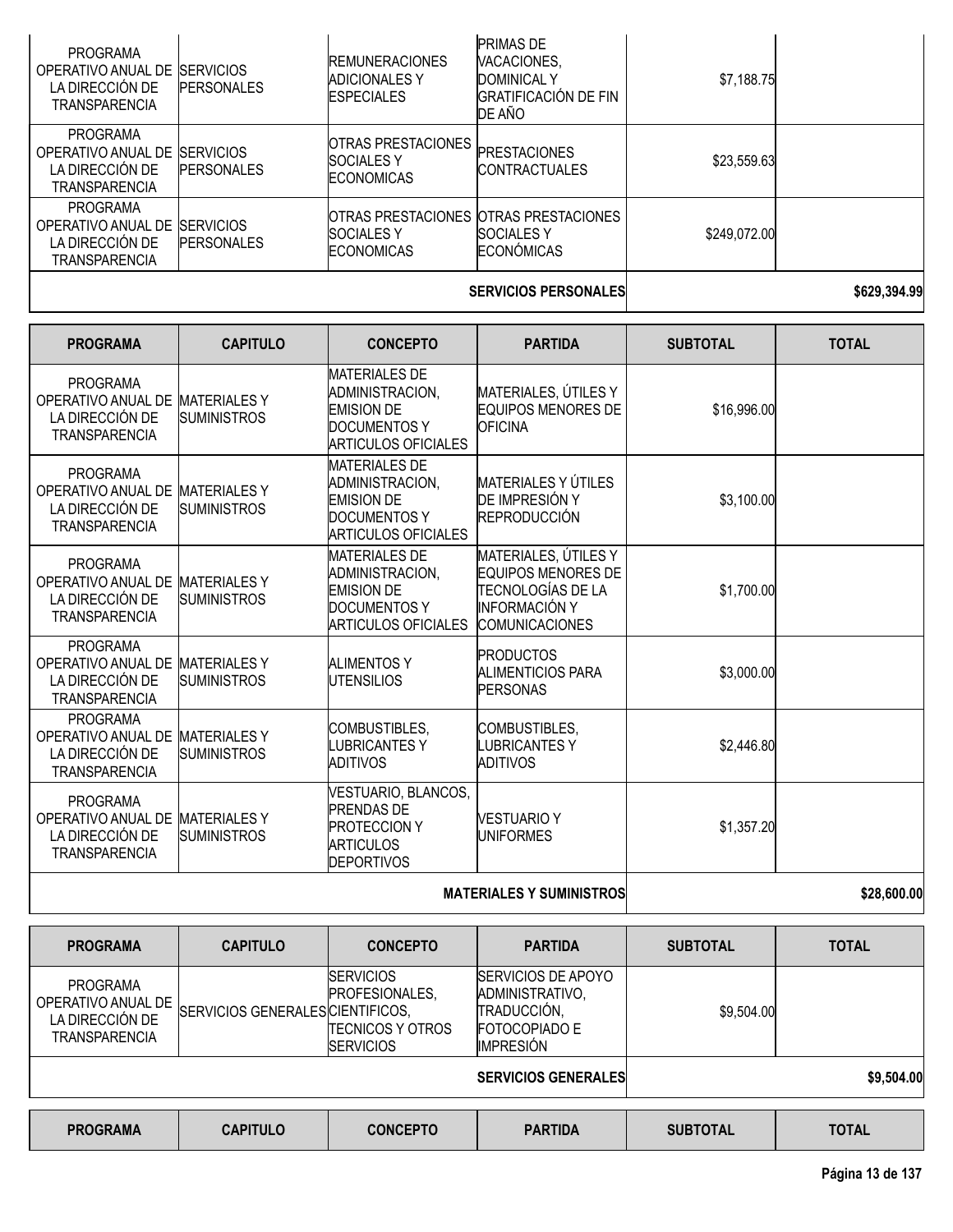| <b>PROGRAMA</b><br><b>BIENES MUEBLES.</b><br>OPERATIVO ANUAL DE<br><b>INMUEBLES E</b><br>LA DIRECCIÓN DE<br><b>INTANGIBLES</b><br>TRANSPARENCIA | <b>MOBILIARIO Y EQUIPO</b><br><b>DE ADMINISTRACION</b> | <b>IEQUIPO DE COMPUTO YI</b><br>DE TECNOLOGIAS DE<br>LA INFORMACION | \$25,000.00 |  |
|-------------------------------------------------------------------------------------------------------------------------------------------------|--------------------------------------------------------|---------------------------------------------------------------------|-------------|--|
|-------------------------------------------------------------------------------------------------------------------------------------------------|--------------------------------------------------------|---------------------------------------------------------------------|-------------|--|

# **BIENES MUEBLES, INMUEBLES E INTANGIBLES \$25,000.00**

### **TOTAL DE PROGRAMA OPERATIVO ANUAL DE LA DIRECCIÓN DE TRANSPARENCIA \$692,498.99**

**PROGRAMA** PROGRAMA OPERATIVO ANUAL DE LA SECRETARIA DE BIENESTAR

**PERIODO DEL PROGRAMA** DEL 01/01/2022 AL 31/12/2022

**OBJETIVO DEL PROGRAMA** ATENCION A LA CIUDADANIA

**JUSTIFICACIÓN DEL PROGRAMA** ATENCION A LA CIUDADANIA

**OBJETIVOS ESPECÍFICOS DEL PROGRAMA** ATENCION A LA CIUDADANIA

# **CARACTERÍSTICAS DEL PROGRAMA** ATENCION A LA CIUDADANIA

| <b>PROGRAMA</b>                                                               | <b>META</b>                           | <b>UNIDAD DE MEDIDA</b>                                                                | <b>INDICADOR DE</b><br><b>MEDICIÓN</b>                                                  | <b>DENOMINACIÓN DEL</b><br><b>INDICADOR</b>                               | <b>EXPLICACIÓN DEL</b><br><b>INDICADOR</b> |
|-------------------------------------------------------------------------------|---------------------------------------|----------------------------------------------------------------------------------------|-----------------------------------------------------------------------------------------|---------------------------------------------------------------------------|--------------------------------------------|
| <b>PROGRAMA</b><br>OPERATIVO ANUAL DE<br>LA SECRETARIA DE<br><b>BIENESTAR</b> |                                       | Porcentaje                                                                             |                                                                                         | A Mayor alcen de<br>objetivos Mayor eficiencia objetivos Mayor eficiencia | Mayor<br>alcen<br>de                       |
| <b>PROGRAMA</b>                                                               | <b>CAPITULO</b>                       | <b>CONCEPTO</b>                                                                        | <b>PARTIDA</b>                                                                          | <b>SUBTOTAL</b>                                                           | <b>TOTAL</b>                               |
| <b>PROGRAMA</b><br>OPERATIVO ANUAL DE<br>LA SECRETARIA DE<br><b>BIENESTAR</b> | <b>SERVICIOS</b><br><b>PERSONALES</b> | <b>REMUNERACIONES AL</b><br><b>PERSONAL DE</b><br><b>CARACTER</b><br><b>PERMANENTE</b> | <b>SUELDOS BASE AL</b><br><b>PERSONAL</b><br>PERMANENTE                                 | \$927,588.00                                                              |                                            |
| <b>PROGRAMA</b><br>OPERATIVO ANUAL DE<br>LA SECRETARIA DE<br><b>BIENESTAR</b> | <b>SERVICIOS</b><br><b>PERSONALES</b> | <b>REMUNERACIONES</b><br><b>ADICIONALES Y</b><br>IESPECIALES                           | PRIMAS DE<br>VACACIONES,<br><b>DOMINICAL Y</b><br><b>GRATIFICACIÓN DE FIN</b><br>DE AÑO | \$154,598.00                                                              |                                            |
| <b>PROGRAMA</b><br>OPERATIVO ANUAL DE<br>LA SECRETARIA DE<br><b>BIENESTAR</b> | <b>SERVICIOS</b><br><b>PERSONALES</b> | <b>REMUNERACIONES</b><br><b>ADICIONALES Y</b><br><b>ESPECIALES</b>                     | PRIMAS DE<br>VACACIONES,<br><b>DOMINICAL Y</b><br><b>GRATIFICACIÓN DE FIN</b><br>DE AÑO | \$15,459.80                                                               |                                            |
| <b>PROGRAMA</b><br>OPERATIVO ANUAL DE<br>LA SECRETARIA DE<br><b>BIENESTAR</b> | <b>SERVICIOS</b><br><b>PERSONALES</b> | OTRAS PRESTACIONES OTRAS PRESTACIONES<br><b>SOCIALESY</b><br><b>ECONOMICAS</b>         | <b>SOCIALES Y</b><br><b>ECONÓMICAS</b>                                                  | \$524,508.00                                                              |                                            |
|                                                                               |                                       | <b>SERVICIOS PERSONALES</b>                                                            | \$1,622,153.80                                                                          |                                                                           |                                            |

| <b>PROGRAMA</b>                                                                            | <b>CAPITULO</b>                           | <b>CONCEPTO</b>                                                                                            | <b>PARTIDA</b>                                                             | <b>SUBTOTAL</b> | <b>TOTAL</b> |
|--------------------------------------------------------------------------------------------|-------------------------------------------|------------------------------------------------------------------------------------------------------------|----------------------------------------------------------------------------|-----------------|--------------|
| <b>PROGRAMA</b><br>OPERATIVO ANUAL DE MATERIALES Y<br>LA SECRETARIA DE<br><b>BIENESTAR</b> | <b>SUMINISTROS</b>                        | <b>MATERIALES DE</b><br>ADMINISTRACION,<br><b>EMISION DE</b><br><b>DOCUMENTOS Y</b><br>ARTICULOS OFICIALES | MATERIALES, ÚTILES Y<br>EQUIPOS MENORES DE<br><b>OFICINA</b>               | \$35,751.86     |              |
| <b>PROGRAMA</b><br>OPERATIVO ANUAL DE<br>LA SECRETARIA DE<br><b>BIENESTAR</b>              | <b>MATERIALES Y</b><br><b>SUMINISTROS</b> | <b>MATERIALES DE</b><br>ADMINISTRACION,<br><b>EMISION DE</b><br>DOCUMENTOS Y<br>ARTICULOS OFICIALES        | <b>MATERIALES Y ÚTILES</b><br><b>DE IMPRESIÓN Y</b><br><b>REPRODUCCIÓN</b> | \$10,367.36     |              |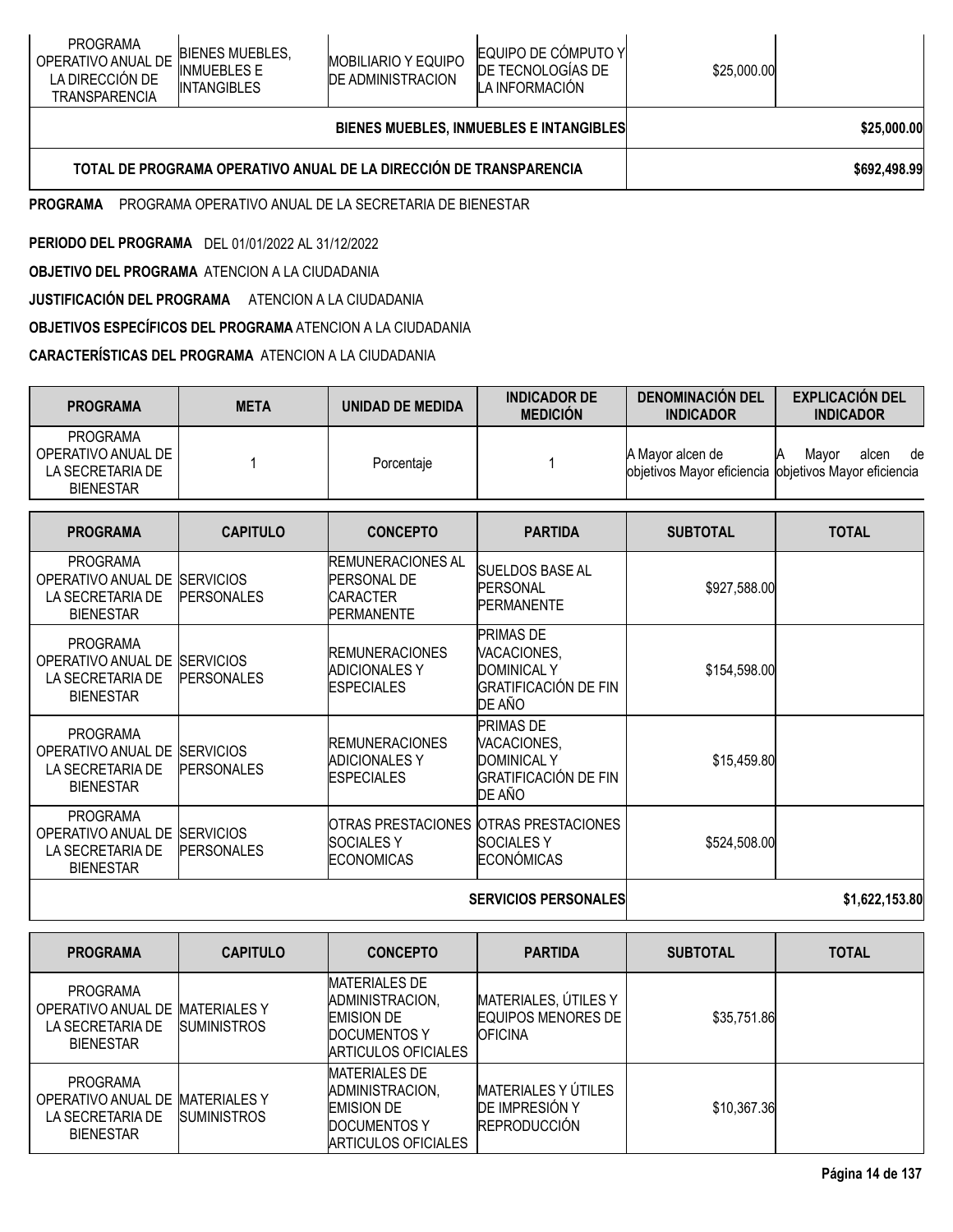| <b>PROGRAMA</b><br>OPERATIVO ANUAL DE                                                      | <b>MATERIALESY</b>                        | <b>MATERIALES DE</b><br>ADMINISTRACION,<br><b>EMISION DE</b>                                                      | MATERIALES, ÚTILES Y<br><b>EQUIPOS MENORES DE</b><br>TECNOLOGÍAS DE LA                       | \$2,235.00  |             |
|--------------------------------------------------------------------------------------------|-------------------------------------------|-------------------------------------------------------------------------------------------------------------------|----------------------------------------------------------------------------------------------|-------------|-------------|
| LA SECRETARIA DE<br><b>BIENESTAR</b>                                                       | <b>SUMINISTROS</b>                        | <b>DOCUMENTOS Y</b><br><b>ARTICULOS OFICIALES</b>                                                                 | INFORMACIÓN Y<br><b>COMUNICACIONES</b>                                                       |             |             |
| <b>PROGRAMA</b><br>OPERATIVO ANUAL DE<br>LA SECRETARIA DE<br><b>BIENESTAR</b>              | <b>MATERIALES Y</b><br><b>SUMINISTROS</b> | <b>MATERIALES DE</b><br>ADMINISTRACION,<br><b>EMISION DE</b><br><b>DOCUMENTOS Y</b><br><b>ARTICULOS OFICIALES</b> | <b>MATERIAL DE LIMPIEZA</b>                                                                  | \$4,649.40  |             |
| <b>PROGRAMA</b><br>OPERATIVO ANUAL DE MATERIALES Y<br>LA SECRETARIA DE<br><b>BIENESTAR</b> | <b>SUMINISTROS</b>                        | <b>MATERIALESY</b><br><b>ARTICULOS DE</b><br><b>CONSTRUCCION Y DE</b><br><b>REPARACION</b>                        | <b>MATERIAL ELÉCTRICO</b><br>Y ELECTRÓNICO                                                   | \$5,384.64  |             |
| <b>PROGRAMA</b><br>OPERATIVO ANUAL DE MATERIALES Y<br>LA SECRETARIA DE<br><b>BIENESTAR</b> | <b>SUMINISTROS</b>                        | <b>MATERIALESY</b><br><b>ARTICULOS DE</b><br><b>CONSTRUCCION Y DE</b><br><b>REPARACION</b>                        | <b>MATERIALES</b><br><b>COMPLEMENTARIOS</b>                                                  | \$412.96    |             |
| <b>PROGRAMA</b><br>OPERATIVO ANUAL DE<br>LA SECRETARIA DE<br><b>BIENESTAR</b>              | <b>MATERIALES Y</b><br><b>SUMINISTROS</b> | COMBUSTIBLES,<br><b>LUBRICANTESY</b><br><b>ADITIVOS</b>                                                           | COMBUSTIBLES,<br><b>LUBRICANTES Y</b><br>ADITIVOS                                            | \$26,398.00 |             |
| <b>PROGRAMA</b><br>OPERATIVO ANUAL DE<br>LA SECRETARIA DE<br><b>BIENESTAR</b>              | <b>MATERIALES Y</b><br><b>SUMINISTROS</b> | VESTUARIO, BLANCOS,<br><b>PRENDAS DE</b><br><b>PROTECCION Y</b><br><b>ARTICULOS</b><br><b>DEPORTIVOS</b>          | <b>VESTUARIO Y</b><br><b>UNIFORMES</b>                                                       | \$6,403.20  |             |
| <b>PROGRAMA</b><br>OPERATIVO ANUAL DE<br>LA SECRETARIA DE<br><b>BIENESTAR</b>              | <b>MATERIALES Y</b><br><b>SUMINISTROS</b> | <b>HERRAMIENTAS,</b><br><b>REFACCIONESY</b><br><b>ACCESORIOS</b><br><b>MENORES</b>                                | <b>REFACCIONESY</b><br><b>ACCESORIOS</b><br><b>MENORES DE</b><br><b>EDIFICIOS</b>            | \$2,500.00  |             |
| <b>PROGRAMA</b><br>OPERATIVO ANUAL DE MATERIALES Y<br>LA SECRETARIA DE<br><b>BIENESTAR</b> | <b>SUMINISTROS</b>                        | <b>HERRAMIENTAS,</b><br><b>REFACCIONES Y</b><br><b>ACCESORIOS</b><br><b>MENORES</b>                               | <b>REFACCIONESY</b><br><b>ACCESORIOS</b><br><b>MENORES DE EQUIPO</b><br><b>DE TRANSPORTE</b> | \$1,771.00  |             |
|                                                                                            |                                           |                                                                                                                   | <b>MATERIALES Y SUMINISTROS</b>                                                              |             | \$95,873.42 |

|  | <b>MATERIALES Y SUMINISTROSI</b> |
|--|----------------------------------|

| <b>PROGRAMA</b>                                                               | <b>CAPITULO</b>                  | <b>CONCEPTO</b>                                                                              | <b>PARTIDA</b>                                                                                    | <b>SUBTOTAL</b> | <b>TOTAL</b> |
|-------------------------------------------------------------------------------|----------------------------------|----------------------------------------------------------------------------------------------|---------------------------------------------------------------------------------------------------|-----------------|--------------|
| <b>PROGRAMA</b><br>OPERATIVO ANUAL DE<br>LA SECRETARIA DE<br><b>BIENESTAR</b> | SERVICIOS GENERALES CIENTIFICOS, | <b>ISERVICIOS</b><br>PROFESIONALES,<br>ITECNICOS Y OTROS<br><b>ISERVICIOS</b>                | <b>ISERVICIOS DE APOYO</b><br>ADMINISTRATIVO,<br>TRADUCCIÓN,<br><b>FOTOCOPIADO E</b><br>IMPRESIÓN | \$5,120.00      |              |
| <b>PROGRAMA</b><br>OPERATIVO ANUAL DE<br>LA SECRETARIA DE<br><b>BIENESTAR</b> | SERVICIOS GENERALES REPARACION,  | <b>SERVICIOS DE</b><br>INSTALACION.<br><b>MANTENIMIENTO Y</b><br><b>CONSERVACION</b>         | <b>CONSERVACIÓN Y</b><br><b>MANTENIMIENTO</b><br><b>MENOR DE INMUEBLES</b>                        | \$33,980.99     |              |
| <b>PROGRAMA</b><br>OPERATIVO ANUAL DE<br>LA SECRETARIA DE<br><b>BIENESTAR</b> | SERVICIOS GENERALES REPARACION,  | <b>ISERVICIOS DE</b><br><b>INSTALACION,</b><br><b>MANTENIMIENTO Y</b><br><b>CONSERVACION</b> | REPARACIÓN Y<br>MANTENIMIENTO DE<br><b>EQUIPO DE</b><br>TRANSPORTE                                | \$19,531.98     |              |
|                                                                               |                                  |                                                                                              | <b>SERVICIOS GENERALES</b>                                                                        |                 | \$58,632.97  |
| <b>PROGRAMA</b>                                                               | <b>CAPITULO</b>                  | <b>CONCEPTO</b>                                                                              | <b>PARTIDA</b>                                                                                    | <b>SUBTOTAL</b> | <b>TOTAL</b> |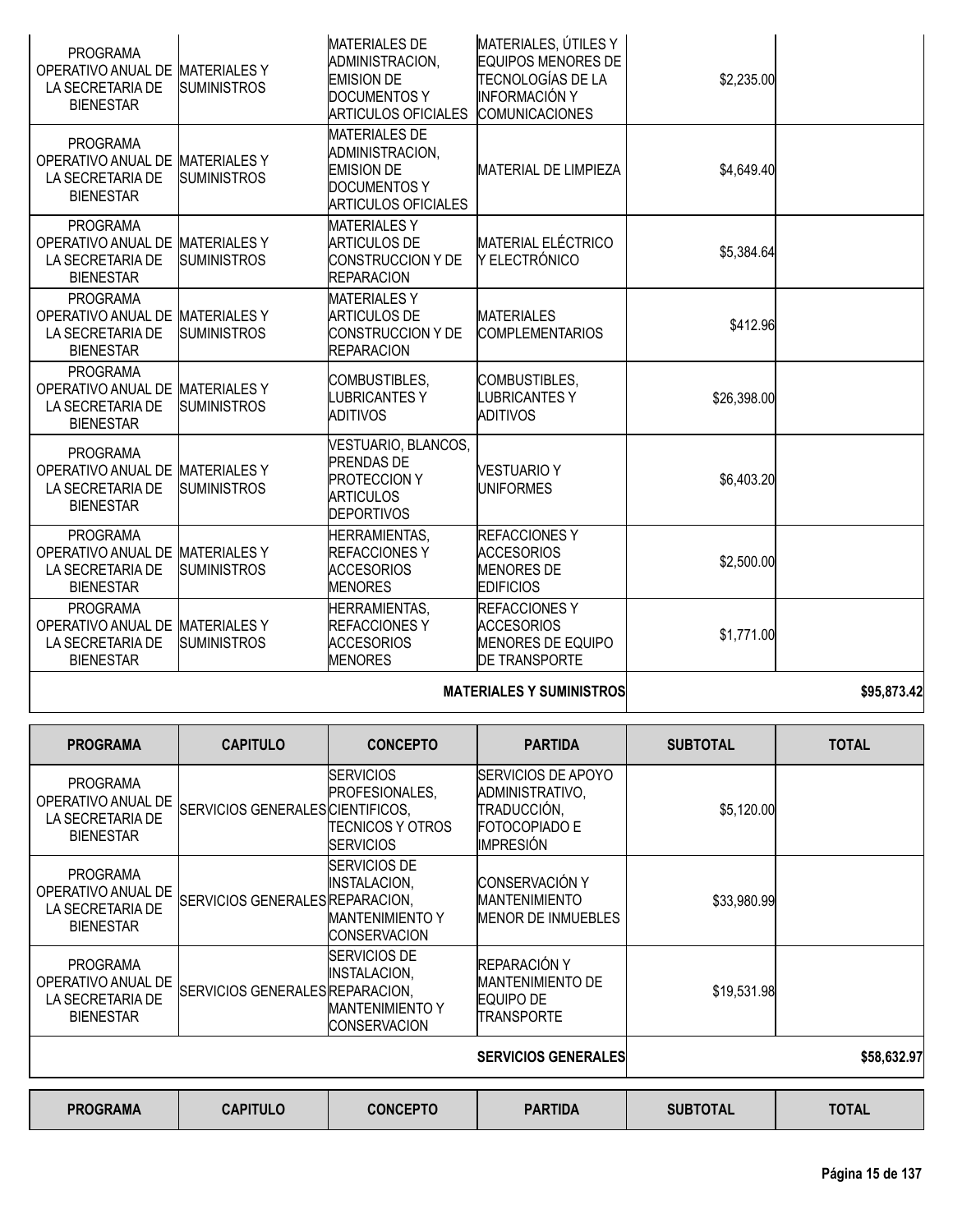| <b>PROGRAMA</b>                  | <b>TRANSFERENCIAS.</b>    |                 |                   |              |  |
|----------------------------------|---------------------------|-----------------|-------------------|--------------|--|
| OPERATIVO ANUAL DE ASIGNACIONES. |                           | AYUDAS SOCIALES | AYUDAS SOCIALES A | \$499,460.00 |  |
| LA SECRETARIA DE                 | <b>ISUBSIDIOS Y OTRAS</b> |                 | <b>PERSONAS</b>   |              |  |
| <b>BIENESTAR</b>                 | <b>AYUDAS</b>             |                 |                   |              |  |

# **TRANSFERENCIAS, ASIGNACIONES, SUBSIDIOS Y OTRAS AYUDAS \$499,460.00**

| <b>PROGRAMA</b>                                                               | <b>CAPITULO</b>                                                    | <b>CONCEPTO</b>                                        | <b>PARTIDA</b>                                             | <b>SUBTOTAL</b> | <b>TOTAL</b>   |
|-------------------------------------------------------------------------------|--------------------------------------------------------------------|--------------------------------------------------------|------------------------------------------------------------|-----------------|----------------|
| <b>PROGRAMA</b><br>OPERATIVO ANUAL DE<br>LA SECRETARIA DE<br><b>BIENESTAR</b> | <b>BIENES MUEBLES,</b><br><b>INMUEBLES E</b><br><b>INTANGIBLES</b> | <b>MOBILIARIO Y EQUIPO</b><br><b>DE ADMINISTRACION</b> | EQUIPO DE CÓMPUTO Y<br>DE TECNOLOGÍAS DE<br>LA INFORMACIÓN | \$25,000.00     |                |
| <b>PROGRAMA</b><br>OPERATIVO ANUAL DE<br>LA SECRETARIA DE<br><b>BIENESTAR</b> | <b>BIENES MUEBLES,</b><br><b>INMUEBLES E</b><br><b>INTANGIBLES</b> | <b>MOBILIARIO Y EQUIPO</b><br><b>DE ADMINISTRACION</b> | OTROS MOBILIARIOS Y<br>EQUIPOS DE<br>ADMINISTRACIÓN        | \$9,000.00      |                |
| BIENES MUEBLES, INMUEBLES E INTANGIBLES                                       |                                                                    |                                                        |                                                            |                 | \$34,000.00    |
| TOTAL DE PROGRAMA OPERATIVO ANUAL DE LA SECRETARIA DE BIENESTAR               |                                                                    |                                                        |                                                            |                 | \$2,310,120.19 |

**PROGRAMA** PROGRAMA OPERATIVO ANUAL DE LA DIRECCIÓN DE CULTURA Y ARTES

**PERIODO DEL PROGRAMA** DEL 01/01/2022 AL 31/12/2022

**OBJETIVO DEL PROGRAMA** TRAVÉS DE LOS PROGRAMAS Y ACCIONES CULTURALES , Y CON ELLO FORTALECER LOS TEJIDOS FAMILIARES Y PROMOVER EL DESARROLLO DE ACTIVIDADES CULTURALES Y ARTÍSTICAS DE LA POBLACIÓN DE TIZAYUCA, A SOCIALES.

**JUSTIFICACIÓN DEL PROGRAMA** OFERTA AMPLIA <sup>Y</sup> PERMANENTE DE ACCIONES CULTURALES <sup>Y</sup> ARTÍSTICAS EN TIZAYUCA, PROMOVIENDO EL DESARROLLO Y LA VINCULACIÓN ARTÍSTICO - CULTURAL EN SUS COMUNIDADES.

**OBJETIVOS ESPECÍFICOS DEL PROGRAMA <sup>ENTRE</sup>GAR BECAS CULTURALES DEL PROGRAMA ESTIMULARTE A PERSONAS DE BAJOS INGRESOS<br>.** 

**CARACTERÍSTICAS DEL PROGRAMA** REALIZARAN ESTUDIOS SOCIOECONOMICOS, REALIZACIÓN Y PRESENTACIÓN DE EVENTOS SOCIO-LA DIRECCIÓN DE CULTURA Y ARTES CONTARA CON ACCIONES DE DIFUCIÓN EN REDEES SOCIALES, CULTURALES.

| <b>PROGRAMA</b>                                                      | <b>META</b>                                                                              | UNIDAD DE MEDIDA       | <b>INDICADOR DE</b><br><b>MEDICIÓN</b>                                                | <b>DENOMINACIÓN DEL</b><br><b>INDICADOR</b>         | <b>EXPLICACIÓN DEL</b><br><b>INDICADOR</b>                                                                           |
|----------------------------------------------------------------------|------------------------------------------------------------------------------------------|------------------------|---------------------------------------------------------------------------------------|-----------------------------------------------------|----------------------------------------------------------------------------------------------------------------------|
| PROGRAMA<br>OPERATIVO ANUAL DE<br>LA DIRECCIÓN DE<br>CULTURA Y ARTES | 18 Acciones y actividades<br>artisticas y culturales<br>desarrolladas en el<br>municipio | Acciones y actividades | Acciones y actividades<br>artisticas y culturales<br>desarrolladas en el<br>municipio | Indicador dimensión de<br>eficacia, nivel propósito | Mide<br>Acciones<br>v<br>actividades<br>artisticas<br>$\mathbf{v}$<br>desarrolladas<br>culturales<br>en el municipio |

| <b>PROGRAMA</b>                                                                    | <b>CAPITULO</b>                        | <b>CONCEPTO</b>                                                                         | <b>PARTIDA</b>                                                              | <b>SUBTOTAL</b> | <b>TOTAL</b> |
|------------------------------------------------------------------------------------|----------------------------------------|-----------------------------------------------------------------------------------------|-----------------------------------------------------------------------------|-----------------|--------------|
| <b>PROGRAMA</b><br>OPERATIVO ANUAL DE<br>LA DIRECCIÓN DE<br><b>CULTURA Y ARTES</b> | <b>SERVICIOS</b><br><b>PERSONALES</b>  | <b>IREMUNERACIONES AL</b><br><b>PERSONAL DE</b><br><b>CARACTER</b><br><b>PERMANENTE</b> | <b>SUELDOS BASE AL</b><br><b>PERSONAL</b><br><b>PERMANENTE</b>              | \$2,881,993.44  |              |
| <b>PROGRAMA</b><br>OPERATIVO ANUAL DE<br>LA DIRECCIÓN DE<br><b>CULTURA Y ARTES</b> | <b>ISERVICIOS</b><br><b>PERSONALES</b> | <b>REMUNERACIONES AL</b><br><b>PERSONAL DE</b><br><b>CARACTER</b><br>TRANSITORIO        | <b>SUELDOS BASE AL</b><br><b>PERSONAL EVENTUAL</b>                          | \$257,616.00    |              |
| <b>PROGRAMA</b><br>OPERATIVO ANUAL DE<br>LA DIRECCIÓN DE<br><b>CULTURA Y ARTES</b> | <b>SERVICIOS</b><br><b>PERSONALES</b>  | <b>REMUNERACIONES</b><br><b>ADICIONALES Y</b><br><b>ESPECIALES</b>                      | <b>PRIMAS POR AÑOS DE</b><br><b>SERVICIOS EFECTIVOS</b><br><b>PRESTADOS</b> | \$9,758.53      |              |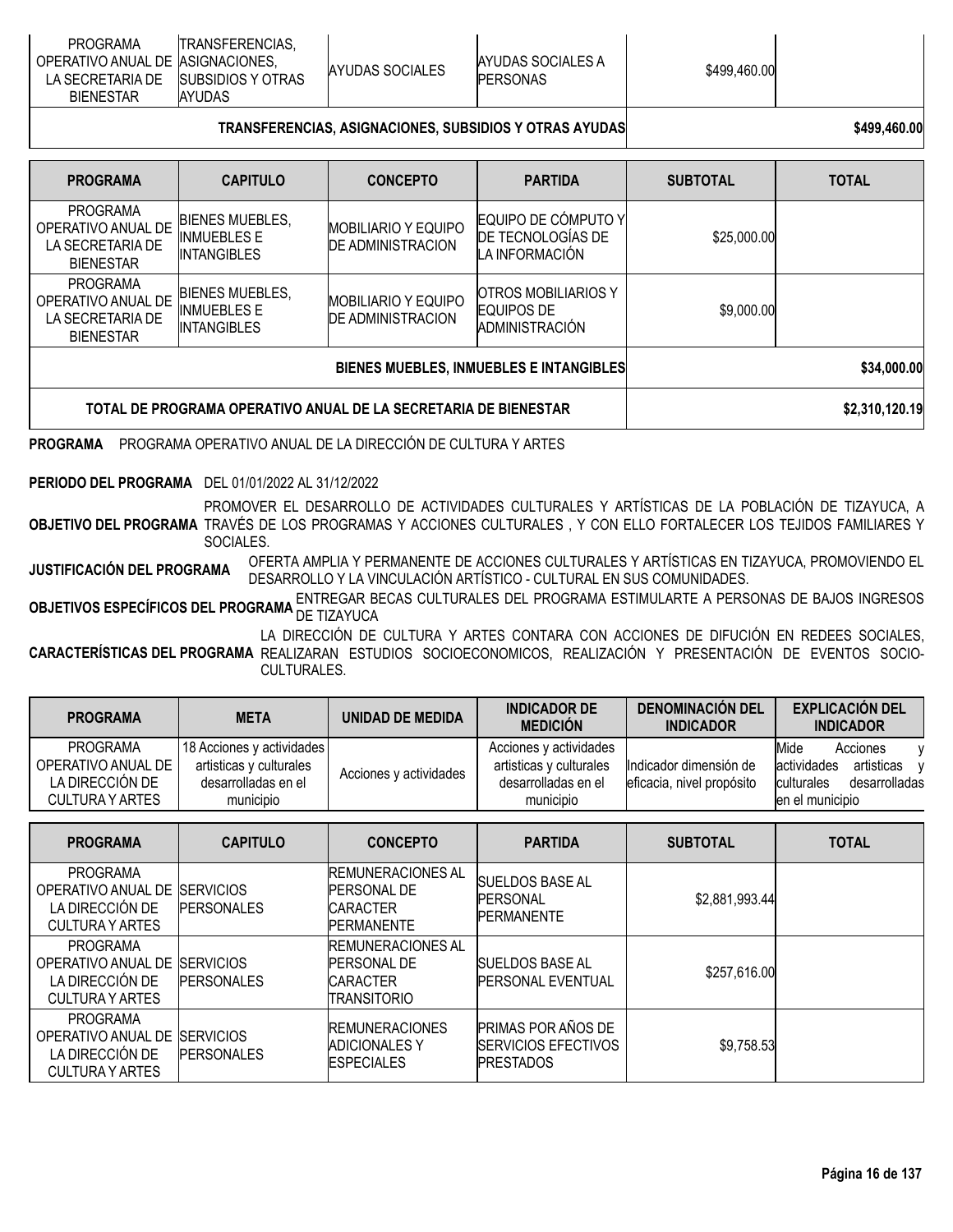| OPERATIVO ANUAL DE<br>LA DIRECCIÓN DE<br><b>CULTURA Y ARTES</b>                                                 | <b>SERVICIOS</b><br><b>PERSONALES</b> | OTRAS PRESTACIONES OTRAS PRESTACIONES<br><b>SOCIALES Y</b><br><b>ECONOMICAS</b> | <b>SOCIALESY</b><br><b>ECONÓMICAS</b>                                                          | \$913,632.00 |  |
|-----------------------------------------------------------------------------------------------------------------|---------------------------------------|---------------------------------------------------------------------------------|------------------------------------------------------------------------------------------------|--------------|--|
| <b>PROGRAMA</b><br>OPERATIVO ANUAL DE SERVICIOS<br>LA DIRECCIÓN DE<br><b>CULTURA Y ARTES</b><br><b>PROGRAMA</b> | <b>PERSONALES</b>                     | <b>OTRAS PRESTACIONES</b><br><b>SOCIALESY</b><br><b>ECONOMICAS</b>              | <b>PRESTACIONES</b><br>CONTRACTUALES                                                           | \$252,275.84 |  |
| <b>PROGRAMA</b><br>OPERATIVO ANUAL DE<br>LA DIRECCIÓN DE<br><b>CULTURA Y ARTES</b>                              | <b>SERVICIOS</b><br><b>PERSONALES</b> | <b>REMUNERACIONES</b><br><b>ADICIONALES Y</b><br><b>ESPECIALES</b>              | <b>COMPENSACIONES</b>                                                                          | \$33,816.00  |  |
| <b>PROGRAMA</b><br>OPERATIVO ANUAL DE SERVICIOS<br>LA DIRECCIÓN DE<br><b>CULTURA Y ARTES</b>                    | <b>PERSONALES</b>                     | <b>REMUNERACIONES</b><br><b>ADICIONALES Y</b><br><b>ESPECIALES</b>              | <b>PRIMAS DE</b><br>VACACIONES,<br><b>DOMINICAL Y</b><br><b>GRATIFICACIÓN DE FIN</b><br>DE AÑO | \$589,571.07 |  |
| <b>PROGRAMA</b><br>OPERATIVO ANUAL DE SERVICIOS<br>LA DIRECCIÓN DE<br><b>CULTURA Y ARTES</b>                    | <b>PERSONALES</b>                     | <b>REMUNERACIONES</b><br><b>ADICIONALES Y</b><br><b>ESPECIALES</b>              | <b>PRIMAS DE</b><br>VACACIONES,<br><b>DOMINICAL Y</b><br><b>GRATIFICACIÓN DE FIN</b><br>DE AÑO | \$2,593.20   |  |
| <b>PROGRAMA</b><br>OPERATIVO ANUAL DE<br>LA DIRECCIÓN DE<br><b>CULTURA Y ARTES</b>                              | <b>SERVICIOS</b><br><b>PERSONALES</b> | <b>REMUNERACIONES</b><br><b>ADICIONALES Y</b><br><b>ESPECIALES</b>              | <b>PRIMAS DE</b><br>VACACIONES,<br><b>DOMINICAL Y</b><br><b>GRATIFICACIÓN DE FIN</b><br>DE AÑO | \$98,061.92  |  |
| <b>PROGRAMA</b><br>OPERATIVO ANUAL DE<br>LA DIRECCIÓN DE<br><b>CULTURA Y ARTES</b>                              | <b>SERVICIOS</b><br><b>PERSONALES</b> | <b>REMUNERACIONES</b><br><b>ADICIONALES Y</b><br><b>ESPECIALES</b>              | <b>PRIMAS DE</b><br>VACACIONES,<br><b>DOMINICAL Y</b><br><b>GRATIFICACIÓN DE FIN</b><br>DE AÑO | \$12,966.00  |  |

| <b>SERVICIOS PERSONALE</b> |
|----------------------------|
|                            |

| <b>PROGRAMA</b>                                                                    | <b>CAPITULO</b>                           | <b>CONCEPTO</b>                                                                                            | <b>PARTIDA</b>                                                                                                          | <b>SUBTOTAL</b> | <b>TOTAL</b> |
|------------------------------------------------------------------------------------|-------------------------------------------|------------------------------------------------------------------------------------------------------------|-------------------------------------------------------------------------------------------------------------------------|-----------------|--------------|
| <b>PROGRAMA</b><br>OPERATIVO ANUAL DE<br>LA DIRECCIÓN DE<br><b>CULTURA Y ARTES</b> | <b>MATERIALESY</b><br><b>SUMINISTROS</b>  | <b>MATERIALES DE</b><br>ADMINISTRACION,<br><b>EMISION DE</b><br>DOCUMENTOS Y<br>ARTICULOS OFICIALES        | MATERIALES, ÚTILES Y<br><b>EQUIPOS MENORES DE</b><br><b>OFICINA</b>                                                     | \$25,288.63     |              |
| <b>PROGRAMA</b><br>OPERATIVO ANUAL DE<br>LA DIRECCIÓN DE<br><b>CULTURA Y ARTES</b> | <b>MATERIALES Y</b><br><b>SUMINISTROS</b> | <b>MATERIALES DE</b><br>ADMINISTRACION,<br><b>EMISION DE</b><br><b>DOCUMENTOS Y</b><br>ARTICULOS OFICIALES | MATERIALES Y ÚTILES<br>DE IMPRESIÓN Y<br><b>REPRODUCCIÓN</b>                                                            | \$4,828.00      |              |
| PROGRAMA<br>OPERATIVO ANUAL DE<br>LA DIRECCIÓN DE<br><b>CULTURA Y ARTES</b>        | <b>MATERIALESY</b><br><b>SUMINISTROS</b>  | <b>MATERIALES DE</b><br>ADMINISTRACION,<br><b>EMISION DE</b><br><b>DOCUMENTOS Y</b><br>ARTICULOS OFICIALES | MATERIALES, ÚTILES Y<br><b>EQUIPOS MENORES DE</b><br>TECNOLOGÍAS DE LA<br><b>INFORMACIÓN Y</b><br><b>COMUNICACIONES</b> | \$5,580.00      |              |
| <b>PROGRAMA</b><br>OPERATIVO ANUAL DE<br>LA DIRECCIÓN DE<br><b>CULTURA Y ARTES</b> | <b>MATERIALESY</b><br><b>SUMINISTROS</b>  | <b>MATERIALES DE</b><br>ADMINISTRACION,<br><b>EMISION DE</b><br><b>DOCUMENTOS Y</b><br>ARTICULOS OFICIALES | <b>MATERIAL DE LIMPIEZA</b>                                                                                             | \$4,857.86      |              |
| <b>PROGRAMA</b><br>OPERATIVO ANUAL DE<br>LA DIRECCIÓN DE<br><b>CULTURA Y ARTES</b> | <b>MATERIALESY</b><br><b>SUMINISTROS</b>  | <b>ALIMENTOS Y</b><br><b>UTENSILIOS</b>                                                                    | <b>PRODUCTOS</b><br>ALIMENTICIOS PARA<br><b>PERSONAS</b>                                                                | \$60,000.00     |              |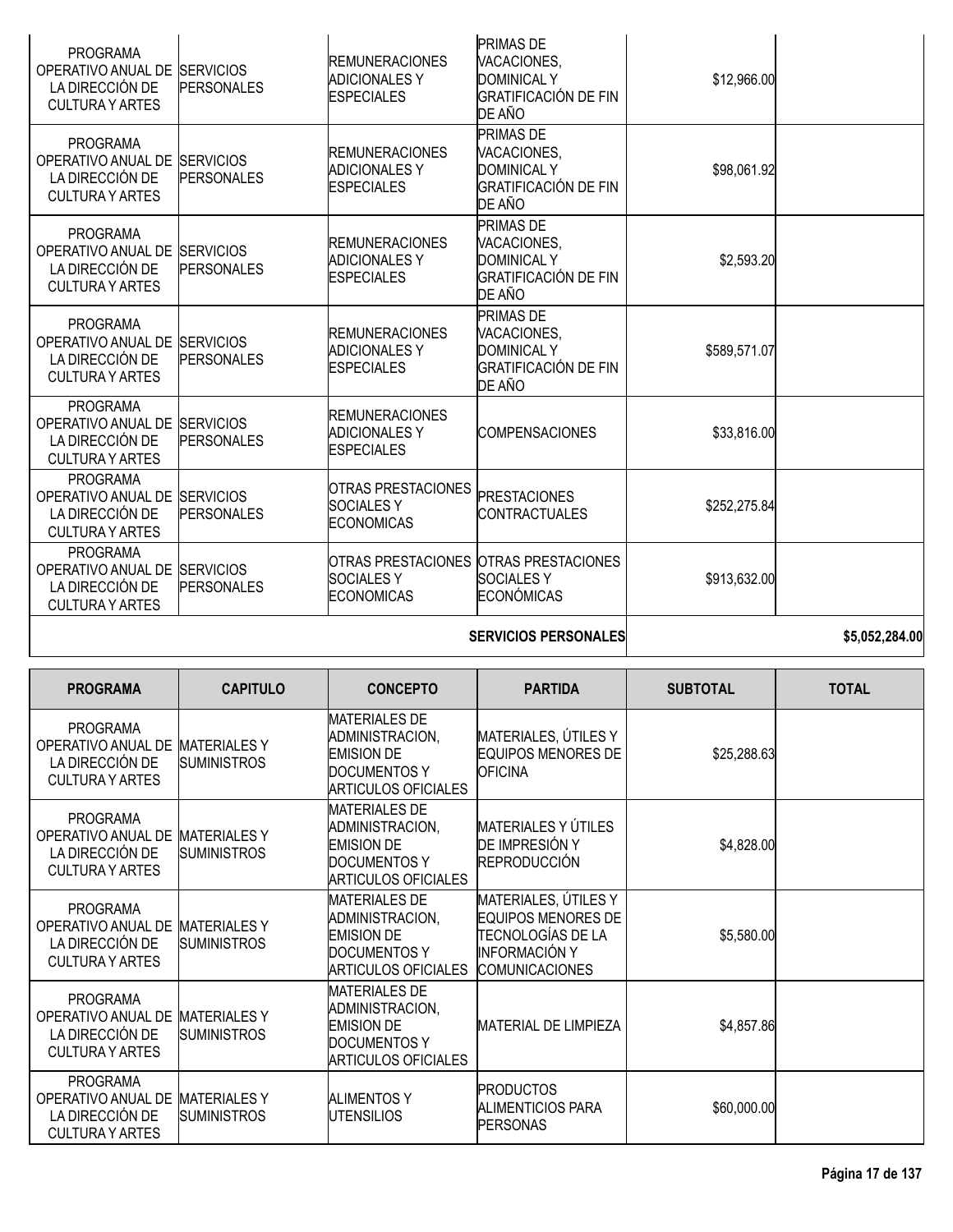| <b>PROGRAMA</b><br>OPERATIVO ANUAL DE<br>LA DIRECCIÓN DE<br><b>CULTURA Y ARTES</b> | <b>MATERIALES Y</b><br><b>SUMINISTROS</b> | <b>MATERIALES Y</b><br>ARTICULOS DE<br><b>CONSTRUCCION Y DE</b><br><b>REPARACION</b>                     | <b>MATERIALES</b><br><b>COMPLEMENTARIOS</b>              | \$675.00    |  |
|------------------------------------------------------------------------------------|-------------------------------------------|----------------------------------------------------------------------------------------------------------|----------------------------------------------------------|-------------|--|
| <b>PROGRAMA</b><br>OPERATIVO ANUAL DE<br>LA DIRECCIÓN DE<br><b>CULTURA Y ARTES</b> | <b>MATERIALES Y</b><br><b>SUMINISTROS</b> | <b>COMBUSTIBLES.</b><br>LUBRICANTES Y<br>ADITIVOS                                                        | <b>COMBUSTIBLES.</b><br>LUBRICANTES Y<br><b>ADITIVOS</b> | \$30,501.60 |  |
| <b>PROGRAMA</b><br>OPERATIVO ANUAL DE<br>LA DIRECCIÓN DE<br><b>CULTURA Y ARTES</b> | <b>MATERIALES Y</b><br><b>SUMINISTROS</b> | VESTUARIO, BLANCOS,<br><b>PRENDAS DE</b><br><b>PROTECCION Y</b><br><b>ARTICULOS</b><br><b>DEPORTIVOS</b> | <b>VESTUARIO Y</b><br><b>UNIFORMES</b>                   | \$7,540.00  |  |
| <b>PROGRAMA</b><br>OPERATIVO ANUAL DE<br>LA DIRECCIÓN DE<br><b>CULTURA Y ARTES</b> | <b>MATERIALES Y</b><br><b>SUMINISTROS</b> | <b>HERRAMIENTAS,</b><br><b>IREFACCIONES Y</b><br><b>ACCESORIOS</b><br><b>MENORES</b>                     | <b>HERRAMIENTAS</b><br><b>MENORES</b>                    | \$8,800.00  |  |
|                                                                                    |                                           |                                                                                                          |                                                          |             |  |

# **MATERIALES Y SUMINISTROS \$148,071.09**

| <b>PROGRAMA</b>                                                                    | <b>CAPITULO</b>                         | <b>CONCEPTO</b>                                                                      | <b>PARTIDA</b>                                                                                          | <b>SUBTOTAL</b> | <b>TOTAL</b>   |
|------------------------------------------------------------------------------------|-----------------------------------------|--------------------------------------------------------------------------------------|---------------------------------------------------------------------------------------------------------|-----------------|----------------|
| <b>PROGRAMA</b><br>OPERATIVO ANUAL DE<br>LA DIRECCIÓN DE<br><b>CULTURA Y ARTES</b> | SERVICIOS GENERALES CIENTIFICOS,        | <b>SERVICIOS</b><br>PROFESIONALES,<br>TECNICOS Y OTROS<br><b>ISERVICIOS</b>          | <b>SERVICIOS DE</b><br>CAPACITACIÓN                                                                     | \$30,000.00     |                |
| <b>PROGRAMA</b><br>OPERATIVO ANUAL DE<br>LA DIRECCIÓN DE<br><b>CULTURA Y ARTES</b> | SERVICIOS GENERALES CIENTIFICOS.        | <b>ISERVICIOS</b><br>PROFESIONALES,<br>TECNICOS Y OTROS<br><b>SERVICIOS</b>          | <b>SERVICIOS DE APOYO</b><br>ADMINISTRATIVO,<br>TRADUCCIÓN,<br><b>FOTOCOPIADO E</b><br><b>IMPRESIÓN</b> | \$1,120.00      |                |
| <b>PROGRAMA</b><br>OPERATIVO ANUAL DE<br>LA DIRECCIÓN DE<br><b>CULTURA Y ARTES</b> | SERVICIOS GENERALES REPARACION,         | <b>SERVICIOS DE</b><br>INSTALACION,<br><b>MANTENIMIENTO Y</b><br><b>CONSERVACION</b> | <b>CONSERVACIÓN Y</b><br><b>MANTENIMIENTO</b><br><b>MENOR DE INMUEBLES</b>                              | \$153,430.00    |                |
| <b>PROGRAMA</b><br>OPERATIVO ANUAL DE<br>LA DIRECCIÓN DE<br><b>CULTURA Y ARTES</b> | SERVICIOS GENERALES SERVICIOS OFICIALES |                                                                                      | <b>GASTOS DE ORDEN</b><br><b>ISOCIAL Y CULTURAL</b>                                                     | \$918,900.00    |                |
|                                                                                    |                                         |                                                                                      | <b>SERVICIOS GENERALES</b>                                                                              |                 | \$1,103,450.00 |

| <b>PROGRAMA</b>                                                                    | <b>CAPITULO</b>                                                    | <b>CONCEPTO</b>                                                            | <b>PARTIDA</b>                                             | <b>SUBTOTAL</b> | <b>TOTAL</b>   |
|------------------------------------------------------------------------------------|--------------------------------------------------------------------|----------------------------------------------------------------------------|------------------------------------------------------------|-----------------|----------------|
| <b>PROGRAMA</b><br>OPERATIVO ANUAL DE<br>LA DIRECCIÓN DE<br><b>CULTURA Y ARTES</b> | <b>BIENES MUEBLES,</b><br><b>INMUEBLES E</b><br><b>INTANGIBLES</b> | <b>MOBILIARIO Y EQUIPO</b><br><b>DE ADMINISTRACION</b>                     | EQUIPO DE CÓMPUTO Y<br>DE TECNOLOGÍAS DE<br>LA INFORMACIÓN | \$35,000.00     |                |
| <b>PROGRAMA</b><br>OPERATIVO ANUAL DE<br>LA DIRECCIÓN DE<br><b>CULTURA Y ARTES</b> | <b>BIENES MUEBLES,</b><br><b>INMUEBLES E</b><br><b>INTANGIBLES</b> | <b>IMOBILIARIO Y EQUIPO</b><br><b>IEDUCACIONAL Y</b><br><b>IRECREATIVO</b> | CÁMARAS<br><b>FOTOGRAFICAS Y DE</b><br>VIDEO               | \$25,000.00     |                |
| BIENES MUEBLES, INMUEBLES E INTANGIBLES                                            |                                                                    |                                                                            |                                                            |                 | \$60,000.00    |
| TOTAL DE PROGRAMA OPERATIVO ANUAL DE LA DIRECCIÓN DE CULTURA Y ARTES               |                                                                    |                                                                            |                                                            |                 | \$6,363,805.09 |

**PROGRAMA** PROGRAMA OPERATIVO ANUAL DEL INTITUTO MUNICIPAL DEL DEPORTE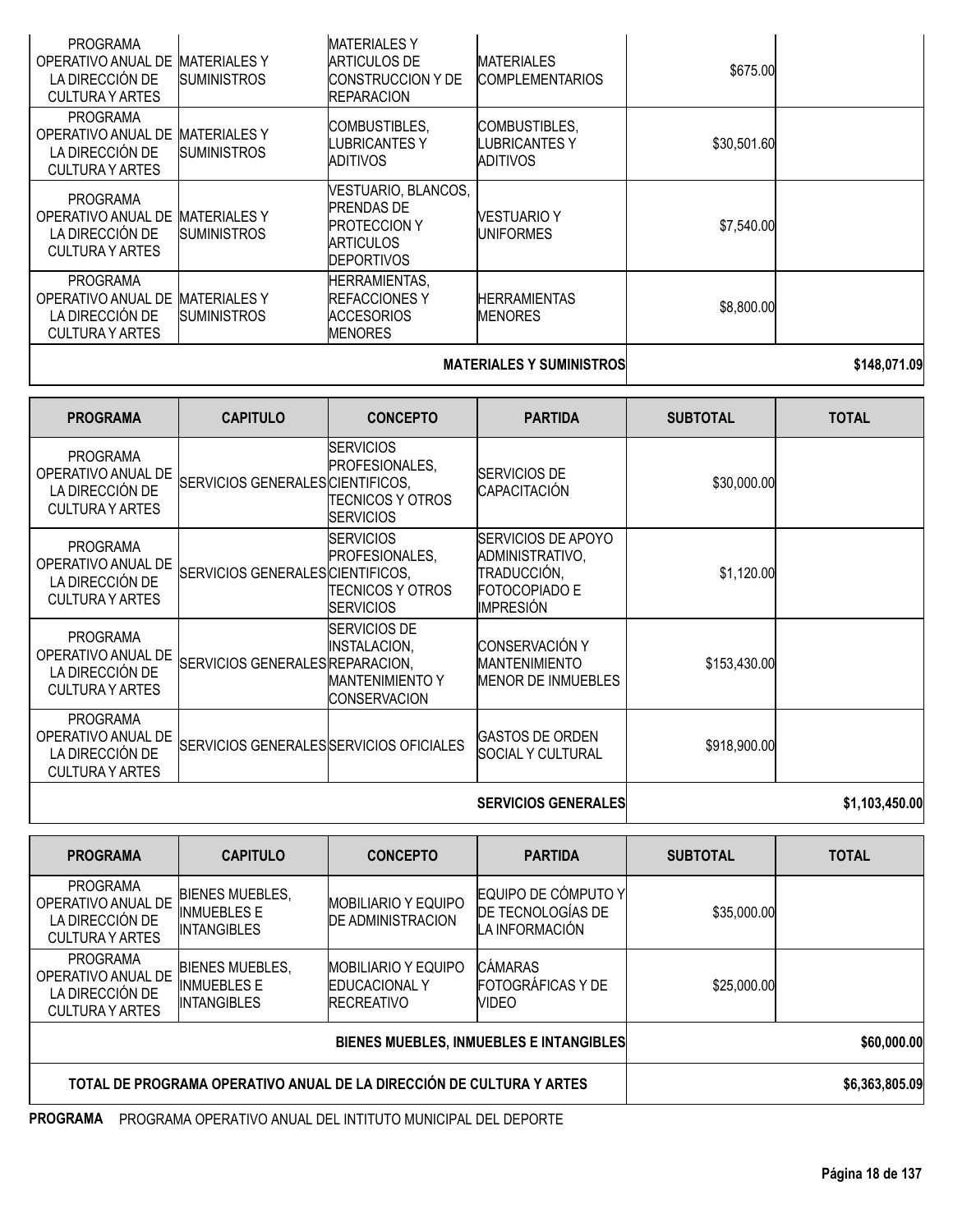### **PERIODO DEL PROGRAMA** DEL 01/01/2022 AL 31/12/2022

**OBJETIVO DEL PROGRAMA** LOGRAR QUE LOS HABITANTES DEL MUNICIPIO DE TIZAYUCA TENGAN ACCESO A ACTIVIDADES DEPORTIVAS Y DE<br>**OBJETIVO DEL PROGRAMA** REACTIVACIÓN FÍSICA REALIZADAS POR EL INSTITUTO MUNICIPAL DEL DEPORTE

**JUSTIFICACIÓN DEL PROGRAMA** SE GENERALIZA LA PRÁCTICA DEL DEPORTE Y ACTIVIDAD FÍSICA ENTRE LA POBLACIÓN DEL MUNICIPIO DE TIZAYUCA MEDIANTE UNA OFERTA PERMANENTE Y CRECIENTE DE ESPACIOS Y ACTIVIDADES EN ESPACIOS PÚBLICOS Y PRIVADOS, LA REALIZACIÓN DE EVENTOS Y TORNEOS DEPORTIVOS, ASÍ COMO LA CAPACITACIÓN DE PROMOTORES, ENTRENADORES Y PERSONAS QUE PROMUEVAN EL DEPORTE Y LA REACTIVACIÓN FÍSICA EN SUS RESPECTIVOS ESPACIOS.

**OBJETIVOS ESPECÍFICOS DEL PROGRAMA** IMPARTIR ACTIVACIONES FÍSICAS EN ESPACIOS PÚBLICOS Y OFICINAS DEL MUNICIPIO DE TIZAYUCA

**CARACTERÍSTICAS DEL PROGRAMA** EN EL INSTITUTO MUNICIPAL DEL DEPORTE REALIZARA ACTIVACIONES FÍSICAS EN ESPACIOS PÚBLICOS, EN OFICINAS, ESPACIOS LABORALES, ASÍ COMO CONTARA CON LA INTEGRACIÓN DE EXPEDIENTES DE LOS PARTICIPANTES. POR SU PARTE LA DIFUSIÓN SE REALIZARÁ EN REDES SOCIALES, MEDIANTE LA VINCULACIÓN DE GRUPOS DE INTERÉS.

| <b>PROGRAMA</b>                                                                           | <b>META</b>                                                                                                                 | UNIDAD DE MEDIDA | <b>INDICADOR DE</b><br><b>MEDICIÓN</b>                                                                                      | <b>DENOMINACIÓN DEL</b><br><b>INDICADOR</b>         | <b>EXPLICACIÓN DEL</b><br><b>INDICADOR</b>                                                                                                         |
|-------------------------------------------------------------------------------------------|-----------------------------------------------------------------------------------------------------------------------------|------------------|-----------------------------------------------------------------------------------------------------------------------------|-----------------------------------------------------|----------------------------------------------------------------------------------------------------------------------------------------------------|
| <b>PROGRAMA</b><br><b>OPERATIVO ANUAL DEL</b><br><b>INTITUTO MUNICIPAL</b><br>DEL DEPORTE | Porcentaje de actividades<br>deportivas realizadas por<br>el Instituto Municipal del<br>Deporte respecto a lo<br>programado | actividades      | Porcentaje de actividades<br>deportivas realizadas por<br>el Instituto Municipal del<br>Deporte respecto a lo<br>programado | Indicador dimensión de<br>eficacia, nivel propósito | Mide<br>Porcentaie de<br>el<br>actividades<br>deportivas<br>realizadas por el Instituto<br>Municipal<br>del<br>Deporte<br>respecto a lo programado |

| <b>PROGRAMA</b>                                                                                     | <b>CAPITULO</b>   | <b>CONCEPTO</b>                                                            | <b>PARTIDA</b>                                                                                 | <b>SUBTOTAL</b> | <b>TOTAL</b> |
|-----------------------------------------------------------------------------------------------------|-------------------|----------------------------------------------------------------------------|------------------------------------------------------------------------------------------------|-----------------|--------------|
| <b>PROGRAMA</b><br>OPERATIVO ANUAL DEL SERVICIOS<br><b>INTITUTO MUNICIPAL</b><br><b>DEL DEPORTE</b> | <b>PERSONALES</b> | IREMUNERACIONES AL<br>PERSONAL DE<br><b>ICARACTER</b><br><b>PERMANENTE</b> | SUELDOS BASE AL<br><b>PERSONAL</b><br><b>PERMANENTE</b>                                        | \$529,834.56    |              |
| <b>PROGRAMA</b><br>OPERATIVO ANUAL DEL SERVICIOS<br><b>INTITUTO MUNICIPAL</b><br><b>DEL DEPORTE</b> | <b>PERSONALES</b> | <b>REMUNERACIONES</b><br>ADICIONALES Y<br><b>ESPECIALES</b>                | <b>PRIMAS DE</b><br>VACACIONES,<br><b>DOMINICAL Y</b><br><b>GRATIFICACIÓN DE FIN</b><br>DE AÑO | \$98,320.27     |              |
| <b>PROGRAMA</b><br>OPERATIVO ANUAL DEL SERVICIOS<br>INTITUTO MUNICIPAL<br><b>DEL DEPORTE</b>        | <b>PERSONALES</b> | <b>REMUNERACIONES</b><br>ADICIONALES Y<br><b>ESPECIALES</b>                | PRIMAS DE<br>VACACIONES,<br><b>DOMINICAL Y</b><br>GRATIFICACIÓN DE FIN<br>DE AÑO               | \$14,238.41     |              |
| <b>PROGRAMA</b><br>OPERATIVO ANUAL DEL SERVICIOS<br><b>INTITUTO MUNICIPAL</b><br><b>DEL DEPORTE</b> | <b>PERSONALES</b> | OTRAS PRESTACIONES<br><b>SOCIALESY</b><br>ECONOMICAS                       | <b>PRESTACIONES</b><br><b>CONTRACTUALES</b>                                                    | \$24,703.63     |              |
| <b>PROGRAMA</b><br>OPERATIVO ANUAL DEL SERVICIOS<br>INTITUTO MUNICIPAL<br><b>DEL DEPORTE</b>        | <b>PERSONALES</b> | OTRAS PRESTACIONES<br><b>SOCIALES Y</b><br><b>ECONOMICAS</b>               | <b>OTRAS PRESTACIONES</b><br><b>SOCIALES Y</b><br><b>ECONÓMICAS</b>                            | \$316,008.00    |              |
|                                                                                                     |                   | <b>SERVICIOS PERSONALES</b>                                                | \$983.104.87                                                                                   |                 |              |

| <b>PROGRAMA</b>                                                                                        | <b>CAPITULO</b>     | <b>CONCEPTO</b>                                                                                     | <b>PARTIDA</b>                                                | <b>SUBTOTAL</b> | <b>TOTAL</b> |
|--------------------------------------------------------------------------------------------------------|---------------------|-----------------------------------------------------------------------------------------------------|---------------------------------------------------------------|-----------------|--------------|
| <b>PROGRAMA</b><br>OPERATIVO ANUAL DEL MATERIALES Y<br><b>INTITUTO MUNICIPAL</b><br><b>DEL DEPORTE</b> | <b>ISUMINISTROS</b> | <b>MATERIALES DE</b><br>ADMINISTRACION,<br><b>EMISION DE</b><br>DOCUMENTOS Y<br>ARTICULOS OFICIALES | MATERIALES, ÚTILES Y<br>EQUIPOS MENORES DE<br><b>IOFICINA</b> | \$50,000.00     |              |
| <b>PROGRAMA</b><br>OPERATIVO ANUAL DEL MATERIALES Y<br>INTITUTO MUNICIPAL<br><b>DEL DEPORTE</b>        | <b>SUMINISTROS</b>  | <b>ALIMENTOS Y</b><br><b>UTENSILIOS</b>                                                             | <b>PRODUCTOS</b><br>ALIMENTICIOS PARA<br><b>PERSONAS</b>      | \$6,070.00      |              |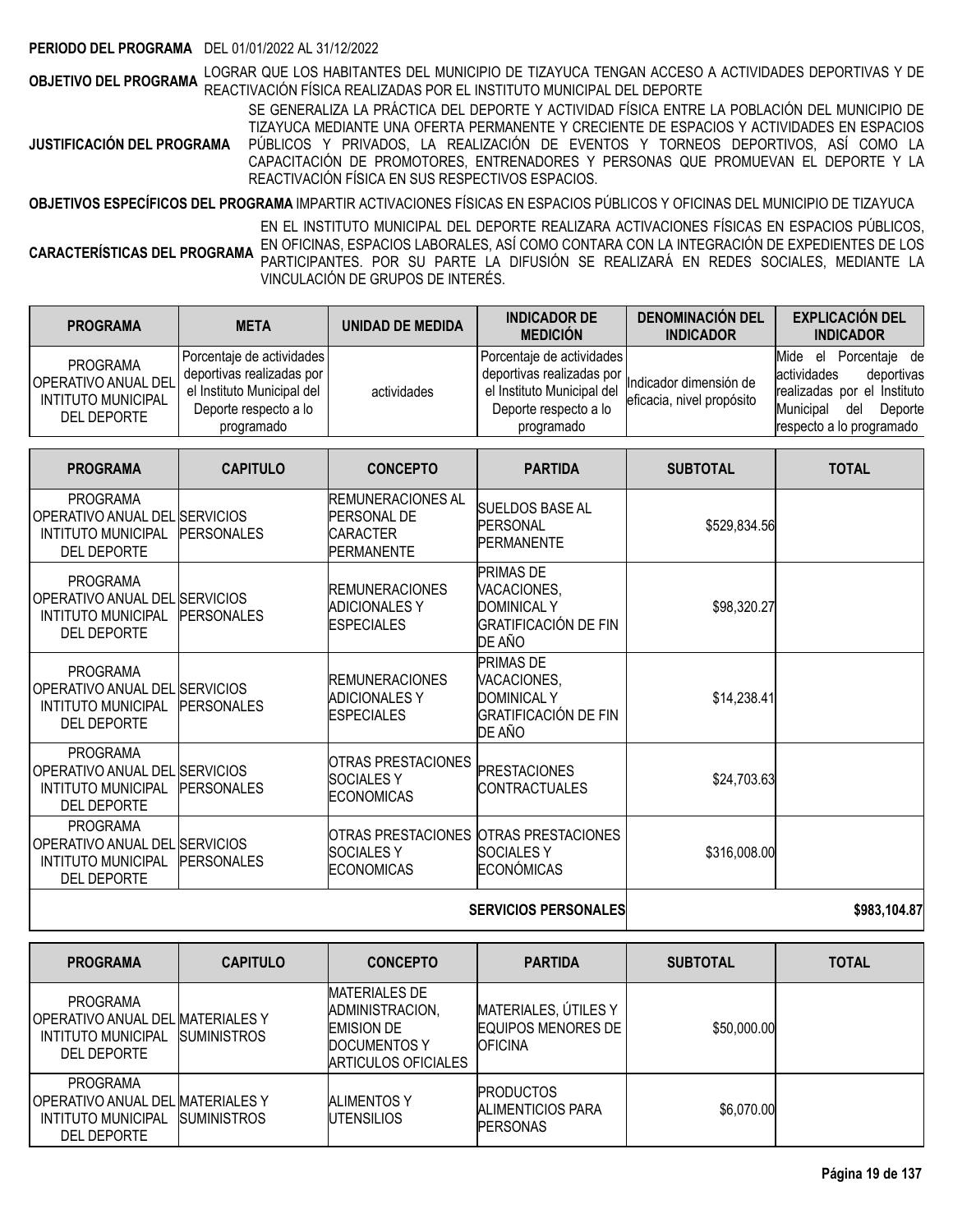| <b>PROGRAMA</b><br>OPERATIVO ANUAL DEL MATERIALES Y<br><b>INTITUTO MUNICIPAL</b><br>DEL DEPORTE | <b>SUMINISTROS</b>  | <b>COMBUSTIBLES.</b><br>LUBRICANTES Y<br>ADITIVOS                                                        | COMBUSTIBLES,<br>LUBRICANTES Y<br>ADITIVOS | \$19,148.80  |  |
|-------------------------------------------------------------------------------------------------|---------------------|----------------------------------------------------------------------------------------------------------|--------------------------------------------|--------------|--|
| PROGRAMA<br>OPERATIVO ANUAL DEL MATERIALES Y<br>INTITUTO MUNICIPAL<br>DEL DEPORTE               | <b>ISUMINISTROS</b> | VESTUARIO, BLANCOS,<br><b>PRENDAS DE</b><br><b>PROTECCION Y</b><br><b>ARTICULOS</b><br><b>DEPORTIVOS</b> | <b>VESTUARIO Y</b><br>UNIFORMES            | \$15,600.00  |  |
| <b>PROGRAMA</b><br> OPERATIVO ANUAL DEL MATERIALES Y<br>INTITUTO MUNICIPAL<br>DEL DEPORTE       | <b>SUMINISTROS</b>  | VESTUARIO, BLANCOS,<br><b>PRENDAS DE</b><br><b>PROTECCION Y</b><br><b>ARTICULOS</b><br><b>DEPORTIVOS</b> | <b>ARTÍCULOS</b><br><b>DEPORTIVOS</b>      | \$200,000.00 |  |
|                                                                                                 |                     |                                                                                                          |                                            |              |  |

### **MATERIALES Y SUMINISTROS 1990,818.80**

| <b>PROGRAMA</b>                                                                                  | <b>CAPITULO</b>                         | <b>CONCEPTO</b>                                                                              | <b>PARTIDA</b>                                                                                          | <b>SUBTOTAL</b> | <b>TOTAL</b> |
|--------------------------------------------------------------------------------------------------|-----------------------------------------|----------------------------------------------------------------------------------------------|---------------------------------------------------------------------------------------------------------|-----------------|--------------|
| <b>PROGRAMA</b><br><b>OPERATIVO ANUAL DEL</b><br><b>INTITUTO MUNICIPAL</b><br><b>DEL DEPORTE</b> | SERVICIOS GENERALES SERVICIOS DE        | ARRENDAMIENTO                                                                                | <b>OTROS</b><br><b>ARRENDAMIENTOS</b>                                                                   | \$67,200.00     |              |
| <b>PROGRAMA</b><br><b>OPERATIVO ANUAL DEL</b><br><b>INTITUTO MUNICIPAL</b><br><b>DEL DEPORTE</b> | SERVICIOS GENERALES CIENTIFICOS,        | <b>SERVICIOS</b><br>PROFESIONALES,<br>TECNICOS Y OTROS<br><b>SERVICIOS</b>                   | <b>SERVICIOS DE APOYO</b><br>ADMINISTRATIVO,<br>TRADUCCIÓN,<br><b>FOTOCOPIADO E</b><br><b>IMPRESIÓN</b> | \$5,000.00      |              |
| <b>PROGRAMA</b><br>I OPERATIVO ANUAL DEL<br>INTITUTO MUNICIPAL<br><b>DEL DEPORTE</b>             | SERVICIOS GENERALES REPARACION,         | <b>ISERVICIOS DE</b><br><b>INSTALACION,</b><br><b>MANTENIMIENTO Y</b><br><b>CONSERVACION</b> | <b>CONSERVACIÓN Y</b><br><b>MANTENIMIENTO</b><br><b>MENOR DE INMUEBLES</b>                              | \$100,000.00    |              |
| <b>PROGRAMA</b><br>I OPERATIVO ANUAL DEL<br><b>INTITUTO MUNICIPAL</b><br><b>DEL DEPORTE</b>      | SERVICIOS GENERALES SERVICIOS DE        | <b>TRASLADO Y VIATICOS</b>                                                                   | <b>SERVICIOS</b><br><b>INTEGRALES DE</b><br>TRASLADO Y VIÁTICOS                                         | \$100,000.00    |              |
| <b>PROGRAMA</b><br> OPERATIVO ANUAL DEL<br><b>INTITUTO MUNICIPAL</b><br>DEL DEPORTE              | SERVICIOS GENERALES SERVICIOS OFICIALES |                                                                                              | <b>GASTOS DE</b><br><b>CEREMONIAL</b>                                                                   | \$1,680.00      |              |
|                                                                                                  |                                         |                                                                                              | <b>SERVICIOS GENERALES</b>                                                                              |                 | \$273,880.00 |

| <b>PROGRAMA</b>                                                                                        | <b>CAPITULO</b>                                        | <b>CONCEPTO</b> | <b>PARTIDA</b>                       | <b>SUBTOTAL</b> | <b>TOTAL</b> |
|--------------------------------------------------------------------------------------------------------|--------------------------------------------------------|-----------------|--------------------------------------|-----------------|--------------|
| PROGRAMA<br>IOPERATIVO ANUAL DEL IASIGNACIONES.<br>INTITUTO MUNICIPAL SUBSIDIOS Y OTRAS<br>DEL DEPORTE | <b>TRANSFERENCIAS.</b><br>AYUDAS                       | AYUDAS SOCIALES | AYUDAS SOCIALES A<br><b>PERSONAS</b> | \$200,000.00    |              |
|                                                                                                        | TRAHOFFREHOLLO AQIQUAQIQUEQ QURQIBIQQ VI QTRAQ AVURAQI |                 | cano ano an                          |                 |              |

# **TRANSFERENCIAS, ASIGNACIONES, SUBSIDIOS Y OTRAS AYUDAS \$200,000.00**

| <b>PROGRAMA</b>                                                                           | <b>CAPITULO</b>                                                    | <b>CONCEPTO</b>                                         | <b>PARTIDA</b>                              | <b>SUBTOTAL</b> | TOTAL |
|-------------------------------------------------------------------------------------------|--------------------------------------------------------------------|---------------------------------------------------------|---------------------------------------------|-----------------|-------|
| <b>PROGRAMA</b><br><b>OPERATIVO ANUAL DEL</b><br>INTITUTO MUNICIPAL<br><b>DEL DEPORTE</b> | <b>BIENES MUEBLES.</b><br><b>INMUEBLES E</b><br><b>INTANGIBLES</b> | <b>IMOBILIARIO Y EQUIPO</b><br><b>DE ADMINISTRACION</b> | MUEBLES DE OFICINA Y I<br><b>ESTANTERIA</b> | \$33,002.40     |       |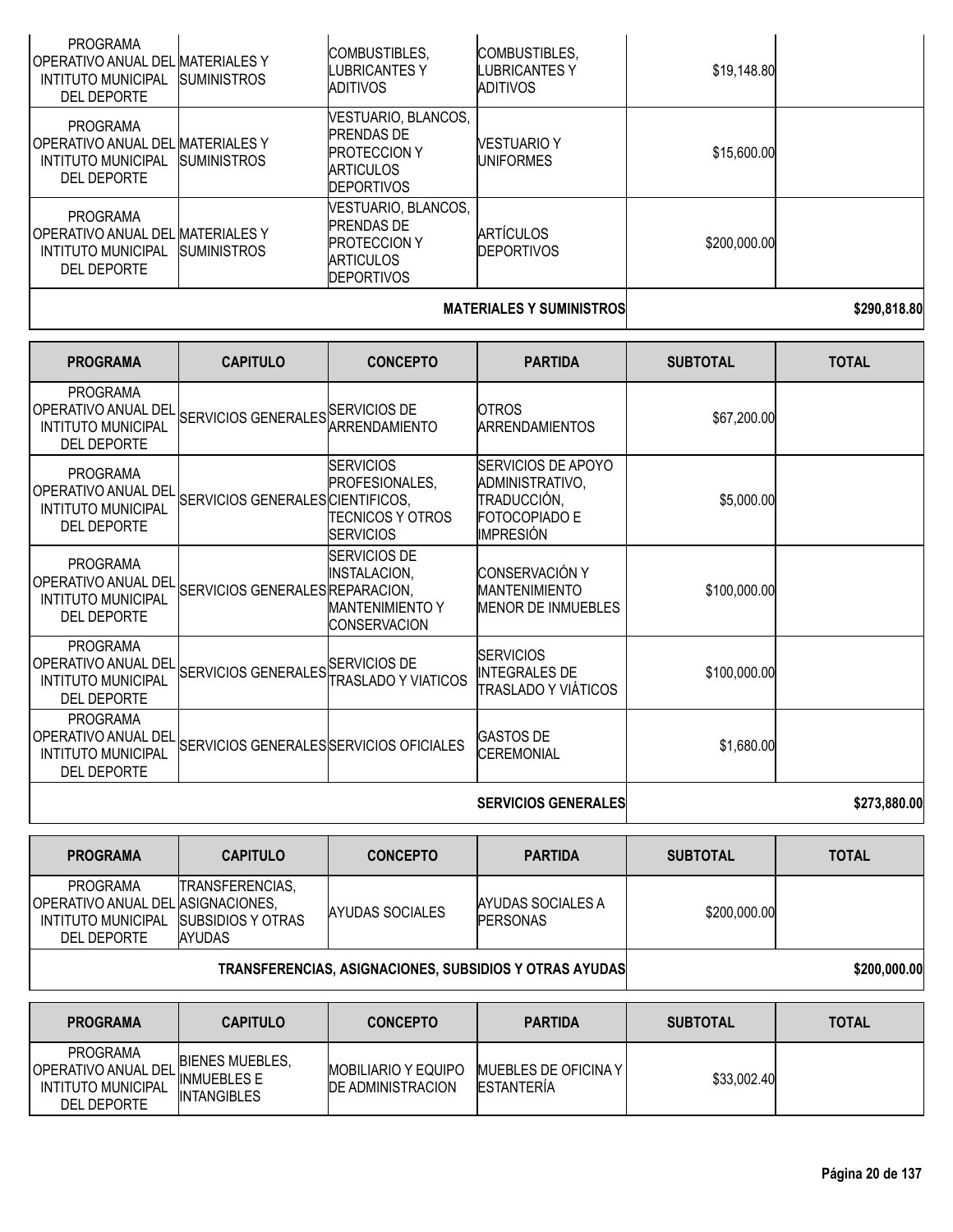| <b>PROGRAMA</b><br>OPERATIVO ANUAL DEL<br><b>INTITUTO MUNICIPAL</b><br><b>DEL DEPORTE</b>                                                                                                                                                                                                                                                                                                                                                                                                                                                                                             | <b>BIENES MUEBLES,</b><br><b>INMUEBLES E</b><br><b>INTANGIBLES</b> | <b>MOBILIARIO Y EQUIPO</b><br><b>DE ADMINISTRACION</b>                                                                                                    | EQUIPO DE CÓMPUTO Y<br>DE TECNOLOGÍAS DE<br>LA INFORMACIÓN | \$15,000.00 |                                                                                           |  |  |  |  |  |
|---------------------------------------------------------------------------------------------------------------------------------------------------------------------------------------------------------------------------------------------------------------------------------------------------------------------------------------------------------------------------------------------------------------------------------------------------------------------------------------------------------------------------------------------------------------------------------------|--------------------------------------------------------------------|-----------------------------------------------------------------------------------------------------------------------------------------------------------|------------------------------------------------------------|-------------|-------------------------------------------------------------------------------------------|--|--|--|--|--|
|                                                                                                                                                                                                                                                                                                                                                                                                                                                                                                                                                                                       |                                                                    |                                                                                                                                                           | <b>BIENES MUEBLES, INMUEBLES E INTANGIBLES</b>             |             | \$48,002.40                                                                               |  |  |  |  |  |
| \$1,795,806.07<br>TOTAL DE PROGRAMA OPERATIVO ANUAL DEL INTITUTO MUNICIPAL DEL DEPORTE                                                                                                                                                                                                                                                                                                                                                                                                                                                                                                |                                                                    |                                                                                                                                                           |                                                            |             |                                                                                           |  |  |  |  |  |
| <b>PROGRAMA</b>                                                                                                                                                                                                                                                                                                                                                                                                                                                                                                                                                                       |                                                                    | PROGRAMA OPERATIVO ANUAL DE LA DIRECCIÓN DE EDUCACIÓN                                                                                                     |                                                            |             |                                                                                           |  |  |  |  |  |
| PERIODO DEL PROGRAMA DEL 01/01/2022 AL 31/12/2022                                                                                                                                                                                                                                                                                                                                                                                                                                                                                                                                     |                                                                    |                                                                                                                                                           |                                                            |             |                                                                                           |  |  |  |  |  |
| <b>OBJETIVO DEL PROGRAMA</b>                                                                                                                                                                                                                                                                                                                                                                                                                                                                                                                                                          | <b>EDUCACIÓN</b>                                                   |                                                                                                                                                           |                                                            |             | BENEFICIAR A LOS ALUMNOS CON LOS SERVICIOS DE LOS PROGRAMAS O ACCIONES DE LA DIRECCIÓN DE |  |  |  |  |  |
| MAYOR IGUALDAD EN EL ACCESO A LOS ESQUEMAS DE EDUCACIÓN DE LAS NIÑAS, NIÑOS, ADOLESCENTES<br>Y JÓVENES DEL MUNICIPIO DE TIZAYUCA, MEDIANTE UNA INTERVENCIÓN DIRECTA DEL MUNICIPIO, A TRAVÉS<br>DE UNA COORDINACIÓN MÁS EFECTIVA CON LAS AUTORIDADES ESCOLARES ESTATAL Y FEDERAL, LA<br>JUSTIFICACIÓN DEL PROGRAMA<br>PROMOCIÓN DE UNA MAYOR PARTICIPACIÓN DE LA COMUNIDAD ESCOLAR, Y ATENCIÓN DIRECTA MEDIANTE<br>ENTREGA DE ARTÍCULOS ESCOLARES Y UNA CRECIENTE OFERTA DE ACTIVIDADES QUE PROMUEVAN<br>APRENDIZAJES Y CONOCIMIENTOS EN ESQUEMAS FORMALES Y NO FORMALES DE EDUCACIÓN. |                                                                    |                                                                                                                                                           |                                                            |             |                                                                                           |  |  |  |  |  |
|                                                                                                                                                                                                                                                                                                                                                                                                                                                                                                                                                                                       |                                                                    | EALIZAR ACTIVIDADES DE APOYO A LA EDUCACIÓN EN SUS DIFERENTES NIVELES REALIZADAS EN EL<br><b>OBJETIVOS ESPECÍFICOS DEL PROGRAMA LALIADO DE TIZAVILO A</b> |                                                            |             |                                                                                           |  |  |  |  |  |

**GRAMA** MUNICIPIO DE TIZAYUCA LA DIRECCIÓN DE EDUCACIÓN CONTARA CON ACCIONES DE INTERVENCIÓN ESCOLAR A ALUMNOS

**CARACTERÍSTICAS DEL PROGRAMA** AUSENTES, ENTREGA DE ZAPATOS ESCOLARES, CURSOS DE EDUCACIÓN FINANCIERA Y FORMACIÓN DE EXPEDIENTES DEL COMITÉ DE PARTICIPACIÓN SOCIAL.

| <b>PROGRAMA</b>                                                              | <b>META</b>                                                  | UNIDAD DE MEDIDA | <b>INDICADOR DE</b><br><b>MEDICIÓN</b>                                                       | <b>DENOMINACIÓN DEL</b><br><b>INDICADOR</b> | <b>EXPLICACIÓN DEL</b><br><b>INDICADOR</b>                                           |
|------------------------------------------------------------------------------|--------------------------------------------------------------|------------------|----------------------------------------------------------------------------------------------|---------------------------------------------|--------------------------------------------------------------------------------------|
| <b>PROGRAMA</b><br>OPERATIVO ANUAL DE<br>LA DIRECCIÓN DE<br><b>EDUCACIÓN</b> | 100% de alumnos<br>beneficiarios respecto a lo<br>programado | alumnos          | Porcentaje de alumnos<br>beneficiarios respecto a lo eficacia, nivel propósito<br>programado | Indicador dimensión de                      | Mide<br>Porcentaie de<br>el<br>beneficiarios<br>lalumnos<br>respecto a lo programado |

| <b>PROGRAMA</b>                                                              | <b>CAPITULO</b>                       | <b>CONCEPTO</b>                                                                        | <b>PARTIDA</b>                                                                                 | <b>SUBTOTAL</b> | <b>TOTAL</b> |
|------------------------------------------------------------------------------|---------------------------------------|----------------------------------------------------------------------------------------|------------------------------------------------------------------------------------------------|-----------------|--------------|
| <b>PROGRAMA</b><br>OPERATIVO ANUAL DE<br>LA DIRECCIÓN DE<br><b>EDUCACIÓN</b> | <b>SERVICIOS</b><br><b>PERSONALES</b> | <b>REMUNERACIONES AL</b><br><b>PERSONAL DE</b><br><b>CARACTER</b><br><b>PERMANENTE</b> | <b>SUELDOS BASE AL</b><br>PERSONAL<br><b>PERMANENTE</b>                                        | \$2,568,293.76  |              |
| <b>PROGRAMA</b><br>OPERATIVO ANUAL DE<br>LA DIRECCIÓN DE<br><b>EDUCACIÓN</b> | <b>SERVICIOS</b><br>PERSONALES        | <b>REMUNERACIONES AL</b><br><b>PERSONAL DE</b><br><b>CARACTER</b><br>TRANSITORIO       | <b>SUELDOS BASE AL</b><br><b>PERSONAL EVENTUAL</b>                                             | \$240,540.00    |              |
| <b>PROGRAMA</b><br>OPERATIVO ANUAL DE<br>LA DIRECCIÓN DE<br><b>EDUCACIÓN</b> | <b>SERVICIOS</b><br><b>PERSONALES</b> | <b>IREMUNERACIONES</b><br><b>ADICIONALES Y</b><br><b>ESPECIALES</b>                    | PRIMAS POR AÑOS DE<br><b>SERVICIOS EFECTIVOS</b><br><b>PRESTADOS</b>                           | \$641.89        |              |
| <b>PROGRAMA</b><br>OPERATIVO ANUAL DE<br>LA DIRECCIÓN DE<br><b>EDUCACIÓN</b> | <b>SERVICIOS</b><br>PERSONALES        | <b>REMUNERACIONES</b><br><b>ADICIONALES Y</b><br><b>ESPECIALES</b>                     | <b>PRIMAS DE</b><br>VACACIONES,<br><b>DOMINICAL Y</b><br><b>GRATIFICACIÓN DE FIN</b><br>DE AÑO | \$3,158.80      |              |
| <b>PROGRAMA</b><br>OPERATIVO ANUAL DE<br>LA DIRECCIÓN DE<br><b>EDUCACIÓN</b> | <b>SERVICIOS</b><br>PERSONALES        | <b>REMUNERACIONES</b><br><b>ADICIONALES Y</b><br><b>ESPECIALES</b>                     | <b>PRIMAS DE</b><br>VACACIONES,<br><b>DOMINICAL Y</b><br><b>GRATIFICACIÓN DE FIN</b><br>DE AÑO | \$15,794.00     |              |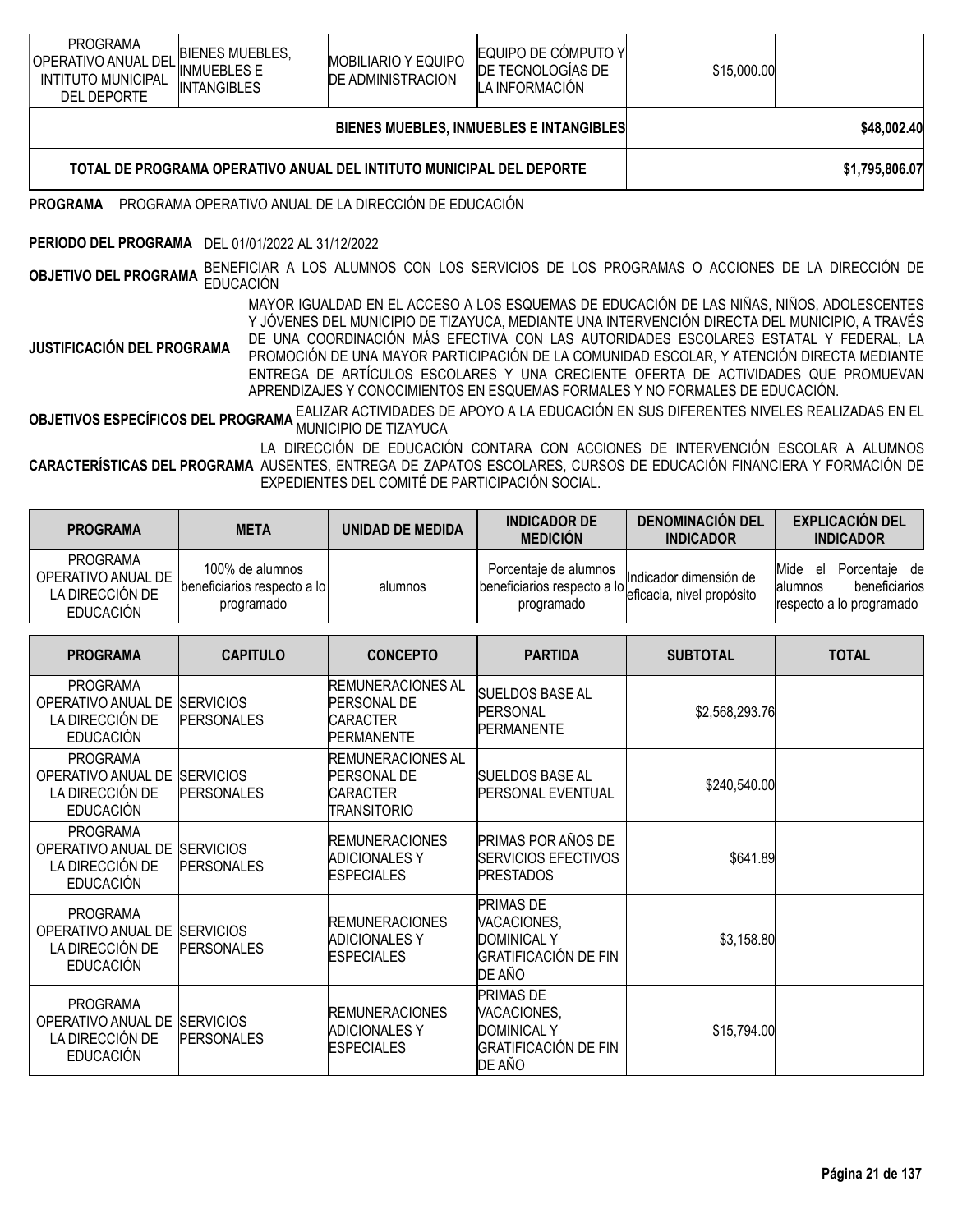| PROGRAMA<br>OPERATIVO ANUAL DE<br>LA DIRECCIÓN DE<br><b>EDUCACIÓN</b>        | <b>SERVICIOS</b><br><b>PERSONALES</b> | <b>IREMUNERACIONES</b><br><b>ADICIONALES Y</b><br><b>ESPECIALES</b> | <b>PRIMAS DE</b><br>VACACIONES,<br><b>DOMINICAL Y</b><br><b>GRATIFICACIÓN DE FIN</b><br>DE AÑO | \$68,701.40  |  |
|------------------------------------------------------------------------------|---------------------------------------|---------------------------------------------------------------------|------------------------------------------------------------------------------------------------|--------------|--|
| <b>PROGRAMA</b><br>OPERATIVO ANUAL DE<br>LA DIRECCIÓN DE<br><b>EDUCACIÓN</b> | <b>SERVICIOS</b><br><b>PERSONALES</b> | <b>IREMUNERACIONES</b><br><b>ADICIONALES Y</b><br><b>ESPECIALES</b> | <b>PRIMAS DE</b><br>VACACIONES,<br><b>DOMINICAL Y</b><br><b>GRATIFICACIÓN DE FIN</b><br>DE AÑO | \$496,982.93 |  |
| <b>PROGRAMA</b><br>OPERATIVO ANUAL DE<br>LA DIRECCIÓN DE<br><b>EDUCACIÓN</b> | <b>SERVICIOS</b><br><b>PERSONALES</b> | OTRAS PRESTACIONES<br><b>ISOCIALES Y</b><br><b>ECONOMICAS</b>       | <b>PRESTACIONES</b><br>ICONTRACTUALES                                                          | \$242,833.49 |  |
| <b>PROGRAMA</b><br>OPERATIVO ANUAL DE<br>LA DIRECCIÓN DE<br><b>EDUCACIÓN</b> | <b>SERVICIOS</b><br><b>PERSONALES</b> | <b>SOCIALES Y</b><br><b>ECONOMICAS</b>                              | IOTRAS PRESTACIONES IOTRAS PRESTACIONES<br>ISOCIALES Y<br><b>ECONÓMICAS</b>                    | \$660,576.00 |  |
|                                                                              |                                       |                                                                     |                                                                                                |              |  |

# **SERVICIOS PERSONALES \$4,297,522.27**

| <b>PROGRAMA</b>                                                              | <b>CAPITULO</b>                           | <b>CONCEPTO</b>                                                                                                   | <b>PARTIDA</b>                                                                                                                          | <b>SUBTOTAL</b> | <b>TOTAL</b> |
|------------------------------------------------------------------------------|-------------------------------------------|-------------------------------------------------------------------------------------------------------------------|-----------------------------------------------------------------------------------------------------------------------------------------|-----------------|--------------|
| <b>PROGRAMA</b><br>OPERATIVO ANUAL DE<br>LA DIRECCIÓN DE<br><b>EDUCACIÓN</b> | <b>MATERIALES Y</b><br><b>SUMINISTROS</b> | <b>MATERIALES DE</b><br>ADMINISTRACION,<br><b>EMISION DE</b><br><b>DOCUMENTOS Y</b><br><b>ARTICULOS OFICIALES</b> | MATERIALES, ÚTILES Y<br><b>EQUIPOS MENORES DE</b><br><b>OFICINA</b>                                                                     | \$25,723.08     |              |
| <b>PROGRAMA</b><br>OPERATIVO ANUAL DE<br>LA DIRECCIÓN DE<br><b>EDUCACIÓN</b> | <b>MATERIALES Y</b><br><b>SUMINISTROS</b> | <b>MATERIALES DE</b><br>ADMINISTRACION,<br><b>EMISION DE</b><br><b>DOCUMENTOS Y</b><br><b>ARTICULOS OFICIALES</b> | <b>MATERIALES PARA EL</b><br><b>REGISTRO E</b><br><b>IDENTIFICACIÓN DE</b><br><b>BIENES Y PERSONAS</b>                                  | \$1,200.00      |              |
| <b>PROGRAMA</b><br>OPERATIVO ANUAL DE<br>LA DIRECCIÓN DE<br><b>EDUCACIÓN</b> | <b>MATERIALESY</b><br><b>SUMINISTROS</b>  | <b>MATERIALES Y</b><br><b>ARTICULOS DE</b><br><b>CONSTRUCCION Y DE</b><br><b>REPARACION</b>                       | <b>MATERIAL ELÉCTRICO</b><br>Y ELECTRÓNICO                                                                                              | \$1,000.00      |              |
| <b>PROGRAMA</b><br>OPERATIVO ANUAL DE<br>LA DIRECCIÓN DE<br><b>EDUCACIÓN</b> | <b>MATERIALES Y</b><br><b>SUMINISTROS</b> | <b>HERRAMIENTAS,</b><br><b>IREFACCIONES Y</b><br><b>ACCESORIOS</b><br><b>MENORES</b>                              | <b>REFACCIONES Y</b><br><b>ACCESORIOS</b><br><b>MENORES DE EQUIPO</b><br>DE CÓMPUTO Y<br><b>TECNOLOGÍAS DE LA</b><br><b>INFORMACIÓN</b> | \$4,610.00      |              |
|                                                                              |                                           |                                                                                                                   | 800 FOO AO                                                                                                                              |                 |              |

# **MATERIALES Y SUMINISTROS \$32,533.08**

| <b>PROGRAMA</b>                                                              | <b>CAPITULO</b>                       | <b>CONCEPTO</b>                                                             | <b>PARTIDA</b>                                                                                       | <b>SUBTOTAL</b> | <b>TOTAL</b> |
|------------------------------------------------------------------------------|---------------------------------------|-----------------------------------------------------------------------------|------------------------------------------------------------------------------------------------------|-----------------|--------------|
| <b>PROGRAMA</b><br>OPERATIVO ANUAL DE<br>LA DIRECCIÓN DE<br><b>EDUCACIÓN</b> | SERVICIOS GENERALES SERVICIOS BASICOS |                                                                             | <b>ISERVICIOS DE ACCESO</b><br>DE INTERNET, REDES Y<br><b>PROCESAMIENTO DE</b><br><b>INFORMACIÓN</b> | \$350.00        |              |
| <b>PROGRAMA</b><br>OPERATIVO ANUAL DE<br>LA DIRECCIÓN DE<br><b>EDUCACIÓN</b> | SERVICIOS GENERALES SERVICIOS DE      | <b>ARRENDAMIENTO</b>                                                        | <b>OTROS</b><br><b>ARRENDAMIENTOS</b>                                                                | \$12,000.00     |              |
| <b>PROGRAMA</b><br>OPERATIVO ANUAL DE<br>LA DIRECCIÓN DE<br>EDUCACIÓN        | SERVICIOS GENERALES CIENTIFICOS,      | <b>SERVICIOS</b><br>PROFESIONALES,<br>ITECNICOS Y OTROS<br><b>SERVICIOS</b> | <b>SERVICIOS DE</b><br><b>CAPACITACIÓN</b>                                                           | \$40,000.00     |              |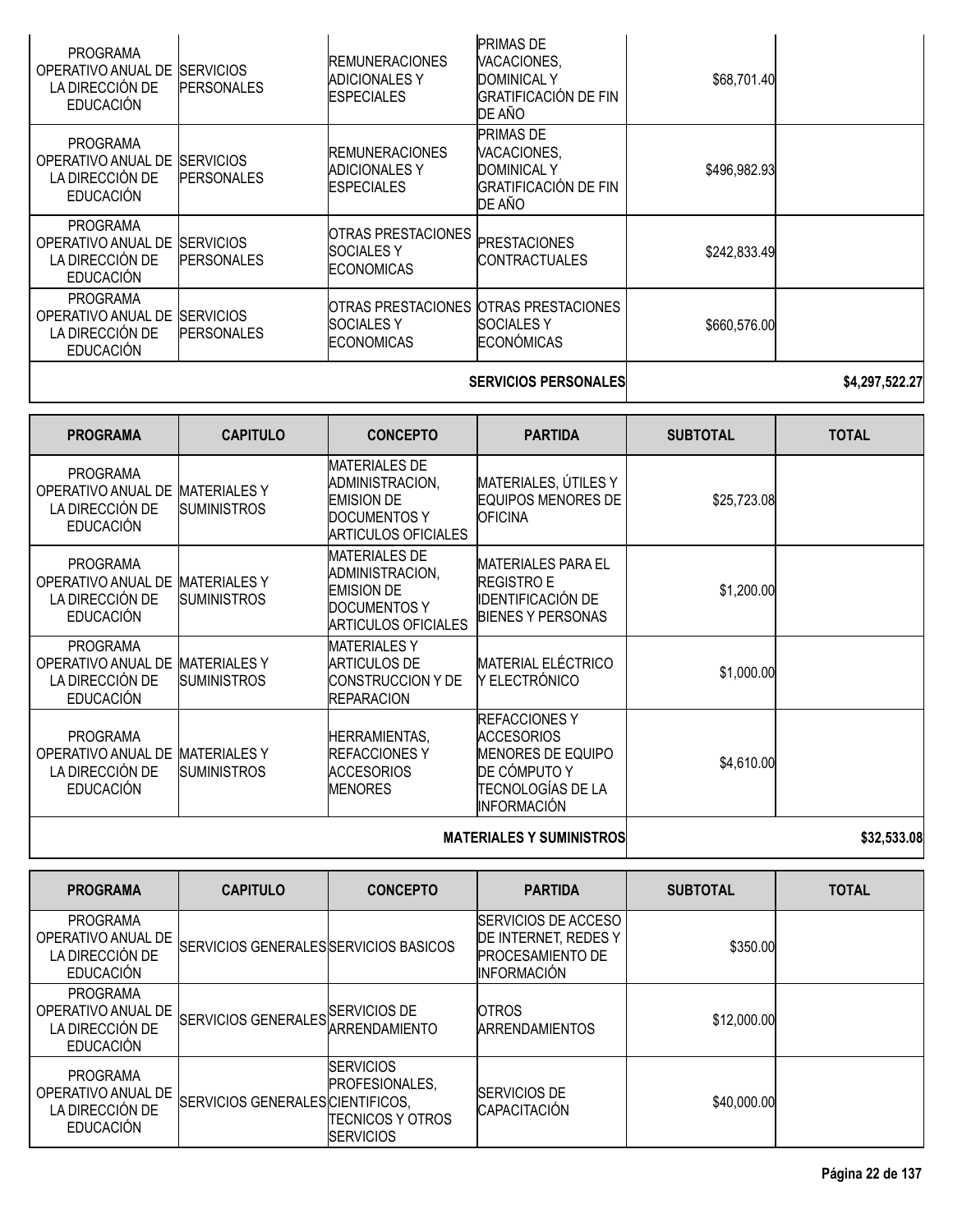**SERVICIOS GENERALES** 

| <b>PROGRAMA</b>                                                              | <b>CAPITULO</b>                                                               | <b>CONCEPTO</b>        | <b>PARTIDA</b>                                                          | <b>SUBTOTAL</b> | <b>TOTAL</b> |
|------------------------------------------------------------------------------|-------------------------------------------------------------------------------|------------------------|-------------------------------------------------------------------------|-----------------|--------------|
| <b>PROGRAMA</b><br>OPERATIVO ANUAL DE<br>LA DIRECCIÓN DE<br><b>EDUCACIÓN</b> | TRANSFERENCIAS,<br>ASIGNACIONES,<br><b>SUBSIDIOS Y OTRAS</b><br>AYUDAS        | <b>AYUDAS SOCIALES</b> | AYUDAS SOCIALES A<br><b>PERSONAS</b>                                    | \$825,540.00    |              |
| <b>PROGRAMA</b><br>OPERATIVO ANUAL DE<br>LA DIRECCIÓN DE<br><b>EDUCACIÓN</b> | TRANSFERENCIAS,<br>ASIGNACIONES,<br><b>SUBSIDIOS Y OTRAS</b><br><b>AYUDAS</b> | <b>AYUDAS SOCIALES</b> | AYUDAS SOCIALES A<br><b>INSTITUCIONES DE</b><br><b>ENSEÑANZA</b>        | \$1,065,749.39  |              |
| <b>PROGRAMA</b><br>OPERATIVO ANUAL DE<br>LA DIRECCIÓN DE<br><b>EDUCACIÓN</b> | TRANSFERENCIAS,<br>ASIGNACIONES,<br><b>SUBSIDIOS Y OTRAS</b><br>AYUDAS        | <b>AYUDAS SOCIALES</b> | AYUDAS SOCIALES A<br><b>INSTITUCIONES DE</b><br>ENSEÑANZA               | \$2,000,000.00  |              |
| <b>PROGRAMA</b><br>OPERATIVO ANUAL DE<br>LA DIRECCIÓN DE<br><b>EDUCACIÓN</b> | TRANSFERENCIAS,<br>ASIGNACIONES.<br><b>SUBSIDIOS Y OTRAS</b><br>AYUDAS        | <b>AYUDAS SOCIALES</b> | AYUDAS SOCIALES A<br><b>IINSTITUCIONES SIN</b><br><b>FINES DE LUCRO</b> | \$357,936.80    |              |
|                                                                              | TRANSFERENCIAS, ASIGNACIONES, SUBSIDIOS Y OTRAS AYUDAS                        |                        | \$4,249,226.19                                                          |                 |              |

| <b>PROGRAMA</b>                                                              | <b>CAPITULO</b>                                                    | <b>CONCEPTO</b>                                                         | <b>PARTIDA</b>                                             | <b>SUBTOTAL</b> | <b>TOTAL</b> |
|------------------------------------------------------------------------------|--------------------------------------------------------------------|-------------------------------------------------------------------------|------------------------------------------------------------|-----------------|--------------|
| <b>PROGRAMA</b><br>OPERATIVO ANUAL DE<br>LA DIRECCIÓN DE<br><b>EDUCACIÓN</b> | <b>BIENES MUEBLES,</b><br><b>INMUEBLES E</b><br><b>INTANGIBLES</b> | <b>MOBILIARIO Y EQUIPO</b><br><b>DE ADMINISTRACION</b>                  | MUEBLES DE OFICINA Y<br><b>ESTANTERIA</b>                  | \$25,000.00     |              |
| <b>PROGRAMA</b><br>OPERATIVO ANUAL DE<br>LA DIRECCIÓN DE<br><b>EDUCACIÓN</b> | <b>BIENES MUEBLES,</b><br><b>INMUEBLES E</b><br><b>INTANGIBLES</b> | <b>MOBILIARIO Y EQUIPO</b><br><b>DE ADMINISTRACION</b>                  | EQUIPO DE CÓMPUTO Y<br>DE TECNOLOGÍAS DE<br>LA INFORMACIÓN | \$25,600.00     |              |
| <b>PROGRAMA</b><br>OPERATIVO ANUAL DE<br>LA DIRECCIÓN DE<br><b>EDUCACIÓN</b> | <b>BIENES MUEBLES.</b><br><b>INMUEBLES E</b><br><b>INTANGIBLES</b> | <b>MOBILIARIO Y EQUIPO</b><br><b>EDUCACIONAL Y</b><br><b>RECREATIVO</b> | EQUIPOS Y APARATOS<br><b>AUDIOVISUALES</b>                 | \$12,000.00     |              |
|                                                                              |                                                                    |                                                                         | \$62,600.00                                                |                 |              |

# **TOTAL DE PROGRAMA OPERATIVO ANUAL DE LA DIRECCIÓN DE EDUCACIÓN \$8,694,231.54**

**PROGRAMA** PROGRAMA OPERATIVO ANUAL DEL INTITUTO MUNICIPAL PARA EL DESARROLLO <sup>E</sup> INCLUSIÓN DE LAS PERSONASD CON

DISCAPACIDAD

**PERIODO DEL PROGRAMA** DEL 01/01/2022 AL 31/12/2022

**OBJETIVO DEL PROGRAMA** LOGRAR QUE LAS PERSONAS CON DISCAPACIDAD CUENTEN CON APOYOS Y ATENCIÓN PARA SU INCLUSIÓN SOCIAL

**JUSTIFICACIÓN DEL PROGRAMA** LA POBLACIÓN CON DISCAPACIDAD RECIBE UNA ATENCIÓN INTEGRAL Y CON ENFOQUE DE DERECHOS, CON UNA INTERVENCIÓN TRANSVERSAL PARA CONTRIBIR A UN DESARROLLO PLENO EN LOS ÁMBITOS DE SALUD, NO DISCRIMIMINACIÓN, INCLUSIÓN LABORAL, CULTURAL, DEPORTIVO Y DE RECREACIÓN, PRINCIPALMENTE. REALIZAR TALLERES Y CURSOS DE CAPACITACIÓN PARA EL AUTOEMPLEO Y LA INCLUSIÓN LABORAL,

**OBJETIVOS ESPECÍFICOS DEL PROGRAMA** ASÍ COMO PARA LA CONCIENTIZACIÓN SOBRE LOS DERECHOS DE LAS PERSONAS CON DISCAPACIDAD Y SU INCLUSIÓN.

**CARACTERÍSTICAS DEL PROGRAMA** CAPACITACIÓN Y EVENTOS QUE PERMITAN CONTRIBUIR A LA INCLUSIÓN SOCIAL DE LAS PERSONAS CON EL INSTITUTO MUNICIPAL PARA EL DESARROLLO E INCLUSIÓN DE LAS PERSONAS CON DISCAPACIDAD, CONTARA CON INSTRUMENTOS DE COORDINACIÓN, COLABORACIÓN, TALLERES, CURSOS DE DISCAPACIDAD, ASÍ COMO EL SEGUIMIENTO OPORTUNO DE ESTAS PERSONAS EN EL DESARROLLO DE MENCIONADAS ACTIVIDADES.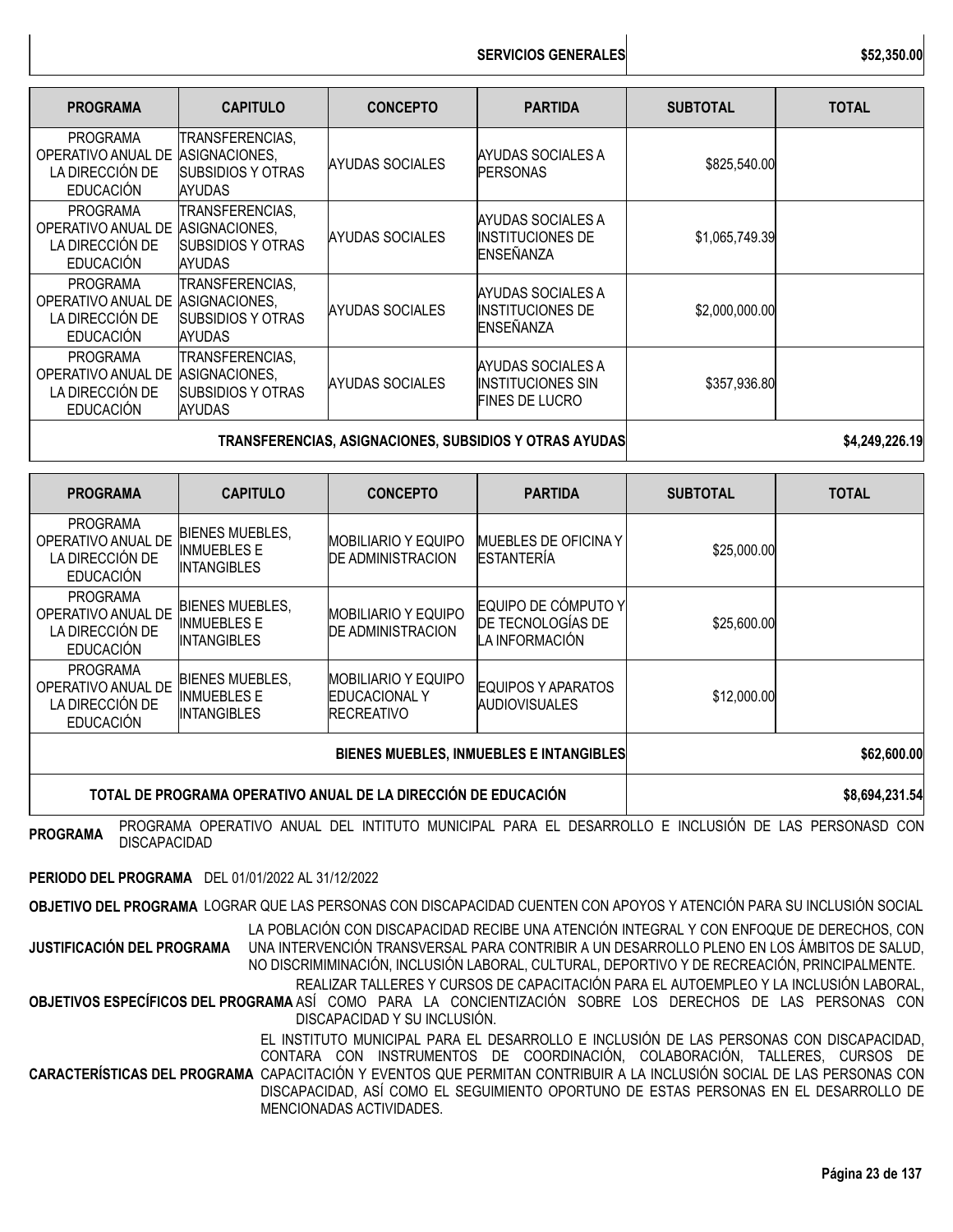| <b>PROGRAMA</b>                                                                                                                                         | <b>META</b>                                                                                                                                                                                         | <b>UNIDAD DE MEDIDA</b>                                                                | <b>INDICADOR DE</b><br><b>MEDICIÓN</b>                                                                                                                                                                                  | <b>DENOMINACIÓN DEL</b><br><b>INDICADOR</b>         | <b>EXPLICACIÓN DEL</b><br><b>INDICADOR</b>                                                                                                              |
|---------------------------------------------------------------------------------------------------------------------------------------------------------|-----------------------------------------------------------------------------------------------------------------------------------------------------------------------------------------------------|----------------------------------------------------------------------------------------|-------------------------------------------------------------------------------------------------------------------------------------------------------------------------------------------------------------------------|-----------------------------------------------------|---------------------------------------------------------------------------------------------------------------------------------------------------------|
| <b>PROGRAMA</b><br>OPERATIVO ANUAL DEL<br><b>INTITUTO MUNICIPAL</b><br>PARA EL DESARROLLO<br>E INCLUSIÓN DE LAS<br>PERSONASD CON<br><b>DISCAPACIDAD</b> | 80 personas con<br>discapacidad beneficiadas<br>por el programa mediante<br>la entrega de algún apoyo<br>o servicio directo como a<br>través de la vinculación y<br>canalización con otros<br>entes | personas                                                                               | Promedio mensual de<br>personas con<br>discapacidad beneficiadas<br>por el programa mediante<br>la entrega de algún apoyo<br>o servicio directo como a<br>través de la vinculación y<br>canalización con otros<br>entes | Indicador dimensión de<br>eficacia, nivel propósito | cantidad<br>Medir<br>la<br>promedio de personas con<br>discapacidad beneficiadas<br>con algún proyecto o<br>servicio en colaboración<br>con otros entes |
| <b>PROGRAMA</b>                                                                                                                                         | <b>CAPITULO</b>                                                                                                                                                                                     | <b>CONCEPTO</b>                                                                        | <b>PARTIDA</b>                                                                                                                                                                                                          | <b>SUBTOTAL</b>                                     | <b>TOTAL</b>                                                                                                                                            |
| PROGRAMA<br>OPERATIVO ANUAL DEL<br><b>INTITUTO MUNICIPAL</b><br>PARA EL DESARROLLO<br>E INCLUSIÓN DE LAS<br>PERSONASD CON<br><b>DISCAPACIDAD</b>        | <b>SERVICIOS</b><br><b>PERSONALES</b>                                                                                                                                                               | <b>REMUNERACIONES AL</b><br><b>PERSONAL DE</b><br><b>CARACTER</b><br><b>PERMANENTE</b> | <b>SUELDOS BASE AL</b><br><b>PERSONAL</b><br><b>PERMANENTE</b>                                                                                                                                                          | \$292,343.04                                        |                                                                                                                                                         |
| <b>PROGRAMA</b><br>OPERATIVO ANUAL DEL<br><b>INTITUTO MUNICIPAL</b><br>PARA EL DESARROLLO<br>E INCLUSIÓN DE LAS<br>PERSONASD CON<br><b>DISCAPACIDAD</b> | <b>SERVICIOS</b><br><b>PERSONALES</b>                                                                                                                                                               | <b>REMUNERACIONES AL</b><br><b>PERSONAL DE</b><br>CARACTER<br><b>TRANSITORIO</b>       | <b>SUELDOS BASE AL</b><br><b>PERSONAL EVENTUAL</b>                                                                                                                                                                      | \$51,024.00                                         |                                                                                                                                                         |
| <b>PROGRAMA</b><br>OPERATIVO ANUAL DEL<br><b>INTITUTO MUNICIPAL</b><br>PARA EL DESARROLLO<br>E INCLUSIÓN DE LAS<br>PERSONASD CON<br><b>DISCAPACIDAD</b> | <b>SERVICIOS</b><br>PERSONALES                                                                                                                                                                      | <b>REMUNERACIONES</b><br><b>ADICIONALES Y</b><br><b>ESPECIALES</b>                     | <b>PRIMAS DE</b><br>VACACIONES,<br><b>DOMINICAL Y</b><br><b>GRATIFICACIÓN DE FIN</b><br>DE AÑO                                                                                                                          | \$7,828.65                                          |                                                                                                                                                         |
| <b>PROGRAMA</b><br>OPERATIVO ANUAL DEL<br><b>INTITUTO MUNICIPAL</b><br>PARA EL DESARROLLO<br>E INCLUSIÓN DE LAS<br>PERSONASD CON<br><b>DISCAPACIDAD</b> | <b>SERVICIOS</b><br><b>PERSONALES</b>                                                                                                                                                               | <b>REMUNERACIONES</b><br><b>ADICIONALES Y</b><br><b>ESPECIALES</b>                     | <b>PRIMAS DE</b><br>VACACIONES,<br><b>DOMINICAL Y</b><br><b>GRATIFICACIÓN DE FIN</b><br>DE AÑO                                                                                                                          | \$54,198.40                                         |                                                                                                                                                         |
| <b>PROGRAMA</b><br>OPERATIVO ANUAL DEL<br><b>INTITUTO MUNICIPAL</b><br>PARA EL DESARROLLO<br>E INCLUSIÓN DE LAS<br>PERSONASD CON<br><b>DISCAPACIDAD</b> | <b>SERVICIOS</b><br><b>PERSONALES</b>                                                                                                                                                               | <b>REMUNERACIONES</b><br><b>ADICIONALES Y</b><br><b>ESPECIALES</b>                     | <b>COMPENSACIONES</b>                                                                                                                                                                                                   | \$59,304.00                                         |                                                                                                                                                         |
| <b>PROGRAMA</b><br>OPERATIVO ANUAL DEL<br><b>INTITUTO MUNICIPAL</b><br>PARA EL DESARROLLO<br>E INCLUSIÓN DE LAS<br>PERSONASD CON<br><b>DISCAPACIDAD</b> | <b>SERVICIOS</b><br><b>PERSONALES</b>                                                                                                                                                               | <b>OTRAS PRESTACIONES</b><br><b>SOCIALESY</b><br><b>ECONOMICAS</b>                     | <b>PRESTACIONES</b><br><b>CONTRACTUALES</b>                                                                                                                                                                             | \$23,568.64                                         |                                                                                                                                                         |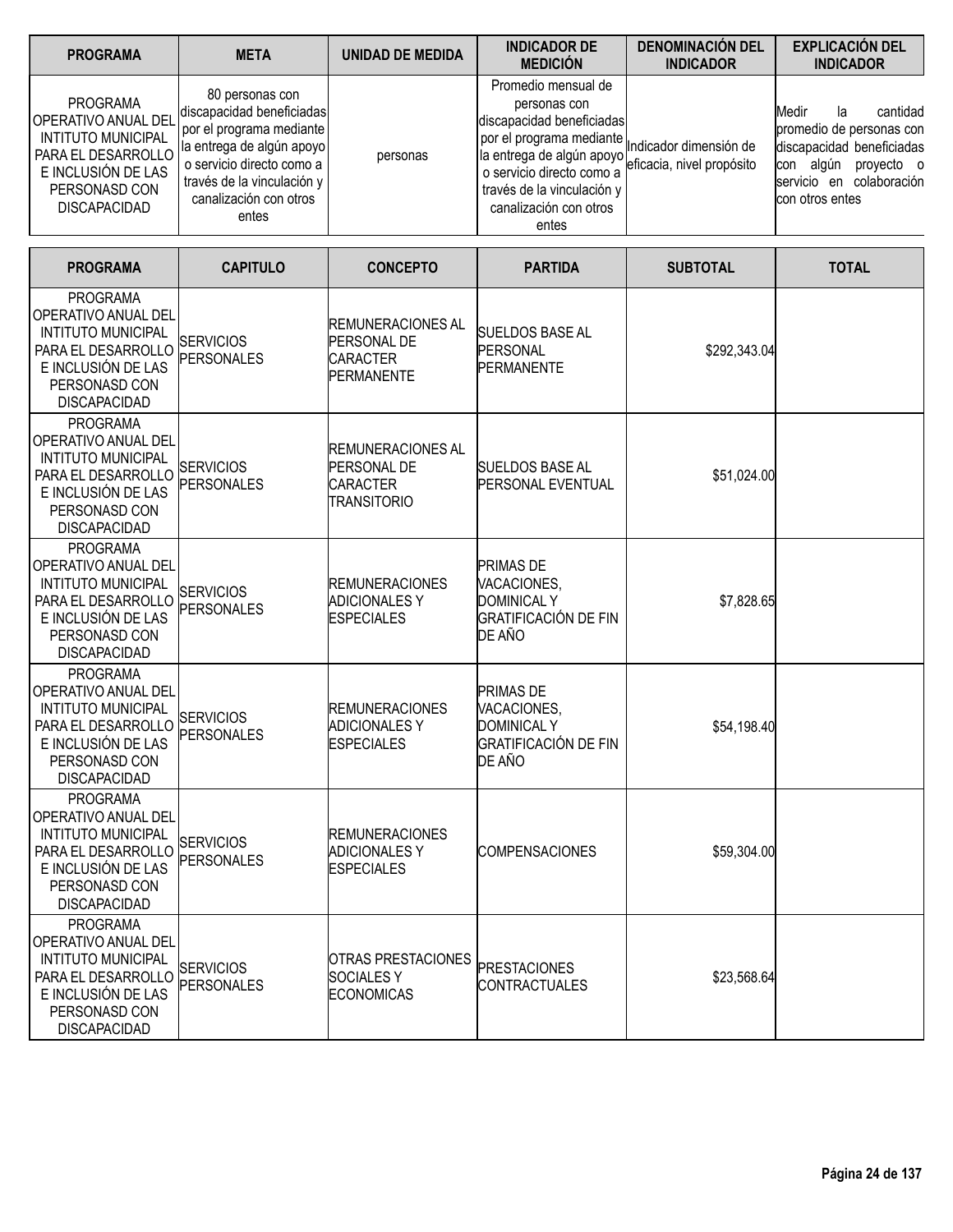| \$296,856.00<br><b>SOCIALES Y</b><br><b>SOCIALES Y</b><br><b>PERSONALES</b><br>E INCLUSIÓN DE LAS<br>ECONÓMICAS<br><b>ECONOMICAS</b><br>PERSONASD CON<br><b>DISCAPACIDAD</b> |  | <b>PROGRAMA</b><br><b>OPERATIVO ANUAL DEL</b><br><b>INTITUTO MUNICIPAL</b><br>PARA EL DESARROLLO | <b>ISERVICIOS</b> |  | IOTRAS PRESTACIONES IOTRAS PRESTACIONES |  |  |
|------------------------------------------------------------------------------------------------------------------------------------------------------------------------------|--|--------------------------------------------------------------------------------------------------|-------------------|--|-----------------------------------------|--|--|
|------------------------------------------------------------------------------------------------------------------------------------------------------------------------------|--|--------------------------------------------------------------------------------------------------|-------------------|--|-----------------------------------------|--|--|

# **SERVICIOS PERSONALES \$785,122.73**

| <b>PROGRAMA</b>                                                                                                                                         | <b>CAPITULO</b>                          | <b>CONCEPTO</b>                                                                                                   | <b>PARTIDA</b>                                                                                                   | <b>SUBTOTAL</b> | <b>TOTAL</b> |
|---------------------------------------------------------------------------------------------------------------------------------------------------------|------------------------------------------|-------------------------------------------------------------------------------------------------------------------|------------------------------------------------------------------------------------------------------------------|-----------------|--------------|
| <b>PROGRAMA</b><br>OPERATIVO ANUAL DEL<br><b>INTITUTO MUNICIPAL</b><br>PARA EL DESARROLLO<br>E INCLUSIÓN DE LAS<br>PERSONASD CON<br><b>DISCAPACIDAD</b> | <b>MATERIALESY</b><br><b>SUMINISTROS</b> | <b>MATERIALES DE</b><br>ADMINISTRACION,<br><b>EMISION DE</b><br><b>DOCUMENTOS Y</b><br><b>ARTICULOS OFICIALES</b> | MATERIALES, ÚTILES Y<br><b>EQUIPOS MENORES DE</b><br><b>OFICINA</b>                                              | \$90,516.84     |              |
| <b>PROGRAMA</b><br>OPERATIVO ANUAL DEL<br><b>INTITUTO MUNICIPAL</b><br>PARA EL DESARROLLO<br>E INCLUSIÓN DE LAS<br>PERSONASD CON<br><b>DISCAPACIDAD</b> | <b>MATERIALESY</b><br><b>SUMINISTROS</b> | <b>MATERIALES DE</b><br>ADMINISTRACION,<br><b>EMISION DE</b><br><b>DOCUMENTOS Y</b><br><b>ARTICULOS OFICIALES</b> | <b>MATERIALES Y ÚTILES</b><br>DE IMPRESIÓN Y<br><b>REPRODUCCIÓN</b>                                              | \$4,610.00      |              |
| <b>PROGRAMA</b><br>OPERATIVO ANUAL DEL<br><b>INTITUTO MUNICIPAL</b><br>PARA EL DESARROLLO<br>E INCLUSIÓN DE LAS<br>PERSONASD CON<br><b>DISCAPACIDAD</b> | <b>MATERIALESY</b><br><b>SUMINISTROS</b> | <b>MATERIALES DE</b><br>ADMINISTRACION.<br><b>EMISION DE</b><br><b>DOCUMENTOS Y</b><br><b>ARTICULOS OFICIALES</b> | MATERIALES, ÚTILES Y<br><b>EQUIPOS MENORES DE</b><br>TECNOLOGÍAS DE LA<br>INFORMACIÓN Y<br><b>COMUNICACIONES</b> | \$100.00        |              |
| <b>PROGRAMA</b><br>OPERATIVO ANUAL DEL<br><b>INTITUTO MUNICIPAL</b><br>PARA EL DESARROLLO<br>E INCLUSIÓN DE LAS<br>PERSONASD CON<br><b>DISCAPACIDAD</b> | <b>MATERIALESY</b><br><b>SUMINISTROS</b> | <b>MATERIALES DE</b><br>ADMINISTRACION,<br><b>EMISION DE</b><br><b>DOCUMENTOS Y</b><br><b>ARTICULOS OFICIALES</b> | <b>MATERIAL IMPRESO E</b><br>INFORMACIÓN DIGITAL                                                                 | \$4,022.00      |              |
| <b>PROGRAMA</b><br>OPERATIVO ANUAL DEL<br><b>INTITUTO MUNICIPAL</b><br>PARA EL DESARROLLO<br>E INCLUSIÓN DE LAS<br>PERSONASD CON<br><b>DISCAPACIDAD</b> | <b>MATERIALESY</b><br><b>SUMINISTROS</b> | <b>MATERIALES DE</b><br>ADMINISTRACION,<br><b>EMISION DE</b><br><b>DOCUMENTOS Y</b><br><b>ARTICULOS OFICIALES</b> | <b>MATERIAL DE LIMPIEZA</b>                                                                                      | \$2,726.00      |              |
| <b>PROGRAMA</b><br>OPERATIVO ANUAL DEL<br><b>INTITUTO MUNICIPAL</b><br>PARA EL DESARROLLO<br>E INCLUSIÓN DE LAS<br>PERSONASD CON<br><b>DISCAPACIDAD</b> | <b>MATERIALESY</b><br><b>SUMINISTROS</b> | <b>MATERIALES DE</b><br>ADMINISTRACION,<br><b>EMISION DE</b><br><b>DOCUMENTOS Y</b><br><b>ARTICULOS OFICIALES</b> | MATERIALES Y ÚTILES<br>DE ENSEÑANZA                                                                              | \$6,940.00      |              |
| <b>PROGRAMA</b><br>OPERATIVO ANUAL DEL<br><b>INTITUTO MUNICIPAL</b><br>PARA EL DESARROLLO<br>E INCLUSIÓN DE LAS<br>PERSONASD CON<br><b>DISCAPACIDAD</b> | <b>MATERIALESY</b><br><b>SUMINISTROS</b> | <b>ALIMENTOS Y</b><br><b>UTENSILIOS</b>                                                                           | <b>PRODUCTOS</b><br><b>ALIMENTICIOS PARA</b><br>PERSONAS                                                         | \$35,514.25     |              |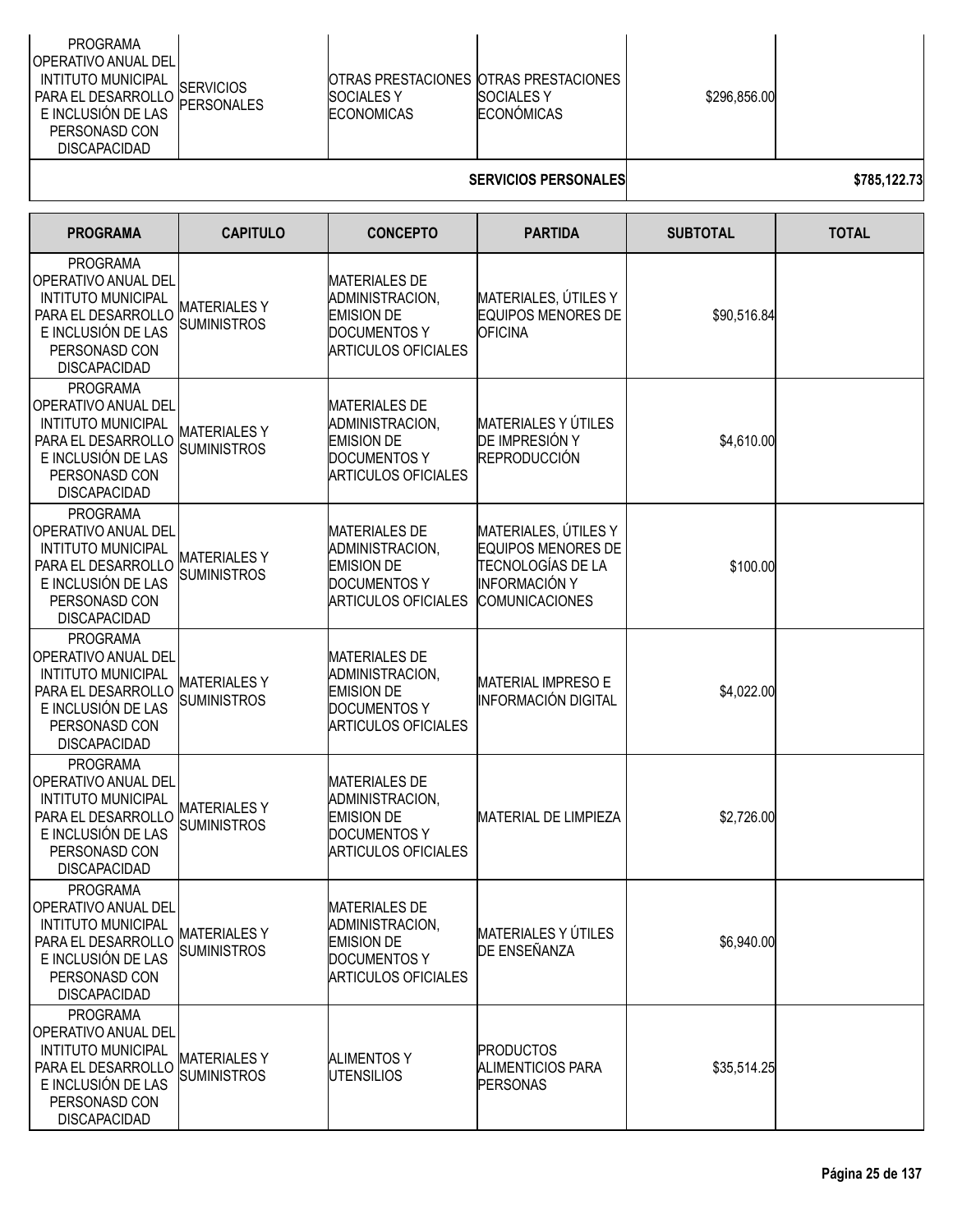| <b>PROGRAMA</b><br>OPERATIVO ANUAL DEL<br><b>INTITUTO MUNICIPAL</b><br>PARA EL DESARROLLO<br>E INCLUSIÓN DE LAS<br>PERSONASD CON<br><b>DISCAPACIDAD</b> | <b>MATERIALES Y</b><br><b>SUMINISTROS</b> | <b>MATERIAS PRIMAS Y</b><br><b>MATERIALES DE</b><br><b>PRODUCCION Y</b><br><b>COMERCIALIZACION</b>       | <b>PRODUCTOS</b><br>ALIMENTICIOS,<br><b>AGROPECUARIOS Y</b><br><b>FORESTALES</b><br><b>ADQUIRIDOS COMO</b><br><b>MATERIA PRIMA</b> | \$2,000.00      |              |
|---------------------------------------------------------------------------------------------------------------------------------------------------------|-------------------------------------------|----------------------------------------------------------------------------------------------------------|------------------------------------------------------------------------------------------------------------------------------------|-----------------|--------------|
| <b>PROGRAMA</b><br>OPERATIVO ANUAL DEL<br><b>INTITUTO MUNICIPAL</b><br>PARA EL DESARROLLO<br>E INCLUSIÓN DE LAS<br>PERSONASD CON<br><b>DISCAPACIDAD</b> | MATERIALES Y<br><b>SUMINISTROS</b>        | <b>MATERIAS PRIMAS Y</b><br><b>MATERIALES DE</b><br><b>PRODUCCION Y</b><br><b>COMERCIALIZACION</b>       | <b>OTROS PRODUCTOS</b><br><b>ADQUIRIDOS COMO</b><br><b>MATERIA PRIMA</b>                                                           | \$2,000.00      |              |
| <b>PROGRAMA</b><br>OPERATIVO ANUAL DEL<br><b>INTITUTO MUNICIPAL</b><br>PARA EL DESARROLLO<br>E INCLUSIÓN DE LAS<br>PERSONASD CON<br><b>DISCAPACIDAD</b> | <b>MATERIALESY</b><br><b>SUMINISTROS</b>  | <b>MATERIALESY</b><br><b>ARTICULOS DE</b><br><b>CONSTRUCCION Y DE</b><br><b>REPARACION</b>               | <b>MADERA Y PRODUCTOS</b><br><b>DE MADERA</b>                                                                                      | \$160.00        |              |
| <b>PROGRAMA</b><br>OPERATIVO ANUAL DEL<br><b>INTITUTO MUNICIPAL</b><br>PARA EL DESARROLLO<br>E INCLUSIÓN DE LAS<br>PERSONASD CON<br><b>DISCAPACIDAD</b> | MATERIALES Y<br><b>SUMINISTROS</b>        | <b>MATERIALES Y</b><br><b>ARTICULOS DE</b><br>CONSTRUCCION Y DE<br><b>REPARACION</b>                     | <b>MATERIALES</b><br><b>COMPLEMENTARIOS</b>                                                                                        | \$449.94        |              |
| <b>PROGRAMA</b><br>OPERATIVO ANUAL DEL<br><b>INTITUTO MUNICIPAL</b><br>PARA EL DESARROLLO<br>E INCLUSIÓN DE LAS<br>PERSONASD CON<br><b>DISCAPACIDAD</b> | <b>MATERIALESY</b><br><b>SUMINISTROS</b>  | COMBUSTIBLES,<br><b>LUBRICANTESY</b><br>ADITIVOS                                                         | COMBUSTIBLES,<br><b>LUBRICANTESY</b><br><b>ADITIVOS</b>                                                                            | \$33,200.00     |              |
| <b>PROGRAMA</b><br>OPERATIVO ANUAL DEL<br><b>INTITUTO MUNICIPAL</b><br>PARA EL DESARROLLO<br>E INCLUSIÓN DE LAS<br>PERSONASD CON<br><b>DISCAPACIDAD</b> | <b>MATERIALESY</b><br><b>SUMINISTROS</b>  | VESTUARIO, BLANCOS,<br><b>PRENDAS DE</b><br><b>PROTECCION Y</b><br><b>ARTICULOS</b><br><b>DEPORTIVOS</b> | <b>VESTUARIO Y</b><br><b>UNIFORMES</b>                                                                                             | \$2,552.00      |              |
| <b>PROGRAMA</b><br>OPERATIVO ANUAL DEL<br><b>INTITUTO MUNICIPAL</b><br>PARA EL DESARROLLO<br>E INCLUSIÓN DE LAS<br>PERSONASD CON<br><b>DISCAPACIDAD</b> | MATERIALES Y<br><b>SUMINISTROS</b>        | VESTUARIO, BLANCOS,<br><b>PRENDAS DE</b><br><b>PROTECCION Y</b><br><b>ARTICULOS</b><br><b>DEPORTIVOS</b> | ARTÍCULOS<br><b>DEPORTIVOS</b>                                                                                                     | \$3,200.00      |              |
| <b>PROGRAMA</b><br>OPERATIVO ANUAL DEL<br><b>INTITUTO MUNICIPAL</b><br>PARA EL DESARROLLO<br>E INCLUSIÓN DE LAS<br>PERSONASD CON<br><b>DISCAPACIDAD</b> | <b>MATERIALESY</b><br><b>SUMINISTROS</b>  | <b>HERRAMIENTAS,</b><br><b>REFACCIONESY</b><br><b>ACCESORIOS</b><br><b>MENORES</b>                       | <b>HERRAMIENTAS</b><br><b>MENORES</b>                                                                                              | \$8,030.00      |              |
|                                                                                                                                                         |                                           |                                                                                                          | <b>MATERIALES Y SUMINISTROS</b>                                                                                                    |                 | \$196,021.03 |
| <b>PROGRAMA</b>                                                                                                                                         | <b>CAPITULO</b>                           | <b>CONCEPTO</b>                                                                                          | <b>PARTIDA</b>                                                                                                                     | <b>SUBTOTAL</b> | <b>TOTAL</b> |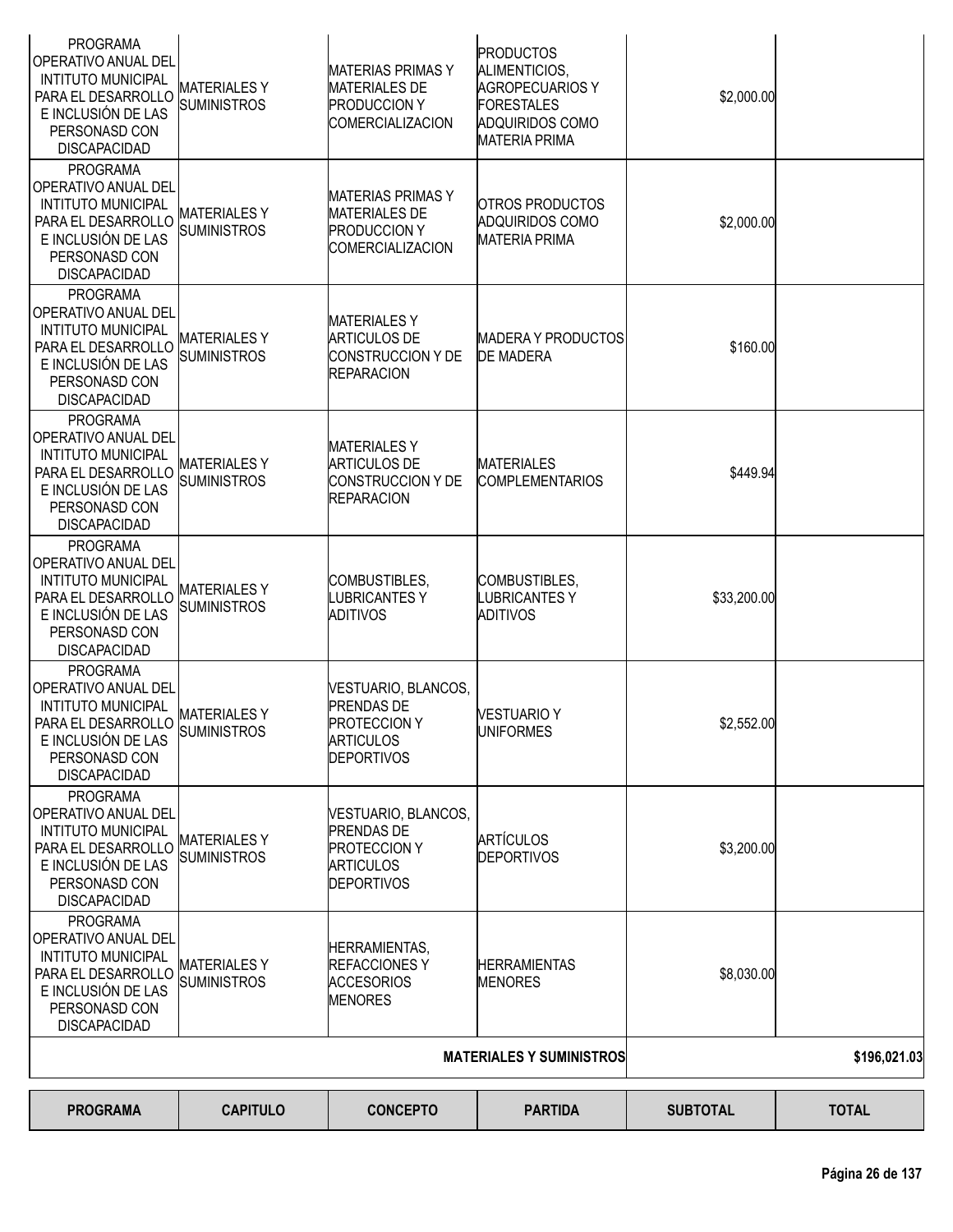| <b>PROGRAMA</b><br><b>OPERATIVO ANUAL DEL</b><br><b>INTITUTO MUNICIPAL</b><br>E INCLUSIÓN DE LAS<br>PERSONASD CON<br><b>DISCAPACIDAD</b> | PARA EL DESARROLLO SERVICIOS GENERALES SERVICIOS BASICOS                |                                                                                      | <b>SERVICIOS DE ACCESO</b><br>DE INTERNET, REDES Y<br><b>PROCESAMIENTO DE</b><br><b>INFORMACIÓN</b>                                         | \$24,000.00  |  |
|------------------------------------------------------------------------------------------------------------------------------------------|-------------------------------------------------------------------------|--------------------------------------------------------------------------------------|---------------------------------------------------------------------------------------------------------------------------------------------|--------------|--|
| <b>PROGRAMA</b><br> OPERATIVO ANUAL DEL<br><b>INTITUTO MUNICIPAL</b><br>E INCLUSIÓN DE LAS<br>PERSONASD CON<br><b>DISCAPACIDAD</b>       | PARA EL DESARROLLO SERVICIOS GENERALES ARRENDAMIENTO                    |                                                                                      | <b>ARRENDAMIENTO DE</b><br><b>EQUIPO DE</b><br><b>TRANSPORTE</b>                                                                            | \$25,000.00  |  |
| <b>PROGRAMA</b><br>OPERATIVO ANUAL DEL<br><b>INTITUTO MUNICIPAL</b><br>E INCLUSIÓN DE LAS<br>PERSONASD CON<br><b>DISCAPACIDAD</b>        | PARA EL DESARROLLO SERVICIOS GENERALES SERVICIOS DE                     | ARRENDAMIENTO                                                                        | <b>OTROS</b><br><b>ARRENDAMIENTOS</b>                                                                                                       | \$11,150.00  |  |
| <b>PROGRAMA</b><br>OPERATIVO ANUAL DEL<br><b>INTITUTO MUNICIPAL</b><br>E INCLUSIÓN DE LAS<br>PERSONASD CON<br><b>DISCAPACIDAD</b>        | PARA EL DESARROLLO SERVICIOS GENERALES CIENTIFICOS,                     | <b>SERVICIOS</b><br><b>PROFESIONALES.</b><br>TECNICOS Y OTROS<br><b>SERVICIOS</b>    | SERVICIOS LEGALES,<br>DE CONTABILIDAD,<br>AUDITORÍA Y<br><b>RELACIONADOS</b>                                                                | \$7,200.00   |  |
| <b>PROGRAMA</b><br> OPERATIVO ANUAL DEL<br><b>INTITUTO MUNICIPAL</b><br>E INCLUSIÓN DE LAS<br>PERSONASD CON<br><b>DISCAPACIDAD</b>       | PARA EL DESARROLLO SERVICIOS GENERALES CIENTIFICOS,                     | <b>SERVICIOS</b><br>PROFESIONALES,<br><b>TECNICOS Y OTROS</b><br><b>SERVICIOS</b>    | <b>SERVICIOS DE</b><br><b>CAPACITACIÓN</b>                                                                                                  | \$6,000.00   |  |
| <b>PROGRAMA</b><br> OPERATIVO ANUAL DEL<br><b>INTITUTO MUNICIPAL</b><br>E INCLUSIÓN DE LAS<br>PERSONASD CON<br><b>DISCAPACIDAD</b>       | PARA EL DESARROLLO SERVICIOS GENERALES CIENTIFICOS,                     | <b>SERVICIOS</b><br>PROFESIONALES,<br><b>TECNICOS Y OTROS</b><br><b>SERVICIOS</b>    | <b>SERVICIOS DE</b><br><b>VIGILANCIA</b>                                                                                                    | \$30,000.00  |  |
| <b>PROGRAMA</b><br><b>OPERATIVO ANUAL DEL</b><br><b>INTITUTO MUNICIPAL</b><br>E INCLUSIÓN DE LAS<br>PERSONASD CON<br><b>DISCAPACIDAD</b> | PARA EL DESARROLLO SERVICIOS GENERALES REPARACION,                      | SERVICIOS DE<br><b>INSTALACION,</b><br><b>MANTENIMIENTO Y</b><br><b>CONSERVACION</b> | REPARACIÓN Y<br><b>MANTENIMIENTO DE</b><br><b>EQUIPO DE</b><br><b>TRANSPORTE</b>                                                            | \$100,000.00 |  |
| <b>PROGRAMA</b><br> OPERATIVO ANUAL DEL<br><b>INTITUTO MUNICIPAL</b><br>E INCLUSIÓN DE LAS<br>PERSONASD CON<br><b>DISCAPACIDAD</b>       | PARA EL DESARROLLO SERVICIOS GENERALES COMUNICACION SOCIAL              | <b>SERVICIOS DE</b><br>Y PUBLICIDAD                                                  | DIFUSIÓN POR RADIO,<br>TELEVISIÓN Y OTROS<br><b>MEDIOS DE MENSAJES</b><br>SOBRE PROGRAMAS Y<br><b>ACTIVIDADES</b><br><b>GUBERNAMENTALES</b> | \$16,121.00  |  |
| <b>PROGRAMA</b><br> OPERATIVO ANUAL DEL<br><b>INTITUTO MUNICIPAL</b><br>E INCLUSIÓN DE LAS<br>PERSONASD CON<br><b>DISCAPACIDAD</b>       | PARA EL DESARROLLO SERVICIOS GENERALES COMUNICACION SOCIAL DE CONTENIDO | <b>SERVICIOS DE</b><br>Y PUBLICIDAD                                                  | SERVICIO DE<br>CREACIÓN Y DIFUSIÓN<br><b>EXCLUSIVAMENTE A</b><br>TRAVÉS DE INTERNET                                                         | \$1,000.00   |  |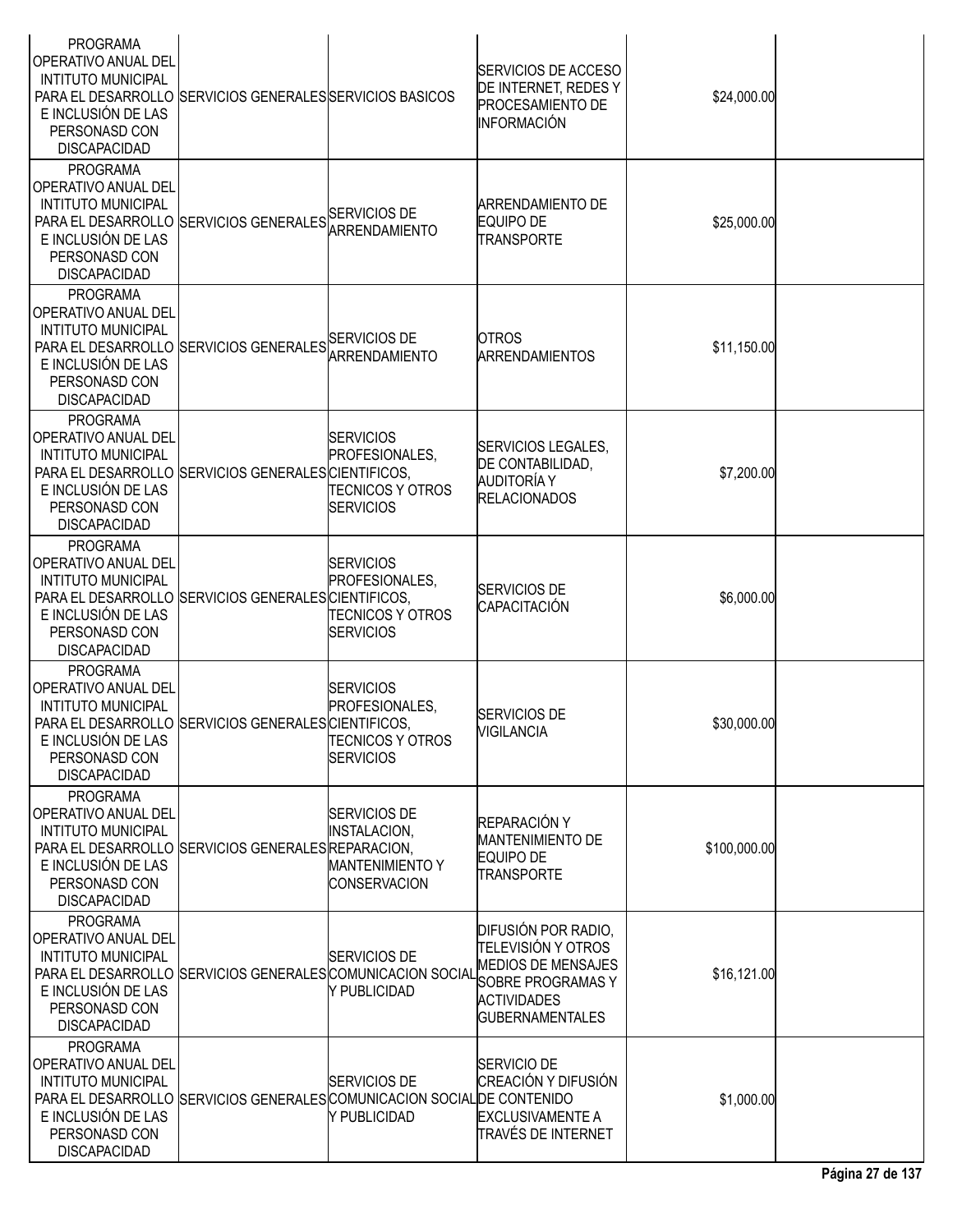| PROGRAMA<br><b>JOPERATIVO ANUAL DELI</b><br>INTITUTO MUNICIPAL<br>  PARA EL DESARROLLO  SERVICIOS GENERALES SERVICIOS OFICIALES  <br>E INCLUSIÓN DE LAS<br>PERSONASD CON<br><b>DISCAPACIDAD</b> |  | <b>IGASTOS DE ORDEN</b><br>SOCIAL Y CULTURAL | \$2,000.00 |  |
|-------------------------------------------------------------------------------------------------------------------------------------------------------------------------------------------------|--|----------------------------------------------|------------|--|
|                                                                                                                                                                                                 |  |                                              |            |  |

# **SERVICIOS GENERALES \$222,471.00**

| <b>PROGRAMA</b>                                                                                                                                  | <b>CAPITULO</b>                                                                                                              | <b>CONCEPTO</b>                                                    | <b>PARTIDA</b>                                             | <b>SUBTOTAL</b> | <b>TOTAL</b> |
|--------------------------------------------------------------------------------------------------------------------------------------------------|------------------------------------------------------------------------------------------------------------------------------|--------------------------------------------------------------------|------------------------------------------------------------|-----------------|--------------|
| <b>PROGRAMA</b><br>OPERATIVO ANUAL DEL<br>INTITUTO MUNICIPAL<br>PARA EL DESARROLLO<br>E INCLUSIÓN DE LAS<br>PERSONASD CON<br><b>DISCAPACIDAD</b> | <b>BIENES MUEBLES.</b><br><b>INMUEBLES E</b><br>INTANGIBLES                                                                  | IMOBILIARIO Y EQUIPO<br><b>DE ADMINISTRACION</b>                   | EQUIPO DE CÓMPUTO Y<br>DE TECNOLOGÍAS DE<br>LA INFORMACIÓN | \$15,000.00     |              |
| <b>PROGRAMA</b><br>OPERATIVO ANUAL DEL<br>INTITUTO MUNICIPAL<br>PARA EL DESARROLLO<br>E INCLUSIÓN DE LAS<br>PERSONASD CON<br><b>DISCAPACIDAD</b> | BIENES MUEBLES.<br>INMUEBLES E<br>INTANGIBLES                                                                                | IMOBILIARIO Y EQUIPO<br><b>EDUCACIONAL Y</b><br><b>IRECREATIVO</b> | EQUIPOS Y APARATOS<br><b>AUDIOVISUALES</b>                 | \$22,998.00     |              |
|                                                                                                                                                  |                                                                                                                              | <b>BIENES MUEBLES, INMUEBLES E INTANGIBLES</b>                     | \$37,998.00                                                |                 |              |
|                                                                                                                                                  | TOTAL DE PROGRAMA OPERATIVO ANUAL DEL INTITUTO MUNICIPAL PARA EL DESARROLLO E<br>INCLUSIÓN DE LAS PERSONASD CON DISCAPACIDAD |                                                                    | \$1,241,612.76                                             |                 |              |

**PROGRAMA** PROGRAMA OPERATIVO ANUAL DEL INTITUTO TIZAYUQUENSE DE LA JUVENTUD

**PERIODO DEL PROGRAMA** DEL 01/01/2022 AL 31/12/2022

**OBJETIVO DEL PROGRAMA** LOGRAR QUE 2,500 PERSONAS JÓVENES CUENTEN CON APOYOS Y ATENCIÓN PARA SU DESARROLLO

**JUSTIFICACIÓN DEL PROGRAMA** LAS Y LOS JÓVENES DE TIZAYUCA TIENEN UN ACCESO DESIGUAL A UN DESARROLLO INTEGRAL Y PLENO.

**OBJETIVOS ESPECÍFICOS DEL PROGRAMA** FOMENTAR LOS DERECHOS DE LAS PERSONAS JÓVENES.

**CARACTERÍSTICAS DEL PROGRAMA** LA DIRECCIÓN DEL INSTITUTO TIZAYUQUENSE DE LA JUVENTUD CONTARA CON OBSERVATORIOS JUVENILES, EVENTOS JUVENILES, FOROS DE CONCIENTIZACIÓN Y CAMPAÑAS DE SALUD SEXUAL.

| <b>PROGRAMA</b>                                                                                    | <b>META</b>                                                                                                                                                                                     | <b>UNIDAD DE MEDIDA</b> | <b>INDICADOR DE</b><br><b>MEDICIÓN</b>                                                                                                                                                                         | <b>DENOMINACIÓN DEL</b><br><b>INDICADOR</b> | <b>EXPLICACIÓN DEL</b><br><b>INDICADOR</b>                                                                                                                  |
|----------------------------------------------------------------------------------------------------|-------------------------------------------------------------------------------------------------------------------------------------------------------------------------------------------------|-------------------------|----------------------------------------------------------------------------------------------------------------------------------------------------------------------------------------------------------------|---------------------------------------------|-------------------------------------------------------------------------------------------------------------------------------------------------------------|
| <b>PROGRAMA</b><br>OPERATIVO ANUAL DEL<br><b>INTITUTO</b><br>TIZAYUQUENSE DE LA<br><b>JUVENTUD</b> | 100% de Personas<br>jóvenes beneficiadas por<br>el programa mediante la<br>entrega de algún apoyo o<br>servicio directo como a<br>través de la vinculación y<br>canalización con otros<br>entes | personas jóvenes        | Personas jóvenes<br>beneficiadas por el<br>programa mediante la<br>entrega de algún apoyo o Indicador dimensión de<br>servicio directo como a<br>través de la vinculación y<br>canalización con otros<br>entes | calidad, nivel propósito                    | Mide<br>cantidad<br>de<br>la<br>jóvenes<br>personas<br>beneficiadas<br>el<br>por<br>mediante la<br>programa<br>entrega de algún apoyo o<br>servicio directo |
| <u></u>                                                                                            | <b>AIREDIA</b>                                                                                                                                                                                  | 88118FBT8               | ------                                                                                                                                                                                                         | AURTAT LI                                   | -----                                                                                                                                                       |

| <b>PROGRAMA</b>                                                                         | <b>CAPITULO</b>   | <b>CONCEPTO</b>                                                                        | <b>PARTIDA</b>                                                  | <b>SUBTOTAL</b> | <b>TOTAL</b> |
|-----------------------------------------------------------------------------------------|-------------------|----------------------------------------------------------------------------------------|-----------------------------------------------------------------|-----------------|--------------|
| PROGRAMA<br>OPERATIVO ANUAL DEL SERVICIOS<br>INTITUTO<br>TIZAYUQUENSE DE LA<br>JUVENTUD | <b>PERSONALES</b> | <b>REMUNERACIONES AL</b><br><b>PERSONAL DE</b><br><b>CARACTER</b><br><b>PERMANENTE</b> | <b>SUELDOS BASE AL</b><br><b>IPERSONAL</b><br><b>PERMANENTE</b> | \$379,992.00    |              |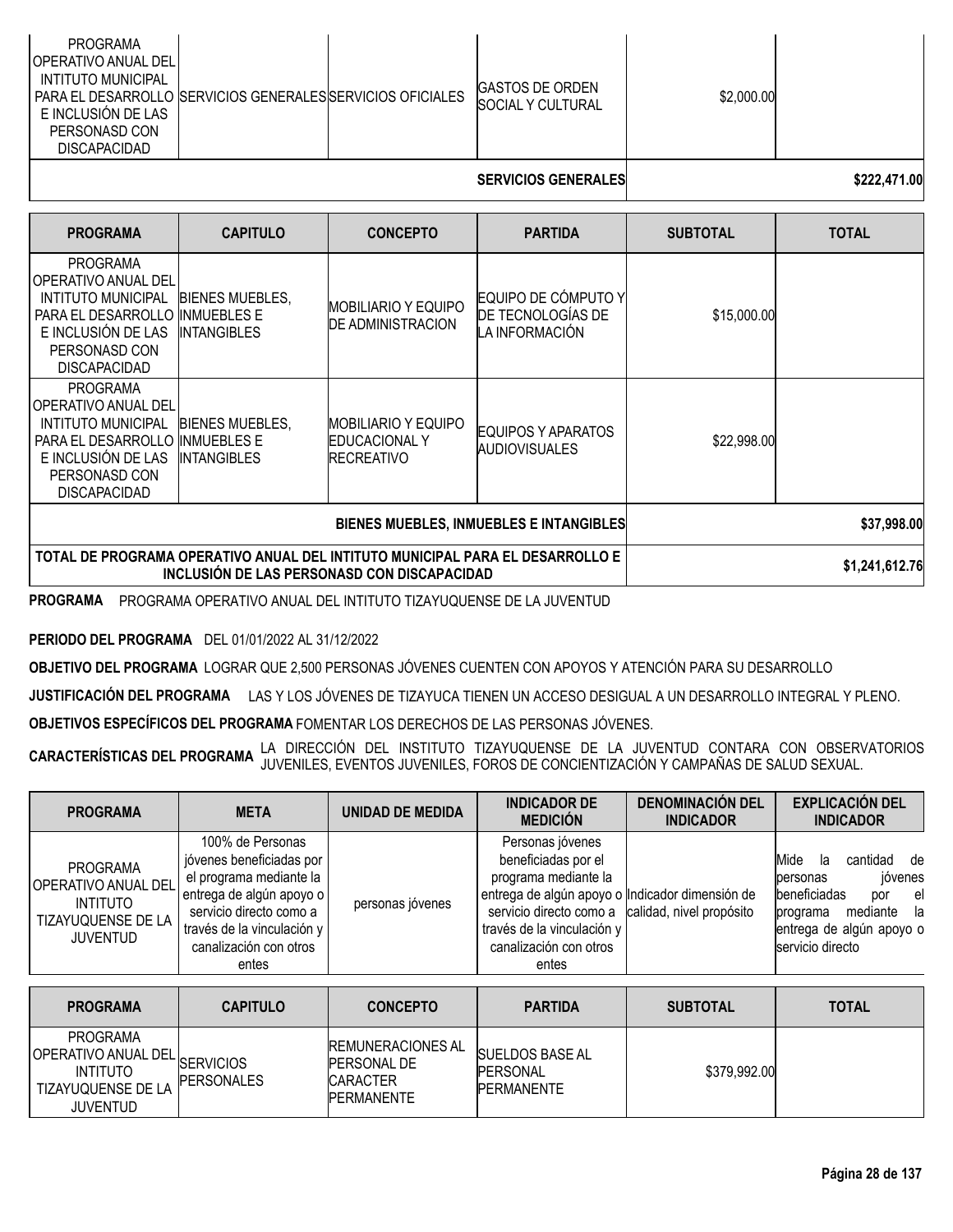| <b>PROGRAMA</b><br>OPERATIVO ANUAL DEL<br><b>INTITUTO</b><br>TIZAYUQUENSE DE LA<br><b>JUVENTUD</b>        | <b>SERVICIOS</b><br><b>PERSONALES</b>     | <b>REMUNERACIONES</b><br><b>ADICIONALES Y</b><br><b>ESPECIALES</b>                                                | <b>PRIMAS DE</b><br>VACACIONES,<br><b>DOMINICAL Y</b><br><b>GRATIFICACIÓN DE FIN</b><br>DE AÑO                          | \$6,333.20      |              |
|-----------------------------------------------------------------------------------------------------------|-------------------------------------------|-------------------------------------------------------------------------------------------------------------------|-------------------------------------------------------------------------------------------------------------------------|-----------------|--------------|
| <b>PROGRAMA</b><br>OPERATIVO ANUAL DEI<br><b>INTITUTO</b><br>TIZAYUQUENSE DE LA<br><b>JUVENTUD</b>        | <b>SERVICIOS</b><br>PERSONALES            | <b>REMUNERACIONES</b><br><b>ADICIONALES Y</b><br><b>ESPECIALES</b>                                                | <b>PRIMAS DE</b><br>VACACIONES,<br><b>DOMINICAL Y</b><br><b>GRATIFICACIÓN DE FIN</b><br>DE AÑO                          | \$63,332.00     |              |
| <b>PROGRAMA</b><br>OPERATIVO ANUAL DEL<br><b>INTITUTO</b><br>TIZAYUQUENSE DE LA<br><b>JUVENTUD</b>        | <b>SERVICIOS</b><br>PERSONALES            | <b>REMUNERACIONES</b><br><b>ADICIONALES Y</b><br><b>ESPECIALES</b>                                                | <b>COMPENSACIONES</b>                                                                                                   | \$17,424.00     |              |
| <b>PROGRAMA</b><br>OPERATIVO ANUAL DEL<br><b>INTITUTO</b><br><b>TIZAYUQUENSE DE LA</b><br><b>JUVENTUD</b> | <b>SERVICIOS</b><br><b>PERSONALES</b>     | <b>SOCIALESY</b><br><b>ECONOMICAS</b>                                                                             | OTRAS PRESTACIONES OTRAS PRESTACIONES<br><b>SOCIALESY</b><br><b>ECONÓMICAS</b>                                          | \$258,840.00    |              |
|                                                                                                           |                                           |                                                                                                                   | <b>SERVICIOS PERSONALES</b>                                                                                             |                 | \$725,921.20 |
| <b>PROGRAMA</b>                                                                                           | <b>CAPITULO</b>                           | <b>CONCEPTO</b>                                                                                                   | <b>PARTIDA</b>                                                                                                          | <b>SUBTOTAL</b> | <b>TOTAL</b> |
| <b>PROGRAMA</b><br>OPERATIVO ANUAL DEL<br><b>INTITUTO</b><br>TIZAYUQUENSE DE LA<br><b>JUVENTUD</b>        | <b>MATERIALESY</b><br><b>SUMINISTROS</b>  | <b>MATERIALES DE</b><br>ADMINISTRACION,<br><b>EMISION DE</b><br><b>DOCUMENTOS Y</b><br><b>ARTICULOS OFICIALES</b> | MATERIALES, ÚTILES Y<br><b>EQUIPOS MENORES DE</b><br><b>OFICINA</b>                                                     | \$55,608.85     |              |
| <b>PROGRAMA</b><br>OPERATIVO ANUAL DEL<br><b>INTITUTO</b><br>TIZAYUQUENSE DE LA<br><b>JUVENTUD</b>        | <b>MATERIALESY</b><br><b>SUMINISTROS</b>  | <b>MATERIALES DE</b><br>ADMINISTRACION,<br><b>EMISION DE</b><br><b>DOCUMENTOS Y</b><br><b>ARTICULOS OFICIALES</b> | MATERIALES Y ÚTILES<br>DE IMPRESIÓN Y<br><b>REPRODUCCIÓN</b>                                                            | \$2,560.00      |              |
| <b>PROGRAMA</b><br>OPERATIVO ANUAL DEL<br><b>INTITUTO</b><br>TIZAYUQUENSE DE LA<br><b>JUVENTUD</b>        | <b>MATERIALES Y</b><br><b>SUMINISTROS</b> | <b>MATERIALES DE</b><br>ADMINISTRACION,<br><b>EMISION DE</b><br>DOCUMENTOS Y<br><b>ARTICULOS OFICIALES</b>        | MATERIALES, ÚTILES Y<br><b>EQUIPOS MENORES DE</b><br>TECNOLOGÍAS DE LA<br><b>INFORMACIÓN Y</b><br><b>COMUNICACIONES</b> | \$16,945.00     |              |
| <b>PROGRAMA</b><br>OPERATIVO ANUAL DEL<br><b>INTITUTO</b><br>TIZAYUQUENSE DE LA<br><b>JUVENTUD</b>        | <b>MATERIALESY</b><br><b>SUMINISTROS</b>  | <b>MATERIALES DE</b><br>ADMINISTRACION,<br><b>EMISION DE</b><br><b>DOCUMENTOS Y</b><br><b>ARTICULOS OFICIALES</b> | <b>MATERIAL DE LIMPIEZA</b>                                                                                             | \$4,009.00      |              |
| <b>PROGRAMA</b><br>OPERATIVO ANUAL DEL<br><b>INTITUTO</b><br><b>TIZAYUQUENSE DE LA</b><br><b>JUVENTUD</b> | <b>MATERIALESY</b><br><b>SUMINISTROS</b>  | <b>ALIMENTOS Y</b><br><b>UTENSILIOS</b>                                                                           | <b>PRODUCTOS</b><br><b>ALIMENTICIOS PARA</b><br><b>PERSONAS</b>                                                         | \$2,730.00      |              |
| <b>PROGRAMA</b><br>OPERATIVO ANUAL DEL<br><b>INTITUTO</b><br>TIZAYUQUENSE DE LA<br><b>JUVENTUD</b>        | <b>MATERIALESY</b><br><b>SUMINISTROS</b>  | <b>MATERIALESY</b><br><b>ARTICULOS DE</b><br>CONSTRUCCION Y DE<br><b>REPARACION</b>                               | <b>MATERIAL ELÉCTRICO</b><br>Y ELECTRÓNICO                                                                              | \$5,530.00      |              |
| <b>PROGRAMA</b><br>OPERATIVO ANUAL DEL<br><b>INTITUTO</b><br>TIZAYUQUENSE DE LA<br><b>JUVENTUD</b>        | <b>MATERIALESY</b><br><b>SUMINISTROS</b>  | <b>PRODUCTOS</b><br>QUIMICOS,<br><b>FARMACEUTICOS Y DE</b><br><b>LABORATORIO</b>                                  | MATERIALES,<br><b>ACCESORIOS Y</b><br>SUMINISTROS MÉDICOS                                                               | \$1,800.00      |              |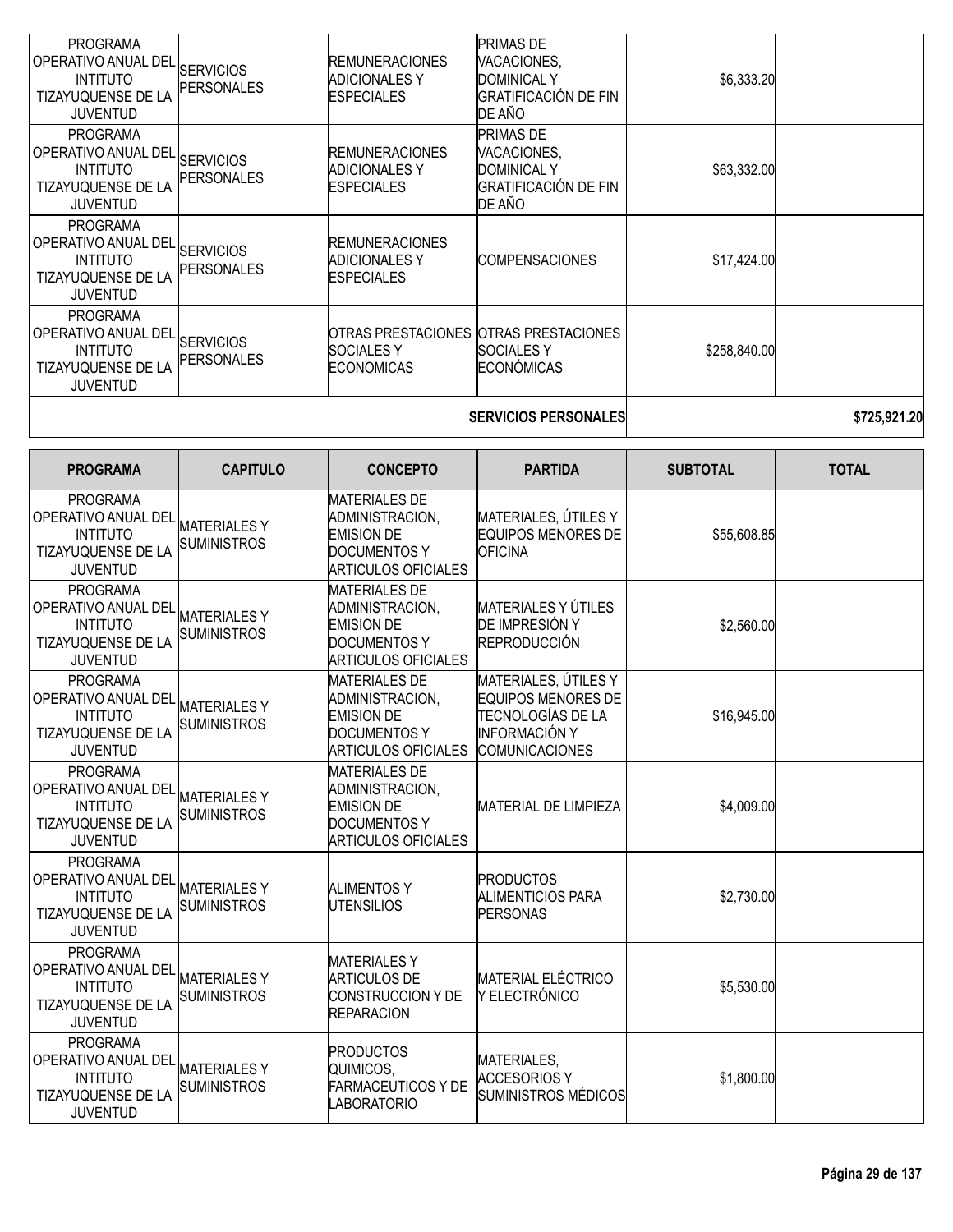| <b>PROGRAMA</b><br>I OPERATIVO ANUAL DEL<br><b>INTITUTO</b><br>TIZAYUQUENSE DE LA<br><b>JUVENTUD</b>        | <b>MATERIALESY</b><br><b>SUMINISTROS</b> | COMBUSTIBLES,<br>LUBRICANTES Y<br><b>ADITIVOS</b>                                                        | COMBUSTIBLES,<br>LUBRICANTES Y<br>ADITIVOS                                                                                                                      | \$10,950.00 |  |
|-------------------------------------------------------------------------------------------------------------|------------------------------------------|----------------------------------------------------------------------------------------------------------|-----------------------------------------------------------------------------------------------------------------------------------------------------------------|-------------|--|
| <b>PROGRAMA</b><br>OPERATIVO ANUAL DEL<br><b>INTITUTO</b><br>TIZAYUQUENSE DE LA<br><b>JUVENTUD</b>          | <b>MATERIALESY</b><br><b>SUMINISTROS</b> | VESTUARIO, BLANCOS,<br><b>PRENDAS DE</b><br><b>PROTECCION Y</b><br><b>ARTICULOS</b><br><b>DEPORTIVOS</b> | <b>VESTUARIO Y</b><br><b>UNIFORMES</b>                                                                                                                          | \$2,400.00  |  |
| <b>PROGRAMA</b><br>I OPERATIVO ANUAL DEL<br><b>INTITUTO</b><br><b>TIZAYUQUENSE DE LA</b><br><b>JUVENTUD</b> | <b>MATERIALESY</b><br><b>SUMINISTROS</b> | VESTUARIO, BLANCOS,<br><b>PRENDAS DE</b><br><b>PROTECCION Y</b><br><b>ARTICULOS</b><br><b>DEPORTIVOS</b> | <b>ARTÍCULOS</b><br><b>DEPORTIVOS</b>                                                                                                                           | \$4,455.00  |  |
| <b>PROGRAMA</b><br><b>OPERATIVO ANUAL DEL</b><br><b>INTITUTO</b><br>TIZAYUQUENSE DE LA<br><b>JUVENTUD</b>   | <b>MATERIALESY</b><br><b>SUMINISTROS</b> | <b>HERRAMIENTAS,</b><br><b>IREFACCIONES Y</b><br><b>ACCESORIOS</b><br><b>MENORES</b>                     | <b>REFACCIONES Y</b><br><b>ACCESORIOS</b><br><b>MENORES DE</b><br><b>MOBILIARIO Y EQUIPO</b><br>DE ADMINISTRACIÓN,<br><b>EDUCACIONAL Y</b><br><b>RECREATIVO</b> | \$645.00    |  |
|                                                                                                             |                                          |                                                                                                          |                                                                                                                                                                 |             |  |

**MATERIALES Y SUMINISTROS 107,632.85** 

| <b>PROGRAMA</b>                                                                                    | <b>CAPITULO</b>                       | <b>CONCEPTO</b>     | <b>PARTIDA</b>                                                                                       | <b>SUBTOTAL</b> | <b>TOTAL</b> |
|----------------------------------------------------------------------------------------------------|---------------------------------------|---------------------|------------------------------------------------------------------------------------------------------|-----------------|--------------|
| <b>PROGRAMA</b><br>OPERATIVO ANUAL DEL<br><b>INTITUTO</b><br>TIZAYUQUENSE DE LA<br><b>JUVENTUD</b> | SERVICIOS GENERALES SERVICIOS BASICOS |                     | <b>ISERVICIOS DE ACCESO</b><br>DE INTERNET, REDES Y<br><b>PROCESAMIENTO DE</b><br><b>INFORMACIÓN</b> | \$14,400.00     |              |
| <b>PROGRAMA</b><br>OPERATIVO ANUAL DEL<br><b>INTITUTO</b><br>TIZAYUQUENSE DE LA<br><b>JUVENTUD</b> | SERVICIOS GENERALES SERVICIOS DE      | IARRENDAMIENTO      | OTROS.<br><b>ARRENDAMIENTOS</b>                                                                      | \$22,800.00     |              |
| <b>PROGRAMA</b><br>OPERATIVO ANUAL DEL<br><b>INTITUTO</b><br>TIZAYUQUENSE DE LA<br><b>JUVENTUD</b> | SERVICIOS GENERALES SERVICIOS DE      | [RASLADO Y VIATICOS | <b>PASAJES TERRESTRES</b>                                                                            | \$2,400.00      |              |
|                                                                                                    |                                       |                     | can can an                                                                                           |                 |              |

# **SERVICIOS GENERALES \$39,600.00**

| <b>PROGRAMA</b>                                                                                                    | <b>CAPITULO</b>                                               | <b>CONCEPTO</b>                                                           | <b>PARTIDA</b>                                             | <b>SUBTOTAL</b> | <b>TOTAL</b> |
|--------------------------------------------------------------------------------------------------------------------|---------------------------------------------------------------|---------------------------------------------------------------------------|------------------------------------------------------------|-----------------|--------------|
| <b>PROGRAMA</b><br>IOPERATIVO ANUAL DEL<br><b>INTITUTO</b><br>TIZAYUQUENSE DE LA<br><b>JUVENTUD</b>                | . BIENES MUEBLES.<br><b>INMUEBLES E</b><br><b>INTANGIBLES</b> | <b>MOBILIARIO Y EQUIPO</b><br><b>DE ADMINISTRACION</b>                    | EQUIPO DE CÓMPUTO Y<br>DE TECNOLOGÍAS DE<br>LA INFORMACIÓN | \$20,000.00     |              |
| <b>PROGRAMA</b><br>OPERATIVO ANUAL DEL BIENES MUEBLES,<br><b>INTITUTO</b><br>TIZAYUQUENSE DE LA<br><b>JUVENTUD</b> | <b>INMUEBLES E</b><br><b>INTANGIBLES</b>                      | <b>MOBILIARIO Y EQUIPO</b><br><b>IEDUCACIONAL Y</b><br><b>IRECREATIVO</b> | <b>EQUIPOS Y APARATOS</b><br><b>AUDIOVISUALES</b>          | \$2,260.00      |              |
| <b>PROGRAMA</b><br>IOPERATIVO ANUAL DEL<br><b>INTITUTO</b><br>TIZAYUQUENSE DE LA<br><b>JUVENTUD</b>                | . BIENES MUEBLES.<br><b>INMUEBLES E</b><br><b>INTANGIBLES</b> | <b>MOBILIARIO Y EQUIPO</b><br><b>IEDUCACIONAL Y</b><br><b>IRECREATIVO</b> | <b>CÁMARAS</b><br><b>FOTOGRÁFICAS Y DE</b><br><b>VIDEO</b> | \$7,271.00      |              |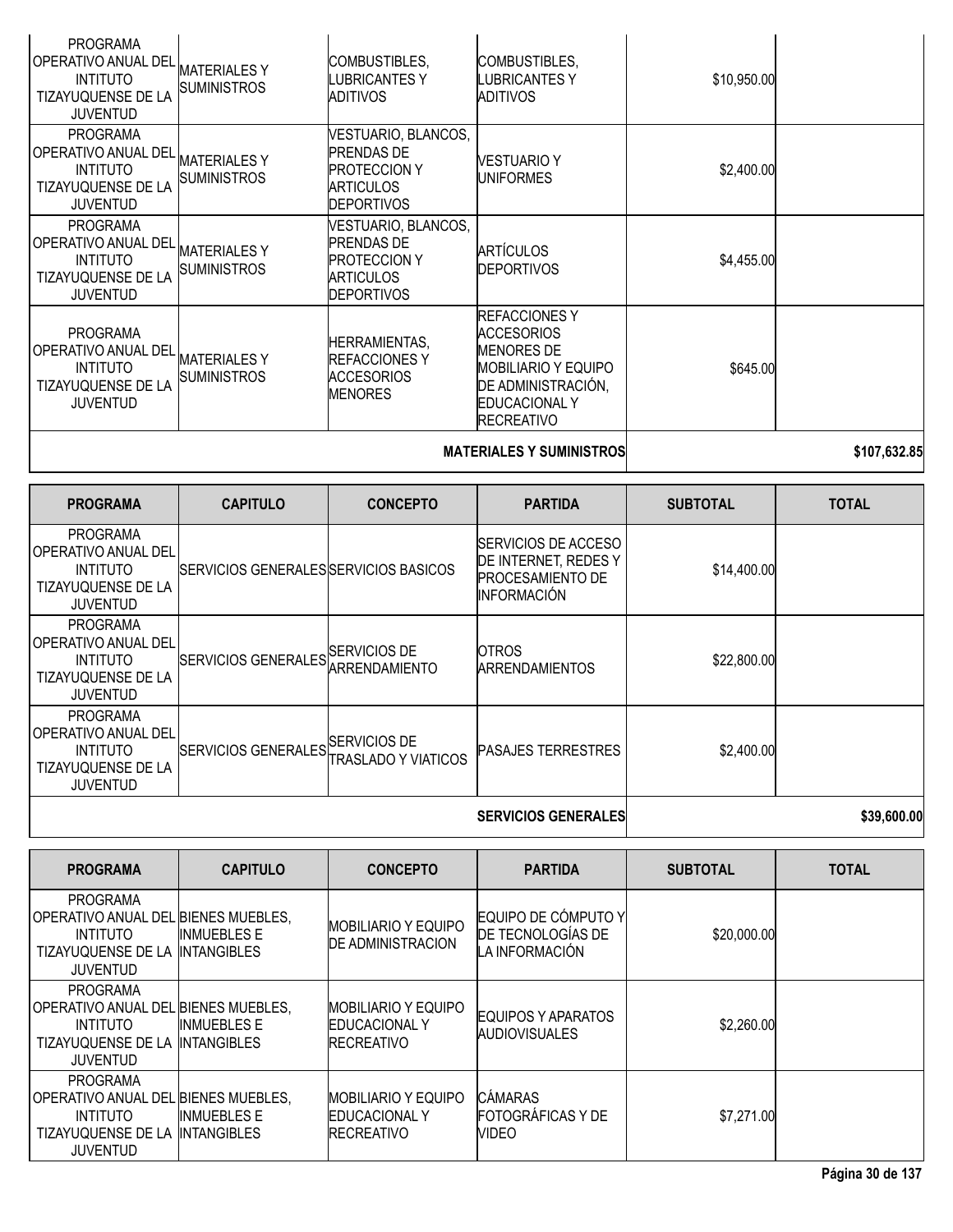| PROGRAMA<br>IOPERATIVO ANUAL DEL BIENES MUEBLES.<br><b>INTITUTO</b><br>TIZAYUQUENSE DE LA<br>JUVENTUD               | <b>INMUEBLES E</b><br><b>INTANGIBLES</b> | <b>MOBILIARIO Y EQUIPO</b><br><b>EDUCACIONAL Y</b><br><b>RECREATIVO</b> | <b>OTRO MOBILIARIO Y</b><br><b>EQUIPO EDUCACIONAL</b><br>Y RECREATIVO                               | \$2,392.00 |              |
|---------------------------------------------------------------------------------------------------------------------|------------------------------------------|-------------------------------------------------------------------------|-----------------------------------------------------------------------------------------------------|------------|--------------|
| <b>PROGRAMA</b><br>IOPERATIVO ANUAL DEL BIENES MUEBLES.<br><b>INTITUTO</b><br>TIZAYUQUENSE DE LA<br><b>JUVENTUD</b> | <b>INMUEBLES E</b><br><b>INTANGIBLES</b> | <b>MAQUINARIA, OTROS</b><br>EQUIPOS Y<br><b>HERRAMIENTAS</b>            | <b>EQUIPOS DE</b><br><b>GENERACIÓN</b><br>ELÉCTRICA, APARATOS<br>IY ACCESORIOS<br><b>ELÉCTRICOS</b> | \$498.00   |              |
|                                                                                                                     |                                          | BIENES MUEBLES, INMUEBLES E INTANGIBLES                                 | \$32,421.00                                                                                         |            |              |
| TOTAL DE PROGRAMA OPERATIVO ANUAL DEL INTITUTO TIZAYUQUENSE DE LA JUVENTUD                                          |                                          |                                                                         |                                                                                                     |            | \$905,575.05 |

# **PROGRAMA** PROGRAMA OPERATIVO ANUAL DE LA DIRECCIÓN DE SALUD

# **PERIODO DEL PROGRAMA** DEL 01/01/2022 AL 31/12/2022

**OBJETIVO DEL PROGRAMA** ATENDER <sup>A</sup> LA POBLACIÓN DE TIZAYUCA <sup>A</sup> TRAVÉS DE LAS DIVERSAS ACCIONES DE ATENCIÓN, PREVENCIÓN <sup>Y</sup> PROMOCIÓN DE LA SALUD LLEVADAS A CABO POR LA DIRECCIÓN DE SALUD MUNICIPAL.

**JUSTIFICACIÓN DEL PROGRAMA** LA POBLACIÓN DEL MUNICIPIO DE TIZAYUCA DESARROLLA ENFERMEDADES PREVENIBLES, DEBIDO A LA INEFICIENCIA EN LA EJECUCIÓN DE MEDIDAS DE PREVENCIÓN Y PROMOCIÓN DE LA SALUD ANTE FACTORES DE RIESGO ASOCIADAS CON DECISIONES, HÁBITOS DE CONSUMO Y ESTILO DE VIDA.

**OBJETIVOS ESPECÍFICOS DEL PROGRAMA** REALIZAR CAMPAÑAS DE PROMOCIÓN Y PREVENCIÓN DE LA SALUD DIRIGIDAS A DIVERSOS GRUPOS<br>DE la salud de programa de Edad y Sectores de la Población.

**CARACTERÍSTICAS DEL PROGRAMA** LA DIRECCIÓN DE SALUD CONTARA CON ACCIONES DE DIFUSIÓN EN REDES SOCIALES, EVALUACIÓN DE SATISFACCIÓN CIUDADANA, SANITIZACIÓN Y REFORZAMIENTO DE MEDIDAS, ENTREGA DE INSUMOS DE PREVENCIÓN AL COVID, INTEGRACIÓN DE EXPEDIENTES DE TALLERES Y CURSOS, CONSULTAS MÉDICAS Y ATENCIÓN A PERSONAS.

| <b>PROGRAMA</b>                             | <b>META</b>                                                                                                                                                                                                                                        | <b>UNIDAD DE MEDIDA</b> | <b>INDICADOR DE</b><br><b>MEDICIÓN</b>                                                                                                                                                                                                                                             | <b>DENOMINACIÓN DEL</b><br><b>INDICADOR</b> | <b>EXPLICACIÓN DEL</b><br><b>INDICADOR</b>                                                                                      |
|---------------------------------------------|----------------------------------------------------------------------------------------------------------------------------------------------------------------------------------------------------------------------------------------------------|-------------------------|------------------------------------------------------------------------------------------------------------------------------------------------------------------------------------------------------------------------------------------------------------------------------------|---------------------------------------------|---------------------------------------------------------------------------------------------------------------------------------|
| <b>PROGRAMA</b><br>LA DIRECCIÓN DE<br>SALUD | 100% de población de<br>Tizayuca atendida a<br>través de las acciones de<br>OPERATIVO ANUAL DE   prevención, promoción de  <br>la salud y consulta directa<br>a través de los servicios<br>brindados por el municipio<br>respecto a lo programado. | población               | Porcentaje de población<br>de Tizayuca atendida a<br>través de las acciones de<br>prevención, promoción de Indicador dimensión de<br>la salud y consulta directa eficacia, nivel propósito<br>a través de los servicios<br>brindados por el municipio<br>respecto a lo programado. |                                             | Mide la población atendida<br>las acciones de<br>con<br>prevención a través de los<br>servicios respecto al total<br>programado |

| <b>PROGRAMA</b>                                                          | <b>CAPITULO</b>                       | <b>CONCEPTO</b>                                                                         | <b>PARTIDA</b>                                                                           | <b>SUBTOTAL</b> | <b>TOTAL</b> |
|--------------------------------------------------------------------------|---------------------------------------|-----------------------------------------------------------------------------------------|------------------------------------------------------------------------------------------|-----------------|--------------|
| <b>PROGRAMA</b><br>OPERATIVO ANUAL DE<br>LA DIRECCIÓN DE<br>SALUD        | <b>SERVICIOS</b><br><b>PERSONALES</b> | <b>IREMUNERACIONES AL</b><br><b>PERSONAL DE</b><br><b>CARACTER</b><br><b>PERMANENTE</b> | SUELDOS BASE AL<br><b>PERSONAL</b><br><b>PERMANENTE</b>                                  | \$2,191,674.72  |              |
| <b>PROGRAMA</b><br>OPERATIVO ANUAL DE<br>LA DIRECCIÓN DE<br><b>SALUD</b> | <b>SERVICIOS</b><br><b>PERSONALES</b> | REMUNERACIONES AL<br><b>PERSONAL DE</b><br>CARACTER<br>TRANSITORIO                      | ISUELDOS BASE AL<br><b>PERSONAL EVENTUAL</b>                                             | \$1,988,232.00  |              |
| <b>PROGRAMA</b><br>OPERATIVO ANUAL DE<br>LA DIRECCIÓN DE<br>SALUD        | <b>SERVICIOS</b><br><b>PERSONALES</b> | <b>REMUNERACIONES</b><br><b>ADICIONALES Y</b><br><b>ESPECIALES</b>                      | PRIMAS POR AÑOS DE<br>SERVICIOS EFECTIVOS<br><b>PRESTADOS</b>                            | \$7,413.54      |              |
| <b>PROGRAMA</b><br>OPERATIVO ANUAL DE<br>LA DIRECCIÓN DE<br>SALUD        | <b>SERVICIOS</b><br><b>PERSONALES</b> | <b>IREMUNERACIONES</b><br><b>ADICIONALES Y</b><br><b>ESPECIALES</b>                     | <b>PRIMAS DE</b><br>VACACIONES,<br><b>DOMINICAL Y</b><br>IGRATIFICACIÓN DE FIN<br>DE AÑO | \$13,604.00     |              |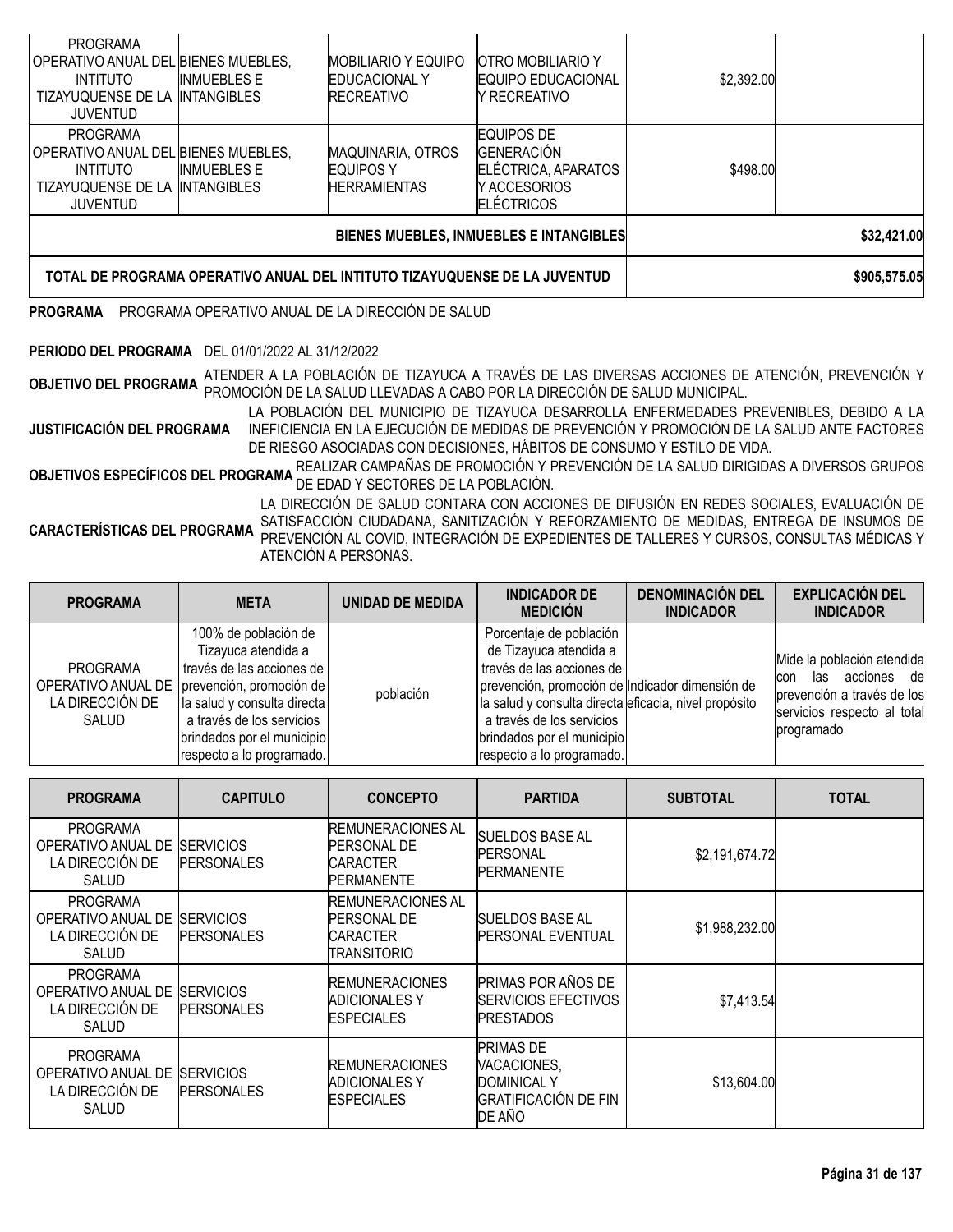| <b>PROGRAMA</b><br>OPERATIVO ANUAL DE<br>LA DIRECCIÓN DE<br><b>SALUD</b> | <b>SERVICIOS</b><br><b>PERSONALES</b> | <b>REMUNERACIONES</b><br><b>ADICIONALES Y</b><br><b>ESPECIALES</b>   | <b>PRIMAS DE</b><br>VACACIONES,<br><b>DOMINICAL Y</b><br>GRATIFICACIÓN DE FIN<br>DE AÑO        | \$82,518.04  |  |
|--------------------------------------------------------------------------|---------------------------------------|----------------------------------------------------------------------|------------------------------------------------------------------------------------------------|--------------|--|
| <b>PROGRAMA</b><br>OPERATIVO ANUAL DE<br>LA DIRECCIÓN DE<br>SALUD        | <b>SERVICIOS</b><br><b>PERSONALES</b> | <b>IREMUNERACIONES</b><br><b>ADICIONALES Y</b><br><b>IESPECIALES</b> | <b>PRIMAS DE</b><br>VACACIONES,<br><b>DOMINICAL Y</b><br>GRATIFICACIÓN DE FIN<br>DE AÑO        | \$458,343.87 |  |
| <b>PROGRAMA</b><br>OPERATIVO ANUAL DE<br>LA DIRECCIÓN DE<br>SALUD        | <b>SERVICIOS</b><br><b>PERSONALES</b> | <b>REMUNERACIONES</b><br><b>ADICIONALES Y</b><br><b>IESPECIALES</b>  | <b>PRIMAS DE</b><br>VACACIONES,<br><b>DOMINICAL Y</b><br><b>GRATIFICACIÓN DE FIN</b><br>DE AÑO | \$2,720.80   |  |
| <b>PROGRAMA</b><br>OPERATIVO ANUAL DE<br>LA DIRECCIÓN DE<br>SALUD        | <b>SERVICIOS</b><br><b>PERSONALES</b> | <b>IREMUNERACIONES</b><br><b>ADICIONALES Y</b><br><b>IESPECIALES</b> | <b>COMPENSACIONES</b>                                                                          | \$107,070.00 |  |
| <b>PROGRAMA</b><br>OPERATIVO ANUAL DE<br>LA DIRECCIÓN DE<br>SALUD        | <b>SERVICIOS</b><br><b>PERSONALES</b> | OTRAS PRESTACIONES<br><b>SOCIALES Y</b><br><b>ECONOMICAS</b>         | <b>PRESTACIONES</b><br><b>CONTRACTUALES</b>                                                    | \$189,466.19 |  |
| <b>PROGRAMA</b><br>OPERATIVO ANUAL DE<br>LA DIRECCIÓN DE<br>SALUD        | <b>SERVICIOS</b><br><b>PERSONALES</b> | <b>SOCIALESY</b><br><b>ECONOMICAS</b>                                | OTRAS PRESTACIONES OTRAS PRESTACIONES<br>ISOCIALES Y<br>ECONÓMICAS                             | \$699,408.00 |  |
|                                                                          |                                       |                                                                      |                                                                                                |              |  |

# **SERVICIOS PERSONALES \$5,740,451.16**

| <b>PROGRAMA</b>                                                          | <b>CAPITULO</b>                           | <b>CONCEPTO</b>                                                                                                   | <b>PARTIDA</b>                                                      | <b>SUBTOTAL</b> | <b>TOTAL</b> |
|--------------------------------------------------------------------------|-------------------------------------------|-------------------------------------------------------------------------------------------------------------------|---------------------------------------------------------------------|-----------------|--------------|
| <b>PROGRAMA</b><br>OPERATIVO ANUAL DE<br>LA DIRECCIÓN DE<br>SALUD        | <b>MATERIALES Y</b><br><b>SUMINISTROS</b> | <b>MATERIALES DE</b><br>ADMINISTRACION,<br><b>EMISION DE</b><br>DOCUMENTOS Y<br><b>ARTICULOS OFICIALES</b>        | MATERIALES, ÚTILES Y<br><b>EQUIPOS MENORES DE</b><br><b>OFICINA</b> | \$162,366.00    |              |
| <b>PROGRAMA</b><br>OPERATIVO ANUAL DE<br>LA DIRECCIÓN DE<br>SALUD        | <b>MATERIALESY</b><br><b>SUMINISTROS</b>  | <b>MATERIALES DE</b><br>ADMINISTRACION,<br><b>EMISION DE</b><br><b>DOCUMENTOS Y</b><br><b>ARTICULOS OFICIALES</b> | MATERIALES Y ÚTILES<br>DE IMPRESIÓN Y<br><b>REPRODUCCIÓN</b>        | \$132.00        |              |
| <b>PROGRAMA</b><br>OPERATIVO ANUAL DE<br>LA DIRECCIÓN DE<br><b>SALUD</b> | <b>MATERIALES Y</b><br><b>SUMINISTROS</b> | <b>PRODUCTOS</b><br>QUIMICOS.<br><b>FARMACEUTICOS Y DE</b><br><b>LABORATORIO</b>                                  | <b>MEDICINAS Y</b><br><b>PRODUCTOS</b><br><b>FARMACÉUTICOS</b>      | \$801,260.00    |              |
| <b>PROGRAMA</b><br>OPERATIVO ANUAL DE<br>LA DIRECCIÓN DE<br><b>SALUD</b> | <b>MATERIALESY</b><br><b>SUMINISTROS</b>  | <b>PRODUCTOS</b><br>QUIMICOS,<br><b>FARMACEUTICOS Y DE</b><br><b>LABORATORIO</b>                                  | MATERIALES,<br>ACCESORIOS Y<br>SUMINISTROS MÉDICOS                  | \$100,000.00    |              |
| <b>PROGRAMA</b><br>OPERATIVO ANUAL DE<br>LA DIRECCIÓN DE<br>SALUD        | <b>MATERIALES Y</b><br><b>SUMINISTROS</b> | COMBUSTIBLES,<br><b>LUBRICANTESY</b><br><b>ADITIVOS</b>                                                           | COMBUSTIBLES,<br><b>LUBRICANTESY</b><br><b>ADITIVOS</b>             | \$60,480.00     |              |
| <b>PROGRAMA</b><br>OPERATIVO ANUAL DE<br>LA DIRECCIÓN DE<br>SALUD        | <b>MATERIALES Y</b><br><b>SUMINISTROS</b> | VESTUARIO, BLANCOS,<br><b>PRENDAS DE</b><br><b>PROTECCION Y</b><br><b>ARTICULOS</b><br><b>DEPORTIVOS</b>          | <b>VESTUARIO Y</b><br><b>UNIFORMES</b>                              | \$18,000.00     |              |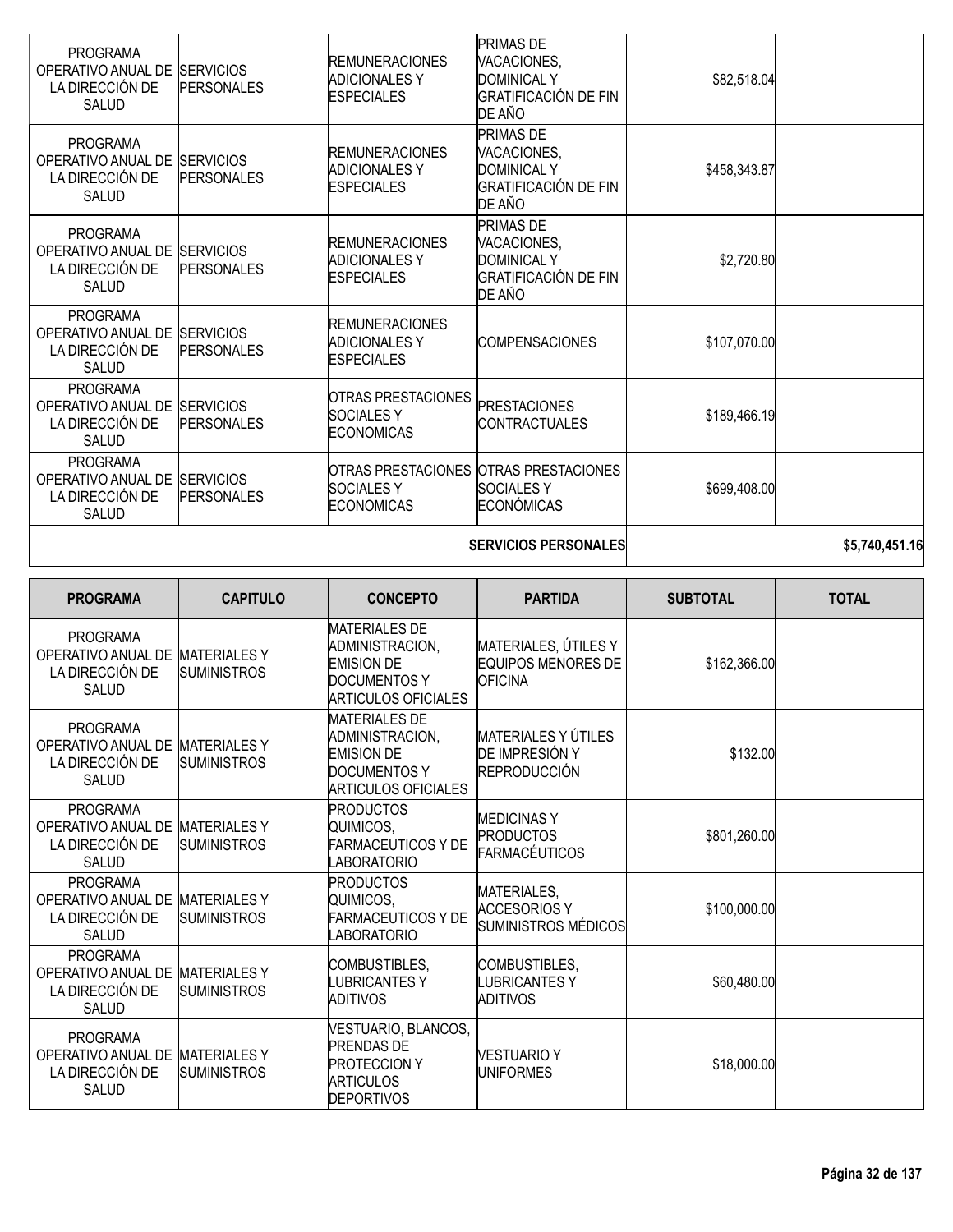| <b>PROGRAMA</b><br>OPERATIVO ANUAL DE IMATERIALES Y<br>LA DIRECCION DE<br><b>SUMINISTROS</b><br>SALUD | IVESTUARIO, BLANCOS,<br>PRENDAS DE<br><b>PROTECCION Y</b><br><b>IARTICULOS</b><br><b>DEPORTIVOS</b> | <b>PRENDAS DE</b><br><b>SEGURIDAD Y</b><br><b>PROTECCION</b><br>PERSONAL | \$18,000.00 |  |
|-------------------------------------------------------------------------------------------------------|-----------------------------------------------------------------------------------------------------|--------------------------------------------------------------------------|-------------|--|
|-------------------------------------------------------------------------------------------------------|-----------------------------------------------------------------------------------------------------|--------------------------------------------------------------------------|-------------|--|

# **MATERIALES Y SUMINISTROS \$1,160,238.00**

| <b>PROGRAMA</b>                                                          | <b>CAPITULO</b>                                   | <b>CONCEPTO</b>                                                                             | <b>PARTIDA</b>                                                                            | <b>SUBTOTAL</b> | <b>TOTAL</b> |
|--------------------------------------------------------------------------|---------------------------------------------------|---------------------------------------------------------------------------------------------|-------------------------------------------------------------------------------------------|-----------------|--------------|
| <b>PROGRAMA</b><br>OPERATIVO ANUAL DE<br>LA DIRECCIÓN DE<br><b>SALUD</b> | SERVICIOS GENERALES SERVICIOS DE<br>ARRENDAMIENTO |                                                                                             | <b>ARRENDAMIENTO DE</b><br><b>EDIFICIOS</b>                                               | \$76,668.00     |              |
| <b>PROGRAMA</b><br>OPERATIVO ANUAL DE<br>LA DIRECCIÓN DE<br><b>SALUD</b> | SERVICIOS GENERALES CIENTIFICOS,                  | <b>SERVICIOS</b><br>PROFESIONALES,<br><b>TECNICOS Y OTROS</b><br><b>SERVICIOS</b>           | SERVICIOS DE APOYO<br>ADMINISTRATIVO,<br>TRADUCCIÓN.<br><b>FOTOCOPIADO E</b><br>IMPRESIÓN | \$53,500.00     |              |
| <b>PROGRAMA</b><br>OPERATIVO ANUAL DE<br>LA DIRECCIÓN DE<br><b>SALUD</b> | SERVICIOS GENERALES CIENTIFICOS,                  | <b>SERVICIOS</b><br>PROFESIONALES,<br><b>TECNICOS Y OTROS</b><br><b>SERVICIOS</b>           | <b>SERVICIOS</b><br>PROFESIONALES.<br><b>CIENTÍFICOS Y</b><br>TÉCNICOS INTEGRALES         | \$206,016.00    |              |
| <b>PROGRAMA</b><br>OPERATIVO ANUAL DE<br>LA DIRECCIÓN DE<br><b>SALUD</b> | SERVICIOS GENERALES REPARACION,                   | <b>SERVICIOS DE</b><br><b>INSTALACION,</b><br><b>MANTENIMIENTO Y</b><br><b>CONSERVACION</b> | <b>CONSERVACIÓN Y</b><br><b>MANTENIMIENTO</b><br><b>MENOR DE INMUEBLES</b>                | \$476,400.00    |              |
| <b>PROGRAMA</b><br>OPERATIVO ANUAL DE<br>LA DIRECCIÓN DE<br><b>SALUD</b> | SERVICIOS GENERALES REPARACION,                   | <b>SERVICIOS DE</b><br><b>INSTALACION,</b><br><b>MANTENIMIENTO Y</b><br><b>CONSERVACION</b> | REPARACIÓN Y<br><b>MANTENIMIENTO DE</b><br><b>EQUIPO DE</b><br>TRANSPORTE                 | \$18,000.00     |              |
| <b>PROGRAMA</b><br>OPERATIVO ANUAL DE<br>LA DIRECCIÓN DE<br><b>SALUD</b> | SERVICIOS GENERALES SERVICIOS DE                  | <b>TRASLADO Y VIATICOS</b>                                                                  | <b>PASAJES TERRESTRES</b>                                                                 | \$15,600.00     |              |
| <b>PROGRAMA</b><br>OPERATIVO ANUAL DE<br>LA DIRECCIÓN DE<br><b>SALUD</b> | SERVICIOS GENERALES OTROS SERVICIOS               | <b>GENERALES</b>                                                                            | <b>OTROS SERVICIOS</b><br><b>GENERALES</b>                                                | \$1,300,000.00  |              |

# **SERVICIOS GENERALES \$2,146,184.00**

| <b>PROGRAMA</b>                                                          | <b>CAPITULO</b>                                                    | <b>CONCEPTO</b>                                        | <b>PARTIDA</b>                                             | <b>SUBTOTAL</b> | <b>TOTAL</b>   |
|--------------------------------------------------------------------------|--------------------------------------------------------------------|--------------------------------------------------------|------------------------------------------------------------|-----------------|----------------|
| <b>PROGRAMA</b><br>OPERATIVO ANUAL DE<br>LA DIRECCIÓN DE<br><b>SALUD</b> | <b>BIENES MUEBLES,</b><br><b>INMUEBLES E</b><br><b>INTANGIBLES</b> | <b>MOBILIARIO Y EQUIPO</b><br><b>DE ADMINISTRACION</b> | EQUIPO DE CÓMPUTO Y<br>DE TECNOLOGÍAS DE<br>LA INFORMACIÓN | \$29,699.00     |                |
| <b>PROGRAMA</b><br>OPERATIVO ANUAL DE<br>LA DIRECCIÓN DE<br><b>SALUD</b> | <b>BIENES MUEBLES,</b><br><b>INMUEBLES E</b><br><b>INTANGIBLES</b> | <b>NEHICULOS Y EQUIPO</b><br><b>DE TRANSPORTE</b>      | <b>OTROS EQUIPOS DE</b><br><b>TRANSPORTE</b>               | \$50,000.00     |                |
| <b>BIENES MUEBLES, INMUEBLES E INTANGIBLES</b>                           |                                                                    |                                                        |                                                            |                 | \$79,699.00    |
| TOTAL DE PROGRAMA OPERATIVO ANUAL DE LA DIRECCIÓN DE SALUD               |                                                                    |                                                        |                                                            |                 | \$9,126,572.16 |

**PROGRAMA** PROGRAMA OPERATIVO ANUAL DE LA SECRETARÍA DE LA CONTRALORÍA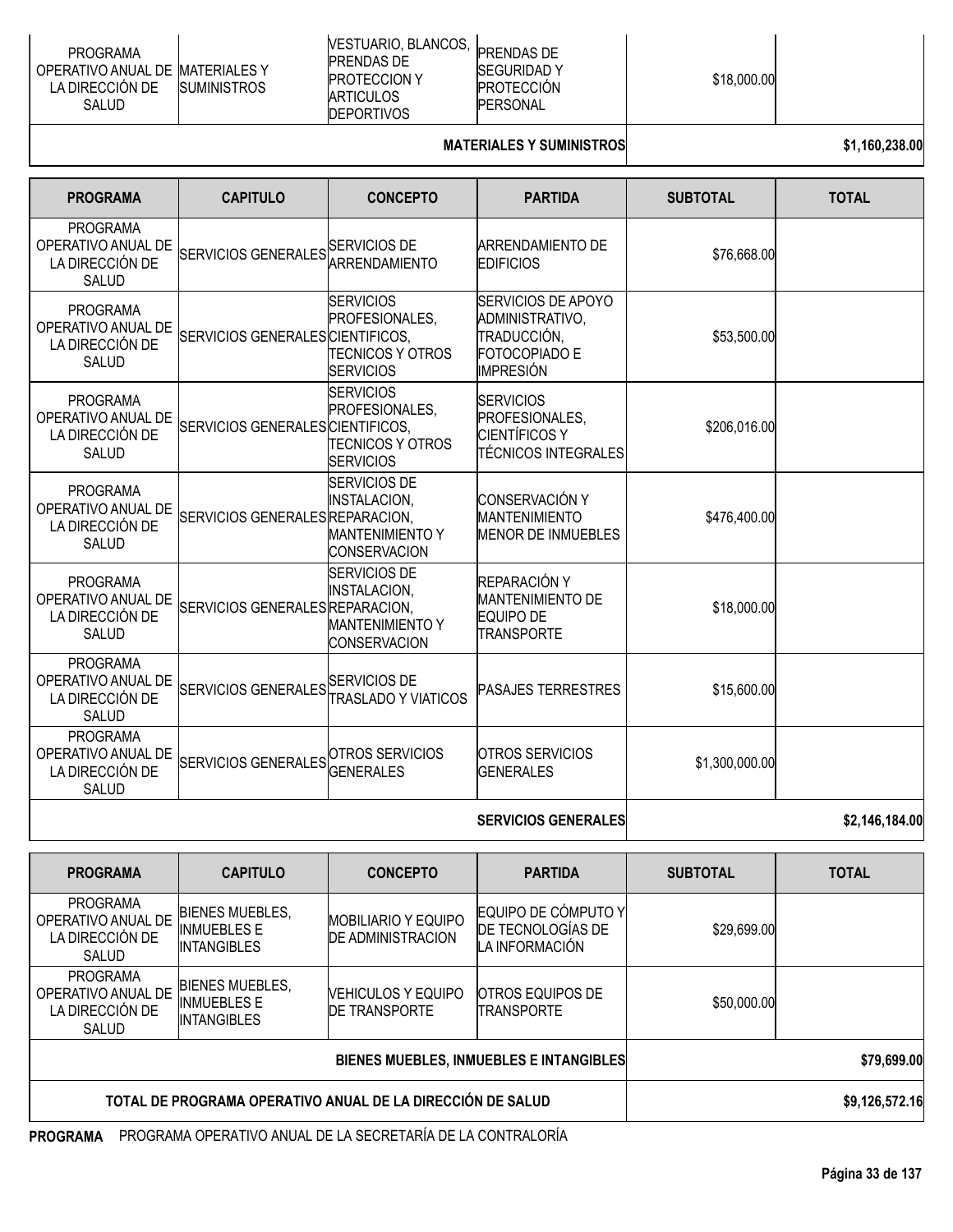#### **PERIODO DEL PROGRAMA** DEL 01/01/2022 AL 31/12/2022

**OBJETIVO DEL PROGRAMA** LOGRAR LA INEXISTENCIA DE ACTOS U OMISIONES ILÍCITOS VINCULADOS CON FALTAS ADMINISTRATIVAS POR<br>**OBJETIVO DEL PROGRAMA** PARTE DE SERVIDORES PÚBLICOS Y PARTICULARES RELACIONADOS CON ESTOS.

**JUSTIFICACIÓN DEL PROGRAMA** LA SECRETARIA DE LA CONTRALORÍA CONTARA CON REPORTES DE ENTREGA-RECEPCIÓN, REPORTES Y SEGUIMIENTO DE QUEJAS Y DENUNCIA, REALIZACIÓN DE AUDITORÍAS, GENERAR REPORTE DE LO EVIDENTE, CAPACITAR AL CIUDADANO, Y SEGUIMIENTO Y DIFUSIÓN A LA INTEGRIDAD INSTITUCIONAL DE LAS UNIDADES ADMINISTRATIVAS.

**OBJETIVOS ESPECÍFICOS DEL PROGRAMA** EFICIENTAR EL CUMPLIMIENTO DEL MARCO NORMATIVO DE LOS SERVIDORES PÚBLICOS DEL<br>MUNICIPIO OTORGADO EL PROGRAMA MUNICIPIO OTORGADOS.

**CARACTERÍSTICAS DEL PROGRAMA** LA SECRETARIA DE LA CONTRALORÍA CONTARA CON REPORTES DE ENTREGA-RECEPCIÓN, REPORTES Y SEGUIMIENTO DE QUEJAS Y DENUNCIA, REALIZACIÓN DE AUDITORÍAS, GENERAR REPORTE DE LO EVIDENTE, CAPACITAR AL CIUDADANO, Y SEGUIMIENTO Y DIFUSIÓN A LA INTEGRIDAD INSTITUCIONAL DE LAS UNIDADES ADMINISTRATIVAS.

| <b>PROGRAMA</b>                                                             | <b>META</b>                                                                                                                                               | UNIDAD DE MEDIDA | <b>INDICADOR DE</b><br><b>MEDICIÓN</b>                                                                                                                          | <b>DENOMINACIÓN DEL</b><br><b>INDICADOR</b>        | <b>EXPLICACIÓN DEL</b><br><b>INDICADOR</b>                                                                                                                                                                  |
|-----------------------------------------------------------------------------|-----------------------------------------------------------------------------------------------------------------------------------------------------------|------------------|-----------------------------------------------------------------------------------------------------------------------------------------------------------------|----------------------------------------------------|-------------------------------------------------------------------------------------------------------------------------------------------------------------------------------------------------------------|
| <b>PROGRAMA</b><br>OPERATIVO ANUAL DE<br>LA SECRETARÍA DE LA<br>CONTRALORÍA | 100% de servicios o<br>actividades que el<br>municipio realiza para<br>lograr el adecuado<br>funcionamiento de la<br>administración pública<br>municipal. | actividades      | Porcentaje de servicios o<br>actividades que el<br>municipio realiza para<br>lograr el adecuado<br>funcionamiento de la<br>administración pública<br>municipal. | Indicador dimensión de<br>calidad, nivel propósito | Porcentaie de<br>Mide<br>el<br>servicios<br>actividades<br>$\circ$<br>municipio realiza<br>aue el<br>adecuado<br>para lograr el<br>funcionamiento<br>la la<br>de<br>administración<br>pública<br>municipal. |

| <b>PROGRAMA</b>                                                                    | <b>CAPITULO</b>                        | <b>CONCEPTO</b>                                                             | <b>PARTIDA</b>                                                                          | <b>SUBTOTAL</b> | <b>TOTAL</b> |
|------------------------------------------------------------------------------------|----------------------------------------|-----------------------------------------------------------------------------|-----------------------------------------------------------------------------------------|-----------------|--------------|
| <b>PROGRAMA</b><br>OPERATIVO ANUAL DE<br>LA SECRETARÍA DE LA<br>CONTRALORÍA        | <b>SERVICIOS</b><br><b>PERSONALES</b>  | IREMUNERACIONES AL<br><b>PERSONAL DE</b><br>ICARACTER<br><b>IPERMANENTE</b> | SUELDOS BASE AL<br><b>PERSONAL</b><br><b>PERMANENTE</b>                                 | \$1,711,944.00  |              |
| <b>PROGRAMA</b><br>OPERATIVO ANUAL DE<br>LA SECRETARÍA DE LA<br><b>CONTRALORÍA</b> | <b>ISERVICIOS</b><br><b>PERSONALES</b> | <b>IREMUNERACIONES</b><br><b>ADICIONALES Y</b><br><b>ESPECIALES</b>         | <b>PRIMAS DE</b><br>VACACIONES,<br><b>DOMINICAL Y</b><br>GRATIFICACIÓN DE FIN<br>DE AÑO | \$285,324.00    |              |
| <b>PROGRAMA</b><br>OPERATIVO ANUAL DE<br>LA SECRETARÍA DE LA<br>CONTRALORÍA        | <b>ISERVICIOS</b><br><b>PERSONALES</b> | <b>IREMUNERACIONES</b><br><b>ADICIONALESY</b><br><b>IESPECIALES</b>         | <b>PRIMAS DE</b><br>VACACIONES,<br><b>DOMINICAL Y</b><br>GRATIFICACIÓN DE FIN<br>DE AÑO | \$28,532.40     |              |
| <b>PROGRAMA</b><br>OPERATIVO ANUAL DE<br>LA SECRETARÍA DE LA<br>CONTRALORÍA        | <b>SERVICIOS</b><br><b>PERSONALES</b>  | ISOCIALES Y<br>ECONOMICAS                                                   | IOTRAS PRESTACIONES IOTRAS PRESTACIONES<br>ISOCIALES Y<br><b>ECONÓMICAS</b>             | \$983,232.00    |              |

**SERVICIOS PERSONALES \$3,009,032.40**

| <b>PROGRAMA</b>                                                                                             | <b>CAPITULO</b> | <b>CONCEPTO</b>                                                                                            | <b>PARTIDA</b>                                                             | <b>SUBTOTAL</b> | <b>TOTAL</b> |
|-------------------------------------------------------------------------------------------------------------|-----------------|------------------------------------------------------------------------------------------------------------|----------------------------------------------------------------------------|-----------------|--------------|
| <b>PROGRAMA</b><br>OPERATIVO ANUAL DE MATERIALES Y<br>LA SECRETARÍA DE LA SUMINISTROS<br><b>CONTRALORIA</b> |                 | <b>MATERIALES DE</b><br>ADMINISTRACION,<br><b>EMISION DE</b><br>DOCUMENTOS Y<br><b>ARTICULOS OFICIALES</b> | MATERIALES, ÚTILES Y<br>EQUIPOS MENORES DE<br><b>OFICINA</b>               | \$48,527.62     |              |
| PROGRAMA<br>OPERATIVO ANUAL DE MATERIALES Y<br>LA SECRETARÍA DE LA SUMINISTROS<br><b>CONTRALORIA</b>        |                 | <b>MATERIALES DE</b><br>ADMINISTRACION,<br><b>EMISION DE</b><br><b>DOCUMENTOS Y</b><br>ARTICULOS OFICIALES | <b>MATERIALES Y ÚTILES</b><br><b>DE IMPRESIÓN Y</b><br><b>REPRODUCCIÓN</b> | \$75,420.00     |              |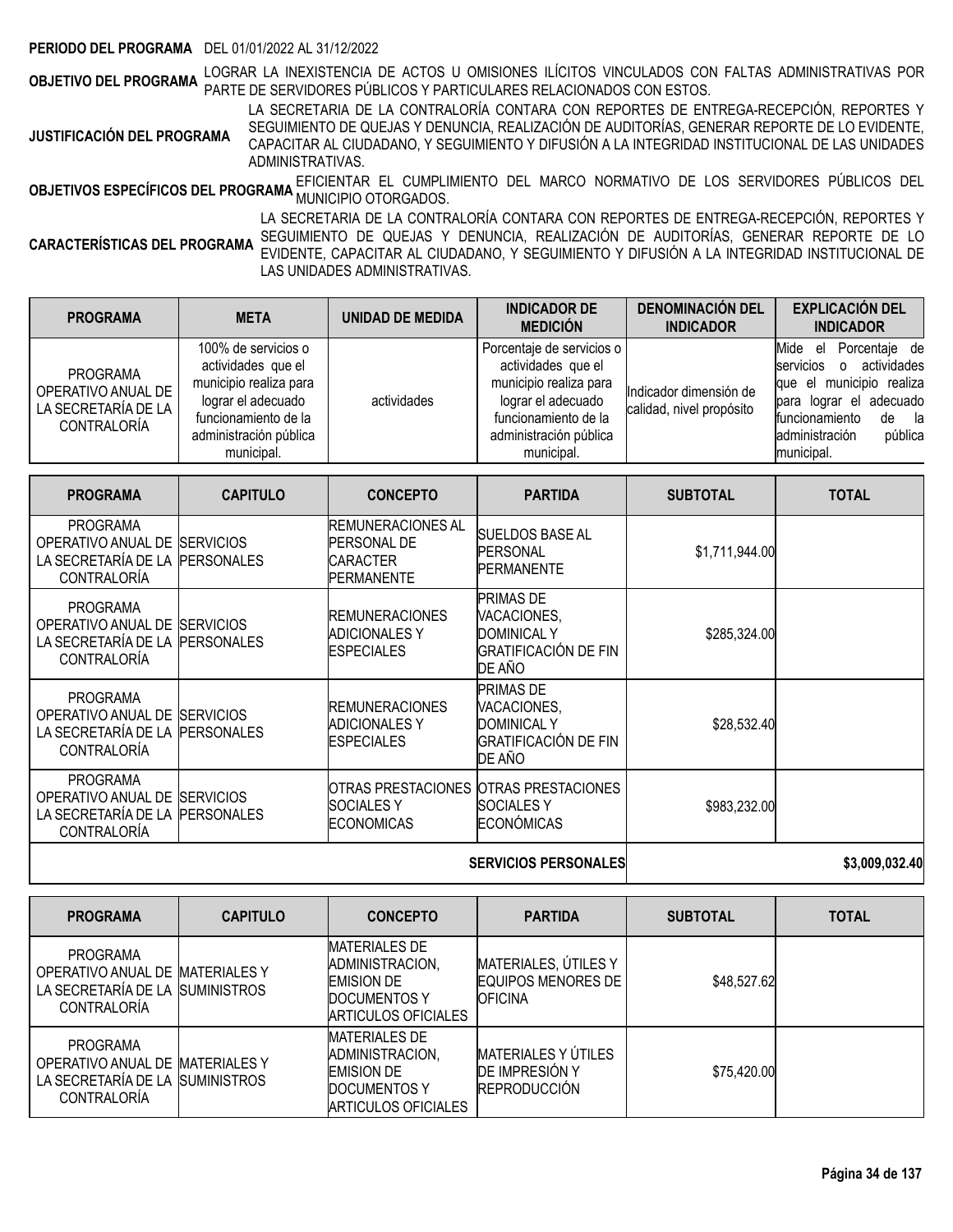|                                                                                                 |                                           |                                                                                                                   | <b>MATERIALES Y SUMINISTROS</b>                                                                                         |              | \$281,657.62 |
|-------------------------------------------------------------------------------------------------|-------------------------------------------|-------------------------------------------------------------------------------------------------------------------|-------------------------------------------------------------------------------------------------------------------------|--------------|--------------|
| <b>PROGRAMA</b><br>OPERATIVO ANUAL DE MATERIALES Y<br>LA SECRETARÍA DE LA<br><b>CONTRALORÍA</b> | <b>SUMINISTROS</b>                        | HERRAMIENTAS,<br><b>REFACCIONESY</b><br><b>ACCESORIOS</b><br><b>MENORES</b>                                       | HERRAMIENTAS<br><b>MENORES</b>                                                                                          | \$855.00     |              |
| <b>PROGRAMA</b><br>OPERATIVO ANUAL DE<br>LA SECRETARÍA DE LA<br><b>CONTRALORIA</b>              | <b>MATERIALES Y</b><br><b>SUMINISTROS</b> | COMBUSTIBLES,<br><b>LUBRICANTESY</b><br>ADITIVOS                                                                  | COMBUSTIBLES,<br><b>LUBRICANTES Y</b><br>ADITIVOS                                                                       | \$15,120.00  |              |
| <b>PROGRAMA</b><br>OPERATIVO ANUAL DE MATERIALES Y<br>LA SECRETARÍA DE LA<br><b>CONTRALORÍA</b> | <b>SUMINISTROS</b>                        | <b>ALIMENTOS Y</b><br>UTENSILIOS                                                                                  | UTENSILIOS PARA EL<br><b>SERVICIO DE</b><br><b>ALIMENTACIÓN</b>                                                         | \$21,120.00  |              |
| <b>PROGRAMA</b><br>OPERATIVO ANUAL DE<br>LA SECRETARÍA DE LA<br><b>CONTRALORÍA</b>              | MATERIALES Y<br><b>SUMINISTROS</b>        | <b>ALIMENTOS Y</b><br>UTENSILIOS                                                                                  | <b>PRODUCTOS</b><br>ALIMENTICIOS PARA<br><b>PERSONAS</b>                                                                | \$114,120.00 |              |
| <b>PROGRAMA</b><br>OPERATIVO ANUAL DE<br>LA SECRETARÍA DE LA<br><b>CONTRALORÍA</b>              | <b>MATERIALES Y</b><br><b>SUMINISTROS</b> | <b>MATERIALES DE</b><br>ADMINISTRACION,<br><b>EMISION DE</b><br><b>DOCUMENTOS Y</b><br><b>ARTICULOS OFICIALES</b> | MATERIALES, ÚTILES Y<br><b>EQUIPOS MENORES DE</b><br>TECNOLOGÍAS DE LA<br><b>INFORMACIÓN Y</b><br><b>COMUNICACIONES</b> | \$6,495.00   |              |

| <b>PROGRAMA</b>                                                                    | <b>CAPITULO</b>                  | <b>CONCEPTO</b>                                                                             | <b>PARTIDA</b>                                                                                                                              | <b>SUBTOTAL</b> | <b>TOTAL</b> |
|------------------------------------------------------------------------------------|----------------------------------|---------------------------------------------------------------------------------------------|---------------------------------------------------------------------------------------------------------------------------------------------|-----------------|--------------|
| <b>PROGRAMA</b><br>OPERATIVO ANUAL DE<br>LA SECRETARÍA DE LA<br>CONTRALORÍA        | SERVICIOS GENERALES CIENTIFICOS, | <b>SERVICIOS</b><br>PROFESIONALES,<br><b>TECNICOS Y OTROS</b><br><b>SERVICIOS</b>           | <b>SERVICIOS DE</b><br>CAPACITACIÓN                                                                                                         | \$62,000.00     |              |
| <b>PROGRAMA</b><br>OPERATIVO ANUAL DE<br>LA SECRETARÍA DE LA<br><b>CONTRALORÍA</b> | SERVICIOS GENERALES CIENTIFICOS, | <b>SERVICIOS</b><br><b>PROFESIONALES.</b><br><b>TECNICOS Y OTROS</b><br><b>SERVICIOS</b>    | SERVICIOS DE APOYO<br>ADMINISTRATIVO,<br>TRADUCCIÓN,<br><b>FOTOCOPIADO E</b><br>IMPRESIÓN                                                   | \$31,740.00     |              |
| <b>PROGRAMA</b><br>OPERATIVO ANUAL DE<br>LA SECRETARÍA DE LA<br><b>CONTRALORÍA</b> | SERVICIOS GENERALES REPARACION.  | <b>SERVICIOS DE</b><br><b>INSTALACION,</b><br><b>MANTENIMIENTO Y</b><br><b>CONSERVACION</b> | REPARACIÓN Y<br><b>MANTENIMIENTO DE</b><br><b>EQUIPO DE</b><br><b>TRANSPORTE</b>                                                            | \$30,000.00     |              |
| <b>PROGRAMA</b><br>OPERATIVO ANUAL DE<br>LA SECRETARÍA DE LA<br><b>CONTRALORÍA</b> |                                  | <b>SERVICIOS DE</b><br>SERVICIOS GENERALES COMUNICACION SOCIAL<br>Y PUBLICIDAD              | DIFUSIÓN POR RADIO,<br>TELEVISIÓN Y OTROS<br><b>MEDIOS DE MENSAJES</b><br>SOBRE PROGRAMAS Y<br><b>ACTIVIDADES</b><br><b>GUBERNAMENTALES</b> | \$40,000.00     |              |
| <b>PROGRAMA</b><br>OPERATIVO ANUAL DE<br>LA SECRETARÍA DE LA<br>CONTRALORÍA        | SERVICIOS GENERALES SERVICIOS DE | ITRASLADO Y VIATICOS                                                                        | AUTOTRANSPORTE                                                                                                                              | \$6,000.00      |              |
|                                                                                    |                                  |                                                                                             | <b>SERVICIOS GENERALES</b>                                                                                                                  |                 | \$169,740.00 |

| <b>PROGRAMA</b>                                                             | <b>CAPITULO</b>                                                    | <b>CONCEPTO</b>                                         | <b>PARTIDA</b>                                              | <b>SUBTOTAL</b> | <b>TOTAL</b> |
|-----------------------------------------------------------------------------|--------------------------------------------------------------------|---------------------------------------------------------|-------------------------------------------------------------|-----------------|--------------|
| <b>PROGRAMA</b><br>OPERATIVO ANUAL DE<br>LA SECRETARÍA DE LA<br>CONTRALORÍA | <b>BIENES MUEBLES.</b><br><b>INMUEBLES E</b><br><b>INTANGIBLES</b> | <b>MOBILIARIO Y EQUIPO</b><br><b>IDE ADMINISTRACION</b> | EQUIPO DE CÓMPUTO YI<br>DE TECNOLOGIAS DE<br>LA INFORMACIÓN | \$6,000.00      |              |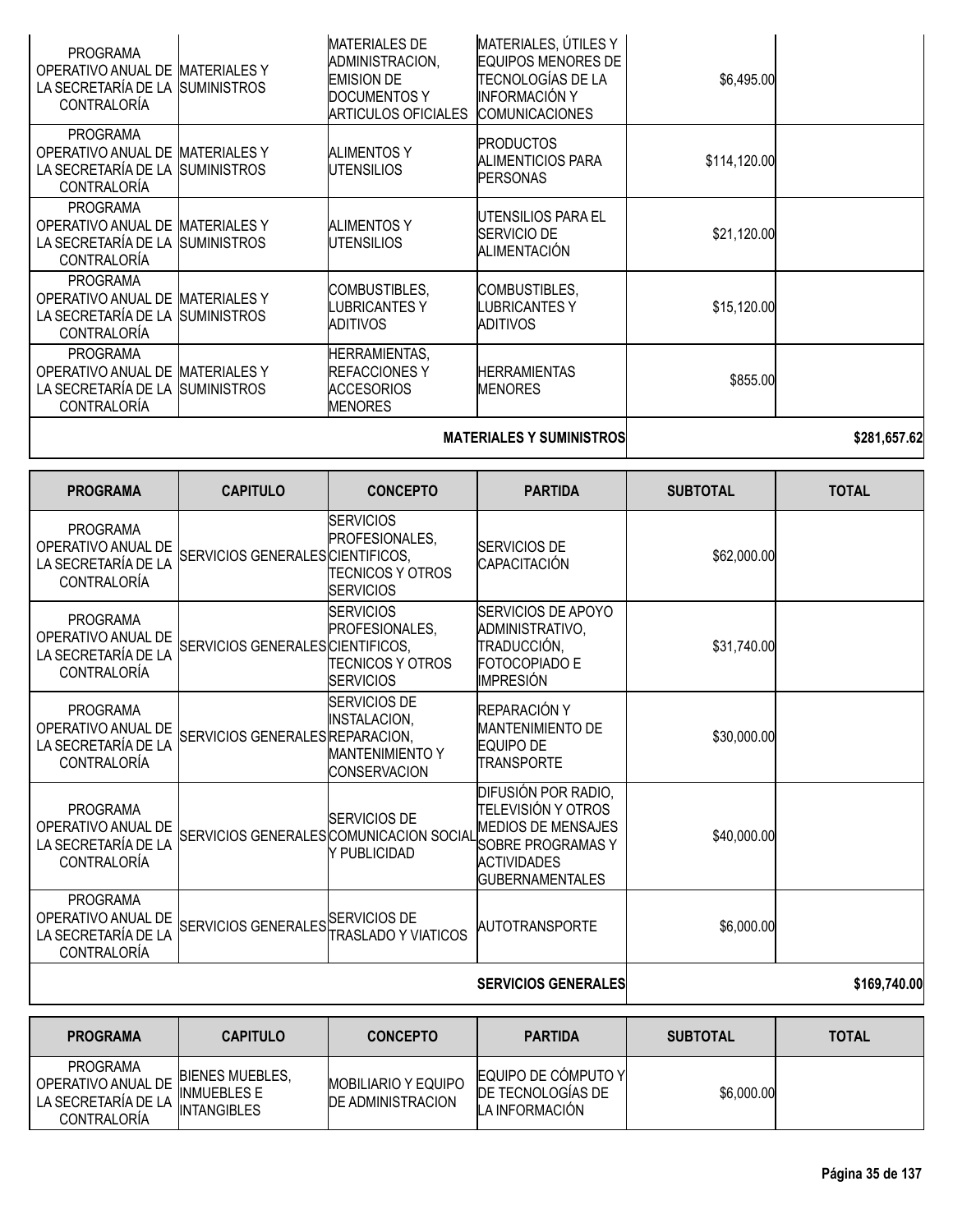|                                                                                                                                               | BIENES MUEBLES, INMUEBLES E INTANGIBLES                                                                                                                                                                                                                                                                                                                                                                                                                                                                                                                                | \$6,000.00     |  |  |  |
|-----------------------------------------------------------------------------------------------------------------------------------------------|------------------------------------------------------------------------------------------------------------------------------------------------------------------------------------------------------------------------------------------------------------------------------------------------------------------------------------------------------------------------------------------------------------------------------------------------------------------------------------------------------------------------------------------------------------------------|----------------|--|--|--|
|                                                                                                                                               | TOTAL DE PROGRAMA OPERATIVO ANUAL DE LA SECRETARÍA DE LA CONTRALORÍA                                                                                                                                                                                                                                                                                                                                                                                                                                                                                                   | \$3,466,430.02 |  |  |  |
| PROGRAMA                                                                                                                                      | PROGRAMA OPERATIVO ANUAL DE LA DIRECCIÓN DE PLANEACIÓN Y EVALUACIÓN                                                                                                                                                                                                                                                                                                                                                                                                                                                                                                    |                |  |  |  |
| PERIODO DEL PROGRAMA DEL 01/01/2022 AL 31/12/2022                                                                                             |                                                                                                                                                                                                                                                                                                                                                                                                                                                                                                                                                                        |                |  |  |  |
|                                                                                                                                               | REALIZAR UNA ADECUADA PLANEACIÓN INSTITUCIONAL PARA QUE LAS Y LOS HABITANTES DE TIZAYUCA RECIBAN<br>OBJETIVO DEL PROGRAMA BIENES Y SERVICIOS NECESARIOS PARA LA SATISFACCIÓN DE SUS NECESIDADES DE DESARROLLO SOCIAL Y<br>BIENESTAR COMUNITARIO                                                                                                                                                                                                                                                                                                                        |                |  |  |  |
| JUSTIFICACIÓN DEL PROGRAMA                                                                                                                    | INSTALAR UN SISTEMA DE SEGUIMIENTO DE OBJETIVOS, METAS E INDICADORES DE LAS UNIDADES<br>ADMINISTRATIVA, INSTALAR PROCESOS ADECUADOS QUE PERMITAN SATISFACCIÓN EN LAS NECESIDADES<br>CIUDADANAS, LOGRAR IMPLEMENTACIÓN ADECUADA DEL CONTROL INTERNO RESPECTO A LAS PRÁCTICAS<br>DE CORRUPCIÓN, CONTEMPLAR EN LA PLANEACIÓN INSTITUCIONAL PROGRAMAS, ESTRATEGIAS Y LÍNEAS<br>DE ACCIÓN CONSIDERADAS EN LA AGENDA 2030 PARA EL DESARROLLO SOSTENIBLE.                                                                                                                     |                |  |  |  |
| MANTENER EL SISTEMA DE SEGUIMIENTO DE OBJETIVOS, METAS E INDICADORES DE LAS UNIDADES<br>OBJETIVOS ESPECÍFICOS DEL PROGRAMA<br>ADMINISTRATIVA. |                                                                                                                                                                                                                                                                                                                                                                                                                                                                                                                                                                        |                |  |  |  |
|                                                                                                                                               | LA DIRECCIÓN DE PLANEACIÓN Y EVALUACIÓN CONTARA CON UN SISTEMA DE SEGUIMIENTO DE<br>OBJETIVOS E INDICADORES PARA LAS UNIDADES ADMINISTRATIVAS, SEGUIMIENTO A LOS INDICADORES<br>DE LA GUÍA DEL DESEMPEÑO MUNICIPAL, ACTUALIZACIÓN DE MANUALES DE ORGANIZACIÓN Y<br>CARACTERÍSTICAS DEL PROGRAMA PROCEDIMIENTOS, LA INSTALACIÓN DE UN SISTEMA DE CALIDAD, IMPLEMENTARA HERRAMIENTAS QUE<br>PERMITAN EL CONOCIMIENTO DEL CONTROL INTERNO, ASÍ COMO MECANISMO DE DIFUSIÓN DE LOS<br>PRECEPTOS ÉTICOS QUE FORTALEZCAN LA INTEGRIDAD DE LA ADMINISTRACIÓN PÚBLICA, ASÍ COMO |                |  |  |  |

PROGRAMAS Y LÍNEAS DE ACCIÓN REFERENTES A LA AGENDA 2030 Y EL DESARROLLO SOSTENIBLE.

| <b>PROGRAMA</b>                                                                        | <b>META</b>                                                                       | UNIDAD DE MEDIDA             | <b>INDICADOR DE</b><br><b>MEDICIÓN</b>                                                                                                 | <b>DENOMINACIÓN DEL</b><br><b>INDICADOR</b> | <b>EXPLICACIÓN DEL</b><br><b>INDICADOR</b>                                                                                    |
|----------------------------------------------------------------------------------------|-----------------------------------------------------------------------------------|------------------------------|----------------------------------------------------------------------------------------------------------------------------------------|---------------------------------------------|-------------------------------------------------------------------------------------------------------------------------------|
| <b>PROGRAMA</b><br>OPERATIVO ANUAL DE<br>LA DIRECCIÓN DE<br>PLANEACIÓN Y<br>EVALUACIÓN | 45 programas<br>presupuestarios que<br>deberán presentar<br>resultados favorables | programas<br>presupuestarios | Porcentaje de programas<br>presupuestarios que<br>brindan bienes y servicios calidad, nivel propósito<br>I con resultados favorables I | Indicador dimensión de                      | Mide<br>Porcentaie de<br>el<br>programas<br>presupuestarios<br>que<br>brindan bienes y servicios<br>con resultados favorables |

| <b>PROGRAMA</b>                                                                        | <b>CAPITULO</b>                       | <b>CONCEPTO</b>                                                                         | <b>PARTIDA</b>                                                                          | <b>SUBTOTAL</b> | <b>TOTAL</b>   |
|----------------------------------------------------------------------------------------|---------------------------------------|-----------------------------------------------------------------------------------------|-----------------------------------------------------------------------------------------|-----------------|----------------|
| <b>PROGRAMA</b><br>OPERATIVO ANUAL DE<br>LA DIRECCIÓN DE<br>PLANEACIÓN Y<br>EVALUACIÓN | <b>SERVICIOS</b><br><b>PERSONALES</b> | <b>IREMUNERACIONES AL</b><br><b>PERSONAL DE</b><br><b>CARACTER</b><br><b>PERMANENTE</b> | SUELDOS BASE AL<br><b>PERSONAL</b><br><b>PERMANENTE</b>                                 | \$691,584.00    |                |
| <b>PROGRAMA</b><br>OPERATIVO ANUAL DE<br>LA DIRECCIÓN DE<br>PLANEACIÓN Y<br>EVALUACIÓN | <b>SERVICIOS</b><br><b>PERSONALES</b> | <b>REMUNERACIONES</b><br><b>ADICIONALES Y</b><br><b>ESPECIALES</b>                      | <b>PRIMAS DE</b><br>VACACIONES,<br><b>DOMINICAL Y</b><br>GRATIFICACIÓN DE FIN<br>DE AÑO | \$11,526.40     |                |
| <b>PROGRAMA</b><br>OPERATIVO ANUAL DE<br>LA DIRECCIÓN DE<br>PLANEACIÓN Y<br>EVALUACIÓN | <b>SERVICIOS</b><br><b>PERSONALES</b> | <b>IREMUNERACIONES</b><br><b>ADICIONALES Y</b><br><b>ESPECIALES</b>                     | <b>PRIMAS DE</b><br>VACACIONES,<br><b>DOMINICAL Y</b><br>GRATIFICACIÓN DE FIN<br>DE AÑO | \$115,264.00    |                |
| <b>PROGRAMA</b><br>OPERATIVO ANUAL DE<br>LA DIRECCIÓN DE<br>PLANEACIÓN Y<br>EVALUACIÓN | <b>SERVICIOS</b><br><b>PERSONALES</b> | OTRAS PRESTACIONES<br><b>SOCIALESY</b><br><b>ECONOMICAS</b>                             | <b>OTRAS PRESTACIONES</b><br><b>SOCIALESY</b><br>ECONÓMICAS                             | \$567,240.00    |                |
|                                                                                        |                                       |                                                                                         | <b>SERVICIOS PERSONALES</b>                                                             |                 | \$1,385,614.40 |

| <b>CONCEPTO</b><br><b>TOTAL</b><br><b>CAPITULO</b><br><b>SUBTOTAL</b><br><b>PARTIDA</b><br><b>PROGRAMA</b> |
|------------------------------------------------------------------------------------------------------------|
|------------------------------------------------------------------------------------------------------------|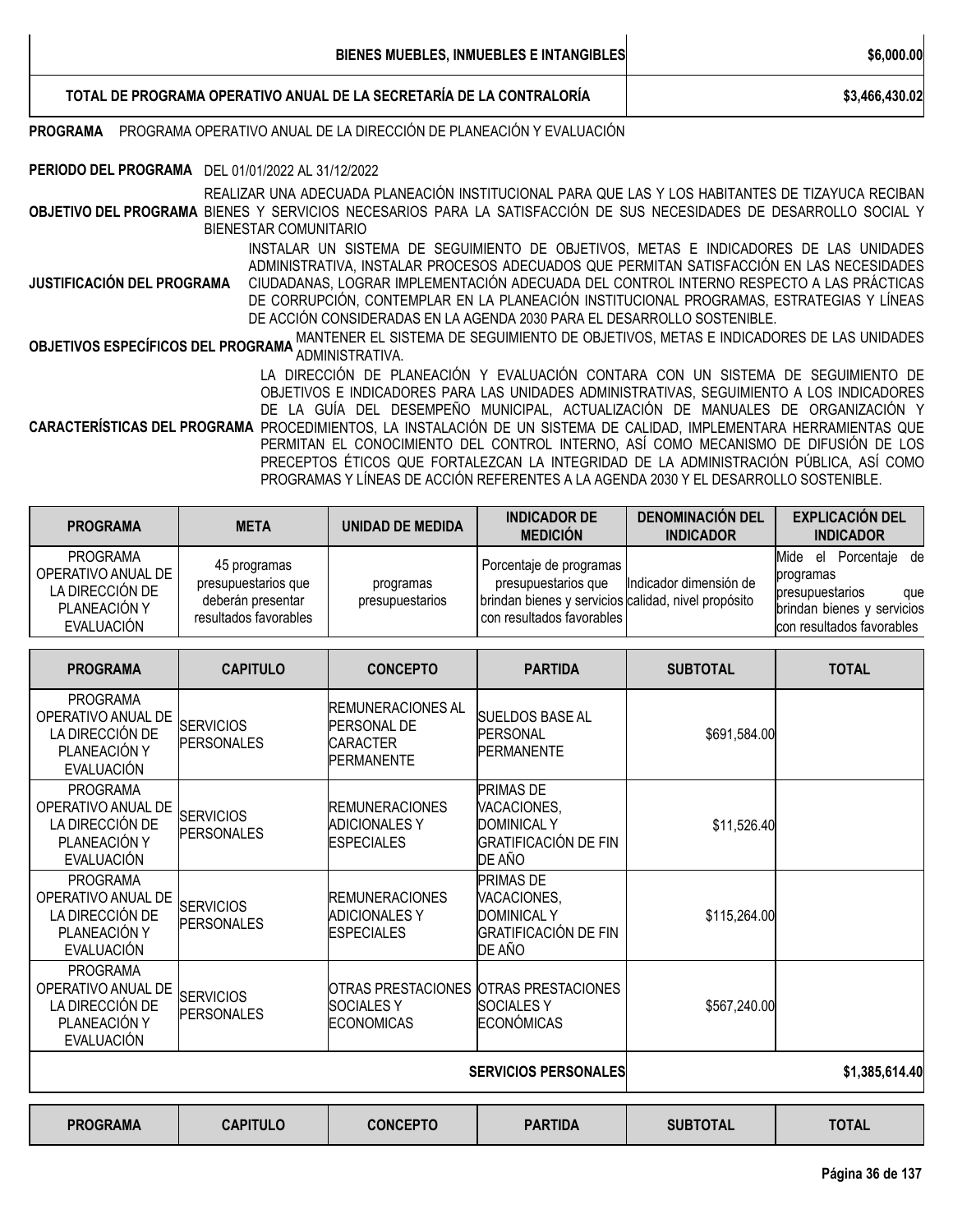|                                                                                        |                                           |                                                                                                                   | <b>MATERIALES Y SUMINISTROS</b>                                     |             | \$40,928.18 |
|----------------------------------------------------------------------------------------|-------------------------------------------|-------------------------------------------------------------------------------------------------------------------|---------------------------------------------------------------------|-------------|-------------|
| <b>PROGRAMA</b><br>OPERATIVO ANUAL DE<br>LA DIRECCIÓN DE<br>PLANEACIÓN Y<br>EVALUACIÓN | <b>MATERIALESY</b><br><b>SUMINISTROS</b>  | <b>MATERIALES Y</b><br><b>ARTICULOS DE</b><br><b>CONSTRUCCION Y DE</b><br><b>REPARACION</b>                       | <b>MATERIAL ELÉCTRICO</b><br>Y ELECTRÓNICO                          | \$925.00    |             |
| <b>PROGRAMA</b><br>OPERATIVO ANUAL DE<br>LA DIRECCIÓN DE<br>PLANEACIÓN Y<br>EVALUACIÓN | <b>MATERIALES Y</b><br><b>SUMINISTROS</b> | <b>ALIMENTOS Y</b><br><b>UTENSILIOS</b>                                                                           | <b>PRODUCTOS</b><br>ALIMENTICIOS PARA<br><b>PERSONAS</b>            | \$3,364.00  |             |
| <b>PROGRAMA</b><br>OPERATIVO ANUAL DE<br>LA DIRECCIÓN DE<br>PLANEACIÓN Y<br>EVALUACIÓN | <b>MATERIALESY</b><br><b>SUMINISTROS</b>  | <b>MATERIALES DE</b><br>ADMINISTRACION,<br><b>EMISION DE</b><br><b>DOCUMENTOS Y</b><br><b>ARTICULOS OFICIALES</b> | MATERIAL DE LIMPIEZA                                                | \$3,386.54  |             |
| <b>PROGRAMA</b><br>OPERATIVO ANUAL DE<br>LA DIRECCIÓN DE<br>PLANEACIÓN Y<br>EVALUACIÓN | <b>MATERIALESY</b><br><b>SUMINISTROS</b>  | <b>MATERIALES DE</b><br>ADMINISTRACION,<br><b>EMISION DE</b><br>DOCUMENTOS Y<br><b>ARTICULOS OFICIALES</b>        | <b>MATERIAL IMPRESO E</b><br><b>INFORMACIÓN DIGITAL</b>             | \$591.60    |             |
| <b>PROGRAMA</b><br>OPERATIVO ANUAL DE<br>LA DIRECCIÓN DE<br>PLANEACIÓN Y<br>EVALUACIÓN | <b>MATERIALES Y</b><br><b>SUMINISTROS</b> | <b>MATERIALES DE</b><br>ADMINISTRACION.<br><b>EMISION DE</b><br><b>DOCUMENTOS Y</b><br><b>ARTICULOS OFICIALES</b> | MATERIALES Y ÚTILES<br>DE IMPRESIÓN Y<br><b>REPRODUCCIÓN</b>        | \$2,030.00  |             |
| <b>PROGRAMA</b><br>OPERATIVO ANUAL DE<br>LA DIRECCIÓN DE<br>PLANEACIÓN Y<br>EVALUACIÓN | <b>MATERIALESY</b><br><b>SUMINISTROS</b>  | <b>MATERIALES DE</b><br>ADMINISTRACION,<br><b>EMISION DE</b><br><b>DOCUMENTOS Y</b><br><b>ARTICULOS OFICIALES</b> | MATERIALES, ÚTILES Y<br><b>EQUIPOS MENORES DE</b><br><b>OFICINA</b> | \$30,631.04 |             |

|  | MAI ERIALEJ I JUMINIJI RUJI |  |
|--|-----------------------------|--|
|  |                             |  |

| <b>PROGRAMA</b>                                                                        | <b>CAPITULO</b>                       | <b>CONCEPTO</b>                                                             | <b>PARTIDA</b>                                                                                          | <b>SUBTOTAL</b> | <b>TOTAL</b> |
|----------------------------------------------------------------------------------------|---------------------------------------|-----------------------------------------------------------------------------|---------------------------------------------------------------------------------------------------------|-----------------|--------------|
| <b>PROGRAMA</b><br>OPERATIVO ANUAL DE<br>LA DIRECCIÓN DE<br>PLANEACIÓN Y<br>EVALUACIÓN | SERVICIOS GENERALES SERVICIOS BASICOS |                                                                             | <b>ISERVICIOS DE ACCESO</b><br>DE INTERNET, REDES Y<br><b>PROCESAMIENTO DE</b><br><b>INFORMACIÓN</b>    | \$4,800.00      |              |
| <b>PROGRAMA</b><br>OPERATIVO ANUAL DE<br>LA DIRECCIÓN DE<br>PLANEACIÓN Y<br>EVALUACIÓN | SERVICIOS GENERALES CIENTIFICOS,      | <b>SERVICIOS</b><br>PROFESIONALES,<br>ITECNICOS Y OTROS<br><b>SERVICIOS</b> | <b>SERVICIOS DE APOYO</b><br>ADMINISTRATIVO,<br>TRADUCCIÓN,<br><b>FOTOCOPIADO E</b><br><b>IMPRESIÓN</b> | \$9,320.00      |              |
|                                                                                        |                                       |                                                                             | <b>SERVICIOS GENERALES</b>                                                                              |                 | \$14,120.00  |

| <b>PROGRAMA</b>                                                                                         | <b>CAPITULO</b>                          | <b>CONCEPTO</b>                                                         | <b>PARTIDA</b>                                             | <b>SUBTOTAL</b> | <b>TOTAL</b> |
|---------------------------------------------------------------------------------------------------------|------------------------------------------|-------------------------------------------------------------------------|------------------------------------------------------------|-----------------|--------------|
| <b>PROGRAMA</b><br>OPERATIVO ANUAL DE IBIENES MUEBLES.<br>LA DIRECCIÓN DE<br>PLANEACIÓN Y<br>EVALUACIÓN | <b>INMUEBLES E</b><br><b>INTANGIBLES</b> | <b>MOBILIARIO Y EQUIPO</b><br><b>DE ADMINISTRACION</b>                  | EQUIPO DE CÓMPUTO Y<br>DE TECNOLOGIAS DE<br>LA INFORMACIÓN | \$25,000.00     |              |
| <b>PROGRAMA</b><br>OPERATIVO ANUAL DE BIENES MUEBLES.<br>LA DIRECCIÓN DE<br>PLANEACIÓN Y<br>EVALUACIÓN  | <b>INMUEBLES E</b><br><b>INTANGIBLES</b> | <b>MOBILIARIO Y EQUIPO</b><br><b>EDUCACIONAL Y</b><br><b>RECREATIVO</b> | <b>CÁMARAS</b><br><b>FOTOGRAFICAS Y DE</b><br>VIDEO        | \$12,000.00     |              |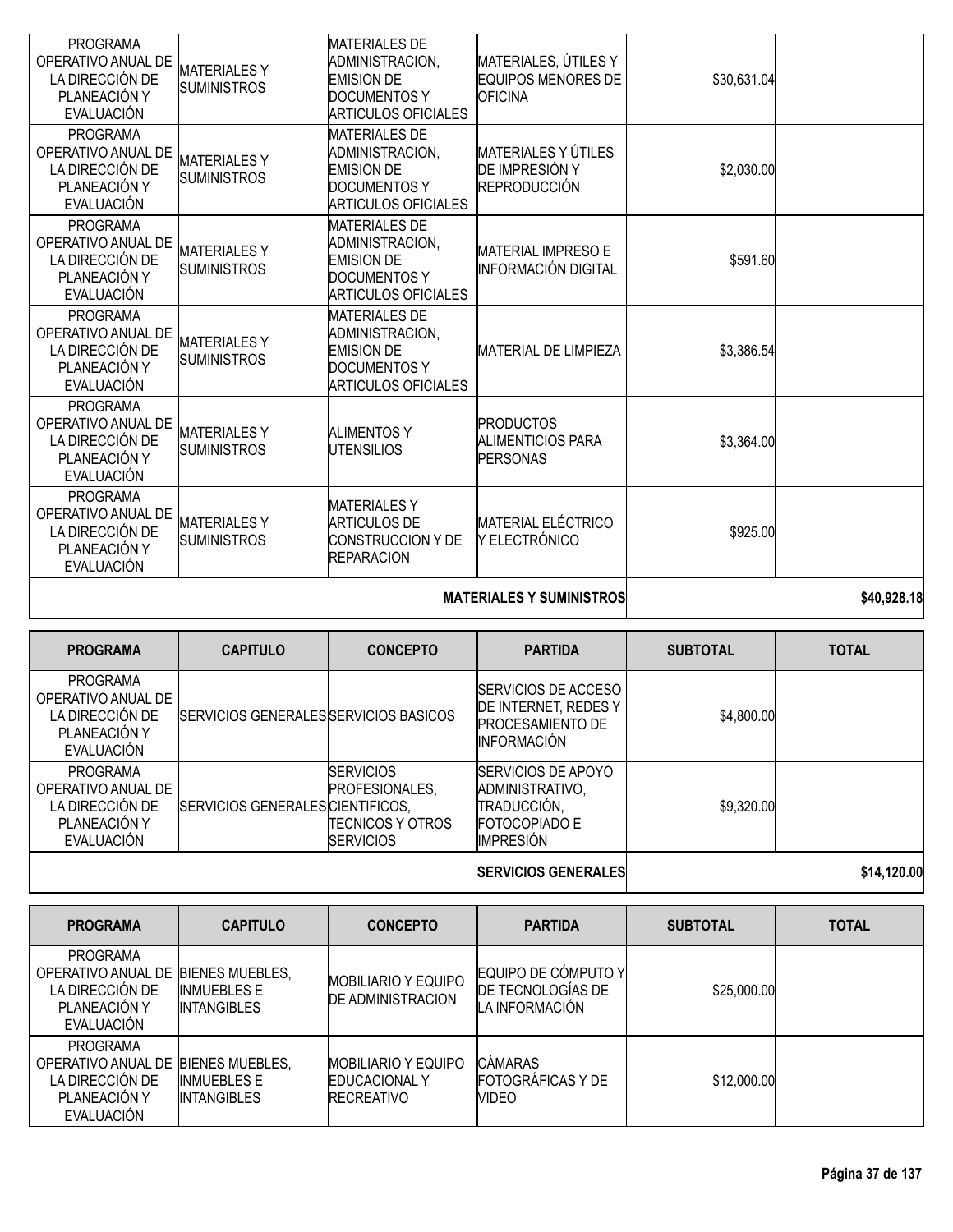| BIENES MUEBLES, INMUEBLES E INTANGIBLES                                      | \$37,000.00    |
|------------------------------------------------------------------------------|----------------|
| TOTAL DE PROGRAMA OPERATIVO ANUAL DE LA DIRECCIÓN DE PLANEACIÓN Y EVALUACIÓN | \$1,477,662.58 |

**PROGRAMA** PROGRAMA OPERATIVO ANUAL DE LA SECRETARIA DE DESARROLLO ECONOMICO

**PERIODO DEL PROGRAMA** DEL 01/01/2022 AL 31/12/2022

**OBJETIVO DEL PROGRAMA** ATENCION A LOS CIUDADANOS PARA ATENCION EN MATERIA DE DESARROLLO ECONOMICO **JUSTIFICACIÓN DEL PROGRAMA** ATENCION A LOS CIUDADANOS PARA ATENCION EN MATERIA DE DESARROLLO ECONOMICO **OBJETIVOS ESPECÍFICOS DEL PROGRAMA** ATENCION A LOS CIUDADANOS PARA ATENCION EN MATERIA DE DESARROLLO ECONOMICO **CARACTERÍSTICAS DEL PROGRAMA** ATENCION A LOS CIUDADANOS PARA ATENCION EN MATERIA DE DESARROLLO ECONOMICO

| <b>PROGRAMA</b>                                                                                    | <b>META</b> | UNIDAD DE MEDIDA | <b>INDICADOR DE</b><br><b>MEDICION</b> | <b>DENOMINACION DEL</b><br><b>INDICADOR</b>                               | <b>EXPLICACION DEL</b><br><b>INDICADOR</b> |
|----------------------------------------------------------------------------------------------------|-------------|------------------|----------------------------------------|---------------------------------------------------------------------------|--------------------------------------------|
| <b>PROGRAMA</b><br>OPERATIVO ANUAL DE<br>LA SECRETARIA DE<br><b>DESARROLLO</b><br><b>ECONOMICO</b> |             | Porcentaie       |                                        | A Mayor alcen de<br>objetivos Mayor eficiencia objetivos Mayor eficiencia | de<br>Mavor<br>alcen<br>Α                  |

| <b>PROGRAMA</b>                                                                                    | <b>CAPITULO</b>                       | <b>CONCEPTO</b>                                                                         | <b>PARTIDA</b>                                                                                 | <b>SUBTOTAL</b> | <b>TOTAL</b> |
|----------------------------------------------------------------------------------------------------|---------------------------------------|-----------------------------------------------------------------------------------------|------------------------------------------------------------------------------------------------|-----------------|--------------|
| <b>PROGRAMA</b><br>OPERATIVO ANUAL DE<br>LA SECRETARIA DE<br><b>DESARROLLO</b><br><b>ECONOMICO</b> | <b>SERVICIOS</b><br><b>PERSONALES</b> | <b>IREMUNERACIONES AL</b><br><b>PERSONAL DE</b><br><b>CARACTER</b><br><b>PERMANENTE</b> | <b>SUELDOS BASE AL</b><br><b>PERSONAL</b><br><b>PERMANENTE</b>                                 | \$984,456.00    |              |
| <b>PROGRAMA</b><br>OPERATIVO ANUAL DE<br>LA SECRETARIA DE<br><b>DESARROLLO</b><br><b>ECONOMICO</b> | <b>SERVICIOS</b><br><b>PERSONALES</b> | <b>IREMUNERACIONES</b><br><b>ADICIONALES Y</b><br><b>ESPECIALES</b>                     | <b>PRIMAS DE</b><br>VACACIONES,<br><b>DOMINICAL Y</b><br><b>GRATIFICACIÓN DE FIN</b><br>DE AÑO | \$16,407.60     |              |
| <b>PROGRAMA</b><br>OPERATIVO ANUAL DE<br>LA SECRETARIA DE<br><b>DESARROLLO</b><br><b>ECONOMICO</b> | <b>SERVICIOS</b><br><b>PERSONALES</b> | <b>IREMUNERACIONES</b><br><b>ADICIONALES Y</b><br><b>ESPECIALES</b>                     | PRIMAS DE<br>VACACIONES,<br><b>DOMINICAL Y</b><br><b>GRATIFICACIÓN DE FIN</b><br>DE AÑO        | \$164,076.00    |              |
| <b>PROGRAMA</b><br>OPERATIVO ANUAL DE<br>LA SECRETARIA DE<br><b>DESARROLLO</b><br><b>ECONOMICO</b> | <b>SERVICIOS</b><br><b>PERSONALES</b> | <b>SOCIALESY</b><br><b>ECONOMICAS</b>                                                   | OTRAS PRESTACIONES OTRAS PRESTACIONES<br><b>SOCIALESY</b><br><b>ECONÓMICAS</b>                 | \$580,800.00    |              |
|                                                                                                    |                                       | <b>SERVICIOS PERSONALES</b>                                                             | \$1,745,739.60                                                                                 |                 |              |

| <b>PROGRAMA</b>                                                                                    | <b>CAPITULO</b>                           | <b>CONCEPTO</b>                                                                                     | <b>PARTIDA</b>                                                             | <b>SUBTOTAL</b> | <b>TOTAL</b> |
|----------------------------------------------------------------------------------------------------|-------------------------------------------|-----------------------------------------------------------------------------------------------------|----------------------------------------------------------------------------|-----------------|--------------|
| <b>PROGRAMA</b><br>OPERATIVO ANUAL DE<br>LA SECRETARIA DE<br><b>DESARROLLO</b><br><b>ECONOMICO</b> | <b>MATERIALES Y</b><br><b>SUMINISTROS</b> | <b>MATERIALES DE</b><br>ADMINISTRACION,<br><b>EMISION DE</b><br>DOCUMENTOS Y<br>ARTICULOS OFICIALES | MATERIALES, ÚTILES Y<br><b>EQUIPOS MENORES DE</b><br><b>IOFICINA</b>       | \$15,303.45     |              |
| <b>PROGRAMA</b><br>OPERATIVO ANUAL DE<br>LA SECRETARIA DE<br><b>DESARROLLO</b><br><b>ECONOMICO</b> | <b>MATERIALES Y</b><br><b>SUMINISTROS</b> | <b>MATERIALES DE</b><br>ADMINISTRACION,<br><b>EMISION DE</b><br>DOCUMENTOS Y<br>ARTICULOS OFICIALES | <b>MATERIALES Y ÚTILES</b><br><b>DE IMPRESIÓN Y</b><br><b>REPRODUCCIÓN</b> | \$73.40         |              |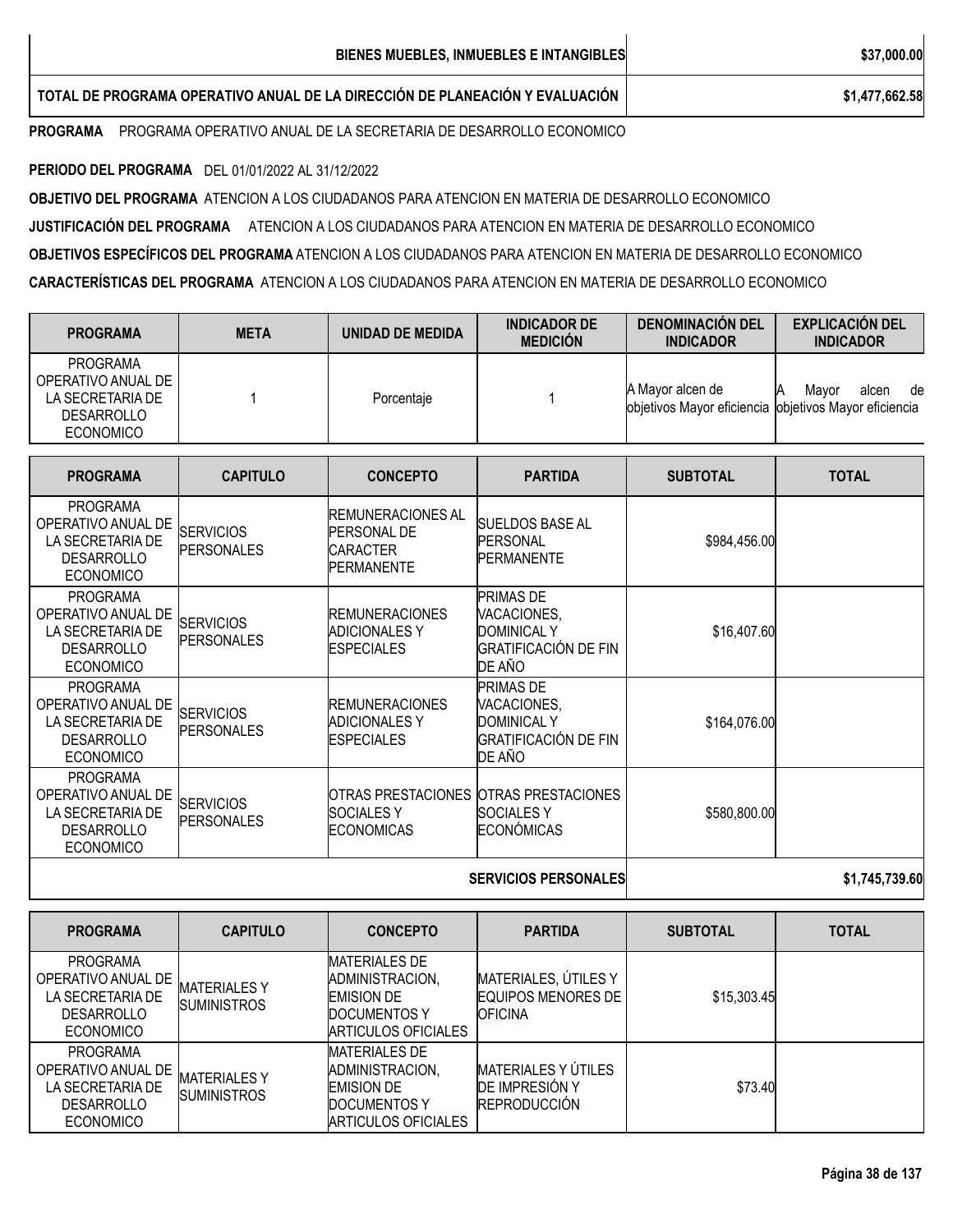| <b>PROGRAMA</b><br>OPERATIVO ANUAL DE<br>LA SECRETARIA DE<br><b>DESARROLLO</b><br><b>ECONOMICO</b> | <b>MATERIALESY</b><br><b>SUMINISTROS</b> | <b>MATERIALES DE</b><br>ADMINISTRACION,<br><b>EMISION DE</b><br><b>DOCUMENTOS Y</b><br><b>ARTICULOS OFICIALES</b> | <b>MATERIAL IMPRESO E</b><br><b>INFORMACIÓN DIGITAL</b>                                          | \$47,110.00     |                  |
|----------------------------------------------------------------------------------------------------|------------------------------------------|-------------------------------------------------------------------------------------------------------------------|--------------------------------------------------------------------------------------------------|-----------------|------------------|
| <b>PROGRAMA</b><br>OPERATIVO ANUAL DE<br>LA SECRETARIA DE<br><b>DESARROLLO</b><br><b>ECONOMICO</b> | <b>MATERIALESY</b><br><b>SUMINISTROS</b> | <b>MATERIALES DE</b><br>ADMINISTRACION,<br><b>EMISION DE</b><br><b>DOCUMENTOS Y</b><br><b>ARTICULOS OFICIALES</b> | <b>MATERIAL DE LIMPIEZA</b>                                                                      | \$10,661.84     |                  |
| <b>PROGRAMA</b><br>OPERATIVO ANUAL DE<br>LA SECRETARIA DE<br><b>DESARROLLO</b><br><b>ECONOMICO</b> | <b>MATERIALESY</b><br><b>SUMINISTROS</b> | <b>ALIMENTOS Y</b><br><b>UTENSILIOS</b>                                                                           | <b>PRODUCTOS</b><br><b>ALIMENTICIOS PARA</b><br><b>PERSONAS</b>                                  | \$11,000.00     |                  |
| <b>PROGRAMA</b><br>OPERATIVO ANUAL DE<br>LA SECRETARIA DE<br><b>DESARROLLO</b><br><b>ECONOMICO</b> | <b>MATERIALESY</b><br><b>SUMINISTROS</b> | <b>MATERIALESY</b><br><b>ARTICULOS DE</b><br>CONSTRUCCION Y DE<br><b>REPARACION</b>                               | <b>MATERIAL ELÉCTRICO</b><br>Y ELECTRÓNICO                                                       | \$200.00        |                  |
|                                                                                                    |                                          |                                                                                                                   | <b>MATERIALES Y SUMINISTROS</b>                                                                  |                 | \$84,348.69      |
| <b>PROGRAMA</b>                                                                                    | <b>CAPITULO</b>                          | <b>CONCEPTO</b>                                                                                                   | <b>PARTIDA</b>                                                                                   | <b>SUBTOTAL</b> | <b>TOTAL</b>     |
| <b>PROGRAMA</b><br>OPERATIVO ANUAL DE<br>LA SECRETARIA DE<br><b>DESARROLLO</b><br><b>ECONOMICO</b> | SERVICIOS GENERALES SERVICIOS BASICOS    |                                                                                                                   | ENERGÍA ELÉCTRICA                                                                                | \$12,000.00     |                  |
| <b>PROGRAMA</b><br>OPERATIVO ANUAL DE<br>LA SECRETARIA DE<br><b>DESARROLLO</b><br><b>ECONOMICO</b> | SERVICIOS GENERALES SERVICIOS BASICOS    |                                                                                                                   | AGUA                                                                                             | \$7,200.00      |                  |
| PROGRAMA<br>OPERATIVO ANUAL DE<br>LA SECRETARIA DE<br>DESARROLLO<br><b>ECONOMICO</b>               | SERVICIOS GENERALES SERVICIOS BASICOS    |                                                                                                                   | <b>SERVICIOS DE</b><br><b>TELECOMUNICACIONES</b><br>Y SATÉLITES                                  | \$9,000.00      |                  |
| <b>PROGRAMA</b><br>OPERATIVO ANUAL DE<br>LA SECRETARIA DE<br><b>DESARROLLO</b><br><b>ECONOMICO</b> | SERVICIOS GENERALES SERVICIOS DE         | <b>ARRENDAMIENTO</b>                                                                                              | <b>ARRENDAMIENTO DE</b><br><b>EDIFICIOS</b>                                                      | \$254,400.00    |                  |
| <b>PROGRAMA</b><br>OPERATIVO ANUAL DE<br>LA SECRETARIA DE<br><b>DESARROLLO</b><br><b>ECONOMICO</b> | SERVICIOS GENERALES CIENTIFICOS.         | <b>SERVICIOS</b><br>PROFESIONALES.<br><b>TECNICOS Y OTROS</b><br><b>SERVICIOS</b>                                 | <b>SERVICIOS DE APOYO</b><br>ADMINISTRATIVO,<br>TRADUCCIÓN,<br>FOTOCOPIADO E<br><b>IMPRESIÓN</b> | \$3,360.00      |                  |
| <b>PROGRAMA</b><br>OPERATIVO ANUAL DE<br>LA SECRETARIA DE<br><b>DESARROLLO</b><br><b>ECONOMICO</b> | SERVICIOS GENERALES SERVICIOS DE         | <b>TRASLADO Y VIATICOS</b>                                                                                        | <b>PASAJES AÉREOS</b>                                                                            | \$20,000.00     |                  |
| <b>PROGRAMA</b><br>OPERATIVO ANUAL DE<br>LA SECRETARIA DE<br><b>DESARROLLO</b><br><b>ECONOMICO</b> | SERVICIOS GENERALES SERVICIOS OFICIALES  |                                                                                                                   | <b>CONGRESOS Y</b><br><b>CONVENCIONES</b>                                                        | \$20,000.00     |                  |
|                                                                                                    |                                          |                                                                                                                   | <b>SERVICIOS GENERALES</b>                                                                       |                 | \$325,960.00     |
|                                                                                                    |                                          |                                                                                                                   |                                                                                                  |                 | Página 39 de 137 |

 $\overline{\phantom{a}}$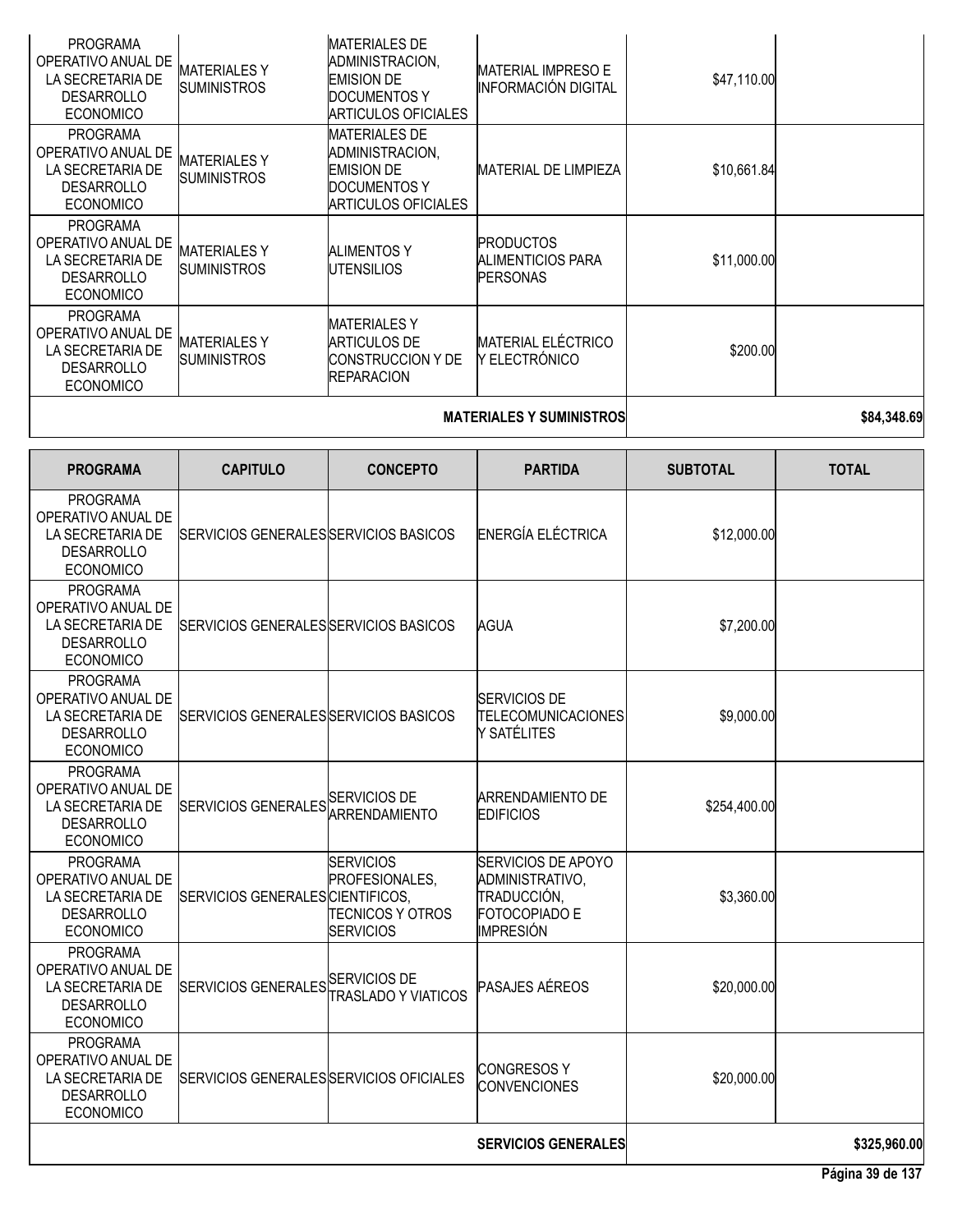| <b>PROGRAMA</b>                                                                                                    | <b>CAPITULO</b>                                                            | <b>CONCEPTO</b>                                        | <b>PARTIDA</b>                                             | <b>SUBTOTAL</b> | <b>TOTAL</b> |
|--------------------------------------------------------------------------------------------------------------------|----------------------------------------------------------------------------|--------------------------------------------------------|------------------------------------------------------------|-----------------|--------------|
| <b>PROGRAMA</b><br>OPERATIVO ANUAL DE BIENES MUEBLES,<br>LA SECRETARIA DE<br><b>DESARROLLO</b><br><b>ECONOMICO</b> | <b>INMUEBLES E</b><br><b>INTANGIBLES</b>                                   | <b>MOBILIARIO Y EQUIPO</b><br><b>DE ADMINISTRACION</b> | EQUIPO DE CÓMPUTO Y<br>DE TECNOLOGÍAS DE<br>LA INFORMACIÓN | \$15,000.00     |              |
|                                                                                                                    |                                                                            | BIENES MUEBLES, INMUEBLES E INTANGIBLES                | \$15,000.00                                                |                 |              |
|                                                                                                                    | TOTAL DE PROGRAMA OPERATIVO ANUAL DE LA SECRETARIA DE DESARROLLO ECONOMICO |                                                        | \$2,171,048.29                                             |                 |              |

**PROGRAMA** PROGRAMA OPERATIVO ANUAL DE LA DIRECCIÓN DE COMPETITIVIDAD ECONÓMICA

### **PERIODO DEL PROGRAMA** DEL 01/01/2022 AL 31/12/2022

**OBJETIVO DEL PROGRAMA** ATENDER A LOS HABITANTES A TRAVÉS DE PROGRAMAS QUE BRINDA LA DIRECCIÓN DE COMPETITIVIDAD<br>.

**JUSTIFICACIÓN DEL PROGRAMA** FOMENTAR LA COMPETITIVIDAD Y PRODUCTIVIDAD DE LA ECONOMÍA A TRAVÉS DE DIVERSAS ACCIONES QUE PERMITAN IMPULSAR EL DESARROLLO ECONÓMICO Y LA GENERACIÓN DE NUEVOS EMPLEOS, PARA CONTRIBUIR AL BIENESTAR DE LA POBLACIÓN, ASÍ COMO LA VINCULACIÓN DE EMPRESAS, PARA LOGRAR LA

INTEGRACIÓN DE EMPRENDEDORES Y EMPRESARIOS PARA TENER UNA MEJOR EXPANSIÓN ECONÓMICA EN EL MUNICIPIO DE TIZAYUCA.

**OBJETIVOS ESPECÍFICOS DEL PROGRAMA** REALIZAR CAPACITACIONES <sup>Y</sup> ASESORÍAS <sup>A</sup> COMERCIOS <sup>Y</sup> EMPRENDEDORES PARA FORTALECER <sup>E</sup> IMPULSAR SU COMPETITIVIDAD EN EL CAMPO EMPRESARIAL REALIZADAS.

**CARACTERÍSTICAS DEL PROGRAMA** EMPRENDEDORES, ASÍ COMO APOYOS Y ACOMPAÑAMIENTOS A MIPYMES EN TEMAS DE IMPORTACIÓN Y LA DIRECCIÓN DE COMPETITIVIDAD ECONÓMICA CONTARA CON GESTIÓN, CAPACITACIÓN A EXPORTACIÓN.

| <b>PROGRAMA</b>                                                                                       | <b>META</b>                                            | UNIDAD DE MEDIDA | <b>INDICADOR DE</b><br><b>MEDICIÓN</b>                                | <b>DENOMINACIÓN DEL</b><br><b>INDICADOR</b> | <b>EXPLICACIÓN DEL</b><br><b>INDICADOR</b>                                |
|-------------------------------------------------------------------------------------------------------|--------------------------------------------------------|------------------|-----------------------------------------------------------------------|---------------------------------------------|---------------------------------------------------------------------------|
| <b>PROGRAMA</b><br>OPERATIVO ANUAL DE<br>LA DIRECCIÓN DE<br><b>COMPETITIVIDAD</b><br><b>ECONÓMICA</b> | 7000 personas del<br>municipio de Tizayuca<br>apoyadas | personas         | Personas del municipio de Indicador dimensión de<br>Tizayuca apoyadas | eficicacia, nivel propósito                 | Mide<br>del<br>las<br>personas<br>municipio<br>Tizavuca<br>de<br>apovadas |

| <b>PROGRAMA</b>                                                                                       | <b>CAPITULO</b>                       | <b>CONCEPTO</b>                                                                          | <b>PARTIDA</b>                                                                                 | <b>SUBTOTAL</b> | <b>TOTAL</b> |
|-------------------------------------------------------------------------------------------------------|---------------------------------------|------------------------------------------------------------------------------------------|------------------------------------------------------------------------------------------------|-----------------|--------------|
| <b>PROGRAMA</b><br>OPERATIVO ANUAL DE<br>LA DIRECCIÓN DE<br><b>COMPETITIVIDAD</b><br><b>ECONÓMICA</b> | <b>SERVICIOS</b><br><b>PERSONALES</b> | <b>IREMUNERACIONES AL</b><br><b>PERSONAL DE</b><br><b>ICARACTER</b><br><b>PERMANENTE</b> | <b>SUELDOS BASE AL</b><br>PERSONAL<br><b>PERMANENTE</b>                                        | \$661,416.96    |              |
| <b>PROGRAMA</b><br>OPERATIVO ANUAL DE<br>LA DIRECCIÓN DE<br><b>COMPETITIVIDAD</b><br><b>ECONÓMICA</b> | <b>SERVICIOS</b><br><b>PERSONALES</b> | <b>IREMUNERACIONES</b><br><b>ADICIONALES Y</b><br><b>ESPECIALES</b>                      | <b>PRIMAS DE</b><br>VACACIONES,<br><b>DOMINICAL Y</b><br><b>GRATIFICACIÓN DE FIN</b><br>DE AÑO | \$13,250.05     |              |
| <b>PROGRAMA</b><br>OPERATIVO ANUAL DE<br>LA DIRECCIÓN DE<br><b>COMPETITIVIDAD</b><br><b>ECONÓMICA</b> | <b>SERVICIOS</b><br><b>PERSONALES</b> | <b>REMUNERACIONES</b><br><b>ADICIONALES Y</b><br><b>ESPECIALES</b>                       | <b>PRIMAS DE</b><br>VACACIONES,<br><b>DOMINICAL Y</b><br><b>GRATIFICACIÓN DE FIN</b><br>DE AÑO | \$117,657.60    |              |
| <b>PROGRAMA</b><br>OPERATIVO ANUAL DE<br>LA DIRECCIÓN DE<br><b>COMPETITIVIDAD</b><br><b>ECONÓMICA</b> | <b>SERVICIOS</b><br><b>PERSONALES</b> | <b>OTRAS PRESTACIONES</b><br><b>SOCIALES Y</b><br><b>ECONOMICAS</b>                      | <b>PRESTACIONES</b><br><b>CONTRACTUALES</b>                                                    | \$24,055.36     |              |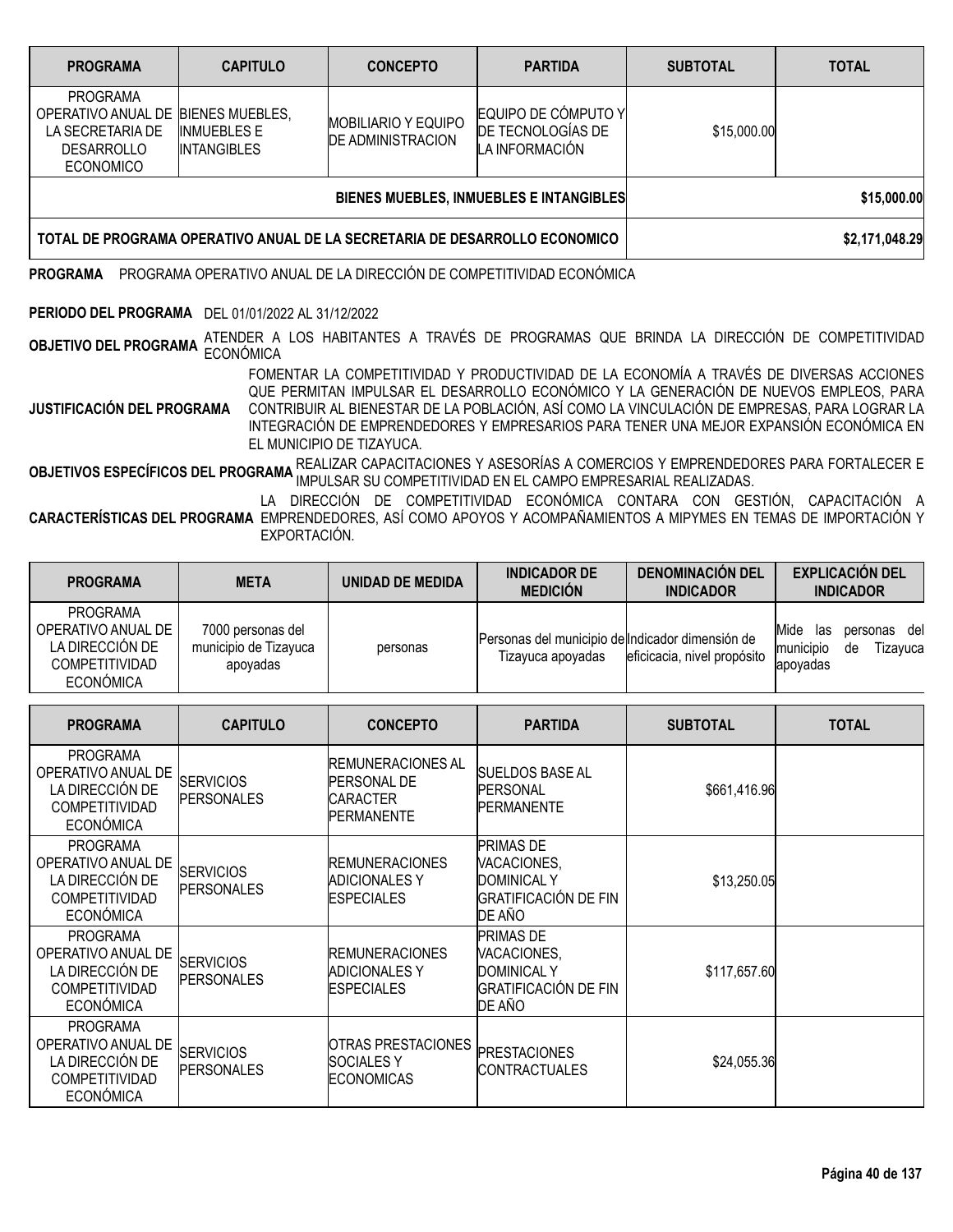| <b>PROGRAMA</b><br>OPERATIVO ANUAL DE SERVICIOS<br>LA DIRECCIÓN DE<br><b>PERSONALES</b><br><b>COMPETITIVIDAD</b><br>ECONÓMICA | <b>IOTRAS PRESTACIONES IOTRAS PRESTACIONES</b><br><b>ISOCIALES Y</b><br><b>ECONOMICAS</b> | <b>ISOCIALES Y</b><br><b>ECONOMICAS</b> | \$327,960.00 |  |
|-------------------------------------------------------------------------------------------------------------------------------|-------------------------------------------------------------------------------------------|-----------------------------------------|--------------|--|
|-------------------------------------------------------------------------------------------------------------------------------|-------------------------------------------------------------------------------------------|-----------------------------------------|--------------|--|

# **SERVICIOS PERSONALES \$1,144,339.97**

| <b>PROGRAMA</b>                                                                                       | <b>CAPITULO</b>                          | <b>CONCEPTO</b>                                                                                                   | <b>PARTIDA</b>                                                      | <b>SUBTOTAL</b> | <b>TOTAL</b> |
|-------------------------------------------------------------------------------------------------------|------------------------------------------|-------------------------------------------------------------------------------------------------------------------|---------------------------------------------------------------------|-----------------|--------------|
| <b>PROGRAMA</b><br>OPERATIVO ANUAL DE<br>LA DIRECCIÓN DE<br>COMPETITIVIDAD<br><b>ECONÓMICA</b>        | <b>MATERIALESY</b><br><b>SUMINISTROS</b> | <b>MATERIALES DE</b><br>ADMINISTRACION,<br><b>EMISION DE</b><br><b>DOCUMENTOS Y</b><br><b>ARTICULOS OFICIALES</b> | MATERIALES, ÚTILES Y<br>EQUIPOS MENORES DE<br><b>OFICINA</b>        | \$19,210.00     |              |
| <b>PROGRAMA</b><br>OPERATIVO ANUAL DE<br>LA DIRECCIÓN DE<br><b>COMPETITIVIDAD</b><br><b>ECONÓMICA</b> | <b>MATERIALESY</b><br><b>SUMINISTROS</b> | <b>MATERIALES DE</b><br>ADMINISTRACION,<br><b>EMISION DE</b><br><b>DOCUMENTOS Y</b><br><b>ARTICULOS OFICIALES</b> | <b>MATERIALES Y ÚTILES</b><br>DE IMPRESIÓN Y<br><b>REPRODUCCIÓN</b> | \$4,280.00      |              |
| <b>PROGRAMA</b><br>OPERATIVO ANUAL DE<br>LA DIRECCIÓN DE<br><b>COMPETITIVIDAD</b><br><b>ECONÓMICA</b> | <b>MATERIALESY</b><br><b>SUMINISTROS</b> | <b>MATERIALES DE</b><br>ADMINISTRACION,<br><b>EMISION DE</b><br><b>DOCUMENTOS Y</b><br><b>ARTICULOS OFICIALES</b> | <b>MATERIAL IMPRESO E</b><br><b>INFORMACIÓN DIGITAL</b>             | \$2,046.00      |              |
| <b>PROGRAMA</b><br>OPERATIVO ANUAL DE<br>LA DIRECCIÓN DE<br>COMPETITIVIDAD<br><b>ECONÓMICA</b>        | <b>MATERIALESY</b><br><b>SUMINISTROS</b> | <b>MATERIALES DE</b><br>ADMINISTRACION,<br><b>EMISION DE</b><br><b>DOCUMENTOS Y</b><br><b>ARTICULOS OFICIALES</b> | <b>MATERIAL DE LIMPIEZA</b>                                         | \$10,100.00     |              |
| <b>PROGRAMA</b><br>OPERATIVO ANUAL DE<br>LA DIRECCIÓN DE<br>COMPETITIVIDAD<br><b>ECONÓMICA</b>        | <b>MATERIALESY</b><br><b>SUMINISTROS</b> | <b>MATERIALES DE</b><br>ADMINISTRACION,<br><b>EMISION DE</b><br><b>DOCUMENTOS Y</b><br><b>ARTICULOS OFICIALES</b> | <b>MATERIALES Y ÚTILES</b><br>DE ENSEÑANZA                          | \$7,000.00      |              |
| <b>PROGRAMA</b><br>OPERATIVO ANUAL DE<br>LA DIRECCIÓN DE<br>COMPETITIVIDAD<br><b>ECONÓMICA</b>        | <b>MATERIALESY</b><br><b>SUMINISTROS</b> | <b>ALIMENTOS Y</b><br><b>UTENSILIOS</b>                                                                           | <b>PRODUCTOS</b><br><b>ALIMENTICIOS PARA</b><br><b>PERSONAS</b>     | \$24,810.00     |              |
| <b>PROGRAMA</b><br>OPERATIVO ANUAL DE<br>LA DIRECCIÓN DE<br>COMPETITIVIDAD<br><b>ECONÓMICA</b>        | <b>MATERIALESY</b><br><b>SUMINISTROS</b> | <b>ALIMENTOS Y</b><br><b>UTENSILIOS</b>                                                                           | UTENSILIOS PARA EL<br>SERVICIO DE<br><b>ALIMENTACIÓN</b>            | \$2,940.00      |              |
| <b>PROGRAMA</b><br>OPERATIVO ANUAL DE<br>LA DIRECCIÓN DE<br>COMPETITIVIDAD<br><b>ECONÓMICA</b>        | <b>MATERIALESY</b><br><b>SUMINISTROS</b> | COMBUSTIBLES,<br><b>LUBRICANTESY</b><br>ADITIVOS                                                                  | COMBUSTIBLES,<br><b>LUBRICANTESY</b><br><b>ADITIVOS</b>             | \$23,036.00     |              |
| <b>PROGRAMA</b><br>OPERATIVO ANUAL DE<br>LA DIRECCIÓN DE<br>COMPETITIVIDAD<br><b>ECONÓMICA</b>        | <b>MATERIALESY</b><br><b>SUMINISTROS</b> | VESTUARIO, BLANCOS,<br><b>PRENDAS DE</b><br><b>PROTECCION Y</b><br><b>ARTICULOS</b><br><b>DEPORTIVOS</b>          | <b>VESTUARIO Y</b><br><b>UNIFORMES</b>                              | \$6,322.00      |              |
|                                                                                                       |                                          |                                                                                                                   | <b>MATERIALES Y SUMINISTROS</b>                                     |                 | \$99,744.00  |
| <b>PROGRAMA</b>                                                                                       | <b>CAPITULO</b>                          | <b>CONCEPTO</b>                                                                                                   | <b>PARTIDA</b>                                                      | <b>SUBTOTAL</b> | <b>TOTAL</b> |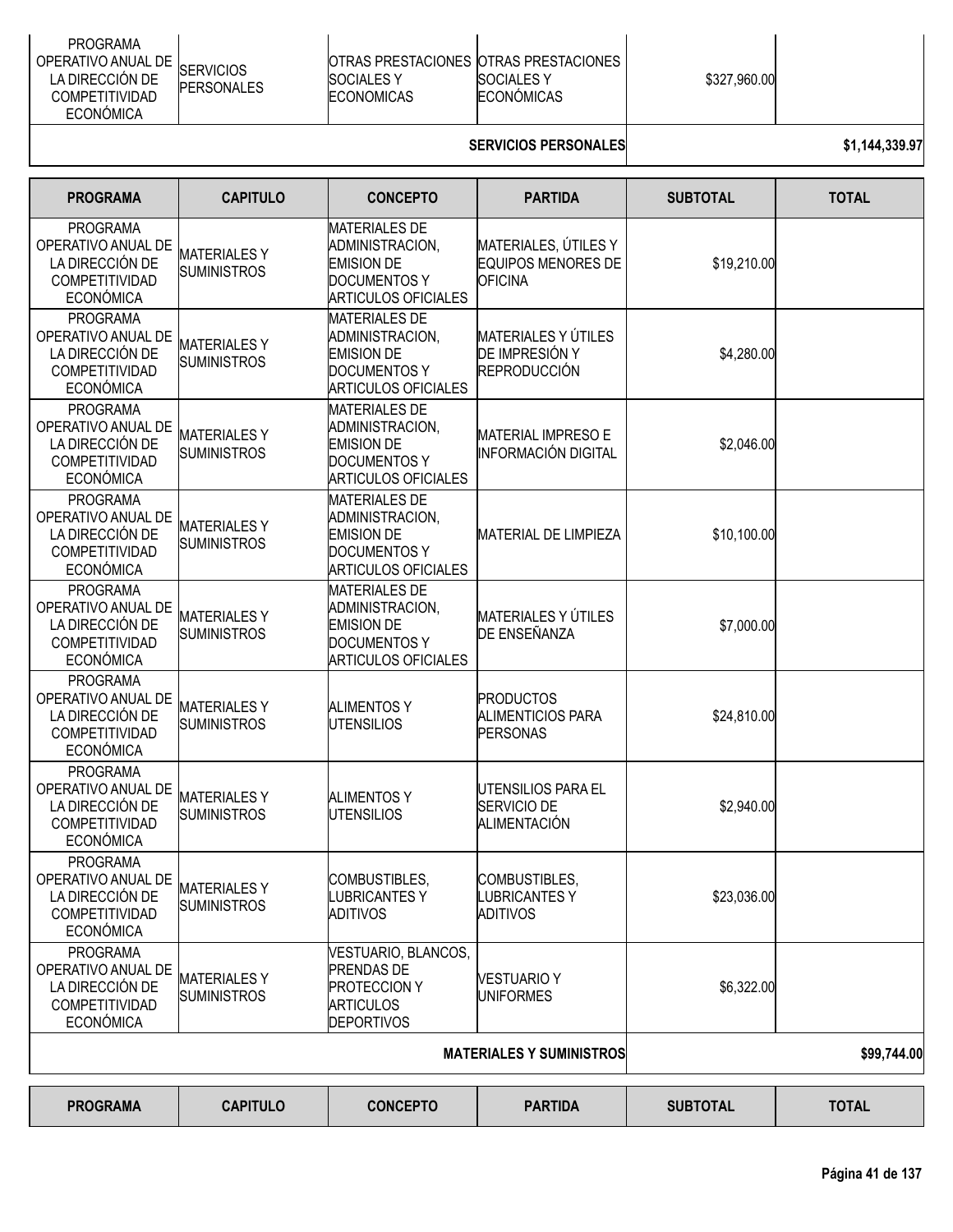| <b>PROGRAMA</b><br>OPERATIVO ANUAL DE<br>LA DIRECCIÓN DE<br>COMPETITIVIDAD<br><b>ECONÓMICA</b>        | SERVICIOS GENERALES SERVICIOS BASICOS   |                                                                                             | ENERGÍA ELÉCTRICA                                                                                                                                         | \$3,000.00   |  |
|-------------------------------------------------------------------------------------------------------|-----------------------------------------|---------------------------------------------------------------------------------------------|-----------------------------------------------------------------------------------------------------------------------------------------------------------|--------------|--|
| <b>PROGRAMA</b><br>OPERATIVO ANUAL DE<br>LA DIRECCIÓN DE<br>COMPETITIVIDAD<br><b>ECONÓMICA</b>        | SERVICIOS GENERALES SERVICIOS BASICOS   |                                                                                             | <b>AGUA</b>                                                                                                                                               | \$8,720.00   |  |
| <b>PROGRAMA</b><br>OPERATIVO ANUAL DE<br>LA DIRECCIÓN DE<br>COMPETITIVIDAD<br><b>ECONÓMICA</b>        | SERVICIOS GENERALES SERVICIOS BASICOS   |                                                                                             | <b>TELEFONÍA</b><br><b>TRADICIONAL</b>                                                                                                                    | \$4,000.00   |  |
| <b>PROGRAMA</b><br>OPERATIVO ANUAL DE<br>LA DIRECCIÓN DE<br>COMPETITIVIDAD<br><b>ECONÓMICA</b>        | SERVICIOS GENERALES SERVICIOS BASICOS   |                                                                                             | SERVICIOS DE ACCESO<br>DE INTERNET, REDES Y<br><b>PROCESAMIENTO DE</b><br><b>INFORMACIÓN</b>                                                              | \$3,500.00   |  |
| <b>PROGRAMA</b><br>OPERATIVO ANUAL DE<br>LA DIRECCIÓN DE<br>COMPETITIVIDAD<br><b>ECONÓMICA</b>        | SERVICIOS GENERALES SERVICIOS DE        | <b>ARRENDAMIENTO</b>                                                                        | <b>OTROS</b><br><b>ARRENDAMIENTOS</b>                                                                                                                     | \$127,650.00 |  |
| <b>PROGRAMA</b><br>OPERATIVO ANUAL DE<br>LA DIRECCIÓN DE<br>COMPETITIVIDAD<br><b>ECONÓMICA</b>        | SERVICIOS GENERALES CIENTIFICOS,        | <b>SERVICIOS</b><br>PROFESIONALES,<br><b>TECNICOS Y OTROS</b><br><b>SERVICIOS</b>           | <b>SERVICIOS DE</b><br>INVESTIGACIÓN<br><b>CIENTÍFICA Y</b><br><b>DESARROLLO</b>                                                                          | \$1,500.00   |  |
| <b>PROGRAMA</b><br>OPERATIVO ANUAL DE<br>LA DIRECCIÓN DE<br>COMPETITIVIDAD<br><b>ECONÓMICA</b>        | SERVICIOS GENERALES REPARACION,         | <b>SERVICIOS DE</b><br><b>INSTALACION,</b><br><b>MANTENIMIENTO Y</b><br><b>CONSERVACION</b> | <b>INSTALACIÓN,</b><br>REPARACIÓN Y<br><b>MANTENIMIENTO DE</b><br>EQUIPO DE CÓMPUTO Y<br>TECNOLOGÍA DE LA<br>INFORMACIÓN                                  | \$5,000.00   |  |
| <b>PROGRAMA</b><br>OPERATIVO ANUAL DE<br>LA DIRECCIÓN DE<br><b>COMPETITIVIDAD</b><br><b>ECONÓMICA</b> | SERVICIOS GENERALESREPARACION,          | SERVICIOS DE<br><b>INSTALACION,</b><br><b>MANTENIMIENTO Y</b><br><b>CONSERVACION</b>        | REPARACIÓN Y<br><b>MANTENIMIENTO DE</b><br><b>EQUIPO DE</b><br><b>TRANSPORTE</b>                                                                          | \$5,000.00   |  |
| <b>PROGRAMA</b><br>OPERATIVO ANUAL DE<br>LA DIRECCIÓN DE<br>COMPETITIVIDAD<br><b>ECONÓMICA</b>        | SERVICIOS GENERALES COMUNICACION SOCIAL | <b>SERVICIOS DE</b><br>Y PUBLICIDAD                                                         | DIFUSIÓN POR RADIO,<br><b>TELEVISIÓN Y OTROS</b><br><b>MEDIOS DE MENSAJES</b><br><b>SOBRE PROGRAMAS Y</b><br><b>ACTIVIDADES</b><br><b>GUBERNAMENTALES</b> | \$3,000.00   |  |
| <b>PROGRAMA</b><br>OPERATIVO ANUAL DE<br>LA DIRECCIÓN DE<br><b>COMPETITIVIDAD</b><br><b>ECONÓMICA</b> | SERVICIOS GENERALES SERVICIOS DE        | <b>TRASLADO Y VIATICOS</b>                                                                  | <b>PASAJES AÉREOS</b>                                                                                                                                     | \$16,915.00  |  |
| <b>PROGRAMA</b><br>OPERATIVO ANUAL DE<br>LA DIRECCIÓN DE<br><b>COMPETITIVIDAD</b><br><b>ECONÓMICA</b> | SERVICIOS GENERALES SERVICIOS DE        | <b>TRASLADO Y VIATICOS</b>                                                                  | <b>AUTOTRANSPORTE</b>                                                                                                                                     | \$3,000.00   |  |
| <b>PROGRAMA</b><br>OPERATIVO ANUAL DE<br>LA DIRECCIÓN DE<br>COMPETITIVIDAD<br><b>ECONÓMICA</b>        | SERVICIOS GENERALES SERVICIOS DE        | <b>TRASLADO Y VIATICOS</b>                                                                  | <b>VIÁTICOS EN EL PAÍS</b>                                                                                                                                | \$36,200.00  |  |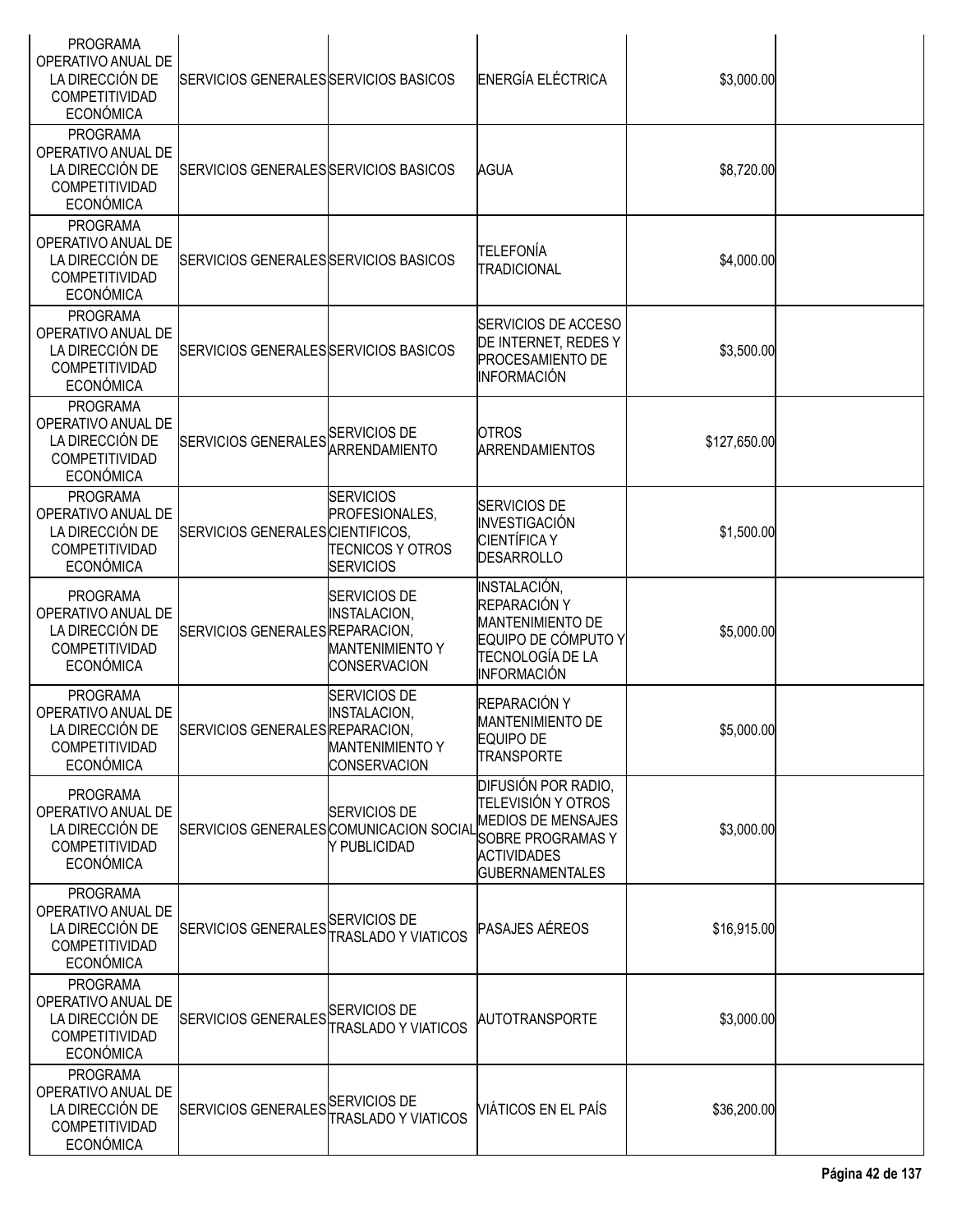| <b>PROGRAMA</b><br>OPERATIVO ANUAL DE<br>LA DIRECCIÓN DE<br><b>COMPETITIVIDAD</b><br><b>ECONÓMICA</b> | SERVICIOS GENERALES SERVICIOS OFICIALES | <b>CONGRESOSY</b><br><b>CONVENCIONES</b> | \$20,000.00 |              |
|-------------------------------------------------------------------------------------------------------|-----------------------------------------|------------------------------------------|-------------|--------------|
| <b>PROGRAMA</b><br>OPERATIVO ANUAL DE<br>LA DIRECCIÓN DE<br><b>COMPETITIVIDAD</b><br><b>ECONÓMICA</b> | SERVICIOS GENERALES SERVICIOS OFICIALES | <b>EXPOSICIONES</b>                      | \$72,000.00 |              |
|                                                                                                       |                                         | <b>SERVICIOS GENERALES</b>               |             | \$309,485.00 |

| <b>PROGRAMA</b>                                                                                       | <b>CAPITULO</b>                                                               | <b>CONCEPTO</b>                                        | <b>PARTIDA</b>                                             | <b>SUBTOTAL</b> | <b>TOTAL</b>   |
|-------------------------------------------------------------------------------------------------------|-------------------------------------------------------------------------------|--------------------------------------------------------|------------------------------------------------------------|-----------------|----------------|
| <b>PROGRAMA</b><br>OPERATIVO ANUAL DE<br>LA DIRECCIÓN DE<br><b>COMPETITIVIDAD</b><br><b>ECONÓMICA</b> | <b>BIENES MUEBLES,</b><br><b>INMUEBLES E</b><br><b>INTANGIBLES</b>            | <b>MOBILIARIO Y EQUIPO</b><br><b>DE ADMINISTRACION</b> | <b>MUEBLES DE OFICINA Y</b><br><b>ESTANTERÍA</b>           | \$15,600.00     |                |
| <b>PROGRAMA</b><br>OPERATIVO ANUAL DE<br>LA DIRECCIÓN DE<br>COMPETITIVIDAD<br><b>ECONÓMICA</b>        | <b>BIENES MUEBLES,</b><br><b>INMUEBLES E</b><br><b>INTANGIBLES</b>            | <b>MOBILIARIO Y EQUIPO</b><br><b>DE ADMINISTRACION</b> | EQUIPO DE CÓMPUTO Y<br>DE TECNOLOGÍAS DE<br>LA INFORMACIÓN | \$30,000.00     |                |
|                                                                                                       |                                                                               | BIENES MUEBLES, INMUEBLES E INTANGIBLES                |                                                            | \$45,600.00     |                |
|                                                                                                       | TOTAL DE PROGRAMA OPERATIVO ANUAL DE LA DIRECCIÓN DE COMPETITIVIDAD ECONÓMICA |                                                        |                                                            |                 | \$1,599,168.97 |

**PROGRAMA** PROGRAMA OPERATIVO ANUAL DE LA DIRECCIÓN DE FOMENTO AGROPECUARIO

### **PERIODO DEL PROGRAMA** DEL 01/01/2022 AL 31/12/2022

**OBJETIVO DEL PROGRAMA** ACTIVIDADES PRODUCTIVAS Y FAMILIAS CON ACCESO A ALIMENTOS A BAJO COSTO A TRAVÉS DE PROGRAMAS QUE LOGRAR QUE LOS AGRICULTORES Y GANADEROS ELEVEN LA PRODUCTIVIDAD Y COMPETITIVIDAD DE SUS BRINDA LA DIRECCIÓN DE FOMENTO AGROPECUARIAS

**JUSTIFICACIÓN DEL PROGRAMA** FOMENTAR UN MEJORAMIENTO SOSTENIBLE Y SUSTENTABLE DE LA PRODUCCIÓN AGRÍCOLA Y PECUARIA DEL MUNICIPIO DE TIZAYUCA MEDIANTE APOYOS DIRECTOS A LOS PRODUCTORES, ASESORÍA Y CAPACITACIÓN PARA LA VINCULACIÓN CON PROGRAMAS Y PROYECTOS DEL ÁMBITO ESTATAL Y FEDERAL, ASÍ COMO LA OFERTA DE ALIMENTOS A BAJO COSTO PARA LOS HABITANTES DEL MUNICIPIO.

**OBJETIVOS ESPECÍFICOS DEL PROGRAMA** GESTIONAR PARA LA ENTREGA DE SEMILLA CERTIFICADA PARA LA REALIZACIÓN DEL PROGRAMA<br>Mormal de aveces de algorama de avena

**CARACTERÍSTICAS DEL PROGRAMA** LA DIRECCIÓN DE FOMENTO AGROPECUARIO CONTARA CON REUNIONES, TALLERES, PLATICAS REFERENTES A LOS HUERTOS DE HORTALIZAS, ASÍ COMO SU MANTENIMIENTO E INSTALACIÓN.

| <b>PROGRAMA</b>                                                                                   | <b>META</b>                                                                     | UNIDAD DE MEDIDA                                                                       | <b>INDICADOR DE</b><br><b>MEDICIÓN</b>                                                | <b>DENOMINACIÓN DEL</b><br><b>INDICADOR</b>           | <b>EXPLICACIÓN DEL</b><br><b>INDICADOR</b>                                                                |
|---------------------------------------------------------------------------------------------------|---------------------------------------------------------------------------------|----------------------------------------------------------------------------------------|---------------------------------------------------------------------------------------|-------------------------------------------------------|-----------------------------------------------------------------------------------------------------------|
| <b>PROGRAMA</b><br>OPERATIVO ANUAL DE<br>LA DIRECCIÓN DE<br><b>FOMENTO</b><br><b>AGROPECUARIO</b> | 100% de unidades<br>económicas rurales del<br>municipio de Tizayuca<br>apoyadas | unidades económicas<br>rurales                                                         | Porcentaje de unidades<br>económicas rurales del<br>municipio de Tizayuca<br>apoyadas | Indicador dimensión de<br>eficicacia, nivel propósito | Mide<br>porcentaje de<br>el<br>unidades<br>económicas<br>municipio de<br>rurales del<br>Tizayuca apoyadas |
| <b>PROGRAMA</b>                                                                                   | <b>CAPITULO</b>                                                                 | <b>CONCEPTO</b>                                                                        | <b>PARTIDA</b>                                                                        | <b>SUBTOTAL</b>                                       | <b>TOTAL</b>                                                                                              |
| <b>PROGRAMA</b><br>OPERATIVO ANUAL DE<br>LA DIRECCIÓN DE<br><b>FOMENTO</b><br><b>AGROPECUARIO</b> | <b>SERVICIOS</b><br><b>PERSONALES</b>                                           | <b>REMUNERACIONES AL</b><br><b>PERSONAL DE</b><br><b>CARACTER</b><br><b>PERMANENTE</b> | <b>SUELDOS BASE AL</b><br><b>PERSONAL</b><br><b>PERMANENTE</b>                        | \$472,224.00                                          |                                                                                                           |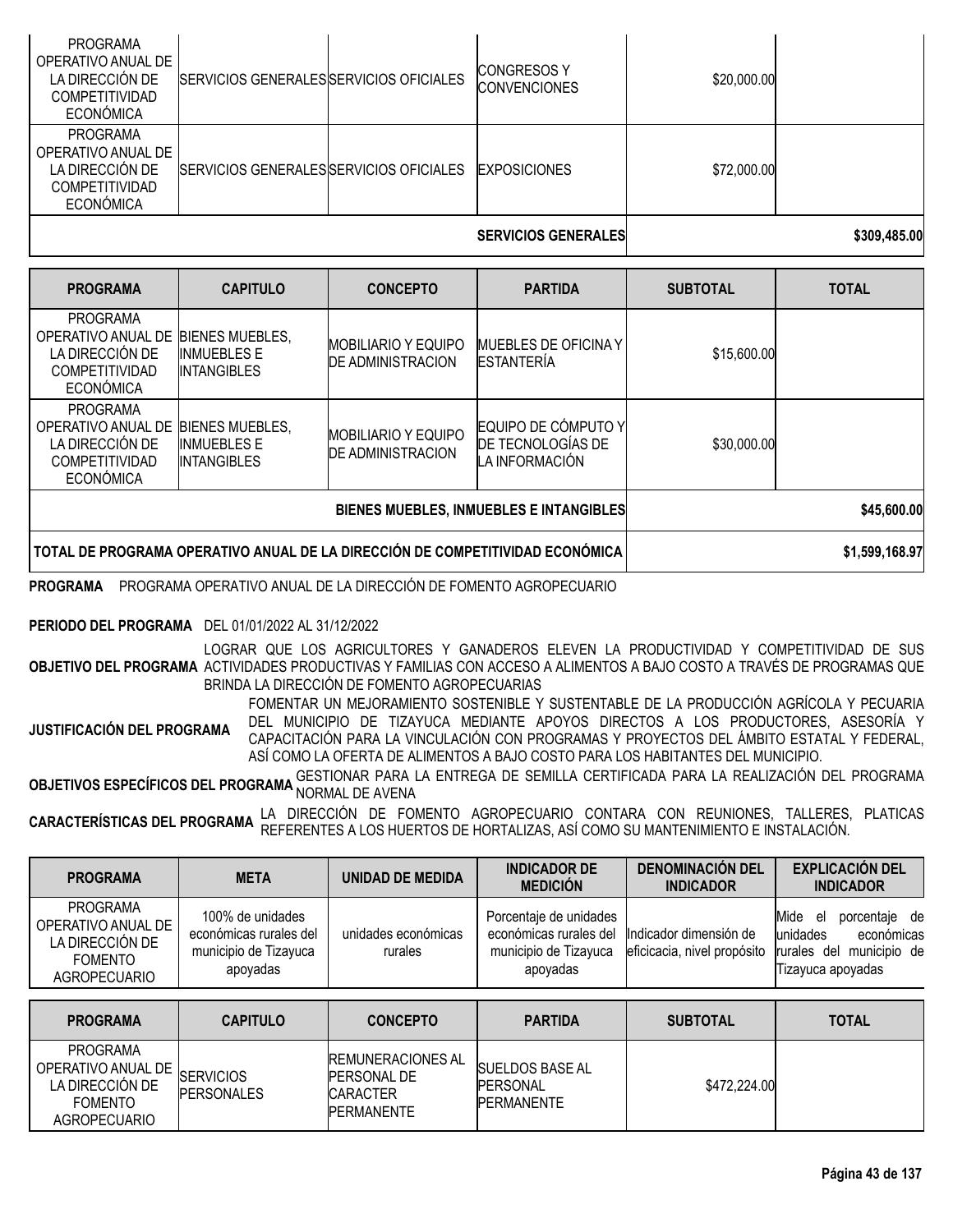| <b>PROGRAMA</b><br>OPERATIVO ANUAL DE<br>LA DIRECCIÓN DE<br><b>FOMENTO</b><br><b>AGROPECUARIO</b> | <b>SERVICIOS</b><br><b>PERSONALES</b>    | <b>REMUNERACIONES</b><br><b>ADICIONALESY</b><br><b>ESPECIALES</b>                                                 | PRIMAS DE<br>VACACIONES,<br><b>DOMINICAL Y</b><br><b>GRATIFICACIÓN DE FIN</b><br>DE AÑO                                            | \$7,870.40      |              |
|---------------------------------------------------------------------------------------------------|------------------------------------------|-------------------------------------------------------------------------------------------------------------------|------------------------------------------------------------------------------------------------------------------------------------|-----------------|--------------|
| <b>PROGRAMA</b><br>OPERATIVO ANUAL DE<br>LA DIRECCIÓN DE<br><b>FOMENTO</b><br><b>AGROPECUARIO</b> | <b>SERVICIOS</b><br><b>PERSONALES</b>    | <b>REMUNERACIONES</b><br><b>ADICIONALESY</b><br><b>ESPECIALES</b>                                                 | PRIMAS DE<br>VACACIONES,<br><b>DOMINICAL Y</b><br><b>GRATIFICACIÓN DE FIN</b><br>DE AÑO                                            | \$78,704.00     |              |
| <b>PROGRAMA</b><br>OPERATIVO ANUAL DE<br>LA DIRECCIÓN DE<br><b>FOMENTO</b><br><b>AGROPECUARIO</b> | <b>SERVICIOS</b><br><b>PERSONALES</b>    | <b>REMUNERACIONES</b><br><b>ADICIONALES Y</b><br><b>ESPECIALES</b>                                                | <b>COMPENSACIONES</b>                                                                                                              | \$9,024.00      |              |
| <b>PROGRAMA</b><br>OPERATIVO ANUAL DE<br>LA DIRECCIÓN DE<br><b>FOMENTO</b><br><b>AGROPECUARIO</b> | <b>SERVICIOS</b><br><b>PERSONALES</b>    | OTRAS PRESTACIONES<br><b>SOCIALESY</b><br><b>ECONOMICAS</b>                                                       | <b>OTRAS PRESTACIONES</b><br><b>SOCIALESY</b><br>ECONÓMICAS                                                                        | \$181,512.00    |              |
|                                                                                                   |                                          |                                                                                                                   | <b>SERVICIOS PERSONALES</b>                                                                                                        |                 | \$749,334.40 |
| <b>PROGRAMA</b>                                                                                   | <b>CAPITULO</b>                          | <b>CONCEPTO</b>                                                                                                   | <b>PARTIDA</b>                                                                                                                     | <b>SUBTOTAL</b> | <b>TOTAL</b> |
| <b>PROGRAMA</b><br>OPERATIVO ANUAL DE<br>LA DIRECCIÓN DE<br><b>FOMENTO</b><br><b>AGROPECUARIO</b> | <b>MATERIALESY</b><br><b>SUMINISTROS</b> | <b>MATERIALES DE</b><br>ADMINISTRACION,<br><b>EMISION DE</b><br><b>DOCUMENTOS Y</b><br><b>ARTICULOS OFICIALES</b> | MATERIALES, ÚTILES Y<br><b>EQUIPOS MENORES DE</b><br><b>OFICINA</b>                                                                | \$10,479.00     |              |
| <b>PROGRAMA</b><br>OPERATIVO ANUAL DE<br>LA DIRECCIÓN DE<br><b>FOMENTO</b><br><b>AGROPECUARIO</b> | <b>MATERIALESY</b><br><b>SUMINISTROS</b> | <b>MATERIALES DE</b><br>ADMINISTRACION,<br><b>EMISION DE</b><br><b>DOCUMENTOS Y</b><br><b>ARTICULOS OFICIALES</b> | <b>MATERIALES Y ÚTILES</b><br>DE IMPRESIÓN Y<br>REPRODUCCIÓN                                                                       | \$4,280.00      |              |
| <b>PROGRAMA</b><br>OPERATIVO ANUAL DE<br>LA DIRECCIÓN DE<br>FOMENTO<br><b>AGROPECUARIO</b>        | <b>MATERIALESY</b><br><b>SUMINISTROS</b> | <b>MATERIALES DE</b><br>ADMINISTRACION,<br><b>EMISION DE</b><br> DOCUMENTOS Y<br>ARTICULOS OFICIALES              | <b>MATERIAL DE LIMPIEZA</b>                                                                                                        | \$10,100.00     |              |
| <b>PROGRAMA</b><br>OPERATIVO ANUAL DE<br>LA DIRECCIÓN DE<br><b>FOMENTO</b><br><b>AGROPECUARIO</b> | <b>MATERIALESY</b><br><b>SUMINISTROS</b> | <b>MATERIALES DE</b><br>ADMINISTRACION,<br><b>EMISION DE</b><br><b>DOCUMENTOS Y</b><br><b>ARTICULOS OFICIALES</b> | MATERIALES Y ÚTILES<br><b>DE ENSEÑANZA</b>                                                                                         | \$5,500.00      |              |
| <b>PROGRAMA</b><br>OPERATIVO ANUAL DE<br>LA DIRECCIÓN DE<br><b>FOMENTO</b><br><b>AGROPECUARIO</b> | <b>MATERIALESY</b><br><b>SUMINISTROS</b> | <b>MATERIAS PRIMAS Y</b><br><b>MATERIALES DE</b><br><b>PRODUCCION Y</b><br>COMERCIALIZACION                       | <b>PRODUCTOS</b><br>ALIMENTICIOS,<br><b>AGROPECUARIOS Y</b><br><b>FORESTALES</b><br><b>ADQUIRIDOS COMO</b><br><b>MATERIA PRIMA</b> | \$4,800.00      |              |
| <b>PROGRAMA</b><br>OPERATIVO ANUAL DE<br>LA DIRECCIÓN DE<br><b>FOMENTO</b><br><b>AGROPECUARIO</b> | <b>MATERIALESY</b><br><b>SUMINISTROS</b> | <b>MATERIAS PRIMAS Y</b><br><b>MATERIALES DE</b><br><b>PRODUCCION Y</b><br><b>COMERCIALIZACION</b>                | <b>PRODUCTOS</b><br>QUÍMICOS.<br>FARMACÉUTICOS Y DE<br>LABORATORIO<br>ADQUIRIDOS COMO<br><b>MATERIA PRIMA</b>                      | \$300.00        |              |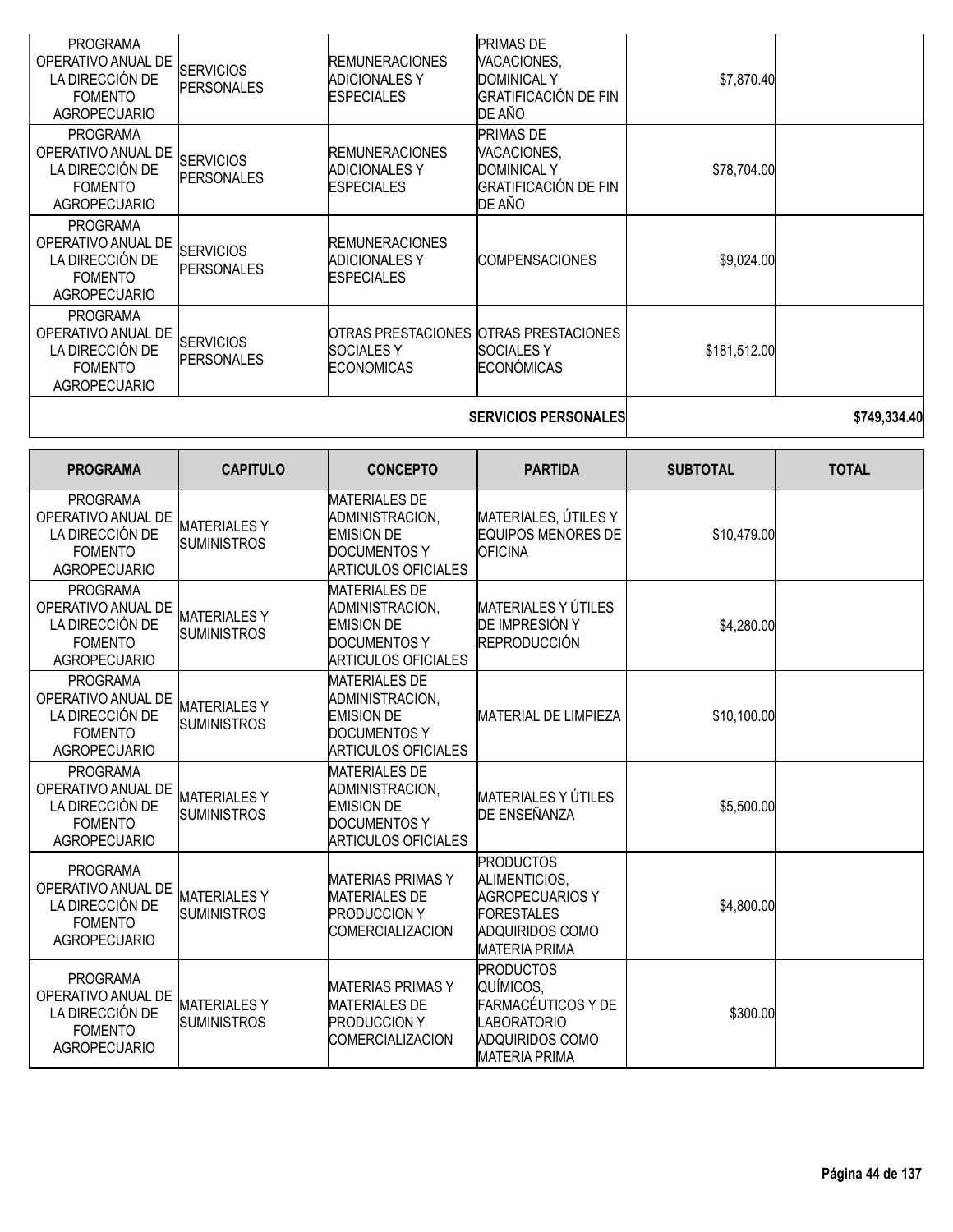| <b>PROGRAMA</b><br>OPERATIVO ANUAL DE<br>LA DIRECCIÓN DE<br><b>FOMENTO</b><br><b>AGROPECUARIO</b> | <b>MATERIALESY</b><br><b>SUMINISTROS</b> | <b>MATERIAS PRIMAS Y</b><br><b>MATERIALES DE</b><br><b>PRODUCCION Y</b><br><b>COMERCIALIZACION</b>       | <b>PRODUCTOS</b><br><b>METÁLICOS Y A BASE</b><br>DE MINERALES NO<br><b>METÁLICOS</b><br>ADQUIRIDOS COMO<br><b>MATERIA PRIMA</b> | \$200.00    |  |
|---------------------------------------------------------------------------------------------------|------------------------------------------|----------------------------------------------------------------------------------------------------------|---------------------------------------------------------------------------------------------------------------------------------|-------------|--|
| <b>PROGRAMA</b><br>OPERATIVO ANUAL DE<br>LA DIRECCIÓN DE<br><b>FOMENTO</b><br><b>AGROPECUARIO</b> | <b>MATERIALESY</b><br><b>SUMINISTROS</b> | <b>MATERIAS PRIMAS Y</b><br><b>MATERIALES DE</b><br><b>PRODUCCION Y</b><br><b>COMERCIALIZACION</b>       | <b>PRODUCTOS DE</b><br>CUERO, PIEL, PLÁSTICO<br>Y HULE ADQUIRIDOS<br><b>COMO MATERIA PRIMA</b>                                  | \$640.00    |  |
| <b>PROGRAMA</b><br>OPERATIVO ANUAL DE<br>LA DIRECCIÓN DE<br><b>FOMENTO</b><br><b>AGROPECUARIO</b> | <b>MATERIALESY</b><br><b>SUMINISTROS</b> | <b>MATERIALES Y</b><br><b>ARTICULOS DE</b><br>CONSTRUCCION Y DE<br><b>REPARACION</b>                     | CAL, YESO Y<br><b>PRODUCTOS DE YESO</b>                                                                                         | \$500.00    |  |
| <b>PROGRAMA</b><br>OPERATIVO ANUAL DE<br>LA DIRECCIÓN DE<br><b>FOMENTO</b><br><b>AGROPECUARIO</b> | <b>MATERIALESY</b><br><b>SUMINISTROS</b> | <b>MATERIALESY</b><br><b>ARTICULOS DE</b><br><b>ICONSTRUCCION Y DE</b><br><b>REPARACION</b>              | <b>ARTÍCULOS METÁLICOS</b><br>PARA LA<br>CONSTRUCCIÓN                                                                           | \$11,250.00 |  |
| <b>PROGRAMA</b><br>OPERATIVO ANUAL DE<br>LA DIRECCIÓN DE<br><b>FOMENTO</b><br><b>AGROPECUARIO</b> | <b>MATERIALESY</b><br><b>SUMINISTROS</b> | <b>MATERIALESY</b><br><b>ARTICULOS DE</b><br><b>CONSTRUCCION Y DE</b><br><b>REPARACION</b>               | <b>MATERIALES</b><br><b>COMPLEMENTARIOS</b>                                                                                     | \$3,000.00  |  |
| <b>PROGRAMA</b><br>OPERATIVO ANUAL DE<br>LA DIRECCIÓN DE<br><b>FOMENTO</b><br><b>AGROPECUARIO</b> | <b>MATERIALESY</b><br><b>SUMINISTROS</b> | <b>MATERIALESY</b><br><b>ARTICULOS DE</b><br>CONSTRUCCION Y DE<br><b>REPARACION</b>                      | <b>OTROS MATERIALES Y</b><br><b>ARTÍCULOS DE</b><br>CONSTRUCCIÓN Y<br><b>REPARACIÓN</b>                                         | \$600.00    |  |
| <b>PROGRAMA</b><br>OPERATIVO ANUAL DE<br>LA DIRECCIÓN DE<br><b>FOMENTO</b><br><b>AGROPECUARIO</b> | <b>MATERIALESY</b><br><b>SUMINISTROS</b> | <b>PRODUCTOS</b><br>QUIMICOS,<br><b>FARMACEUTICOS Y DE</b><br><b>LABORATORIO</b>                         | <b>PRODUCTOS QUÍMICOS</b><br><b>BÁSICOS</b>                                                                                     | \$450.00    |  |
| <b>PROGRAMA</b><br>OPERATIVO ANUAL DE<br>LA DIRECCIÓN DE<br><b>FOMENTO</b><br><b>AGROPECUARIO</b> | <b>MATERIALESY</b><br><b>SUMINISTROS</b> | <b>PRODUCTOS</b><br>QUIMICOS,<br><b>FARMACEUTICOS Y DE</b><br><b>LABORATORIO</b>                         | FIBRAS SINTÉTICAS,<br>HULES, PLÁSTICOS Y<br><b>DERIVADOS</b>                                                                    | \$16,725.00 |  |
| <b>PROGRAMA</b><br>OPERATIVO ANUAL DE<br>LA DIRECCIÓN DE<br><b>FOMENTO</b><br><b>AGROPECUARIO</b> | <b>MATERIALESY</b><br><b>SUMINISTROS</b> | COMBUSTIBLES,<br><b>LUBRICANTESY</b><br><b>ADITIVOS</b>                                                  | COMBUSTIBLES,<br><b>LUBRICANTESY</b><br><b>ADITIVOS</b>                                                                         | \$21,660.00 |  |
| <b>PROGRAMA</b><br>OPERATIVO ANUAL DE<br>LA DIRECCIÓN DE<br><b>FOMENTO</b><br><b>AGROPECUARIO</b> | <b>MATERIALESY</b><br><b>SUMINISTROS</b> | VESTUARIO, BLANCOS,<br><b>PRENDAS DE</b><br><b>PROTECCION Y</b><br><b>ARTICULOS</b><br><b>DEPORTIVOS</b> | <b>VESTUARIO Y</b><br><b>UNIFORMES</b>                                                                                          | \$7,500.00  |  |
| <b>PROGRAMA</b><br>OPERATIVO ANUAL DE<br>LA DIRECCIÓN DE<br><b>FOMENTO</b><br><b>AGROPECUARIO</b> | <b>MATERIALESY</b><br><b>SUMINISTROS</b> | <b>MATERIALESY</b><br><b>SUMINISTROS PARA</b><br><b>SEGURIDAD</b>                                        | <b>PRENDAS DE</b><br><b>PROTECCIÓN PARA</b><br>SEGURIDAD PÚBLICA Y<br><b>NACIONAL</b>                                           | \$1,800.00  |  |
| <b>PROGRAMA</b><br>OPERATIVO ANUAL DE<br>LA DIRECCIÓN DE<br><b>FOMENTO</b><br><b>AGROPECUARIO</b> | <b>MATERIALESY</b><br><b>SUMINISTROS</b> | HERRAMIENTAS,<br><b>REFACCIONESY</b><br><b>ACCESORIOS</b><br><b>MENORES</b>                              | <b>HERRAMIENTAS</b><br><b>MENORES</b>                                                                                           | \$21,060.00 |  |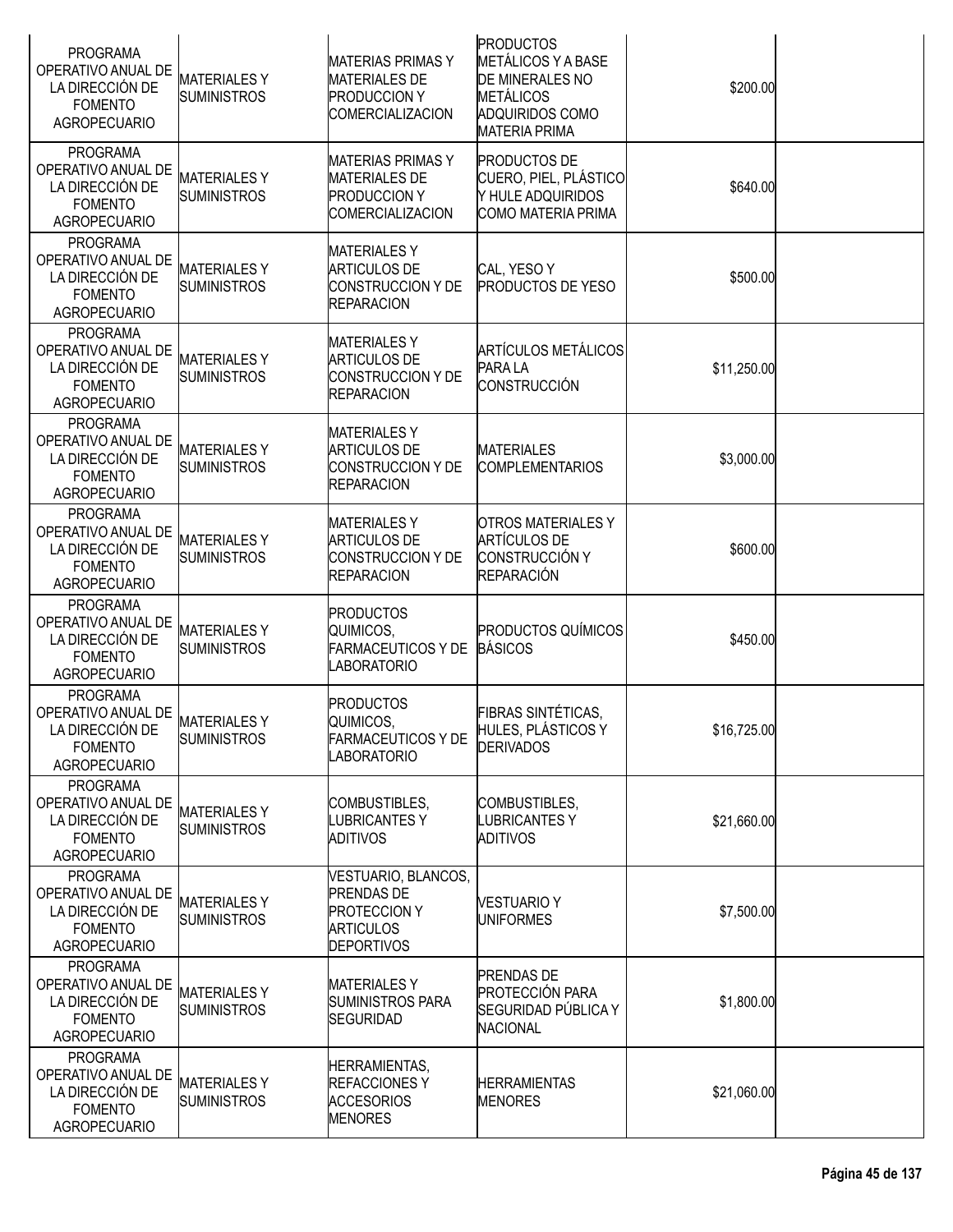| <b>PROGRAMA</b><br>OPERATIVO ANUAL DE<br>LA DIRECCIÓN DE<br><b>FOMENTO</b><br>AGROPECUARIO | <b>MATERIALES Y</b><br><b>SUMINISTROS</b> | <b>HERRAMIENTAS.</b><br><b>IREFACCIONES Y</b><br><b>ACCESORIOS</b><br><b>MENORES</b> | <b>REFACCIONES Y</b><br><b>ACCESORIOS</b><br><b>MENORES DE EQUIPO</b><br><b>DE TRANSPORTE</b>           | \$18,000.00 |  |
|--------------------------------------------------------------------------------------------|-------------------------------------------|--------------------------------------------------------------------------------------|---------------------------------------------------------------------------------------------------------|-------------|--|
| <b>PROGRAMA</b><br>OPERATIVO ANUAL DE<br>LA DIRECCIÓN DE<br><b>FOMENTO</b><br>AGROPECUARIO | MATERIALES Y<br><b>SUMINISTROS</b>        | <b>HERRAMIENTAS.</b><br><b>IREFACCIONES Y</b><br><b>ACCESORIOS</b><br><b>MENORES</b> | <b>IREFACCIONES Y</b><br><b>ACCESORIOS</b><br>MENORES DE<br><b>MAQUINARIA Y OTROS</b><br><b>EQUIPOS</b> | \$1,000.00  |  |
|                                                                                            |                                           |                                                                                      | 11177771117817811111187588                                                                              |             |  |

#### **MATERIALES Y SUMINISTROS 139,844.00**

| <b>PROGRAMA</b>                                                                                   | <b>CAPITULO</b>                       | <b>CONCEPTO</b>                                                                      | <b>PARTIDA</b>                                                                                                           | <b>SUBTOTAL</b> | <b>TOTAL</b> |
|---------------------------------------------------------------------------------------------------|---------------------------------------|--------------------------------------------------------------------------------------|--------------------------------------------------------------------------------------------------------------------------|-----------------|--------------|
| <b>PROGRAMA</b><br>OPERATIVO ANUAL DE<br>LA DIRECCIÓN DE<br><b>FOMENTO</b><br><b>AGROPECUARIO</b> | SERVICIOS GENERALES SERVICIOS BASICOS |                                                                                      | ENERGÍA ELÉCTRICA                                                                                                        | \$3,000.00      |              |
| <b>PROGRAMA</b><br>OPERATIVO ANUAL DE<br>LA DIRECCIÓN DE<br><b>FOMENTO</b><br><b>AGROPECUARIO</b> | SERVICIOS GENERALES SERVICIOS BASICOS |                                                                                      | <b>GAS</b>                                                                                                               | \$3,600.00      |              |
| <b>PROGRAMA</b><br>OPERATIVO ANUAL DE<br>LA DIRECCIÓN DE<br><b>FOMENTO</b><br><b>AGROPECUARIO</b> | SERVICIOS GENERALES SERVICIOS BASICOS |                                                                                      | AGUA                                                                                                                     | \$12,600.00     |              |
| <b>PROGRAMA</b><br>OPERATIVO ANUAL DE<br>LA DIRECCIÓN DE<br><b>FOMENTO</b><br><b>AGROPECUARIO</b> | SERVICIOS GENERALES SERVICIOS BASICOS |                                                                                      | TELEFONÍA<br><b>TRADICIONAL</b>                                                                                          | \$4,000.00      |              |
| <b>PROGRAMA</b><br>OPERATIVO ANUAL DE<br>LA DIRECCIÓN DE<br><b>FOMENTO</b><br><b>AGROPECUARIO</b> | SERVICIOS GENERALES SERVICIOS BASICOS |                                                                                      | SERVICIOS DE ACCESO<br>DE INTERNET, REDES Y<br>PROCESAMIENTO DE<br><b>INFORMACIÓN</b>                                    | \$3,500.00      |              |
| <b>PROGRAMA</b><br>OPERATIVO ANUAL DE<br>LA DIRECCIÓN DE<br><b>FOMENTO</b><br><b>AGROPECUARIO</b> | SERVICIOS GENERALES CIENTIFICOS,      | <b>SERVICIOS</b><br>PROFESIONALES,<br><b>TECNICOS Y OTROS</b><br><b>SERVICIOS</b>    | SERVICIOS DE<br>CAPACITACIÓN                                                                                             | \$7,000.00      |              |
| <b>PROGRAMA</b><br>OPERATIVO ANUAL DE<br>LA DIRECCIÓN DE<br><b>FOMENTO</b><br><b>AGROPECUARIO</b> | SERVICIOS GENERALES REPARACION,       | SERVICIOS DE<br><b>INSTALACION,</b><br><b>MANTENIMIENTO Y</b><br><b>CONSERVACION</b> | CONSERVACIÓN Y<br><b>MANTENIMIENTO</b><br><b>MENOR DE INMUEBLES</b>                                                      | \$1,500.00      |              |
| <b>PROGRAMA</b><br>OPERATIVO ANUAL DE<br>LA DIRECCIÓN DE<br><b>FOMENTO</b><br><b>AGROPECUARIO</b> | SERVICIOS GENERALES REPARACION,       | <b>SERVICIOS DE</b><br>INSTALACION,<br><b>MANTENIMIENTO Y</b><br><b>CONSERVACION</b> | INSTALACIÓN,<br>REPARACIÓN Y<br><b>MANTENIMIENTO DE</b><br>EQUIPO DE CÓMPUTO Y<br>TECNOLOGÍA DE LA<br><b>INFORMACIÓN</b> | \$5,000.00      |              |
| <b>PROGRAMA</b><br>OPERATIVO ANUAL DE<br>LA DIRECCIÓN DE<br><b>FOMENTO</b><br><b>AGROPECUARIO</b> | SERVICIOS GENERALES REPARACION,       | SERVICIOS DE<br>INSTALACION,<br><b>MANTENIMIENTO Y</b><br>CONSERVACION               | REPARACIÓN Y<br><b>MANTENIMIENTO DE</b><br><b>EQUIPO DE</b><br><b>TRANSPORTE</b>                                         | \$5,000.00      |              |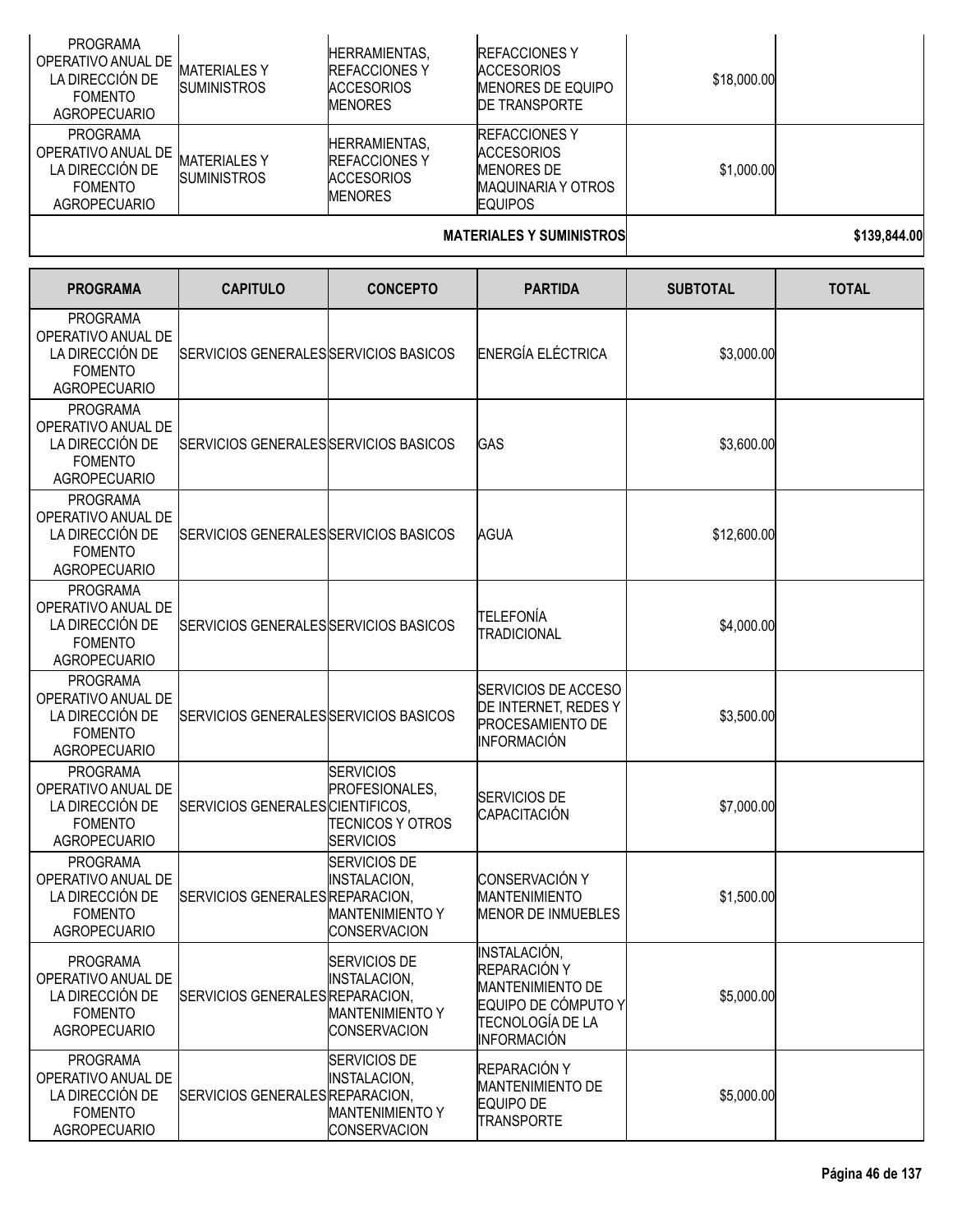|                                                                                            |                                         |                                     | <b>SERVICIOS GENERALES</b>                                                                                                                  |             | \$73,200.00 |
|--------------------------------------------------------------------------------------------|-----------------------------------------|-------------------------------------|---------------------------------------------------------------------------------------------------------------------------------------------|-------------|-------------|
| <b>PROGRAMA</b><br>OPERATIVO ANUAL DE<br>LA DIRECCIÓN DE<br><b>FOMENTO</b><br>AGROPECUARIO | SERVICIOS GENERALES GENERALES           | <b>OTROS SERVICIOS</b>              | <b>OTROS SERVICIOS</b><br><b>IGENERALES</b>                                                                                                 | \$7,000.00  |             |
| <b>PROGRAMA</b><br>OPERATIVO ANUAL DE<br>LA DIRECCIÓN DE<br><b>FOMENTO</b><br>AGROPECUARIO | SERVICIOS GENERALES SERVICIOS OFICIALES |                                     | <b>EXPOSICIONES</b>                                                                                                                         | \$18,000.00 |             |
| <b>PROGRAMA</b><br>OPERATIVO ANUAL DE<br>LA DIRECCIÓN DE<br><b>FOMENTO</b><br>AGROPECUARIO | SERVICIOS GENERALES COMUNICACION SOCIAL | <b>SERVICIOS DE</b><br>Y PUBLICIDAD | DIFUSIÓN POR RADIO,<br>TELEVISIÓN Y OTROS<br><b>MEDIOS DE MENSAJES</b><br>SOBRE PROGRAMAS Y<br><b>ACTIVIDADES</b><br><b>GUBERNAMENTALES</b> | \$3,000.00  |             |

| <b>PROGRAMA</b>                                                                                   | <b>CAPITULO</b>                                                           | <b>CONCEPTO</b>                                                          | <b>PARTIDA</b>                                             | <b>SUBTOTAL</b> | <b>TOTAL</b> |
|---------------------------------------------------------------------------------------------------|---------------------------------------------------------------------------|--------------------------------------------------------------------------|------------------------------------------------------------|-----------------|--------------|
| <b>PROGRAMA</b><br>OPERATIVO ANUAL DE<br>LA DIRECCIÓN DE<br><b>FOMENTO</b><br>AGROPECUARIO        | <b>BIENES MUEBLES,</b><br><b>INMUEBLES E</b><br>INTANGIBLES               | IMOBILIARIO Y EQUIPO<br><b>DE ADMINISTRACION</b>                         | <b>MUEBLES DE OFICINA Y</b><br><b>ESTANTERÍA</b>           | \$10,000.00     |              |
| <b>PROGRAMA</b><br>OPERATIVO ANUAL DE<br>LA DIRECCIÓN DE<br><b>FOMENTO</b><br>AGROPECUARIO        | <b>BIENES MUEBLES,</b><br><b>INMUEBLES E</b><br><b>INTANGIBLES</b>        | IMOBILIARIO Y EQUIPO<br><b>DE ADMINISTRACION</b>                         | EQUIPO DE CÓMPUTO Y<br>DE TECNOLOGÍAS DE<br>LA INFORMACIÓN | \$15,000.00     |              |
| <b>PROGRAMA</b><br>OPERATIVO ANUAL DE<br>LA DIRECCIÓN DE<br><b>FOMENTO</b><br><b>AGROPECUARIO</b> | <b>BIENES MUEBLES,</b><br><b>INMUEBLES E</b><br><b>INTANGIBLES</b>        | <b>MOBILIARIO Y EQUIPO</b><br><b>EDUCACIONAL Y</b><br><b>IRECREATIVO</b> | EQUIPOS Y APARATOS<br><b>AUDIOVISUALES</b>                 | \$4,000.00      |              |
|                                                                                                   |                                                                           |                                                                          | \$29,000.00                                                |                 |              |
|                                                                                                   | TOTAL DE PROGRAMA OPERATIVO ANUAL DE LA DIRECCIÓN DE FOMENTO AGROPECUARIO |                                                                          |                                                            |                 | \$991,378.40 |

**PROGRAMA** PROGRAMA OPERATIVO ANUAL DE LA DIRECCIÓN DE INNOVACIÓN Y DESARROLLO TECNOLÓGICO

**PERIODO DEL PROGRAMA** DEL 01/01/2022 AL 31/12/2022

**OBJETIVO DEL PROGRAMA** LOGRAR QUE LAS EMPRESAS, COMERCIOS <sup>E</sup> INDUSTRIAS SEAN IMPULSADAS PARA LA INNOVACIÓN <sup>Y</sup> EL DESARROLLO TECNOLÓGICO

**JUSTIFICACIÓN DEL PROGRAMA** SE BUSCA QUE LAS INDUSTRIAS <sup>Y</sup> COMERCIOS DE TIZAYUCA CUENTEN CON LA APLICACIÓN DE HERRAMIENTAS TECNOLÓGICAS Y SE LOGRE LA ATRACCIÓN DE NUEVAS INVERSIONES AL MUNICIPIO.

**OBJETIVOS ESPECÍFICOS DEL PROGRAMA** INTERESADOS EN PONER EN MARCHA PROYECTOS DE INNOVACIÓN Y DESARROLLO TECNOLÓGICO REALIZAR ASISTENCIA TÉCNICA Y ACOMPAÑAMIENTO PARA LAS EMPRESAS Y COMERCIOS REALIZADA

**CARACTERÍSTICAS DEL PROGRAMA** LA DIRECCIÓN DE INNOVACIÓN Y DESARROLLO TECNOLÓGICO CONTARA CON RECORRIDOS, VINCULACIÓN<br>A SECTORA A SECTORES PRODUCTIVOS PARA LA INVERSIÓN DE EMPRESAS E INDUSTRIAS.

| <b>PROGRAMA</b> | <b>META</b> | UNIDAD DE MEDIDA | <b>INDICADOR DE</b><br><b>MEDICIÓN</b> | <b>DENOMINACION DEL</b><br><b>INDICADOR</b> | <b>EXPLICACIÓN DEL</b><br><b>INDICADOR</b> |
|-----------------|-------------|------------------|----------------------------------------|---------------------------------------------|--------------------------------------------|
|-----------------|-------------|------------------|----------------------------------------|---------------------------------------------|--------------------------------------------|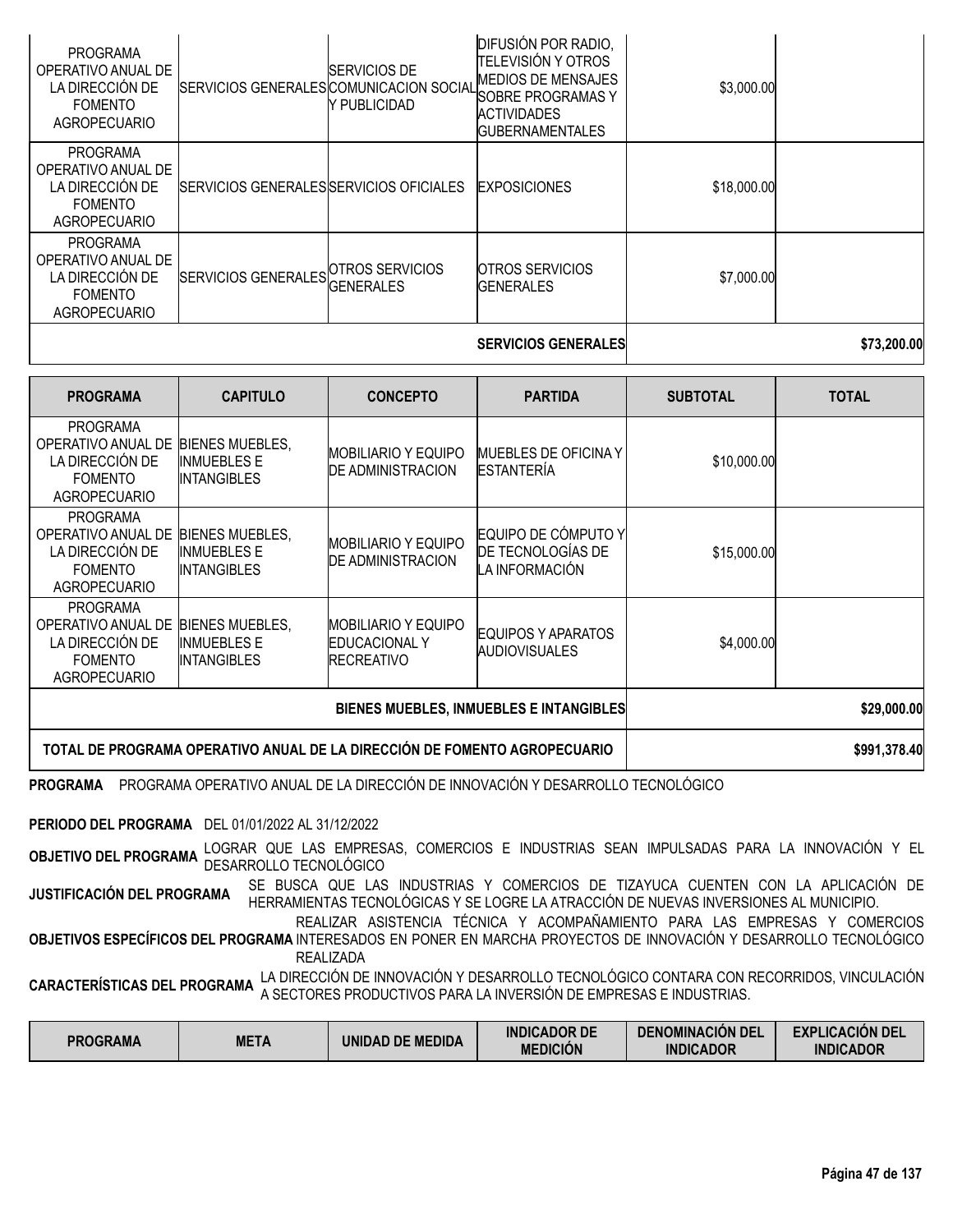| <b>PROGRAMA</b><br>OPERATIVO ANUAL DE<br>LA DIRECCIÓN DE<br><b>INNOVACIÓN Y</b><br>DESARROLLO<br><b>TECNOLÓGICO</b> | 2 empresas, comercios o  <br>industrias apoyados con<br>proyectos o estrategias<br>para la innovación y el<br>desarrollo tecnológico<br>apovados | empresas, comercios o<br>industrias | Número de empresas,<br>comercios o industrias<br>apoyados con proyectos o Indicador dimensión de<br>estrategias para la<br>innovación y el desarrollo<br>tecnológico apoyados | eficicacia, nivel propósito | Mide<br>empresas.<br>industrias apoyados con<br>provectos<br>para la innovación y el<br>desarrollo<br>apoyados | el<br>$\Omega$ | número<br>comercios o<br>estrategias<br>tecnológico | de |
|---------------------------------------------------------------------------------------------------------------------|--------------------------------------------------------------------------------------------------------------------------------------------------|-------------------------------------|-------------------------------------------------------------------------------------------------------------------------------------------------------------------------------|-----------------------------|----------------------------------------------------------------------------------------------------------------|----------------|-----------------------------------------------------|----|
|---------------------------------------------------------------------------------------------------------------------|--------------------------------------------------------------------------------------------------------------------------------------------------|-------------------------------------|-------------------------------------------------------------------------------------------------------------------------------------------------------------------------------|-----------------------------|----------------------------------------------------------------------------------------------------------------|----------------|-----------------------------------------------------|----|

| <b>PROGRAMA</b>                                                                                                            | <b>CAPITULO</b>                       | <b>CONCEPTO</b>                                                                        | <b>PARTIDA</b>                                                                                 | <b>SUBTOTAL</b> | <b>TOTAL</b> |
|----------------------------------------------------------------------------------------------------------------------------|---------------------------------------|----------------------------------------------------------------------------------------|------------------------------------------------------------------------------------------------|-----------------|--------------|
| <b>PROGRAMA</b><br>OPERATIVO ANUAL DE<br>LA DIRECCIÓN DE<br><b>INNOVACIÓN Y</b><br><b>DESARROLLO</b><br><b>TECNOLÓGICO</b> | <b>SERVICIOS</b><br><b>PERSONALES</b> | <b>REMUNERACIONES AL</b><br><b>PERSONAL DE</b><br><b>CARACTER</b><br><b>PERMANENTE</b> | <b>SUELDOS BASE AL</b><br><b>PERSONAL</b><br><b>PERMANENTE</b>                                 | \$679,032.00    |              |
| <b>PROGRAMA</b><br>OPERATIVO ANUAL DE<br>LA DIRECCIÓN DE<br><b>INNOVACIÓN Y</b><br><b>DESARROLLO</b><br><b>TECNOLÓGICO</b> | <b>SERVICIOS</b><br><b>PERSONALES</b> | <b>IREMUNERACIONES</b><br><b>ADICIONALES Y</b><br><b>ESPECIALES</b>                    | <b>PRIMAS DE</b><br>VACACIONES,<br><b>DOMINICAL Y</b><br><b>GRATIFICACIÓN DE FIN</b><br>DE AÑO | \$11,317.20     |              |
| <b>PROGRAMA</b><br>OPERATIVO ANUAL DE<br>LA DIRECCIÓN DE<br><b>INNOVACIÓN Y</b><br><b>DESARROLLO</b><br><b>TECNOLÓGICO</b> | <b>SERVICIOS</b><br><b>PERSONALES</b> | <b>IREMUNERACIONES</b><br><b>ADICIONALES Y</b><br><b>ESPECIALES</b>                    | <b>PRIMAS DE</b><br>VACACIONES,<br><b>DOMINICAL Y</b><br><b>GRATIFICACIÓN DE FIN</b><br>DE AÑO | \$113,172.00    |              |
| <b>PROGRAMA</b><br>OPERATIVO ANUAL DE<br>LA DIRECCIÓN DE<br><b>INNOVACIÓN Y</b><br><b>DESARROLLO</b><br><b>TECNOLÓGICO</b> | <b>SERVICIOS</b><br><b>PERSONALES</b> | OTRAS PRESTACIONES OTRAS PRESTACIONES<br><b>SOCIALESY</b><br><b>ECONOMICAS</b>         | <b>SOCIALESY</b><br><b>ECONÓMICAS</b>                                                          | \$278,256.00    |              |

# **SERVICIOS PERSONALES 1,081,777.20**

| <b>PROGRAMA</b>                                                                                                            | <b>CAPITULO</b>                           | <b>CONCEPTO</b>                                                                                      | <b>PARTIDA</b>                                                       | <b>SUBTOTAL</b> | <b>TOTAL</b> |
|----------------------------------------------------------------------------------------------------------------------------|-------------------------------------------|------------------------------------------------------------------------------------------------------|----------------------------------------------------------------------|-----------------|--------------|
| <b>PROGRAMA</b><br>OPERATIVO ANUAL DE<br>LA DIRECCIÓN DE<br><b>INNOVACIÓN Y</b><br><b>DESARROLLO</b><br><b>TECNOLÓGICO</b> | <b>MATERIALES Y</b><br><b>SUMINISTROS</b> | <b>MATERIALES DE</b><br>ADMINISTRACION,<br><b>EMISION DE</b><br>DOCUMENTOS Y<br>ARTICULOS OFICIALES  | MATERIALES, ÚTILES Y<br><b>EQUIPOS MENORES DE</b><br><b>IOFICINA</b> | \$16,948.44     |              |
| <b>PROGRAMA</b><br>OPERATIVO ANUAL DE<br>LA DIRECCIÓN DE<br><b>INNOVACIÓN Y</b><br><b>DESARROLLO</b><br><b>TECNOLÓGICO</b> | <b>MATERIALESY</b><br><b>SUMINISTROS</b>  | <b>MATERIALES DE</b><br>ADMINISTRACION,<br><b>EMISION DE</b><br>DOCUMENTOS Y<br>IARTICULOS OFICIALES | <b>MATERIALES Y ÚTILES</b><br>DE IMPRESIÓN Y<br><b>REPRODUCCIÓN</b>  | \$6,600.00      |              |
| <b>PROGRAMA</b><br>OPERATIVO ANUAL DE<br>LA DIRECCIÓN DE<br><b>INNOVACIÓN Y</b><br><b>DESARROLLO</b><br><b>TECNOLÓGICO</b> | <b>MATERIALESY</b><br><b>SUMINISTROS</b>  | <b>MATERIALES DE</b><br>ADMINISTRACION,<br><b>EMISION DE</b><br>DOCUMENTOS Y<br>ARTICULOS OFICIALES  | MATERIAL IMPRESO E<br>IINFORMACIÓN DIGITAL                           | \$260.00        |              |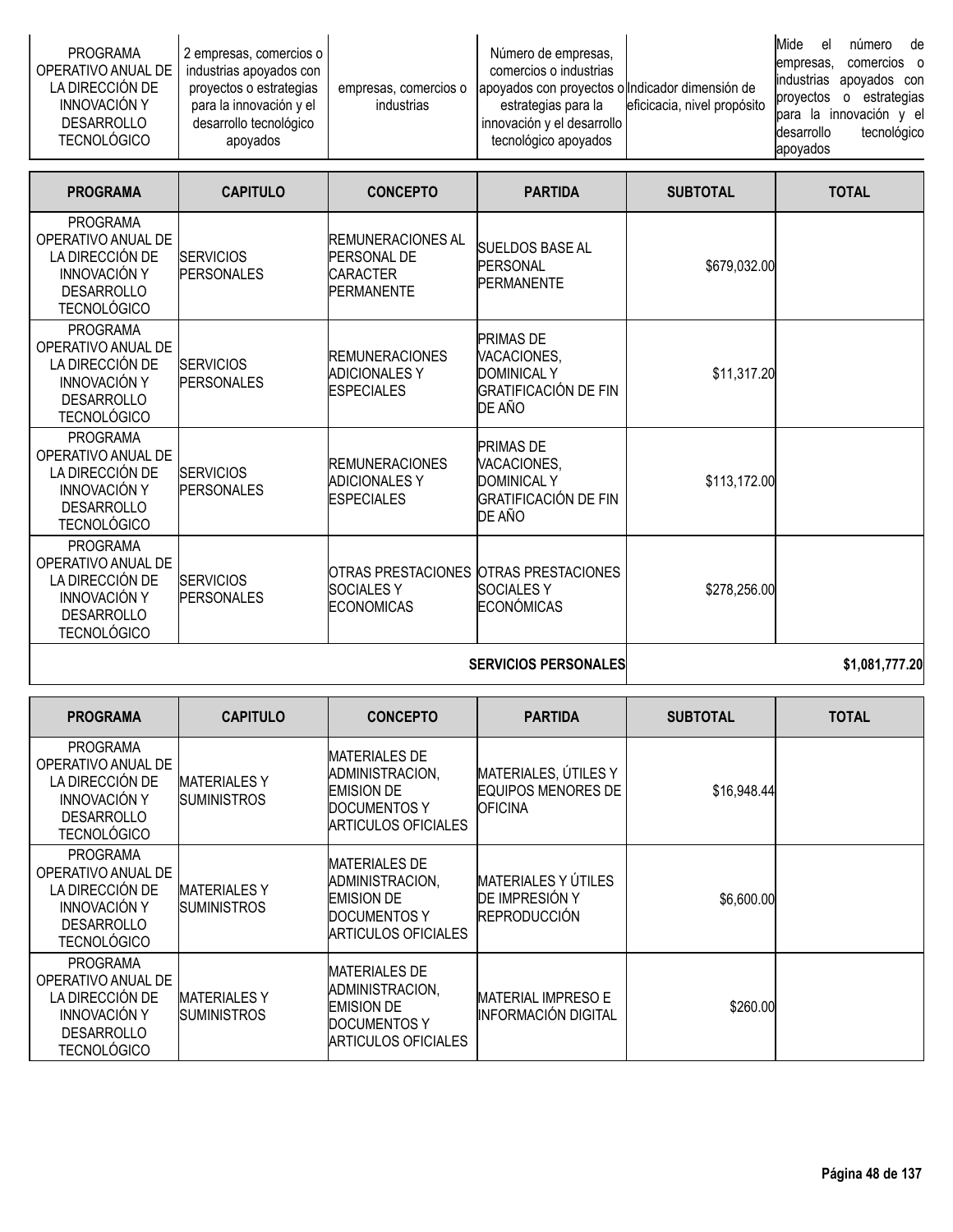| <b>PROGRAMA</b><br>OPERATIVO ANUAL DE<br>LA DIRECCIÓN DE<br><b>INNOVACIÓN Y</b><br><b>DESARROLLO</b><br><b>TECNOLÓGICO</b> | <b>MATERIALES Y</b><br><b>SUMINISTROS</b> | <b>MATERIALES Y</b><br>ARTICULOS DE<br><b>CONSTRUCCION Y DE</b><br><b>REPARACION</b>                     | <b>MATERIAL ELÉCTRICO</b><br>Y ELECTRÓNICO | \$4,120.00  |  |
|----------------------------------------------------------------------------------------------------------------------------|-------------------------------------------|----------------------------------------------------------------------------------------------------------|--------------------------------------------|-------------|--|
| <b>PROGRAMA</b><br>OPERATIVO ANUAL DE<br>LA DIRECCIÓN DE<br><b>INNOVACIÓN Y</b><br><b>DESARROLLO</b><br><b>TECNOLÓGICO</b> | <b>MATERIALES Y</b><br><b>SUMINISTROS</b> | <b>COMBUSTIBLES,</b><br><b>LUBRICANTESY</b><br>ADITIVOS                                                  | COMBUSTIBLES,<br>LUBRICANTES Y<br>ADITIVOS | \$46,400.00 |  |
| <b>PROGRAMA</b><br>OPERATIVO ANUAL DE<br>LA DIRECCIÓN DE<br><b>INNOVACIÓN Y</b><br><b>DESARROLLO</b><br><b>TECNOLÓGICO</b> | <b>MATERIALESY</b><br><b>SUMINISTROS</b>  | VESTUARIO, BLANCOS,<br><b>PRENDAS DE</b><br><b>PROTECCION Y</b><br><b>ARTICULOS</b><br><b>DEPORTIVOS</b> | <b>VESTUARIO Y</b><br><b>UNIFORMES</b>     | \$16,000.00 |  |
|                                                                                                                            |                                           |                                                                                                          |                                            |             |  |

#### **MATERIALES Y SUMINISTROS \$90,328.44**

| <b>PROGRAMA</b>                                                                                              | <b>CAPITULO</b>                       | <b>CONCEPTO</b> | <b>PARTIDA</b>                                                                                | <b>SUBTOTAL</b> | <b>TOTAL</b> |
|--------------------------------------------------------------------------------------------------------------|---------------------------------------|-----------------|-----------------------------------------------------------------------------------------------|-----------------|--------------|
| PROGRAMA<br>OPERATIVO ANUAL DE<br>LA DIRECCIÓN DE<br>INNOVACIÓN Y<br><b>DESARROLLO</b><br><b>TECNOLÓGICO</b> | SERVICIOS GENERALES SERVICIOS BASICOS |                 | <b>ISERVICIOS DE ACCESO</b><br>DE INTERNET, REDES Y<br><b>PROCESAMIENTO DE</b><br>INFORMACIÓN | \$9,356.00      |              |

**SERVICIOS GENERALES \$9,356.00** 

| <b>PROGRAMA</b>                                                                                                            | <b>CAPITULO</b>                                                    | <b>CONCEPTO</b>                                                         | <b>PARTIDA</b>                                             | <b>SUBTOTAL</b> | <b>TOTAL</b> |
|----------------------------------------------------------------------------------------------------------------------------|--------------------------------------------------------------------|-------------------------------------------------------------------------|------------------------------------------------------------|-----------------|--------------|
| <b>PROGRAMA</b><br>OPERATIVO ANUAL DE<br>LA DIRECCIÓN DE<br><b>INNOVACIÓN Y</b><br><b>DESARROLLO</b><br><b>TECNOLÓGICO</b> | <b>BIENES MUEBLES,</b><br><b>INMUEBLES E</b><br><b>INTANGIBLES</b> | <b>MOBILIARIO Y EQUIPO</b><br><b>DE ADMINISTRACION</b>                  | <b>MUEBLES DE OFICINA Y</b><br><b>ESTANTERÍA</b>           | \$12,000.00     |              |
| <b>PROGRAMA</b><br>OPERATIVO ANUAL DE<br>LA DIRECCIÓN DE<br><b>INNOVACIÓN Y</b><br><b>DESARROLLO</b><br><b>TECNOLÓGICO</b> | <b>BIENES MUEBLES,</b><br><b>INMUEBLES E</b><br><b>INTANGIBLES</b> | MOBILIARIO Y EQUIPO<br><b>DE ADMINISTRACION</b>                         | EQUIPO DE CÓMPUTO Y<br>DE TECNOLOGÍAS DE<br>LA INFORMACIÓN | \$25,000.00     |              |
| <b>PROGRAMA</b><br>OPERATIVO ANUAL DE<br>LA DIRECCIÓN DE<br><b>INNOVACIÓN Y</b><br><b>DESARROLLO</b><br><b>TECNOLÓGICO</b> | <b>BIENES MUEBLES,</b><br><b>INMUEBLES E</b><br><b>INTANGIBLES</b> | <b>MOBILIARIO Y EQUIPO</b><br><b>EDUCACIONAL Y</b><br><b>RECREATIVO</b> | <b>CAMARAS</b><br>FOTOGRÁFICAS Y DE<br><b>VIDEO</b>        | \$14,072.00     |              |
| <b>PROGRAMA</b><br>OPERATIVO ANUAL DE<br>LA DIRECCIÓN DE<br><b>INNOVACIÓN Y</b><br><b>DESARROLLO</b><br><b>TECNOLÓGICO</b> | <b>BIENES MUEBLES,</b><br><b>INMUEBLES E</b><br><b>INTANGIBLES</b> | <b>ACTIVOS INTANGIBLES</b>                                              | <b>SOFTWARE</b>                                            | \$9,767.00      |              |
|                                                                                                                            |                                                                    | BIENES MUEBLES, INMUEBLES E INTANGIBLES                                 | \$60,839.00                                                |                 |              |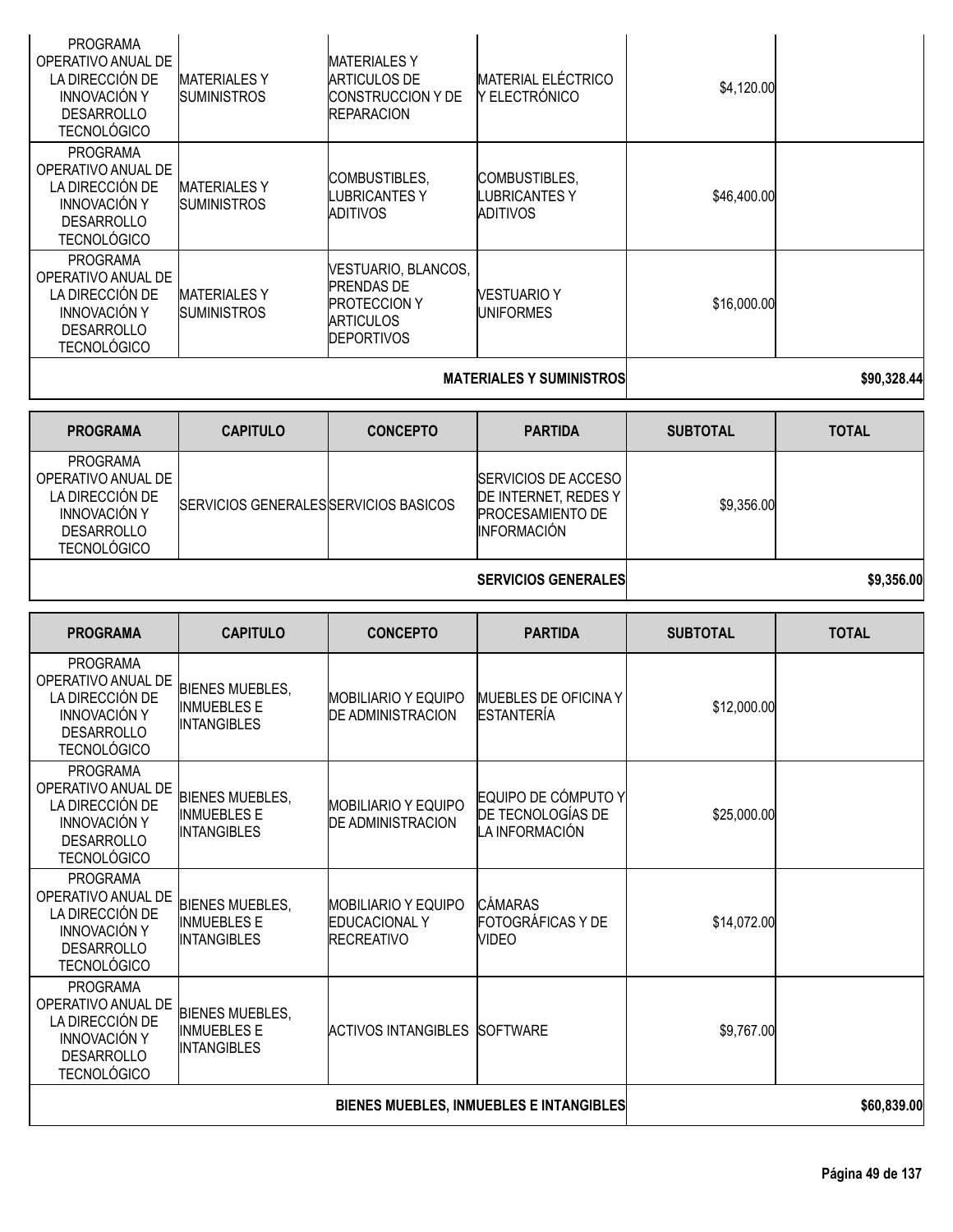**PROGRAMA** PROGRAMA OPERATIVO ANUAL DE LA DIRECCIÓN DE RASTRO MUNICIPAL

**PERIODO DEL PROGRAMA** DEL 01/01/2022 AL 31/12/2022

**OBJETIVO DEL PROGRAMA** LLEVAR <sup>A</sup> CABO MATANZAS REALIZADAS DE ACUERDO CON LA NORMA APLICABLE EN MATERIA SANITARIA <sup>Y</sup> DE MANEJO

**JUSTIFICACIÓN DEL PROGRAMA** CONTAR CON INFRAESTRUCTURA ADECUADA EN LAS INSTALACIONES DEL RASTRO MUNICIPAL DE TIZAYUCA Y PERSONAL OPERATIVO CAPACITADO, QUE PERMITA GARANTIZAR PRACTICAS ADECUADAS PARA EL SACRIFICIO DE ANIMALES Y LA ELABORACIÓN DE LA TRANSFORMACIÓN CÁRNICA, CONSIDERANDO LAS NORMAS DE SANIDAD APLICABLES.

**OBJETIVOS ESPECÍFICOS DEL PROGRAMA** REALIZAR EL MANTENIMIENTO DE LA INFRAESTRUCTURA Y LAS INSTALACIONES DEL RASTRO<br>MUNICIPAL REALIZADE EL PROGRA**MA** MUNICIPAL REALIZADA

**CARACTERÍSTICAS DEL PROGRAMA** LA DIRECCIÓN DE RASTRO MUNICIPAL CONTARA CON LEVANTAMIENTO, ACCIONES <sup>Y</sup> MANTENIMIENTO DE LAS INSTALACIONES, ASÍ COMO LA ACTUALIZACIÓN DE EXPEDIENTES DE CAPACITACIÓN.

| <b>PROGRAMA</b>                                                                     | <b>META</b>                                                        | UNIDAD DE MEDIDA | <b>INDICADOR DE</b><br><b>MEDICIÓN</b>                                             | <b>DENOMINACIÓN DEL</b><br><b>INDICADOR</b>           | <b>EXPLICACIÓN DEL</b><br><b>INDICADOR</b>                                                         |
|-------------------------------------------------------------------------------------|--------------------------------------------------------------------|------------------|------------------------------------------------------------------------------------|-------------------------------------------------------|----------------------------------------------------------------------------------------------------|
| <b>PROGRAMA</b><br>OPERATIVO ANUAL DE<br>LA DIRECCIÓN DE<br><b>RASTRO MUNICIPAL</b> | 3630 matanzas realizados<br>de acuerdo con la norma  <br>aplicable | matanzas         | Promedio mensual de<br>matanzas realizados de<br>acuerdo con la norma<br>aplicable | Indicador dimensión de<br>eficicacia, nivel propósito | Mide el promedio mensual<br>realizados<br>matanzas<br>lde<br>lde acuerdo con la norma<br>aplicable |

| <b>PROGRAMA</b>                                                                               | <b>CAPITULO</b>   | <b>CONCEPTO</b>                                                                         | <b>PARTIDA</b>                                                                                 | <b>SUBTOTAL</b> | <b>TOTAL</b> |
|-----------------------------------------------------------------------------------------------|-------------------|-----------------------------------------------------------------------------------------|------------------------------------------------------------------------------------------------|-----------------|--------------|
| <b>PROGRAMA</b><br>OPERATIVO ANUAL DE SERVICIOS<br>LA DIRECCIÓN DE<br><b>RASTRO MUNICIPAL</b> | <b>PERSONALES</b> | <b>REMUNERACIONES AL</b><br><b>PERSONAL DE</b><br><b>CARACTER</b><br><b>PERMANENTE</b>  | <b>SUELDOS BASE AL</b><br>PERSONAL<br><b>PERMANENTE</b>                                        | \$1,477,043.52  |              |
| <b>PROGRAMA</b><br>OPERATIVO ANUAL DE SERVICIOS<br>LA DIRECCIÓN DE<br><b>RASTRO MUNICIPAL</b> | <b>PERSONALES</b> | <b>REMUNERACIONES AL</b><br><b>PERSONAL DE</b><br><b>CARACTER</b><br><b>TRANSITORIO</b> | <b>SUELDOS BASE AL</b><br>PERSONAL EVENTUAL                                                    | \$524,496.00    |              |
| <b>PROGRAMA</b><br>OPERATIVO ANUAL DE SERVICIOS<br>LA DIRECCIÓN DE<br><b>RASTRO MUNICIPAL</b> | <b>PERSONALES</b> | <b>REMUNERACIONES</b><br><b>ADICIONALES Y</b><br><b>ESPECIALES</b>                      | PRIMAS POR AÑOS DE<br><b>SERVICIOS EFECTIVOS</b><br><b>PRESTADOS</b>                           | \$8,299.38      |              |
| <b>PROGRAMA</b><br>OPERATIVO ANUAL DE SERVICIOS<br>LA DIRECCIÓN DE<br><b>RASTRO MUNICIPAL</b> | <b>PERSONALES</b> | <b>REMUNERACIONES</b><br><b>ADICIONALES Y</b><br><b>ESPECIALES</b>                      | <b>PRIMAS DE</b><br>VACACIONES,<br><b>DOMINICAL Y</b><br><b>GRATIFICACIÓN DE FIN</b><br>DE AÑO | \$334,055.20    |              |
| <b>PROGRAMA</b><br>OPERATIVO ANUAL DE SERVICIOS<br>LA DIRECCIÓN DE<br><b>RASTRO MUNICIPAL</b> | <b>PERSONALES</b> | <b>REMUNERACIONES</b><br><b>ADICIONALES Y</b><br><b>ESPECIALES</b>                      | <b>PRIMAS DE</b><br>VACACIONES,<br><b>DOMINICAL Y</b><br><b>GRATIFICACIÓN DE FIN</b><br>DE AÑO | \$8,741.60      |              |
| <b>PROGRAMA</b><br>OPERATIVO ANUAL DE SERVICIOS<br>LA DIRECCIÓN DE<br><b>RASTRO MUNICIPAL</b> | <b>PERSONALES</b> | <b>REMUNERACIONES</b><br><b>ADICIONALES Y</b><br><b>ESPECIALES</b>                      | <b>PRIMAS DE</b><br>VACACIONES,<br><b>DOMINICAL Y</b><br><b>GRATIFICACIÓN DE FIN</b><br>DE AÑO | \$63,459.78     |              |
| <b>PROGRAMA</b><br>OPERATIVO ANUAL DE SERVICIOS<br>LA DIRECCIÓN DE<br><b>RASTRO MUNICIPAL</b> | <b>PERSONALES</b> | <b>REMUNERACIONES</b><br><b>ADICIONALES Y</b><br><b>ESPECIALES</b>                      | PRIMAS DE<br>VACACIONES.<br><b>DOMINICAL Y</b><br><b>GRATIFICACIÓN DE FIN</b><br>DE AÑO        | \$43,708.00     |              |
| <b>PROGRAMA</b><br>OPERATIVO ANUAL DE SERVICIOS<br>LA DIRECCIÓN DE<br><b>RASTRO MUNICIPAL</b> | <b>PERSONALES</b> | <b>REMUNERACIONES</b><br><b>ADICIONALES Y</b><br><b>ESPECIALES</b>                      | <b>COMPENSACIONES</b>                                                                          | \$20,040.00     |              |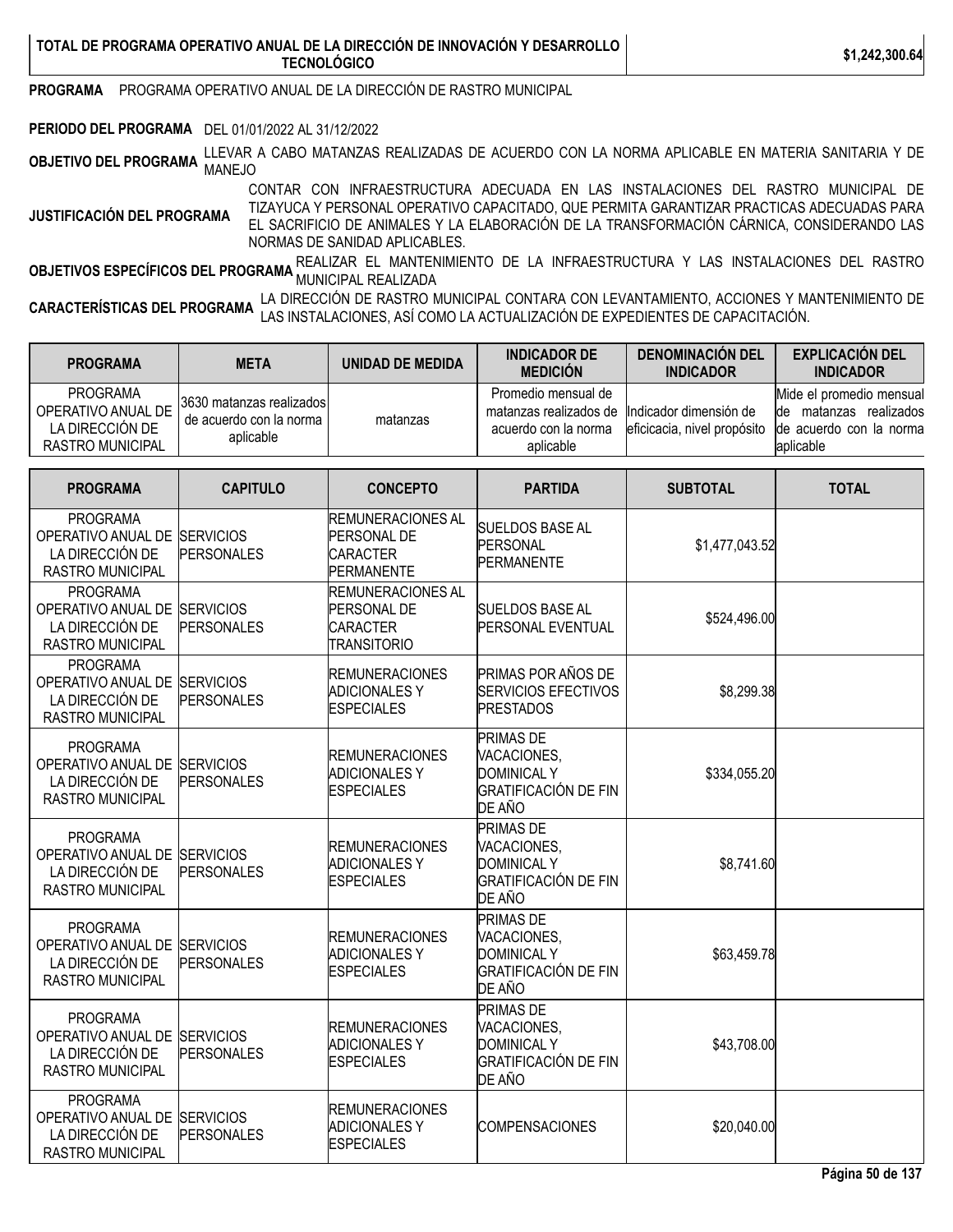| PROGRAMA<br>OPERATIVO ANUAL DE<br>LA DIRECCIÓN DE<br>RASTRO MUNICIPAL                   | <b>SERVICIOS</b><br><b>PERSONALES</b> | <b>REMUNERACIONES</b><br><b>ADICIONALES Y</b><br><b>ESPECIALES</b>   | <b>COMPENSACIONES</b>                                                                    | \$34,800.00  |  |
|-----------------------------------------------------------------------------------------|---------------------------------------|----------------------------------------------------------------------|------------------------------------------------------------------------------------------|--------------|--|
| <b>PROGRAMA</b><br>OPERATIVO ANUAL DE ISERVICIOS<br>LA DIRECCIÓN DE<br>RASTRO MUNICIPAL | <b>PERSONALES</b>                     | <b>OTRAS PRESTACIONES</b><br><b>ISOCIALES Y</b><br><b>ECONOMICAS</b> | <b>PRESTACIONES</b><br><b>CONTRACTUALES</b>                                              | \$184,570.32 |  |
| <b>PROGRAMA</b><br>OPERATIVO ANUAL DE ISERVICIOS<br>LA DIRECCIÓN DE<br>RASTRO MUNICIPAL | <b>PERSONALES</b>                     | <b>SOCIALES Y</b><br><b>ECONOMICAS</b>                               | <b>IOTRAS PRESTACIONES IOTRAS PRESTACIONES</b><br><b>SOCIALES Y</b><br><b>ECONÓMICAS</b> | \$237,624.00 |  |
|                                                                                         |                                       |                                                                      |                                                                                          |              |  |

**SERVICIOS PERSONALES \$2,936,837.80**

| <b>PROGRAMA</b>                                                                                  | <b>CAPITULO</b>    | <b>CONCEPTO</b>                                                                                                   | <b>PARTIDA</b>                                                                                 | <b>SUBTOTAL</b> | <b>TOTAL</b> |
|--------------------------------------------------------------------------------------------------|--------------------|-------------------------------------------------------------------------------------------------------------------|------------------------------------------------------------------------------------------------|-----------------|--------------|
| <b>PROGRAMA</b><br>OPERATIVO ANUAL DE MATERIALES Y<br>LA DIRECCIÓN DE<br><b>RASTRO MUNICIPAL</b> | <b>SUMINISTROS</b> | <b>MATERIALES DE</b><br>ADMINISTRACION,<br><b>EMISION DE</b><br><b>DOCUMENTOS Y</b><br><b>ARTICULOS OFICIALES</b> | MATERIALES, ÚTILES Y<br>EQUIPOS MENORES DE<br><b>OFICINA</b>                                   | \$12,229.00     |              |
| <b>PROGRAMA</b><br>OPERATIVO ANUAL DE MATERIALES Y<br>LA DIRECCIÓN DE<br>RASTRO MUNICIPAL        | <b>SUMINISTROS</b> | <b>MATERIALES DE</b><br>ADMINISTRACION,<br><b>EMISION DE</b><br><b>DOCUMENTOS Y</b><br><b>ARTICULOS OFICIALES</b> | <b>MATERIALES Y ÚTILES</b><br>DE IMPRESIÓN Y<br><b>REPRODUCCIÓN</b>                            | \$7,484.00      |              |
| <b>PROGRAMA</b><br>OPERATIVO ANUAL DE MATERIALES Y<br>LA DIRECCIÓN DE<br>RASTRO MUNICIPAL        | <b>SUMINISTROS</b> | <b>MATERIALES DE</b><br>ADMINISTRACION,<br><b>EMISION DE</b><br><b>DOCUMENTOS Y</b><br><b>ARTICULOS OFICIALES</b> | <b>MATERIAL DE LIMPIEZA</b>                                                                    | \$35,551.58     |              |
| <b>PROGRAMA</b><br>OPERATIVO ANUAL DE MATERIALES Y<br>LA DIRECCIÓN DE<br><b>RASTRO MUNICIPAL</b> | <b>SUMINISTROS</b> | <b>ALIMENTOS Y</b><br><b>UTENSILIOS</b>                                                                           | <b>PRODUCTOS</b><br><b>ALIMENTICIOS PARA</b><br><b>PERSONAS</b>                                | \$4,346.00      |              |
| <b>PROGRAMA</b><br>OPERATIVO ANUAL DE MATERIALES Y<br>LA DIRECCIÓN DE<br><b>RASTRO MUNICIPAL</b> | <b>SUMINISTROS</b> | <b>MATERIALESY</b><br><b>ARTICULOS DE</b><br><b>CONSTRUCCION Y DE</b><br><b>REPARACION</b>                        | <b>CEMENTO Y</b><br><b>PRODUCTOS DE</b><br><b>CONCRETO</b>                                     | \$1,540.00      |              |
| <b>PROGRAMA</b><br>OPERATIVO ANUAL DE MATERIALES Y<br>LA DIRECCIÓN DE<br><b>RASTRO MUNICIPAL</b> | <b>SUMINISTROS</b> | <b>MATERIALESY</b><br><b>ARTICULOS DE</b><br>CONSTRUCCION Y DE<br><b>REPARACION</b>                               | <b>MATERIAL ELÉCTRICO</b><br>Y ELECTRÓNICO                                                     | \$819,050.00    |              |
| <b>PROGRAMA</b><br>OPERATIVO ANUAL DE MATERIALES Y<br>LA DIRECCIÓN DE<br>RASTRO MUNICIPAL        | <b>SUMINISTROS</b> | <b>MATERIALESY</b><br><b>ARTICULOS DE</b><br><b>CONSTRUCCION Y DE</b><br><b>REPARACION</b>                        | <b>ARTÍCULOS METÁLICOS</b><br>PARA LA<br>CONSTRUCCIÓN                                          | \$529,163.00    |              |
| <b>PROGRAMA</b><br>OPERATIVO ANUAL DE MATERIALES Y<br>LA DIRECCIÓN DE<br><b>RASTRO MUNICIPAL</b> | <b>SUMINISTROS</b> | <b>MATERIALESY</b><br><b>ARTICULOS DE</b><br>CONSTRUCCION Y DE<br><b>REPARACION</b>                               | <b>OTROS MATERIALES Y</b><br><b>ARTÍCULOS DE</b><br><b>CONSTRUCCIÓN Y</b><br><b>REPARACIÓN</b> | \$290,000.00    |              |
| <b>PROGRAMA</b><br>OPERATIVO ANUAL DE MATERIALES Y<br>LA DIRECCIÓN DE<br>RASTRO MUNICIPAL        | <b>SUMINISTROS</b> | <b>PRODUCTOS</b><br>QUIMICOS,<br><b>FARMACEUTICOS Y DE</b><br><b>LABORATORIO</b>                                  | <b>MEDICINASY</b><br><b>PRODUCTOS</b><br><b>FARMACÉUTICOS</b>                                  | \$1,267.82      |              |
| <b>PROGRAMA</b><br>OPERATIVO ANUAL DE MATERIALES Y<br>LA DIRECCIÓN DE<br><b>RASTRO MUNICIPAL</b> | <b>SUMINISTROS</b> | COMBUSTIBLES,<br><b>LUBRICANTESY</b><br><b>ADITIVOS</b>                                                           | COMBUSTIBLES,<br><b>LUBRICANTESY</b><br><b>ADITIVOS</b>                                        | \$5,800.00      |              |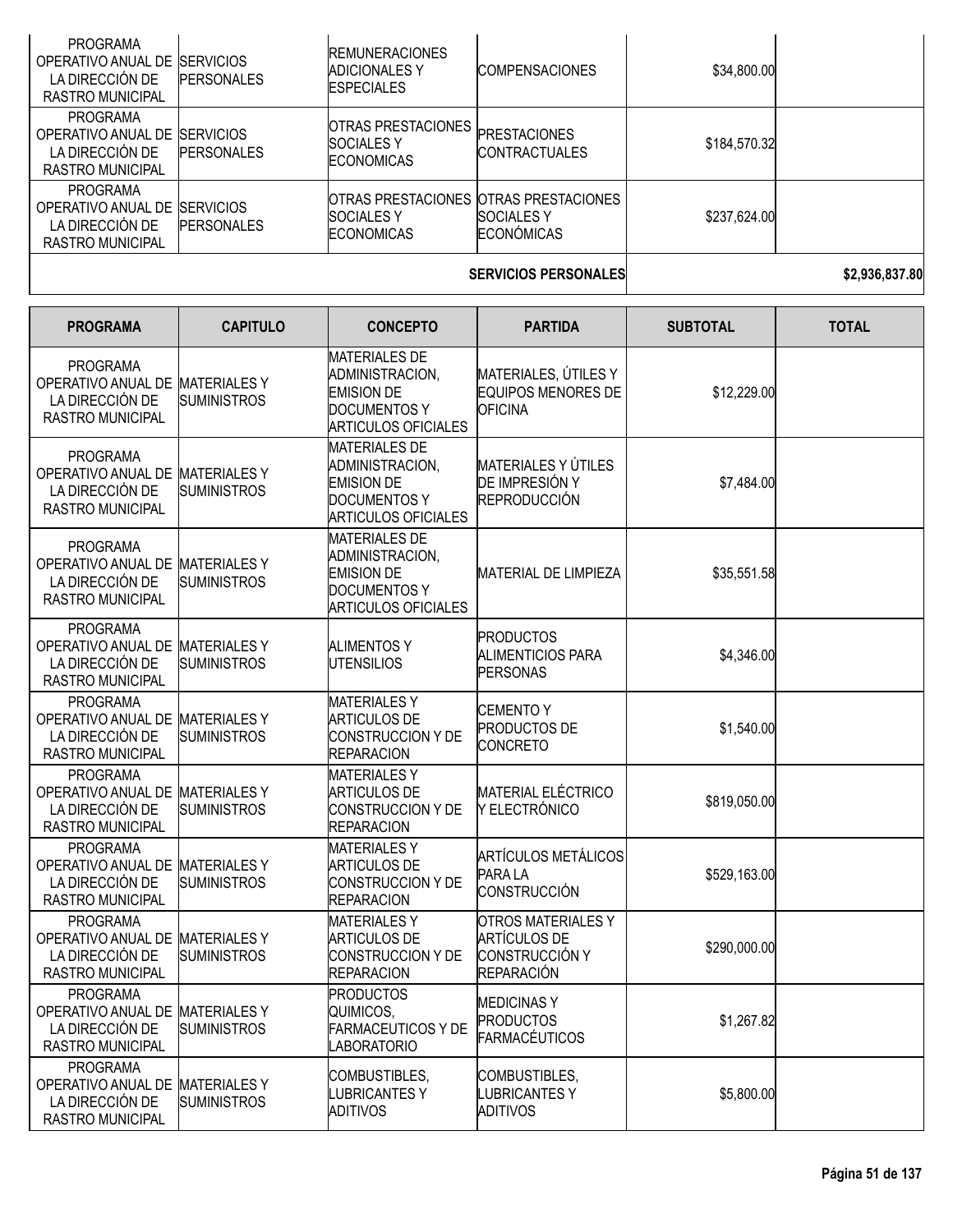| <b>PROGRAMA</b><br>OPERATIVO ANUAL DE<br>LA DIRECCIÓN DE<br><b>RASTRO MUNICIPAL</b><br><b>PROGRAMA</b> | <b>MATERIALES Y</b><br><b>SUMINISTROS</b> | VESTUARIO, BLANCOS,<br><b>PRENDAS DE</b><br><b>PROTECCION Y</b><br><b>ARTICULOS</b><br><b>DEPORTIVOS</b><br>VESTUARIO, BLANCOS, | VESTUARIO Y<br>UNIFORMES<br><b>PRENDAS DE</b>              | \$20,000.00 |                |
|--------------------------------------------------------------------------------------------------------|-------------------------------------------|---------------------------------------------------------------------------------------------------------------------------------|------------------------------------------------------------|-------------|----------------|
| OPERATIVO ANUAL DE<br>LA DIRECCIÓN DE<br>RASTRO MUNICIPAL                                              | <b>MATERIALES Y</b><br><b>SUMINISTROS</b> | <b>PRENDAS DE</b><br><b>PROTECCION Y</b><br><b>ARTICULOS</b><br><b>DEPORTIVOS</b>                                               | <b>SEGURIDAD Y</b><br><b>PROTECCIÓN</b><br><b>PERSONAL</b> | \$41,950.00 |                |
| <b>PROGRAMA</b><br>OPERATIVO ANUAL DE<br>LA DIRECCIÓN DE<br>RASTRO MUNICIPAL                           | <b>MATERIALES Y</b><br><b>SUMINISTROS</b> | <b>HERRAMIENTAS,</b><br><b>REFACCIONES Y</b><br><b>ACCESORIOS</b><br><b>MENORES</b>                                             | <b>HERRAMIENTAS</b><br><b>MENORES</b>                      | \$76,648.00 |                |
|                                                                                                        |                                           |                                                                                                                                 | MATERIALEA VALIMINIATRAA                                   |             | 84 A 15 AAA 10 |

#### **MATERIALES Y SUMINISTROS \$1,845,029.40**

| <b>PROGRAMA</b>                                                                     | <b>CAPITULO</b>                       | <b>CONCEPTO</b>                                                                             | <b>PARTIDA</b>                                                                                                                  | <b>SUBTOTAL</b> | <b>TOTAL</b> |
|-------------------------------------------------------------------------------------|---------------------------------------|---------------------------------------------------------------------------------------------|---------------------------------------------------------------------------------------------------------------------------------|-----------------|--------------|
| <b>PROGRAMA</b><br>OPERATIVO ANUAL DE<br>LA DIRECCIÓN DE<br><b>RASTRO MUNICIPAL</b> | SERVICIOS GENERALES SERVICIOS BASICOS |                                                                                             | <b>GAS</b>                                                                                                                      | \$450,096.14    |              |
| <b>PROGRAMA</b><br>OPERATIVO ANUAL DE<br>LA DIRECCIÓN DE<br><b>RASTRO MUNICIPAL</b> | SERVICIOS GENERALES SERVICIOS BASICOS |                                                                                             | SERVICIOS DE ACCESO<br>DE INTERNET, REDES Y<br>PROCESAMIENTO DE<br><b>INFORMACIÓN</b>                                           | \$6,000.00      |              |
| <b>PROGRAMA</b><br>OPERATIVO ANUAL DE<br>LA DIRECCIÓN DE<br><b>RASTRO MUNICIPAL</b> | SERVICIOS GENERALES REPARACION,       | <b>SERVICIOS DE</b><br><b>INSTALACION,</b><br><b>MANTENIMIENTO Y</b><br><b>CONSERVACION</b> | <b>INSTALACIÓN,</b><br>REPARACIÓN Y<br><b>MANTENIMIENTO DE</b><br>EQUIPO DE CÓMPUTO Y<br>TECNOLOGÍA DE LA<br><b>INFORMACIÓN</b> | \$6,000.00      |              |
| <b>PROGRAMA</b><br>OPERATIVO ANUAL DE<br>LA DIRECCIÓN DE<br><b>RASTRO MUNICIPAL</b> | SERVICIOS GENERALES REPARACION,       | <b>SERVICIOS DE</b><br><b>INSTALACION,</b><br><b>MANTENIMIENTO Y</b><br><b>CONSERVACION</b> | <b>INSTALACIÓN,</b><br>REPARACIÓN Y<br><b>MANTENIMIENTO DE</b><br>MAQUINARIA, OTROS<br><b>EQUIPOS Y</b><br><b>HERRAMIENTA</b>   | \$16,500.00     |              |
| <b>PROGRAMA</b><br>OPERATIVO ANUAL DE<br>LA DIRECCIÓN DE<br><b>RASTRO MUNICIPAL</b> | SERVICIOS GENERALES REPARACION,       | <b>SERVICIOS DE</b><br><b>INSTALACION,</b><br><b>MANTENIMIENTO Y</b><br><b>CONSERVACION</b> | <b>SERVICIOS DE</b><br>LIMPIEZA Y MANEJO DE<br><b>DESECHOS</b>                                                                  | \$102,000.00    |              |
| <b>PROGRAMA</b><br>OPERATIVO ANUAL DE<br>LA DIRECCIÓN DE<br><b>RASTRO MUNICIPAL</b> | SERVICIOS GENERALES REPARACION,       | SERVICIOS DE<br><b>INSTALACION,</b><br><b>MANTENIMIENTO Y</b><br><b>CONSERVACION</b>        | <b>SERVICIOS DE</b><br>JARDINERÍA Y<br><b>FUMIGACIÓN</b>                                                                        | \$96,000.00     |              |
|                                                                                     |                                       |                                                                                             | <b>SERVICIOS GENERALES</b>                                                                                                      |                 | \$676,596.14 |

| <b>PROGRAMA</b>                                                              | <b>CAPITULO</b>                                                    | <b>CONCEPTO</b>                                         | <b>PARTIDA</b>                                     | <b>SUBTOTAL</b> | <b>TOTAL</b> |
|------------------------------------------------------------------------------|--------------------------------------------------------------------|---------------------------------------------------------|----------------------------------------------------|-----------------|--------------|
| PROGRAMA<br>OPERATIVO ANUAL DE<br>LA DIRECCIÓN DE<br><b>RASTRO MUNICIPAL</b> | <b>BIENES MUEBLES.</b><br><b>INMUEBLES E</b><br><b>INTANGIBLES</b> | <b>IMOBILIARIO Y EQUIPO</b><br><b>DE ADMINISTRACION</b> | <b>MUEBLES DE OFICINA Y I</b><br><b>ESTANTERIA</b> | \$10,000.00     |              |
| <b>PROGRAMA</b><br>OPERATIVO ANUAL DE<br>LA DIRECCIÓN DE<br>RASTRO MUNICIPAL | <b>BIENES MUEBLES.</b><br><b>INMUEBLES E</b><br><b>INTANGIBLES</b> | <b>MOBILIARIO Y EQUIPO</b><br><b>DE ADMINISTRACION</b>  | MUEBLES, EXCEPTO DE<br>IOFICINA Y ESTANTERÍA       | \$8,000.00      |              |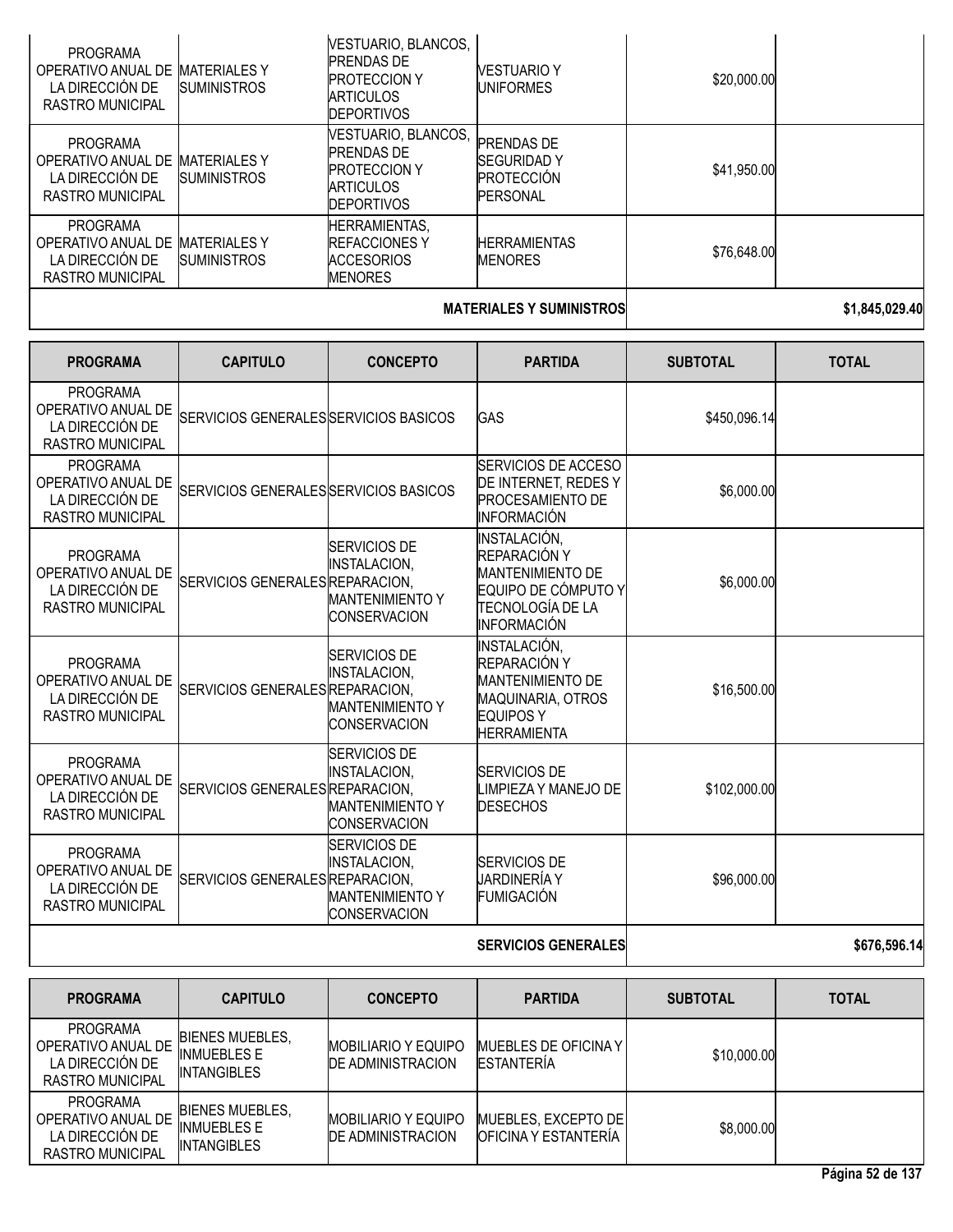| <b>PROGRAMA</b>                                                              |                                                                       |                                                              | PROGRAMA OPERATIVO ANUAL DE LA DIRECCIÓN DE TURISMOS, COMERCIO Y SERVICIOS |             |             |
|------------------------------------------------------------------------------|-----------------------------------------------------------------------|--------------------------------------------------------------|----------------------------------------------------------------------------|-------------|-------------|
|                                                                              | TOTAL DE PROGRAMA OPERATIVO ANUAL DE LA DIRECCIÓN DE RASTRO MUNICIPAL |                                                              | \$5,540,463.34                                                             |             |             |
|                                                                              |                                                                       |                                                              | BIENES MUEBLES, INMUEBLES E INTANGIBLES                                    |             | \$82,000.00 |
| <b>PROGRAMA</b><br>OPERATIVO ANUAL DE<br>LA DIRECCIÓN DE<br>RASTRO MUNICIPAL | <b>BIENES MUEBLES,</b><br><b>INMUEBLES E</b><br><b>INTANGIBLES</b>    | <b>MAQUINARIA, OTROS</b><br>EQUIPOS Y<br><b>HERRAMIENTAS</b> | <b>HERRAMIENTASY</b><br>MÁQUINAS-<br><b>HERRAMIENTA</b>                    | \$54,000.00 |             |
| <b>PROGRAMA</b><br>OPERATIVO ANUAL DE<br>LA DIRECCIÓN DE<br>RASTRO MUNICIPAL | <b>BIENES MUEBLES,</b><br>INMUEBLES E<br><b>INTANGIBLES</b>           | <b>MOBILIARIO Y EQUIPO</b><br><b>DE ADMINISTRACION</b>       | EQUIPO DE CÓMPUTO Y<br>DE TECNOLOGÍAS DE<br>LA INFORMACIÓN                 | \$10,000.00 |             |

**PERIODO DEL PROGRAMA** DEL 01/01/2022 AL 31/12/2022

**OBJETIVO DEL PROGRAMA** LOGRAR QUE AL MENOS <sup>10</sup> EMPRESAS <sup>Y</sup> NEGOCIOS DEL SECTOR TURÍSTICO, DE COMERCIO <sup>Y</sup> SERVICIOS VEAN INCREMENTADA SU CAPACIDAD

**JUSTIFICACIÓN DEL PROGRAMA** SE ESPERA TENER UNA ALTA CAPTACIÓN DE TURISMO NACIONAL E INTERNACIONAL, ASÍ COMO EL DESARROLLO Y CRECIMIENTO DE LAS ACTIVIDADES COMERCIALES Y DE SERVICIOS EN EL MUNICIPIO DE TIZAYUCA

**OBJETIVOS ESPECÍFICOS DEL PROGRAMA** CONCRETAR PROYECTOS DE FOMENTO Y PROMOCIÓN TURÍSTICA DEL MUNICIPIO DE TIZAYUCA.

**CARACTERÍSTICAS DEL PROGRAMA** LA DIRECCIÓN DE TURISMO, COMERCIO Y SERVICIO CONTARA LA CREACIÓN DISEÑO, PLAFIFICACIÓN Y<br>CARACTERÍSTICAS DEL PROGRAMA EJECUCIÓN DE IMAGEN Y PROMOCIÓN TURISTICA, ASI COMO CURSOS, TALLERES Y CA

| <b>PROGRAMA</b>                                                                        | <b>META</b>                                                                                                                | UNIDAD DE MEDIDA     | <b>INDICADOR DE</b><br><b>MEDICIÓN</b>                                                                                           | <b>DENOMINACIÓN DEL</b><br><b>INDICADOR</b>           | <b>EXPLICACIÓN DEL</b><br><b>INDICADOR</b>                                                                                                                      |
|----------------------------------------------------------------------------------------|----------------------------------------------------------------------------------------------------------------------------|----------------------|----------------------------------------------------------------------------------------------------------------------------------|-------------------------------------------------------|-----------------------------------------------------------------------------------------------------------------------------------------------------------------|
| PROGRAMA<br>OPERATIVO ANUAL DE<br>LA DIRECCIÓN DE<br>TURISMOS, COMERCIO<br>Y SERVICIOS | 280 empresas y<br>comercios del sector<br>turismo, comercio y<br>servicio que reciben<br>atención y elevan su<br>capacidad | empresas y comercios | Número de empresas y<br>comercios del sector<br>turismo, comercio v<br>servicio que reciben<br>atención y elevan su<br>capacidad | Indicador dimensión de<br>eficicacia, nivel propósito | Mide<br>número<br>el<br>de<br>empresas y comercios del<br>sector turismo, comercio y<br>servicio<br>reciben<br>que<br><b>atención</b><br>elevan su<br>capacidad |

| <b>PROGRAMA</b>                                                                               | <b>CAPITULO</b>                       | <b>CONCEPTO</b>                                                                   | <b>PARTIDA</b>                                                                                 | <b>SUBTOTAL</b> | <b>TOTAL</b> |
|-----------------------------------------------------------------------------------------------|---------------------------------------|-----------------------------------------------------------------------------------|------------------------------------------------------------------------------------------------|-----------------|--------------|
| <b>PROGRAMA</b><br>OPERATIVO ANUAL DE<br>LA DIRECCIÓN DE<br>TURISMOS, COMERCIO<br>Y SERVICIOS | <b>SERVICIOS</b><br><b>PERSONALES</b> | <b>IREMUNERACIONES AL</b><br><b>PERSONAL DE</b><br>CARACTER<br><b>IPERMANENTE</b> | <b>SUELDOS BASE AL</b><br><b>PERSONAL</b><br><b>PERMANENTE</b>                                 | \$390,408.00    |              |
| <b>PROGRAMA</b><br>OPERATIVO ANUAL DE<br>LA DIRECCIÓN DE<br>TURISMOS, COMERCIO<br>Y SERVICIOS | <b>SERVICIOS</b><br>PERSONALES        | <b>REMUNERACIONES</b><br><b>ADICIONALES Y</b><br><b>ESPECIALES</b>                | <b>PRIMAS DE</b><br>VACACIONES,<br>DOMINICAL Y<br><b>GRATIFICACIÓN DE FIN</b><br>DE AÑO        | \$65,068.00     |              |
| <b>PROGRAMA</b><br>OPERATIVO ANUAL DE<br>LA DIRECCIÓN DE<br>TURISMOS, COMERCIO<br>Y SERVICIOS | <b>SERVICIOS</b><br><b>PERSONALES</b> | <b>IREMUNERACIONES</b><br><b>ADICIONALES Y</b><br><b>ESPECIALES</b>               | <b>PRIMAS DE</b><br>VACACIONES,<br><b>DOMINICAL Y</b><br><b>GRATIFICACIÓN DE FIN</b><br>DE AÑO | \$6,506.80      |              |
| <b>PROGRAMA</b><br>OPERATIVO ANUAL DE<br>LA DIRECCIÓN DE<br>TURISMOS, COMERCIO<br>Y SERVICIOS | <b>SERVICIOS</b><br><b>PERSONALES</b> | <b>SOCIALESY</b><br>ECONOMICAS                                                    | OTRAS PRESTACIONES OTRAS PRESTACIONES<br><b>SOCIALES Y</b><br><b>ECONÓMICAS</b>                | \$342,120.00    |              |
|                                                                                               |                                       | <b>SERVICIOS PERSONALES</b>                                                       | \$804,102.80                                                                                   |                 |              |

**PROGRAMA CAPITULO CONCEPTO PARTIDA SUBTOTAL TOTAL**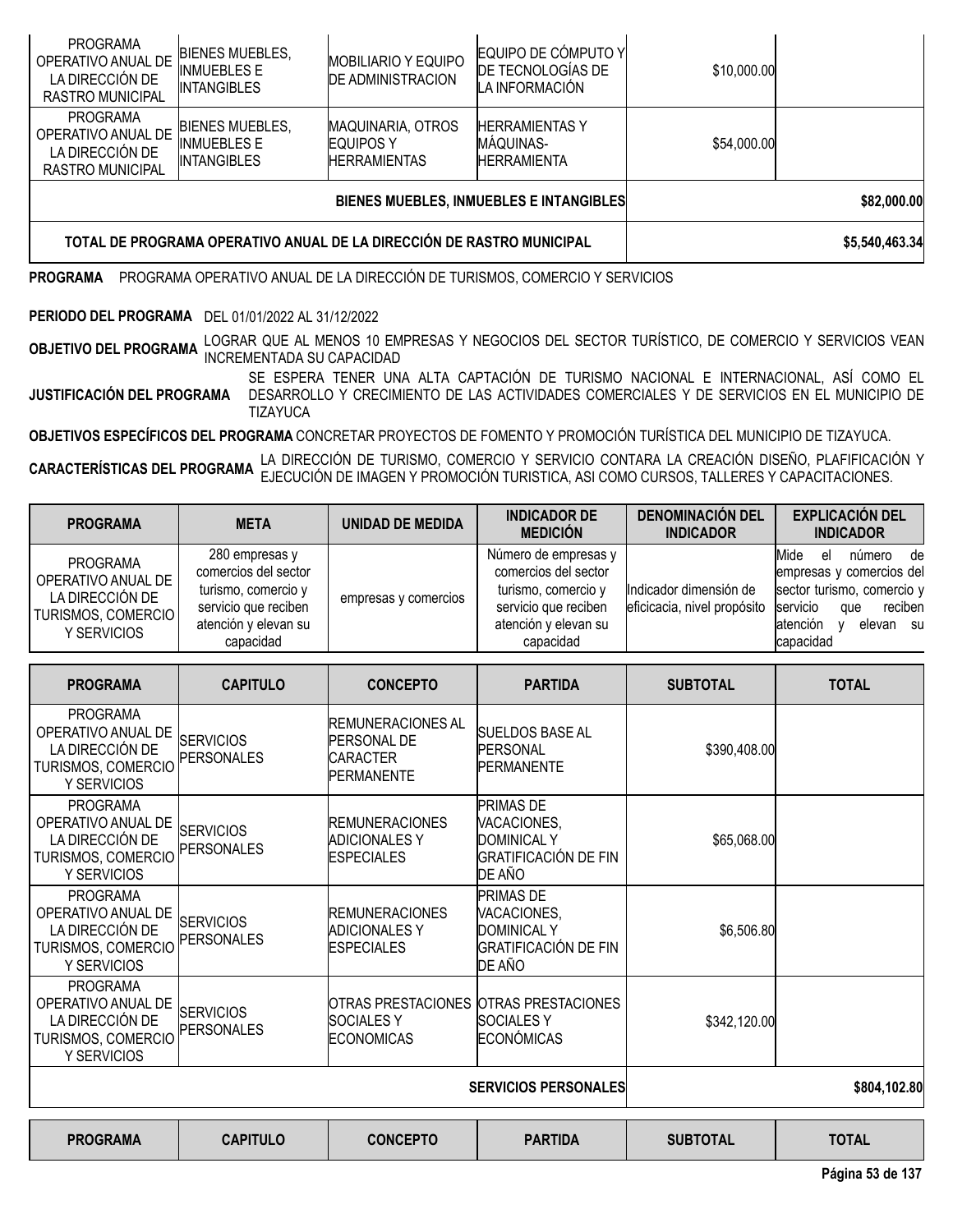| <b>PROGRAMA</b><br>OPERATIVO ANUAL DE<br>LA DIRECCIÓN DE<br>TURISMOS, COMERCIO<br>Y SERVICIOS             | <b>MATERIALESY</b><br><b>SUMINISTROS</b> | <b>MATERIALES DE</b><br>ADMINISTRACION,<br><b>EMISION DE</b><br><b>DOCUMENTOS Y</b><br><b>ARTICULOS OFICIALES</b> | MATERIALES, ÚTILES Y<br><b>EQUIPOS MENORES DE</b><br><b>OFICINA</b>                                       | \$6,953.18   |  |
|-----------------------------------------------------------------------------------------------------------|------------------------------------------|-------------------------------------------------------------------------------------------------------------------|-----------------------------------------------------------------------------------------------------------|--------------|--|
| <b>PROGRAMA</b><br>OPERATIVO ANUAL DE<br>LA DIRECCIÓN DE<br>TURISMOS, COMERCIO<br>Y SERVICIOS             | <b>MATERIALESY</b><br><b>SUMINISTROS</b> | <b>MATERIALES DE</b><br>ADMINISTRACION,<br><b>EMISION DE</b><br><b>DOCUMENTOS Y</b><br><b>ARTICULOS OFICIALES</b> | MATERIALES Y ÚTILES<br>DE IMPRESIÓN Y<br>REPRODUCCIÓN                                                     | \$125,320.00 |  |
| <b>PROGRAMA</b><br>OPERATIVO ANUAL DE<br>LA DIRECCIÓN DE<br>TURISMOS, COMERCIO<br>Y SERVICIOS             | <b>MATERIALESY</b><br><b>SUMINISTROS</b> | <b>MATERIALES DE</b><br>ADMINISTRACION,<br><b>EMISION DE</b><br><b>DOCUMENTOS Y</b><br><b>ARTICULOS OFICIALES</b> | MATERIALES, ÚTILES Y<br>EQUIPOS MENORES DE<br>TECNOLOGÍAS DE LA<br>INFORMACIÓN Y<br><b>COMUNICACIONES</b> | \$465.00     |  |
| <b>PROGRAMA</b><br>OPERATIVO ANUAL DE<br>LA DIRECCIÓN DE<br>TURISMOS, COMERCIO<br>Y SERVICIOS             | <b>MATERIALESY</b><br><b>SUMINISTROS</b> | <b>MATERIALES DE</b><br>ADMINISTRACION,<br><b>EMISION DE</b><br><b>DOCUMENTOS Y</b><br><b>ARTICULOS OFICIALES</b> | <b>MATERIAL IMPRESO E</b><br><b>INFORMACIÓN DIGITAL</b>                                                   | \$3,580.00   |  |
| <b>PROGRAMA</b><br>OPERATIVO ANUAL DE<br>LA DIRECCIÓN DE<br>TURISMOS, COMERCIO<br>Y SERVICIOS             | <b>MATERIALESY</b><br><b>SUMINISTROS</b> | <b>MATERIALES DE</b><br>ADMINISTRACION,<br><b>EMISION DE</b><br><b>DOCUMENTOS Y</b><br><b>ARTICULOS OFICIALES</b> | <b>MATERIAL DE LIMPIEZA</b>                                                                               | \$1,026.56   |  |
| <b>PROGRAMA</b><br>OPERATIVO ANUAL DE<br>LA DIRECCIÓN DE<br>TURISMOS, COMERCIO<br>Y SERVICIOS             | <b>MATERIALESY</b><br>SUMINISTROS        | <b>MATERIALES DE</b><br>ADMINISTRACION,<br><b>EMISION DE</b><br><b>DOCUMENTOS Y</b><br><b>ARTICULOS OFICIALES</b> | <b>MATERIALES PARA EL</b><br><b>REGISTRO E</b><br><b>IDENTIFICACIÓN DE</b><br><b>BIENES Y PERSONAS</b>    | \$1,500.00   |  |
| <b>PROGRAMA</b><br>OPERATIVO ANUAL DE<br>LA DIRECCIÓN DE<br>TURISMOS, COMERCIO<br>Y SERVICIOS             | <b>MATERIALESY</b><br><b>SUMINISTROS</b> | <b>ALIMENTOS Y</b><br><b>UTENSILIOS</b>                                                                           | <b>PRODUCTOS</b><br><b>ALIMENTICIOS PARA</b><br><b>PERSONAS</b>                                           | \$31,870.00  |  |
| <b>PROGRAMA</b><br>OPERATIVO ANUAL DE<br>LA DIRECCIÓN DE<br>TURISMOS, COMERCIO SUMINISTROS<br>Y SERVICIOS | <b>MATERIALESY</b>                       | <b>ALIMENTOS Y</b><br><b>UTENSILIOS</b>                                                                           | UTENSILIOS PARA EL<br>SERVICIO DE<br>ALIMENTACIÓN                                                         | \$2,087.10   |  |
| <b>PROGRAMA</b><br>OPERATIVO ANUAL DE<br>LA DIRECCIÓN DE<br>TURISMOS, COMERCIO<br>Y SERVICIOS             | <b>MATERIALESY</b><br><b>SUMINISTROS</b> | <b>MATERIALESY</b><br><b>ARTICULOS DE</b><br>CONSTRUCCION Y DE<br><b>REPARACION</b>                               | <b>MATERIAL ELÉCTRICO</b><br>Y ELECTRÓNICO                                                                | \$566.00     |  |
| <b>PROGRAMA</b><br>OPERATIVO ANUAL DE<br>LA DIRECCIÓN DE<br>TURISMOS, COMERCIO<br>Y SERVICIOS             | <b>MATERIALESY</b><br><b>SUMINISTROS</b> | <b>PRODUCTOS</b><br>QUIMICOS,<br><b>FARMACEUTICOS Y DE</b><br><b>LABORATORIO</b>                                  | <b>MEDICINASY</b><br><b>PRODUCTOS</b><br>FARMACÉUTICOS                                                    | \$300.00     |  |
| <b>PROGRAMA</b><br>OPERATIVO ANUAL DE<br>LA DIRECCIÓN DE<br>TURISMOS, COMERCIO<br>Y SERVICIOS             | <b>MATERIALESY</b><br><b>SUMINISTROS</b> | COMBUSTIBLES,<br><b>LUBRICANTESY</b><br><b>ADITIVOS</b>                                                           | COMBUSTIBLES,<br><b>LUBRICANTES Y</b><br><b>ADITIVOS</b>                                                  | \$12,000.00  |  |
| <b>PROGRAMA</b><br>OPERATIVO ANUAL DE<br>LA DIRECCIÓN DE<br>TURISMOS, COMERCIO<br>Y SERVICIOS             | <b>MATERIALESY</b><br><b>SUMINISTROS</b> | VESTUARIO, BLANCOS,<br><b>PRENDAS DE</b><br><b>PROTECCION Y</b><br><b>ARTICULOS</b><br><b>DEPORTIVOS</b>          | <b>VESTUARIO Y</b><br><b>UNIFORMES</b>                                                                    | \$53,464.00  |  |
|                                                                                                           |                                          |                                                                                                                   | \$239,131.84                                                                                              |              |  |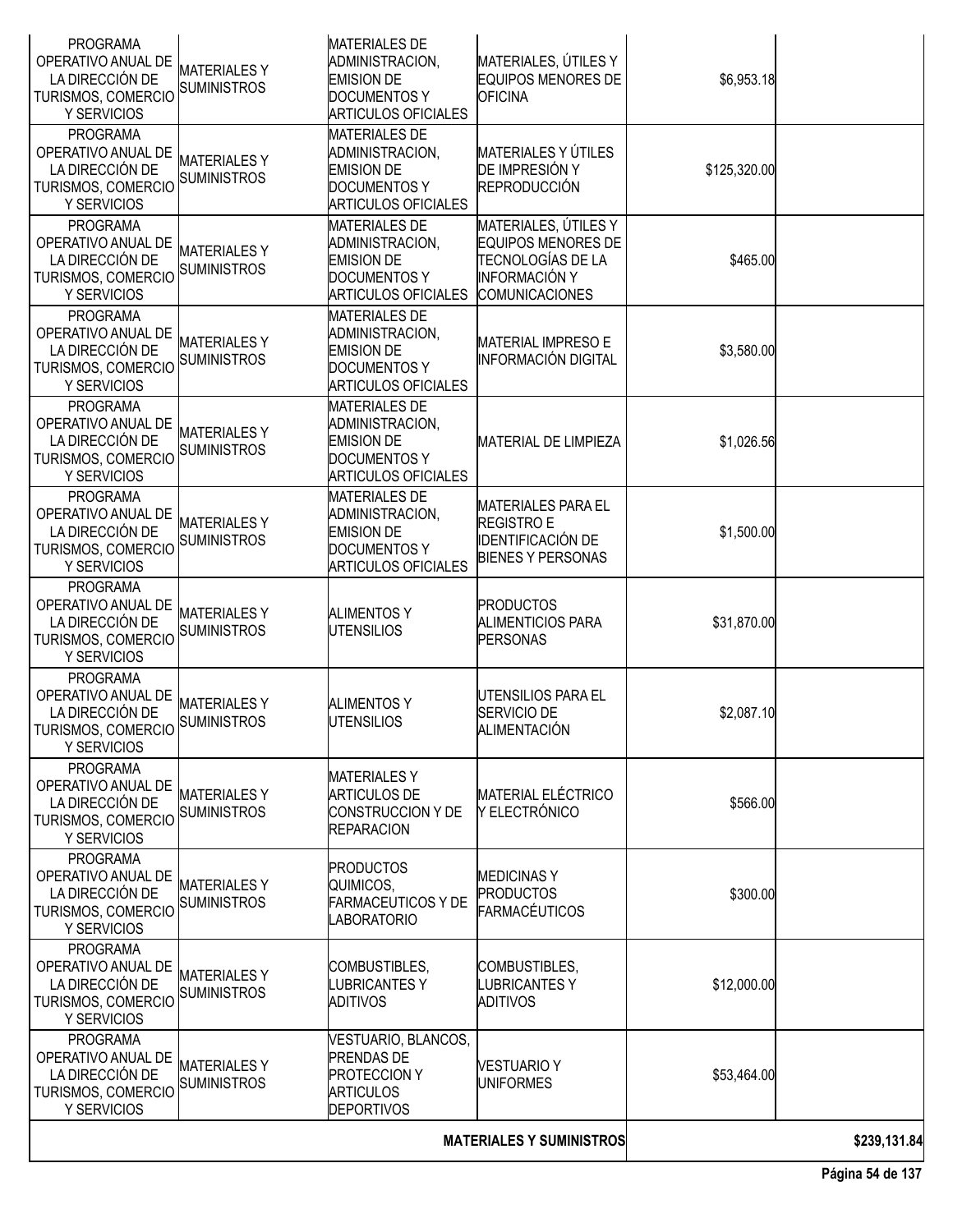| <b>PROGRAMA</b>                                                                                      | <b>CAPITULO</b>                         | <b>CONCEPTO</b>                                                                             | <b>PARTIDA</b>                                                                                                           | <b>SUBTOTAL</b> | <b>TOTAL</b> |
|------------------------------------------------------------------------------------------------------|-----------------------------------------|---------------------------------------------------------------------------------------------|--------------------------------------------------------------------------------------------------------------------------|-----------------|--------------|
| <b>PROGRAMA</b><br>OPERATIVO ANUAL DE<br>LA DIRECCIÓN DE<br>TURISMOS, COMERCIO<br>Y SERVICIOS        | SERVICIOS GENERALES SERVICIOS BASICOS   |                                                                                             | SERVICIOS DE ACCESO<br>DE INTERNET, REDES Y<br>PROCESAMIENTO DE<br><b>INFORMACIÓN</b>                                    | \$3,500.00      |              |
| <b>PROGRAMA</b><br>OPERATIVO ANUAL DE<br>LA DIRECCIÓN DE<br>TURISMOS, COMERCIO<br>Y SERVICIOS        | SERVICIOS GENERALES SERVICIOS BASICOS   |                                                                                             | <b>SERVICIOS</b><br><b>INTEGRALES Y OTROS</b><br><b>SERVICIOS</b>                                                        | \$2,796.00      |              |
| <b>PROGRAMA</b><br>OPERATIVO ANUAL DE<br>LA DIRECCIÓN DE<br>TURISMOS, COMERCIO<br>Y SERVICIOS        | SERVICIOS GENERALES SERVICIOS DE        | ARRENDAMIENTO                                                                               | <b>ARRENDAMIENTO DE</b><br><b>EDIFICIOS</b>                                                                              | \$20,000.00     |              |
| <b>PROGRAMA</b><br>OPERATIVO ANUAL DE<br>LA DIRECCIÓN DE<br>TURISMOS, COMERCIO<br>Y SERVICIOS        | SERVICIOS GENERALES SERVICIOS DE        | <b>ARRENDAMIENTO</b>                                                                        | <b>OTROS</b><br><b>ARRENDAMIENTOS</b>                                                                                    | \$200,000.00    |              |
| <b>PROGRAMA</b><br>OPERATIVO ANUAL DE<br>LA DIRECCIÓN DE<br>TURISMOS, COMERCIO<br>Y SERVICIOS        | SERVICIOS GENERALES SERVICIOS DE        | ARRENDAMIENTO                                                                               | <b>OTROS</b><br><b>ARRENDAMIENTOS</b>                                                                                    | \$15,000.00     |              |
| <b>PROGRAMA</b><br>OPERATIVO ANUAL DE<br>LA DIRECCIÓN DE<br>TURISMOS, COMERCIO<br><b>Y SERVICIOS</b> | SERVICIOS GENERALES CIENTIFICOS,        | <b>SERVICIOS</b><br>PROFESIONALES,<br><b>TECNICOS Y OTROS</b><br><b>SERVICIOS</b>           | SERVICIOS DE DISEÑO,<br>ARQUITECTURA,<br>INGENIERÍA Y<br><b>ACTIVIDADES</b><br><b>RELACIONADAS</b>                       | \$10,000.00     |              |
| <b>PROGRAMA</b><br>OPERATIVO ANUAL DE<br>LA DIRECCIÓN DE<br>TURISMOS, COMERCIO<br>Y SERVICIOS        | SERVICIOS GENERALES REPARACION,         | <b>SERVICIOS DE</b><br><b>INSTALACION,</b><br><b>MANTENIMIENTO Y</b><br><b>CONSERVACION</b> | INSTALACIÓN,<br>REPARACIÓN Y<br><b>MANTENIMIENTO DE</b><br>EQUIPO DE CÓMPUTO Y<br>TECNOLOGÍA DE LA<br><b>INFORMACIÓN</b> | \$15,000.00     |              |
| <b>PROGRAMA</b><br>OPERATIVO ANUAL DE<br>LA DIRECCIÓN DE<br>TURISMOS, COMERCIO<br>Y SERVICIOS        | SERVICIOS GENERALES COMUNICACION SOCIAL | SERVICIOS DE<br>Y PUBLICIDAD                                                                | <b>SERVICIOS DE</b><br>CREATIVIDAD,<br>PREPRODUCCIÓN Y<br>PRODUCCIÓN DE<br>PUBLICIDAD, EXCEPTO<br><b>INTERNET</b>        | \$32,000.00     |              |
| <b>PROGRAMA</b><br>OPERATIVO ANUAL DE<br>LA DIRECCIÓN DE<br>TURISMOS, COMERCIO<br>Y SERVICIOS        | SERVICIOS GENERALES COMUNICACION SOCIAL | <b>SERVICIOS DE</b><br>Y PUBLICIDAD                                                         | OTROS SERVICIOS DE<br><b>INFORMACIÓN</b>                                                                                 | \$70,000.00     |              |
| <b>PROGRAMA</b><br>OPERATIVO ANUAL DE<br>LA DIRECCIÓN DE<br>TURISMOS, COMERCIO<br>Y SERVICIOS        | SERVICIOS GENERALES SERVICIOS OFICIALES |                                                                                             | <b>GASTOS DE ORDEN</b><br><b>SOCIAL Y CULTURAL</b>                                                                       | \$140,000.00    |              |
|                                                                                                      |                                         |                                                                                             | <b>SERVICIOS GENERALES</b>                                                                                               |                 | \$508,296.00 |
| <b>PROGRAMA</b>                                                                                      | <b>CAPITULO</b>                         | <b>CONCEPTO</b>                                                                             | <b>PARTIDA</b>                                                                                                           | <b>SUBTOTAL</b> | <b>TOTAL</b> |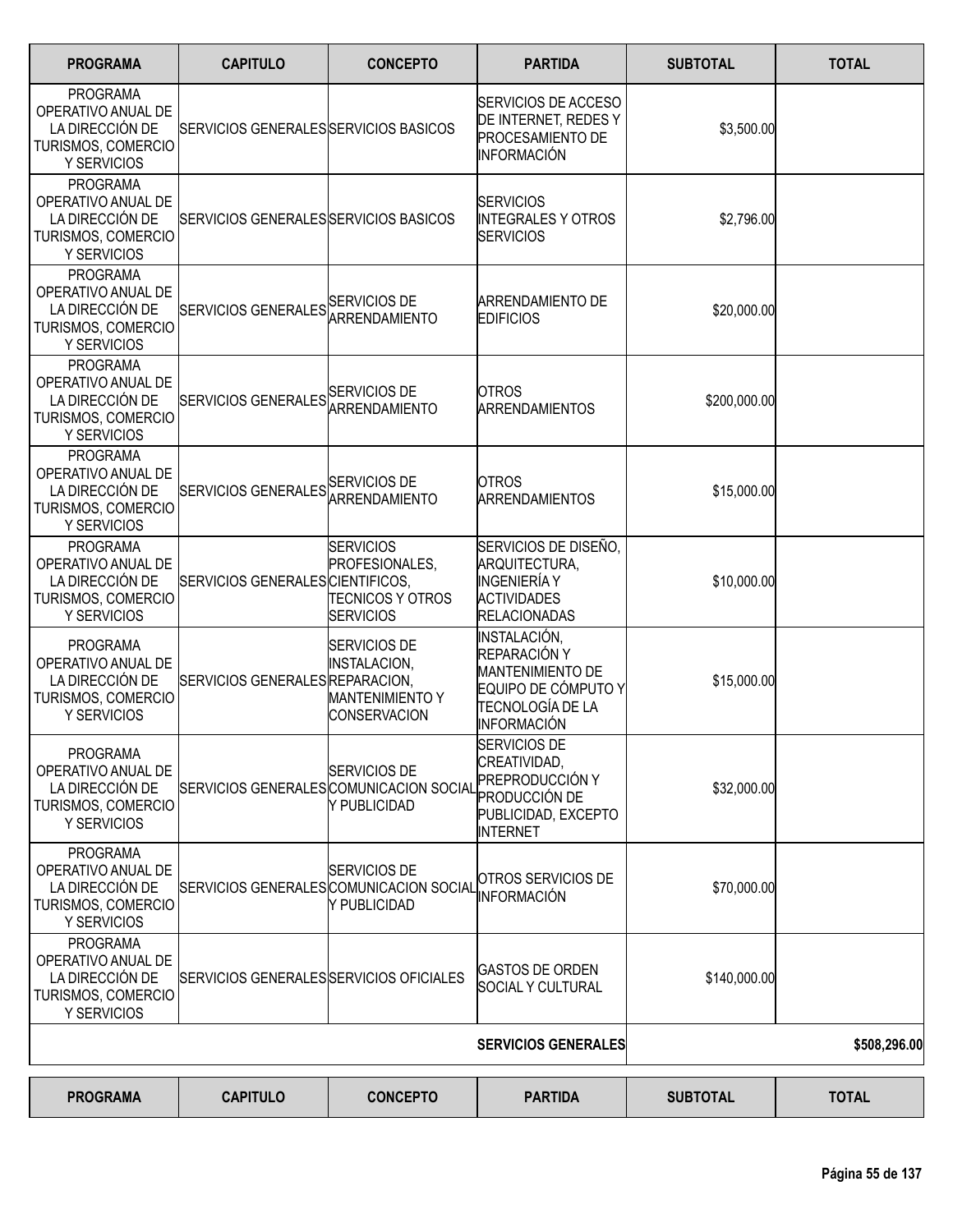| <b>BIENES MUEBLES, INMUEBLES E INTANGIBLES</b><br>TOTAL DE PROGRAMA OPERATIVO ANUAL DE LA DIRECCION DE TURISMOS, COMERCIO Y<br><b>SERVICIOS</b> |                    |                                                                   |                                                            |             | \$1,588,530.64 |
|-------------------------------------------------------------------------------------------------------------------------------------------------|--------------------|-------------------------------------------------------------------|------------------------------------------------------------|-------------|----------------|
|                                                                                                                                                 |                    |                                                                   | \$37,000.00                                                |             |                |
| <b>PROGRAMA</b><br>OPERATIVO ANUAL DE BIENES MUEBLES,<br>LA DIRECCIÓN DE<br>TURISMOS, COMERCIO INTANGIBLES<br>Y SERVICIOS                       | <b>INMUEBLES E</b> | IMOBILIARIO Y EQUIPO<br><b>EDUCACIONAL Y</b><br><b>RECREATIVO</b> | EQUIPOS Y APARATOS<br><b>AUDIOVISUALES</b>                 | \$7,000.00  |                |
| <b>PROGRAMA</b><br>OPERATIVO ANUAL DE BIENES MUEBLES,<br>LA DIRECCIÓN DE<br>TURISMOS, COMERCIO INTANGIBLES<br>Y SERVICIOS                       | <b>INMUEBLES E</b> | <b>MOBILIARIO Y EQUIPO</b><br><b>DE ADMINISTRACION</b>            | EQUIPO DE CÓMPUTO Y<br>DE TECNOLOGÍAS DE<br>LA INFORMACIÓN | \$20,000.00 |                |
| <b>PROGRAMA</b><br>OPERATIVO ANUAL DE BIENES MUEBLES,<br>LA DIRECCIÓN DE<br>TURISMOS, COMERCIO INTANGIBLES<br>Y SERVICIOS                       | <b>INMUEBLES E</b> | <b>MOBILIARIO Y EQUIPO</b><br><b>DE ADMINISTRACION</b>            | MUEBLES DE OFICINA Y<br><b>ESTANTERÍA</b>                  | \$10,000.00 |                |

**PROGRAMA** PROGRAMA OPERATIVO ANUAL DE LA SECRETARIA DE FINANZAS

**PERIODO DEL PROGRAMA** DEL 01/01/2022 AL 31/12/2022

**OBJETIVO DEL PROGRAMA** ADMINISTRAR LOS RECURSOS PÚBLICOS DE MANERA EFICIENTE

**JUSTIFICACIÓN DEL PROGRAMA** ADMINISTRAR LOS RECURSOS PÚBLICOS DE MANERA EFICIENTE

**OBJETIVOS ESPECÍFICOS DEL PROGRAMA** ADMINISTRAR LOS RECURSOS PÚBLICOS DE MANERA EFICIENTE

**CARACTERÍSTICAS DEL PROGRAMA** ADMINISTRAR LOS RECURSOS PÚBLICOS DE MANERA EFICIENTE

| <b>PROGRAMA</b>                                                                        | <b>META</b>                           | <b>UNIDAD DE MEDIDA</b>                                                                | <b>INDICADOR DE</b><br><b>MEDICIÓN</b>                                                         | <b>DENOMINACIÓN DEL</b><br><b>INDICADOR</b>    | <b>EXPLICACIÓN DEL</b><br><b>INDICADOR</b>         |
|----------------------------------------------------------------------------------------|---------------------------------------|----------------------------------------------------------------------------------------|------------------------------------------------------------------------------------------------|------------------------------------------------|----------------------------------------------------|
| <b>PROGRAMA</b><br>OPERATIVO ANUAL DE<br>LA SECRETARIA DE<br><b>FINANZAS</b>           |                                       | Porcentaje                                                                             |                                                                                                | A Mayor alcen de<br>objetivos Mayor eficiencia | Mayor<br>alcen<br>de<br>objetivos Mayor eficiencia |
| <b>PROGRAMA</b>                                                                        | <b>CAPITULO</b>                       | <b>CONCEPTO</b>                                                                        | <b>PARTIDA</b>                                                                                 | <b>SUBTOTAL</b>                                | <b>TOTAL</b>                                       |
| <b>PROGRAMA</b><br>OPERATIVO ANUAL DE<br>LA SECRETARIA DE<br><b>FINANZAS</b>           | <b>SERVICIOS</b><br><b>PERSONALES</b> | <b>REMUNERACIONES AL</b><br><b>PERSONAL DE</b><br><b>CARACTER</b><br><b>PERMANENTE</b> | <b>SUELDOS BASE AL</b><br><b>PERSONAL</b><br><b>PERMANENTE</b>                                 | \$684,288.00                                   |                                                    |
| <b>PROGRAMA</b><br>OPERATIVO ANUAL DE<br>LA SECRETARIA DE<br><b>FINANZAS</b>           | <b>SERVICIOS</b><br><b>PERSONALES</b> | <b>REMUNERACIONES AL</b><br><b>PERSONAL DE</b><br><b>CARACTER</b><br>TRANSITORIO       | <b>SUELDOS BASE AL</b><br><b>PERSONAL EVENTUAL</b>                                             | \$459,696.00                                   |                                                    |
| <b>PROGRAMA</b><br>OPERATIVO ANUAL DE SERVICIOS<br>LA SECRETARIA DE<br><b>FINANZAS</b> | <b>PERSONALES</b>                     | <b>REMUNERACIONES</b><br><b>ADICIONALES Y</b><br><b>ESPECIALES</b>                     | PRIMAS DE<br>VACACIONES,<br><b>DOMINICAL Y</b><br><b>GRATIFICACIÓN DE FIN</b><br>DE AÑO        | \$114,048.00                                   |                                                    |
| <b>PROGRAMA</b><br>OPERATIVO ANUAL DE SERVICIOS<br>LA SECRETARIA DE<br><b>FINANZAS</b> | <b>PERSONALES</b>                     | <b>IREMUNERACIONES</b><br><b>ADICIONALES Y</b><br><b>ESPECIALES</b>                    | <b>PRIMAS DE</b><br>VACACIONES,<br><b>DOMINICAL Y</b><br><b>GRATIFICACIÓN DE FIN</b><br>DE AÑO | \$11,404.80                                    |                                                    |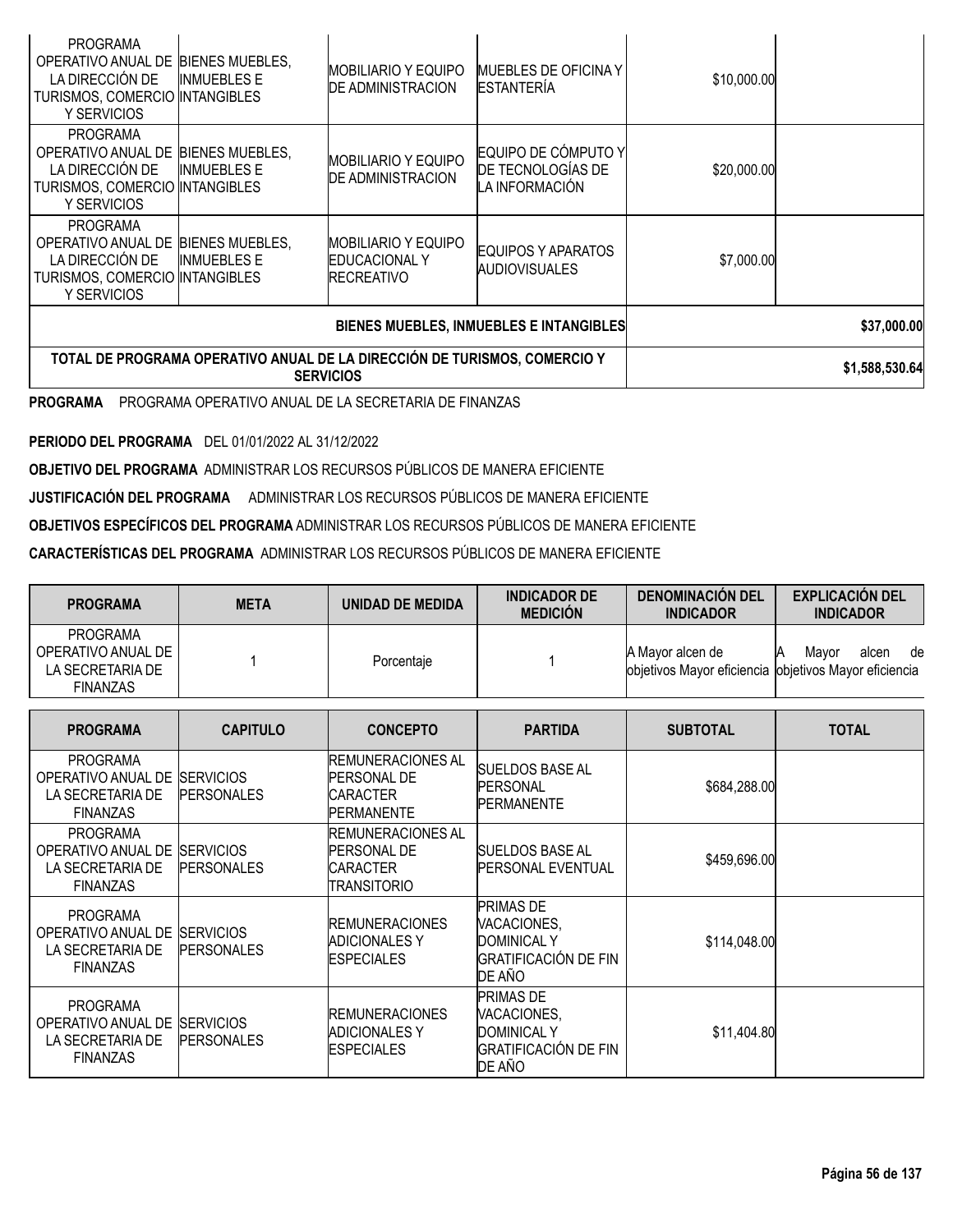| <b>PROGRAMA</b><br>OPERATIVO ANUAL DE<br>LA SECRETARIA DE<br><b>FINANZAS</b> | <b>ISERVICIOS</b><br><b>PERSONALES</b> | <b>REMUNERACIONES</b><br><b>ADICIONALES Y</b><br><b>ESPECIALES</b> | <b>PRIMAS DE</b><br>VACACIONES,<br><b>DOMINICAL Y</b><br><b>GRATIFICACIÓN DE FIN</b><br>DE AÑO | \$38,308.00  |  |
|------------------------------------------------------------------------------|----------------------------------------|--------------------------------------------------------------------|------------------------------------------------------------------------------------------------|--------------|--|
| <b>PROGRAMA</b><br>OPERATIVO ANUAL DE<br>LA SECRETARIA DE<br><b>FINANZAS</b> | <b>SERVICIOS</b><br><b>PERSONALES</b>  | <b>REMUNERACIONES</b><br><b>ADICIONALES Y</b><br><b>ESPECIALES</b> | <b>PRIMAS DE</b><br>VACACIONES.<br><b>DOMINICAL Y</b><br>IGRATIFICACIÓN DE FIN<br>DE AÑO       | \$7,661.60   |  |
| <b>PROGRAMA</b><br>OPERATIVO ANUAL DE<br>LA SECRETARIA DE<br><b>FINANZAS</b> | <b>SERVICIOS</b><br><b>PERSONALES</b>  | <b>SOCIALES Y</b><br><b>ECONOMICAS</b>                             | OTRAS PRESTACIONES OTRAS PRESTACIONES<br><b>SOCIALES Y</b><br><b>ECONÓMICAS</b>                | \$232,512.00 |  |
|                                                                              |                                        |                                                                    |                                                                                                |              |  |

#### **SERVICIOS PERSONALES \$1,547,918.40**

| <b>PROGRAMA</b>                                                                           | <b>CAPITULO</b>                           | <b>CONCEPTO</b>                                                                                                   | <b>PARTIDA</b>                                                                                                   | <b>SUBTOTAL</b> | <b>TOTAL</b> |
|-------------------------------------------------------------------------------------------|-------------------------------------------|-------------------------------------------------------------------------------------------------------------------|------------------------------------------------------------------------------------------------------------------|-----------------|--------------|
| <b>PROGRAMA</b><br>OPERATIVO ANUAL DE<br>LA SECRETARIA DE<br><b>FINANZAS</b>              | <b>MATERIALES Y</b><br><b>SUMINISTROS</b> | <b>MATERIALES DE</b><br>ADMINISTRACION,<br><b>EMISION DE</b><br><b>DOCUMENTOS Y</b><br><b>ARTICULOS OFICIALES</b> | MATERIALES, ÚTILES Y<br><b>EQUIPOS MENORES DE</b><br><b>OFICINA</b>                                              | \$35,924.93     |              |
| <b>PROGRAMA</b><br>OPERATIVO ANUAL DE MATERIALES Y<br>LA SECRETARIA DE<br><b>FINANZAS</b> | <b>SUMINISTROS</b>                        | <b>MATERIALES DE</b><br>ADMINISTRACION,<br><b>EMISION DE</b><br><b>DOCUMENTOS Y</b><br>ARTICULOS OFICIALES        | <b>MATERIALES Y ÚTILES</b><br>DE IMPRESIÓN Y<br><b>REPRODUCCIÓN</b>                                              | \$116.00        |              |
| <b>PROGRAMA</b><br>OPERATIVO ANUAL DE MATERIALES Y<br>LA SECRETARIA DE<br><b>FINANZAS</b> | SUMINISTROS                               | <b>MATERIALES DE</b><br>ADMINISTRACION,<br><b>EMISION DE</b><br><b>DOCUMENTOS Y</b><br><b>ARTICULOS OFICIALES</b> | MATERIALES, ÚTILES Y<br>EQUIPOS MENORES DE<br>TECNOLOGÍAS DE LA<br><b>INFORMACIÓN Y</b><br><b>COMUNICACIONES</b> | \$1,700.00      |              |
| <b>PROGRAMA</b><br>OPERATIVO ANUAL DE<br>LA SECRETARIA DE<br><b>FINANZAS</b>              | <b>MATERIALESY</b><br><b>SUMINISTROS</b>  | <b>MATERIALES DE</b><br>ADMINISTRACION,<br><b>EMISION DE</b><br>DOCUMENTOS Y<br>ARTICULOS OFICIALES               | <b>MATERIAL DE LIMPIEZA</b>                                                                                      | \$2,194.56      |              |
| <b>PROGRAMA</b><br>OPERATIVO ANUAL DE<br>LA SECRETARIA DE<br><b>FINANZAS</b>              | <b>MATERIALES Y</b><br><b>SUMINISTROS</b> | COMBUSTIBLES,<br><b>LUBRICANTES Y</b><br><b>ADITIVOS</b>                                                          | <b>COMBUSTIBLES,</b><br><b>LUBRICANTESY</b><br><b>ADITIVOS</b>                                                   | \$19,574.40     |              |
| <b>PROGRAMA</b><br>OPERATIVO ANUAL DE<br>LA SECRETARIA DE<br><b>FINANZAS</b>              | <b>MATERIALES Y</b><br><b>SUMINISTROS</b> | VESTUARIO, BLANCOS,<br><b>PRENDAS DE</b><br><b>PROTECCION Y</b><br><b>ARTICULOS</b><br><b>DEPORTIVOS</b>          | <b>VESTUARIO Y</b><br><b>UNIFORMES</b>                                                                           | \$2,262.00      |              |
|                                                                                           |                                           | <b>MATERIALES Y SUMINISTROS</b>                                                                                   | \$61,771.89                                                                                                      |                 |              |

| <b>PROGRAMA</b>                                                              | <b>CAPITULO</b>                  | <b>CONCEPTO</b>                                                                   | <b>PARTIDA</b>                                                                                           | <b>SUBTOTAL</b> | <b>TOTAL</b> |
|------------------------------------------------------------------------------|----------------------------------|-----------------------------------------------------------------------------------|----------------------------------------------------------------------------------------------------------|-----------------|--------------|
| <b>PROGRAMA</b><br>OPERATIVO ANUAL DE<br>LA SECRETARIA DE<br><b>FINANZAS</b> | SERVICIOS GENERALES CIENTIFICOS, | <b>SERVICIOS</b><br>PROFESIONALES.<br><b>TECNICOS Y OTROS</b><br><b>SERVICIOS</b> | <b>ISERVICIOS DE APOYO</b><br>ADMINISTRATIVO.<br>TRADUCCIÓN,<br><b>FOTOCOPIADO E</b><br><b>IMPRESIÓN</b> | \$15,920.00     |              |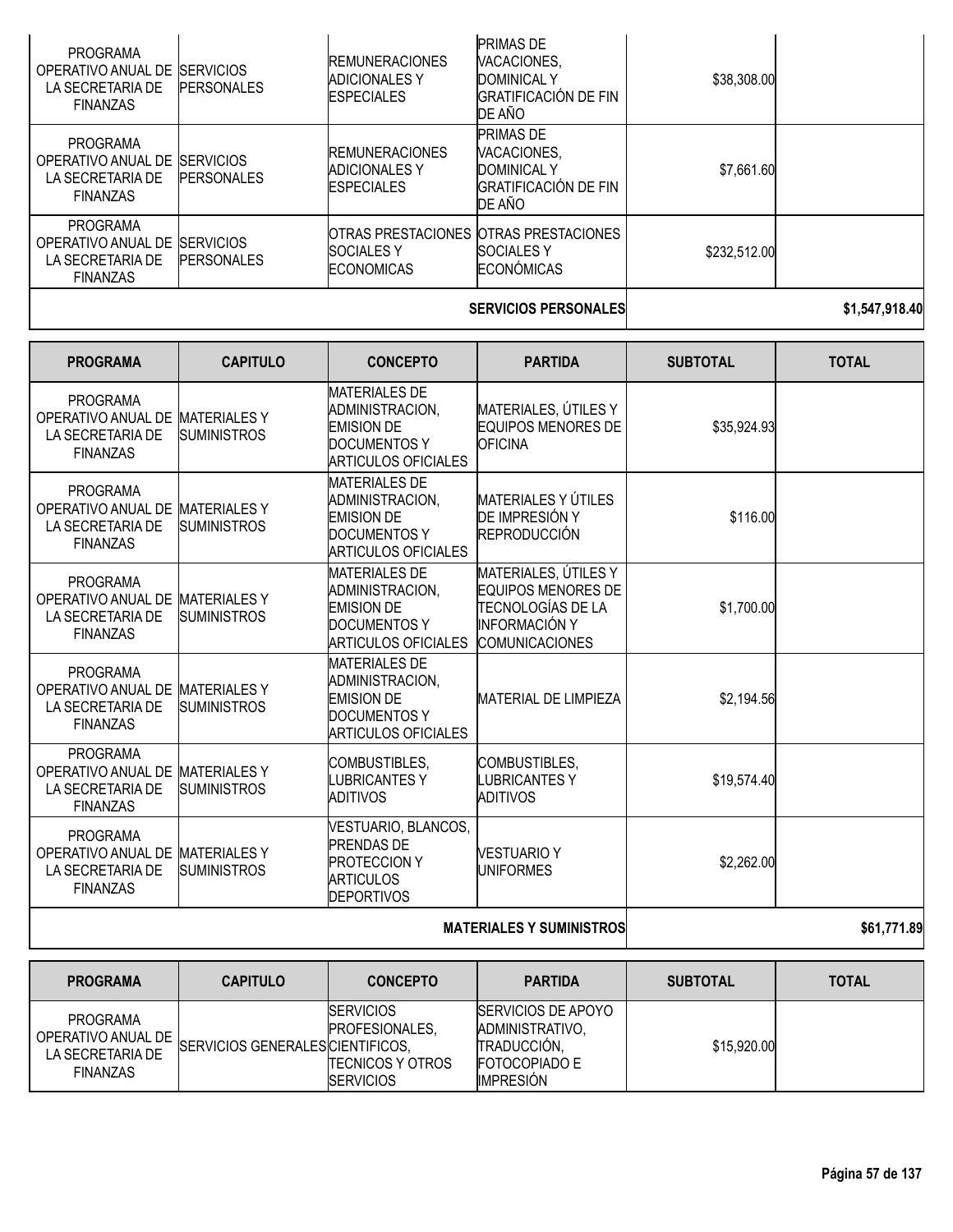| <b>PROGRAMA</b><br>OPERATIVO ANUAL DE<br>LA SECRETARIA DE<br><b>FINANZAS</b> | SERVICIOS GENERALES REPARACION. | <b>SERVICIOS DE</b><br>INSTALACION.<br><b>MANTENIMIENTO Y</b><br><b>ICONSERVACION</b> | <b>CONSERVACIÓN Y</b><br><b>MANTENIMIENTO</b><br>MENOR DE INMUEBLES | \$300,000.00 |              |
|------------------------------------------------------------------------------|---------------------------------|---------------------------------------------------------------------------------------|---------------------------------------------------------------------|--------------|--------------|
| PROGRAMA<br>OPERATIVO ANUAL DE<br>LA SECRETARIA DE<br><b>FINANZAS</b>        | SERVICIOS GENERALES REPARACION, | <b>ISERVICIOS DE</b><br>INSTALACION.<br><b>MANTENIMIENTO Y</b><br><b>CONSERVACION</b> | REPARACIÓN Y<br><b>MANTENIMIENTO DE</b><br>EQUIPO DE<br>TRANSPORTE  | \$4,000.00   |              |
|                                                                              |                                 |                                                                                       | <b>SERVICIOS GENERALES</b>                                          |              | \$319,920,00 |

| <b>PROGRAMA</b>                                                              | <b>CAPITULO</b>                                                    | <b>CONCEPTO</b>                                        | <b>PARTIDA</b>                                             | <b>SUBTOTAL</b> | <b>TOTAL</b>   |
|------------------------------------------------------------------------------|--------------------------------------------------------------------|--------------------------------------------------------|------------------------------------------------------------|-----------------|----------------|
| <b>PROGRAMA</b><br>OPERATIVO ANUAL DE<br>LA SECRETARIA DE<br><b>FINANZAS</b> | <b>BIENES MUEBLES,</b><br>INMUEBLES E<br><b>INTANGIBLES</b>        | <b>MOBILIARIO Y EQUIPO</b><br><b>DE ADMINISTRACION</b> | <b>IMUEBLES DE OFICINA Y</b><br><b>ESTANTERIA</b>          | \$60,000.00     |                |
| <b>PROGRAMA</b><br>OPERATIVO ANUAL DE<br>LA SECRETARIA DE<br><b>FINANZAS</b> | <b>BIENES MUEBLES,</b><br><b>INMUEBLES E</b><br><b>INTANGIBLES</b> | <b>MOBILIARIO Y EQUIPO</b><br><b>DE ADMINISTRACION</b> | EQUIPO DE CÓMPUTO Y<br>DE TECNOLOGÍAS DE<br>LA INFORMACIÓN | \$21,104.00     |                |
| <b>PROGRAMA</b><br>OPERATIVO ANUAL DE<br>LA SECRETARIA DE<br><b>FINANZAS</b> | <b>BIENES MUEBLES,</b><br><b>INMUEBLES E</b><br><b>INTANGIBLES</b> | NEHICULOS Y EQUIPO<br><b>DE TRANSPORTE</b>             | <b>VEHÍCULOS Y EQUIPO</b><br>TERRESTRE                     | \$295,900.00    |                |
|                                                                              |                                                                    |                                                        | \$377,004.00                                               |                 |                |
|                                                                              | TOTAL DE PROGRAMA OPERATIVO ANUAL DE LA SECRETARIA DE FINANZAS     |                                                        |                                                            |                 | \$2,306,614.29 |

#### **PROGRAMA** PROGRAMA OPERATIVO ANUAL DE LA DIRECCIÓN DE ADMINISTRACIÓN

#### **PERIODO DEL PROGRAMA** DEL 01/01/2022 AL 31/12/2022

**OBJETIVO DEL PROGRAMA** TIZAYUCA RECIBEN DE MANERA PROGRAMADA Y ADECUADA LOS SUMINISTROS Y SERVICIOS PARA REALIZAR LOS SERVIDORES PÚBLICOS QUE INTEGRAN LA ESTRUCTURA ORGÁNICA DE LA PRESIDENCIA MUNICIPAL DE SUS ACTIVIDADES.

**JUSTIFICACIÓN DEL PROGRAMA** EL OBJETIVO ESPECÍFICO DE ESTE PROGRAMA ES GENERAR UN MECANISMO EFICIENTE DE CONTROL, PROCEDIMIENTO Y MODALIDAD DE COMPRAS, MONITOREO DE PRODUCTOS Y SERVICIOS INSTAURAR DANDO COMO RESULTADO LA ADQUISICIÓN EN TIEMPO Y FORMA DE MATERIALES, INSUMOS Y SUMINISTROS PARA SER ENTREGADOS EN LAS DIFERENTES ÁREAS MUNICIPALES Y PUEDAN DESARROLLAR SUS ACTIVIDADES DE UNA MANERA ÓPTIMA.

**OBJETIVOS ESPECÍFICOS DEL PROGRAMA** REALIZAR UN PROGRAMA ANUAL DE ADQUISICIONES.

**CARACTERÍSTICAS DEL PROGRAMA** SOLICITUD DE BIENES Y SERVICIOS, IMPLEMENTAR CONTROLES SOBRE EL USO DE COMBUSTIBLE, ASÍ LA DIRECCIÓN DE ADMINISTRACIÓN CONTARA CON LA ELABORACIÓN DE LOS LINEAMIENTOS PARA LA COMO EL DIAGNÓSTICO DEL ESTADO FÍSICO DE LOS BIENES MUEBLES E INMUEBLES.

| <b>PROGRAMA</b>                                                     | <b>META</b>                                 | UNIDAD DE MEDIDA | <b>INDICADOR DE</b><br><b>MEDICIÓN</b>                                                       | <b>DENOMINACIÓN DEL</b><br><b>INDICADOR</b> | <b>EXPLICACIÓN DEL</b><br><b>INDICADOR</b>                              |
|---------------------------------------------------------------------|---------------------------------------------|------------------|----------------------------------------------------------------------------------------------|---------------------------------------------|-------------------------------------------------------------------------|
| PROGRAMA<br>OPERATIVO ANUAL DE<br>LA DIRECCIÓN DE<br>ADMINISTRACIÓN | 85% de planeación de<br>compras adquiridas. | compras          | Porcentaje de planeación Indicador dimensión de<br>de compras adquiridas. calidad, nivel fin |                                             | Mide el<br>Porcentaie de<br>planeación<br>de<br>compras<br>ladquiridas. |

| <b>PROGRAMA</b>                                                                       | <b>CAPITULO</b>   | <b>CONCEPTO</b>                                                                        | <b>PARTIDA</b>                                                 | <b>SUBTOTAL</b> | <b>TOTAL</b> |
|---------------------------------------------------------------------------------------|-------------------|----------------------------------------------------------------------------------------|----------------------------------------------------------------|-----------------|--------------|
| <b>PROGRAMA</b><br>OPERATIVO ANUAL DE ISERVICIOS<br>LA DIRECCION DE<br>ADMINISTRACIÓN | <b>PERSONALES</b> | <b>REMUNERACIONES AL</b><br><b>PERSONAL DE</b><br><b>CARACTER</b><br><b>PERMANENTE</b> | <b>SUELDOS BASE AL</b><br><b>PERSONAL</b><br><b>PERMANENTE</b> | \$4,395,136.32  |              |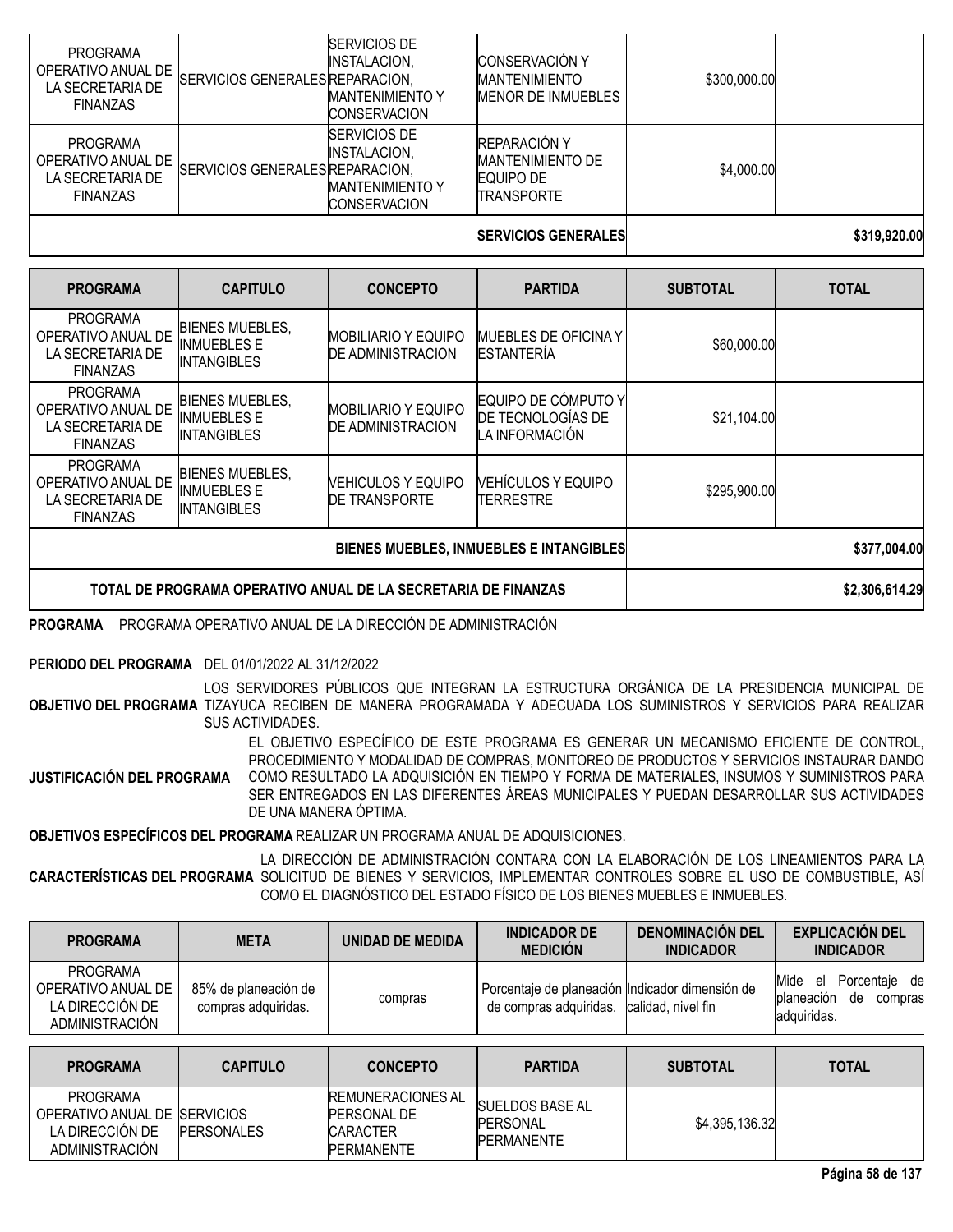| <b>PROGRAMA</b><br>OPERATIVO ANUAL DE SERVICIOS<br>LA DIRECCIÓN DE<br>ADMINISTRACIÓN        | <b>PERSONALES</b> | <b>REMUNERACIONES AL</b><br>PERSONAL DE<br><b>CARACTER</b><br><b>TRANSITORIO</b> | <b>SUELDOS BASE AL</b><br>PERSONAL EVENTUAL                                                    | \$762,792.00   |  |
|---------------------------------------------------------------------------------------------|-------------------|----------------------------------------------------------------------------------|------------------------------------------------------------------------------------------------|----------------|--|
| <b>PROGRAMA</b><br>OPERATIVO ANUAL DE SERVICIOS<br>LA DIRECCIÓN DE<br><b>ADMINISTRACIÓN</b> | <b>PERSONALES</b> | <b>REMUNERACIONES</b><br><b>ADICIONALES Y</b><br><b>ESPECIALES</b>               | PRIMAS POR AÑOS DE<br><b>SERVICIOS EFECTIVOS</b><br><b>PRESTADOS</b>                           | \$9,394.32     |  |
| <b>PROGRAMA</b><br>OPERATIVO ANUAL DE SERVICIOS<br>LA DIRECCIÓN DE<br><b>ADMINISTRACIÓN</b> | <b>PERSONALES</b> | <b>REMUNERACIONES</b><br><b>ADICIONALES Y</b><br><b>ESPECIALES</b>               | PRIMAS DE<br>VACACIONES,<br><b>DOMINICAL Y</b><br><b>GRATIFICACIÓN DE FIN</b><br>DE AÑO        | \$979,119.20   |  |
| <b>PROGRAMA</b><br>OPERATIVO ANUAL DE SERVICIOS<br>LA DIRECCIÓN DE<br><b>ADMINISTRACIÓN</b> | <b>PERSONALES</b> | <b>REMUNERACIONES</b><br><b>ADICIONALES Y</b><br><b>ESPECIALES</b>               | <b>PRIMAS DE</b><br>VACACIONES,<br><b>DOMINICAL Y</b><br><b>GRATIFICACIÓN DE FIN</b><br>DE AÑO | \$49,326.00    |  |
| <b>PROGRAMA</b><br>OPERATIVO ANUAL DE SERVICIOS<br>LA DIRECCIÓN DE<br>ADMINISTRACIÓN        | <b>PERSONALES</b> | <b>REMUNERACIONES</b><br><b>ADICIONALES Y</b><br><b>ESPECIALES</b>               | PRIMAS DE<br>VACACIONES,<br><b>DOMINICAL Y</b><br>GRATIFICACIÓN DE FIN<br>DE AÑO               | \$184,347.40   |  |
| <b>PROGRAMA</b><br>OPERATIVO ANUAL DE SERVICIOS<br>LA DIRECCIÓN DE<br><b>ADMINISTRACIÓN</b> | <b>PERSONALES</b> | <b>REMUNERACIONES</b><br><b>ADICIONALES Y</b><br><b>ESPECIALES</b>               | PRIMAS DE<br>VACACIONES,<br><b>DOMINICAL Y</b><br><b>GRATIFICACIÓN DE FIN</b><br>DE AÑO        | \$9,865.20     |  |
| PROGRAMA<br>OPERATIVO ANUAL DE SERVICIOS<br>LA DIRECCIÓN DE<br>ADMINISTRACIÓN               | <b>PERSONALES</b> | <b>REMUNERACIONES</b><br><b>ADICIONALES Y</b><br><b>ESPECIALES</b>               | <b>COMPENSACIONES</b>                                                                          | \$70,392.00    |  |
| <b>PROGRAMA</b><br>OPERATIVO ANUAL DE SERVICIOS<br>LA DIRECCIÓN DE<br><b>ADMINISTRACIÓN</b> | <b>PERSONALES</b> | OTRAS PRESTACIONES<br><b>SOCIALESY</b><br><b>ECONOMICAS</b>                      | <b>PRESTACIONES</b><br><b>CONTRACTUALES</b>                                                    | \$586,694.12   |  |
| <b>PROGRAMA</b><br>OPERATIVO ANUAL DE SERVICIOS<br>LA DIRECCIÓN DE<br>ADMINISTRACIÓN        | <b>PERSONALES</b> | <b>SOCIALESY</b><br><b>ECONOMICAS</b>                                            | OTRAS PRESTACIONES OTRAS PRESTACIONES<br><b>SOCIALESY</b><br><b>ECONÓMICAS</b>                 | \$1,912,080.00 |  |
|                                                                                             |                   |                                                                                  | $\bullet \bullet \bullet \bullet \bullet$                                                      |                |  |

#### **SERVICIOS PERSONALES \$8,959,146.56**

| <b>PROGRAMA</b>                                                                   | <b>CAPITULO</b>                           | <b>CONCEPTO</b>                                                                                            | <b>PARTIDA</b>                                                      | <b>SUBTOTAL</b> | <b>TOTAL</b> |
|-----------------------------------------------------------------------------------|-------------------------------------------|------------------------------------------------------------------------------------------------------------|---------------------------------------------------------------------|-----------------|--------------|
| <b>PROGRAMA</b><br>OPERATIVO ANUAL DE<br>LA DIRECCIÓN DE<br>ADMINISTRACIÓN        | <b>MATERIALES Y</b><br><b>SUMINISTROS</b> | <b>MATERIALES DE</b><br>ADMINISTRACION.<br><b>EMISION DE</b><br>DOCUMENTOS Y<br><b>ARTICULOS OFICIALES</b> | MATERIALES, ÚTILES Y<br><b>EQUIPOS MENORES DE</b><br><b>OFICINA</b> | \$29,397.36     |              |
| <b>PROGRAMA</b><br>OPERATIVO ANUAL DE<br>LA DIRECCIÓN DE<br>ADMINISTRACIÓN        | <b>MATERIALES Y</b><br><b>SUMINISTROS</b> | <b>MATERIALES DE</b><br>ADMINISTRACION,<br><b>EMISION DE</b><br>DOCUMENTOS Y<br><b>ARTICULOS OFICIALES</b> | <b>MATERIAL IMPRESO E</b><br><b>INFORMACIÓN DIGITAL</b>             | \$215,645.00    |              |
| <b>PROGRAMA</b><br>OPERATIVO ANUAL DE<br>LA DIRECCIÓN DE<br><b>ADMINISTRACIÓN</b> | <b>MATERIALES Y</b><br><b>SUMINISTROS</b> | <b>MATERIALES DE</b><br>ADMINISTRACION,<br><b>EMISION DE</b><br>DOCUMENTOS Y<br><b>ARTICULOS OFICIALES</b> | <b>MATERIAL IMPRESO E</b><br>INFORMACIÓN DIGITAL                    | \$150,000.00    |              |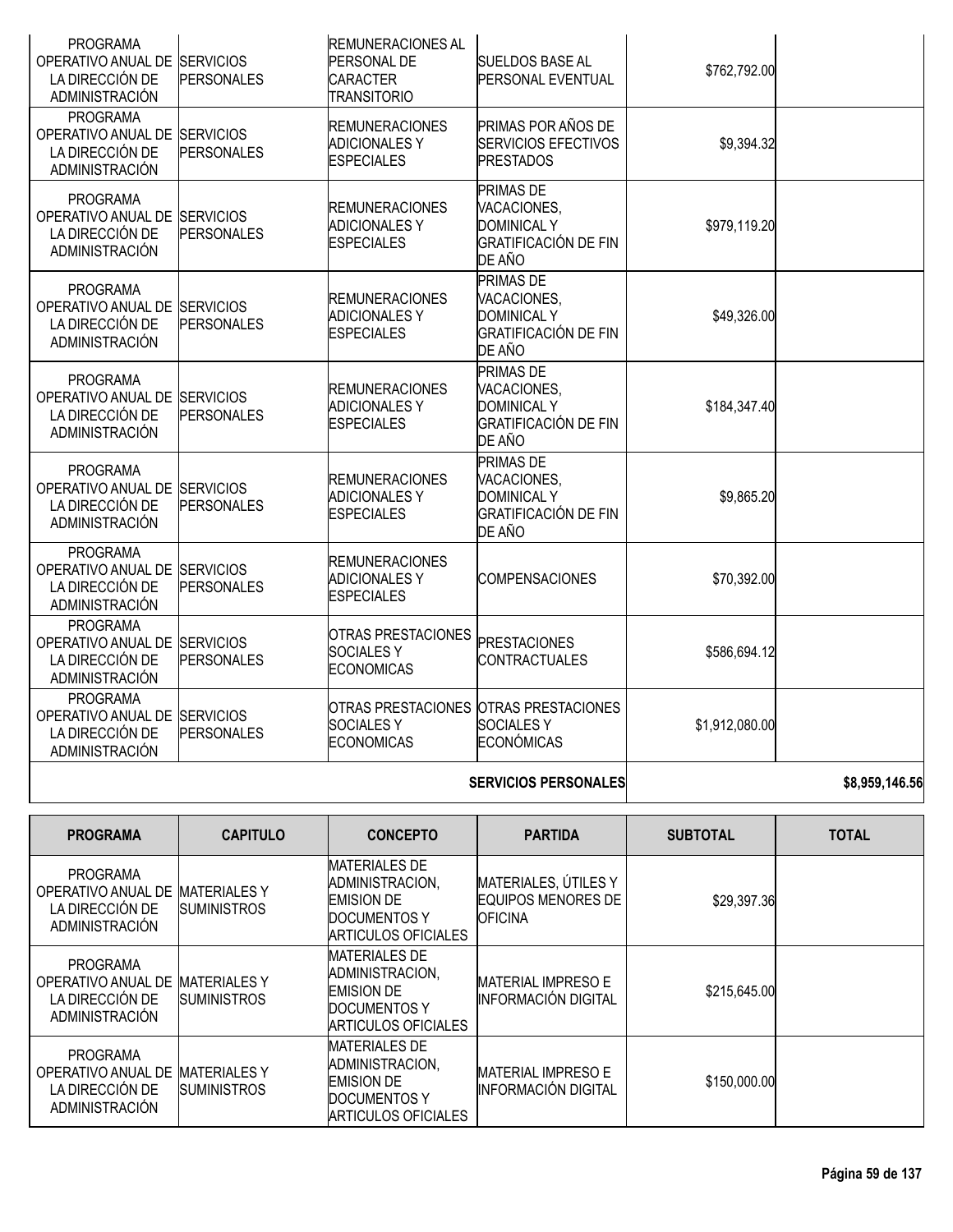| <b>PROGRAMA</b><br>OPERATIVO ANUAL DE<br>LA DIRECCIÓN DE<br><b>ADMINISTRACIÓN</b> | <b>MATERIALESY</b><br><b>SUMINISTROS</b>  | <b>MATERIALES DE</b><br>ADMINISTRACION,<br><b>EMISION DE</b><br><b>DOCUMENTOS Y</b><br><b>ARTICULOS OFICIALES</b> | <b>MATERIAL DE LIMPIEZA</b>                                                                    | \$295,800.00   |  |
|-----------------------------------------------------------------------------------|-------------------------------------------|-------------------------------------------------------------------------------------------------------------------|------------------------------------------------------------------------------------------------|----------------|--|
| <b>PROGRAMA</b><br>OPERATIVO ANUAL DE<br>LA DIRECCIÓN DE<br><b>ADMINISTRACIÓN</b> | <b>MATERIALES Y</b><br><b>SUMINISTROS</b> | <b>ALIMENTOS Y</b><br>UTENSILIOS                                                                                  | <b>PRODUCTOS</b><br><b>ALIMENTICIOS PARA</b><br><b>PERSONAS</b>                                | \$300,000.00   |  |
| <b>PROGRAMA</b><br>OPERATIVO ANUAL DE<br>LA DIRECCIÓN DE<br><b>ADMINISTRACIÓN</b> | <b>MATERIALESY</b><br><b>SUMINISTROS</b>  | <b>ALIMENTOS Y</b><br>UTENSILIOS                                                                                  | <b>PRODUCTOS</b><br><b>ALIMENTICIOS PARA</b><br><b>PERSONAS</b>                                | \$380,000.00   |  |
| <b>PROGRAMA</b><br>OPERATIVO ANUAL DE<br>LA DIRECCIÓN DE<br><b>ADMINISTRACIÓN</b> | <b>MATERIALES Y</b><br><b>SUMINISTROS</b> | <b>MATERIALESY</b><br><b>ARTICULOS DE</b><br><b>CONSTRUCCION Y DE</b><br><b>REPARACION</b>                        | <b>OTROS MATERIALES Y</b><br><b>ARTÍCULOS DE</b><br><b>CONSTRUCCIÓN Y</b><br><b>REPARACIÓN</b> | \$34,348.00    |  |
| <b>PROGRAMA</b><br>OPERATIVO ANUAL DE<br>LA DIRECCIÓN DE<br><b>ADMINISTRACIÓN</b> | <b>MATERIALESY</b><br><b>SUMINISTROS</b>  | COMBUSTIBLES,<br>LUBRICANTES Y<br><b>ADITIVOS</b>                                                                 | COMBUSTIBLES,<br>LUBRICANTES Y<br><b>ADITIVOS</b>                                              | \$1,641,439.98 |  |
| <b>PROGRAMA</b><br>OPERATIVO ANUAL DE<br>LA DIRECCIÓN DE<br><b>ADMINISTRACIÓN</b> | <b>MATERIALESY</b><br><b>SUMINISTROS</b>  | <b>HERRAMIENTAS,</b><br><b>REFACCIONESY</b><br><b>ACCESORIOS</b><br><b>MENORES</b>                                | <b>REFACCIONESY</b><br><b>ACCESORIOS</b><br><b>MENORES DE EQUIPO</b><br><b>DE TRANSPORTE</b>   | \$2,598.00     |  |
|                                                                                   |                                           | <b>MATERIALES Y SUMINISTROS</b>                                                                                   | \$3,049,228.34                                                                                 |                |  |

| <b>PROGRAMA</b>                                                                   | <b>CAPITULO</b>                                   | <b>CONCEPTO</b>                                                                   | <b>PARTIDA</b>                                                                                   | <b>SUBTOTAL</b> | <b>TOTAL</b> |
|-----------------------------------------------------------------------------------|---------------------------------------------------|-----------------------------------------------------------------------------------|--------------------------------------------------------------------------------------------------|-----------------|--------------|
| <b>PROGRAMA</b><br>OPERATIVO ANUAL DE<br>LA DIRECCIÓN DE<br>ADMINISTRACIÓN        | SERVICIOS GENERALES SERVICIOS BASICOS             |                                                                                   | ENERGÍA ELÉCTRICA                                                                                | \$12,000,000.00 |              |
| <b>PROGRAMA</b><br>OPERATIVO ANUAL DE<br>LA DIRECCIÓN DE<br>ADMINISTRACIÓN        | SERVICIOS GENERALES SERVICIOS BASICOS             |                                                                                   | ENERGÍA ELÉCTRICA                                                                                | \$4,000,000.00  |              |
| <b>PROGRAMA</b><br>OPERATIVO ANUAL DE<br>LA DIRECCIÓN DE<br>ADMINISTRACIÓN        | SERVICIOS GENERALES SERVICIOS BASICOS             |                                                                                   | ITELEFONÍA<br><b>TRADICIONAL</b>                                                                 | \$550,000.00    |              |
| <b>PROGRAMA</b><br>OPERATIVO ANUAL DE<br>LA DIRECCIÓN DE<br><b>ADMINISTRACIÓN</b> | SERVICIOS GENERALES SERVICIOS DE<br>ARRENDAMIENTO |                                                                                   | <b>OTROS</b><br><b>ARRENDAMIENTOS</b>                                                            | \$500,000.00    |              |
| <b>PROGRAMA</b><br>OPERATIVO ANUAL DE<br>LA DIRECCIÓN DE<br><b>ADMINISTRACIÓN</b> | SERVICIOS GENERALES CIENTIFICOS,                  | <b>SERVICIOS</b><br>PROFESIONALES,<br>TECNICOS Y OTROS<br><b>SERVICIOS</b>        | SERVICIOS DE APOYO<br>ADMINISTRATIVO,<br>TRADUCCIÓN,<br><b>FOTOCOPIADO E</b><br>IMPRESIÓN        | \$97,500.00     |              |
| <b>PROGRAMA</b><br>OPERATIVO ANUAL DE<br>LA DIRECCIÓN DE<br>ADMINISTRACIÓN        | SERVICIOS GENERALES CIENTIFICOS,                  | <b>SERVICIOS</b><br>PROFESIONALES,<br><b>TECNICOS Y OTROS</b><br><b>SERVICIOS</b> | SERVICIOS DE APOYO<br>ADMINISTRATIVO,<br>TRADUCCIÓN,<br><b>FOTOCOPIADO E</b><br><b>IMPRESIÓN</b> | \$225,159.00    |              |
| <b>PROGRAMA</b><br>OPERATIVO ANUAL DE<br>LA DIRECCIÓN DE<br>ADMINISTRACIÓN        | SERVICIOS GENERALES FINANCIEROS,                  | <b>SERVICIOS</b><br><b>BANCARIOSY</b><br><b>COMERCIALES</b>                       | <b>SEGURO DE BIENES</b><br><b>PATRIMONIALES</b>                                                  | \$15,000.00     |              |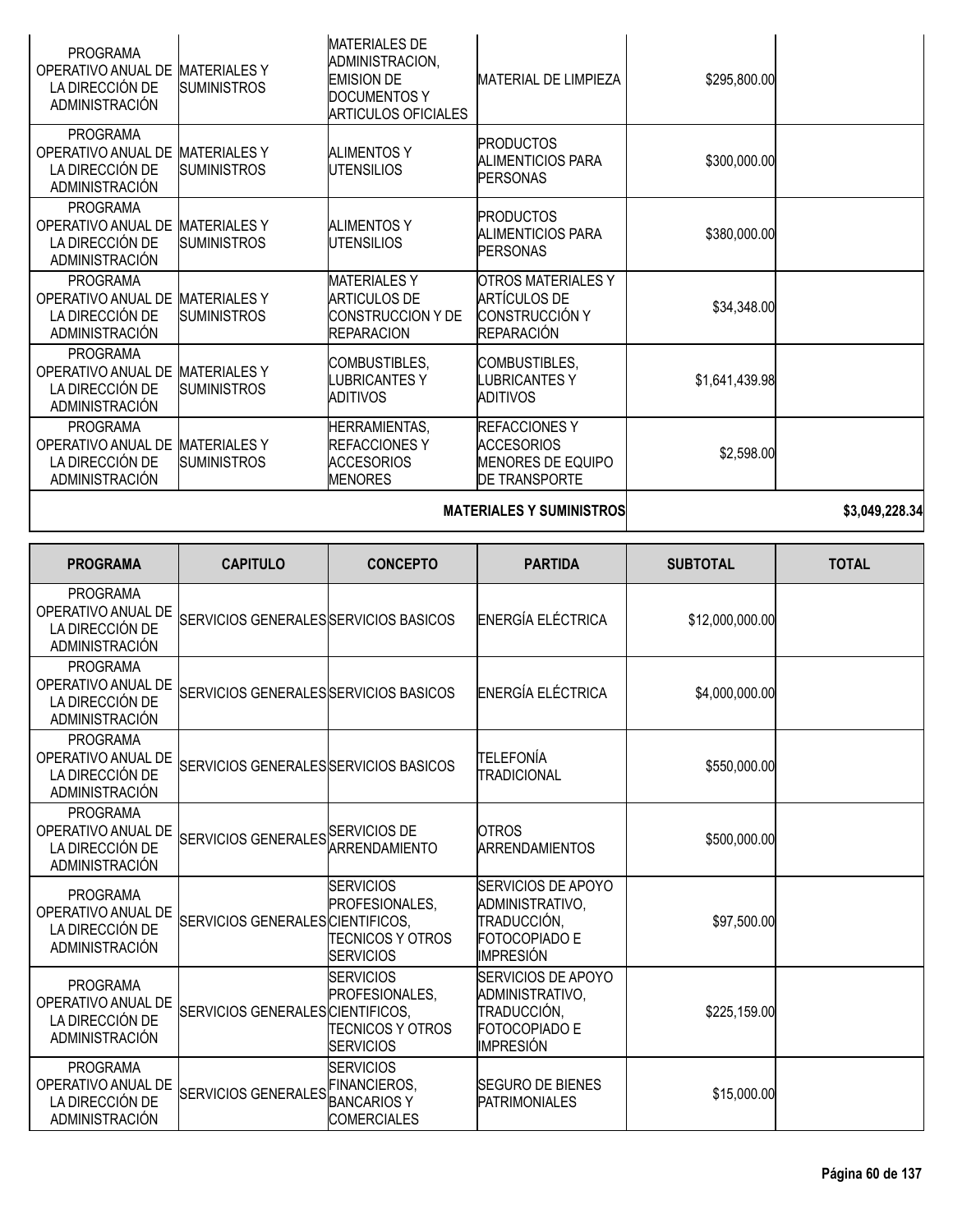| <b>PROGRAMA</b><br>OPERATIVO ANUAL DE<br>LA DIRECCIÓN DE<br>ADMINISTRACIÓN        | SERVICIOS GENERALES FINANCIEROS, | <b>SERVICIOS</b><br><b>ICOMERCIALES</b>                                                     | <b>FLETES Y MANIOBRAS</b>                                                                                                                                | \$60,000.00  |                 |
|-----------------------------------------------------------------------------------|----------------------------------|---------------------------------------------------------------------------------------------|----------------------------------------------------------------------------------------------------------------------------------------------------------|--------------|-----------------|
| <b>PROGRAMA</b><br>OPERATIVO ANUAL DE<br>LA DIRECCIÓN DE<br><b>ADMINISTRACIÓN</b> | SERVICIOS GENERALES REPARACION,  | <b>SERVICIOS DE</b><br><b>INSTALACION,</b><br><b>MANTENIMIENTO Y</b><br><b>CONSERVACION</b> | INSTALACIÓN,<br>REPARACIÓN Y<br><b>MANTENIMIENTO DE</b><br><b>MOBILIARIO Y EQUIPO</b><br>DE ADMINISTRACIÓN,<br><b>EDUCACIONAL Y</b><br><b>RECREATIVO</b> | \$80,000.00  |                 |
| <b>PROGRAMA</b><br>OPERATIVO ANUAL DE<br>LA DIRECCIÓN DE<br><b>ADMINISTRACIÓN</b> | SERVICIOS GENERALES REPARACION,  | <b>SERVICIOS DE</b><br>INSTALACION,<br><b>MANTENIMIENTO Y</b><br><b>CONSERVACION</b>        | REPARACIÓN Y<br><b>MANTENIMIENTO DE</b><br>EQUIPO DE<br><b>TRANSPORTE</b>                                                                                | \$182,700.00 |                 |
|                                                                                   |                                  |                                                                                             | <b>SERVICIOS GENERALES</b>                                                                                                                               |              | \$17,710,359.00 |

| <b>PROGRAMA</b>                                                                   | <b>CAPITULO</b>                                                    | <b>CONCEPTO</b>                                                     | <b>PARTIDA</b>                                             | <b>SUBTOTAL</b> | <b>TOTAL</b>    |
|-----------------------------------------------------------------------------------|--------------------------------------------------------------------|---------------------------------------------------------------------|------------------------------------------------------------|-----------------|-----------------|
| <b>PROGRAMA</b><br>OPERATIVO ANUAL DE<br>LA DIRECCIÓN DE<br><b>ADMINISTRACIÓN</b> | <b>BIENES MUEBLES,</b><br><b>INMUEBLES E</b><br><b>INTANGIBLES</b> | <b>MOBILIARIO Y EQUIPO</b><br><b>DE ADMINISTRACION</b>              | EQUIPO DE CÓMPUTO Y<br>DE TECNOLOGÍAS DE<br>LA INFORMACIÓN | \$30,000.00     |                 |
| <b>PROGRAMA</b><br>OPERATIVO ANUAL DE<br>LA DIRECCIÓN DE<br><b>ADMINISTRACIÓN</b> | <b>BIENES MUEBLES,</b><br><b>INMUEBLES E</b><br><b>INTANGIBLES</b> | ACTIVOS INTANGIBLES                                                 | SOFTWARE                                                   | \$17,518.00     |                 |
|                                                                                   |                                                                    | BIENES MUEBLES, INMUEBLES E INTANGIBLES                             | \$47,518.00                                                |                 |                 |
|                                                                                   |                                                                    | TOTAL DE PROGRAMA OPERATIVO ANUAL DE LA DIRECCIÓN DE ADMINISTRACIÓN |                                                            |                 | \$29,766,251.90 |

**PROGRAMA** PROGRAMA OPERATIVO ANUAL DE LA DIRECCIÓN DE CATASTRO

**PERIODO DEL PROGRAMA** DEL 01/01/2022 AL 31/12/2022

**OBJETIVO DEL PROGRAMA** EL MUNICIPIO DE TIZAYUCA TIENE UNA EFICIENTE RECAUDACIÓN DE IMPUESTOS SOBRE LA PROPIEDAD INMOBILIARIA

**JUSTIFICACIÓN DEL PROGRAMA** EL OBJETIVO ESPECÍFICO DE ESTE PROGRAMA PRESUPUESTAL ES QUE EL MUNICIPIO DE TIZAYUCA TENGA UNA EFICIENTE RECAUDACIÓN DE IMPUESTOS SOBRE LA PROPIEDAD INMOBILIARIA INSTAURAR MECANISMOS DE COHERENCIA FISCAL QUE PERMITAN INCREMENTAR LA RECAUDACIÓN POR COBRO DE IMPUESTOS A LA PROPIEDAD INMOBILIARIA, MEDIANTE LA MODERNIZACIÓN Y ACTUALIZACIÓN CATASTRAL, DANDO LA PAUTA A CUMPLIR LOS OBJETIVOS Y METAS ESTABLECIDOS EN EL PROGRAMA OPERATIVO Y PRESUPUESTARIO.

**OBJETIVOS ESPECÍFICOS DEL PROGRAMA** COBRAR LOS IMPUESTOS SOBRE PROPIEDAD INMOBILIARIA SUPERVISADOS

**CARACTERÍSTICAS DEL PROGRAMA** LA DIRECCIÓN DE CATASTRO CONTARA CON ESTRATEGIAS REGULATORIAS, LA MODERNIZACIÓN DEL<br>CARACTERÍSTICAS DEL PROGRAMA SISTEMA CATASTRAL, INTEGRACIÓN DE EXPEDIENTES CATASTRALES Y CAMPAÑAS DE DESCUE

| <b>PROGRAMA</b>                                                             | <b>META</b>                                                                                 | UNIDAD DE MEDIDA | <b>INDICADOR DE</b><br><b>MEDICIÓN</b>                                                                          | <b>DENOMINACIÓN DEL</b><br><b>INDICADOR</b> | <b>EXPLICACIÓN DEL</b><br><b>INDICADOR</b>                                                                         |
|-----------------------------------------------------------------------------|---------------------------------------------------------------------------------------------|------------------|-----------------------------------------------------------------------------------------------------------------|---------------------------------------------|--------------------------------------------------------------------------------------------------------------------|
| <b>PROGRAMA</b><br>OPERATIVO ANUAL DE<br>LA DIRECCIÓN DE<br><b>CATASTRO</b> | 3% Tasa de variación en<br>la recaudación de<br>impuesto sobre la<br>propiedad inmobiliaria | recaudación      | Tasa de variación en la<br>recaudación de impuesto Indicador dimensión de<br>sobre la propiedad<br>inmobiliaria | calidad, nivel propósito                    | Mide la Tasa de variación<br>recaudación<br>de<br>la.<br>len<br>sobre<br>la<br>limpuesto<br>propiedad inmobiliaria |
| <b>PROGRAMA</b>                                                             | <b>CAPITULO</b>                                                                             | <b>CONCEPTO</b>  | <b>PARTIDA</b>                                                                                                  | <b>SUBTOTAL</b>                             | <b>TOTAL</b>                                                                                                       |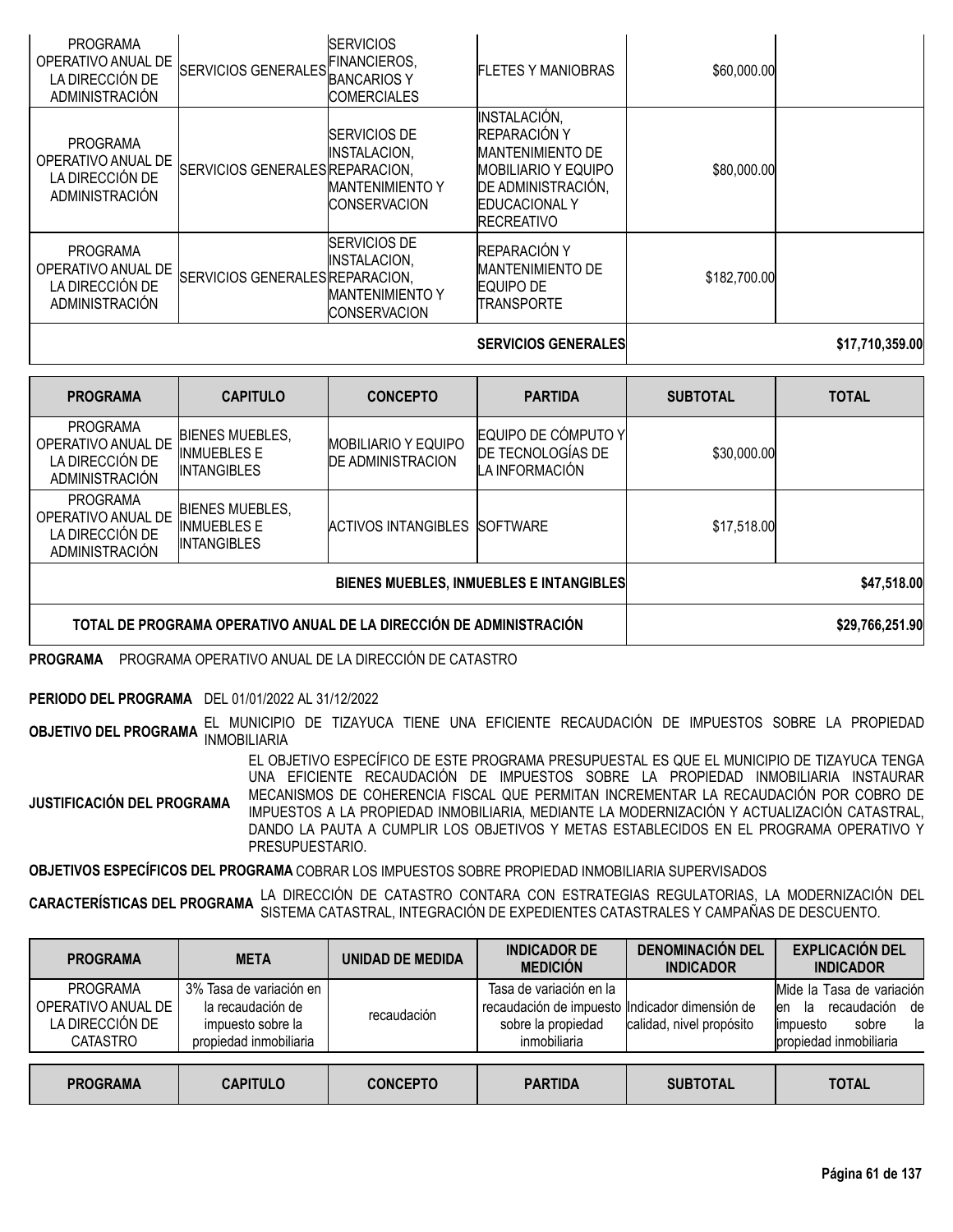| <b>PROGRAMA</b><br>OPERATIVO ANUAL DE<br>LA DIRECCIÓN DE<br><b>CATASTRO</b>              | <b>SERVICIOS</b><br><b>PERSONALES</b>     | <b>REMUNERACIONES AL</b><br>PERSONAL DE<br><b>CARACTER</b><br>PERMANENTE                                          | <b>SUELDOS BASE AL</b><br><b>PERSONAL</b><br><b>PERMANENTE</b>                                 | \$3,390,757.44  |                |
|------------------------------------------------------------------------------------------|-------------------------------------------|-------------------------------------------------------------------------------------------------------------------|------------------------------------------------------------------------------------------------|-----------------|----------------|
| <b>PROGRAMA</b><br>OPERATIVO ANUAL DE<br>LA DIRECCIÓN DE<br><b>CATASTRO</b>              | <b>SERVICIOS</b><br><b>PERSONALES</b>     | <b>REMUNERACIONES AL</b><br>PERSONAL DE<br><b>CARACTER</b><br><b>TRANSITORIO</b>                                  | <b>SUELDOS BASE AL</b><br><b>PERSONAL EVENTUAL</b>                                             | \$207,192.00    |                |
| <b>PROGRAMA</b><br>OPERATIVO ANUAL DE SERVICIOS<br>LA DIRECCIÓN DE<br><b>CATASTRO</b>    | <b>PERSONALES</b>                         | <b>REMUNERACIONES</b><br><b>ADICIONALES Y</b><br><b>ESPECIALES</b>                                                | PRIMAS POR AÑOS DE<br><b>SERVICIOS EFECTIVOS</b><br><b>PRESTADOS</b>                           | \$17,022.72     |                |
| <b>PROGRAMA</b><br>OPERATIVO ANUAL DE SERVICIOS<br>LA DIRECCIÓN DE<br><b>CATASTRO</b>    | <b>PERSONALES</b>                         | <b>REMUNERACIONES</b><br><b>ADICIONALES Y</b><br><b>ESPECIALES</b>                                                | <b>PRIMAS DE</b><br>VACACIONES,<br><b>DOMINICAL Y</b><br><b>GRATIFICACIÓN DE FIN</b><br>DE AÑO | \$787,239.73    |                |
| <b>PROGRAMA</b><br>OPERATIVO ANUAL DE<br>LA DIRECCIÓN DE<br><b>CATASTRO</b>              | <b>SERVICIOS</b><br><b>PERSONALES</b>     | <b>REMUNERACIONES</b><br><b>ADICIONALES Y</b><br><b>ESPECIALES</b>                                                | <b>PRIMAS DE</b><br>VACACIONES,<br><b>DOMINICAL Y</b><br>GRATIFICACIÓN DE FIN<br>DE AÑO        | \$156,310.29    |                |
| <b>PROGRAMA</b><br>OPERATIVO ANUAL DE<br>LA DIRECCIÓN DE<br><b>CATASTRO</b>              | <b>SERVICIOS</b><br><b>PERSONALES</b>     | <b>REMUNERACIONES</b><br><b>ADICIONALES Y</b><br><b>ESPECIALES</b>                                                | <b>COMPENSACIONES</b>                                                                          | \$12,000.00     |                |
| <b>PROGRAMA</b><br>OPERATIVO ANUAL DE SERVICIOS<br>LA DIRECCIÓN DE<br><b>CATASTRO</b>    | <b>PERSONALES</b>                         | <b>OTRAS PRESTACIONES</b><br><b>SOCIALESY</b><br><b>ECONOMICAS</b>                                                | <b>PRESTACIONES</b><br><b>CONTRACTUALES</b>                                                    | \$425,263.63    |                |
| <b>PROGRAMA</b><br>OPERATIVO ANUAL DE SERVICIOS<br>LA DIRECCIÓN DE<br><b>CATASTRO</b>    | <b>PERSONALES</b>                         | <b>SOCIALESY</b><br><b>ECONOMICAS</b>                                                                             | OTRAS PRESTACIONES OTRAS PRESTACIONES<br><b>SOCIALESY</b><br><b>ECONÓMICAS</b>                 | \$1,382,952.00  |                |
|                                                                                          |                                           |                                                                                                                   | <b>SERVICIOS PERSONALES</b>                                                                    |                 | \$6,378,737.81 |
| <b>PROGRAMA</b>                                                                          | <b>CAPITULO</b>                           | <b>CONCEPTO</b>                                                                                                   | <b>PARTIDA</b>                                                                                 | <b>SUBTOTAL</b> | <b>TOTAL</b>   |
| <b>PROGRAMA</b><br>OPERATIVO ANUAL DE MATERIALES Y<br>LA DIRECCIÓN DE<br><b>CATASTRO</b> | <b>SUMINISTROS</b>                        | <b>MATERIALES DE</b><br>ADMINISTRACION,<br><b>EMISION DE</b><br><b>DOCUMENTOS Y</b><br><b>ARTICULOS OFICIALES</b> | MATERIALES, ÚTILES Y<br><b>EQUIPOS MENORES DE</b><br><b>OFICINA</b>                            | \$50,621.64     |                |
| <b>PROGRAMA</b><br>OPERATIVO ANUAL DE<br>LA DIRECCIÓN DE<br><b>CATASTRO</b>              | <b>MATERIALES Y</b><br><b>SUMINISTROS</b> | <b>MATERIALES DE</b><br>ADMINISTRACION,<br><b>EMISION DE</b><br><b>DOCUMENTOS Y</b><br><b>ARTICULOS OFICIALES</b> | MATERIALES Y ÚTILES<br>DE IMPRESIÓN Y<br><b>REPRODUCCIÓN</b>                                   | \$180.50        |                |
| <b>PROGRAMA</b><br>OPERATIVO ANUAL DE MATERIALES Y<br>LA DIRECCIÓN DE<br><b>CATACTDO</b> | <b>SUMINISTROS</b>                        | <b>MATERIALES DE</b><br>ADMINISTRACION,<br><b>EMISION DE</b><br><b>DOCUMENTOS Y</b>                               | MATERIALES, ÚTILES Y<br>EQUIPOS MENORES DE<br>TECNOLOGÍAS DE LA<br><b>INFORMACIÓN Y</b>        | \$9,626.01      |                |

ARTICULOS OFICIALES

COMBUSTIBLES, LUBRICANTES Y ADITIVOS

COMUNICACIONES

COMBUSTIBLES, LUBRICANTES Y ADITIVOS

CATASTRO

PROGRAMA

LA DIRECCIÓN DE CATASTRO

OPERATIVO ANUAL DE MATERIALES Y

**SUMINISTROS** 

**Página 62 de 137**

\$73,404.00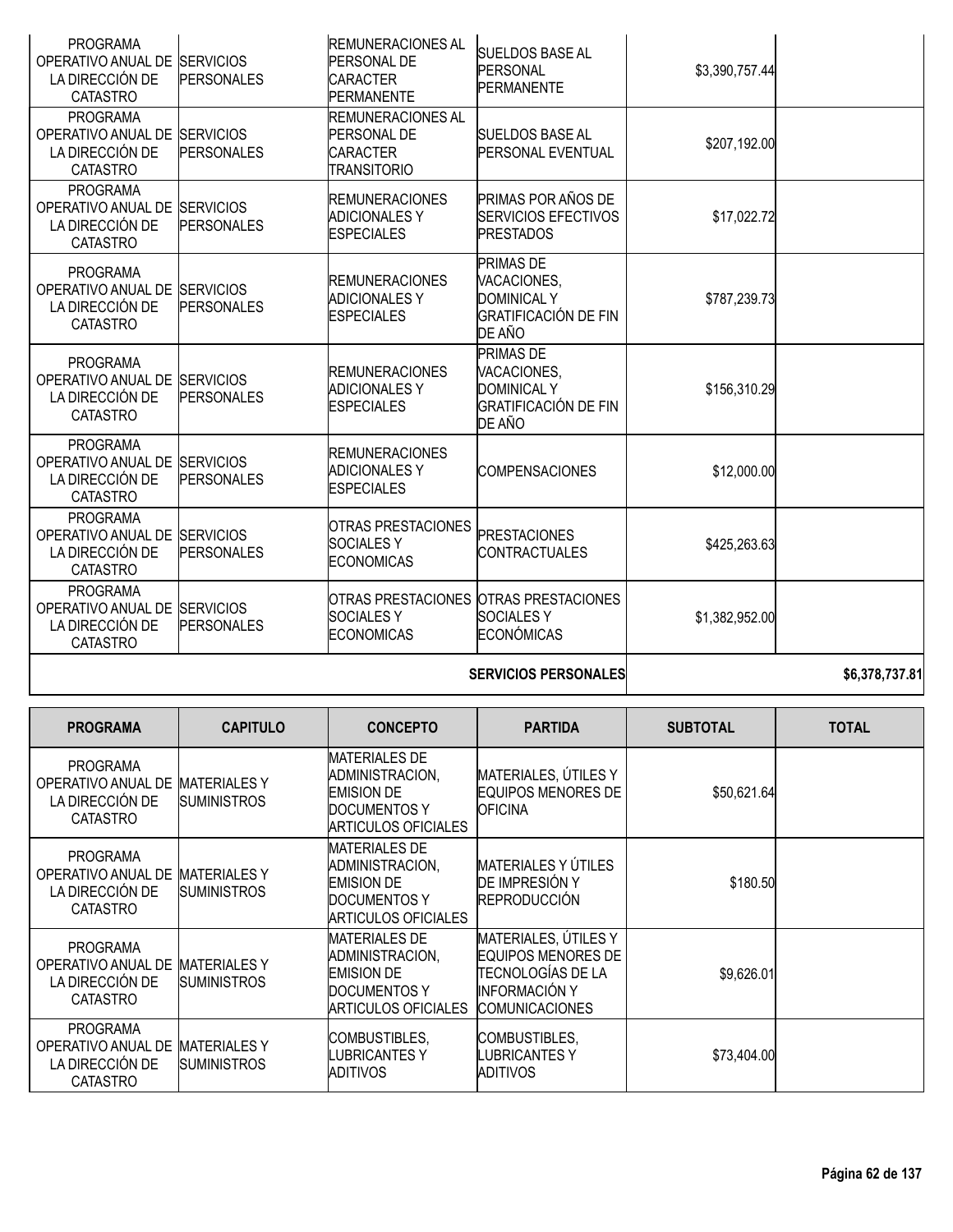| <b>PROGRAMA</b><br>OPERATIVO ANUAL DE MATERIALES Y<br>LA DIRECCIÓN DE<br><b>CATASTRO</b> | <b>SUMINISTROS</b> | VESTUARIO, BLANCOS,<br><b>PRENDAS DE</b><br><b>PROTECCION Y</b><br><b>ARTICULOS</b><br><b>IDEPORTIVOS</b> | <b>VESTUARIO Y</b><br><b>UNIFORMES</b>                                                 | \$20,464.80  |  |
|------------------------------------------------------------------------------------------|--------------------|-----------------------------------------------------------------------------------------------------------|----------------------------------------------------------------------------------------|--------------|--|
| <b>PROGRAMA</b><br>OPERATIVO ANUAL DE MATERIALES Y<br>LA DIRECCIÓN DE<br><b>CATASTRO</b> | <b>SUMINISTROS</b> | <b>HERRAMIENTAS,</b><br><b>IREFACCIONES Y</b><br><b>ACCESORIOS</b><br><b>MENORES</b>                      | <b>REFACCIONES Y</b><br><b>ACCESORIOS</b><br><b>MENORES DE EQUIPO</b><br>DE TRANSPORTE | \$186,306.50 |  |
|                                                                                          |                    |                                                                                                           |                                                                                        |              |  |

#### **MATERIALES Y SUMINISTROS \$340,603.45**

| <b>PROGRAMA</b>                                                             | <b>CAPITULO</b>                  | <b>CONCEPTO</b>                                                                      | <b>PARTIDA</b>                                                                                                                                     | <b>SUBTOTAL</b> | <b>TOTAL</b> |
|-----------------------------------------------------------------------------|----------------------------------|--------------------------------------------------------------------------------------|----------------------------------------------------------------------------------------------------------------------------------------------------|-----------------|--------------|
| <b>PROGRAMA</b><br>OPERATIVO ANUAL DE<br>LA DIRECCIÓN DE<br><b>CATASTRO</b> | SERVICIOS GENERALES CIENTIFICOS. | <b>ISERVICIOS</b><br>PROFESIONALES,<br>TECNICOS Y OTROS<br><b>ISERVICIOS</b>         | <b>SERVICIOS DE APOYO</b><br>ADMINISTRATIVO,<br>TRADUCCIÓN,<br><b>FOTOCOPIADO E</b><br><b>IMPRESIÓN</b>                                            | \$40,681.60     |              |
| <b>PROGRAMA</b><br>OPERATIVO ANUAL DE<br>LA DIRECCIÓN DE<br><b>CATASTRO</b> | SERVICIOS GENERALES REPARACION,  | SERVICIOS DE<br><b>INSTALACION,</b><br><b>MANTENIMIENTO Y</b><br><b>CONSERVACION</b> | REPARACIÓN Y<br><b>MANTENIMIENTO DE</b><br>EQUIPO DE<br>TRANSPORTE                                                                                 | \$186,306.50    |              |
| <b>PROGRAMA</b><br>OPERATIVO ANUAL DE<br>LA DIRECCIÓN DE<br><b>CATASTRO</b> | SERVICIOS GENERALES REPARACION,  | <b>SERVICIOS DE</b><br>INSTALACION,<br><b>MANTENIMIENTO Y</b><br><b>CONSERVACION</b> | REPARACIÓN Y<br><b>MANTENIMIENTO DE</b><br><b>EQUIPO DE</b><br>TRANSPORTE                                                                          | \$30,000.00     |              |
| <b>PROGRAMA</b><br>OPERATIVO ANUAL DE<br>LA DIRECCIÓN DE<br><b>CATASTRO</b> |                                  | <b>SERVICIOS DE</b><br>SERVICIOS GENERALES COMUNICACION SOCIAL<br>Y PUBLICIDAD       | DIFUSIÓN POR RADIO,<br>TELEVISIÓN Y OTROS<br><b>MEDIOS DE MENSAJES</b><br><b>SOBRE PROGRAMAS Y</b><br><b>ACTIVIDADES</b><br><b>GUBERNAMENTALES</b> | \$22,656.00     |              |
|                                                                             |                                  |                                                                                      | <b>SERVICIOS GENERALES</b>                                                                                                                         |                 | \$279,644.10 |

| <b>PROGRAMA</b>                                                                           | <b>CAPITULO</b>                              | <b>CONCEPTO</b>            | <b>PARTIDA</b>                                             | <b>SUBTOTAL</b> | <b>TOTAL</b>   |
|-------------------------------------------------------------------------------------------|----------------------------------------------|----------------------------|------------------------------------------------------------|-----------------|----------------|
| <b>PROGRAMA</b><br>OPERATIVO ANUAL DE<br>LA DIRECCIÓN DE<br><b>CATASTRO</b>               | <b>BIENES MUEBLES,</b><br><b>INMUEBLES E</b> | <b>MOBILIARIO Y EQUIPO</b> | EQUIPO DE CÓMPUTO Y<br>DE TECNOLOGÍAS DE<br>LA INFORMACIÓN | \$171,362.00    |                |
| <b>DE ADMINISTRACION</b><br><b>INTANGIBLES</b><br>BIENES MUEBLES, INMUEBLES E INTANGIBLES |                                              |                            |                                                            |                 | \$171,362.00   |
| TOTAL DE PROGRAMA OPERATIVO ANUAL DE LA DIRECCIÓN DE CATASTRO                             |                                              |                            |                                                            |                 | \$7,170,347.36 |

**PROGRAMA** PROGRAMA OPERATIVO ANUAL DE LA DIRECCIÓN DE CUENTA PÚBLICA

**PERIODO DEL PROGRAMA** DEL 01/01/2022 AL 31/12/2022

**OBJETIVO DEL PROGRAMA** LOGRAR QUE TITULARES DE LAS ÁREAS QUE INTEGRAN LA ESTRUCTURA ORGÁNICA DE LA PRESIDENCIA MUNICIPAL DE TIZAYUCA CUMPLAN LOS LINEAMIENTOS EN MATERIA DE TRANSPARENCIA, DISCIPLINA FINANCIERA Y RENDICIÓN DE CUENTAS.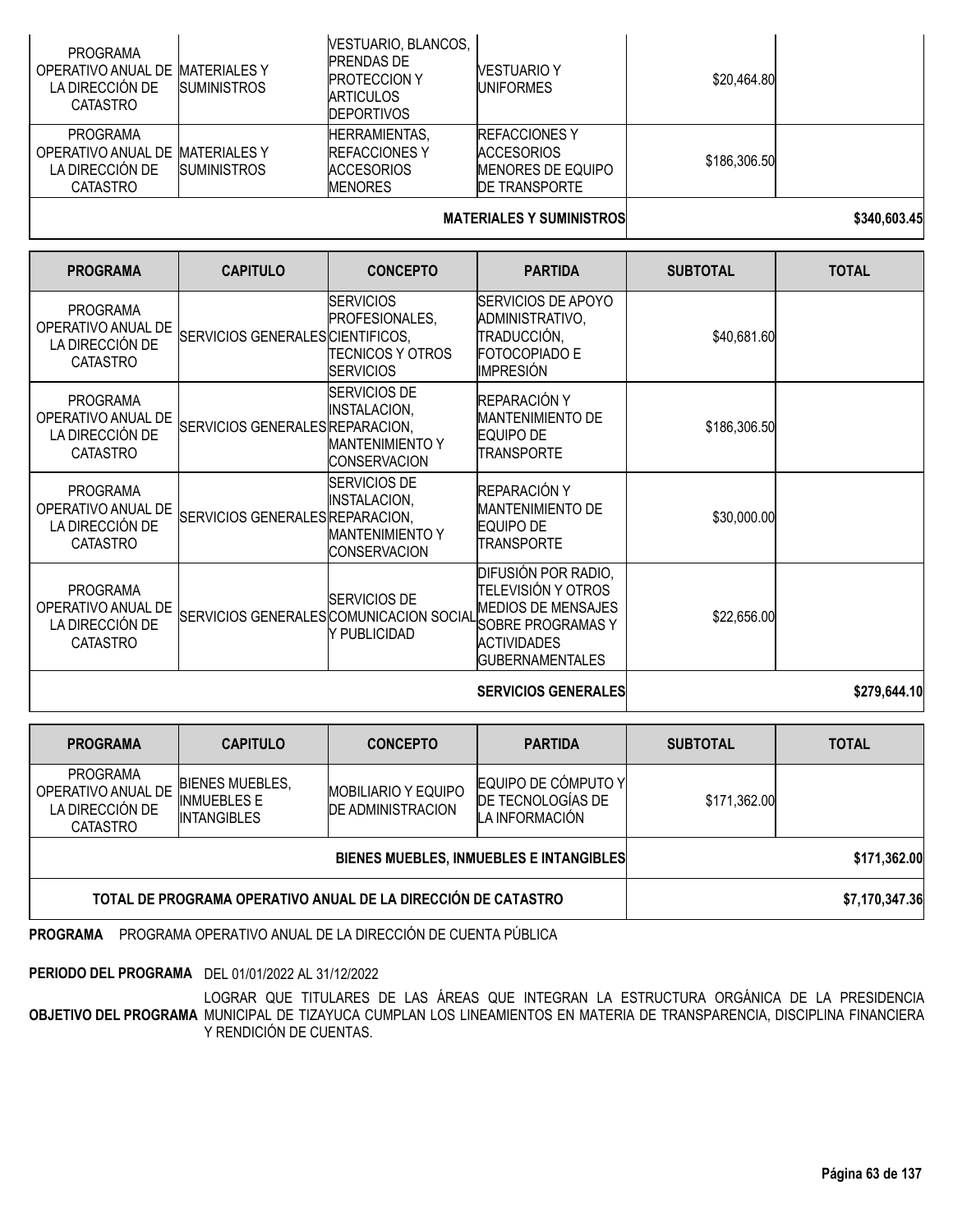**JUSTIFICACIÓN DEL PROGRAMA**

EL PROBLEMA DE NO TENER LOS MECANISMOS ADECUADOS DE RENDICIÓN DE CUENTAS HA GENERADO QUE NO SE CUENTE CON INFORMACIÓN EXPEDITA PARA LA TOMA DE DECISIONES Y QUE EL MUNICIPIO A LO LARGO DEL TIEMPO HAYA INCURRIDO EN OMISIÓN EN EL CUMPLIMIENTO DE OBLIGACIONES FISCALES, NORMATIVAS Y DE RENDICIÓN DE CUENTAS LO QUE HA GENERADO QUE LA PERCEPCIÓN PÚBLICA DEL MUNICIPIO SEA DE OPACIDAD Y CORRUPCIÓN Y QUE SE TENGAN BALANCES PRESUPUESTARIOS NO SOSTENIBLES A LA VEZ QUE LAS EVALUACIONES HAN SIDO INESTABLES YA QUE AUNQUE SE CUMPLE CON LOS PLAZOS Y FORMAS LA CALIDAD DE LA INFORMACIÓN REPORTADA HA SIDO DEFICIENTE.

#### **OBJETIVOS ESPECÍFICOS DEL PROGRAMA** GENERAR INFORMES TRIMESTRALES DE TRANSPARENCIA

**CARACTERÍSTICAS DEL PROGRAMA** CONTESTACIÓN A SOLICITUDES DE INFORMACIÓN Y EL CUMPLIMIENTO DE OBLIGACIONES DE DICIPLINA LA DIRECCIÓN DE CUENTA PÚBLICA CONTARA LA ELABORACIÓN DE REPORTES A TRANSPARENCIAS, FINANCIERA.

| <b>PROGRAMA</b>                                                                             | <b>META</b>                                                                                  | <b>UNIDAD DE MEDIDA</b>                                                          | <b>INDICADOR DE</b><br><b>MEDICIÓN</b>                                                  | <b>DENOMINACIÓN DEL</b><br><b>INDICADOR</b>               | <b>EXPLICACIÓN DEL</b><br><b>INDICADOR</b>                                                      |
|---------------------------------------------------------------------------------------------|----------------------------------------------------------------------------------------------|----------------------------------------------------------------------------------|-----------------------------------------------------------------------------------------|-----------------------------------------------------------|-------------------------------------------------------------------------------------------------|
| <b>PROGRAMA</b><br>OPERATIVO ANUAL DE<br>LA DIRECCIÓN DE<br>CUENTA PÚBLICA                  | de 93 al 100% de<br>Porcentaje de<br>cumplimiento de las<br>obligaciones de<br>transparencia | obligaciones                                                                     | Porcentaje de<br>cumplimiento de las<br>obligaciones de<br>transparencia                | Indicador dimensión de<br>eficiencia, nivel<br>componente | el Porcentaje<br>Mide<br>de<br>cumplimiento<br>de<br>las<br>de<br>obligaciones<br>transparencia |
| <b>PROGRAMA</b>                                                                             | <b>CAPITULO</b>                                                                              | <b>CONCEPTO</b>                                                                  | <b>PARTIDA</b>                                                                          | <b>SUBTOTAL</b>                                           | <b>TOTAL</b>                                                                                    |
| <b>PROGRAMA</b><br>OPERATIVO ANUAL DE SERVICIOS<br>LA DIRECCIÓN DE<br><b>CUENTA PÚBLICA</b> | <b>PERSONALES</b>                                                                            | <b>REMUNERACIONES AL</b><br>PERSONAL DE<br><b>CARACTER</b><br><b>PERMANENTE</b>  | <b>SUELDOS BASE AL</b><br>PERSONAL<br><b>PERMANENTE</b>                                 | \$538,104.00                                              |                                                                                                 |
| <b>PROGRAMA</b><br>OPERATIVO ANUAL DE<br>LA DIRECCIÓN DE<br>CUENTA PÚBLICA                  | <b>SERVICIOS</b><br><b>PERSONALES</b>                                                        | <b>REMUNERACIONES AL</b><br>PERSONAL DE<br><b>CARACTER</b><br><b>TRANSITORIO</b> | <b>SUELDOS BASE AL</b><br>PERSONAL EVENTUAL                                             | \$967,296.00                                              |                                                                                                 |
| <b>PROGRAMA</b><br>OPERATIVO ANUAL DE SERVICIOS<br>LA DIRECCIÓN DE<br><b>CUENTA PÚBLICA</b> | <b>PERSONALES</b>                                                                            | <b>REMUNERACIONES</b><br><b>ADICIONALESY</b><br><b>ESPECIALES</b>                | PRIMAS DE<br>VACACIONES,<br><b>DOMINICAL Y</b><br><b>GRATIFICACIÓN DE FIN</b><br>DE AÑO | \$8,968.40                                                |                                                                                                 |
| <b>PROGRAMA</b><br>OPERATIVO ANUAL DE<br>LA DIRECCIÓN DE<br>CUENTA PÚBLICA                  | <b>SERVICIOS</b><br><b>PERSONALES</b>                                                        | <b>REMUNERACIONES</b><br><b>ADICIONALES Y</b><br><b>ESPECIALES</b>               | PRIMAS DE<br>VACACIONES,<br><b>DOMINICAL Y</b><br><b>GRATIFICACIÓN DE FIN</b><br>DE AÑO | \$89,684.00                                               |                                                                                                 |
| <b>PROGRAMA</b><br>OPERATIVO ANUAL DE SERVICIOS<br>LA DIRECCIÓN DE<br>CUENTA PÚBLICA        | <b>PERSONALES</b>                                                                            | <b>REMUNERACIONES</b><br><b>ADICIONALES Y</b><br><b>ESPECIALES</b>               | PRIMAS DE<br>VACACIONES,<br><b>DOMINICAL Y</b><br><b>GRATIFICACIÓN DE FIN</b><br>DE AÑO | \$80,608.00                                               |                                                                                                 |
| <b>PROGRAMA</b><br>OPERATIVO ANUAL DE<br>LA DIRECCIÓN DE<br>CUENTA PÚBLICA                  | <b>SERVICIOS</b><br><b>PERSONALES</b>                                                        | <b>REMUNERACIONES</b><br><b>ADICIONALES Y</b><br><b>ESPECIALES</b>               | PRIMAS DE<br>VACACIONES,<br><b>DOMINICAL Y</b><br><b>GRATIFICACIÓN DE FIN</b><br>DE AÑO | \$16,121.60                                               |                                                                                                 |
| PROGRAMA<br>OPERATIVO ANUAL DE SERVICIOS<br>LA DIRECCIÓN DE<br>CUENTA PÚBLICA               | <b>PERSONALES</b>                                                                            | OTRAS PRESTACIONES OTRAS PRESTACIONES<br><b>SOCIALESY</b><br><b>ECONOMICAS</b>   | <b>SOCIALESY</b><br><b>ECONÓMICAS</b>                                                   | \$476,568.00                                              |                                                                                                 |
|                                                                                             |                                                                                              |                                                                                  | <b>SERVICIOS PERSONALES</b>                                                             |                                                           | \$2,177,350.00                                                                                  |
| <b>PROGRAMA</b>                                                                             | <b>CAPITULO</b>                                                                              | <b>CONCEPTO</b>                                                                  | <b>PARTIDA</b>                                                                          | <b>SUBTOTAL</b>                                           | <b>TOTAL</b>                                                                                    |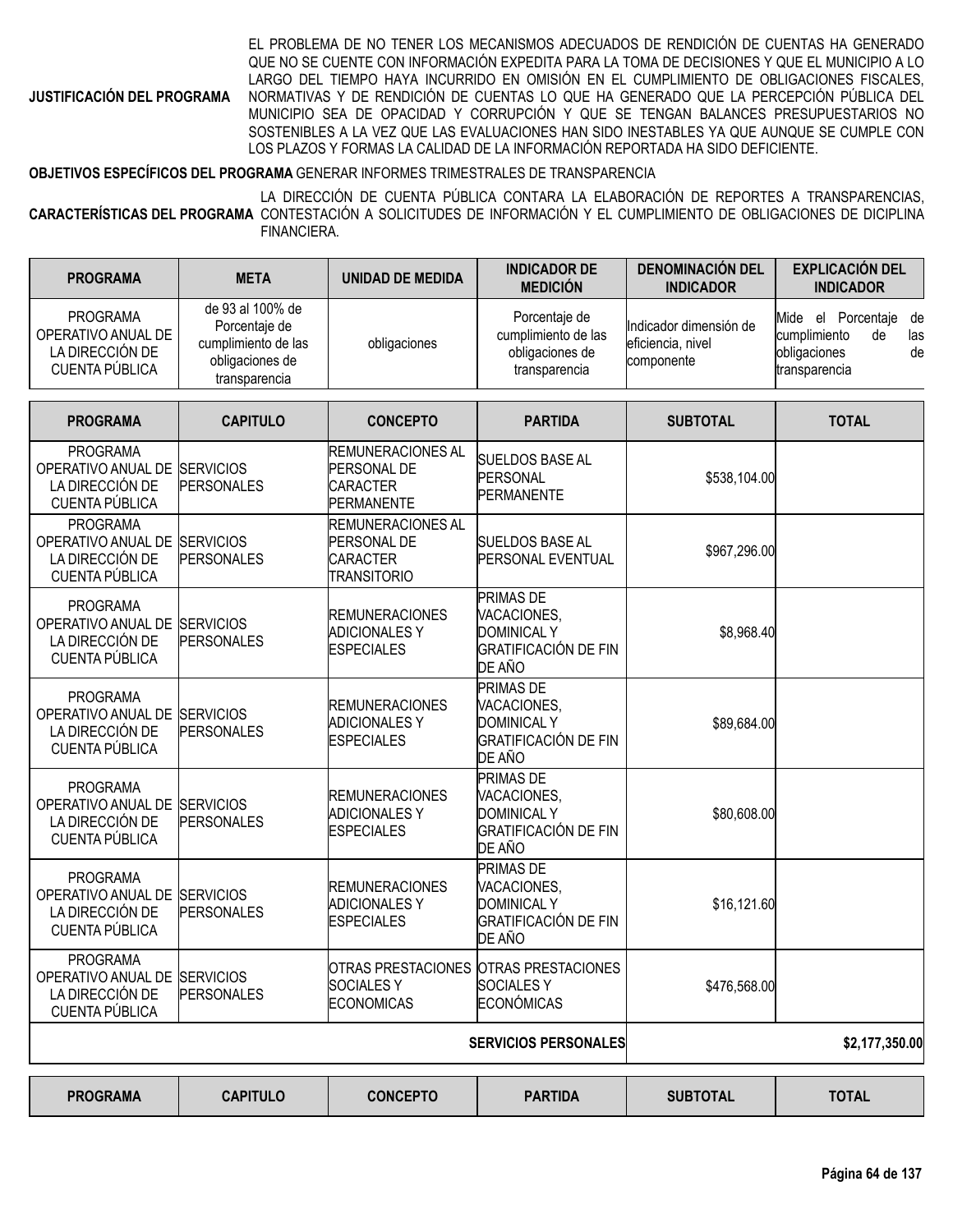| <b>PROGRAMA</b><br>OPERATIVO ANUAL DE<br>LA DIRECCIÓN DE<br>CUENTA PÚBLICA | <b>MATERIALESY</b><br><b>SUMINISTROS</b>  | <b>MATERIALES DE</b><br>ADMINISTRACION,<br><b>EMISION DE</b><br><b>DOCUMENTOS Y</b><br><b>ARTICULOS OFICIALES</b><br><b>MATERIALES DE</b> | MATERIALES, ÚTILES Y<br><b>EQUIPOS MENORES DE</b><br><b>OFICINA</b>                                                               | \$15,814.90 |  |
|----------------------------------------------------------------------------|-------------------------------------------|-------------------------------------------------------------------------------------------------------------------------------------------|-----------------------------------------------------------------------------------------------------------------------------------|-------------|--|
| <b>PROGRAMA</b><br>OPERATIVO ANUAL DE<br>LA DIRECCIÓN DE<br>CUENTA PÚBLICA | <b>MATERIALES Y</b><br><b>SUMINISTROS</b> | ADMINISTRACION,<br><b>EMISION DE</b><br><b>DOCUMENTOS Y</b><br><b>ARTICULOS OFICIALES</b>                                                 | MATERIALES Y ÚTILES<br>DE IMPRESIÓN Y<br><b>REPRODUCCIÓN</b>                                                                      | \$43.00     |  |
| <b>PROGRAMA</b><br>OPERATIVO ANUAL DE<br>LA DIRECCIÓN DE<br>CUENTA PÚBLICA | <b>MATERIALES Y</b><br><b>SUMINISTROS</b> | <b>HERRAMIENTAS,</b><br><b>REFACCIONES Y</b><br><b>ACCESORIOS</b><br><b>MENORES</b>                                                       | <b>REFACCIONES Y</b><br><b>ACCESORIOS</b><br><b>MENORES DE EQUIPO</b><br>DE CÓMPUTO Y<br>ITECNOLOGÍAS DE LA<br><b>INFORMACIÓN</b> | \$2,098.00  |  |
|                                                                            |                                           | <b>MATERIALES Y SUMINISTROS</b>                                                                                                           | \$17,955.90                                                                                                                       |             |  |

| <b>PROGRAMA</b>                                                            | <b>CAPITULO</b>                  | <b>CONCEPTO</b>                                                                    | <b>PARTIDA</b>                                                                                          | <b>SUBTOTAL</b> | <b>TOTAL</b> |
|----------------------------------------------------------------------------|----------------------------------|------------------------------------------------------------------------------------|---------------------------------------------------------------------------------------------------------|-----------------|--------------|
| <b>PROGRAMA</b><br>OPERATIVO ANUAL DE<br>LA DIRECCIÓN DE<br>CUENTA PÚBLICA | SERVICIOS GENERALES CIENTIFICOS, | <b>SERVICIOS</b><br>PROFESIONALES.<br><b>TECNICOS Y OTROS</b><br><b>ISERVICIOS</b> | <b>SERVICIOS DE APOYO</b><br>ADMINISTRATIVO.<br>TRADUCCIÓN.<br><b>FOTOCOPIADO E</b><br><b>IMPRESIÓN</b> | \$2,880.00      |              |
|                                                                            |                                  |                                                                                    |                                                                                                         |                 |              |

**SERVICIOS GENERALES \$2,880.00**

| <b>PROGRAMA</b>                                                            | <b>CAPITULO</b>                                                     | <b>CONCEPTO</b>                                        | <b>PARTIDA</b>                                                    | <b>SUBTOTAL</b> | <b>TOTAL</b> |
|----------------------------------------------------------------------------|---------------------------------------------------------------------|--------------------------------------------------------|-------------------------------------------------------------------|-----------------|--------------|
| <b>PROGRAMA</b><br>OPERATIVO ANUAL DE<br>LA DIRECCIÓN DE<br>CUENTA PÚBLICA | BIENES MUEBLES,<br><b>INMUEBLES E</b><br><b>INTANGIBLES</b>         | <b>MOBILIARIO Y EQUIPO</b><br><b>DE ADMINISTRACION</b> | EQUIPO DE CÓMPUTO Y<br>DE TECNOLOGÍAS DE<br>LA INFORMACIÓN        | \$23,999.00     |              |
| <b>PROGRAMA</b><br>OPERATIVO ANUAL DE<br>LA DIRECCIÓN DE<br>CUENTA PÚBLICA | <b>BIENES MUEBLES,</b><br><b>INMUEBLES E</b><br><b>INTANGIBLES</b>  | <b>ACTIVOS INTANGIBLES</b>                             | <b>ISOFTWARE</b>                                                  | \$4,000.00      |              |
| <b>PROGRAMA</b><br>OPERATIVO ANUAL DE<br>LA DIRECCIÓN DE<br>CUENTA PÚBLICA | BIENES MUEBLES,<br><b>INMUEBLES E</b><br><b>INTANGIBLES</b>         | <b>ACTIVOS INTANGIBLES</b>                             | <b>IDERECHOS</b>                                                  | \$9,000.00      |              |
| <b>PROGRAMA</b><br>OPERATIVO ANUAL DE<br>LA DIRECCIÓN DE<br>CUENTA PÚBLICA | BIENES MUEBLES,<br><b>INMUEBLES E</b><br><b>INTANGIBLES</b>         | <b>ACTIVOS INTANGIBLES</b>                             | <b>LICENCIAS</b><br><b>INFORMÁTICAS E</b><br><b>INTELECTUALES</b> | \$15,000.00     |              |
|                                                                            |                                                                     | <b>BIENES MUEBLES, INMUEBLES E INTANGIBLES</b>         | \$51,999.00                                                       |                 |              |
|                                                                            | TOTAL DE PROGRAMA OPERATIVO ANUAL DE LA DIRECCIÓN DE CUENTA PÚBLICA |                                                        | \$2,250,184.90                                                    |                 |              |

**PROGRAMA** PROGRAMA OPERATIVO ANUAL DE LA DIRECCIÓN DE EGRESOS

**PERIODO DEL PROGRAMA** DEL 01/01/2022 AL 31/12/2022

**OBJETIVO DEL PROGRAMA** EJERCER DE MANERA EFECTIVA EL GASTO PÚBLICO <sup>A</sup> TRAVÉS DE LOS SERVIDORES PÚBLICOS QUE CONFORMAN LA ESTRUCTURA ORGÁNICA DEL MUNICIPIO DE TIZAYUCA

**JUSTIFICACIÓN DEL PROGRAMA** FOMENTAR LA PLANEACIÓN FINANCIERA PARA QUE LOS SERVIDORES PÚBLICOS QUE CONFORMAN LA ESTRUCTURA ORGÁNICA DEL MUNICIPIO DE TIZAYUCA CONOZCAN SU TECHO FINANCIERO ASIGNADO A CADA UNO DE SUS PROGRAMAS Y PROYECTOS PARA LA CUANTIFICACIÓN DE METAS Y OBJETIVOS Y MEDICIÓN DE SUS RESULTADOS MEDIANTE LOS BENEFICIARIOS OBTENIDOS.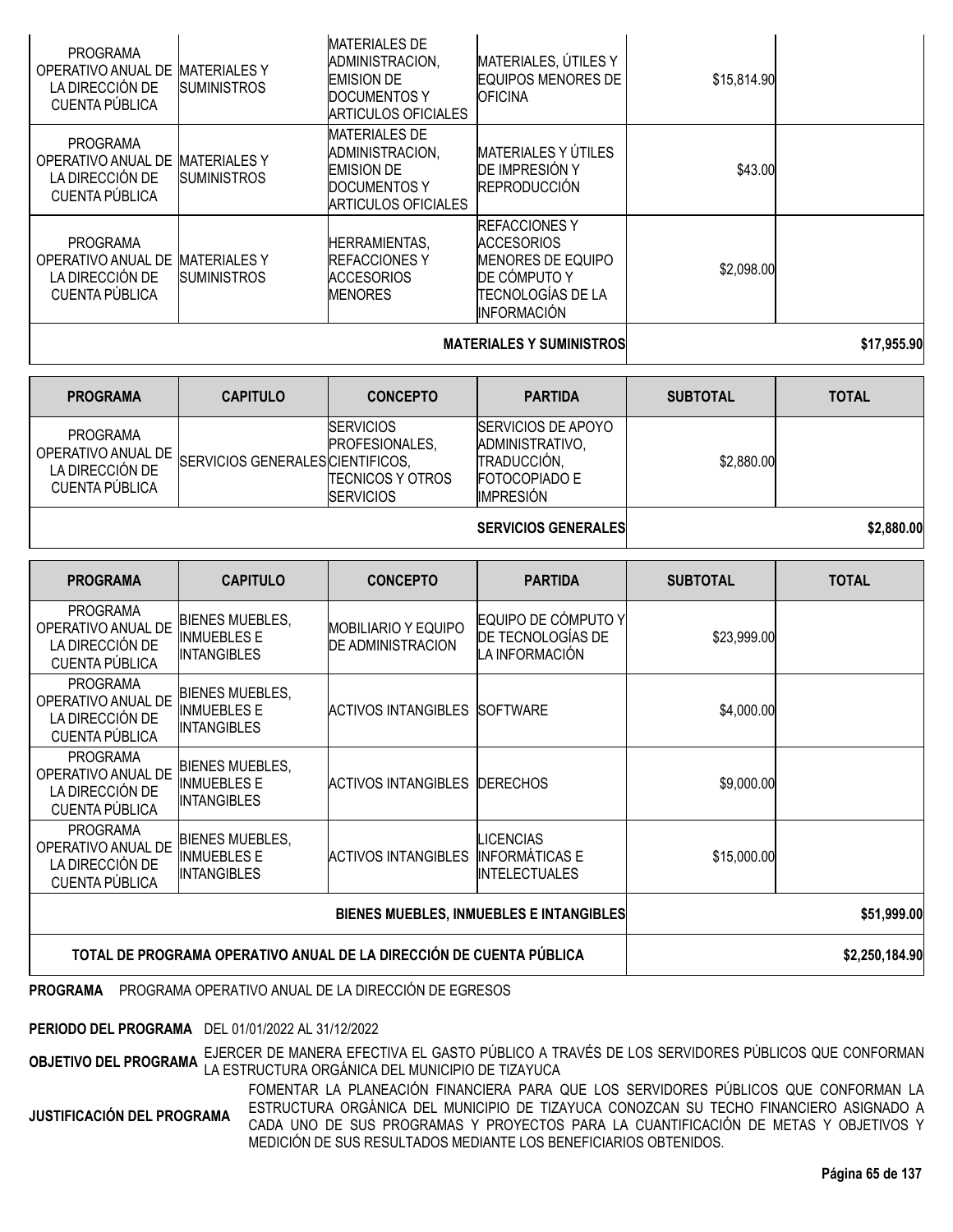# **OBJETIVOS ESPECÍFICOS DEL PROGRAMA** <sup>ELABORAR EL SISTEMA INFORMÁTICO INTEGRAL DE LOS EGRESOS PRESUPUESTALES<br>RELACIONES EN EL PROGRAMA RELACIONADOS CON LAS ADQUISICIONES.</sup>

**CARACTERÍSTICAS DEL PROGRAMA** PROPUESTAS VINCULADAS CON EL GASTO PÚBLICO Y MESAS DE TRABAJO PARA EL ANTE PROYECTO DE LA DIRECCIÓN DE EGRESOS CONTARA CON LA ELABORACIÓN DE PROGRAMAS PRESUPUESTALES, EGRESOS.

| <b>PROGRAMA</b>                                                            | <b>META</b>                                                      | UNIDAD DE MEDIDA | <b>INDICADOR DE</b><br><b>MEDICIÓN</b>                   | <b>DENOMINACION DEL</b><br><b>INDICADOR</b>           | <b>EXPLICACION DEL</b><br><b>INDICADOR</b>                       |
|----------------------------------------------------------------------------|------------------------------------------------------------------|------------------|----------------------------------------------------------|-------------------------------------------------------|------------------------------------------------------------------|
| <b>PROGRAMA</b><br>OPERATIVO ANUAL DE<br>LA DIRECCIÓN DE<br><b>EGRESOS</b> | 100% de Cumplimiento<br>del comportamiento del<br>gasto público. | comportamiento   | Cumplimiento del<br>comportamiento del gasto<br>público. | Indicador dimensión de<br>eficiencia, nivel propósito | Mide el Cumplimiento del<br>comportamiento del gasto<br>público. |

| <b>PROGRAMA</b>                                                                      | <b>CAPITULO</b>   | <b>CONCEPTO</b>                                                                        | <b>PARTIDA</b>                                                                                 | <b>SUBTOTAL</b> | <b>TOTAL</b> |
|--------------------------------------------------------------------------------------|-------------------|----------------------------------------------------------------------------------------|------------------------------------------------------------------------------------------------|-----------------|--------------|
| <b>PROGRAMA</b><br>OPERATIVO ANUAL DE SERVICIOS<br>LA DIRECCIÓN DE<br><b>EGRESOS</b> | <b>PERSONALES</b> | <b>REMUNERACIONES AL</b><br><b>PERSONAL DE</b><br><b>CARACTER</b><br><b>PERMANENTE</b> | <b>SUELDOS BASE AL</b><br><b>PERSONAL</b><br><b>PERMANENTE</b>                                 | \$1,413,407.04  |              |
| <b>PROGRAMA</b><br>OPERATIVO ANUAL DE SERVICIOS<br>LA DIRECCIÓN DE<br><b>EGRESOS</b> | <b>PERSONALES</b> | <b>REMUNERACIONES</b><br><b>ADICIONALES Y</b><br><b>ESPECIALES</b>                     | <b>PRIMAS DE</b><br>VACACIONES,<br><b>DOMINICAL Y</b><br><b>GRATIFICACIÓN DE FIN</b><br>DE AÑO | \$262,813.07    |              |
| <b>PROGRAMA</b><br>OPERATIVO ANUAL DE SERVICIOS<br>LA DIRECCIÓN DE<br><b>EGRESOS</b> | <b>PERSONALES</b> | <b>REMUNERACIONES</b><br><b>ADICIONALES Y</b><br><b>ESPECIALES</b>                     | <b>PRIMAS DE</b><br>VACACIONES,<br><b>DOMINICAL Y</b><br><b>GRATIFICACIÓN DE FIN</b><br>DE AÑO | \$38,269.21     |              |
| <b>PROGRAMA</b><br>OPERATIVO ANUAL DE SERVICIOS<br>LA DIRECCIÓN DE<br><b>EGRESOS</b> | <b>PERSONALES</b> | <b>REMUNERACIONES</b><br><b>ADICIONALES Y</b><br><b>IESPECIALES</b>                    | <b>COMPENSACIONES</b>                                                                          | \$36,798.30     |              |
| <b>PROGRAMA</b><br>OPERATIVO ANUAL DE SERVICIOS<br>LA DIRECCIÓN DE<br><b>EGRESOS</b> | <b>PERSONALES</b> | <b>OTRAS PRESTACIONES</b><br><b>SOCIALES Y</b><br><b>ECONOMICAS</b>                    | <b>PRESTACIONES</b><br><b>CONTRACTUALES</b>                                                    | \$29,011.31     |              |
| <b>PROGRAMA</b><br>OPERATIVO ANUAL DE SERVICIOS<br>LA DIRECCIÓN DE<br><b>EGRESOS</b> | <b>PERSONALES</b> | OTRAS PRESTACIONES OTRAS PRESTACIONES<br><b>SOCIALESY</b><br><b>ECONOMICAS</b>         | <b>SOCIALESY</b><br><b>ECONÓMICAS</b>                                                          | \$656,880.00    |              |
|                                                                                      |                   |                                                                                        |                                                                                                |                 |              |

#### **SERVICIOS PERSONALES \$2,437,178.93**

| <b>PROGRAMA</b>                                                            | <b>CAPITULO</b>                           | <b>CONCEPTO</b>                                                                                            | <b>PARTIDA</b>                                                      | <b>SUBTOTAL</b> | <b>TOTAL</b> |
|----------------------------------------------------------------------------|-------------------------------------------|------------------------------------------------------------------------------------------------------------|---------------------------------------------------------------------|-----------------|--------------|
| <b>PROGRAMA</b><br>OPERATIVO ANUAL DE<br>LA DIRECCIÓN DE<br><b>EGRESOS</b> | <b>MATERIALES Y</b><br><b>SUMINISTROS</b> | <b>MATERIALES DE</b><br>ADMINISTRACION,<br><b>EMISION DE</b><br>DOCUMENTOS Y<br>ARTICULOS OFICIALES        | MATERIALES, ÚTILES Y<br><b>EQUIPOS MENORES DE</b><br><b>OFICINA</b> | \$27,023.20     |              |
| <b>PROGRAMA</b><br>OPERATIVO ANUAL DE<br>LA DIRECCIÓN DE<br><b>EGRESOS</b> | <b>MATERIALES Y</b><br><b>SUMINISTROS</b> | <b>MATERIALES DE</b><br>ADMINISTRACION.<br><b>EMISION DE</b><br>DOCUMENTOS Y<br><b>ARTICULOS OFICIALES</b> | <b>MATERIALES Y ÚTILES</b><br>DE IMPRESIÓN Y<br><b>REPRODUCCIÓN</b> | \$18,000.00     |              |
| <b>PROGRAMA</b><br>OPERATIVO ANUAL DE<br>LA DIRECCIÓN DE<br><b>EGRESOS</b> | <b>MATERIALES Y</b><br><b>SUMINISTROS</b> | <b>MATERIALES DE</b><br>ADMINISTRACION,<br><b>EMISION DE</b><br>DOCUMENTOS Y<br><b>ARTICULOS OFICIALES</b> | <b>MATERIAL IMPRESO E</b><br><b>INFORMACIÓN DIGITAL</b>             | \$60,000.00     |              |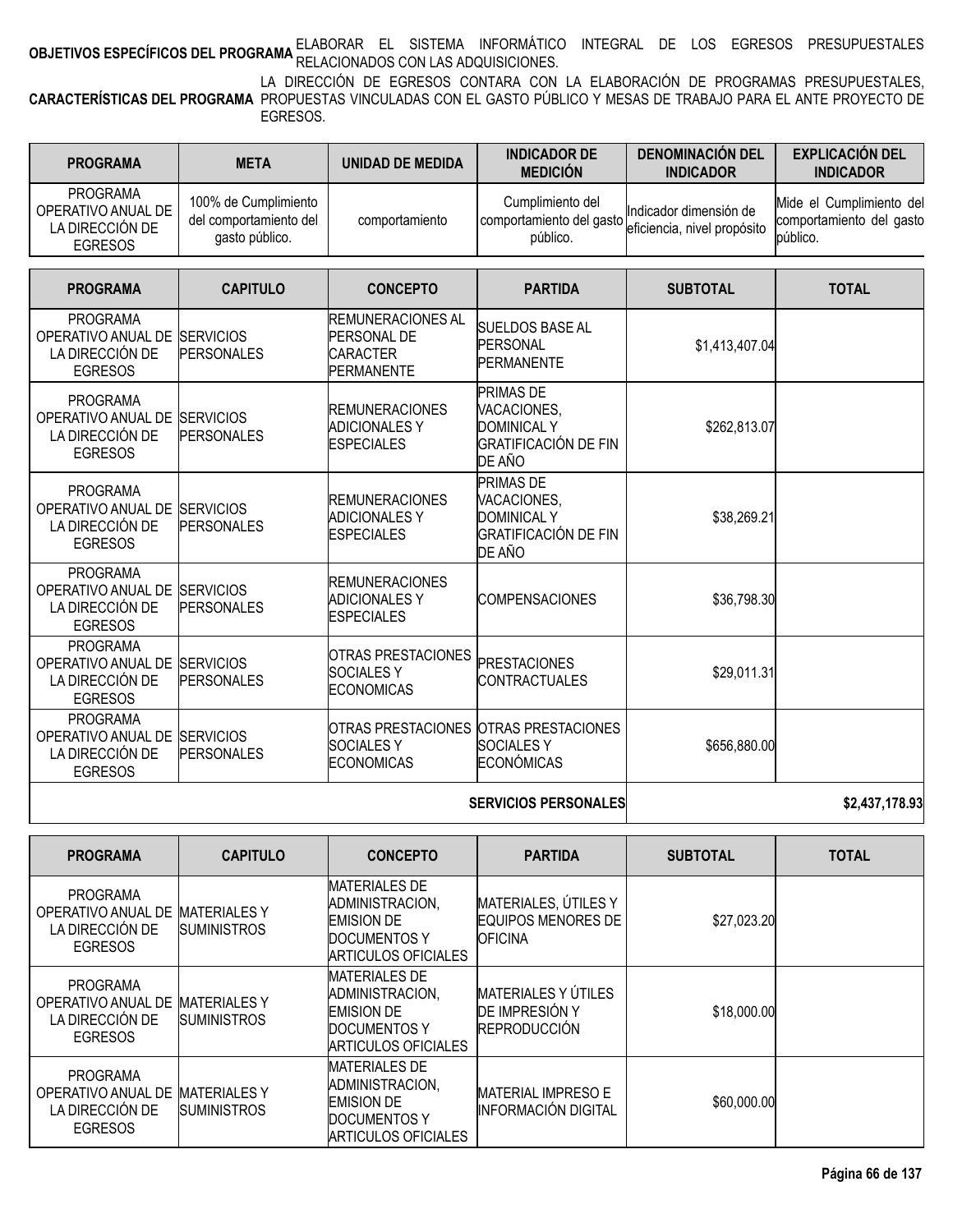| <b>PROGRAMA</b><br>OPERATIVO ANUAL DE<br>LA DIRECCIÓN DE<br><b>EGRESOS</b> | <b>MATERIALES Y</b><br><b>SUMINISTROS</b> | <b>MATERIALES DE</b><br>ADMINISTRACION,<br><b>EMISION DE</b><br><b>DOCUMENTOS Y</b><br><b>ARTICULOS OFICIALES</b> | MATERIAL DE LIMPIEZA                                                                                                      | \$2,505.00  |  |
|----------------------------------------------------------------------------|-------------------------------------------|-------------------------------------------------------------------------------------------------------------------|---------------------------------------------------------------------------------------------------------------------------|-------------|--|
| <b>PROGRAMA</b><br>OPERATIVO ANUAL DE<br>LA DIRECCIÓN DE<br><b>EGRESOS</b> | <b>MATERIALES Y</b><br><b>SUMINISTROS</b> | <b>ALIMENTOS Y</b><br><b>UTENSILIOS</b>                                                                           | <b>PRODUCTOS</b><br>ALIMENTICIOS PARA<br><b>PERSONAS</b>                                                                  | \$9,000.00  |  |
| <b>PROGRAMA</b><br>OPERATIVO ANUAL DE<br>LA DIRECCIÓN DE<br><b>EGRESOS</b> | <b>MATERIALES Y</b><br><b>SUMINISTROS</b> | <b>ALIMENTOS Y</b><br>UTENSILIOS                                                                                  | UTENSILIOS PARA EL<br>SERVICIO DE<br>ALIMENTACIÓN                                                                         | \$750.00    |  |
| <b>PROGRAMA</b><br>OPERATIVO ANUAL DE<br>LA DIRECCIÓN DE<br><b>EGRESOS</b> | <b>MATERIALES Y</b><br><b>SUMINISTROS</b> | <b>PRODUCTOS</b><br>QUIMICOS,<br><b>FARMACEUTICOS Y DE</b><br><b>LABORATORIO</b>                                  | <b>MEDICINASY</b><br><b>PRODUCTOS</b><br><b>FARMACÉUTICOS</b>                                                             | \$60,000.00 |  |
| <b>PROGRAMA</b><br>OPERATIVO ANUAL DE<br>LA DIRECCIÓN DE<br><b>EGRESOS</b> | <b>MATERIALESY</b><br><b>SUMINISTROS</b>  | COMBUSTIBLES,<br>LUBRICANTES Y<br><b>ADITIVOS</b>                                                                 | COMBUSTIBLES,<br><b>LUBRICANTESY</b><br>ADITIVOS                                                                          | \$2,340.00  |  |
| <b>PROGRAMA</b><br>OPERATIVO ANUAL DE<br>LA DIRECCIÓN DE<br><b>EGRESOS</b> | <b>MATERIALES Y</b><br><b>SUMINISTROS</b> | <b>HERRAMIENTAS,</b><br><b>REFACCIONES Y</b><br><b>ACCESORIOS</b><br><b>MENORES</b>                               | <b>HERRAMIENTAS</b><br><b>MENORES</b>                                                                                     | \$1,200.00  |  |
| <b>PROGRAMA</b><br>OPERATIVO ANUAL DE<br>LA DIRECCIÓN DE<br><b>EGRESOS</b> | <b>MATERIALES Y</b><br><b>SUMINISTROS</b> | <b>HERRAMIENTAS,</b><br><b>REFACCIONES Y</b><br><b>ACCESORIOS</b><br><b>MENORES</b>                               | <b>REFACCIONES Y</b><br>ACCESORIOS<br><b>MENORES DE EQUIPO</b><br>DE CÓMPUTO Y<br>TECNOLOGÍAS DE LA<br><b>INFORMACIÓN</b> | \$8,544.00  |  |
|                                                                            |                                           |                                                                                                                   | edon pen nn                                                                                                               |             |  |

**MATERIALES Y SUMINISTROS 189,362.20** 

| <b>PROGRAMA</b>                                                            | <b>CAPITULO</b>                       | <b>CONCEPTO</b>                                                                    | <b>PARTIDA</b>                                                                                                             | <b>SUBTOTAL</b> | <b>TOTAL</b> |
|----------------------------------------------------------------------------|---------------------------------------|------------------------------------------------------------------------------------|----------------------------------------------------------------------------------------------------------------------------|-----------------|--------------|
| <b>PROGRAMA</b><br>OPERATIVO ANUAL DE<br>LA DIRECCIÓN DE<br><b>EGRESOS</b> | SERVICIOS GENERALES SERVICIOS BASICOS |                                                                                    | TELEFONÍA CELULAR                                                                                                          | \$9,358.00      |              |
| <b>PROGRAMA</b><br>OPERATIVO ANUAL DE<br>LA DIRECCIÓN DE<br><b>EGRESOS</b> | SERVICIOS GENERALES CIENTIFICOS,      | <b>SERVICIOS</b><br>PROFESIONALES.<br><b>TECNICOS Y OTROS</b><br><b>ISERVICIOS</b> | SERVICIOS LEGALES,<br>DE CONTABILIDAD,<br>AUDITORÍA Y<br><b>RELACIONADOS</b>                                               | \$75,000.00     |              |
| <b>PROGRAMA</b><br>OPERATIVO ANUAL DE<br>LA DIRECCIÓN DE<br><b>EGRESOS</b> | SERVICIOS GENERALES CIENTIFICOS.      | <b>SERVICIOS</b><br>PROFESIONALES.<br><b>TECNICOS Y OTROS</b><br><b>ISERVICIOS</b> | SERVICIOS LEGALES,<br>DE CONTABILIDAD,<br><b>AUDITORÍA Y</b><br><b>RELACIONADOS</b>                                        | \$95,000.00     |              |
| <b>PROGRAMA</b><br>OPERATIVO ANUAL DE<br>LA DIRECCIÓN DE<br><b>EGRESOS</b> | SERVICIOS GENERALES CIENTIFICOS,      | ISERVICIOS<br>PROFESIONALES,<br><b>TECNICOS Y OTROS</b><br>ISERVICIOS              | <b>SERVICIOS DE</b><br><b>CONSULTORÍA</b><br>ADMINISTRATIVA,<br>PROCESOS, TÉCNICA Y<br>EN TECNOLOGÍAS DE<br>LA INFORMACIÓN | \$50,000.00     |              |
| <b>PROGRAMA</b><br>OPERATIVO ANUAL DE<br>LA DIRECCIÓN DE<br><b>EGRESOS</b> | SERVICIOS GENERALES CIENTIFICOS.      | <b>SERVICIOS</b><br>PROFESIONALES,<br>TECNICOS Y OTROS<br><b>SERVICIOS</b>         | <b>SERVICIOS DE APOYO</b><br>ADMINISTRATIVO,<br>TRADUCCIÓN,<br>FOTOCOPIADO E<br><b>IMPRESIÓN</b>                           | \$43,000.00     |              |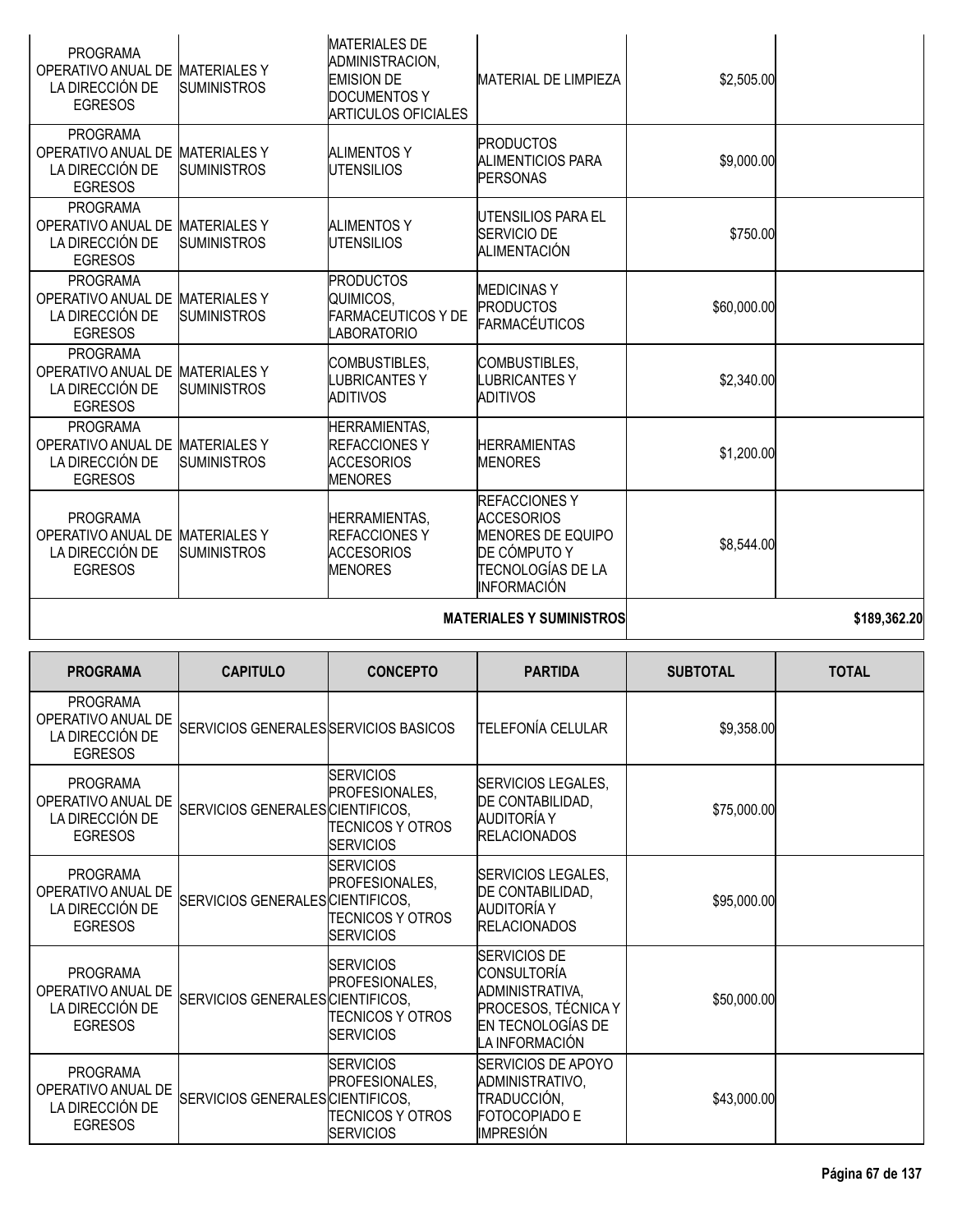| <b>PROGRAMA</b><br>OPERATIVO ANUAL DE<br>LA DIRECCIÓN DE<br><b>EGRESOS</b> | SERVICIOS GENERALES CIENTIFICOS,    | <b>SERVICIOS</b><br>PROFESIONALES,<br><b>TECNICOS Y OTROS</b><br><b>SERVICIOS</b>  | <b>SERVICIOS</b><br>PROFESIONALES,<br><b>CIENTÍFICOS Y</b><br>ITÉCNICOS INTEGRALES                                       | \$492,000.00   |                 |
|----------------------------------------------------------------------------|-------------------------------------|------------------------------------------------------------------------------------|--------------------------------------------------------------------------------------------------------------------------|----------------|-----------------|
| <b>PROGRAMA</b><br>OPERATIVO ANUAL DE<br>LA DIRECCIÓN DE<br><b>EGRESOS</b> | <b>SERVICIOS GENERALES</b>          | <b>SERVICIOS</b><br><b>FINANCIEROS,</b><br><b>BANCARIOSY</b><br><b>COMERCIALES</b> | <b>SERVICIOS</b><br><b>FINANCIEROSY</b><br><b>BANCARIOS</b>                                                              | \$15,000.00    |                 |
| <b>PROGRAMA</b><br>OPERATIVO ANUAL DE<br>LA DIRECCIÓN DE<br><b>EGRESOS</b> | SERVICIOS GENERALESREPARACION,      | SERVICIOS DE<br>INSTALACION,<br><b>MANTENIMIENTO Y</b><br><b>CONSERVACION</b>      | INSTALACIÓN,<br>REPARACIÓN Y<br><b>MANTENIMIENTO DE</b><br>EQUIPO DE CÓMPUTO Y<br>TECNOLOGÍA DE LA<br><b>INFORMACIÓN</b> | \$15,000.00    |                 |
| <b>PROGRAMA</b><br>OPERATIVO ANUAL DE<br>LA DIRECCIÓN DE<br><b>EGRESOS</b> | SERVICIOS GENERALES SERVICIOS DE    | <b>TRASLADO Y VIATICOS</b>                                                         | VIÁTICOS EN EL PAÍS                                                                                                      | \$10,000.00    |                 |
| <b>PROGRAMA</b><br>OPERATIVO ANUAL DE<br>LA DIRECCIÓN DE<br><b>EGRESOS</b> | SERVICIOS GENERALES OTROS SERVICIOS | <b>GENERALES</b>                                                                   | <b>IMPUESTOS Y</b><br><b>DERECHOS</b>                                                                                    | \$5,800,000.00 |                 |
| <b>PROGRAMA</b><br>OPERATIVO ANUAL DE<br>LA DIRECCIÓN DE<br><b>EGRESOS</b> | SERVICIOS GENERALES OTROS SERVICIOS | <b>GENERALES</b>                                                                   | <b>IMPUESTO SOBRE</b><br>NÓMINAS Y OTROS QUE<br>SE DERIVEN DE UNA<br>RELACIÓN LABORAL                                    | \$2,500,000.00 |                 |
| <b>PROGRAMA</b><br>OPERATIVO ANUAL DE<br>LA DIRECCIÓN DE<br><b>EGRESOS</b> | <b>SERVICIOS GENERALES</b>          | OTROS SERVICIOS<br><b>GENERALES</b>                                                | <b>IMPUESTO SOBRE</b><br>NÓMINAS Y OTROS QUE<br>SE DERIVEN DE UNA<br>RELACIÓN LABORAL                                    | \$5,000,000.00 |                 |
| <b>PROGRAMA</b><br>OPERATIVO ANUAL DE<br>LA DIRECCIÓN DE<br><b>EGRESOS</b> | SERVICIOS GENERALES OTROS SERVICIOS | <b>GENERALES</b>                                                                   | <b>IMPUESTO SOBRE</b><br>NÓMINAS Y OTROS QUE<br><b>SE DERIVEN DE UNA</b><br>RELACIÓN LABORAL                             | \$853,185.64   |                 |
|                                                                            |                                     |                                                                                    | <b>SERVICIOS GENERALES</b>                                                                                               |                | \$14,957,543.64 |

| <b>PROGRAMA</b>                                                                           | <b>CAPITULO</b>                                               | <b>CONCEPTO</b>                           | <b>PARTIDA</b>      | <b>SUBTOTAL</b> | <b>TOTAL</b> |
|-------------------------------------------------------------------------------------------|---------------------------------------------------------------|-------------------------------------------|---------------------|-----------------|--------------|
| <b>PROGRAMA</b><br>OPERATIVO ANUAL DE IASIGNACIONES.<br>LA DIRECCIÓN DE<br><b>EGRESOS</b> | TRANSFERENCIAS,<br>SUBSIDIOS Y OTRAS<br>AYUDAS                | <b>PENSIONES Y</b><br><b>JUBILACIONES</b> | <b>PENSIONES</b>    | \$6,263,664.00  |              |
| PROGRAMA<br>OPERATIVO ANUAL DE IASIGNACIONES.<br>LA DIRECCIÓN DE<br><b>EGRESOS</b>        | TRANSFERENCIAS,<br>SUBSIDIOS Y OTRAS<br>AYUDAS                | <b>PENSIONES Y</b><br><b>JUBILACIONES</b> | <b>JUBILACIONES</b> | \$6,587,757,55  |              |
|                                                                                           | <b>TRANSFERENCIAS, ASIGNACIONES, SUBSIDIOS Y OTRAS AYUDAS</b> |                                           | \$12,851,421.55     |                 |              |

| <b>PROGRAMA</b>                                                            | <b>CAPITULO</b>                                                    | <b>CONCEPTO</b>                                         | <b>PARTIDA</b>                                             | <b>SUBTOTAL</b> | <b>TOTAL</b> |
|----------------------------------------------------------------------------|--------------------------------------------------------------------|---------------------------------------------------------|------------------------------------------------------------|-----------------|--------------|
| <b>PROGRAMA</b><br>OPERATIVO ANUAL DE<br>LA DIRECCIÓN DE<br><b>EGRESOS</b> | <b>BIENES MUEBLES,</b><br><b>INMUEBLES E</b><br><b>INTANGIBLES</b> | <b>MOBILIARIO Y EQUIPO</b><br><b>IDE ADMINISTRACION</b> | MUEBLES DE OFICINA Y<br>ESTANTERÍA                         | \$18,000.00     |              |
| <b>PROGRAMA</b><br>OPERATIVO ANUAL DE<br>LA DIRECCIÓN DE<br><b>EGRESOS</b> | <b>BIENES MUEBLES.</b><br><b>INMUEBLES E</b><br><b>INTANGIBLES</b> | <b>MOBILIARIO Y EQUIPO</b><br><b>DE ADMINISTRACION</b>  | EQUIPO DE CÓMPUTO Y<br>DE TECNOLOGÍAS DE<br>LA INFORMACIÓN | \$37,000.00     |              |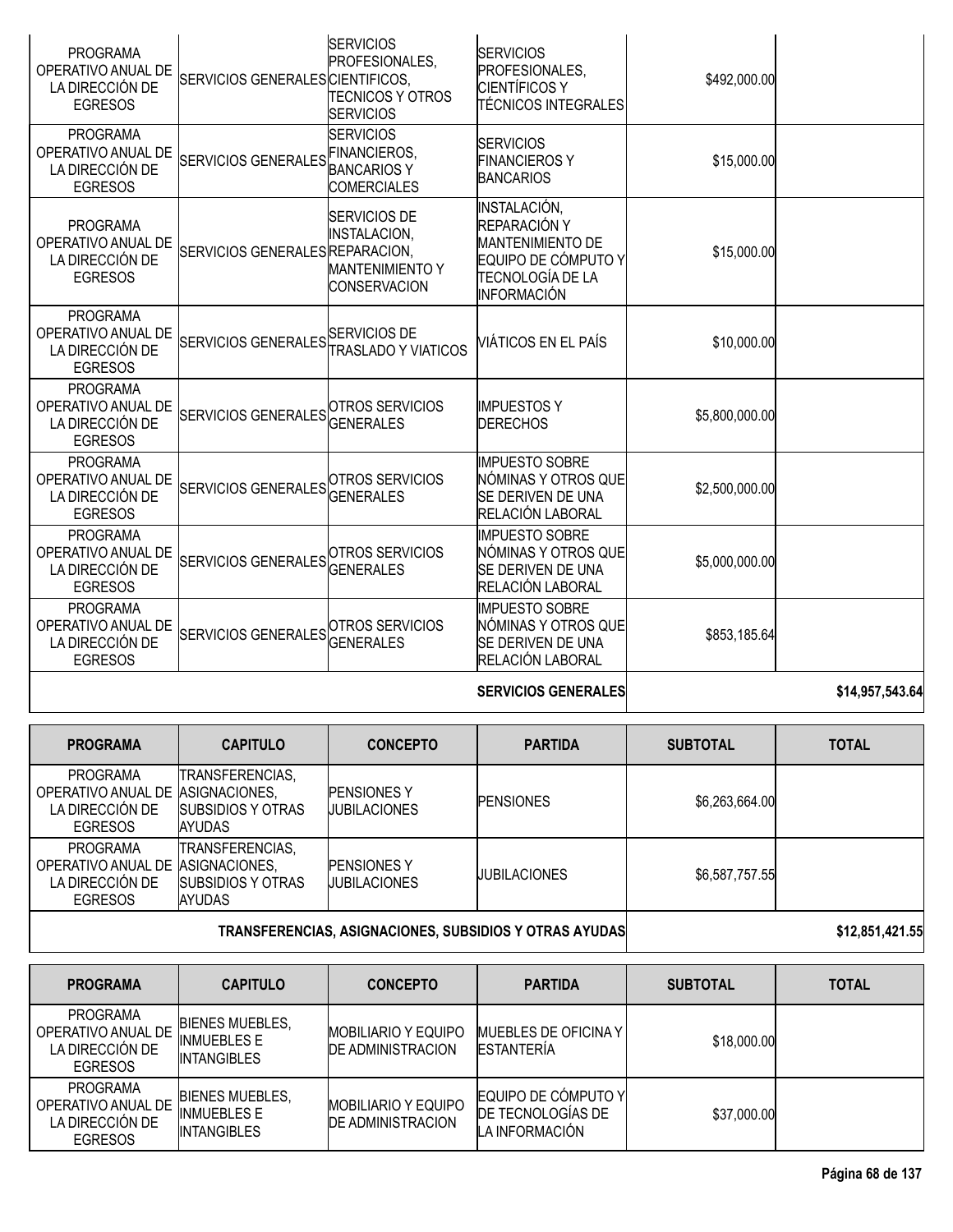**TOTAL DE PROGRAMA OPERATIVO ANUAL DE LA DIRECCIÓN DE EGRESOS \$30,490,506.32**

**PROGRAMA** PROGRAMA OPERATIVO ANUAL DE LA DIRECCIÓN DE INGRESOS

**PERIODO DEL PROGRAMA** DEL 01/01/2022 AL 31/12/2022

**OBJETIVO DEL PROGRAMA** CUMPLIR CON LO ESTIPULADO EN MATERIA DE RECAUDACIÓN EN LA LEY DE INGRESOS <sup>Y</sup> NORMATIVIDAD APLICABLE EN LA MATERIA A TRAVÉS DE LAS ÁREAS GENERADORAS DE INGRESO

**JUSTIFICACIÓN DEL PROGRAMA** ESTABLECIMIENTO DE MECANISMOS QUE PERMITAN SUPERVISAR LA RECAUDACIÓN DE INGRESOS PROPIOS, DERIVADO DEL ANÁLISIS DEL COMPORTAMIENTO RECAUDATORIO, DANDO LA PAUTA A CAPTAR LO ESTIMADO EN LA LEY DE INGRESOS.

**OBJETIVOS ESPECÍFICOS DEL PROGRAMA** REALIZAR LOS COBROS ADECUADOS

**CARACTERÍSTICAS DEL PROGRAMA** LA DIRECCIÓN DE INGRESOS CONTARA CON REPORTES DE PADRONES, COBROS ADECUADOS <sup>Y</sup> UNA VINCULACIÓN ADECUADA CON ÁREAS GENERADORAS DE INGRESOS.

| <b>META</b>                                                                                                              | <b>UNIDAD DE MEDIDA</b>                                                         | <b>INDICADOR DE</b><br><b>MEDICIÓN</b>                                                                             | <b>DENOMINACIÓN DEL</b><br><b>INDICADOR</b>                                                                                                                                                                                                                                                                                                                        | <b>EXPLICACIÓN DEL</b><br><b>INDICADOR</b>                                                                                                      |
|--------------------------------------------------------------------------------------------------------------------------|---------------------------------------------------------------------------------|--------------------------------------------------------------------------------------------------------------------|--------------------------------------------------------------------------------------------------------------------------------------------------------------------------------------------------------------------------------------------------------------------------------------------------------------------------------------------------------------------|-------------------------------------------------------------------------------------------------------------------------------------------------|
| 100% de áreas<br>generadoras de ingresos<br>obtienen recursos<br>cumpiendo con lo<br>estipulado en la ley de<br>ingresos | áreas                                                                           | % de áreas generadoras<br>de ingresos obtienen<br>recursos cumpiendo con<br>lo estipulado en la ley de<br>ingresos | Indicador dimensión de                                                                                                                                                                                                                                                                                                                                             | Mide el porcentaje de<br>generadoras<br>de<br>áreas<br>obtienen<br>ingresos<br>recursos cumpiendo con<br>lo estipulado en la ley de<br>ingresos |
| <b>CAPITULO</b>                                                                                                          | <b>CONCEPTO</b>                                                                 | <b>PARTIDA</b>                                                                                                     | <b>SUBTOTAL</b>                                                                                                                                                                                                                                                                                                                                                    | <b>TOTAL</b>                                                                                                                                    |
| <b>SERVICIOS</b><br><b>PERSONALES</b>                                                                                    | <b>REMUNERACIONES AL</b><br>PERSONAL DE<br><b>CARACTER</b><br><b>PERMANENTE</b> |                                                                                                                    |                                                                                                                                                                                                                                                                                                                                                                    |                                                                                                                                                 |
| <b>SERVICIOS</b><br><b>PERSONALES</b>                                                                                    | <b>REMUNERACIONES</b><br><b>ADICIONALES Y</b><br><b>ESPECIALES</b>              |                                                                                                                    |                                                                                                                                                                                                                                                                                                                                                                    |                                                                                                                                                 |
| OPERATIVO ANUAL DE SERVICIOS<br><b>PERSONALES</b>                                                                        | <b>REMUNERACIONES</b><br><b>ADICIONALESY</b><br><b>ESPECIALES</b>               |                                                                                                                    |                                                                                                                                                                                                                                                                                                                                                                    |                                                                                                                                                 |
| OPERATIVO ANUAL DE SERVICIOS<br><b>PERSONALES</b>                                                                        | <b>OTRAS PRESTACIONES</b><br><b>SOCIALESY</b><br><b>ECONOMICAS</b>              |                                                                                                                    |                                                                                                                                                                                                                                                                                                                                                                    |                                                                                                                                                 |
| <b>SERVICIOS</b><br><b>PERSONALES</b>                                                                                    | OTRAS PRESTACIONES<br><b>SOCIALESY</b><br><b>ECONOMICAS</b>                     |                                                                                                                    |                                                                                                                                                                                                                                                                                                                                                                    |                                                                                                                                                 |
|                                                                                                                          |                                                                                 |                                                                                                                    | <b>SUELDOS BASE AL</b><br>PERSONAL<br><b>PERMANENTE</b><br>PRIMAS DE<br>VACACIONES.<br><b>DOMINICAL Y</b><br><b>GRATIFICACIÓN DE FIN</b><br>DE AÑO<br>PRIMAS DE<br>VACACIONES,<br><b>DOMINICAL Y</b><br><b>GRATIFICACIÓN DE FIN</b><br>DE AÑO<br><b>PRESTACIONES</b><br><b>CONTRACTUALES</b><br><b>OTRAS PRESTACIONES</b><br><b>SOCIALESY</b><br><b>ECONÓMICAS</b> | eficiencia, nivel propósito<br>\$671,113.92<br>\$16,807.72<br>\$125,239.20<br>\$25,546.72<br>\$527,376.00                                       |

#### **SERVICIOS PERSONALES \$1,366,083.56**

| <b>PROGRAMA</b>                                                                          | <b>CAPITULO</b>    | <b>CONCEPTO</b>                                                                                                   | <b>PARTIDA</b>                                                        | <b>SUBTOTAL</b> | <b>TOTAL</b> |
|------------------------------------------------------------------------------------------|--------------------|-------------------------------------------------------------------------------------------------------------------|-----------------------------------------------------------------------|-----------------|--------------|
| <b>PROGRAMA</b><br>OPERATIVO ANUAL DE MATERIALES Y<br>LA DIRECCIÓN DE<br><b>INGRESOS</b> | <b>SUMINISTROS</b> | <b>MATERIALES DE</b><br><b>ADMINISTRACION.</b><br><b>EMISION DE</b><br><b>DOCUMENTOS Y</b><br>ARTICULOS OFICIALES | MATERIALES, ÚTILES Y<br><b>EQUIPOS MENORES DE I</b><br><b>OFICINA</b> | \$36,221.67     |              |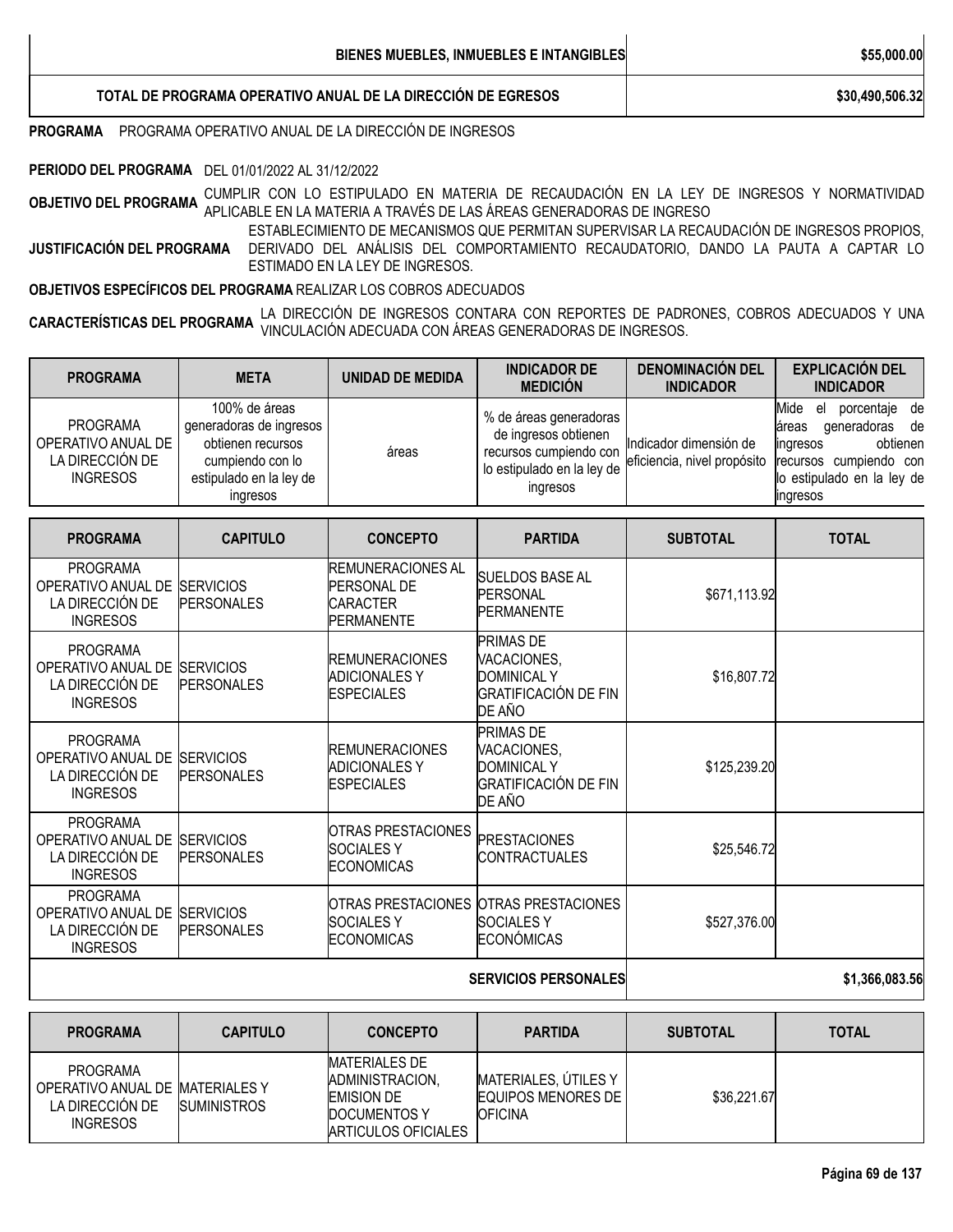| <b>INGRESOS</b>                                                             |                                           | ADITIVOS                                                                                            | ADITIVOS<br><b>MATERIALES Y SUMINISTROS</b>                                                                                    |            | \$40,998,37 |
|-----------------------------------------------------------------------------|-------------------------------------------|-----------------------------------------------------------------------------------------------------|--------------------------------------------------------------------------------------------------------------------------------|------------|-------------|
| <b>PROGRAMA</b><br>OPERATIVO ANUAL DE<br>LA DIRECCIÓN DE                    | <b>MATERIALES Y</b><br><b>SUMINISTROS</b> | COMBUSTIBLES,<br>LUBRICANTES Y                                                                      | <b>COMBUSTIBLES,</b><br>LUBRICANTES Y                                                                                          | \$2,650.70 |             |
| <b>PROGRAMA</b><br>OPERATIVO ANUAL DE<br>LA DIRECCIÓN DE<br><b>INGRESOS</b> | <b>MATERIALES Y</b><br><b>SUMINISTROS</b> | <b>MATERIALES DE</b><br>ADMINISTRACION.<br><b>EMISION DE</b><br>DOCUMENTOS Y<br>ARTICULOS OFICIALES | MATERIALES, ÚTILES Y<br><b>EQUIPOS MENORES DE</b><br><b>TECNOLOGÍAS DE LA</b><br><b>INFORMACIÓN Y</b><br><b>COMUNICACIONES</b> | \$2,010.00 |             |
| <b>PROGRAMA</b><br>OPERATIVO ANUAL DE<br>LA DIRECCIÓN DE<br><b>INGRESOS</b> | <b>MATERIALES Y</b><br><b>SUMINISTROS</b> | <b>MATERIALES DE</b><br>ADMINISTRACION,<br><b>EMISION DE</b><br>DOCUMENTOS Y<br>ARTICULOS OFICIALES | <b>MATERIALES Y ÚTILES</b><br><b>DE IMPRESIÓN Y</b><br><b>REPRODUCCIÓN</b>                                                     | \$116.00   |             |

| <b>PROGRAMA</b>                                                             | <b>CAPITULO</b>                  | <b>CONCEPTO</b>                                                             | <b>PARTIDA</b>                                                                                           | <b>SUBTOTAL</b> | <b>TOTAL</b> |
|-----------------------------------------------------------------------------|----------------------------------|-----------------------------------------------------------------------------|----------------------------------------------------------------------------------------------------------|-----------------|--------------|
| <b>PROGRAMA</b><br>OPERATIVO ANUAL DE<br>LA DIRECCIÓN DE<br><b>INGRESOS</b> | SERVICIOS GENERALES CIENTIFICOS, | <b>SERVICIOS</b><br>PROFESIONALES,<br>TECNICOS Y OTROS<br><b>ISERVICIOS</b> | <b>ISERVICIOS DE APOYO</b><br>ADMINISTRATIVO,<br>TRADUCCIÓN,<br><b>FOTOCOPIADO E</b><br><b>IMPRESIÓN</b> | \$15,640.00     |              |
| <b>PROGRAMA</b><br>OPERATIVO ANUAL DE<br>LA DIRECCIÓN DE<br><b>INGRESOS</b> | SERVICIOS GENERALES FINANCIEROS, | <b>SERVICIOS</b><br><b>COMERCIALES</b>                                      | <b>SERVICIOS</b><br><b>FINANCIEROS,</b><br><b>BANCARIOS Y</b><br><b>COMERCIALES</b><br><b>INTEGRALES</b> | \$3,000.00      |              |

**SERVICIOS GENERALES \$18,640.00**

| <b>PROGRAMA</b>                                                      | <b>CAPITULO</b>                                                    | <b>CONCEPTO</b>                                        | <b>PARTIDA</b>                                             | <b>SUBTOTAL</b> | <b>TOTAL</b>   |
|----------------------------------------------------------------------|--------------------------------------------------------------------|--------------------------------------------------------|------------------------------------------------------------|-----------------|----------------|
| PROGRAMA<br>OPERATIVO ANUAL DE<br>LA DIRECCIÓN DE<br><b>INGRESOS</b> | <b>BIENES MUEBLES,</b><br><b>INMUEBLES E</b><br><b>INTANGIBLES</b> | <b>MOBILIARIO Y EQUIPO</b><br><b>DE ADMINISTRACION</b> | EQUIPO DE CÓMPUTO Y<br>DE TECNOLOGÍAS DE<br>LA INFORMACIÓN | \$30,000.00     |                |
|                                                                      |                                                                    | BIENES MUEBLES, INMUEBLES E INTANGIBLES                | \$30,000.00                                                |                 |                |
| TOTAL DE PROGRAMA OPERATIVO ANUAL DE LA DIRECCIÓN DE INGRESOS        |                                                                    |                                                        |                                                            |                 | \$1,455,721.93 |

**PROGRAMA** PROGRAMA OPERATIVO ANUAL DE LA DIRECCIÓN DE RECURSOS HUMANOS

**PERIODO DEL PROGRAMA** DEL 01/01/2022 AL 31/12/2022

**OBJETIVO DEL PROGRAMA** MOSTRAR EFICIENCIA EN EL EJERCICIO DE LAS ACTIVIDADES DE LOS TRABAJADORES DE LA ADMINISTRACIÓN PÚBLICA MUNICIPAL DE TIZAYUCA HIDALGO

**JUSTIFICACIÓN DEL PROGRAMA** EL OBJETIVO ESPECÍFICO DE ESTE PROGRAMA PRESUPUESTAL ES LOS TRABAJADORES DE LA ADMINISTRACIÓN PÚBLICA MUNICIPAL DE TIZAYUCA HIDALGO MUESTRAN EFICIENCIA EN EL EJERCICIO DE SUS ACTIVIDADES. TENIENDO TAMBIÉN COMO OBJETIVOS EL CONTAR CON SERVIDORES PÚBLICOS CON CAPACITACIÓN ACTUALIZADA PARA CUMPLIR LAS FUNCIONES COMPETENTES A SU PUESTO LABORAL CON UN ADECUADO CLIMA LABORAL.

**OBJETIVOS ESPECÍFICOS DEL PROGRAMA** OTORGAR UNA CAPACITACIÓN PROFESIONAL ESPECIALIZADA CONFORME FUNCIONES<br>.

**CARACTERÍSTICAS DEL PROGRAMA** DETECCIÓN Y SEGUIMIENTO DE CAPACITACIÓN, REALIZAR SUPERVISIÓN Y REPORTES DE ASISTENCIA DE LA DIRECCIÓN DE RECURSOS HUMANOS CONTARA CON LA ELABORACIÓN DE PROCEDIMIENTOS DE PERSONAL.

| <b>META</b><br><b>PROGRAMA</b><br><b>UNIDAD DE MEDIDA</b> | <b>INDICADOR DE</b><br><b>MEDICIÓN</b> | <b>DENOMINACIÓN DEL</b><br><b>INDICADOR</b> | <b>EXPLICACIÓN DEL</b><br><b>INDICADOR</b> |
|-----------------------------------------------------------|----------------------------------------|---------------------------------------------|--------------------------------------------|
|-----------------------------------------------------------|----------------------------------------|---------------------------------------------|--------------------------------------------|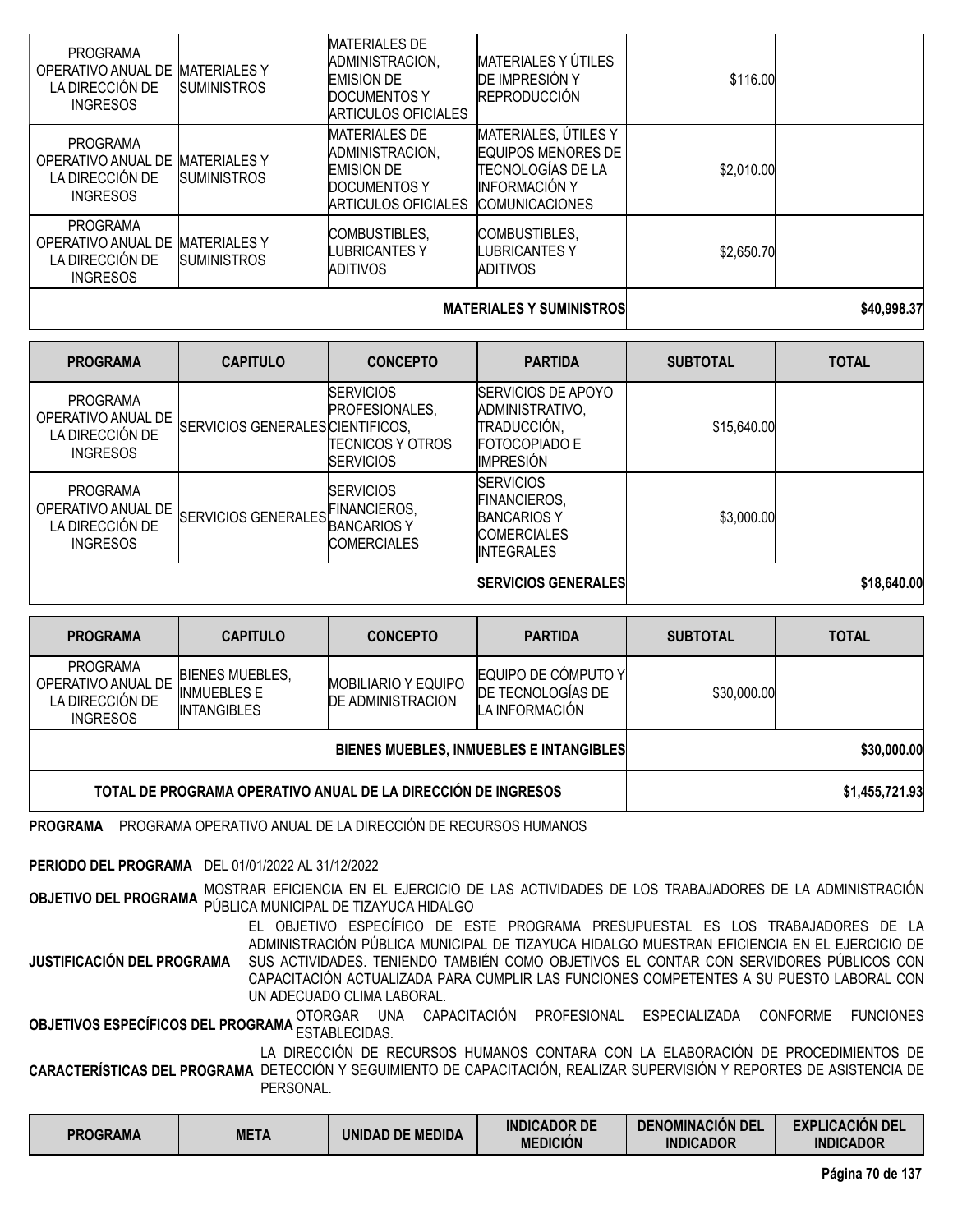| <b>PROGRAMA</b><br>LA DIRECCION DE<br><b>RECURSOS HUMANOS  </b> | ∟335 Servidores Públicos II<br>OPERATIVO ANUAL DE   Capacitados con relación  <br>al total de la Plantilla<br>∟aboral | servidores públicos | Porcentaie de Servidores I<br>Públicos Capacitados con Indicador dimensión de<br>relación al total de la<br>Plantilla Laboral | eficacia, nivel propósito | Mide el Porcentaie de<br><b>Servidores</b><br>Capacitados con relación<br>total<br>lal<br><b>Laboral</b> |  | la.<br>de |  | <b>Públicos</b><br>Plantilla |
|-----------------------------------------------------------------|-----------------------------------------------------------------------------------------------------------------------|---------------------|-------------------------------------------------------------------------------------------------------------------------------|---------------------------|----------------------------------------------------------------------------------------------------------|--|-----------|--|------------------------------|
|-----------------------------------------------------------------|-----------------------------------------------------------------------------------------------------------------------|---------------------|-------------------------------------------------------------------------------------------------------------------------------|---------------------------|----------------------------------------------------------------------------------------------------------|--|-----------|--|------------------------------|

| <b>PROGRAMA</b>                                                                               | <b>CAPITULO</b>   | <b>CONCEPTO</b>                                                                  | <b>PARTIDA</b>                                                                                 | <b>SUBTOTAL</b> | <b>TOTAL</b>   |
|-----------------------------------------------------------------------------------------------|-------------------|----------------------------------------------------------------------------------|------------------------------------------------------------------------------------------------|-----------------|----------------|
| <b>PROGRAMA</b><br>OPERATIVO ANUAL DE SERVICIOS<br>LA DIRECCIÓN DE<br><b>RECURSOS HUMANOS</b> | <b>PERSONALES</b> | <b>REMUNERACIONES AL</b><br>PERSONAL DE<br><b>CARACTER</b><br><b>PERMANENTE</b>  | <b>SUELDOS BASE AL</b><br>PERSONAL<br><b>PERMANENTE</b>                                        | \$1,156,656.00  |                |
| <b>PROGRAMA</b><br>OPERATIVO ANUAL DE SERVICIOS<br>LA DIRECCIÓN DE<br><b>RECURSOS HUMANOS</b> | <b>PERSONALES</b> | <b>REMUNERACIONES AL</b><br>PERSONAL DE<br><b>CARACTER</b><br><b>TRANSITORIO</b> | SUELDOS BASE AL<br>PERSONAL EVENTUAL                                                           | \$327,216.00    |                |
| <b>PROGRAMA</b><br>OPERATIVO ANUAL DE SERVICIOS<br>LA DIRECCIÓN DE<br><b>RECURSOS HUMANOS</b> | <b>PERSONALES</b> | <b>REMUNERACIONES</b><br>ADICIONALES Y<br><b>ESPECIALES</b>                      | PRIMAS DE<br>VACACIONES,<br><b>DOMINICAL Y</b><br><b>GRATIFICACIÓN DE FIN</b><br>DE AÑO        | \$3,453.60      |                |
| <b>PROGRAMA</b><br>OPERATIVO ANUAL DE SERVICIOS<br>LA DIRECCIÓN DE<br><b>RECURSOS HUMANOS</b> | <b>PERSONALES</b> | <b>REMUNERACIONES</b><br><b>ADICIONALES Y</b><br><b>ESPECIALES</b>               | <b>PRIMAS DE</b><br>VACACIONES.<br><b>DOMINICAL Y</b><br><b>GRATIFICACIÓN DE FIN</b><br>DE AÑO | \$192,776.00    |                |
| <b>PROGRAMA</b><br>OPERATIVO ANUAL DE SERVICIOS<br>LA DIRECCIÓN DE<br><b>RECURSOS HUMANOS</b> | <b>PERSONALES</b> | <b>REMUNERACIONES</b><br><b>ADICIONALES Y</b><br><b>ESPECIALES</b>               | PRIMAS DE<br>VACACIONES,<br><b>DOMINICAL Y</b><br>GRATIFICACIÓN DE FIN<br>DE AÑO               | \$19,277.60     |                |
| <b>PROGRAMA</b><br>OPERATIVO ANUAL DE SERVICIOS<br>LA DIRECCIÓN DE<br><b>RECURSOS HUMANOS</b> | <b>PERSONALES</b> | <b>REMUNERACIONES</b><br><b>ADICIONALES Y</b><br><b>ESPECIALES</b>               | PRIMAS DE<br>VACACIONES,<br><b>DOMINICAL Y</b><br><b>GRATIFICACIÓN DE FIN</b><br>DE AÑO        | \$17,268.00     |                |
| <b>PROGRAMA</b><br>OPERATIVO ANUAL DE SERVICIOS<br>LA DIRECCIÓN DE<br>RECURSOS HUMANOS        | <b>PERSONALES</b> | OTRAS PRESTACIONES<br><b>SOCIALES Y</b><br><b>ECONOMICAS</b>                     | <b>INDEMNIZACIONES</b>                                                                         | \$5,500,000.00  |                |
| <b>PROGRAMA</b><br>OPERATIVO ANUAL DE SERVICIOS<br>LA DIRECCIÓN DE<br><b>RECURSOS HUMANOS</b> | <b>PERSONALES</b> | <b>SOCIALES Y</b><br><b>ECONOMICAS</b>                                           | OTRAS PRESTACIONES OTRAS PRESTACIONES<br><b>SOCIALESY</b><br><b>ECONÓMICAS</b>                 | \$748,344.00    |                |
| <b>PROGRAMA</b><br>OPERATIVO ANUAL DE SERVICIOS<br>LA DIRECCIÓN DE<br><b>RECURSOS HUMANOS</b> | <b>PERSONALES</b> | <b>PREVISIONES</b>                                                               | PREVISIONES DE<br>CARÁCTER LABORAL,<br>ECONÓMICA Y DE<br>SEGURIDAD SOCIAL                      | \$1,000,000.00  |                |
|                                                                                               |                   |                                                                                  | <b>SERVICIOS PERSONALES</b>                                                                    |                 | \$8,964,991.20 |

| <b>PROGRAMA</b>                                                                           | <b>CAPITULO</b>    | <b>CONCEPTO</b>                                                                                             | <b>PARTIDA</b>                                                 | <b>SUBTOTAL</b> | <b>TOTAL</b> |
|-------------------------------------------------------------------------------------------|--------------------|-------------------------------------------------------------------------------------------------------------|----------------------------------------------------------------|-----------------|--------------|
| PROGRAMA<br>OPERATIVO ANUAL DE MATERIALES Y<br>LA DIRECCIÓN DE<br><b>RECURSOS HUMANOS</b> | <b>SUMINISTROS</b> | <b>MATERIALES DE</b><br>ADMINISTRACION.<br><b>EMISION DE</b><br><b>IDOCUMENTOS Y</b><br>ARTICULOS OFICIALES | MATERIALES, ÚTILES Y<br>EQUIPOS MENORES DE I<br><b>OFICINA</b> | \$39,644.76     |              |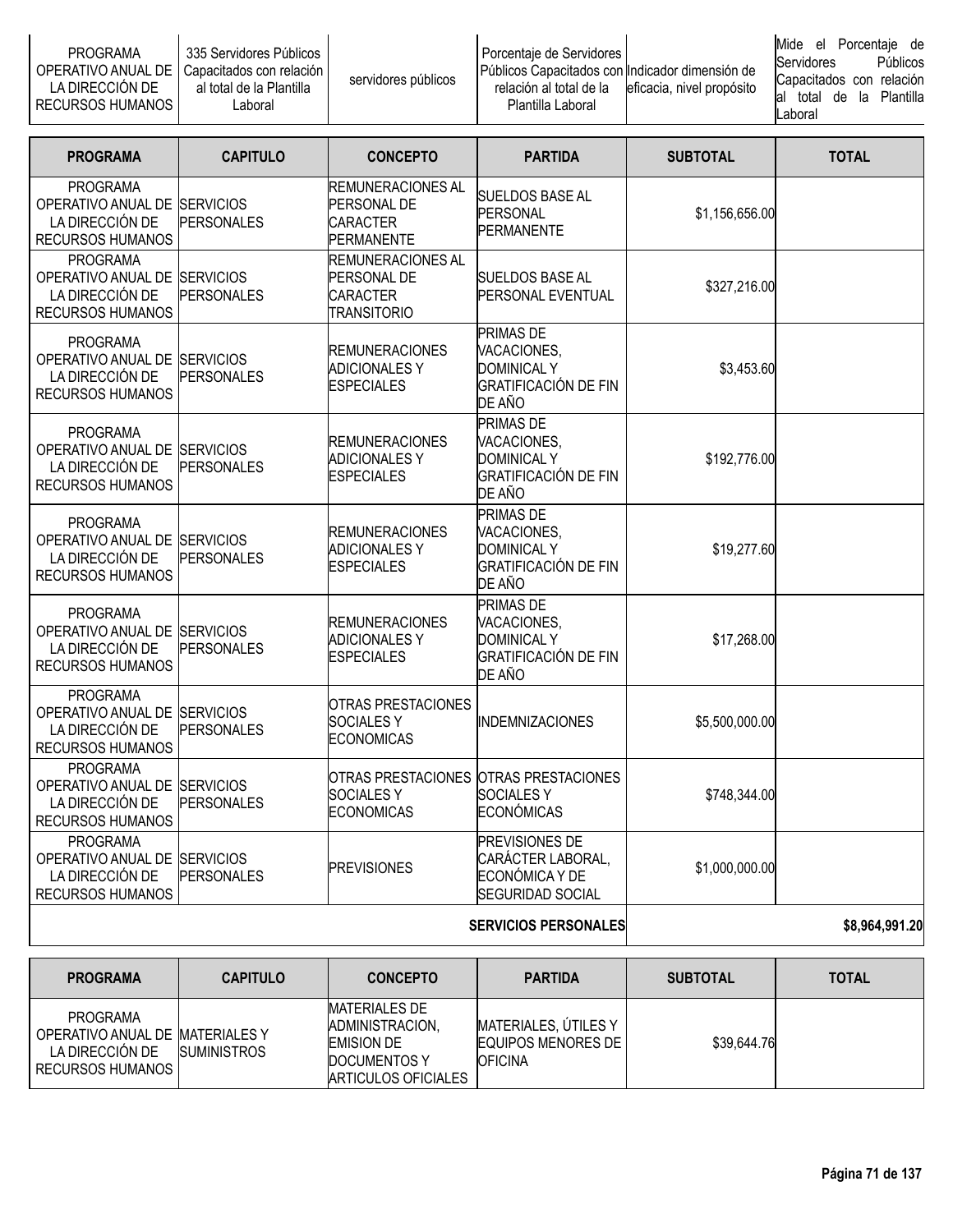| <b>PROGRAMA</b><br>OPERATIVO ANUAL DE<br>LA DIRECCIÓN DE<br><b>RECURSOS HUMANOS</b> | <b>MATERIALES Y</b><br><b>SUMINISTROS</b> | <b>MATERIALES DE</b><br>ADMINISTRACION,<br><b>EMISION DE</b><br>DOCUMENTOS Y<br>IARTICULOS OFICIALES | <b>MATERIALES Y ÚTILES</b><br>DE IMPRESIÓN Y<br><b>REPRODUCCIÓN</b>                                              | \$7,680.00  |  |
|-------------------------------------------------------------------------------------|-------------------------------------------|------------------------------------------------------------------------------------------------------|------------------------------------------------------------------------------------------------------------------|-------------|--|
| <b>PROGRAMA</b><br>OPERATIVO ANUAL DE<br>LA DIRECCIÓN DE<br><b>RECURSOS HUMANOS</b> | <b>MATERIALES Y</b><br><b>SUMINISTROS</b> | <b>MATERIALES DE</b><br>ADMINISTRACION,<br><b>EMISION DE</b><br>DOCUMENTOS Y<br>ARTICULOS OFICIALES  | MATERIALES, ÚTILES Y<br>EQUIPOS MENORES DE<br>TECNOLOGÍAS DE LA<br><b>INFORMACIÓN Y</b><br><b>COMUNICACIONES</b> | \$41,400.00 |  |
| <b>PROGRAMA</b><br>OPERATIVO ANUAL DE<br>LA DIRECCIÓN DE<br><b>RECURSOS HUMANOS</b> | <b>MATERIALES Y</b><br><b>SUMINISTROS</b> | <b>MATERIALES DE</b><br>ADMINISTRACION,<br><b>EMISION DE</b><br>DOCUMENTOS Y<br>IARTICULOS OFICIALES | <b>MATERIAL DE LIMPIEZA</b>                                                                                      | \$4,888.80  |  |
| <b>PROGRAMA</b><br>OPERATIVO ANUAL DE<br>LA DIRECCIÓN DE<br><b>RECURSOS HUMANOS</b> | <b>MATERIALES Y</b><br><b>SUMINISTROS</b> | COMBUSTIBLES,<br>LUBRICANTES Y<br>ADITIVOS                                                           | COMBUSTIBLES,<br>LUBRICANTES Y<br>ADITIVOS                                                                       | \$36,585.00 |  |
|                                                                                     |                                           |                                                                                                      |                                                                                                                  |             |  |

## **MATERIALES Y SUMINISTROS 198.56**

| <b>PROGRAMA</b>                                                                     | <b>CAPITULO</b>                       | <b>CONCEPTO</b>                                                                    | <b>PARTIDA</b>                                                                                      | <b>SUBTOTAL</b> | <b>TOTAL</b> |
|-------------------------------------------------------------------------------------|---------------------------------------|------------------------------------------------------------------------------------|-----------------------------------------------------------------------------------------------------|-----------------|--------------|
| <b>PROGRAMA</b><br>OPERATIVO ANUAL DE<br>LA DIRECCIÓN DE<br><b>RECURSOS HUMANOS</b> | SERVICIOS GENERALES SERVICIOS BASICOS |                                                                                    | ENERGÍA ELÉCTRICA                                                                                   | \$6,000.00      |              |
| <b>PROGRAMA</b><br>OPERATIVO ANUAL DE<br>LA DIRECCIÓN DE<br><b>RECURSOS HUMANOS</b> | SERVICIOS GENERALES SERVICIOS BASICOS |                                                                                    | AGUA                                                                                                | \$1,200.00      |              |
| <b>PROGRAMA</b><br>OPERATIVO ANUAL DE<br>LA DIRECCIÓN DE<br><b>RECURSOS HUMANOS</b> | SERVICIOS GENERALES SERVICIOS BASICOS |                                                                                    | TELEFONÍA<br>TRADICIONAL                                                                            | \$1,800.00      |              |
| <b>PROGRAMA</b><br>OPERATIVO ANUAL DE<br>LA DIRECCIÓN DE<br><b>RECURSOS HUMANOS</b> | SERVICIOS GENERALES SERVICIOS BASICOS |                                                                                    | <b>SERVICIOS DE ACCESO</b><br>DE INTERNET, REDES Y<br><b>PROCESAMIENTO DE</b><br><b>INFORMACIÓN</b> | \$4,200.00      |              |
| <b>PROGRAMA</b><br>OPERATIVO ANUAL DE<br>LA DIRECCIÓN DE<br><b>RECURSOS HUMANOS</b> | SERVICIOS GENERALES SERVICIOS DE      | <b>ARRENDAMIENTO</b>                                                               | <b>OTROS</b><br><b>ARRENDAMIENTOS</b>                                                               | \$18,000.00     |              |
| <b>PROGRAMA</b><br>OPERATIVO ANUAL DE<br>LA DIRECCIÓN DE<br><b>RECURSOS HUMANOS</b> | SERVICIOS GENERALES CIENTIFICOS,      | <b>SERVICIOS</b><br><b>PROFESIONALES.</b><br>ITECNICOS Y OTROS<br><b>SERVICIOS</b> | <b>SERVICIOS DE</b><br>CAPACITACIÓN                                                                 | \$50,000.00     |              |
|                                                                                     |                                       |                                                                                    | <b>SERVICIOS GENERALES</b>                                                                          |                 | \$81,200.00  |

| <b>PROGRAMA</b>                                                                     | <b>CAPITULO</b>                                                    | <b>CONCEPTO</b>                                         | <b>PARTIDA</b>                                                     | <b>SUBTOTAL</b> | <b>TOTAL</b> |
|-------------------------------------------------------------------------------------|--------------------------------------------------------------------|---------------------------------------------------------|--------------------------------------------------------------------|-----------------|--------------|
| <b>PROGRAMA</b><br>OPERATIVO ANUAL DE<br>LA DIRECCIÓN DE<br><b>RECURSOS HUMANOS</b> | <b>BIENES MUEBLES.</b><br><b>INMUEBLES E</b><br><b>INTANGIBLES</b> | <b>MOBILIARIO Y EQUIPO</b><br><b>IDE ADMINISTRACION</b> | EQUIPO DE CÓMPUTO Y<br><b>IDE TECNOLOGÍAS DE</b><br>LA INFORMACIÓN | \$30,000.00     |              |
| BIENES MUEBLES, INMUEBLES E INTANGIBLES                                             |                                                                    |                                                         |                                                                    | \$30,000.00     |              |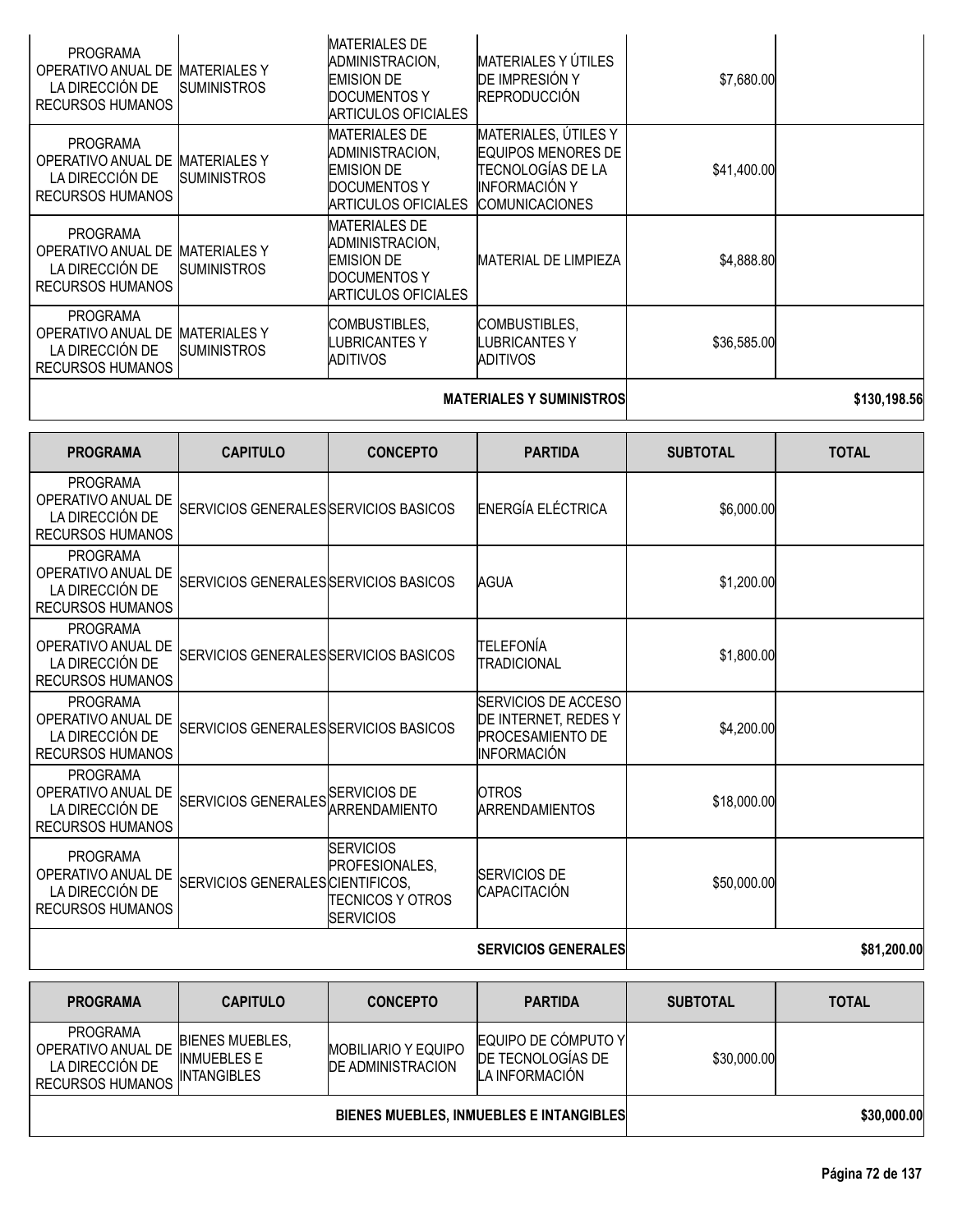**PROGRAMA** PROGRAMA OPERATIVO ANUAL DE LA SECRETARÍA GENERAL

### **PERIODO DEL PROGRAMA** DEL 01/01/2022 AL 31/12/2022

**OBJETIVO DEL PROGRAMA** ATENDER A LA CIUDADANÍA MEDIANTE SISTEMAS DE GESTIÓN DE CALIDAD MUNICIPAL.

**JUSTIFICACIÓN DEL PROGRAMA** ES IMPORTANTE LA ATENCIÓN DE LAS DEMANDAS ESPECIFICAS DE LA CIUDADANIA COMO LA EMISIÓN DE DOCUMENTOS NECESARIOS PARA SU IDENTIFICACIÓN, LA GESTIÓN DE PETICIONES Y EL APOYO A CUESTIONES DE AGRUPACIONES RELIGIOSAS, ASÍ COMO LA GUARDA Y CUSTODIA DE LOS DOCUMENTOS GENERADOS DENTRO DE LA ADMINISTRACIÓN PÚBLICA POR LAS DEPENDENCIAS DEL GOBIERNO DEL MUNICIPIO DE TIZAYUCA. ESTÁ VINCULADO CON OTROS PROGRAMAS DE APOYO A CIUDADANOS EN MATERIA DE OBRA, ACREDITACIÓN OFICIAL Y TRANSPARENCIA.

**OBJETIVOS ESPECÍFICOS DEL PROGRAMA** ATENDER A LA CIUDADANA Y BRINDAR GESTIÓN DE INFORMACIÓN PARA DAR CERTEZA A LA<br>.

EN LA SECRETARÍA GENERAL MUNICIPAL SE HACEN EXPEDICIONES BAJO DEMANDA DE CARTILLAS MILITARES, CERTIFICACIÓN DE DOCUMENTOS Y DIVERSAS CONSTANCIAS PARA LA CIUDADANÍA, SE REALIZA ACTUALIZACIÓN DE DOCUMENTOS PÚBLICOS DEL ARCHIVO MUNICIPAL DE TIZAYUCA EN GUARDA

**CARACTERÍSTICAS DEL PROGRAMA** Y CUSTODIA, SE DA SEGUIMIENTO A LOS ASUNTOS INTERNOS Y CORRESPONDENCIA DEL H. AYUNTAMIENTO Y SE REALIZA LA GESTIÓN DE SOLICITUDES DE LAS AGRUPACIONES RELIGIOSAS AL MUNICIPIO DE TIZAYUCA.

| <b>PROGRAMA</b>                                                          | <b>META</b>                           | UNIDAD DE MEDIDA     | <b>INDICADOR DE</b><br><b>MEDICION</b>                        | <b>DENOMINACION DEL</b><br><b>INDICADOR</b> | <b>EXPLICACIÓN DEL</b><br><b>INDICADOR</b>                        |
|--------------------------------------------------------------------------|---------------------------------------|----------------------|---------------------------------------------------------------|---------------------------------------------|-------------------------------------------------------------------|
| <b>PROGRAMA</b><br>OPERATIVO ANUAL DE<br>LA SECRETARÍA<br><b>GENERAL</b> | 700 gestiones y tramites<br>atendidos | gestiones y trámites | % de gestiones y tramites Indicador dimensión de<br>atendidos | eficacia, nivel propósito                   | Mide<br>porcentaie de<br>el<br>gestiones<br>tramites<br>atendidos |

| <b>PROGRAMA</b>                                                                    | <b>CAPITULO</b>                       | <b>CONCEPTO</b>                                                                        | <b>PARTIDA</b>                                                                                 | <b>SUBTOTAL</b> | <b>TOTAL</b> |
|------------------------------------------------------------------------------------|---------------------------------------|----------------------------------------------------------------------------------------|------------------------------------------------------------------------------------------------|-----------------|--------------|
| <b>PROGRAMA</b><br>OPERATIVO ANUAL DE<br>LA SECRETARÍA<br><b>GENERAL</b>           | <b>SERVICIOS</b><br><b>PERSONALES</b> | <b>REMUNERACIONES AL</b><br><b>PERSONAL DE</b><br><b>CARACTER</b><br><b>PERMANENTE</b> | <b>SUELDOS BASE AL</b><br><b>PERSONAL</b><br><b>PERMANENTE</b>                                 | \$964,500.96    |              |
| <b>PROGRAMA</b><br>OPERATIVO ANUAL DE<br>LA SECRETARÍA<br><b>GENERAL</b>           | <b>SERVICIOS</b><br><b>PERSONALES</b> | <b>REMUNERACIONES AL</b><br><b>PERSONAL DE</b><br><b>CARACTER</b><br>TRANSITORIO       | <b>SUELDOS BASE AL</b><br><b>PERSONAL EVENTUAL</b>                                             | \$73,224.00     |              |
| <b>PROGRAMA</b><br>OPERATIVO ANUAL DE<br>LA SECRETARÍA<br><b>GENERAL</b>           | <b>SERVICIOS</b><br><b>PERSONALES</b> | <b>REMUNERACIONES</b><br><b>ADICIONALES Y</b><br><b>ESPECIALES</b>                     | <b>PRIMAS DE</b><br>VACACIONES,<br><b>DOMINICAL Y</b><br><b>GRATIFICACIÓN DE FIN</b><br>DE AÑO | \$6,102.00      |              |
| <b>PROGRAMA</b><br>OPERATIVO ANUAL DE SERVICIOS<br>LA SECRETARÍA<br><b>GENERAL</b> | <b>PERSONALES</b>                     | <b>REMUNERACIONES</b><br><b>ADICIONALES Y</b><br><b>ESPECIALES</b>                     | <b>PRIMAS DE</b><br>VACACIONES,<br><b>DOMINICAL Y</b><br><b>GRATIFICACIÓN DE FIN</b><br>DE AÑO | \$177,947.60    |              |
| <b>PROGRAMA</b><br>OPERATIVO ANUAL DE<br>LA SECRETARÍA<br><b>GENERAL</b>           | <b>SERVICIOS</b><br><b>PERSONALES</b> | <b>REMUNERACIONES</b><br><b>ADICIONALES Y</b><br><b>ESPECIALES</b>                     | <b>PRIMAS DE</b><br>VACACIONES,<br><b>DOMINICAL Y</b><br><b>GRATIFICACIÓN DE FIN</b><br>DE AÑO | \$23,297.94     |              |
| <b>PROGRAMA</b><br>OPERATIVO ANUAL DE<br>LA SECRETARÍA<br><b>GENERAL</b>           | <b>SERVICIOS</b><br><b>PERSONALES</b> | <b>IREMUNERACIONES</b><br><b>ADICIONALESY</b><br><b>ESPECIALES</b>                     | <b>PRIMAS DE</b><br>VACACIONES,<br><b>DOMINICAL Y</b><br><b>GRATIFICACIÓN DE FIN</b><br>DE AÑO | \$1,220.40      |              |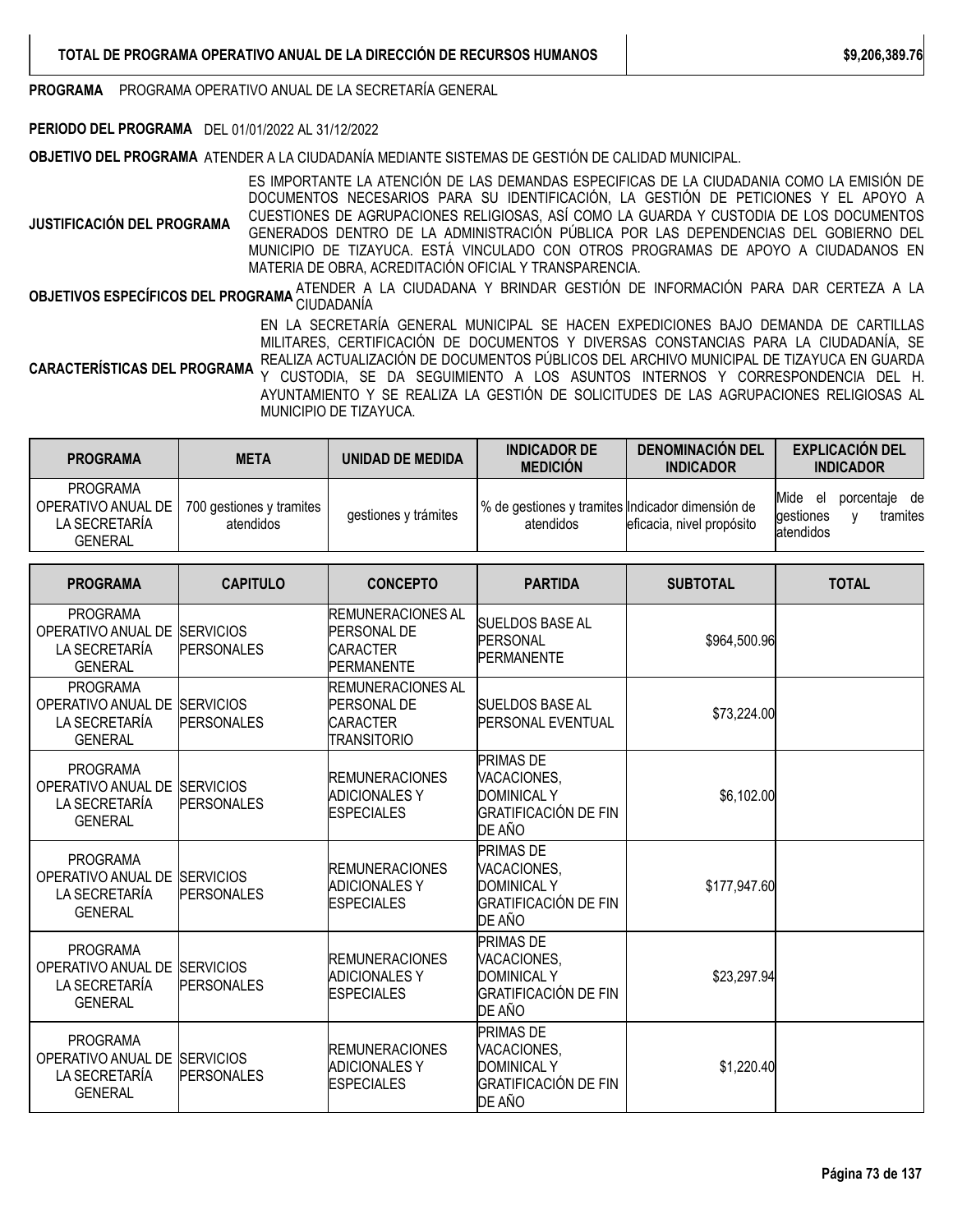| <b>PROGRAMA</b><br>OPERATIVO ANUAL DE ISERVICIOS<br>I A SECRETARÍA<br>GENERAL       | <b>PERSONALES</b> | <b>OTRAS PRESTACIONES PRESTACIONES</b><br><b>ISOCIALES Y</b><br><b>ECONOMICAS</b>         | <b>CONTRACTUALES</b>                   | \$26,499.36  |  |
|-------------------------------------------------------------------------------------|-------------------|-------------------------------------------------------------------------------------------|----------------------------------------|--------------|--|
| <b>PROGRAMA</b><br>OPERATIVO ANUAL DE SERVICIOS<br>I A SECRETARÍA<br><b>GENERAL</b> | <b>PERSONALES</b> | <b>IOTRAS PRESTACIONES IOTRAS PRESTACIONES</b><br><b>ISOCIALES Y</b><br><b>ECONOMICAS</b> | <b>SOCIALES Y</b><br><b>ECONOMICAS</b> | \$391,392.00 |  |

## **SERVICIOS PERSONALES 1,664,184.26**

| <b>PROGRAMA</b>                                                          | <b>CAPITULO</b>                           | <b>CONCEPTO</b>                                                                                            | <b>PARTIDA</b>                                               | <b>SUBTOTAL</b> | <b>TOTAL</b> |
|--------------------------------------------------------------------------|-------------------------------------------|------------------------------------------------------------------------------------------------------------|--------------------------------------------------------------|-----------------|--------------|
| <b>PROGRAMA</b><br>OPERATIVO ANUAL DE<br>LA SECRETARÍA<br><b>GENERAL</b> | <b>MATERIALES Y</b><br><b>SUMINISTROS</b> | <b>MATERIALES DE</b><br>ADMINISTRACION,<br><b>EMISION DE</b><br>DOCUMENTOS Y<br><b>ARTICULOS OFICIALES</b> | MATERIALES, ÚTILES Y<br>EQUIPOS MENORES DE<br><b>OFICINA</b> | \$10,390.00     |              |
| <b>PROGRAMA</b><br>OPERATIVO ANUAL DE<br>LA SECRETARÍA<br><b>GENERAL</b> | <b>MATERIALESY</b><br><b>SUMINISTROS</b>  | <b>MATERIALES DE</b><br>ADMINISTRACION,<br><b>EMISION DE</b><br><b>DOCUMENTOS Y</b><br>ARTICULOS OFICIALES | <b>IMATERIAL IMPRESO E</b><br><b>INFORMACIÓN DIGITAL</b>     | \$5,749.60      |              |
| <b>PROGRAMA</b><br>OPERATIVO ANUAL DE<br>LA SECRETARÍA<br><b>GENERAL</b> | <b>MATERIALES Y</b><br><b>SUMINISTROS</b> | <b>ALIMENTOS Y</b><br><b>UTENSILIOS</b>                                                                    | <b>PRODUCTOS</b><br>ALIMENTICIOS PARA<br><b>PERSONAS</b>     | \$55,668.60     |              |
| <b>PROGRAMA</b><br>OPERATIVO ANUAL DE<br>LA SECRETARÍA<br><b>GENERAL</b> | <b>MATERIALES Y</b><br><b>SUMINISTROS</b> | COMBUSTIBLES,<br>LUBRICANTES Y<br>ADITIVOS                                                                 | COMBUSTIBLES,<br>LUBRICANTES Y<br>ADITIVOS                   | \$4,410.00      |              |
|                                                                          |                                           |                                                                                                            | \$76,218.20                                                  |                 |              |

| <b>PROGRAMA</b>                                                          | <b>CAPITULO</b>                         | <b>CONCEPTO</b> | <b>PARTIDA</b>                                     | <b>SUBTOTAL</b> | <b>TOTAL</b> |
|--------------------------------------------------------------------------|-----------------------------------------|-----------------|----------------------------------------------------|-----------------|--------------|
| <b>PROGRAMA</b><br>OPERATIVO ANUAL DE<br>LA SECRETARÍA<br><b>GENERAL</b> | SERVICIOS GENERALES SERVICIOS DE        |                 | <b>OTROS</b><br><b>ARRENDAMIENTOS</b>              | \$74,606.00     |              |
| <b>PROGRAMA</b><br>OPERATIVO ANUAL DE<br>LA SECRETARÍA<br><b>GENERAL</b> | SERVICIOS GENERALES SERVICIOS OFICIALES |                 | <b>GASTOS DE ORDEN</b><br><b>SOCIAL Y CULTURAL</b> | \$1,550,475.08  |              |
|                                                                          |                                         |                 | ---- <i>-------------</i>                          |                 | .            |

**SERVICIOS GENERALES \$1,625,081.08**

| <b>PROGRAMA</b>                                                          | <b>CAPITULO</b>                                                    | <b>CONCEPTO</b>                                         | <b>PARTIDA</b>                                             | <b>SUBTOTAL</b> | <b>TOTAL</b> |
|--------------------------------------------------------------------------|--------------------------------------------------------------------|---------------------------------------------------------|------------------------------------------------------------|-----------------|--------------|
| <b>PROGRAMA</b><br>OPERATIVO ANUAL DE<br>LA SECRETARÍA<br><b>GENERAL</b> | <b>BIENES MUEBLES,</b><br><b>INMUEBLES E</b><br><b>INTANGIBLES</b> | <b>MOBILIARIO Y EQUIPO</b><br><b>IDE ADMINISTRACION</b> | EQUIPO DE CÓMPUTO Y<br>DE TECNOLOGÍAS DE<br>LA INFORMACIÓN | \$3,500.00      |              |
|                                                                          |                                                                    | BIENES MUEBLES, INMUEBLES E INTANGIBLES                 | \$3,500.00                                                 |                 |              |
|                                                                          | TOTAL DE PROGRAMA OPERATIVO ANUAL DE LA SECRETARÍA GENERAL         |                                                         | \$3,368,983.54                                             |                 |              |

**PROGRAMA** PROGRAMA OPERATIVO ANUAL DE ARCHIVO MUNICIPAL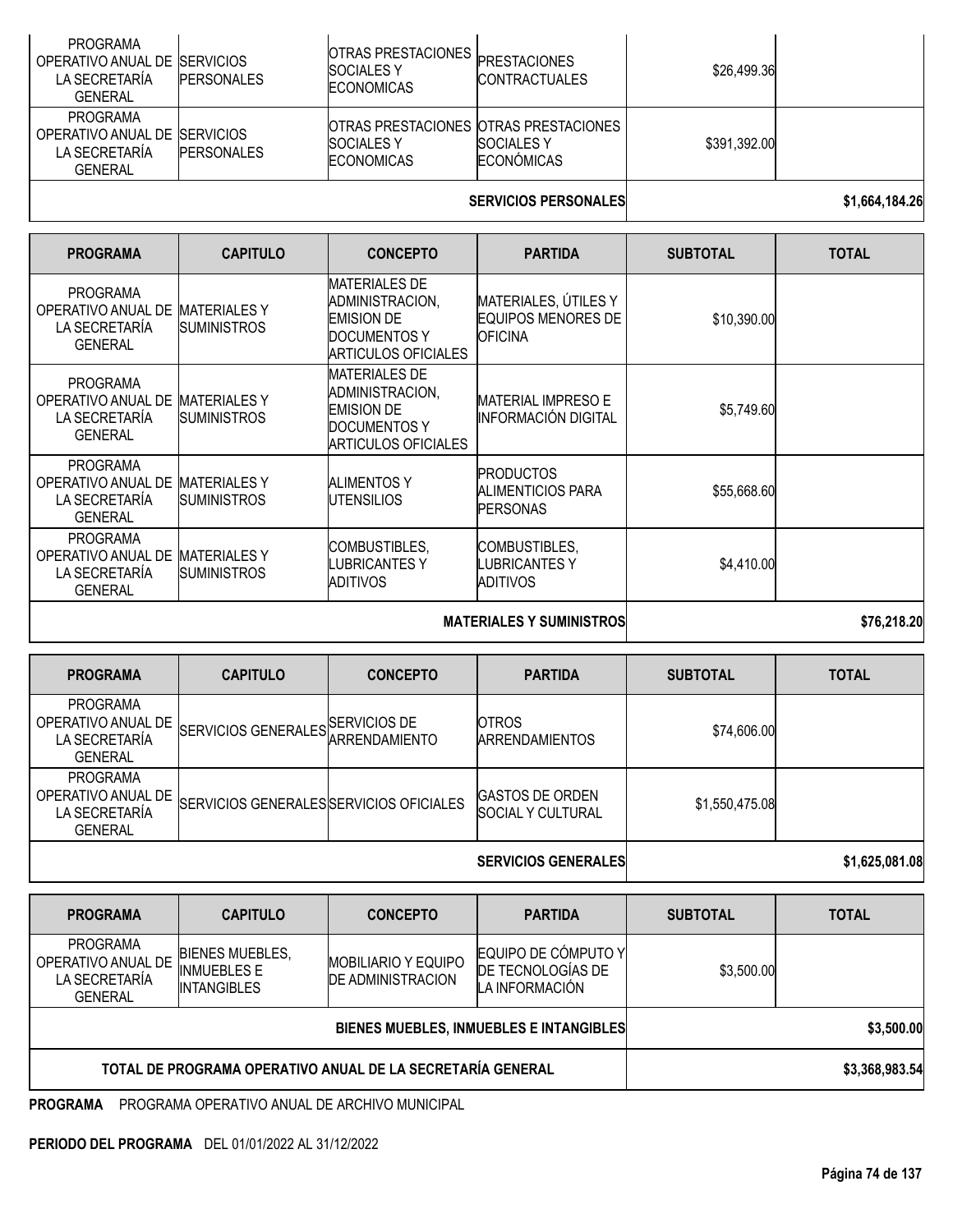**OBJETIVO DEL PROGRAMA** EFICIENTAR EL ARCHIVO MUNICIPAL PARA UN BUEN CONTROL DEL MISMO **JUSTIFICACIÓN DEL PROGRAMA** EFICIENTAR EL ARCHIVO MUNICIPAL PARA UN BUEN CONTROL DEL MISMO **OBJETIVOS ESPECÍFICOS DEL PROGRAMA** EFICIENTAR EL ARCHIVO MUNICIPAL PARA UN BUEN CONTROL DEL MISMO **CARACTERÍSTICAS DEL PROGRAMA** EFICIENTAR EL ARCHIVO MUNICIPAL PARA UN BUEN CONTROL DEL MISMO

| <b>PROGRAMA</b>                                                   | <b>META</b>                           | <b>UNIDAD DE MEDIDA</b>                                                                | <b>INDICADOR DE</b><br><b>MEDICIÓN</b>                                                         | <b>DENOMINACIÓN DEL</b><br><b>INDICADOR</b>                               | <b>EXPLICACIÓN DEL</b><br><b>INDICADOR</b> |
|-------------------------------------------------------------------|---------------------------------------|----------------------------------------------------------------------------------------|------------------------------------------------------------------------------------------------|---------------------------------------------------------------------------|--------------------------------------------|
| <b>PROGRAMA</b><br>OPERATIVO ANUAL DE<br><b>ARCHIVO MUNICIPAL</b> | 1                                     | Porcentaje                                                                             |                                                                                                | A Mayor alcen de<br>objetivos Mayor eficiencia objetivos Mayor eficiencia | Mayor<br>alcen<br>de                       |
| <b>PROGRAMA</b>                                                   | <b>CAPITULO</b>                       | <b>CONCEPTO</b>                                                                        | <b>PARTIDA</b>                                                                                 | <b>SUBTOTAL</b>                                                           | <b>TOTAL</b>                               |
| <b>PROGRAMA</b><br>OPERATIVO ANUAL DE<br><b>ARCHIVO MUNICIPAL</b> | <b>SERVICIOS</b><br><b>PERSONALES</b> | <b>REMUNERACIONES AL</b><br><b>PERSONAL DE</b><br><b>CARACTER</b><br><b>PERMANENTE</b> | <b>SUELDOS BASE AL</b><br><b>PERSONAL</b><br><b>PERMANENTE</b>                                 | \$425,299.20                                                              |                                            |
| <b>PROGRAMA</b><br>OPERATIVO ANUAL DE<br><b>ARCHIVO MUNICIPAL</b> | <b>SERVICIOS</b><br><b>PERSONALES</b> | <b>REMUNERACIONES</b><br><b>ADICIONALES Y</b><br><b>ESPECIALES</b>                     | PRIMAS POR AÑOS DE<br><b>SERVICIOS EFECTIVOS</b><br><b>PRESTADOS</b>                           | \$2,587.10                                                                |                                            |
| <b>PROGRAMA</b><br>OPERATIVO ANUAL DE<br><b>ARCHIVO MUNICIPAL</b> | <b>SERVICIOS</b><br><b>PERSONALES</b> | <b>REMUNERACIONES</b><br><b>ADICIONALES Y</b><br><b>ESPECIALES</b>                     | <b>PRIMAS DE</b><br>VACACIONES,<br><b>DOMINICAL Y</b><br>GRATIFICACIÓN DE FIN<br>DE AÑO        | \$15,659.58                                                               |                                            |
| <b>PROGRAMA</b><br>OPERATIVO ANUAL DE<br><b>ARCHIVO MUNICIPAL</b> | <b>SERVICIOS</b><br><b>PERSONALES</b> | <b>REMUNERACIONES</b><br><b>ADICIONALES Y</b><br><b>ESPECIALES</b>                     | <b>PRIMAS DE</b><br>VACACIONES,<br><b>DOMINICAL Y</b><br><b>GRATIFICACIÓN DE FIN</b><br>DE AÑO | \$92,224.00                                                               |                                            |
| <b>PROGRAMA</b><br>OPERATIVO ANUAL DE<br><b>ARCHIVO MUNICIPAL</b> | <b>SERVICIOS</b><br><b>PERSONALES</b> | <b>OTRAS PRESTACIONES</b><br><b>SOCIALESY</b><br><b>ECONOMICAS</b>                     | <b>PRESTACIONES</b><br><b>CONTRACTUALES</b>                                                    | \$49,735.20                                                               |                                            |
| <b>PROGRAMA</b><br>OPERATIVO ANUAL DE<br><b>ARCHIVO MUNICIPAL</b> | <b>SERVICIOS</b><br><b>PERSONALES</b> | <b>OTRAS PRESTACIONES</b><br><b>SOCIALESY</b><br><b>ECONOMICAS</b>                     | <b>OTRAS PRESTACIONES</b><br><b>SOCIALESY</b><br><b>ECONÓMICAS</b>                             | \$119,880.00                                                              |                                            |
|                                                                   |                                       |                                                                                        | <b>CEDUICIOS DEDCONALES</b>                                                                    |                                                                           | <b>CJOE 20E 00</b>                         |

| <b>SERVICIOS PERSONALES</b> |
|-----------------------------|
|                             |

**SERVICIOS PERSONALES \$705,385.08**

| <b>PROGRAMA</b>                                                   | <b>CAPITULO</b>                          | <b>CONCEPTO</b>                                                                                            | <b>PARTIDA</b>                                                                                                          | <b>SUBTOTAL</b> | <b>TOTAL</b> |
|-------------------------------------------------------------------|------------------------------------------|------------------------------------------------------------------------------------------------------------|-------------------------------------------------------------------------------------------------------------------------|-----------------|--------------|
| <b>PROGRAMA</b><br>OPERATIVO ANUAL DE<br><b>ARCHIVO MUNICIPAL</b> | <b>MATERIALESY</b><br><b>SUMINISTROS</b> | <b>MATERIALES DE</b><br>ADMINISTRACION,<br><b>EMISION DE</b><br><b>DOCUMENTOS Y</b><br>ARTICULOS OFICIALES | MATERIALES, ÚTILES Y<br><b>EQUIPOS MENORES DE</b><br><b>OFICINA</b>                                                     | \$10,403.00     |              |
| <b>PROGRAMA</b><br>OPERATIVO ANUAL DE<br><b>ARCHIVO MUNICIPAL</b> | <b>MATERIALESY</b><br><b>SUMINISTROS</b> | <b>MATERIALES DE</b><br>ADMINISTRACION,<br><b>EMISION DE</b><br>DOCUMENTOS Y<br>ARTICULOS OFICIALES        | MATERIALES, ÚTILES Y<br><b>EQUIPOS MENORES DE</b><br>TECNOLOGÍAS DE LA<br><b>INFORMACIÓN Y</b><br><b>COMUNICACIONES</b> | \$8,400.00      |              |
| <b>PROGRAMA</b><br>OPERATIVO ANUAL DE<br><b>ARCHIVO MUNICIPAL</b> | <b>MATERIALESY</b><br><b>SUMINISTROS</b> | <b>MATERIALES Y</b><br><b>ARTICULOS DE</b><br>ICONSTRUCCION Y DE<br><b>REPARACION</b>                      | <b>MATERIAL ELÉCTRICO</b><br>Y ELECTRÓNICO                                                                              | \$1,797.00      |              |
| <b>PROGRAMA</b><br>OPERATIVO ANUAL DE<br><b>ARCHIVO MUNICIPAL</b> | <b>MATERIALESY</b><br>SUMINISTROS        | <b>PRODUCTOS</b><br>QUIMICOS,<br>FARMACEUTICOS Y DE<br>LABORATORIO                                         | <b>MEDICINAS Y</b><br><b>PRODUCTOS</b><br><b>FARMACÉUTICOS</b>                                                          | \$1,800.00      |              |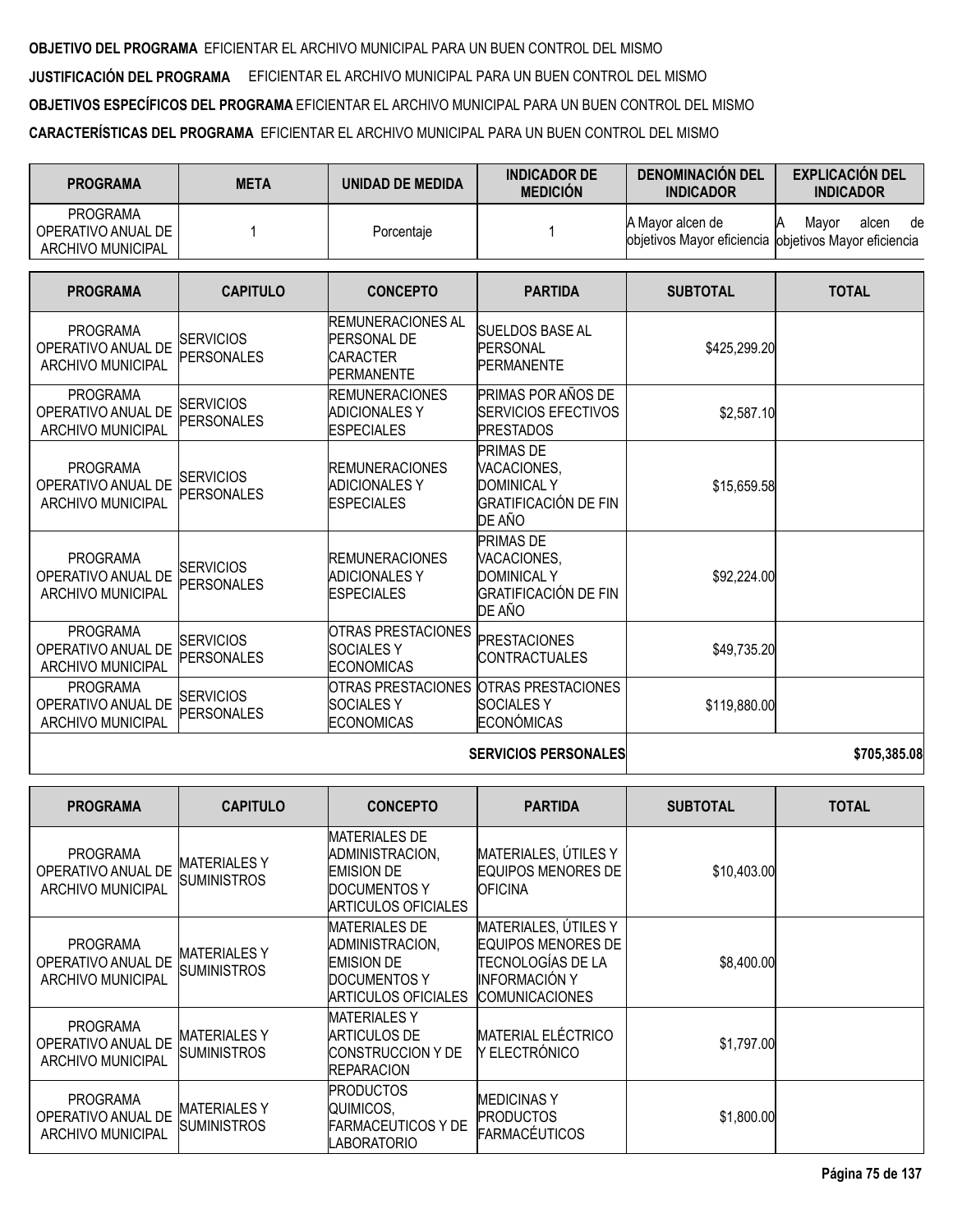| <b>PROGRAMA</b>                      | <b>CAPITULO</b>                                            | <b>CONCEPTO</b> | <b>PARTIDA</b>                                                                                      | <b>SUBTOTAL</b> | <b>TOTAL</b> |
|--------------------------------------|------------------------------------------------------------|-----------------|-----------------------------------------------------------------------------------------------------|-----------------|--------------|
| <b>PROGRAMA</b><br>ARCHIVO MUNICIPAL | OPERATIVO ANUAL DE SERVICIOS GENERALES SERVICIOS BASICOS   |                 | <b>SERVICIOS DE ACCESO</b><br>DE INTERNET, REDES Y<br><b>PROCESAMIENTO DE</b><br><b>INFORMACIÓN</b> | \$1,600.00      |              |
| <b>PROGRAMA</b><br>ARCHIVO MUNICIPAL | OPERATIVO ANUAL DE SERVICIOS GENERALES TRASLADO Y VIATICOS |                 | <b>PASAJES TERRESTRES</b>                                                                           | \$900.00        |              |
|                                      |                                                            |                 | <b>SERVICIOS GENERALES</b>                                                                          |                 | \$2,500.00   |

| <b>PROGRAMA</b>                                        | <b>CAPITULO</b>                                             | <b>CONCEPTO</b>                                        | <b>PARTIDA</b>                                             | <b>SUBTOTAL</b> | <b>TOTAL</b> |
|--------------------------------------------------------|-------------------------------------------------------------|--------------------------------------------------------|------------------------------------------------------------|-----------------|--------------|
| PROGRAMA<br>OPERATIVO ANUAL DE<br>ARCHIVO MUNICIPAL    | <b>BIENES MUEBLES.</b><br><b>INMUEBLES E</b><br>INTANGIBLES | <b>MOBILIARIO Y EQUIPO</b><br><b>DE ADMINISTRACION</b> | EQUIPO DE CÓMPUTO Y<br>DE TECNOLOGIAS DE<br>LA INFORMACIÓN | \$16,400.00     |              |
|                                                        |                                                             | <b>BIENES MUEBLES, INMUEBLES E INTANGIBLES</b>         | \$16,400.00                                                |                 |              |
| TOTAL DE PROGRAMA OPERATIVO ANUAL DE ARCHIVO MUNICIPAL |                                                             |                                                        |                                                            |                 | \$746,685.08 |

**PROGRAMA** PROGRAMA OPERATIVO ANUAL DE ASUNTOS RELEGIOSOS

**PERIODO DEL PROGRAMA** DEL 01/01/2022 AL 31/12/2022

**OBJETIVO DEL PROGRAMA** DAR ATENCION A TODAS LAS RELIGIONES ESTABLECIDAS DENTRO DEL MUNICIPIO DE TIZAYUCA

**JUSTIFICACIÓN DEL PROGRAMA** DAR ATENCION A TODAS LAS RELIGIONES ESTABLECIDAS DENTRO DEL MUNICIPIO DE TIZAYUCA

**OBJETIVOS ESPECÍFICOS DEL PROGRAMA** DAR ATENCION A TODAS LAS RELIGIONES ESTABLECIDAS DENTRO DEL MUNICIPIO DE TIZAYUCA

**CARACTERÍSTICAS DEL PROGRAMA** DAR ATENCION A TODAS LAS RELIGIONES ESTABLECIDAS DENTRO DEL MUNICIPIO DE TIZAYUCA

| <b>PROGRAMA</b>                                                    | <b>META</b>                           | <b>UNIDAD DE MEDIDA</b>                                                         | <b>INDICADOR DE</b><br><b>MEDICIÓN</b>                                                         | <b>DENOMINACIÓN DEL</b><br><b>INDICADOR</b>                               | <b>EXPLICACIÓN DEL</b><br><b>INDICADOR</b> |
|--------------------------------------------------------------------|---------------------------------------|---------------------------------------------------------------------------------|------------------------------------------------------------------------------------------------|---------------------------------------------------------------------------|--------------------------------------------|
| <b>PROGRAMA</b><br>OPERATIVO ANUAL DE<br><b>ASUNTOS RELEGIOSOS</b> |                                       | Porcentaje                                                                      |                                                                                                | A Mayor alcen de<br>objetivos Mayor eficiencia objetivos Mayor eficiencia | Mayor<br>alcen<br>de                       |
| <b>PROGRAMA</b>                                                    | <b>CAPITULO</b>                       | <b>CONCEPTO</b>                                                                 | <b>PARTIDA</b>                                                                                 | <b>SUBTOTAL</b>                                                           | <b>TOTAL</b>                               |
| <b>PROGRAMA</b><br>OPERATIVO ANUAL DE<br><b>ASUNTOS RELEGIOSOS</b> | <b>SERVICIOS</b><br><b>PERSONALES</b> | <b>REMUNERACIONES AL</b><br><b>PERSONAL DE</b><br>CARACTER<br><b>PERMANENTE</b> | SUELDOS BASE AL<br><b>PERSONAL</b><br>PERMANENTE                                               | \$71,568.00                                                               |                                            |
| <b>PROGRAMA</b><br>OPERATIVO ANUAL DE<br><b>ASUNTOS RELEGIOSOS</b> | <b>SERVICIOS</b><br><b>PERSONALES</b> | <b>REMUNERACIONES</b><br><b>ADICIONALES Y</b><br><b>ESPECIALES</b>              | PRIMAS DE<br>VACACIONES,<br><b>DOMINICAL Y</b><br><b>GRATIFICACIÓN DE FIN</b><br>DE AÑO        | \$1,192.80                                                                |                                            |
| <b>PROGRAMA</b><br>OPERATIVO ANUAL DE<br><b>ASUNTOS RELEGIOSOS</b> | <b>SERVICIOS</b><br>PERSONALES        | <b>REMUNERACIONES</b><br><b>ADICIONALES Y</b><br><b>ESPECIALES</b>              | <b>PRIMAS DE</b><br>VACACIONES,<br><b>DOMINICAL Y</b><br><b>GRATIFICACIÓN DE FIN</b><br>DE AÑO | \$11,928.00                                                               |                                            |
| <b>PROGRAMA</b><br>OPERATIVO ANUAL DE<br><b>ASUNTOS RELEGIOSOS</b> | <b>SERVICIOS</b><br>PERSONALES        | OTRAS PRESTACIONES<br><b>SOCIALESY</b><br><b>ECONOMICAS</b>                     | OTRAS PRESTACIONES<br><b>SOCIALESY</b><br><b>ECONÓMICAS</b>                                    | \$49,272.00                                                               |                                            |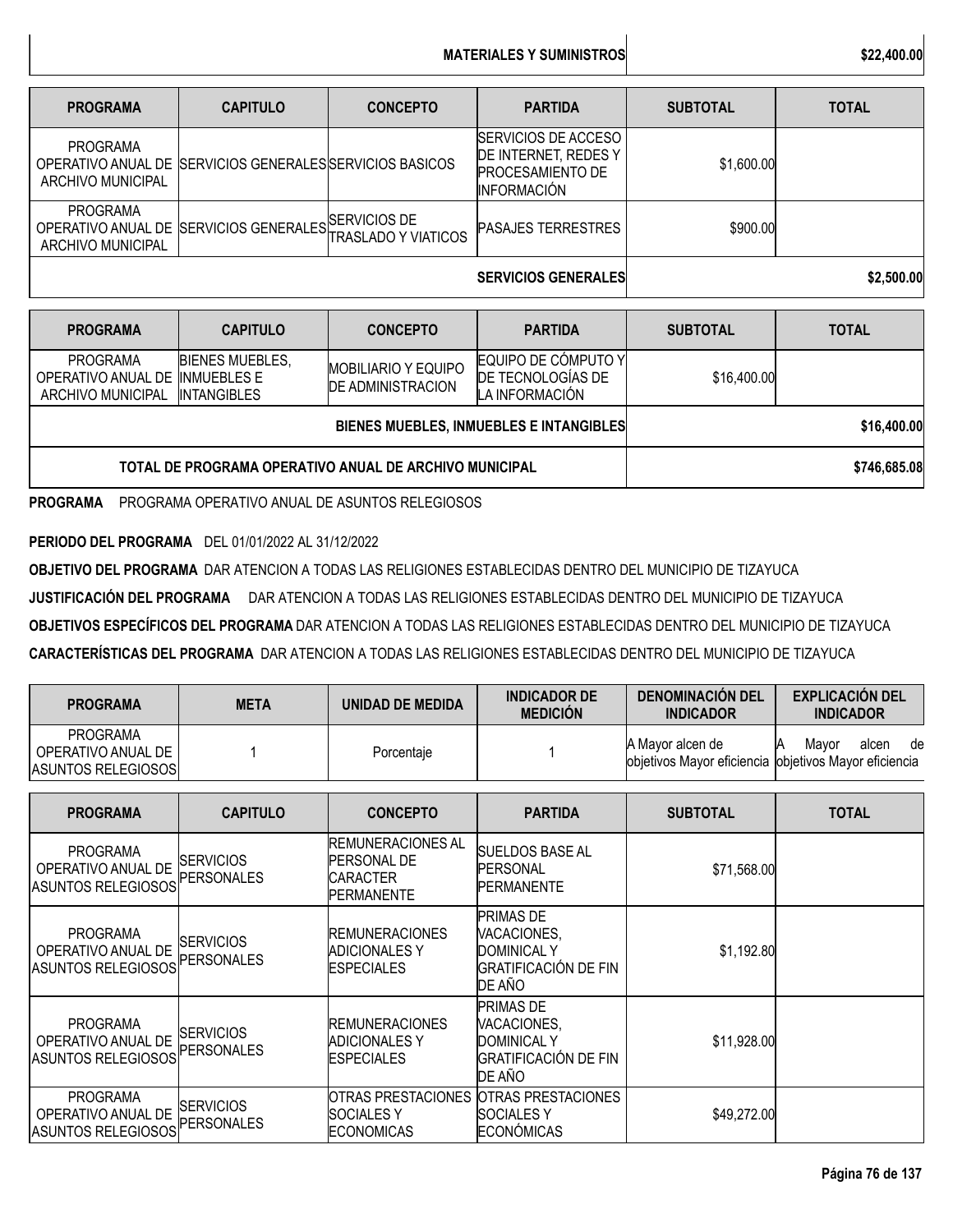**SERVICIOS PERSONALES \$133,960.80**

| <b>PROGRAMA</b>                                                         | <b>CAPITULO</b>                          | <b>CONCEPTO</b>                                   | <b>PARTIDA</b>                                           | <b>SUBTOTAL</b> | <b>TOTAL</b> |
|-------------------------------------------------------------------------|------------------------------------------|---------------------------------------------------|----------------------------------------------------------|-----------------|--------------|
| <b>PROGRAMA</b><br>OPERATIVO ANUAL DE<br>ASUNTOS RELEGIOSOS SUMINISTROS | <b>MATERIALESY</b>                       | <b>ALIMENTOS Y</b><br><b>IUTENSILIOS</b>          | <b>PRODUCTOS</b><br>ALIMENTICIOS PARA<br><b>PERSONAS</b> | \$6,584.80      |              |
| <b>PROGRAMA</b><br>OPERATIVO ANUAL DE<br><b>ASUNTOS RELEGIOSOS</b>      | <b>MATERIALESY</b><br><b>SUMINISTROS</b> | COMBUSTIBLES,<br>LUBRICANTES Y<br><b>ADITIVOS</b> | COMBUSTIBLES,<br>LUBRICANTES Y<br><b>ADITIVOS</b>        | \$7,560.00      |              |
|                                                                         |                                          | <b>MATERIALES Y SUMINISTROS</b>                   | \$14,144.80                                              |                 |              |

| <b>PROGRAMA</b>                                         | <b>CAPITULO</b>                                            | <b>CONCEPTO</b>            | <b>PARTIDA</b>                                      | <b>SUBTOTAL</b> | <b>TOTAL</b> |
|---------------------------------------------------------|------------------------------------------------------------|----------------------------|-----------------------------------------------------|-----------------|--------------|
| <b>PROGRAMA</b><br><b>ASUNTOS RELEGIOSOS</b>            | OPERATIVO ANUAL DE SERVICIOS GENERALES ARRENDAMIENTO       |                            | <b>OTROS</b><br><b>ARRENDAMIENTOS</b>               | \$38,000.00     |              |
| <b>PROGRAMA</b><br>ASUNTOS RELEGIOSOS                   | OPERATIVO ANUAL DE SERVICIOS GENERALES SERVICIOS OFICIALES |                            | <b>GASTOS DE ORDEN</b><br><b>ISOCIAL Y CULTURAL</b> | \$17,400.00     |              |
|                                                         |                                                            | <b>SERVICIOS GENERALES</b> | \$55,400.00                                         |                 |              |
| TOTAL DE PROGRAMA OPERATIVO ANUAL DE ASUNTOS RELEGIOSOS |                                                            |                            |                                                     |                 | \$203,505.60 |

**PROGRAMA** PROGRAMA OPERATIVO ANUAL DE LA DIRECCIÓN DE GOBERNACIÓN

### **PERIODO DEL PROGRAMA** DEL 01/01/2022 AL 31/12/2022

**OBJETIVO DEL PROGRAMA** BRINDAR <sup>A</sup> LA CIUDADANÍA ATENCIÓN EFICIENTE PARA HABITAR EN ZONAS LIBRES DE CONFLICTOS EN EL MUNICIPIO DE TIZAYUCA

**JUSTIFICACIÓN DEL PROGRAMA** LOS OBJETIVOS SON PRODUCIR LOS CANALES ADECUADOS PARA LAS INQUIETUDES DE LA POBLACIÒN, EVITANDO CONFLICTOS CON LOS GRUPOS DE PRESIÓN SOBRE LOS APOYOS Y AYUDAS GUBERNAMENTALES; REDUCIR LAS MANIFESTACIONES POR PARTE DE GRUPOS SOCIALES INCONFORMES; LOCALIZAR LOS FOCOS ROJOS EN BARRIOS, COLONIAS Y FRACCIONAMIENTOS PROMOVER Y DIFUNDIR LAS ACCIONES DE GOBIERNO QUE SE REALIZAN EN LAS COMUNIDADES Y EL MUNICIPIO DE TIZAYUCA; LEGITIMANDO LAS ACCIONES DE GOBIERNO Y SUS PROPIOS LIMITANTES PRESUPUESTALES. VINCULADO A OTROS PROGRAMAS DEL GOBIERNO MUNICIPAL DE TIZAYUCA, YA QUE LA RELACIÓN CON LAS DIFERENTES DEPENDENCIAS DEL GOBIERNO MUNICIPAL ES FUNDAMENTAL PARA RESOLVER LAS PETICIONES DE LOS CIUDADANOS.

**OBJETIVOS ESPECÍFICOS DEL PROGRAMA** GENERAR CANALES ADECUADOS CON LA CIUDADANÍA PARA UNA COMUNICACIÓN Y ATENCIÓN A SUS<br>.

**CARACTERÍSTICAS DEL PROGRAMA** POBLACIÓN CON DEPENDENCIAS DEL MUNICIPIO DE TIZAYUCA Y SE REALIZA LA DIFUSIÓN DE LA EN LA DIRECCIÓN DE GOBERNACIÓN SE REALIZAN DIÁLOGOS Y DIRECCIONAMIENTOS DE DEMANDAS DE LA INFORMACIÓN SOBRE LOS PROCESOS DE GESTIÓN CON LAS ÁREAS DEL MUNICIPIO DE TIZAYUCA.

| <b>PROGRAMA</b>                                                                | <b>META</b>             | UNIDAD DE MEDIDA | <b>INDICADOR DE</b><br><b>MEDICIÓN</b>                | <b>DENOMINACIÓN DEL</b><br><b>INDICADOR</b> | <b>EXPLICACIÓN DEL</b><br><b>INDICADOR</b>          |
|--------------------------------------------------------------------------------|-------------------------|------------------|-------------------------------------------------------|---------------------------------------------|-----------------------------------------------------|
| <b>PROGRAMA</b><br>OPERATIVO ANUAL DE<br>LA DIRECCIÓN DE<br><b>GOBERNACIÓN</b> | 100 acciones realizadas | acciones         | 1% de acciones realizadas "interestadas" en propósito | Indicador dimensión de                      | Mide el<br>de<br>porcentaje<br>lacciones realizadas |

| <b>PROGRAMA</b>                                                                           | <b>CAPITULO</b>   | <b>CONCEPTO</b>                                                                  | <b>PARTIDA</b>                                                  | <b>SUBTOTAL</b> | TOTAL |
|-------------------------------------------------------------------------------------------|-------------------|----------------------------------------------------------------------------------|-----------------------------------------------------------------|-----------------|-------|
| <b>PROGRAMA</b><br>OPERATIVO ANUAL DE ISERVICIOS<br>LA DIRECCIÓN DE<br><b>GOBERNACIÓN</b> | <b>PERSONALES</b> | <b>IREMUNERACIONES AL</b><br><b>PERSONAL DE</b><br><b>CARACTER</b><br>PERMANENTE | <b>SUELDOS BASE AL</b><br><b>IPERSONAL</b><br><b>PERMANENTE</b> | \$160,920.00    |       |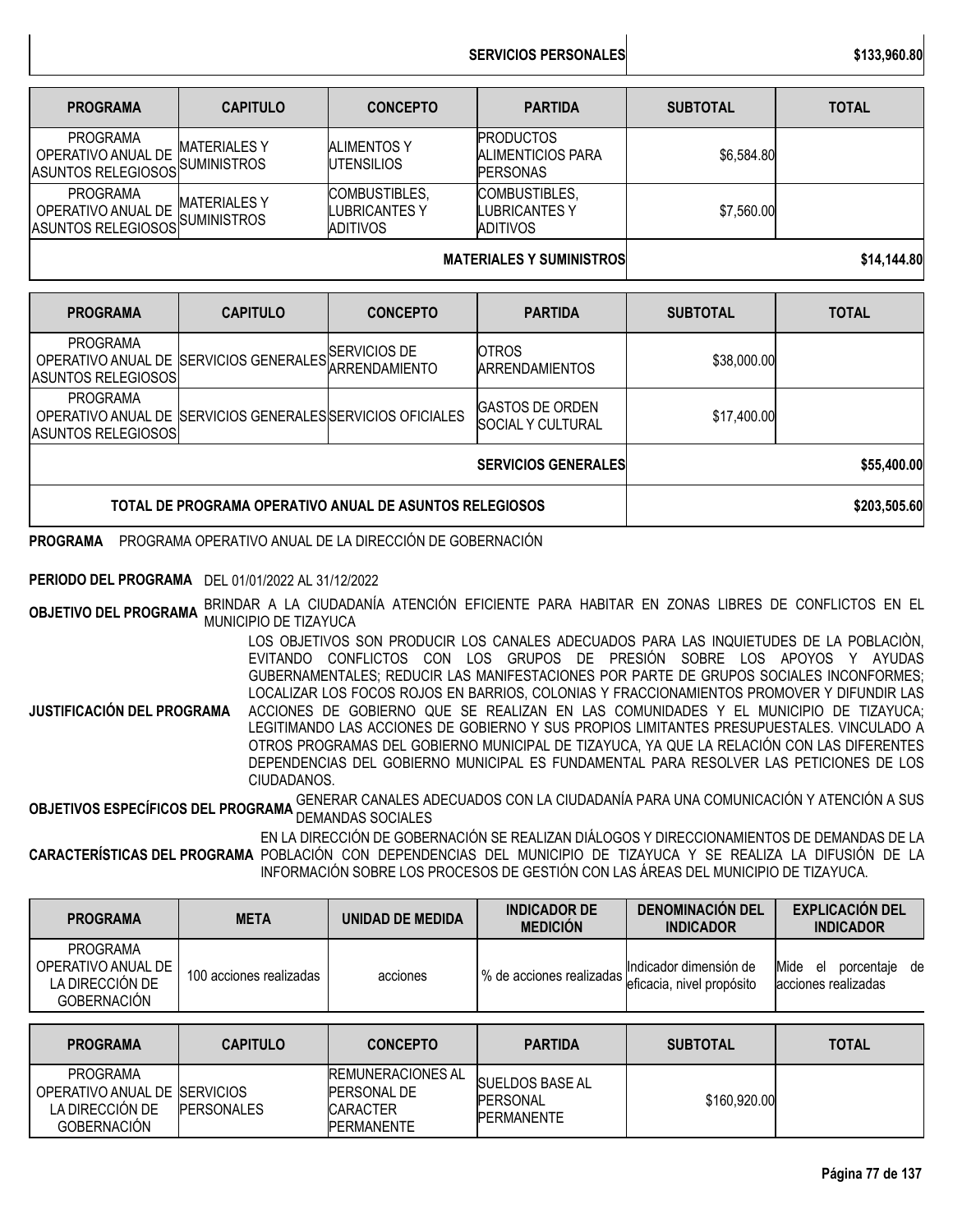|                                                                                |                                        | <b>CEDUCIOS DEDCAUSI FC</b>                                        | <u>ESAC ONC NN</u>                                                                             |              |  |
|--------------------------------------------------------------------------------|----------------------------------------|--------------------------------------------------------------------|------------------------------------------------------------------------------------------------|--------------|--|
| <b>PROGRAMA</b><br>OPERATIVO ANUAL DE<br>LA DIRECCIÓN DE<br><b>GOBERNACIÓN</b> | <b>ISERVICIOS</b><br><b>PERSONALES</b> | <b>SOCIALES Y</b><br><b>ECONOMICAS</b>                             | OTRAS PRESTACIONES OTRAS PRESTACIONES<br><b>SOCIALES Y</b><br><b>ECONÓMICAS</b>                | \$156,384.00 |  |
| <b>PROGRAMA</b><br>OPERATIVO ANUAL DE<br>LA DIRECCIÓN DE<br><b>GOBERNACIÓN</b> | <b>SERVICIOS</b><br><b>PERSONALES</b>  | <b>REMUNERACIONES</b><br><b>ADICIONALES Y</b><br><b>ESPECIALES</b> | <b>PRIMAS DE</b><br>VACACIONES,<br><b>DOMINICAL Y</b><br><b>GRATIFICACIÓN DE FIN</b><br>DE AÑO | \$26,820.00  |  |
| <b>PROGRAMA</b><br>OPERATIVO ANUAL DE<br>LA DIRECCIÓN DE<br><b>GOBERNACIÓN</b> | <b>SERVICIOS</b><br><b>PERSONALES</b>  | <b>REMUNERACIONES</b><br><b>ADICIONALES Y</b><br><b>ESPECIALES</b> | <b>PRIMAS DE</b><br>VACACIONES,<br><b>DOMINICAL Y</b><br><b>GRATIFICACIÓN DE FIN</b><br>DE AÑO | \$2,682.00   |  |

### SERVICIOS PERSONALES **bidden** and the state state state state state state state state state state state state state state state state state state state state state state state state state state state state state state stat

| <b>PROGRAMA</b>                                                                | <b>CAPITULO</b>                           | <b>CONCEPTO</b>                                                                                          | <b>PARTIDA</b>                                           | <b>SUBTOTAL</b> | <b>TOTAL</b> |
|--------------------------------------------------------------------------------|-------------------------------------------|----------------------------------------------------------------------------------------------------------|----------------------------------------------------------|-----------------|--------------|
| <b>PROGRAMA</b><br>OPERATIVO ANUAL DE<br>LA DIRECCIÓN DE<br><b>GOBERNACIÓN</b> | <b>MATERIALESY</b><br><b>SUMINISTROS</b>  | <b>ALIMENTOS Y</b><br><b>IUTENSILIOS</b>                                                                 | <b>PRODUCTOS</b><br>ALIMENTICIOS PARA<br><b>PERSONAS</b> | \$4,352.00      |              |
| <b>PROGRAMA</b><br>OPERATIVO ANUAL DE<br>LA DIRECCIÓN DE<br><b>GOBERNACIÓN</b> | <b>MATERIALES Y</b><br><b>SUMINISTROS</b> | COMBUSTIBLES,<br>LUBRICANTES Y<br>ADITIVOS                                                               | COMBUSTIBLES,<br>LUBRICANTES Y<br>ADITIVOS               | \$57,000.00     |              |
| <b>PROGRAMA</b><br>OPERATIVO ANUAL DE<br>LA DIRECCIÓN DE<br><b>GOBERNACIÓN</b> | <b>MATERIALES Y</b><br><b>SUMINISTROS</b> | COMBUSTIBLES,<br>LUBRICANTES Y<br><b>ADITIVOS</b>                                                        | COMBUSTIBLES,<br>LUBRICANTES Y<br>ADITIVOS               | \$3,780.00      |              |
| <b>PROGRAMA</b><br>OPERATIVO ANUAL DE<br>LA DIRECCIÓN DE<br><b>GOBERNACIÓN</b> | <b>MATERIALES Y</b><br><b>SUMINISTROS</b> | VESTUARIO, BLANCOS,<br><b>PRENDAS DE</b><br><b>PROTECCION Y</b><br><b>ARTICULOS</b><br><b>DEPORTIVOS</b> | <b>VESTUARIO Y</b><br><b>UNIFORMES</b>                   | \$12,596.80     |              |
|                                                                                |                                           | <b>MATERIALES Y SUMINISTROSI</b>                                                                         | \$77,728.80                                              |                 |              |

| <b>PROGRAMA</b>                                                                | <b>CAPITULO</b>                                                    | <b>CONCEPTO</b>                                                          | <b>PARTIDA</b>                             | <b>SUBTOTAL</b> | <b>TOTAL</b> |
|--------------------------------------------------------------------------------|--------------------------------------------------------------------|--------------------------------------------------------------------------|--------------------------------------------|-----------------|--------------|
| <b>PROGRAMA</b><br>OPERATIVO ANUAL DE<br>LA DIRECCIÓN DE<br><b>GOBERNACIÓN</b> | <b>BIENES MUEBLES,</b><br><b>INMUEBLES E</b><br><b>INTANGIBLES</b> | <b>MOBILIARIO Y EQUIPO</b><br><b>EDUCACIONAL Y</b><br><b>IRECREATIVO</b> | EQUIPOS Y APARATOS<br><b>AUDIOVISUALES</b> | \$400.00        |              |
|                                                                                |                                                                    | BIENES MUEBLES, INMUEBLES E INTANGIBLES                                  | \$400.00                                   |                 |              |
| TOTAL DE PROGRAMA OPERATIVO ANUAL DE LA DIRECCIÓN DE GOBERNACIÓN               |                                                                    |                                                                          |                                            |                 | \$424,934.80 |

**PROGRAMA** PROGRAMA OPERATIVO ANUAL DE LA DIRECCIÓN DE JURÍDICA DE LA UNIDAD TÉCNICA

**PERIODO DEL PROGRAMA** DEL 01/01/2022 AL 31/12/2022

**OBJETIVO DEL PROGRAMA** LLEVAR A CABO ORDEN Y DESARROLLO ARMÓNICO DE BIENES, PATRIMONIO Y MARCO JURÍDICO DEL MUNICIPIO DE<br>TIZAYO DE PROGRAMA TIZAYUCA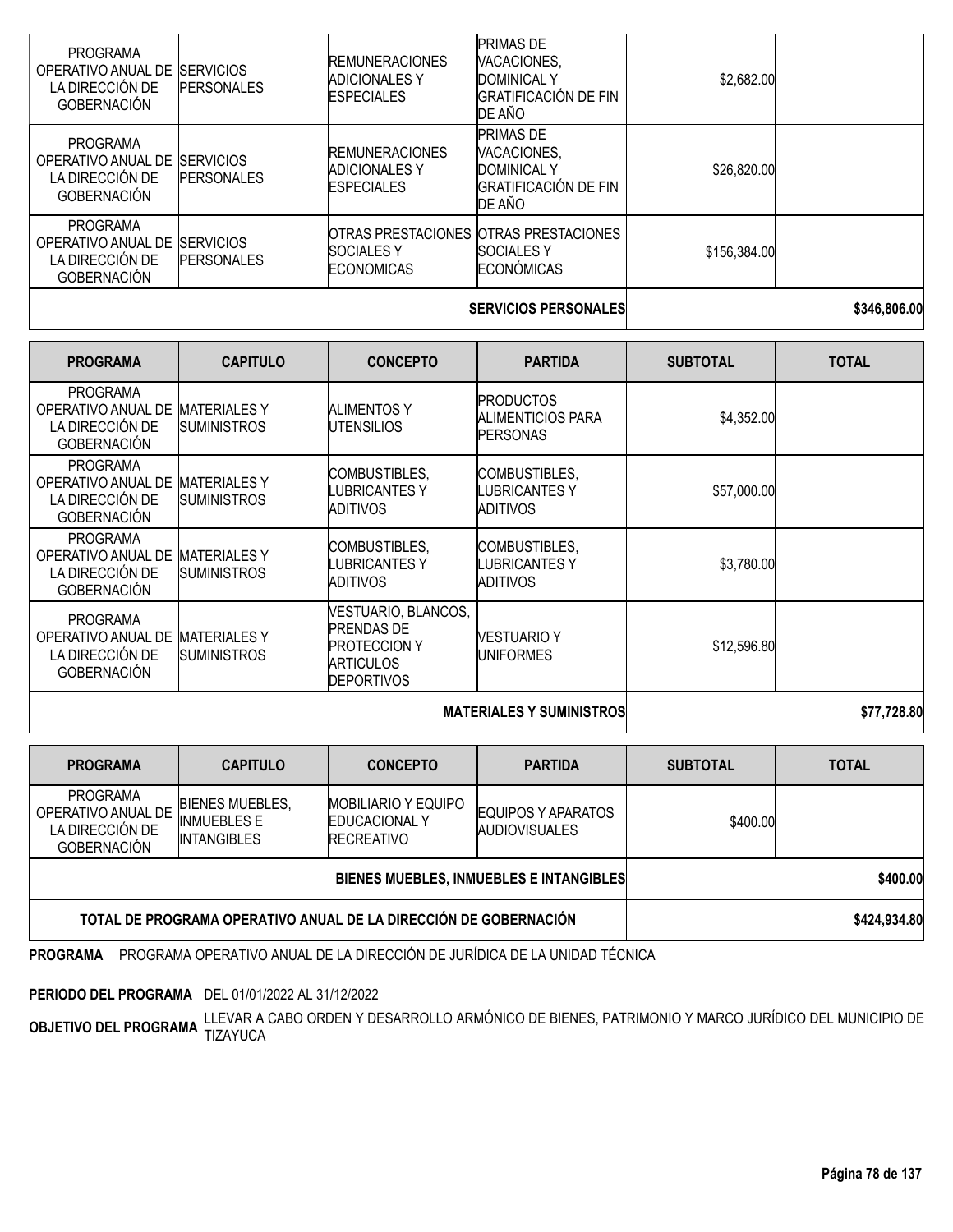**JUSTIFICACIÓN DEL PROGRAMA**

EL PROGRAMA QUE SE DESARROLLA EN LA UNIDAD JURÍDICA BUSCA ASEGURAR EL APEGO A LA NORMATIVIDAD EN LOS PROCESOS DE ADJUDICACIÓN, CONTRATACIÓN, ADQUISICIÓN, CONTROL Y SEGUIMIENTO DE LOS BIENES MUEBLES E INMUEBLES DEL MUNICIPIO. EL PRESENTE PROGRAMA EJECUTA ACCIONES COORDINADAS CON LA SECRETARÍA DE OBRAS PÚBLICAS PARA LA IDENTIFICACIÓN DE BIENES MUEBLES E INMUEBLES, Y CON OTRAS DEPENDENCIAS PARA ATENDER LOS ASUNTOS RELATIVOS A LA REGULACIÓN DE CONTRATOS Y CONVENIOS QUE SE FIRMAN COMO COMPROMISO DEL MUNICIPIO DE TIZAYUCA, PARA ELLO, TAMBIÉN REQUIERE DEL ÁREA DE INNOVACIÓN PARA LA ACTUALIZACIÓN CONSTANTE DE LA DOCUMENTACIÓN FÍSICA Y SU DIGITALIZACIÓN, PARA SU UBICACIÓN EXPEDITA

**OBJETIVOS ESPECÍFICOS DEL PROGRAMA** ESTRUCTURAR DE MANERA ARMÓNICA LA NORMATIVA Y PATRIMONIO DEL MUNICIPIO DE TIZAYUCA

**CARACTERÍSTICAS DEL PROGRAMA** EN LA DIRECCIÓN JURÍDICA DE LA UNIDAD TÉCNICA JURÍDICA SE LLEVA A CABO LA NORMATIVA DEL GOBIERNO MUNICIPAL DE TIZAYUCA PUBLICADA, ASÍ COMO LA SISTEMATIZACIÓN DE INFORMACIÓN DE BIENES MUEBLES E INMUEBLES DEL MUNICIPIO DE TIZAYUCA Y REGULAR LOS CONTRATOS Y CONVENIOS REQUERIDOS POR LAS DEPENDENCIAS DEL GOBIERNO MUNICIPAL DE TIZAYUCA.

| <b>PROGRAMA</b>                                                                                     | <b>META</b>                           | <b>UNIDAD DE MEDIDA</b>                                                                | <b>INDICADOR DE</b><br><b>MEDICIÓN</b>                                                  | <b>DENOMINACIÓN DEL</b><br><b>INDICADOR</b>         | <b>EXPLICACIÓN DEL</b><br><b>INDICADOR</b>                   |
|-----------------------------------------------------------------------------------------------------|---------------------------------------|----------------------------------------------------------------------------------------|-----------------------------------------------------------------------------------------|-----------------------------------------------------|--------------------------------------------------------------|
| <b>PROGRAMA</b><br>OPERATIVO ANUAL DE<br>LA DIRECCIÓN DE<br>JURÍDICA DE LA UNIDAD<br><b>TÉCNICA</b> | 100 acciones<br>implementadas         | acciones                                                                               | % acciones<br>implementadas                                                             | Indicador dimensión de<br>eficacia, nivel propósito | Midce<br>el<br>porcentaje<br>acciones<br>de<br>implementadas |
| <b>PROGRAMA</b>                                                                                     | <b>CAPITULO</b>                       | <b>CONCEPTO</b>                                                                        | <b>PARTIDA</b>                                                                          | <b>SUBTOTAL</b>                                     | <b>TOTAL</b>                                                 |
| <b>PROGRAMA</b><br>OPERATIVO ANUAL DE<br>LA DIRECCIÓN DE<br>JURÍDICA DE LA UNIDAD<br><b>TÉCNICA</b> | <b>SERVICIOS</b><br><b>PERSONALES</b> | <b>REMUNERACIONES AL</b><br><b>PERSONAL DE</b><br><b>CARACTER</b><br><b>PERMANENTE</b> | <b>SUELDOS BASE AL</b><br>PERSONAL<br><b>PERMANENTE</b>                                 | \$387,792.96                                        |                                                              |
| <b>PROGRAMA</b><br>OPERATIVO ANUAL DE<br>LA DIRECCIÓN DE<br>JURÍDICA DE LA UNIDAD<br><b>TÉCNICA</b> | <b>SERVICIOS</b><br><b>PERSONALES</b> | <b>REMUNERACIONES</b><br><b>ADICIONALES Y</b><br><b>ESPECIALES</b>                     | PRIMAS DE<br>VACACIONES,<br><b>DOMINICAL Y</b><br><b>GRATIFICACIÓN DE FIN</b><br>DE AÑO | \$72,053.60                                         |                                                              |
| <b>PROGRAMA</b><br>OPERATIVO ANUAL DE<br>LA DIRECCIÓN DE<br>JURÍDICA DE LA UNIDAD<br><b>TÉCNICA</b> | <b>SERVICIOS</b><br><b>PERSONALES</b> | <b>REMUNERACIONES</b><br><b>ADICIONALES Y</b><br><b>ESPECIALES</b>                     | PRIMAS DE<br>VACACIONES,<br><b>DOMINICAL Y</b><br><b>GRATIFICACIÓN DE FIN</b><br>DE AÑO | \$8,689.65                                          |                                                              |
| <b>PROGRAMA</b><br>OPERATIVO ANUAL DE<br>LA DIRECCIÓN DE<br>JURÍDICA DE LA UNIDAD<br><b>TÉCNICA</b> | <b>SERVICIOS</b><br><b>PERSONALES</b> | <b>OTRAS PRESTACIONES</b><br><b>SOCIALESY</b><br><b>ECONOMICAS</b>                     | <b>PRESTACIONES</b><br><b>CONTRACTUALES</b>                                             | \$24,055.36                                         |                                                              |
| <b>PROGRAMA</b><br>OPERATIVO ANUAL DE<br>LA DIRECCIÓN DE<br>JURÍDICA DE LA UNIDAD<br><b>TÉCNICA</b> | <b>SERVICIOS</b><br><b>PERSONALES</b> | <b>OTRAS PRESTACIONES</b><br><b>SOCIALESY</b><br><b>ECONOMICAS</b>                     | <b>OTRAS PRESTACIONES</b><br><b>SOCIALESY</b><br><b>ECONÓMICAS</b>                      | \$242,616.00                                        |                                                              |
| <b>SERVICIOS PERSONALES</b>                                                                         |                                       |                                                                                        |                                                                                         |                                                     | \$735,207.57                                                 |

| <b>PROGRAMA</b>                                                                              | <b>CAPITULO</b>                      | <b>CONCEPTO</b>                                                                              | <b>PARTIDA</b>                                                 | <b>SUBTOTAL</b> | <b>TOTAL</b> |
|----------------------------------------------------------------------------------------------|--------------------------------------|----------------------------------------------------------------------------------------------|----------------------------------------------------------------|-----------------|--------------|
| PROGRAMA<br>OPERATIVO ANUAL DE<br>LA DIRECCIÓN DE<br>JURÍDICA DE LA UNIDAD<br><b>TÉCNICA</b> | <b>MATERIALES Y</b><br>.ISUMINISTROS | MATERIALES DE<br>ADMINISTRACION,<br><b>EMISION DE</b><br>DOCUMENTOS Y<br>ARTICULOS OFICIALES | MATERIALES, UTILES Y<br>EQUIPOS MENORES DE I<br><b>OFICINA</b> | \$1,020.00      |              |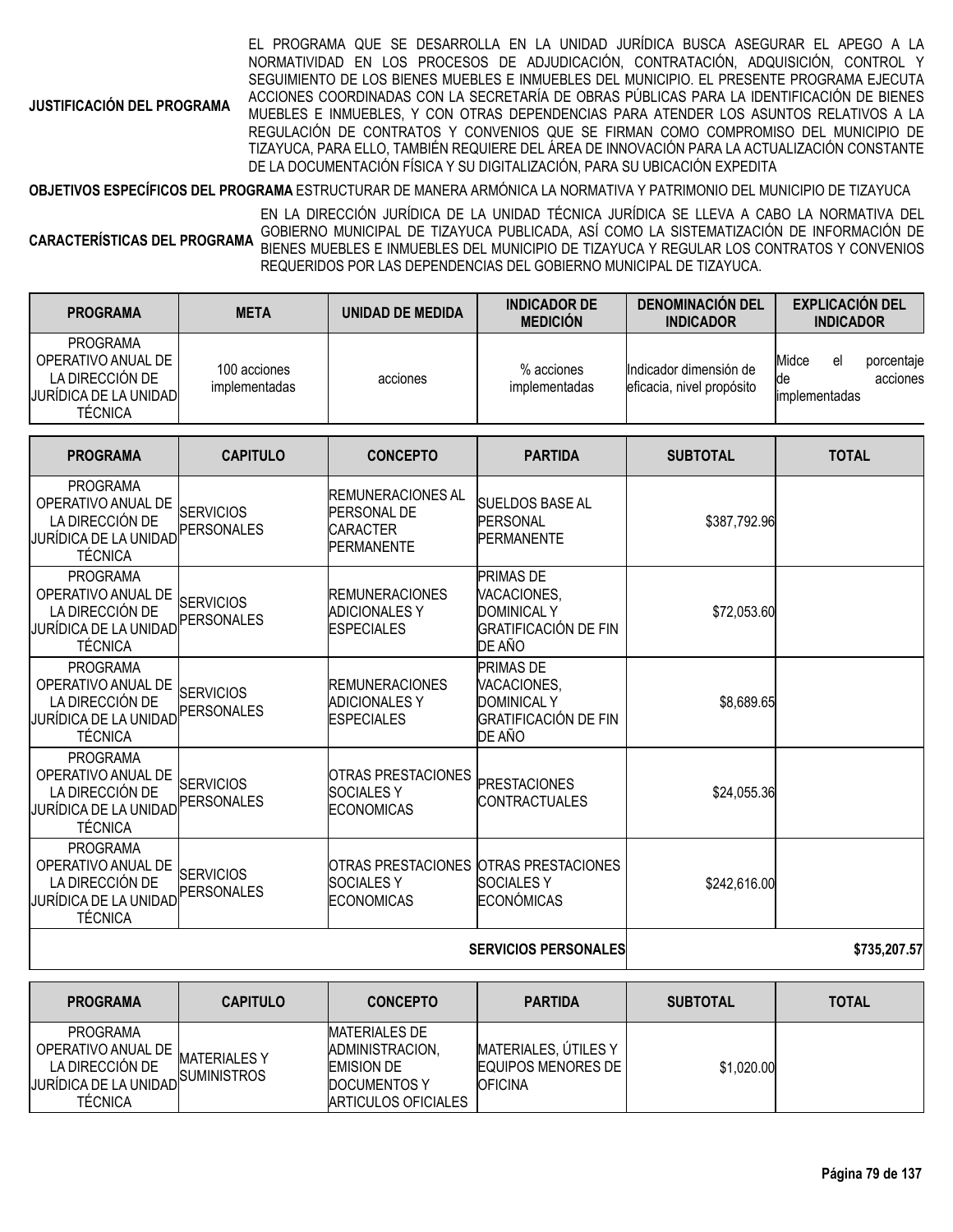|                                                                                                |                                           | <b>MATERIALES Y SUMINISTROS</b>                                           | \$59,418.00                                                    |             |  |
|------------------------------------------------------------------------------------------------|-------------------------------------------|---------------------------------------------------------------------------|----------------------------------------------------------------|-------------|--|
| <b>PROGRAMA</b><br>OPERATIVO ANUAL DE<br>LA DIRECCIÓN DE<br> JURÍDICA DE LA UNIDAD <br>TÉCNICA | MATERIALES Y<br><b>SUMINISTROS</b>        | <b>COMBUSTIBLES.</b><br>LUBRICANTES Y<br>ADITIVOS                         | <b>COMBUSTIBLES.</b><br>LUBRICANTES Y<br>ADITIVOS              | \$54,720.00 |  |
| <b>PROGRAMA</b><br>OPERATIVO ANUAL DE<br>LA DIRECCIÓN DE<br>IJURÍDICA DE LA UNIDADI<br>TÉCNICA | <b>MATERIALES Y</b><br><b>SUMINISTROS</b> | <b>PRODUCTOS</b><br>QUIMICOS.<br><b>FARMACEUTICOS Y DE</b><br>LABORATORIO | <b>MEDICINAS Y</b><br><b>PRODUCTOS</b><br><b>FARMACÉUTICOS</b> | \$1,620.00  |  |
| <b>PROGRAMA</b><br>OPERATIVO ANUAL DE<br>LA DIRECCIÓN DE<br>IJURÍDICA DE LA UNIDADI<br>TÉCNICA | MATERIALES Y<br><b>SUMINISTROS</b>        | <b>ALIMENTOS Y</b><br><b>UTENSILIOS</b>                                   | <b>PRODUCTOS</b><br>ALIMENTICIOS PARA<br><b>PERSONAS</b>       | \$2,058.00  |  |

| <b>PROGRAMA</b>                                                                                      | <b>CAPITULO</b>                  | <b>CONCEPTO</b>                                                                     | <b>PARTIDA</b>                             | <b>SUBTOTAL</b> | <b>TOTAL</b> |  |  |
|------------------------------------------------------------------------------------------------------|----------------------------------|-------------------------------------------------------------------------------------|--------------------------------------------|-----------------|--------------|--|--|
| <b>PROGRAMA</b><br>OPERATIVO ANUAL DE<br>LA DIRECCIÓN DE<br>JURÍDICA DE LA UNIDADI<br><b>TÉCNICA</b> | SERVICIOS GENERALES CIENTIFICOS, | <b>SERVICIOS</b><br>PROFESIONALES,<br><b>ITECNICOS Y OTROS</b><br><b>ISERVICIOS</b> | <b>SERVICIOS DE</b><br><b>CAPACITACIÓN</b> | \$15,000.00     |              |  |  |
|                                                                                                      |                                  | <b>SERVICIOS GENERALES</b>                                                          | \$15,000.00                                |                 |              |  |  |
| TOTAL DE PROGRAMA OPERATIVO ANUAL DE LA DIRECCIÓN DE JURÍDICA DE LA UNIDAD<br><b>TÉCNICA</b>         |                                  |                                                                                     |                                            |                 | \$809,625.57 |  |  |
| DDOCDAMA ODEDATIVO ANIHAL DE IHOTICIA OÍLICA<br><b>DDOODAMA</b>                                      |                                  |                                                                                     |                                            |                 |              |  |  |

**PROGRAMA** PROGRAMA OPERATIVO ANUAL DE JUSTICIA CÍVICA

**PERIODO DEL PROGRAMA** DEL 01/01/2022 AL 31/12/2022

**OBJETIVO DEL PROGRAMA** JUSTICIA CÍVICA

**JUSTIFICACIÓN DEL PROGRAMA** JUSTICIA CÍVICA

**OBJETIVOS ESPECÍFICOS DEL PROGRAMA** JUSTICIA CÍVICA

**CARACTERÍSTICAS DEL PROGRAMA** JUSTICIA CÍVICA

| <b>PROGRAMA</b>                                                 | <b>META</b>                           | <b>UNIDAD DE MEDIDA</b>                                                                  | <b>INDICADOR DE</b><br><b>MEDICIÓN</b>                                                         | <b>DENOMINACIÓN DEL</b><br><b>INDICADOR</b>                               | <b>EXPLICACIÓN DEL</b><br><b>INDICADOR</b> |
|-----------------------------------------------------------------|---------------------------------------|------------------------------------------------------------------------------------------|------------------------------------------------------------------------------------------------|---------------------------------------------------------------------------|--------------------------------------------|
| <b>PROGRAMA</b><br>OPERATIVO ANUAL DE<br><b>JUSTICIA CÍVICA</b> |                                       | Porcentaje                                                                               |                                                                                                | A Mayor alcen de<br>objetivos Mayor eficiencia objetivos Mayor eficiencia | Mayor<br>alcen<br>de<br>Α                  |
| <b>PROGRAMA</b>                                                 | <b>CAPITULO</b>                       | <b>CONCEPTO</b>                                                                          | <b>PARTIDA</b>                                                                                 | <b>SUBTOTAL</b>                                                           | <b>TOTAL</b>                               |
| <b>PROGRAMA</b><br>OPERATIVO ANUAL DE<br><b>JUSTICIA CÍVICA</b> | <b>SERVICIOS</b><br>PERSONALES        | <b>REMUNERACIONES AL</b><br><b>PERSONAL DE</b><br><b>CARACTER</b><br><b>PERMANENTE</b>   | <b>SUELDOS BASE AL</b><br>PERSONAL<br><b>PERMANENTE</b>                                        | \$904,990.56                                                              |                                            |
| <b>PROGRAMA</b><br>OPERATIVO ANUAL DE<br><b>JUSTICIA CÍVICA</b> | SERVICIOS<br><b>PERSONALES</b>        | <b>IREMUNERACIONES AL</b><br><b>PERSONAL DE</b><br><b>CARACTER</b><br><b>TRANSITORIO</b> | <b>SUELDOS BASE AL</b><br><b>PERSONAL EVENTUAL</b>                                             | \$559,752.00                                                              |                                            |
| <b>PROGRAMA</b><br>OPERATIVO ANUAL DE<br><b>JUSTICIA CÍVICA</b> | <b>SERVICIOS</b><br><b>PERSONALES</b> | <b>REMUNERACIONES</b><br><b>ADICIONALES Y</b><br><b>ESPECIALES</b>                       | <b>PRIMAS DE</b><br>VACACIONES,<br><b>DOMINICAL Y</b><br><b>GRATIFICACIÓN DE FIN</b><br>DE AÑO | \$27,376.81                                                               |                                            |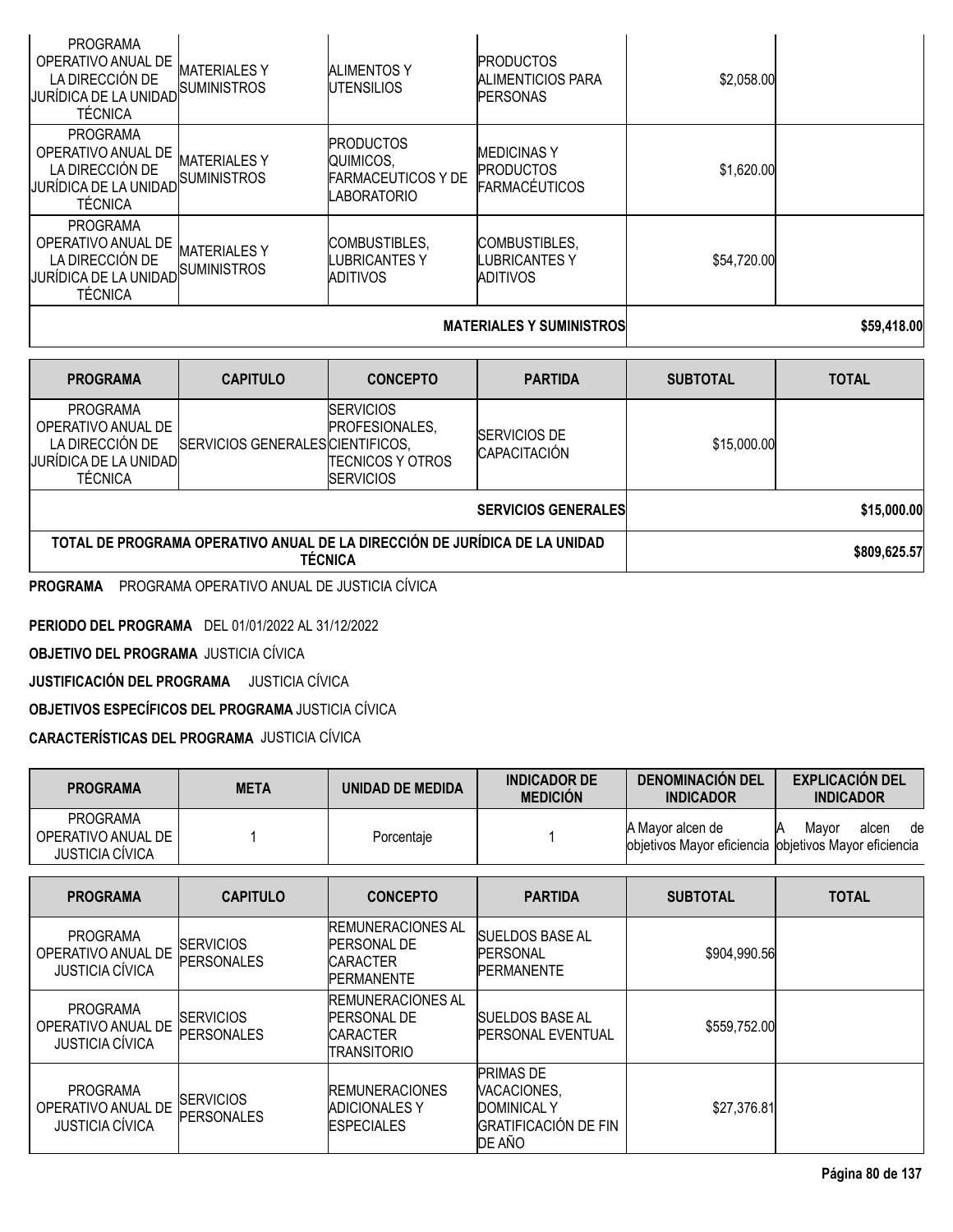| <b>PROGRAMA</b><br>OPERATIVO ANUAL DE<br><b>JUSTICIA CÍVICA</b> | <b>SERVICIOS</b><br><b>PERSONALES</b>                | <b>IREMUNERACIONES</b><br><b>ADICIONALES Y</b><br><b>IESPECIALES</b> | <b>PRIMAS DE</b><br>VACACIONES,<br><b>DOMINICAL Y</b><br><b>GRATIFICACIÓN DE FIN</b><br>DE AÑO | \$175,614.27 |                |
|-----------------------------------------------------------------|------------------------------------------------------|----------------------------------------------------------------------|------------------------------------------------------------------------------------------------|--------------|----------------|
| <b>PROGRAMA</b><br>OPERATIVO ANUAL DE<br><b>JUSTICIA CÍVICA</b> | <b>SERVICIOS</b><br>PERSONALES                       | <b>IREMUNERACIONES</b><br><b>ADICIONALES Y</b><br><b>IESPECIALES</b> | <b>COMPENSACIONES</b>                                                                          | \$4,800.00   |                |
| <b>PROGRAMA</b><br>OPERATIVO ANUAL DE<br><b>JUSTICIA CÍVICA</b> | <b>SERVICIOS</b><br><b>PERSONALES</b>                | <b>OTRAS PRESTACIONES</b><br><b>SOCIALES Y</b><br><b>ECONOMICAS</b>  | <b>PRESTACIONES</b><br>ICONTRACTUALES                                                          | \$54,195.63  |                |
| <b>PROGRAMA</b><br>OPERATIVO ANUAL DE<br><b>JUSTICIA CÍVICA</b> | <b>SERVICIOS</b><br>PERSONALES                       | <b>SOCIALES Y</b><br><b>ECONOMICAS</b>                               | OTRAS PRESTACIONES OTRAS PRESTACIONES<br>ISOCIALES Y<br><b>ECONÓMICAS</b>                      | \$372,168.00 |                |
|                                                                 |                                                      | <b>SERVICIOS PERSONALES</b>                                          | \$2,098,897.27                                                                                 |              |                |
|                                                                 | TOTAL DE PROGRAMA OPERATIVO ANUAL DE JUSTICIA CÍVICA |                                                                      |                                                                                                |              | \$2,098,897.27 |

**PROGRAMA** PROGRAMA OPERATIVO ANUAL DE OFICIALIA MAYOR

**PERIODO DEL PROGRAMA** DEL 01/01/2022 AL 31/12/2022

**OBJETIVO DEL PROGRAMA** COORDINAR LOS TEMAS Y SESIONES DE LA H. ASAMBLEA

**JUSTIFICACIÓN DEL PROGRAMA** COORDINAR LOS TEMAS Y SESIONES DE LA H. ASAMBLEA

**OBJETIVOS ESPECÍFICOS DEL PROGRAMA** COORDINAR LOS TEMAS Y SESIONES DE LA H. ASAMBLEA

**CARACTERÍSTICAS DEL PROGRAMA** COORDINAR LOS TEMAS Y SESIONES DE LA H. ASAMBLEA

| <b>PROGRAMA</b>                                          | <b>META</b> | UNIDAD DE MEDIDA | <b>INDICADOR DE</b><br><b>MEDICIÓN</b> | <b>DENOMINACION DEL</b><br><b>INDICADOR</b>                                | <b>EXPLICACIÓN DEL</b><br><b>INDICADOR</b> |
|----------------------------------------------------------|-------------|------------------|----------------------------------------|----------------------------------------------------------------------------|--------------------------------------------|
| <b>PROGRAMA</b><br>OPERATIVO ANUAL DE<br>OFICIALIA MAYOR |             | Porcentaje       |                                        | A Mavor alcen de<br>objetivos Mayor eficiencia lobjetivos Mayor eficiencia | Mavor<br>de<br>alcen                       |

| <b>PROGRAMA</b>                                          | <b>CAPITULO</b>                       | <b>CONCEPTO</b>                                                                        | <b>PARTIDA</b>                                                                          | <b>SUBTOTAL</b> | <b>TOTAL</b>   |
|----------------------------------------------------------|---------------------------------------|----------------------------------------------------------------------------------------|-----------------------------------------------------------------------------------------|-----------------|----------------|
| <b>PROGRAMA</b><br>OPERATIVO ANUAL DE<br>OFICIALIA MAYOR | <b>ISERVICIOS</b><br>PERSONALES       | <b>REMUNERACIONES AL</b><br><b>PERSONAL DE</b><br><b>CARACTER</b><br><b>PERMANENTE</b> | <b>SUELDOS BASE AL</b><br><b>PERSONAL</b><br><b>PERMANENTE</b>                          | \$981,389.76    |                |
| <b>PROGRAMA</b><br>OPERATIVO ANUAL DE<br>OFICIALIA MAYOR | <b>SERVICIOS</b><br><b>PERSONALES</b> | <b>IREMUNERACIONES</b><br><b>ADICIONALES Y</b><br><b>ESPECIALES</b>                    | PRIMAS DE<br>VACACIONES,<br><b>DOMINICAL Y</b><br><b>GRATIFICACIÓN DE FIN</b><br>DE AÑO | \$27,110.76     |                |
| <b>PROGRAMA</b><br>OPERATIVO ANUAL DE<br>OFICIALIA MAYOR | <b>SERVICIOS</b><br><b>PERSONALES</b> | <b>REMUNERACIONES</b><br><b>ADICIONALES Y</b><br><b>ESPECIALES</b>                     | PRIMAS DE<br>VACACIONES,<br><b>DOMINICAL Y</b><br><b>GRATIFICACIÓN DE FIN</b><br>DE AÑO | \$183,480.27    |                |
| <b>PROGRAMA</b><br>OPERATIVO ANUAL DE<br>OFICIALIA MAYOR | <b>SERVICIOS</b><br>PERSONALES        | <b>OTRAS PRESTACIONES</b><br><b>SOCIALES Y</b><br><b>ECONOMICAS</b>                    | <b>PRESTACIONES</b><br><b>CONTRACTUALES</b>                                             | \$30,778.83     |                |
| <b>PROGRAMA</b><br>OPERATIVO ANUAL DE<br>OFICIALIA MAYOR | <b>SERVICIOS</b><br>PERSONALES        | <b>OTRAS PRESTACIONES</b><br><b>SOCIALES Y</b><br><b>ECONOMICAS</b>                    | OTRAS PRESTACIONES<br><b>SOCIALES Y</b><br><b>ECONÓMICAS</b>                            | \$522,624.00    |                |
|                                                          |                                       |                                                                                        | <b>SERVICIOS PERSONALES</b>                                                             |                 | \$1,745,383.62 |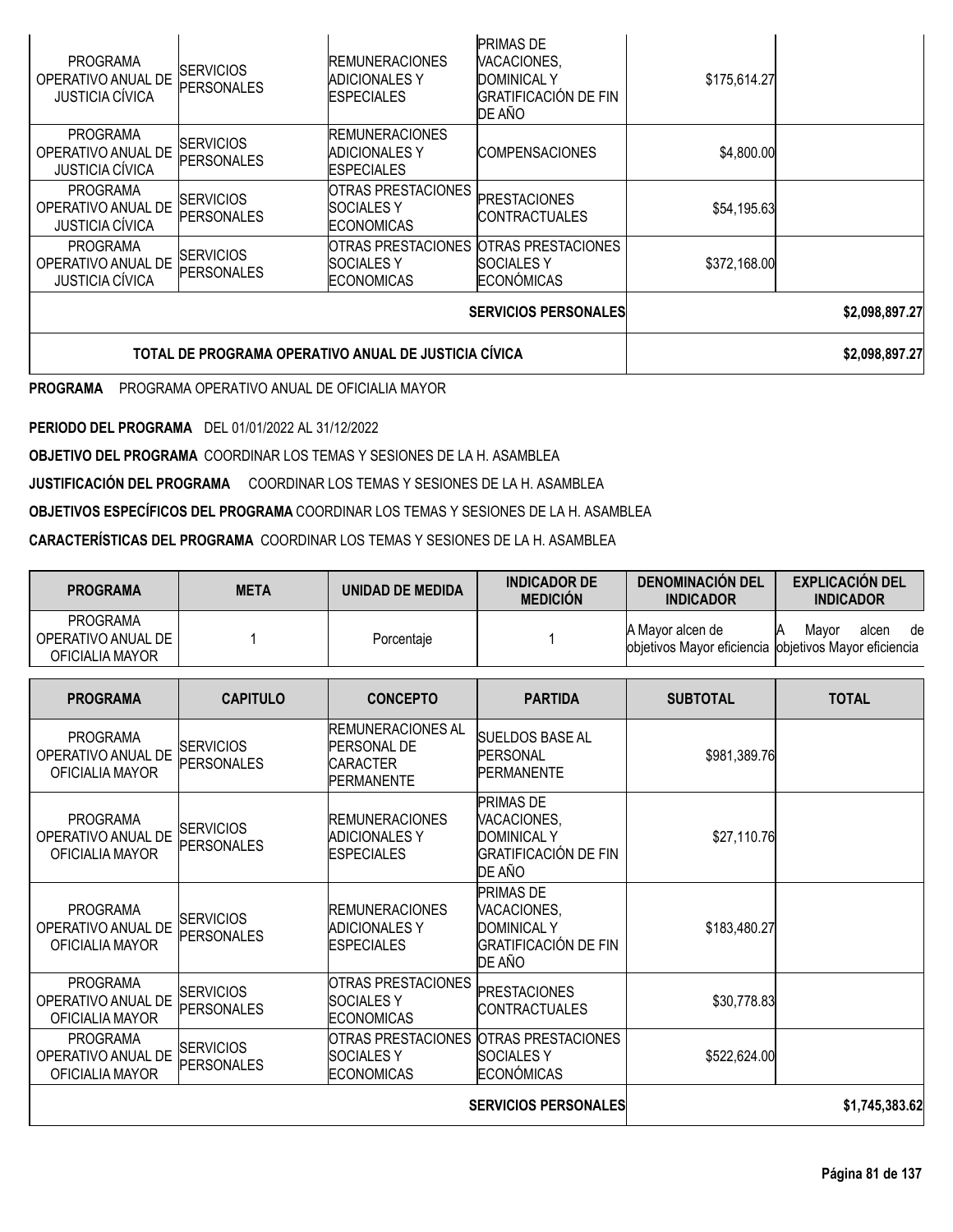| <b>PROGRAMA</b>                                          | <b>CAPITULO</b>                           | <b>CONCEPTO</b>                                                                                                   | <b>PARTIDA</b>                                                                                                                   | <b>SUBTOTAL</b> | <b>TOTAL</b> |
|----------------------------------------------------------|-------------------------------------------|-------------------------------------------------------------------------------------------------------------------|----------------------------------------------------------------------------------------------------------------------------------|-----------------|--------------|
| <b>PROGRAMA</b><br>OPERATIVO ANUAL DE<br>OFICIALIA MAYOR | <b>MATERIALESY</b><br><b>SUMINISTROS</b>  | <b>MATERIALES DE</b><br>ADMINISTRACION,<br><b>EMISION DE</b><br><b>DOCUMENTOS Y</b><br><b>ARTICULOS OFICIALES</b> | MATERIALES, ÚTILES Y<br><b>EQUIPOS MENORES DE</b><br><b>OFICINA</b>                                                              | \$10,819.98     |              |
| <b>PROGRAMA</b><br>OPERATIVO ANUAL DE<br>OFICIALIA MAYOR | <b>MATERIALESY</b><br><b>SUMINISTROS</b>  | <b>MATERIALES DE</b><br>ADMINISTRACION,<br><b>EMISION DE</b><br>DOCUMENTOS Y<br><b>ARTICULOS OFICIALES</b>        | MATERIALES, ÚTILES Y<br><b>EQUIPOS MENORES DE</b><br>TECNOLOGÍAS DE LA<br><b>INFORMACIÓN Y</b><br><b>COMUNICACIONES</b>          | \$15,994.08     |              |
| <b>PROGRAMA</b><br>OPERATIVO ANUAL DE<br>OFICIALIA MAYOR | <b>MATERIALESY</b><br><b>SUMINISTROS</b>  | <b>MATERIALES DE</b><br>ADMINISTRACION,<br><b>EMISION DE</b><br><b>DOCUMENTOS Y</b><br><b>ARTICULOS OFICIALES</b> | <b>MATERIAL IMPRESO E</b><br><b>INFORMACIÓN DIGITAL</b>                                                                          | \$4,640.00      |              |
| <b>PROGRAMA</b><br>OPERATIVO ANUAL DE<br>OFICIALIA MAYOR | <b>MATERIALESY</b><br><b>SUMINISTROS</b>  | <b>ALIMENTOS Y</b><br><b>IUTENSILIOS</b>                                                                          | <b>PRODUCTOS</b><br>ALIMENTICIOS PARA<br><b>PERSONAS</b>                                                                         | \$5,069.28      |              |
| <b>PROGRAMA</b><br>OPERATIVO ANUAL DE<br>OFICIALIA MAYOR | <b>MATERIALES Y</b><br><b>SUMINISTROS</b> | <b>HERRAMIENTAS,</b><br><b>REFACCIONES Y</b><br><b>ACCESORIOS</b><br><b>MENORES</b>                               | <b>REFACCIONES Y</b><br><b>ACCESORIOS</b><br><b>MENORES DE EQUIPO</b><br>DE CÓMPUTO Y<br>TECNOLOGÍAS DE LA<br><b>INFORMACIÓN</b> | \$8,436.68      |              |
|                                                          |                                           |                                                                                                                   | <b>MATERIALES Y SUMINISTROS</b>                                                                                                  |                 | \$44,960.02  |

**PROGRAMA CAPITULO CONCEPTO PARTIDA SUBTOTAL TOTAL** PROGRAMA OPERATIVO ANUAL DE SERVICIOS GENERALES REPARACION, OFICIALIA MAYOR SERVICIOS DE INSTALACION, MANTENIMIENTO Y **CONSERVACION** INSTALACIÓN, REPARACIÓN Y MANTENIMIENTO DE EQUIPO DE CÓMPUTO Y TECNOLOGÍA DE LA INFORMACIÓN \$2,204.00 **SERVICIOS GENERALES \$2,204.00** 

| <b>PROGRAMA</b>                                          | <b>CAPITULO</b>                                              | <b>CONCEPTO</b>                                            | <b>PARTIDA</b>                                                                                               | <b>SUBTOTAL</b> | <b>TOTAL</b>   |
|----------------------------------------------------------|--------------------------------------------------------------|------------------------------------------------------------|--------------------------------------------------------------------------------------------------------------|-----------------|----------------|
| <b>PROGRAMA</b><br>OPERATIVO ANUAL DE<br>OFICIALIA MAYOR | <b>BIENES MUEBLES,</b><br><b>INMUEBLES E</b><br>IINTANGIBLES | <b>IMOBILIARIO Y EQUIPO</b><br><b>DE ADMINISTRACION</b>    | MUEBLES DE OFICINA Y<br><b>ESTANTERÍA</b>                                                                    | \$15,000.00     |                |
| <b>PROGRAMA</b><br>OPERATIVO ANUAL DE<br>OFICIALIA MAYOR | <b>BIENES MUEBLES,</b><br><b>INMUEBLES E</b><br>INTANGIBLES  | <b>MOBILIARIO Y EQUIPO</b><br><b>DE ADMINISTRACION</b>     | EQUIPO DE CÓMPUTO Y<br>DE TECNOLOGÍAS DE<br>LA INFORMACIÓN                                                   | \$22,038.84     |                |
| <b>PROGRAMA</b><br>OPERATIVO ANUAL DE<br>OFICIALIA MAYOR | <b>BIENES MUEBLES,</b><br><b>INMUEBLES E</b><br>INTANGIBLES  | IMOBILIARIO Y EQUIPO<br>EDUCACIONAL Y<br><b>RECREATIVO</b> | EQUIPOS Y APARATOS<br><b>AUDIOVISUALES</b>                                                                   | \$4,800.00      |                |
| <b>PROGRAMA</b><br>OPERATIVO ANUAL DE<br>OFICIALIA MAYOR | <b>BIENES MUEBLES.</b><br><b>INMUEBLES E</b><br>INTANGIBLES  | MAQUINARIA, OTROS<br><b>EQUIPOS Y</b><br>HERRAMIENTAS      | ISISTEMAS DE AIRE<br>ACONDICIONADO,<br>CALEFACCIÓN Y DE<br>REFRIGERACIÓN<br><b>INDUSTRIAL Y</b><br>COMERCIAL | \$6,920.00      |                |
|                                                          |                                                              |                                                            | BIENES MUEBLES, INMUEBLES E INTANGIBLES                                                                      |                 | \$48,758.84    |
|                                                          | TOTAL DE PROGRAMA OPERATIVO ANUAL DE OFICIALIA MAYOR         |                                                            |                                                                                                              |                 | \$1,841,306.48 |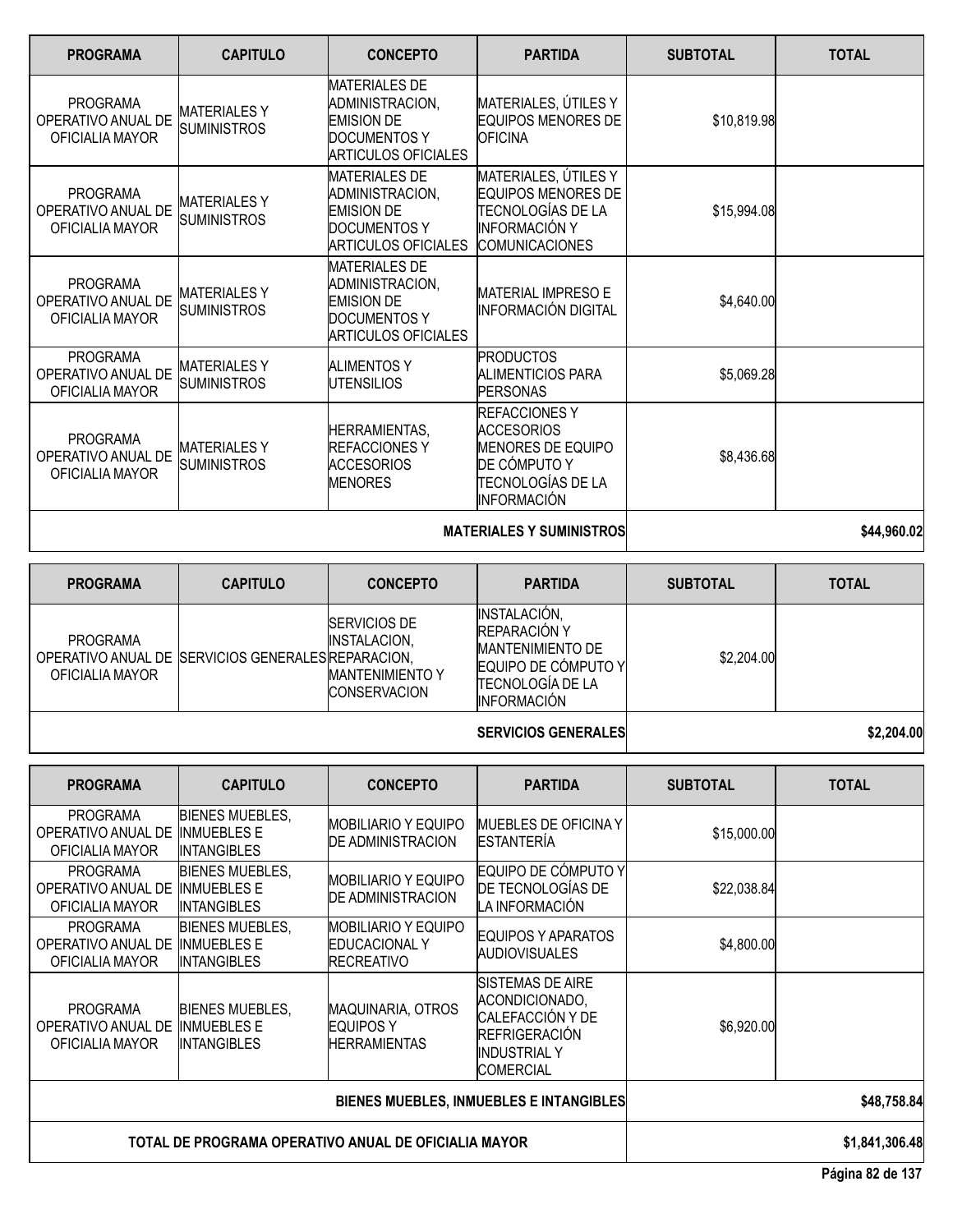### **PERIODO DEL PROGRAMA** DEL 01/01/2022 AL 31/12/2022

**OBJETIVO DEL PROGRAMA** ATENDER <sup>A</sup> LA CIUDADANIA DEL MUNICIPIO DE TIZAYUCA PARA QUE PUEDA CONTAR CON DOCUMENTOS OFICIALES DE LA OFICIALIA DE ESTADO DE LO FAMILIAR.

**JUSTIFICACIÓN DEL PROGRAMA** EL OBJETIVO DEL PROGRAMA ES QUE LA CIUDADANIA DEL MUNICIPIO DE TIZAYUCA PUEDA CONTAR CON DOCUMENTOS OFICIALES DE LA Y SE HALLE SATISFECHO ANTE LA RESPUESTA EXPEDITA PARA OBTENER SUS DOCUMENTOS OFICIALES; ASIMISMO SE PUEDA TECNOLOGIZAR Y SISTEMATIZAR LA INFORMACIÓN DOCUMENTAL, Y SE CUENTE CON LA CAPACIDAD ADECUADA EN EL REGISTRO DE LO FAMILIAR PARA GUARDA Y CUSTODIA DE DOCUMENTOS, INCLUYENDO AQUELLOS CON VALOR HISTÓRICO.

**OBJETIVOS ESPECÍFICOS DEL PROGRAMA** LLEVAR A CABO LA EXPEDICIÓN DE DOCUMENTOS DE LO FAMILIAR SOLICITADOS POR LA<br>.

**CARACTERÍSTICAS DEL PROGRAMA** FAMILIAR, SE GESTIONAN Y ENTREGAN DOCUMENTOS FAMILIARES Y OFICIALES SOLICITADOS POR LA EN LA OFICIALÍA DEL REGISTRO DEL ESTADO FAMILIAR SE SISTEMATIZA Y MODERNIZA EL ÁREA DE LO CIUDADANÍA Y SE CONSERVA EL ARCHIVO DE LA OFICIALÍA DE LO FAMILIAR.

| <b>PROGRAMA</b>                                                                                            | <b>META</b>                             | <b>UNIDAD DE MEDIDA</b>                                                                 | <b>INDICADOR DE</b><br><b>MEDICIÓN</b>                                                         | <b>DENOMINACIÓN DEL</b><br><b>INDICADOR</b> | <b>EXPLICACIÓN DEL</b><br><b>INDICADOR</b>                          |
|------------------------------------------------------------------------------------------------------------|-----------------------------------------|-----------------------------------------------------------------------------------------|------------------------------------------------------------------------------------------------|---------------------------------------------|---------------------------------------------------------------------|
| <b>PROGRAMA</b><br>OPERATIVO ANUAL DE<br>LA OFICIALÍA DEL<br><b>REGISTRO DEL ESTADO</b><br><b>FAMILIAR</b> | 15000 gestiones y<br>trámites atendidos | gestiones y trámites                                                                    | % de gestiones y trámites Indicador dimensión de<br>atendidos                                  | eficacia, nivel propósito                   | porcentaje de<br>Mide el<br>trámites<br>gestiones<br>٧<br>atendidos |
| <b>PROGRAMA</b>                                                                                            | <b>CAPITULO</b>                         | <b>CONCEPTO</b>                                                                         | <b>PARTIDA</b>                                                                                 | <b>SUBTOTAL</b>                             | <b>TOTAL</b>                                                        |
| <b>PROGRAMA</b><br>OPERATIVO ANUAL DE<br>LA OFICIALÍA DEL<br><b>REGISTRO DEL ESTADO</b><br><b>FAMILIAR</b> | <b>SERVICIOS</b><br><b>PERSONALES</b>   | <b>REMUNERACIONES AL</b><br><b>PERSONAL DE</b><br><b>CARACTER</b><br><b>PERMANENTE</b>  | <b>SUELDOS BASE AL</b><br>PERSONAL<br><b>PERMANENTE</b>                                        | \$667,823.04                                |                                                                     |
| <b>PROGRAMA</b><br>OPERATIVO ANUAL DE<br>LA OFICIALÍA DEL<br><b>REGISTRO DEL ESTADO</b><br><b>FAMILIAR</b> | <b>SERVICIOS</b><br>PERSONALES          | <b>REMUNERACIONES AL</b><br><b>PERSONAL DE</b><br><b>CARACTER</b><br><b>TRANSITORIO</b> | <b>SUELDOS BASE AL</b><br>PERSONAL EVENTUAL                                                    | \$104,088.00                                |                                                                     |
| <b>PROGRAMA</b><br>OPERATIVO ANUAL DE<br>LA OFICIALÍA DEL<br><b>REGISTRO DEL ESTADO</b><br><b>FAMILIAR</b> | <b>SERVICIOS</b><br>PERSONALES          | <b>REMUNERACIONES</b><br><b>ADICIONALES Y</b><br><b>ESPECIALES</b>                      | PRIMAS POR AÑOS DE<br><b>SERVICIOS EFECTIVOS</b><br><b>PRESTADOS</b>                           | \$4,357.60                                  |                                                                     |
| <b>PROGRAMA</b><br>OPERATIVO ANUAL DE<br>LA OFICIALÍA DEL<br><b>REGISTRO DEL ESTADO</b><br><b>FAMILIAR</b> | <b>SERVICIOS</b><br><b>PERSONALES</b>   | <b>REMUNERACIONES</b><br><b>ADICIONALES Y</b><br><b>ESPECIALES</b>                      | <b>PRIMAS DE</b><br>VACACIONES,<br><b>DOMINICAL Y</b><br>GRATIFICACIÓN DE FIN<br>DE AÑO        | \$141,669.07                                |                                                                     |
| <b>PROGRAMA</b><br>OPERATIVO ANUAL DE<br>LA OFICIALÍA DEL<br><b>REGISTRO DEL ESTADO</b><br><b>FAMILIAR</b> | <b>SERVICIOS</b><br>PERSONALES          | <b>REMUNERACIONES</b><br><b>ADICIONALES Y</b><br><b>ESPECIALES</b>                      | <b>PRIMAS DE</b><br>VACACIONES,<br><b>DOMINICAL Y</b><br><b>GRATIFICACIÓN DE FIN</b><br>DE AÑO | \$20,082.18                                 |                                                                     |
| <b>PROGRAMA</b><br>OPERATIVO ANUAL DE<br>LA OFICIALÍA DEL<br>REGISTRO DEL ESTADO<br><b>FAMILIAR</b>        | <b>SERVICIOS</b><br><b>PERSONALES</b>   | <b>REMUNERACIONES</b><br><b>ADICIONALES Y</b><br><b>ESPECIALES</b>                      | <b>COMPENSACIONES</b>                                                                          | \$4,800.00                                  |                                                                     |
| <b>PROGRAMA</b><br>OPERATIVO ANUAL DE<br>LA OFICIALÍA DEL<br><b>REGISTRO DEL ESTADO</b><br><b>FAMILIAR</b> | <b>SERVICIOS</b><br>PERSONALES          | <b>OTRAS PRESTACIONES</b><br><b>SOCIALESY</b><br><b>ECONOMICAS</b>                      | <b>PRESTACIONES</b><br><b>CONTRACTUALES</b>                                                    | \$82,086.24                                 |                                                                     |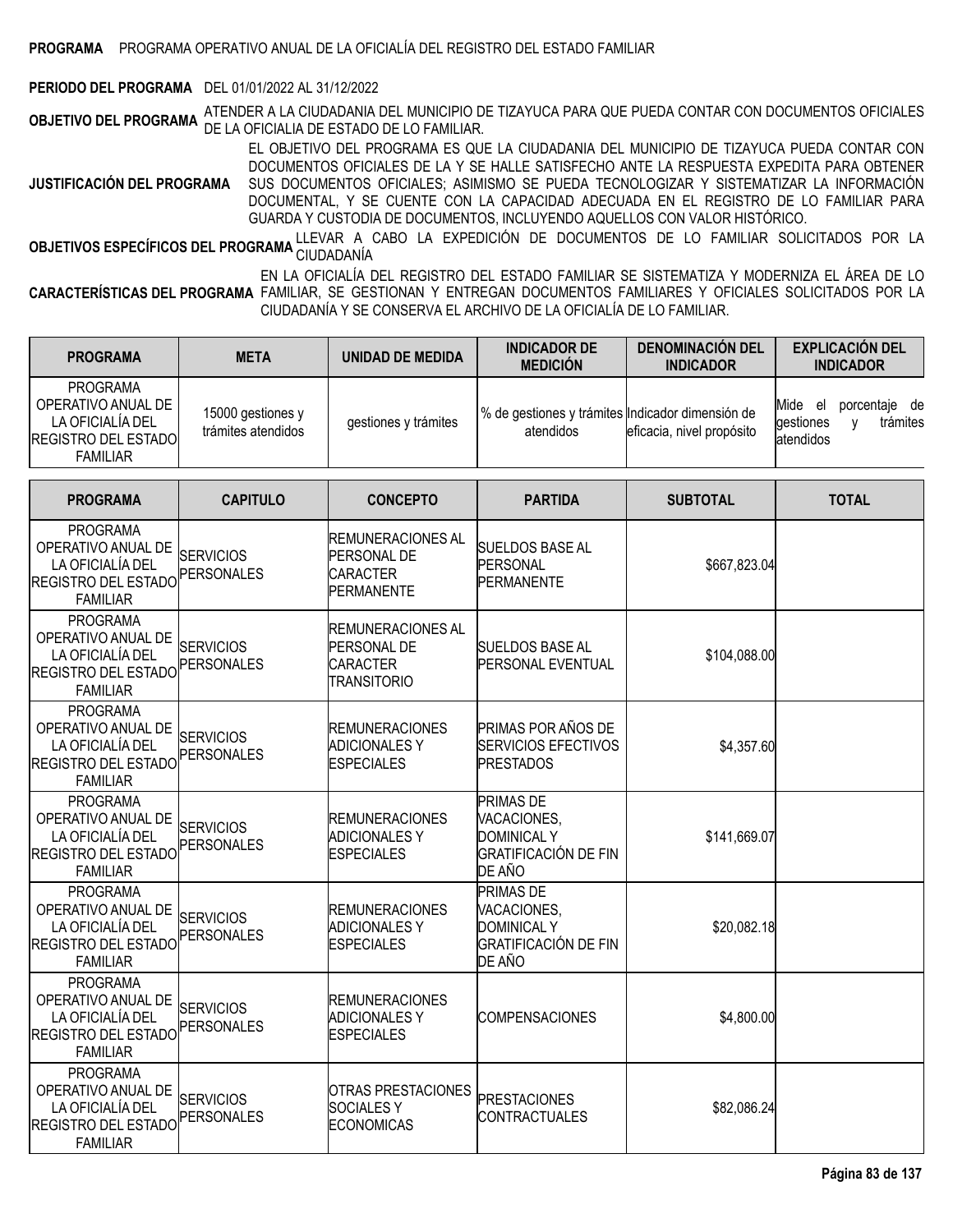| <b>PROGRAMA</b><br>OPERATIVO ANUAL DE SERVICIOS<br>LA OFICIALÍA DEL<br>PERSONALES<br><b>IREGISTRO DEL ESTADO"</b><br><b>FAMILIAR</b> | <b>SOCIALES Y</b><br><b>ECONOMICAS</b> | <b>IOTRAS PRESTACIONES IOTRAS PRESTACIONES</b><br><b>SOCIALES Y</b><br>ECONÓMICAS | \$201,168.00 |  |
|--------------------------------------------------------------------------------------------------------------------------------------|----------------------------------------|-----------------------------------------------------------------------------------|--------------|--|
|--------------------------------------------------------------------------------------------------------------------------------------|----------------------------------------|-----------------------------------------------------------------------------------|--------------|--|

## **SERVICIOS PERSONALES \$1,226,074.13**

| <b>PROGRAMA</b>                                                                                                 | <b>CAPITULO</b>                          | <b>CONCEPTO</b>                                                                                                   | <b>PARTIDA</b>                                                                                                          | <b>SUBTOTAL</b> | <b>TOTAL</b> |
|-----------------------------------------------------------------------------------------------------------------|------------------------------------------|-------------------------------------------------------------------------------------------------------------------|-------------------------------------------------------------------------------------------------------------------------|-----------------|--------------|
| <b>PROGRAMA</b><br>OPERATIVO ANUAL DE<br>LA OFICIALÍA DEL<br><b>REGISTRO DEL ESTADO</b><br><b>FAMILIAR</b>      | <b>MATERIALESY</b><br>SUMINISTROS        | <b>MATERIALES DE</b><br>ADMINISTRACION,<br><b>EMISION DE</b><br><b>DOCUMENTOS Y</b><br><b>ARTICULOS OFICIALES</b> | MATERIALES, ÚTILES Y<br><b>EQUIPOS MENORES DE</b><br><b>OFICINA</b>                                                     | \$32,151.57     |              |
| <b>PROGRAMA</b><br>OPERATIVO ANUAL DE<br>LA OFICIALÍA DEL<br><b>REGISTRO DEL ESTADO</b><br><b>FAMILIAR</b>      | <b>MATERIALESY</b><br><b>SUMINISTROS</b> | <b>MATERIALES DE</b><br>ADMINISTRACION,<br><b>EMISION DE</b><br><b>DOCUMENTOS Y</b><br><b>ARTICULOS OFICIALES</b> | MATERIALES Y ÚTILES<br>DE IMPRESIÓN Y<br><b>REPRODUCCIÓN</b>                                                            | \$28,600.00     |              |
| <b>PROGRAMA</b><br>OPERATIVO ANUAL DE<br>LA OFICIALÍA DEL<br><b>REGISTRO DEL ESTADO</b><br><b>FAMILIAR</b>      | <b>MATERIALESY</b><br>SUMINISTROS        | <b>MATERIALES DE</b><br>ADMINISTRACION,<br><b>EMISION DE</b><br><b>DOCUMENTOS Y</b><br><b>ARTICULOS OFICIALES</b> | MATERIALES, ÚTILES Y<br><b>EQUIPOS MENORES DE</b><br>TECNOLOGÍAS DE LA<br><b>INFORMACIÓN Y</b><br><b>COMUNICACIONES</b> | \$48,190.00     |              |
| <b>PROGRAMA</b><br>OPERATIVO ANUAL DE<br>LA OFICIALÍA DEL<br><b>REGISTRO DEL ESTADO</b><br><b>FAMILIAR</b>      | <b>MATERIALESY</b><br><b>SUMINISTROS</b> | <b>MATERIALES DE</b><br>ADMINISTRACION,<br><b>EMISION DE</b><br><b>DOCUMENTOS Y</b><br><b>ARTICULOS OFICIALES</b> | <b>MATERIAL IMPRESO E</b><br><b>INFORMACIÓN DIGITAL</b>                                                                 | \$9,091.60      |              |
| <b>PROGRAMA</b><br>OPERATIVO ANUAL DE<br>LA OFICIALÍA DEL<br>REGISTRO DEL ESTADO SUMINISTROS<br><b>FAMILIAR</b> | <b>MATERIALESY</b>                       | <b>ALIMENTOS Y</b><br><b>UTENSILIOS</b>                                                                           | <b>PRODUCTOS</b><br><b>ALIMENTICIOS PARA</b><br><b>PERSONAS</b>                                                         | \$2,959.00      |              |
| <b>PROGRAMA</b><br>OPERATIVO ANUAL DE<br>LA OFICIALÍA DEL<br>REGISTRO DEL ESTADO SUMINISTROS<br><b>FAMILIAR</b> | <b>MATERIALESY</b>                       | <b>MATERIALESY</b><br><b>ARTICULOS DE</b><br><b>CONSTRUCCION Y DE</b><br><b>REPARACION</b>                        | VIDRIO Y PRODUCTOS<br><b>DE VIDRIO</b>                                                                                  | \$5,000.00      |              |
| <b>PROGRAMA</b><br>OPERATIVO ANUAL DE<br>LA OFICIALÍA DEL<br>REGISTRO DEL ESTADO SUMINISTROS<br><b>FAMILIAR</b> | <b>MATERIALESY</b>                       | <b>MATERIALES Y</b><br><b>ARTICULOS DE</b><br>CONSTRUCCION Y DE<br><b>REPARACION</b>                              | <b>MATERIAL ELÉCTRICO</b><br>Y ELECTRÓNICO                                                                              | \$7,226.00      |              |
| <b>PROGRAMA</b><br>OPERATIVO ANUAL DE<br>LA OFICIALÍA DEL<br>REGISTRO DEL ESTADO SUMINISTROS<br><b>FAMILIAR</b> | <b>MATERIALESY</b>                       | <b>MATERIALESY</b><br><b>ARTICULOS DE</b><br>CONSTRUCCION Y DE<br><b>REPARACION</b>                               | <b>MATERIALES</b><br><b>COMPLEMENTARIOS</b>                                                                             | \$26,500.00     |              |
| <b>PROGRAMA</b><br>OPERATIVO ANUAL DE<br>LA OFICIALÍA DEL<br>REGISTRO DEL ESTADO SUMINISTROS<br><b>FAMILIAR</b> | <b>MATERIALESY</b>                       | <b>MATERIALESY</b><br><b>ARTICULOS DE</b><br><b>CONSTRUCCION Y DE</b><br><b>REPARACION</b>                        | <b>OTROS MATERIALES Y</b><br><b>ARTÍCULOS DE</b><br>CONSTRUCCIÓN Y<br><b>REPARACIÓN</b>                                 | \$55,000.00     |              |
| <b>PROGRAMA</b><br>OPERATIVO ANUAL DE<br>LA OFICIALÍA DEL<br><b>REGISTRO DEL ESTADO</b><br><b>FAMILIAR</b>      | <b>MATERIALESY</b><br><b>SUMINISTROS</b> | <b>PRODUCTOS</b><br>QUIMICOS,<br><b>FARMACEUTICOS Y DE</b><br>LABORATORIO                                         | <b>MEDICINASY</b><br><b>PRODUCTOS</b><br><b>FARMACÉUTICOS</b>                                                           | \$2,550.00      |              |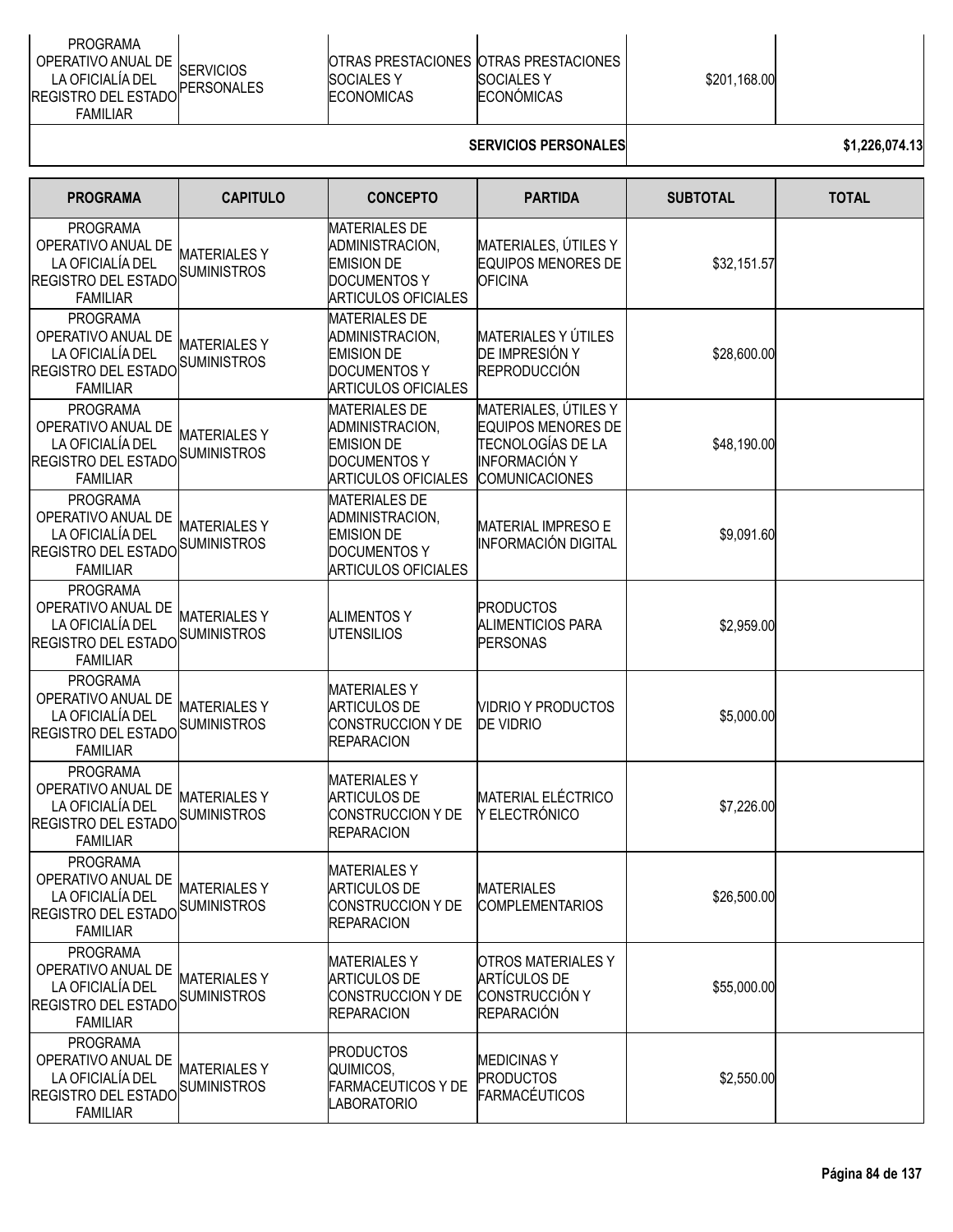| <b>PROGRAMA</b><br>OPERATIVO ANUAL DE<br>LA OFICIALÍA DEL<br><b>REGISTRO DEL ESTADO</b><br><b>FAMILIAR</b> | <b>MATERIALES Y</b><br><b>SUMINISTROS</b> | <b>COMBUSTIBLES.</b><br>LUBRICANTES Y<br>ADITIVOS                                                        | <b>COMBUSTIBLES.</b><br>LUBRICANTES Y<br>ADITIVOS | \$2,520.00 |              |
|------------------------------------------------------------------------------------------------------------|-------------------------------------------|----------------------------------------------------------------------------------------------------------|---------------------------------------------------|------------|--------------|
| PROGRAMA<br>OPERATIVO ANUAL DE<br>LA OFICIALÍA DEL<br><b>REGISTRO DEL ESTADO</b><br><b>FAMILIAR</b>        | <b>MATERIALES Y</b><br><b>SUMINISTROS</b> | VESTUARIO, BLANCOS,<br><b>PRENDAS DE</b><br><b>PROTECCION Y</b><br><b>ARTICULOS</b><br><b>DEPORTIVOS</b> | <b>VESTUARIO Y</b><br><b>IUNIFORMES</b>           | \$6,993.00 |              |
| PROGRAMA<br>OPERATIVO ANUAL DE<br>LA OFICIALÍA DEL<br><b>REGISTRO DEL ESTADO</b><br><b>FAMILIAR</b>        | <b>MATERIALES Y</b><br><b>SUMINISTROS</b> | <b>HERRAMIENTAS.</b><br><b>REFACCIONES Y</b><br><b>ACCESORIOS</b><br><b>MENORES</b>                      | <b>HERRAMIENTAS</b><br><b>MENORES</b>             | \$1,600.00 |              |
|                                                                                                            |                                           |                                                                                                          | <b>MATERIALES Y SUMINISTROS</b>                   |            | \$228,381.17 |

| <b>PROGRAMA</b>                                                                                            | <b>CAPITULO</b>                         | <b>CONCEPTO</b>                                                                      | <b>PARTIDA</b>                                                                                            | <b>SUBTOTAL</b> | <b>TOTAL</b> |
|------------------------------------------------------------------------------------------------------------|-----------------------------------------|--------------------------------------------------------------------------------------|-----------------------------------------------------------------------------------------------------------|-----------------|--------------|
| <b>PROGRAMA</b><br>OPERATIVO ANUAL DE<br>LA OFICIALÍA DEL<br><b>REGISTRO DEL ESTADO</b><br><b>FAMILIAR</b> | SERVICIOS GENERALES SERVICIOS DE        |                                                                                      | ARRENDAMIENTO DE<br><b>EQUIPO DE</b><br>TRANSPORTE                                                        | \$1,000.00      |              |
| <b>PROGRAMA</b><br>OPERATIVO ANUAL DE<br>LA OFICIALÍA DEL<br><b>REGISTRO DEL ESTADO</b><br><b>FAMILIAR</b> | SERVICIOS GENERALES SERVICIOS DE        | ARRENDAMIENTO                                                                        | <b>OTROS</b><br><b>ARRENDAMIENTOS</b>                                                                     | \$12,000.00     |              |
| <b>PROGRAMA</b><br>OPERATIVO ANUAL DE<br>LA OFICIALÍA DEL<br><b>REGISTRO DEL ESTADO</b><br><b>FAMILIAR</b> | SERVICIOS GENERALES CIENTIFICOS,        | <b>ISERVICIOS</b><br>PROFESIONALES,<br>TECNICOS Y OTROS<br><b>SERVICIOS</b>          | SERVICIOS DE DISEÑO,<br>ARQUITECTURA,<br><b>INGENIERÍA Y</b><br><b>ACTIVIDADES</b><br><b>RELACIONADAS</b> | \$14,757.00     |              |
| <b>PROGRAMA</b><br>OPERATIVO ANUAL DE<br>LA OFICIALÍA DEL<br>REGISTRO DEL ESTADO<br><b>FAMILIAR</b>        | SERVICIOS GENERALES CIENTIFICOS.        | <b>SERVICIOS</b><br>PROFESIONALES,<br>TECNICOS Y OTROS<br><b>SERVICIOS</b>           | <b>SERVICIOS DE</b><br><b>CAPACITACIÓN</b>                                                                | \$3,000.00      |              |
| <b>PROGRAMA</b><br>OPERATIVO ANUAL DE<br>LA OFICIALÍA DEL<br>REGISTRO DEL ESTADO<br><b>FAMILIAR</b>        | SERVICIOS GENERALES CIENTIFICOS,        | <b>SERVICIOS</b><br>PROFESIONALES,<br>TECNICOS Y OTROS<br><b>SERVICIOS</b>           | <b>SERVICIOS DE APOYO</b><br>ADMINISTRATIVO,<br>TRADUCCIÓN,<br>FOTOCOPIADO E<br><b>IMPRESIÓN</b>          | \$120,000.00    |              |
| <b>PROGRAMA</b><br>OPERATIVO ANUAL DE<br>LA OFICIALÍA DEL<br><b>REGISTRO DEL ESTADO</b><br><b>FAMILIAR</b> | SERVICIOS GENERALES REPARACION,         | <b>SERVICIOS DE</b><br>INSTALACION,<br><b>MANTENIMIENTO Y</b><br><b>CONSERVACION</b> | <b>CONSERVACIÓN Y</b><br><b>MANTENIMIENTO</b><br>MENOR DE INMUEBLES                                       | \$2,319.00      |              |
| <b>PROGRAMA</b><br>OPERATIVO ANUAL DE<br>LA OFICIALÍA DEL<br>REGISTRO DEL ESTADO<br><b>FAMILIAR</b>        | SERVICIOS GENERALES SERVICIOS DE        | <b>TRASLADO Y VIATICOS</b>                                                           | <b>PASAJES TERRESTRES</b>                                                                                 | \$4,800.00      |              |
| <b>PROGRAMA</b><br>OPERATIVO ANUAL DE<br>LA OFICIALIA DEL<br><b>REGISTRO DEL ESTADO</b><br><b>FAMILIAR</b> | SERVICIOS GENERALES SERVICIOS OFICIALES |                                                                                      | <b>GASTOS DE ORDEN</b><br><b>SOCIAL Y CULTURAL</b>                                                        | \$6,500.00      |              |
|                                                                                                            |                                         |                                                                                      | <b>SERVICIOS GENERALES</b>                                                                                |                 | \$164,376.00 |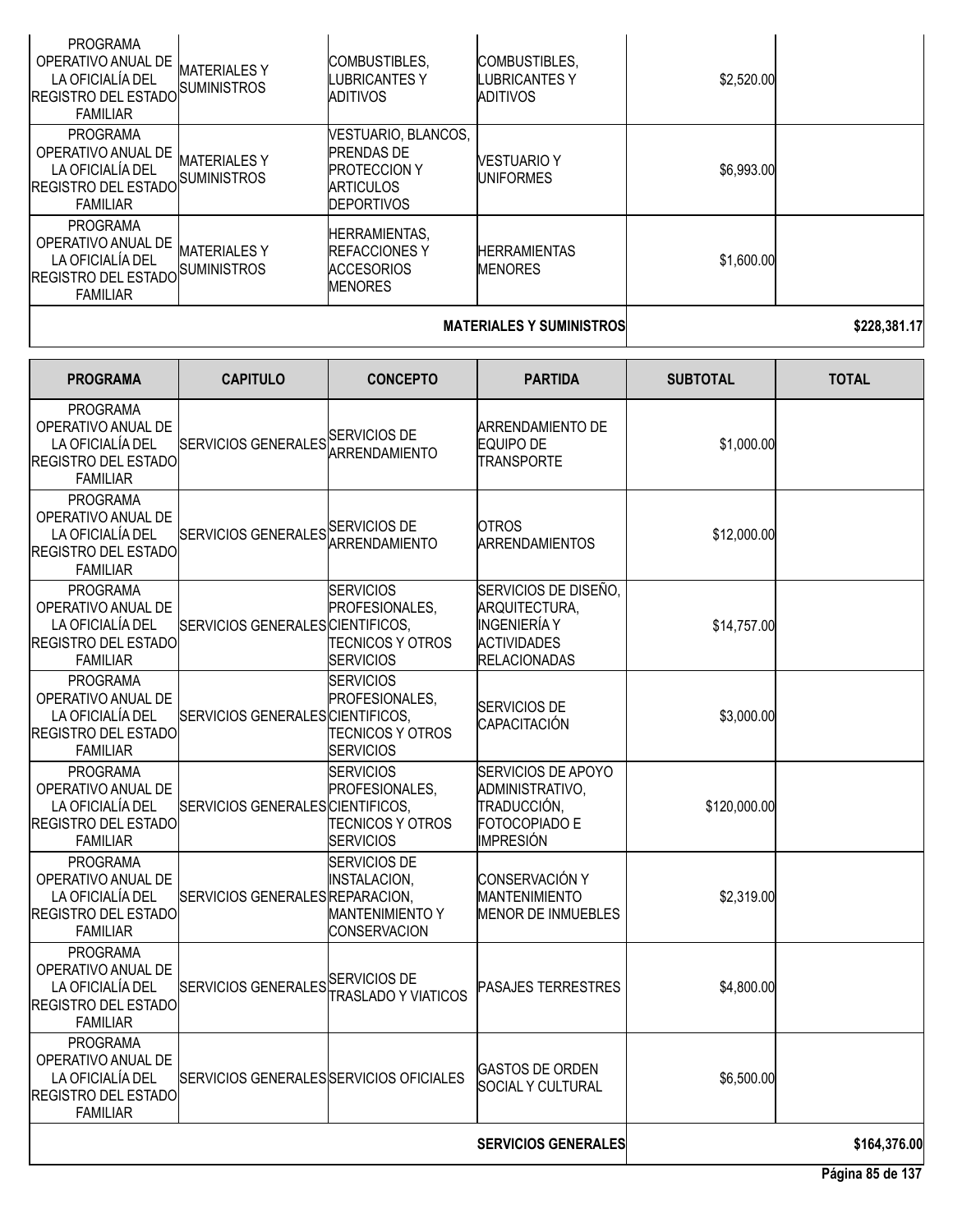| <b>PROGRAMA</b>                                                                                                                        | <b>CAPITULO</b>                                                           | <b>CONCEPTO</b>                                        | <b>PARTIDA</b>                                                                                                                                                                                                                                                                                                                                  | <b>SUBTOTAL</b> | <b>TOTAL</b>   |
|----------------------------------------------------------------------------------------------------------------------------------------|---------------------------------------------------------------------------|--------------------------------------------------------|-------------------------------------------------------------------------------------------------------------------------------------------------------------------------------------------------------------------------------------------------------------------------------------------------------------------------------------------------|-----------------|----------------|
| <b>PROGRAMA</b><br>OPERATIVO ANUAL DE BIENES MUEBLES,<br>LA OFICIALÍA DEL<br><b>REGISTRO DEL ESTADO INTANGIBLES</b><br><b>FAMILIAR</b> | <b>INMUEBLES E</b>                                                        | <b>MOBILIARIO Y EQUIPO</b><br><b>DE ADMINISTRACION</b> | <b>MUEBLES DE OFICINA Y</b><br><b>ESTANTERÍA</b>                                                                                                                                                                                                                                                                                                | \$15,000.00     |                |
| <b>PROGRAMA</b><br>OPERATIVO ANUAL DE BIENES MUEBLES,<br>LA OFICIALÍA DEL<br><b>REGISTRO DEL ESTADO INTANGIBLES</b><br><b>FAMILIAR</b> | <b>INMUEBLES E</b>                                                        | <b>MOBILIARIO Y EQUIPO</b><br><b>DE ADMINISTRACION</b> | EQUIPO DE CÓMPUTO Y<br>DE TECNOLOGÍAS DE<br>LA INFORMACIÓN                                                                                                                                                                                                                                                                                      | \$103,000.00    |                |
|                                                                                                                                        |                                                                           |                                                        | BIENES MUEBLES, INMUEBLES E INTANGIBLES                                                                                                                                                                                                                                                                                                         |                 | \$118,000.00   |
|                                                                                                                                        | TOTAL DE PROGRAMA OPERATIVO ANUAL DE LA OFICIALÍA DEL REGISTRO DEL ESTADO | <b>FAMILIAR</b>                                        |                                                                                                                                                                                                                                                                                                                                                 |                 | \$1,736,831.30 |
| <b>PROGRAMA</b>                                                                                                                        |                                                                           |                                                        | PROGRAMA OPERATIVO ANUAL DE LA DIRECCIÓN DE PARTICIPACIÓN CIUDADANA                                                                                                                                                                                                                                                                             |                 |                |
| PERIODO DEL PROGRAMA                                                                                                                   | DEL 01/01/2022 AL 31/12/2022                                              |                                                        |                                                                                                                                                                                                                                                                                                                                                 |                 |                |
| <b>OBJETIVO DEL PROGRAMA</b>                                                                                                           |                                                                           |                                                        | INVOLUCRAR A LA CIUDADANÍA A TRAVÉS DE ACCIONES DE PARTICIPACIÓN EN PUEBLOS, BARRIOS, COLONIAS,<br>FRACCIONAMIENTOS Y COMUNIDADES RURALES DEL MUNICIPIO DE TIZAYUCA<br>LA FALTA DE GESTIÓN ADECUADA PARA CANALIZAR LAS INQUIETUDES DE LA POBLACIÓN, SUS INTERESES<br>ESPECÍFICOS, EVITANDO CONFLICTOS CON LA POBLACIÓN POR LA FALTA DE ACCIONES |                 |                |

**JUSTIFICACIÓN DEL PROGRAMA** GUBERNAMENTALES; REDUCIENDO LAS MOLESTIAS A TRAVÉS DE LA GESTIÓN PÚBLICA Y MECANISMOS DE PARTICIPACIÓN CIUDADANA EFECTIVA PARA GARANTIZAR UN GOBIERNO DE CALIDAD, TRANSPARENTE Y ABIERTO. LA RELACIÓN CON LAS DIFERENTES DEPENDENCIAS DEL GOBIERNO MUNICIPAL ES FUNDAMENTAL, YA QUE LA VINCULACIÓN QUE REALIZAMOS CON LAS PETICIONES DE LOS CIUDADANOS DEPENDE DE LA LAS ÁREAS FINALES.

**OBJETIVOS ESPECÍFICOS DEL PROGRAMA** <sup>ATENDER A LA CIUDADANA A TRAVES DE DIVERSOS MECANISMOS DE GESTIÓN Y VINCULACIÓN DE<br>SUS DEMANDAS CON LAS DEL ORDERAMA DE DEMANDAS CON LAS DEPENDENCIAS</sup>

**CARACTERÍSTICAS DEL PROGRAMA** EN LA DIRECCIÓN DE PARTICIPACIÓN CIUDADANA SE ATIENDEN DEMANDAS DE LA CIUDADANÍA DEL MUNICIPIO DE TIZAYUCA, SE RECUPERAN ESPACIOS PÚBLICOS POR MEDIO DE FAENAS Y TRABAJO CONJUNTO ENTRE DEPENDENCIAS Y CIUDADANÍA Y SE DESARROLLAN CONSEJOS CIUDADANOS HONORÍFICOS PARA ATENCIÓN DE NECESIDADES CIUDADANAS.

| <b>PROGRAMA</b>                                                                                      | <b>META</b>                             | UNIDAD DE MEDIDA | <b>INDICADOR DE</b><br><b>MEDICIÓN</b>  | <b>DENOMINACION DEL</b><br><b>INDICADOR</b>         | <b>EXPLICACIÓN DEL</b><br><b>INDICADOR</b>                                 |
|------------------------------------------------------------------------------------------------------|-----------------------------------------|------------------|-----------------------------------------|-----------------------------------------------------|----------------------------------------------------------------------------|
| <b>PROGRAMA</b><br>OPERATIVO ANUAL DE<br>LA DIRECCIÓN DE<br><b>PARTICIPACION</b><br><b>CIUDADANA</b> | 1792 acciones de<br>respuesta ciudadana | acciones         | % de acciones de<br>respuesta ciudadana | Indicador dimensión de<br>eficacia, nivel propósito | Mide<br>de<br>porcentaie<br>el<br>respuesta<br>acciones<br>de<br>ciudadana |

| <b>PROGRAMA</b>                                                                                      | <b>CAPITULO</b>                       | <b>CONCEPTO</b>                                                                        | <b>PARTIDA</b>                                                                                 | <b>SUBTOTAL</b> | <b>TOTAL</b> |
|------------------------------------------------------------------------------------------------------|---------------------------------------|----------------------------------------------------------------------------------------|------------------------------------------------------------------------------------------------|-----------------|--------------|
| <b>PROGRAMA</b><br>OPERATIVO ANUAL DE<br>LA DIRECCIÓN DE<br><b>PARTICIPACIÓN</b><br><b>CIUDADANA</b> | <b>SERVICIOS</b><br><b>PERSONALES</b> | <b>REMUNERACIONES AL</b><br><b>PERSONAL DE</b><br><b>CARACTER</b><br><b>PERMANENTE</b> | <b>SUELDOS BASE AL</b><br><b>PERSONAL</b><br><b>PERMANENTE</b>                                 | \$381,000.00    |              |
| <b>PROGRAMA</b><br>OPERATIVO ANUAL DE<br>LA DIRECCIÓN DE<br><b>PARTICIPACIÓN</b><br><b>CIUDADANA</b> | <b>SERVICIOS</b><br><b>PERSONALES</b> | <b>IREMUNERACIONES</b><br><b>ADICIONALES Y</b><br><b>ESPECIALES</b>                    | <b>PRIMAS DE</b><br>VACACIONES,<br><b>DOMINICAL Y</b><br><b>GRATIFICACIÓN DE FIN</b><br>DE AÑO | \$6,350.00      |              |
| <b>PROGRAMA</b><br>OPERATIVO ANUAL DE<br>LA DIRECCIÓN DE<br>PARTICIPACIÓN<br><b>CIUDADANA</b>        | <b>SERVICIOS</b><br><b>PERSONALES</b> | <b>IREMUNERACIONES</b><br>ADICIONALES Y<br><b>IESPECIALES</b>                          | <b>PRIMAS DE</b><br>VACACIONES,<br><b>DOMINICAL Y</b><br><b>GRATIFICACIÓN DE FIN</b><br>DE AÑO | \$63,500.00     |              |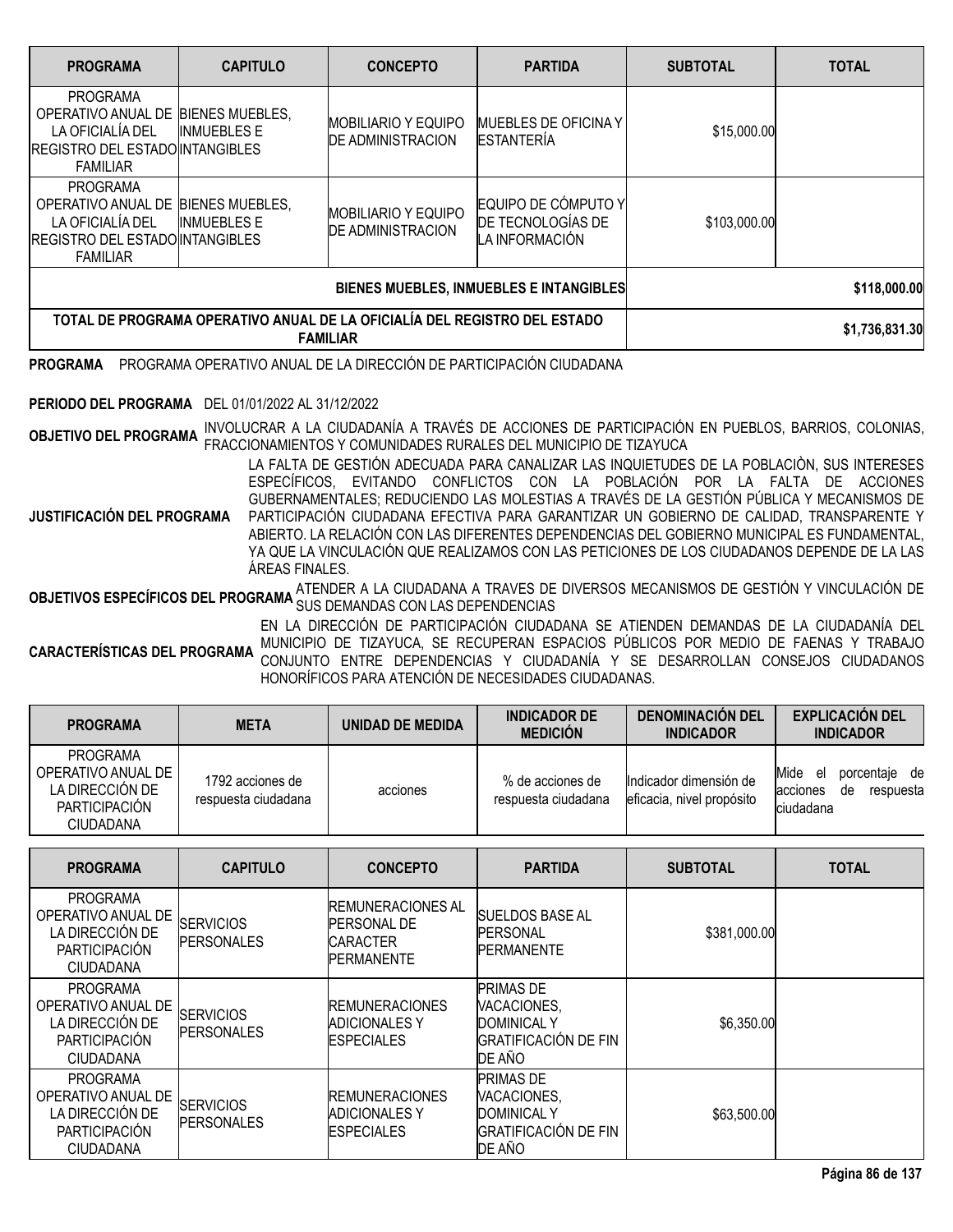| PROGRAMA<br>OPERATIVO ANUAL DE<br><b>SERVICIOS</b><br>LA DIRECCIÓN DE<br><b>ISOCIALES Y</b><br><b>PERSONALES</b><br><b>PARTICIPACION</b><br><b>ECONOMICAS</b><br>CIUDADANA | OTRAS PRESTACIONES OTRAS PRESTACIONES<br>\$279.864.00<br><b>ISOCIALES Y</b><br>ECONÓMICAS |  |
|----------------------------------------------------------------------------------------------------------------------------------------------------------------------------|-------------------------------------------------------------------------------------------|--|
|----------------------------------------------------------------------------------------------------------------------------------------------------------------------------|-------------------------------------------------------------------------------------------|--|

## **SERVICIOS PERSONALES \$730,714.00**

| <b>PROGRAMA</b>                                                                                      | <b>CAPITULO</b>                          | <b>CONCEPTO</b>                                                                                                   | <b>PARTIDA</b>                                                                        | <b>SUBTOTAL</b> | <b>TOTAL</b> |
|------------------------------------------------------------------------------------------------------|------------------------------------------|-------------------------------------------------------------------------------------------------------------------|---------------------------------------------------------------------------------------|-----------------|--------------|
| <b>PROGRAMA</b><br>OPERATIVO ANUAL DE<br>LA DIRECCIÓN DE<br>PARTICIPACIÓN<br><b>CIUDADANA</b>        | <b>MATERIALESY</b><br><b>SUMINISTROS</b> | <b>MATERIALES DE</b><br>ADMINISTRACION,<br><b>EMISION DE</b><br><b>DOCUMENTOS Y</b><br><b>ARTICULOS OFICIALES</b> | MATERIALES, ÚTILES Y<br><b>EQUIPOS MENORES DE</b><br><b>OFICINA</b>                   | \$8,781.79      |              |
| PROGRAMA<br>OPERATIVO ANUAL DE<br>LA DIRECCIÓN DE<br>PARTICIPACIÓN<br>CIUDADANA                      | <b>MATERIALESY</b><br><b>SUMINISTROS</b> | <b>MATERIALES DE</b><br>ADMINISTRACION,<br><b>EMISION DE</b><br><b>DOCUMENTOS Y</b><br><b>ARTICULOS OFICIALES</b> | MATERIAL DE LIMPIEZA                                                                  | \$1,320.00      |              |
| <b>PROGRAMA</b><br>OPERATIVO ANUAL DE<br>LA DIRECCIÓN DE<br>PARTICIPACIÓN<br><b>CIUDADANA</b>        | <b>MATERIALESY</b><br><b>SUMINISTROS</b> | ALIMENTOS Y<br><b>UTENSILIOS</b>                                                                                  | PRODUCTOS<br><b>ALIMENTICIOS PARA</b><br>PERSONAS                                     | \$3,992.00      |              |
| PROGRAMA<br>OPERATIVO ANUAL DE<br>LA DIRECCIÓN DE<br><b>PARTICIPACIÓN</b><br>CIUDADANA               | MATERIALES Y<br><b>SUMINISTROS</b>       | <b>ALIMENTOS Y</b><br><b>UTENSILIOS</b>                                                                           | UTENSILIOS PARA EL<br>SERVICIO DE<br>ALIMENTACIÓN                                     | \$1,295.00      |              |
| <b>PROGRAMA</b><br>OPERATIVO ANUAL DE<br>LA DIRECCIÓN DE<br>PARTICIPACIÓN<br>CIUDADANA               | <b>MATERIALESY</b><br>SUMINISTROS        | COMBUSTIBLES,<br><b>LUBRICANTESY</b><br>ADITIVOS                                                                  | COMBUSTIBLES,<br>LUBRICANTES Y<br><b>ADITIVOS</b>                                     | \$46,680.00     |              |
| <b>PROGRAMA</b><br>OPERATIVO ANUAL DE<br>LA DIRECCIÓN DE<br><b>PARTICIPACIÓN</b><br><b>CIUDADANA</b> | <b>MATERIALESY</b><br><b>SUMINISTROS</b> | VESTUARIO, BLANCOS,<br><b>PRENDAS DE</b><br><b>PROTECCION Y</b><br><b>ARTICULOS</b><br><b>DEPORTIVOS</b>          | <b>PRENDAS DE</b><br><b>SEGURIDADY</b><br>PROTECCIÓN<br><b>PERSONAL</b>               | \$810.00        |              |
| <b>PROGRAMA</b><br>OPERATIVO ANUAL DE<br>LA DIRECCIÓN DE<br>PARTICIPACIÓN<br>CIUDADANA               | <b>MATERIALESY</b><br><b>SUMINISTROS</b> | <b>HERRAMIENTAS,</b><br><b>REFACCIONESY</b><br><b>ACCESORIOS</b><br><b>MENORES</b>                                | <b>HERRAMIENTAS</b><br><b>MENORES</b>                                                 | \$7,547.00      |              |
| <b>PROGRAMA</b><br>OPERATIVO ANUAL DE<br>LA DIRECCIÓN DE<br>PARTICIPACIÓN<br><b>CIUDADANA</b>        | <b>MATERIALESY</b><br><b>SUMINISTROS</b> | <b>HERRAMIENTAS,</b><br><b>REFACCIONESY</b><br><b>ACCESORIOS</b><br><b>MENORES</b>                                | <b>REFACCIONESY</b><br><b>ACCESORIOS</b><br><b>MENORES DE EQUIPO</b><br>DE TRANSPORTE | \$6,294.00      |              |
|                                                                                                      |                                          |                                                                                                                   | <b>MATERIALES Y SUMINISTROS</b>                                                       |                 | \$76,719.79  |

| <b>PROGRAMA</b>                                                                               | <b>CAPITULO</b>                  | <b>CONCEPTO</b> | <b>PARTIDA</b>                        | <b>SUBTOTAL</b> | <b>TOTAL</b> |
|-----------------------------------------------------------------------------------------------|----------------------------------|-----------------|---------------------------------------|-----------------|--------------|
| PROGRAMA<br>OPERATIVO ANUAL DE<br>LA DIRECCIÓN DE<br><b>PARTICIPACIÓN</b><br><b>CIUDADANA</b> | SERVICIOS GENERALES SERVICIOS DE |                 | <b>OTROS</b><br><b>ARRENDAMIENTOS</b> | \$19,200.00     |              |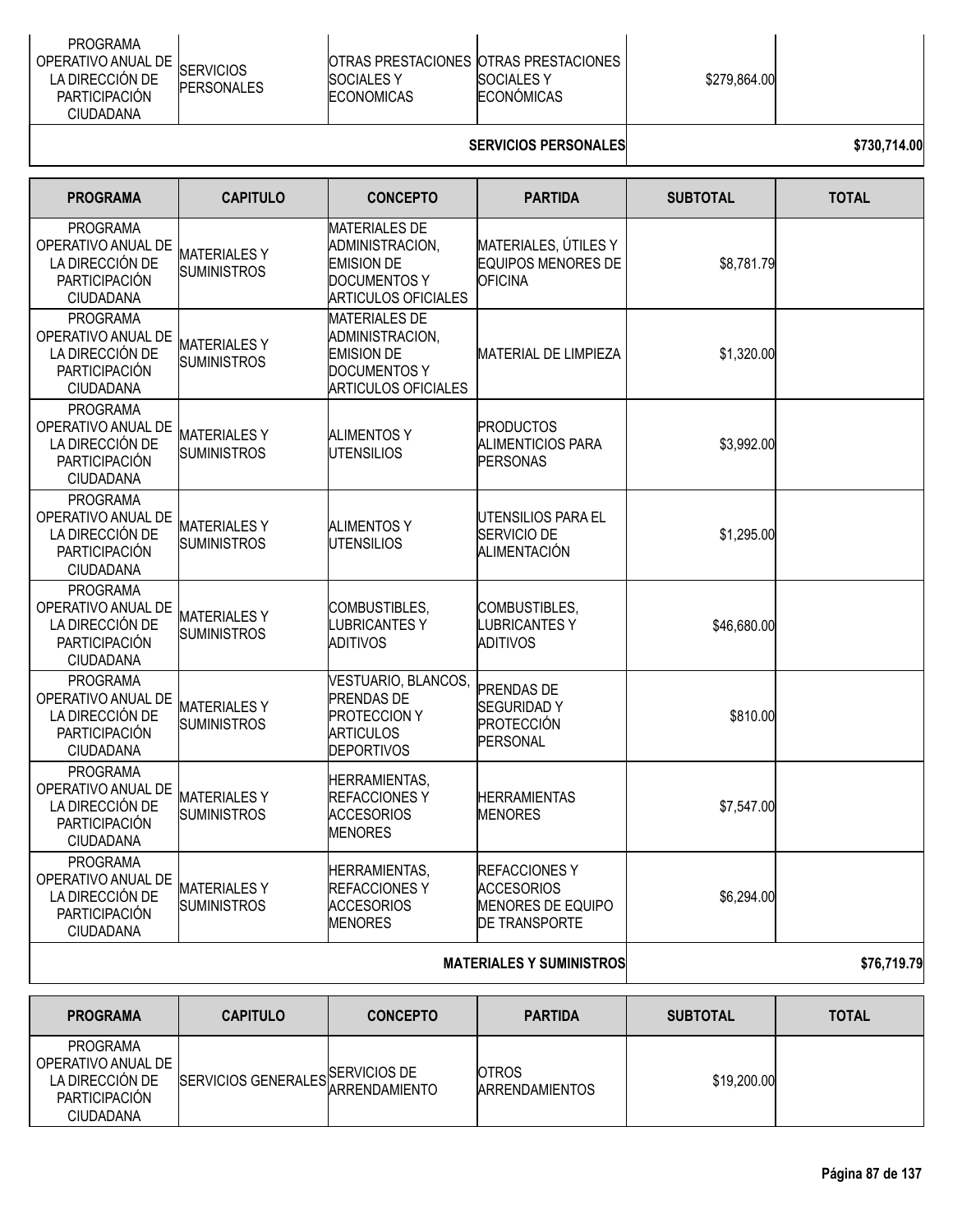|  | <b>PROGRAMA</b><br>OPERATIVO ANUAL DE<br>LA DIRECCION DE<br>SERVICIOS GENERALESISERVICIOS OFICIALES<br>PARTICIPACIÓN<br>CIUDADANA |  | <b>IGASTOS DE ORDEN</b><br>SOCIAL Y CULTURAL | \$4,000.00 |  |
|--|-----------------------------------------------------------------------------------------------------------------------------------|--|----------------------------------------------|------------|--|
|--|-----------------------------------------------------------------------------------------------------------------------------------|--|----------------------------------------------|------------|--|

## **SERVICIOS GENERALES \$23,200.00**

| <b>PROGRAMA</b>                                                                               | <b>CAPITULO</b>                                                    | <b>CONCEPTO</b>                                                     | <b>PARTIDA</b>                                             | <b>SUBTOTAL</b> | <b>TOTAL</b> |
|-----------------------------------------------------------------------------------------------|--------------------------------------------------------------------|---------------------------------------------------------------------|------------------------------------------------------------|-----------------|--------------|
| <b>PROGRAMA</b><br>OPERATIVO ANUAL DE<br>LA DIRECCIÓN DE<br>PARTICIPACIÓN<br><b>CIUDADANA</b> | <b>BIENES MUEBLES.</b><br><b>INMUEBLES E</b><br><b>INTANGIBLES</b> | <b>MOBILIARIO Y EQUIPO</b><br><b>DE ADMINISTRACION</b>              | <b>MUEBLES DE OFICINA Y</b><br><b>ESTANTERÍA</b>           | \$3,294.00      |              |
| <b>PROGRAMA</b><br>OPERATIVO ANUAL DE<br>LA DIRECCIÓN DE<br>PARTICIPACIÓN<br><b>CIUDADANA</b> | <b>BIENES MUEBLES,</b><br><b>INMUEBLES E</b><br><b>INTANGIBLES</b> | <b>MOBILIARIO Y EQUIPO</b><br><b>DE ADMINISTRACION</b>              | EQUIPO DE CÓMPUTO Y<br>DE TECNOLOGÍAS DE<br>LA INFORMACIÓN | \$33,485.00     |              |
| <b>PROGRAMA</b><br>OPERATIVO ANUAL DE<br>LA DIRECCIÓN DE<br>PARTICIPACIÓN<br><b>CIUDADANA</b> | <b>BIENES MUEBLES,</b><br><b>INMUEBLES E</b><br><b>INTANGIBLES</b> | <b>MAQUINARIA, OTROS</b><br><b>EQUIPOS Y</b><br><b>HERRAMIENTAS</b> | <b>HERRAMIENTASY</b><br>MÁQUINAS-<br><b>HERRAMIENTA</b>    | \$11,100.00     |              |
| BIENES MUEBLES, INMUEBLES E INTANGIBLES                                                       |                                                                    |                                                                     |                                                            |                 | \$47,879.00  |
| TOTAL DE PROGRAMA OPERATIVO ANUAL DE LA DIRECCIÓN DE PARTICIPACIÓN CIUDADANA                  |                                                                    |                                                                     |                                                            |                 | \$878,512.79 |

**PROGRAMA** PROGRAMA OPERATIVO ANUAL DE LA SECRETARIA JURIDICA Y REGLAMENTOS

**PERIODO DEL PROGRAMA** DEL 01/01/2022 AL 31/12/2022

**OBJETIVO DEL PROGRAMA** LA SECRETARÍA DE SEGURIDAD PÙBLICA TIENE ALTOS ESTANDARES DE CALIDAD CON LOS TERMINOS DE LOS PROCESOS SEÑALADOS EN LA LEGISLACIÓN VIGENTE

**JUSTIFICACIÓN DEL PROGRAMA** RECOMENDACIONES EMITIDAS POR LA COMISIÓN DE DERECHOS HUMANOS DEL ESTADO POR FALLAS EN EL PROCESO LEGAL DE PUESTAS A DISPOSICIÓN

**OBJETIVOS ESPECÍFICOS DEL PROGRAMA** DAR ATENCION JURIDICA A LOS PROCESOS Y SEGUIMIENTOS DE LAS UNIDADES ADMINISTRARTIVAS

**CARACTERÍSTICAS DEL PROGRAMA** DAR ATENCION JURIDICA A LOS PROCESOS Y SEGUIMIENTOS DE LAS UNIDADES ADMINISTRARTIVAS

| <b>PROGRAMA</b>                                                                                   | <b>META</b> | UNIDAD DE MEDIDA | <b>INDICADOR DE</b><br><b>MEDICIÓN</b> | <b>DENOMINACION DEL</b><br><b>INDICADOR</b>                                | <b>EXPLICACIÓN DEL</b><br><b>INDICADOR</b> |
|---------------------------------------------------------------------------------------------------|-------------|------------------|----------------------------------------|----------------------------------------------------------------------------|--------------------------------------------|
| <b>PROGRAMA</b><br>OPERATIVO ANUAL DE<br>LA SECRETARIA<br><b>JURIDICA Y</b><br><b>REGLAMENTOS</b> |             | Porcentaje       |                                        | A Mayor alcen de<br>objetivos Mayor eficiencia lobjetivos Mayor eficiencia | de<br>Mavor<br>alcen                       |
|                                                                                                   |             |                  |                                        |                                                                            |                                            |

| <b>PROGRAMA</b>                                                                                   | <b>CAPITULO</b>                       | <b>CONCEPTO</b>                                                                   | <b>PARTIDA</b>                                           | <b>SUBTOTAL</b> | <b>TOTAL</b> |
|---------------------------------------------------------------------------------------------------|---------------------------------------|-----------------------------------------------------------------------------------|----------------------------------------------------------|-----------------|--------------|
| <b>PROGRAMA</b><br>OPERATIVO ANUAL DE<br>LA SECRETARIA<br><b>JURIDICA Y</b><br><b>REGLAMENTOS</b> | <b>SERVICIOS</b><br><b>PERSONALES</b> | <b>IREMUNERACIONES AL</b><br><b>PERSONAL DE</b><br>ICARACTER<br><b>PERMANENTE</b> | ISUELDOS BASE AL<br><b>PERSONAL</b><br><b>PERMANENTE</b> | \$779,664.00    |              |
| PROGRAMA<br>OPERATIVO ANUAL DE<br>LA SECRETARIA<br><b>JURIDICA Y</b><br><b>REGLAMENTOS</b>        | <b>SERVICIOS</b><br><b>PERSONALES</b> | <b>IREMUNERACIONES AL</b><br><b>PERSONAL DE</b><br>ICARACTER<br>ITRANSITORIO      | <b>SUELDOS BASE AL</b><br><b>IPERSONAL EVENTUAL</b>      | \$207,192.00    |              |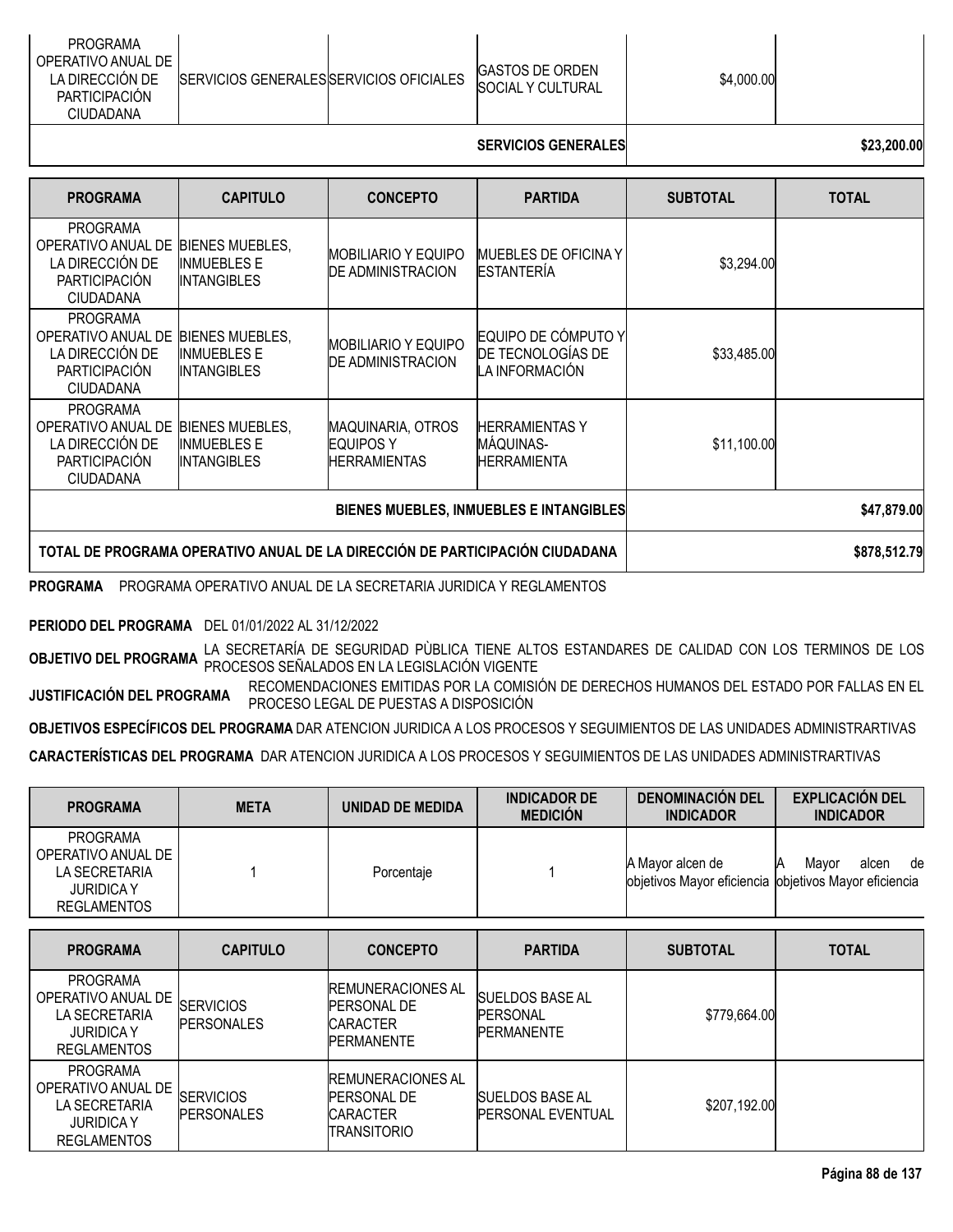| Página 89 de 137 |  |  |
|------------------|--|--|
|                  |  |  |

|                 |                 |                 | ________<br>$ -$ |                 | $\cdots$<br>__ |
|-----------------|-----------------|-----------------|------------------|-----------------|----------------|
|                 |                 |                 |                  |                 |                |
| <b>PROGRAMA</b> | <b>CAPITULO</b> | <b>CONCEPTO</b> | <b>PARTIDA</b>   | <b>SUBTOTAL</b> | <b>TOTAL</b>   |

| <b>PROGRAMA</b><br>OPERATIVO ANUAL DE<br>LA SECRETARIA<br><b>JURIDICAY</b><br><b>REGLAMENTOS</b>        | <b>SERVICIOS</b><br><b>PERSONALES</b>     | OTRAS PRESTACIONES OTRAS PRESTACIONES<br><b>SOCIALESY</b><br><b>ECONOMICAS</b>                                    | <b>SOCIALESY</b><br>ECONÓMICAS                                                                                          | \$372,336.00                                                                   |                |
|---------------------------------------------------------------------------------------------------------|-------------------------------------------|-------------------------------------------------------------------------------------------------------------------|-------------------------------------------------------------------------------------------------------------------------|--------------------------------------------------------------------------------|----------------|
|                                                                                                         |                                           |                                                                                                                   | <b>SERVICIOS PERSONALES</b>                                                                                             |                                                                                | \$1,522,849.60 |
| <b>PROGRAMA</b>                                                                                         | <b>CAPITULO</b>                           | <b>CONCEPTO</b>                                                                                                   | <b>PARTIDA</b>                                                                                                          | <b>SUBTOTAL</b>                                                                | <b>TOTAL</b>   |
| <b>PROGRAMA</b><br>OPERATIVO ANUAL DE<br><b>LA SECRETARIA</b><br><b>JURIDICAY</b><br><b>REGLAMENTOS</b> | <b>MATERIALESY</b><br><b>SUMINISTROS</b>  | <b>MATERIALES DE</b><br>ADMINISTRACION,<br><b>EMISION DE</b><br><b>DOCUMENTOS Y</b><br><b>ARTICULOS OFICIALES</b> | MATERIALES, ÚTILES Y<br><b>EQUIPOS MENORES DE</b><br><b>OFICINA</b>                                                     | \$24,621.03                                                                    |                |
| <b>PROGRAMA</b><br>OPERATIVO ANUAL DE<br>LA SECRETARIA<br><b>JURIDICAY</b><br><b>REGLAMENTOS</b>        | <b>MATERIALESY</b><br><b>SUMINISTROS</b>  | <b>MATERIALES DE</b><br>ADMINISTRACION,<br><b>EMISION DE</b><br><b>DOCUMENTOS Y</b><br><b>ARTICULOS OFICIALES</b> | <b>MATERIALES Y ÚTILES</b><br>DE IMPRESIÓN Y<br>REPRODUCCIÓN                                                            | \$59,496.00                                                                    |                |
| <b>PROGRAMA</b><br>OPERATIVO ANUAL DE<br>LA SECRETARIA<br><b>JURIDICAY</b><br><b>REGLAMENTOS</b>        | <b>MATERIALES Y</b><br><b>SUMINISTROS</b> | <b>MATERIALES DE</b><br>ADMINISTRACION,<br><b>EMISION DE</b><br><b>DOCUMENTOS Y</b><br><b>ARTICULOS OFICIALES</b> | MATERIALES, ÚTILES Y<br><b>EQUIPOS MENORES DE</b><br>TECNOLOGÍAS DE LA<br><b>INFORMACIÓN Y</b><br><b>COMUNICACIONES</b> | \$596.00                                                                       |                |
| <b>PROGRAMA</b><br>OPERATIVO ANUAL DE<br><b>LA SECRETARIA</b><br><b>JURIDICAY</b><br><b>REGLAMENTOS</b> | <b>MATERIALESY</b><br><b>SUMINISTROS</b>  | <b>ALIMENTOS Y</b><br><b>UTENSILIOS</b>                                                                           | <b>PRODUCTOS</b><br><b>ALIMENTICIOS PARA</b><br><b>PERSONAS</b>                                                         | \$3,205.00                                                                     |                |
| <b>PROGRAMA</b><br>OPERATIVO ANUAL DE<br>LA SECRETARIA<br><b>JURIDICAY</b><br><b>REGLAMENTOS</b>        | <b>MATERIALESY</b><br><b>SUMINISTROS</b>  | <b>MATERIALESY</b><br><b>ARTICULOS DE</b><br><b>CONSTRUCCION Y DE</b><br><b>REPARACION</b>                        | <b>MATERIAL ELÉCTRICO</b><br>Y ELECTRÓNICO                                                                              | \$893.00                                                                       |                |
|                                                                                                         |                                           |                                                                                                                   | <b>MATERIALES Y SUMINISTROS</b>                                                                                         |                                                                                | \$88,811.03    |
| -----                                                                                                   |                                           |                                                                                                                   | ----                                                                                                                    | $\mathbf{A} \mathbf{B} \mathbf{B} \mathbf{A} \mathbf{B} \mathbf{A} \mathbf{B}$ |                |

PROGRAMA OPERATIVO ANUAL DE LA SECRETARIA JURIDICA Y REGLAMENTOS **SERVICIOS** PERSONALES REMUNERACIONES ADICIONALES Y **ESPECIALES** PRIMAS DE VACACIONES, DOMINICAL Y GRATIFICACIÓN DE FIN DE AÑO \$12,994.40 PROGRAMA OPERATIVO ANUAL DE LA SECRETARIA JURIDICA Y REGLAMENTOS SERVICIOS PERSONALES REMUNERACIONES ADICIONALES Y ESPECIALES PRIMAS DE VACACIONES, DOMINICAL Y GRATIFICACIÓN DE FIN DE AÑO \$17,266.00 PROGRAMA OPERATIVO ANUAL DE LA SECRETARIA JURIDICA Y REGLAMENTOS **SERVICIOS** PERSONALES REMUNERACIONES ADICIONALES Y ESPECIALES PRIMAS DE VACACIONES, DOMINICAL Y GRATIFICACIÓN DE FIN DE AÑO \$129,944.00 PROGRAMA OPERATIVO ANUAL DE LA SECRETARIA JURIDICA Y REGLAMENTOS **SERVICIOS** PERSONALES REMUNERACIONES ADICIONALES Y **ESPECIALES** PRIMAS DE VACACIONES, DOMINICAL Y GRATIFICACIÓN DE FIN DE AÑO \$3,453.20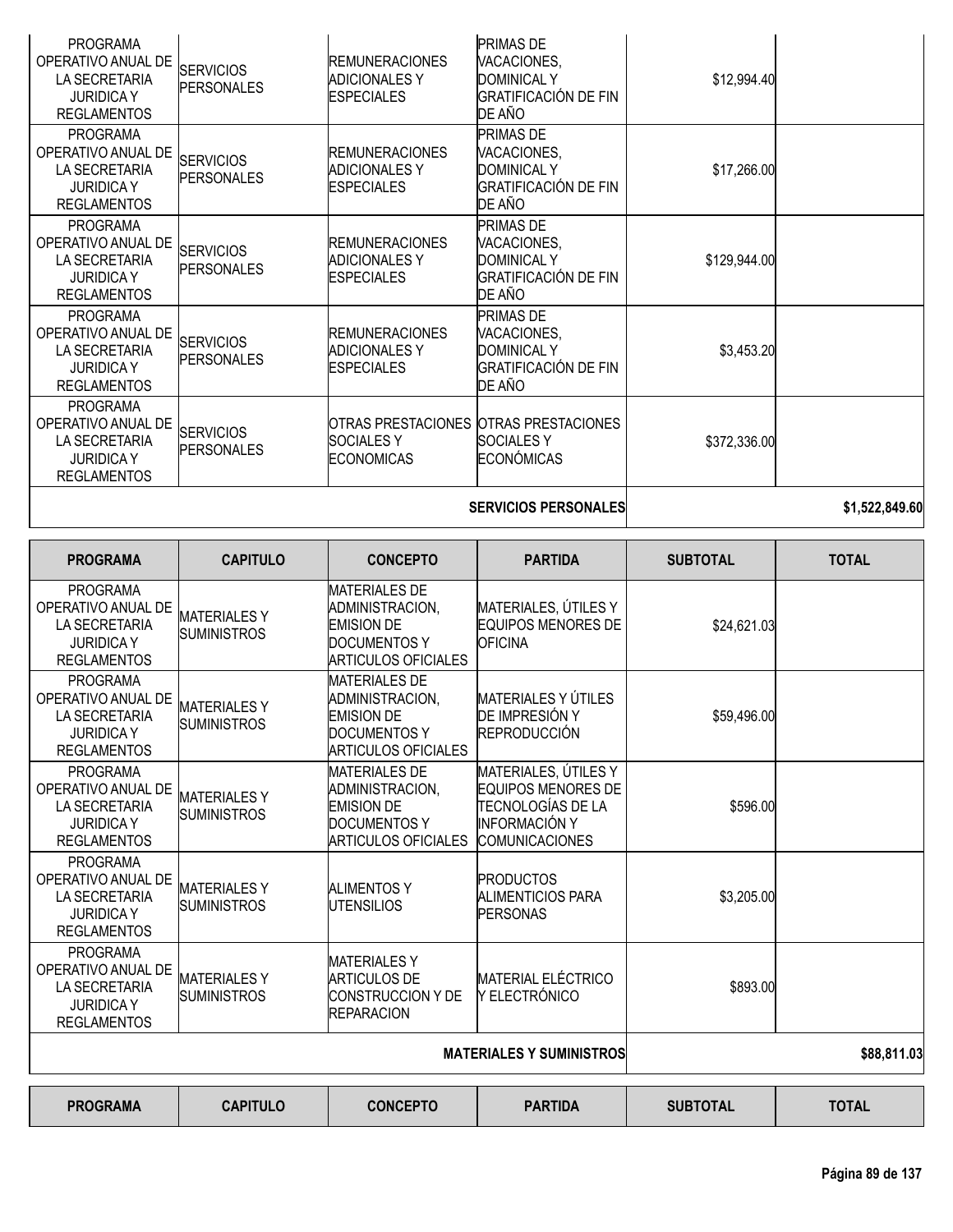|                                                                                                   |                                         |                                                                             | <b>SERVICIOS GENERALES</b>                                                                   |              | \$324,560.00 |
|---------------------------------------------------------------------------------------------------|-----------------------------------------|-----------------------------------------------------------------------------|----------------------------------------------------------------------------------------------|--------------|--------------|
| <b>PROGRAMA</b><br>OPERATIVO ANUAL DE<br>LA SECRETARIA<br><b>JURIDICAY</b><br><b>REGLAMENTOS</b>  | SERVICIOS GENERALES SERVICIOS OFICIALES |                                                                             | <b>GASTOS DE</b><br><b>REPRESENTACIÓN</b>                                                    | \$60,000.00  |              |
| <b>PROGRAMA</b><br>OPERATIVO ANUAL DE<br>LA SECRETARIA<br><b>JURIDICA Y</b><br><b>REGLAMENTOS</b> | SERVICIOS GENERALES CIENTIFICOS,        | <b>SERVICIOS</b><br>PROFESIONALES,<br>ITECNICOS Y OTROS<br><b>SERVICIOS</b> | <b>SERVICIOS DE</b><br>CAPACITACIÓN                                                          | \$5,600.00   |              |
| <b>PROGRAMA</b><br>OPERATIVO ANUAL DE<br>LA SECRETARIA<br><b>JURIDICAY</b><br><b>REGLAMENTOS</b>  | SERVICIOS GENERALES SERVICIOS DE        | ARRENDAMIENTO                                                               | ARRENDAMIENTO DE<br><b>EDIFICIOS</b>                                                         | \$228,960.00 |              |
| <b>PROGRAMA</b><br>OPERATIVO ANUAL DE<br>LA SECRETARIA<br><b>JURIDICAY</b><br><b>REGLAMENTOS</b>  | SERVICIOS GENERALES SERVICIOS BASICOS   |                                                                             | SERVICIOS DE ACCESO<br>DE INTERNET, REDES Y<br><b>PROCESAMIENTO DE</b><br><b>INFORMACIÓN</b> | \$30,000.00  |              |

| <b>PROGRAMA</b>                                                                                   | <b>CAPITULO</b>                                                    | <b>CONCEPTO</b>                                        | <b>PARTIDA</b>                                             | <b>SUBTOTAL</b> | <b>TOTAL</b>   |
|---------------------------------------------------------------------------------------------------|--------------------------------------------------------------------|--------------------------------------------------------|------------------------------------------------------------|-----------------|----------------|
| <b>PROGRAMA</b><br>OPERATIVO ANUAL DE<br>LA SECRETARIA<br><b>JURIDICA Y</b><br><b>REGLAMENTOS</b> | <b>BIENES MUEBLES.</b><br><b>INMUEBLES E</b><br><b>INTANGIBLES</b> | <b>MOBILIARIO Y EQUIPO</b><br><b>DE ADMINISTRACION</b> | <b>MUEBLES DE OFICINA Y</b><br><b>ESTANTERÍA</b>           | \$80,000.00     |                |
| <b>PROGRAMA</b><br>OPERATIVO ANUAL DE<br>LA SECRETARIA<br><b>JURIDICA Y</b><br><b>REGLAMENTOS</b> | <b>BIENES MUEBLES,</b><br><b>INMUEBLES E</b><br><b>INTANGIBLES</b> | <b>MOBILIARIO Y EQUIPO</b><br><b>DE ADMINISTRACION</b> | EQUIPO DE CÓMPUTO Y<br>DE TECNOLOGÍAS DE<br>LA INFORMACIÓN | \$25,000.00     |                |
|                                                                                                   |                                                                    | <b>BIENES MUEBLES, INMUEBLES E INTANGIBLES</b>         | \$105,000.00                                               |                 |                |
| TOTAL DE PROGRAMA OPERATIVO ANUAL DE LA SECRETARIA JURIDICA Y REGLAMENTOS                         |                                                                    |                                                        |                                                            |                 | \$2,041,220.63 |

**PROGRAMA** PROGRAMA OPERATIVO ANUAL DE LA DIRECCIÓN JURÍDICA

**PERIODO DEL PROGRAMA** DEL 01/01/2022 AL 31/12/2022

**OBJETIVO DEL PROGRAMA** REALIZAR UNA CORRECTA APLICACIÓN DEL MARCO LEGAL EN LOS JUICIOS ENTRE EL AYUNTAMIENTO <sup>Y</sup> SUS TRABAJADORES, CONLLEVA AL ESTADO DE DERECHO EN EL MUNICIPIO DE TIZAYUCA, HIDALGO

**JUSTIFICACIÓN DEL PROGRAMA** LA PROFESIONALIZACIÓN DE LAS ÁREAS OTORGA CERTEZA JURÍDICA EN LOS CONTRATOS Y CONVENIO QUE SE CELEBRAN MOTIVO DE LAS DIFERENCIAS ENTRE LOS TRABAJADORES Y LA ADMINISTRACIÓN PÚBLICA, ASIMISMO LA APLICACIÓN DE LOS PROTOCOLOS Y CONOCIMIENTO DE LA LEY AJUSTA EL ACTUAR DEL GOBIERNO MUNICIPAL EVITANDO DESPIDOS INJUSTIFICADOS.

**OBJETIVOS ESPECÍFICOS DEL PROGRAMA** PROFESIONALIZAR LA ÁREAS PARA ATENDER LOS TRATOS Y CONVENIOS

**CARACTERÍSTICAS DEL PROGRAMA** EN LA DIRECCIÓN JURÍDICA SE IMPLEMENTAN CLINICAS JURIDICAS Y DE DERECHOS Y OBLIGACIONES, SE IMPLENETAN CONFERENCIAS Y DE LA ELABORACION DE CONTRATOS, SE IMPLEMENTAN CURSOS EN ESPECIFICODE DESPIDOS INJUSTIFICADOS, SE IMPLEMENTA LA IMPRESIÓN DE LOS PROTOCOLOS PARA EL PERSONAL A CARGO, SE IMPLEMENTAN TALLERES PARA DAR CUMPLIMIENTO A LAS ACCIONES Y SE LLEVA A CABO CAPACITACION EN LA MATERIA LABORAL PARA TENER UN MAYOR CONOCIMIENTO EN LA MATERIA DE ESTE RUBRO.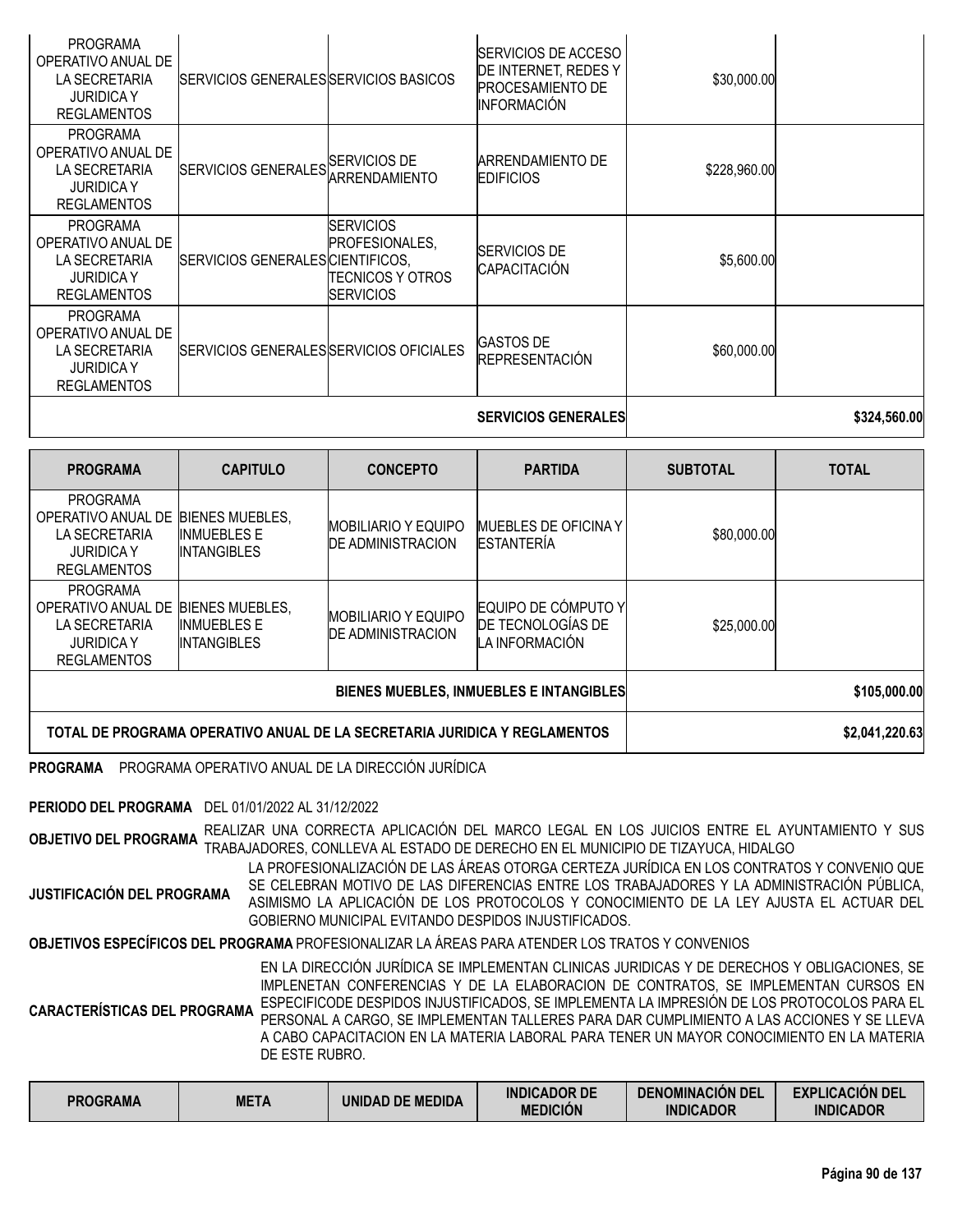|                    | 100% contratos $y$        |                       | Que los contratos y                                 |                         |
|--------------------|---------------------------|-----------------------|-----------------------------------------------------|-------------------------|
| PROGRAMA           | convenios estén           | contratos y convenios | convenios estén                                     | lSe mide el número de   |
| OPERATIVO ANUAL DE | debidamente fundados y    |                       | debidamente fundados y Indicador dimensión de       | contratos implementados |
| LA DIRECCION       | motivados para la certeza |                       | motivados para la certeza eficacia, nivel propósito | con respecto a las que  |
| <b>JURIDICA</b>    | iurídica de su firma      |                       | jurídica de su firma                                | faltan.                 |
|                    | (presidenta municipal)    |                       | (presidenta municipal)                              |                         |

| <b>PROGRAMA</b>                                                                    | <b>CAPITULO</b>                       | <b>CONCEPTO</b>                                                                 | <b>PARTIDA</b>                                                                                 | <b>SUBTOTAL</b> | <b>TOTAL</b>   |
|------------------------------------------------------------------------------------|---------------------------------------|---------------------------------------------------------------------------------|------------------------------------------------------------------------------------------------|-----------------|----------------|
| <b>PROGRAMA</b><br>OPERATIVO ANUAL DE SERVICIOS<br>LA DIRECCIÓN<br><b>JURÍDICA</b> | <b>PERSONALES</b>                     | <b>REMUNERACIONES AL</b><br>PERSONAL DE<br><b>CARACTER</b><br><b>PERMANENTE</b> | <b>SUELDOS BASE AL</b><br>PERSONAL<br><b>PERMANENTE</b>                                        | \$580,004.16    |                |
| <b>PROGRAMA</b><br>OPERATIVO ANUAL DE SERVICIOS<br>LA DIRECCIÓN<br><b>JURÍDICA</b> | <b>PERSONALES</b>                     | REMUNERACIONES AL<br>PERSONAL DE<br><b>CARACTER</b><br><b>TRANSITORIO</b>       | <b>SUELDOS BASE AL</b><br>PERSONAL EVENTUAL                                                    | \$297,816.00    |                |
| <b>PROGRAMA</b><br>OPERATIVO ANUAL DE SERVICIOS<br>LA DIRECCIÓN<br><b>JURÍDICA</b> | <b>PERSONALES</b>                     | <b>REMUNERACIONES</b><br><b>ADICIONALES Y</b><br><b>ESPECIALES</b>              | <b>PRIMAS DE</b><br>VACACIONES,<br><b>DOMINICAL Y</b><br><b>GRATIFICACIÓN DE FIN</b><br>DE AÑO | \$3,453.20      |                |
| <b>PROGRAMA</b><br>OPERATIVO ANUAL DE<br>LA DIRECCIÓN<br><b>JURÍDICA</b>           | <b>SERVICIOS</b><br><b>PERSONALES</b> | <b>REMUNERACIONES</b><br><b>ADICIONALES Y</b><br><b>ESPECIALES</b>              | <b>PRIMAS DE</b><br>VACACIONES,<br><b>DOMINICAL Y</b><br><b>GRATIFICACIÓN DE FIN</b><br>DE AÑO | \$108,096.27    |                |
| <b>PROGRAMA</b><br>OPERATIVO ANUAL DE<br>LA DIRECCIÓN<br><b>JURÍDICA</b>           | <b>SERVICIOS</b><br><b>PERSONALES</b> | <b>REMUNERACIONES</b><br><b>ADICIONALES Y</b><br><b>ESPECIALES</b>              | <b>PRIMAS DE</b><br>VACACIONES,<br><b>DOMINICAL Y</b><br><b>GRATIFICACIÓN DE FIN</b><br>DE AÑO | \$13,095.41     |                |
| <b>PROGRAMA</b><br>OPERATIVO ANUAL DE<br>LA DIRECCIÓN<br><b>JURÍDICA</b>           | <b>SERVICIOS</b><br><b>PERSONALES</b> | <b>REMUNERACIONES</b><br><b>ADICIONALES Y</b><br><b>ESPECIALES</b>              | <b>PRIMAS DE</b><br>VACACIONES,<br><b>DOMINICAL Y</b><br><b>GRATIFICACIÓN DE FIN</b><br>DE AÑO | \$17,266.00     |                |
| <b>PROGRAMA</b><br>OPERATIVO ANUAL DE SERVICIOS<br>LA DIRECCIÓN<br><b>JURÍDICA</b> | <b>PERSONALES</b>                     | OTRAS PRESTACIONES<br><b>SOCIALES Y</b><br><b>ECONOMICAS</b>                    | <b>PRESTACIONES</b><br><b>CONTRACTUALES</b>                                                    | \$25,057.23     |                |
| <b>PROGRAMA</b><br>OPERATIVO ANUAL DE SERVICIOS<br>LA DIRECCIÓN<br><b>JURÍDICA</b> | <b>PERSONALES</b>                     | <b>SOCIALESY</b><br><b>ECONOMICAS</b>                                           | OTRAS PRESTACIONES IOTRAS PRESTACIONES<br><b>SOCIALESY</b><br><b>ECONÓMICAS</b>                | \$493,116.00    |                |
| <b>SERVICIOS PERSONALES</b>                                                        |                                       |                                                                                 |                                                                                                |                 | \$1,537,904.27 |
| TOTAL DE PROGRAMA OPERATIVO ANUAL DE LA DIRECCIÓN JURÍDICA                         |                                       |                                                                                 |                                                                                                |                 | \$1,537,904.27 |

**PROGRAMA** PROGRAMA OPERATIVO ANUAL DE LA DIRECCIÓN DE REGLAMENTOS, ESPECTÁCULOS Y PANTEONES

**PERIODO DEL PROGRAMA** DEL 01/01/2022 AL 31/12/2022

**OBJETIVO DEL PROGRAMA** REGULARIZAR EL COMERCIO AMBULANTE Y FIJO SIN LICENCIA

**JUSTIFICACIÓN DEL PROGRAMA**

DE ENTRE LOS OBJETIVOS QUE ENCONTRAMOS EN ESTE PROGRAMA ENCONTRAMOS: MEJORAR LA RECAUDACIÓN DE IMPUESTOS MEDIANTE EL FOMENTO DE LA ECONOMÍA FORMAL, REGULARIZAR EL COMERCIO AMBULANTE Y FIJO SIN LICENCIA, CONSTRUIR ÁREAS COMERCIALES EN LUGARES ESTRATÉGICOS, PARA EL CRECIEMIENTO DE SU ACTIVIDAD ECONÓMICA, INSTALAR MESAS DE DIÁLOGO ENTRE LOS COMERCIENTES PARA EL BENEFICIOS DE AMBAS PARTES. REGULAR POLÌGONOS COMERCIALES EN ZONAS CLAVE DEL MUNICIPIO E NVITAR A LOS COMERCIANTES A QUE REGULARICEN DICHA ACTIVIDAD ECONÓMICA. NO EXISTE RELACIÓN CON OTROS PROGRAMAS.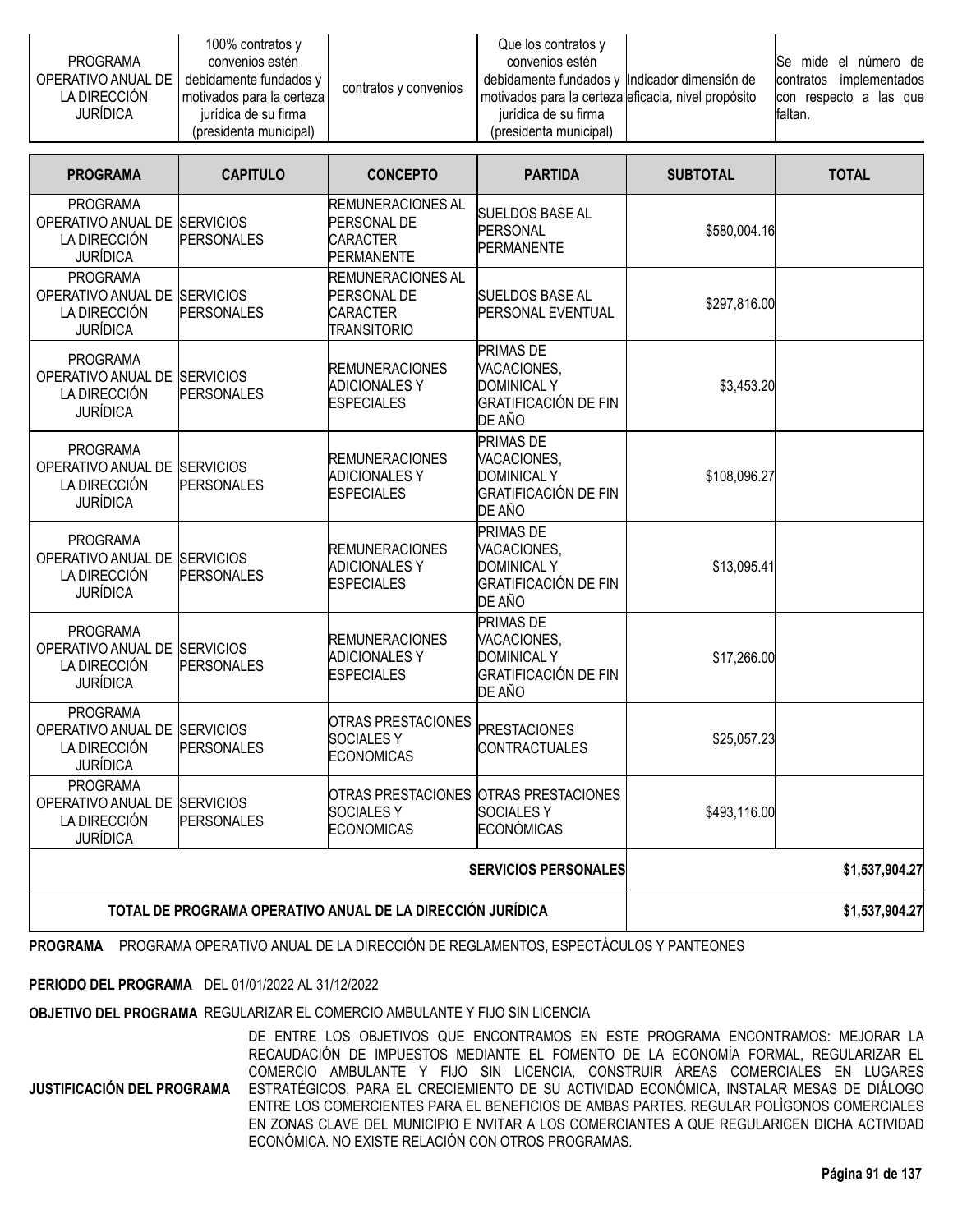# **OBJETIVOS ESPECÍFICOS DEL PROGRAMA** REALIZAR CONVENIOS ENTRE COMERCIANTES Y EL AYUNTAMIENTO, PARA REGULARIZAR AL<br>COMBETI**VOS ESPECÍFICOS DEL PROGRAMA** COMERCIO AMBULANTE

**CARACTERÍSTICAS DEL PROGRAMA** INSTALAN MESAS DE DIÁLOGO ENTRE LOS COMERCIENTES PARA EL BENEFICIOS DE AMBAS PARTES, EN EN LA DIRECCIÓN DE REGLAMENTOS, ESPECTÁCULOS Y PANTEONES SE CONSTRUYEN ÁREAS COMERCIALES EN LUGARES ESTRATÉGICOS, PARA EL CRECIEMIENTO DE SU ACTIVIDAD ECONÓMICA, SE RENTAN PREDIOS COMERCIALES, QUE PERMITE EL MEJORAMIENTO DE LA ACTIVIDAD ECONÓMICA, SE CONJUNTO CON FRACCIONAMIENTOS Y UNIDADES HABITACIONALES, ESTABLECER LUGARES ESTRATÉGICOS PARA EJERCER EL COMERCIO, SE REGULAN POLÌGONOS COMERCIALES EN ZONAS CLAVE DEL MUNICIPIO Y SE INVITAN A LOS COMERCIANTES A QUE REGULARICEN DICHA ACTIVIDAD ECONÓMICA.

| <b>PROGRAMA</b>                                                                                                      | <b>META</b>                                        | <b>UNIDAD DE MEDIDA</b>                                                          | <b>INDICADOR DE</b><br><b>MEDICIÓN</b>                                                         | <b>DENOMINACIÓN DEL</b><br><b>INDICADOR</b>         | <b>EXPLICACIÓN DEL</b><br><b>INDICADOR</b>                                                |
|----------------------------------------------------------------------------------------------------------------------|----------------------------------------------------|----------------------------------------------------------------------------------|------------------------------------------------------------------------------------------------|-----------------------------------------------------|-------------------------------------------------------------------------------------------|
| <b>PROGRAMA</b><br>OPERATIVO ANUAL DE<br>LA DIRECCIÓN DE<br>REGLAMENTOS,<br>ESPECTÁCULOS Y<br><b>PANTEONES</b>       | 100% de mesas de trabajo<br>que se llevaron a cabo | mesas de trabajo                                                                 | Número de mesas de<br>trabajo que se llevaron a<br>cabo                                        | Indicador dimensión de<br>eficacia, nivel propósito | Se medirá el total de<br>acuerdos<br>realizados<br>contra la negativa de<br>comerciantes. |
| <b>PROGRAMA</b>                                                                                                      | <b>CAPITULO</b>                                    | <b>CONCEPTO</b>                                                                  | <b>PARTIDA</b>                                                                                 | <b>SUBTOTAL</b>                                     | <b>TOTAL</b>                                                                              |
| <b>PROGRAMA</b><br>OPERATIVO ANUAL DE<br>LA DIRECCIÓN DE<br>REGLAMENTOS,<br>ESPECTÁCULOS Y<br><b>PANTEONES</b>       | <b>SERVICIOS</b><br><b>PERSONALES</b>              | <b>REMUNERACIONES AL</b><br>PERSONAL DE<br><b>CARACTER</b><br><b>PERMANENTE</b>  | <b>SUELDOS BASE AL</b><br>PERSONAL<br><b>PERMANENTE</b>                                        | \$1,677,624.00                                      |                                                                                           |
| <b>PROGRAMA</b><br>OPERATIVO ANUAL DE<br>LA DIRECCIÓN DE<br>REGLAMENTOS,<br>ESPECTÁCULOS Y<br><b>PANTEONES</b>       | <b>SERVICIOS</b><br><b>PERSONALES</b>              | <b>REMUNERACIONES AL</b><br>PERSONAL DE<br><b>CARACTER</b><br><b>TRANSITORIO</b> | <b>SUELDOS BASE AL</b><br><b>PERSONAL EVENTUAL</b>                                             | \$867,240.00                                        |                                                                                           |
| <b>PROGRAMA</b><br>OPERATIVO ANUAL DE<br>LA DIRECCIÓN DE<br>REGLAMENTOS,<br>ESPECTÁCULOS Y<br><b>PANTEONES</b>       | <b>SERVICIOS</b><br><b>PERSONALES</b>              | <b>REMUNERACIONES</b><br><b>ADICIONALES Y</b><br><b>ESPECIALES</b>               | PRIMAS POR AÑOS DE<br><b>SERVICIOS EFECTIVOS</b><br><b>PRESTADOS</b>                           | \$802.05                                            |                                                                                           |
| <b>PROGRAMA</b><br>OPERATIVO ANUAL DE<br>LA DIRECCIÓN DE<br>REGLAMENTOS,<br>ESPECTÁCULOS Y<br><b>PANTEONES</b>       | <b>SERVICIOS</b><br><b>PERSONALES</b>              | <b>REMUNERACIONES</b><br><b>ADICIONALES Y</b><br><b>ESPECIALES</b>               | <b>PRIMAS DE</b><br>VACACIONES,<br><b>DOMINICAL Y</b><br><b>GRATIFICACIÓN DE FIN</b><br>DE AÑO | \$61,921.27                                         |                                                                                           |
| <b>PROGRAMA</b><br>OPERATIVO ANUAL DE<br>LA DIRECCIÓN DE<br><b>REGLAMENTOS</b><br>ESPECTÁCULOS Y<br><b>PANTEONES</b> | <b>SERVICIOS</b><br><b>PERSONALES</b>              | <b>REMUNERACIONES</b><br><b>ADICIONALES Y</b><br>ESPECIALES                      | <b>PRIMAS DE</b><br>VACACIONES,<br><b>DOMINICAL Y</b><br><b>GRATIFICACIÓN DE FIN</b><br>DE AÑO | \$345,332.00                                        |                                                                                           |
| <b>PROGRAMA</b><br>OPERATIVO ANUAL DE<br>LA DIRECCIÓN DE<br>REGLAMENTOS,<br>ESPECTÁCULOS Y<br><b>PANTEONES</b>       | <b>SERVICIOS</b><br><b>PERSONALES</b>              | <b>REMUNERACIONES</b><br><b>ADICIONALES Y</b><br><b>ESPECIALES</b>               | <b>COMPENSACIONES</b>                                                                          | \$20,784.00                                         |                                                                                           |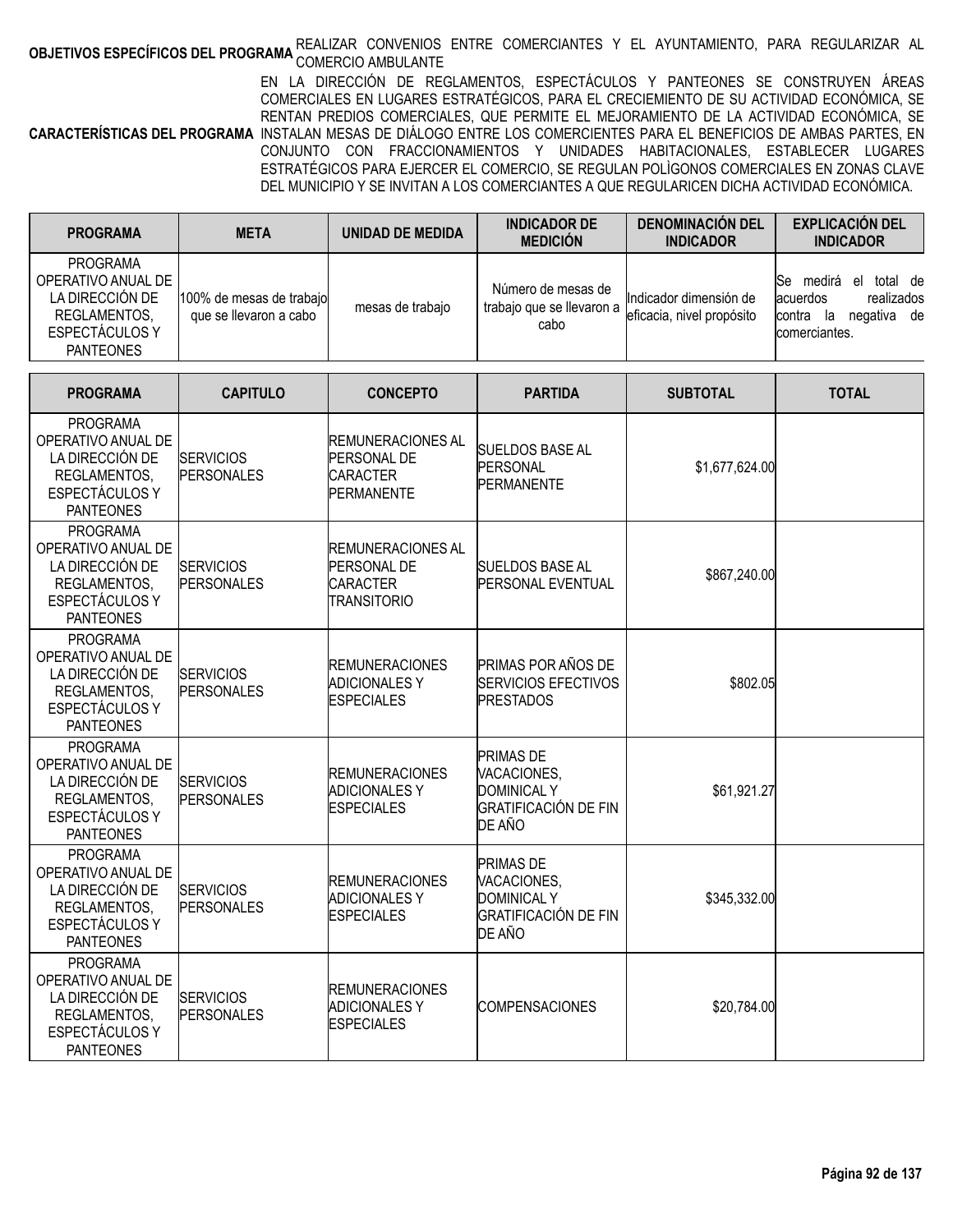| <b>PROGRAMA</b><br>OPERATIVO ANUAL DE<br>LA DIRECCIÓN DE<br>REGLAMENTOS,<br><b>ESPECTÁCULOS Y</b><br><b>PANTEONES</b> | <b>SERVICIOS</b><br><b>PERSONALES</b> | OTRAS PRESTACIONES<br><b>SOCIALES Y</b><br><b>ECONOMICAS</b>                           | <b>PRESTACIONES</b><br><b>CONTRACTUALES</b> | \$149,032.00 |  |
|-----------------------------------------------------------------------------------------------------------------------|---------------------------------------|----------------------------------------------------------------------------------------|---------------------------------------------|--------------|--|
| <b>PROGRAMA</b><br>OPERATIVO ANUAL DE<br>LA DIRECCIÓN DE<br>REGLAMENTOS,<br><b>ESPECTÁCULOS Y</b><br><b>PANTEONES</b> | <b>SERVICIOS</b><br><b>PERSONALES</b> | OTRAS PRESTACIONES OTRAS PRESTACIONES<br><b>SOCIALES Y</b><br><b>ECONOMICAS</b>        | <b>SOCIALES Y</b><br><b>ECONÓMICAS</b>      | \$989,112.00 |  |
| <b>PROGRAMA</b><br>OPERATIVO ANUAL DE<br>LA DIRECCIÓN DE<br>REGLAMENTOS.<br>ESPECTÁCULOS Y<br><b>PANTEONES</b>        | <b>SERVICIOS</b><br><b>PERSONALES</b> | <b>OTRAS PRESTACIONES OTRAS PRESTACIONES</b><br><b>SOCIALES Y</b><br><b>ECONOMICAS</b> | <b>SOCIALES Y</b><br><b>ECONÓMICAS</b>      | \$49,800.00  |  |

## **SERVICIOS PERSONALES \$4,161,647.32**

| <b>PROGRAMA</b>                                                                                                       | <b>CAPITULO</b>                           | <b>CONCEPTO</b>                                                                                                   | <b>PARTIDA</b>                                                                        | <b>SUBTOTAL</b> | <b>TOTAL</b> |
|-----------------------------------------------------------------------------------------------------------------------|-------------------------------------------|-------------------------------------------------------------------------------------------------------------------|---------------------------------------------------------------------------------------|-----------------|--------------|
| <b>PROGRAMA</b><br>OPERATIVO ANUAL DE<br>LA DIRECCIÓN DE<br>REGLAMENTOS,<br><b>ESPECTÁCULOS Y</b><br><b>PANTEONES</b> | <b>MATERIALES Y</b><br><b>SUMINISTROS</b> | <b>MATERIALES DE</b><br>ADMINISTRACION,<br><b>EMISION DE</b><br><b>DOCUMENTOS Y</b><br><b>ARTICULOS OFICIALES</b> | MATERIALES, ÚTILES Y<br><b>EQUIPOS MENORES DE</b><br><b>OFICINA</b>                   | \$24,296.58     |              |
| <b>PROGRAMA</b><br>OPERATIVO ANUAL DE<br>LA DIRECCIÓN DE<br>REGLAMENTOS,<br><b>ESPECTÁCULOS Y</b><br><b>PANTEONES</b> | <b>MATERIALESY</b><br><b>SUMINISTROS</b>  | <b>MATERIALES DE</b><br>ADMINISTRACION,<br><b>EMISION DE</b><br><b>DOCUMENTOS Y</b><br><b>ARTICULOS OFICIALES</b> | <b>MATERIALES Y ÚTILES</b><br>DE IMPRESIÓN Y<br>REPRODUCCIÓN                          | \$47,490.00     |              |
| <b>PROGRAMA</b><br>OPERATIVO ANUAL DE<br>LA DIRECCIÓN DE<br>REGLAMENTOS,<br><b>ESPECTÁCULOS Y</b><br><b>PANTEONES</b> | <b>MATERIALESY</b><br><b>SUMINISTROS</b>  | COMBUSTIBLES,<br><b>LUBRICANTESY</b><br><b>ADITIVOS</b>                                                           | COMBUSTIBLES,<br><b>LUBRICANTESY</b><br><b>ADITIVOS</b>                               | \$254,150.00    |              |
| <b>PROGRAMA</b><br>OPERATIVO ANUAL DE<br>LA DIRECCIÓN DE<br>REGLAMENTOS,<br><b>ESPECTÁCULOS Y</b><br><b>PANTEONES</b> | <b>MATERIALESY</b><br><b>SUMINISTROS</b>  | VESTUARIO, BLANCOS,<br>PRENDAS DE<br><b>PROTECCION Y</b><br><b>ARTICULOS</b><br><b>DEPORTIVOS</b>                 | <b>VESTUARIO Y</b><br><b>UNIFORMES</b>                                                | \$19,140.00     |              |
| <b>PROGRAMA</b><br>OPERATIVO ANUAL DE<br>LA DIRECCIÓN DE<br>REGLAMENTOS,<br><b>ESPECTÁCULOS Y</b><br><b>PANTEONES</b> | <b>MATERIALES Y</b><br><b>SUMINISTROS</b> | <b>HERRAMIENTAS,</b><br><b>REFACCIONES Y</b><br><b>ACCESORIOS</b><br><b>MENORES</b>                               | <b>HERRAMIENTAS</b><br><b>MENORES</b>                                                 | \$890.00        |              |
| <b>PROGRAMA</b><br>OPERATIVO ANUAL DE<br>LA DIRECCIÓN DE<br>REGLAMENTOS,<br><b>ESPECTÁCULOS Y</b><br><b>PANTEONES</b> | <b>MATERIALESY</b><br><b>SUMINISTROS</b>  | <b>HERRAMIENTAS,</b><br><b>REFACCIONESY</b><br><b>ACCESORIOS</b><br><b>MENORES</b>                                | <b>REFACCIONESY</b><br><b>ACCESORIOS</b><br>MENORES DE EQUIPO<br><b>DE TRANSPORTE</b> | \$67,212.55     |              |
| <b>MATERIALES Y SUMINISTROS</b>                                                                                       |                                           |                                                                                                                   |                                                                                       |                 | \$413,179.13 |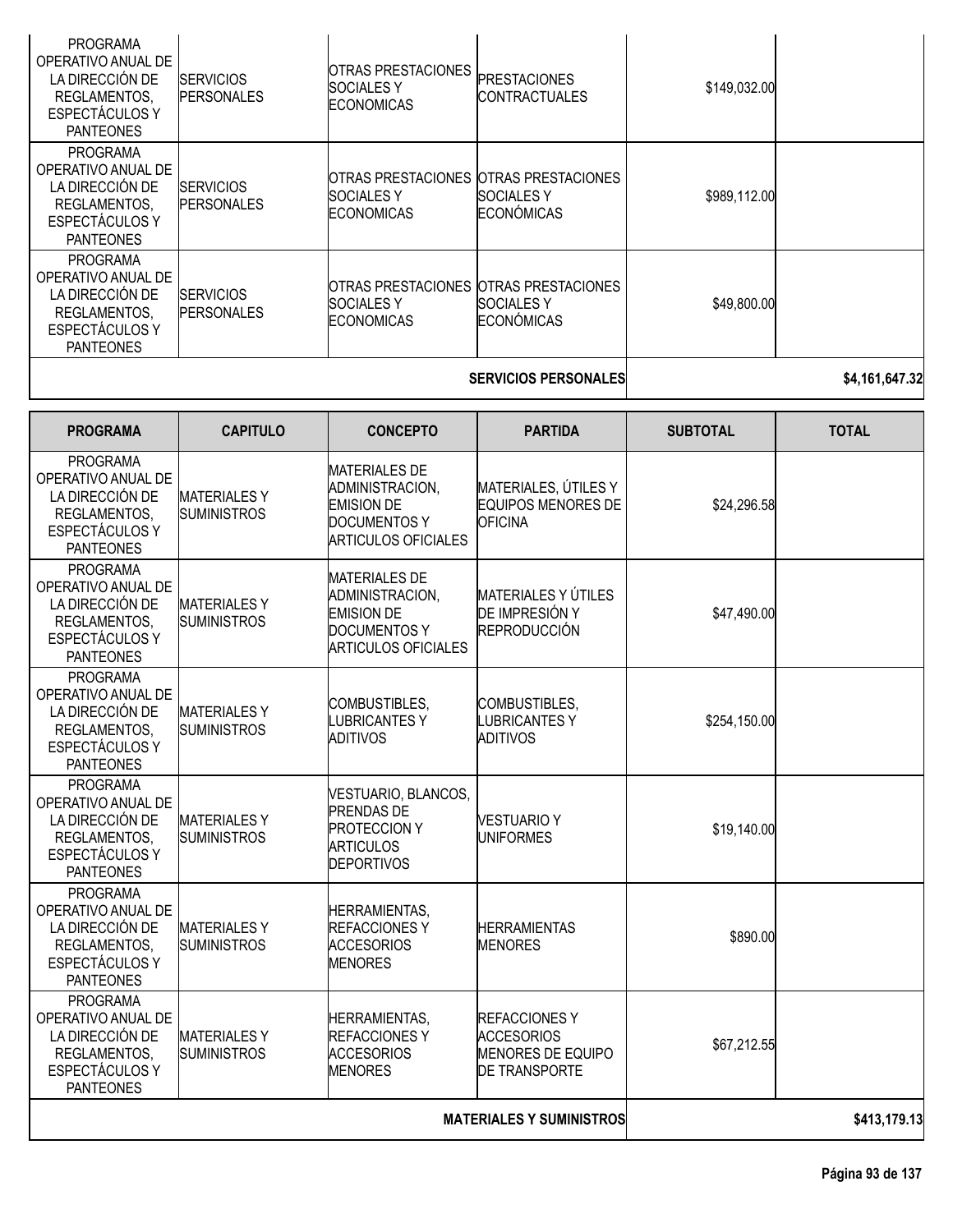| <b>PROGRAMA</b>                                                                                                       | <b>CAPITULO</b>                       | <b>CONCEPTO</b>                                                                      | <b>PARTIDA</b>                                                                                          | <b>SUBTOTAL</b> | <b>TOTAL</b> |
|-----------------------------------------------------------------------------------------------------------------------|---------------------------------------|--------------------------------------------------------------------------------------|---------------------------------------------------------------------------------------------------------|-----------------|--------------|
| <b>PROGRAMA</b><br>OPERATIVO ANUAL DE<br>LA DIRECCIÓN DE<br>REGLAMENTOS,<br>ESPECTÁCULOS Y<br><b>PANTEONES</b>        | SERVICIOS GENERALES SERVICIOS BASICOS |                                                                                      | TELEFONÍA CELULAR                                                                                       | \$1,391.25      |              |
| <b>PROGRAMA</b><br>OPERATIVO ANUAL DE<br>LA DIRECCIÓN DE<br>REGLAMENTOS,<br>ESPECTÁCULOS Y<br><b>PANTEONES</b>        | SERVICIOS GENERALES CIENTIFICOS,      | <b>SERVICIOS</b><br>PROFESIONALES,<br><b>TECNICOS Y OTROS</b><br><b>SERVICIOS</b>    | <b>SERVICIOS DE APOYO</b><br>ADMINISTRATIVO,<br>TRADUCCIÓN,<br><b>FOTOCOPIADO E</b><br><b>IMPRESIÓN</b> | \$3,680.00      |              |
| <b>PROGRAMA</b><br>OPERATIVO ANUAL DE<br>LA DIRECCIÓN DE<br>REGLAMENTOS,<br><b>ESPECTÁCULOS Y</b><br><b>PANTEONES</b> | SERVICIOS GENERALES REPARACION.       | <b>SERVICIOS DE</b><br><b>INSTALACION,</b><br>MANTENIMIENTO Y<br><b>CONSERVACION</b> | REPARACIÓN Y<br>MANTENIMIENTO DE<br>EQUIPO DE<br><b>TRANSPORTE</b>                                      | \$20,800.00     |              |
| <b>PROGRAMA</b><br>OPERATIVO ANUAL DE<br>LA DIRECCIÓN DE<br>REGLAMENTOS,<br><b>ESPECTÁCULOS Y</b><br><b>PANTEONES</b> | SERVICIOS GENERALES SERVICIOS DE      | TRASLADO Y VIATICOS                                                                  | VIÁTICOS EN EL PAÍS                                                                                     | \$7,000.00      |              |
|                                                                                                                       |                                       |                                                                                      | <b>SERVICIOS GENERALES</b>                                                                              |                 | \$32,871.25  |

**PROGRAMA CAPITULO CONCEPTO PARTIDA SUBTOTAL TOTAL** PROGRAMA OPERATIVO ANUAL DE LA DIRECCIÓN DE REGLAMENTOS, ESPECTÁCULOS Y PANTEONES BIENES MUEBLES, INMUEBLES E **INTANGIBLES** VEHICULOS Y EQUIPO DE TRANSPORTE VEHÍCULOS Y EQUIPO TERRESTRE \$50,000.00 PROGRAMA OPERATIVO ANUAL DE LA DIRECCIÓN DE REGLAMENTOS, ESPECTÁCULOS Y PANTEONES BIENES MUEBLES, INMUEBLES E INTANGIBLES ACTIVOS INTANGIBLES SOFTWARE \$9,358.00 **BIENES MUEBLES, INMUEBLES E INTANGIBLES \$59,358.00 TOTAL DE PROGRAMA OPERATIVO ANUAL DE LA DIRECCIÓN DE REGLAMENTOS, ESPECTÁCULOS Y PANTEONES \$4,667,055.70**

**PROGRAMA** PROGRAMA OPERATIVO ANUAL DE LA SECRETARIA DE OBRAS PÚBLICAS

**PERIODO DEL PROGRAMA** DEL 01/01/2022 AL 31/12/2022

**OBJETIVO DEL PROGRAMA** LA REGULARIZACIÓN DE LA OBRA PÚBLICA, GARANTIZA INFRAESTRUCURA DE CALIDAD

**JUSTIFICACIÓN DEL PROGRAMA** PORCENTAJE DE OBRAS RECEPCIONADAS

**OBJETIVOS ESPECÍFICOS DEL PROGRAMA** EJECUCION EFICIENTE, EFICAZ Y DE CALIDAD LAS OBRAS PÚBLICAS

**CARACTERÍSTICAS DEL PROGRAMA** EJECUCION EFICIENTE, EFICAZ Y DE CALIDAD LAS OBRAS PÚBLICAS

| <b>PROGRAMA</b> | <b>META</b> | UNIDAD DE MEDIDA | <b>INDICADOR DE</b><br><b>MEDICIÓN</b> | <b>DENOMINACIÓN DEL</b><br><b>INDICADOR</b> | <b>EXPLICACIÓN DEL</b><br><b>INDICADOR</b> |
|-----------------|-------------|------------------|----------------------------------------|---------------------------------------------|--------------------------------------------|
|-----------------|-------------|------------------|----------------------------------------|---------------------------------------------|--------------------------------------------|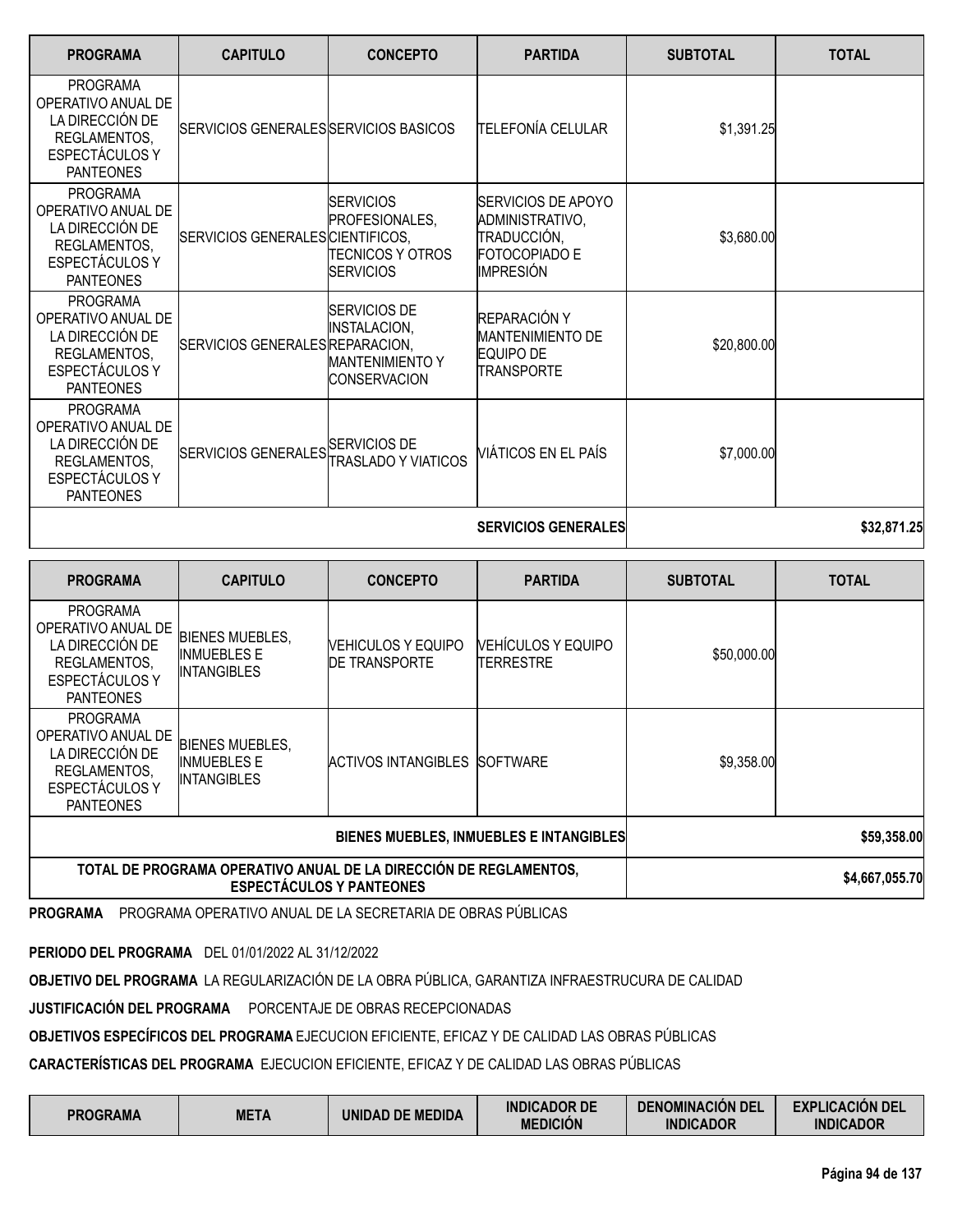| <b>PROGRAMA</b><br>OPERATIVO ANUAL DE<br>LA SECRETARIA DE<br>OBRAS PÚBLICAS           |                                       | Porcentaje                                                                     |                                                                                                | A Mayor alcen de<br>objetivos Mayor eficiencia | alcen<br>Mayor<br>de<br>objetivos Mayor eficiencia |
|---------------------------------------------------------------------------------------|---------------------------------------|--------------------------------------------------------------------------------|------------------------------------------------------------------------------------------------|------------------------------------------------|----------------------------------------------------|
| <b>PROGRAMA</b>                                                                       | <b>CAPITULO</b>                       | <b>CONCEPTO</b>                                                                | <b>PARTIDA</b>                                                                                 | <b>SUBTOTAL</b>                                | <b>TOTAL</b>                                       |
| <b>PROGRAMA</b><br>OPERATIVO ANUAL DE<br>LA SECRETARIA DE<br>OBRAS PÚBLICAS           | <b>SERVICIOS</b><br><b>PERSONALES</b> | <b>REMUNERACIONES AL</b><br>PERSONAL DE<br><b>CARACTER</b><br>PERMANENTE       | <b>SUELDOS BASE AL</b><br><b>PERSONAL</b><br><b>PERMANENTE</b>                                 | \$645,895.68                                   |                                                    |
| <b>PROGRAMA</b><br>OPERATIVO ANUAL DE<br>LA SECRETARIA DE<br>OBRAS PÚBLICAS           | <b>SERVICIOS</b><br><b>PERSONALES</b> | <b>REMUNERACIONES</b><br><b>ADICIONALES Y</b><br><b>ESPECIALES</b>             | PRIMAS POR AÑOS DE<br><b>SERVICIOS EFECTIVOS</b><br><b>PRESTADOS</b>                           | \$3,024.32                                     |                                                    |
| <b>PROGRAMA</b><br>OPERATIVO ANUAL DE<br>LA SECRETARIA DE<br>OBRAS PÚBLICAS           | <b>SERVICIOS</b><br><b>PERSONALES</b> | <b>REMUNERACIONES</b><br><b>ADICIONALES Y</b><br><b>ESPECIALES</b>             | <b>PRIMAS DE</b><br>VACACIONES,<br><b>DOMINICAL Y</b><br><b>GRATIFICACIÓN DE FIN</b><br>DE AÑO | \$115,714.13                                   |                                                    |
| <b>PROGRAMA</b><br>OPERATIVO ANUAL DE<br>LA SECRETARIA DE<br>OBRAS PÚBLICAS           | <b>SERVICIOS</b><br><b>PERSONALES</b> | <b>REMUNERACIONES</b><br><b>ADICIONALES Y</b><br><b>ESPECIALES</b>             | <b>PRIMAS DE</b><br>VACACIONES,<br><b>DOMINICAL Y</b><br><b>GRATIFICACIÓN DE FIN</b><br>DE AÑO | \$15,119.95                                    |                                                    |
| <b>PROGRAMA</b><br>OPERATIVO ANUAL DE<br>LA SECRETARIA DE<br>OBRAS PÚBLICAS           | <b>SERVICIOS</b><br><b>PERSONALES</b> | <b>OTRAS PRESTACIONES</b><br><b>SOCIALESY</b><br><b>ECONOMICAS</b>             | <b>PRESTACIONES</b><br><b>CONTRACTUALES</b>                                                    | \$24,216.21                                    |                                                    |
| <b>PROGRAMA</b><br>OPERATIVO ANUAL DE SERVICIOS<br>LA SECRETARIA DE<br>OBRAS PÚBLICAS | <b>PERSONALES</b>                     | OTRAS PRESTACIONES OTRAS PRESTACIONES<br><b>SOCIALESY</b><br><b>ECONOMICAS</b> | <b>SOCIALESY</b><br><b>ECONÓMICAS</b>                                                          | \$199,920.00                                   |                                                    |
|                                                                                       |                                       |                                                                                | <b>CEDIMAINE DEDENNAI EE</b>                                                                   |                                                | <b>ደ4 ሰሰ2 ዩስስ ኃስ</b>                               |

| <b>SERVICIOS PERSONALES</b> |
|-----------------------------|
|-----------------------------|

**SERVICIOS PERSONALES \$1,003,890.29**

| <b>PROGRAMA</b>                                                             | <b>CAPITULO</b>                           | <b>CONCEPTO</b>                                                                                                   | <b>PARTIDA</b>                                                                                                          | <b>SUBTOTAL</b> | <b>TOTAL</b> |
|-----------------------------------------------------------------------------|-------------------------------------------|-------------------------------------------------------------------------------------------------------------------|-------------------------------------------------------------------------------------------------------------------------|-----------------|--------------|
| <b>PROGRAMA</b><br>OPERATIVO ANUAL DE<br>LA SECRETARIA DE<br>OBRAS PÚBLICAS | <b>MATERIALES Y</b><br><b>SUMINISTROS</b> | <b>MATERIALES DE</b><br>ADMINISTRACION,<br><b>EMISION DE</b><br><b>DOCUMENTOS Y</b><br>ARTICULOS OFICIALES        | MATERIALES, ÚTILES Y<br><b>EQUIPOS MENORES DE</b><br><b>OFICINA</b>                                                     | \$17,259.00     |              |
| <b>PROGRAMA</b><br>OPERATIVO ANUAL DE<br>LA SECRETARIA DE<br>OBRAS PÚBLICAS | <b>MATERIALES Y</b><br><b>SUMINISTROS</b> | <b>MATERIALES DE</b><br>ADMINISTRACION,<br><b>EMISION DE</b><br><b>DOCUMENTOS Y</b><br><b>ARTICULOS OFICIALES</b> | <b>MATERIALES Y ÚTILES</b><br>DE IMPRESIÓN Y<br><b>REPRODUCCIÓN</b>                                                     | \$86.00         |              |
| <b>PROGRAMA</b><br>OPERATIVO ANUAL DE<br>LA SECRETARIA DE<br>OBRAS PÚBLICAS | <b>MATERIALES Y</b><br><b>SUMINISTROS</b> | <b>MATERIALES DE</b><br>ADMINISTRACION,<br><b>EMISION DE</b><br>DOCUMENTOS Y<br><b>ARTICULOS OFICIALES</b>        | MATERIALES, ÚTILES Y<br><b>EQUIPOS MENORES DE</b><br>TECNOLOGÍAS DE LA<br><b>INFORMACIÓN Y</b><br><b>COMUNICACIONES</b> | \$1,700.00      |              |
| <b>PROGRAMA</b><br>OPERATIVO ANUAL DE<br>LA SECRETARIA DE<br>OBRAS PÚBLICAS | <b>MATERIALES Y</b><br><b>SUMINISTROS</b> | <b>MATERIALES DE</b><br>ADMINISTRACION,<br><b>EMISION DE</b><br>DOCUMENTOS Y<br>ARTICULOS OFICIALES               | <b>MATERIAL DE LIMPIEZA</b>                                                                                             | \$600.00        |              |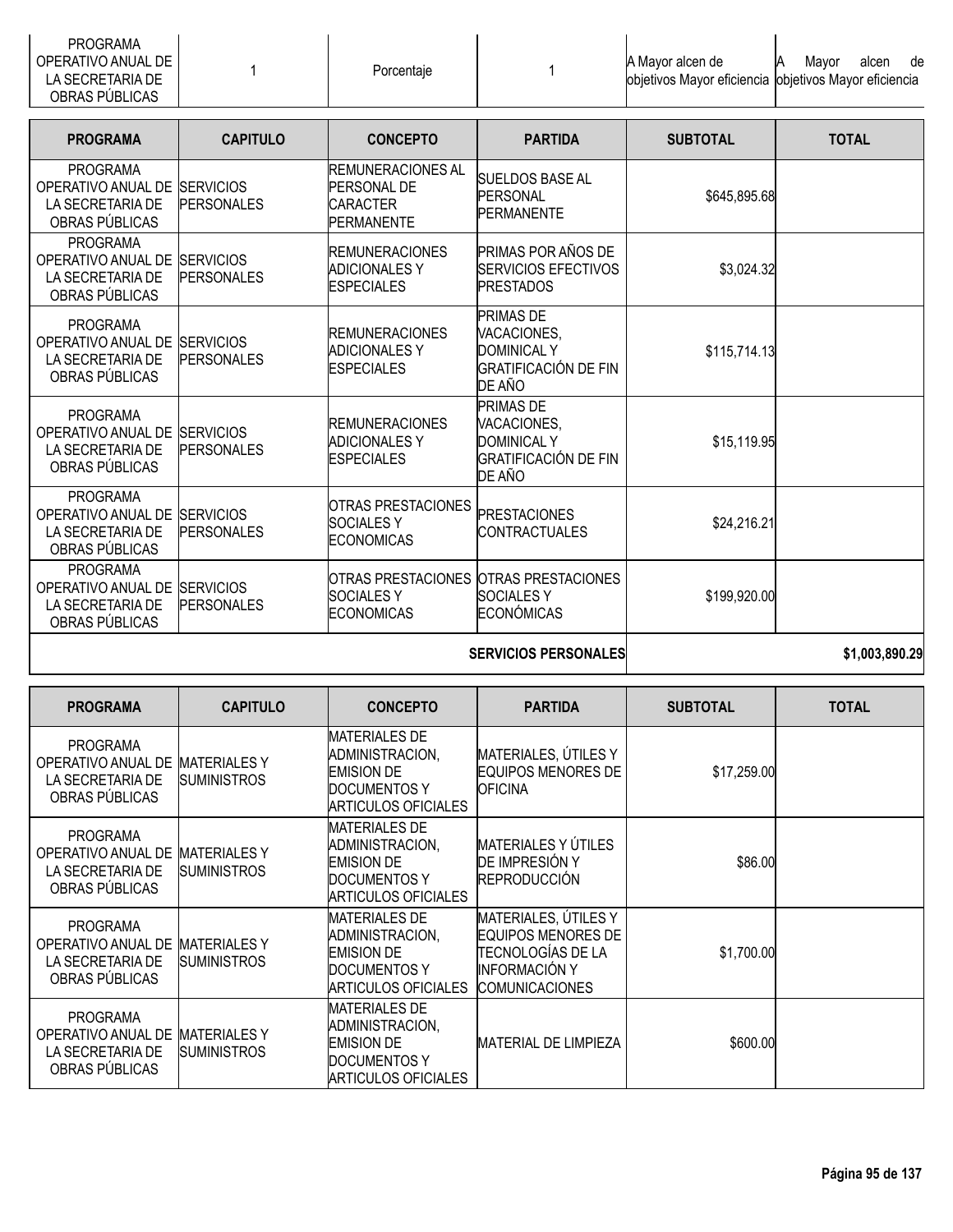| <b>PROGRAMA</b><br>OPERATIVO ANUAL DE<br>LA SECRETARIA DE<br>OBRAS PÚBLICAS | <b>MATERIALES Y</b><br><b>SUMINISTROS</b> | <b>MATERIALES DE</b><br>ADMINISTRACION,<br><b>EMISION DE</b><br><b>DOCUMENTOS Y</b><br><b>ARTICULOS OFICIALES</b> | <b>MATERIALES PARA EL</b><br><b>REGISTRO E</b><br><b>IDENTIFICACIÓN DE</b><br><b>BIENES Y PERSONAS</b> | \$3,300.00  |  |  |
|-----------------------------------------------------------------------------|-------------------------------------------|-------------------------------------------------------------------------------------------------------------------|--------------------------------------------------------------------------------------------------------|-------------|--|--|
| <b>PROGRAMA</b><br>OPERATIVO ANUAL DE<br>LA SECRETARIA DE<br>OBRAS PUBLICAS | <b>MATERIALES Y</b><br><b>SUMINISTROS</b> | <b>MATERIALES Y</b><br>ARTICULOS DE<br><b>CONSTRUCCION Y DE</b><br><b>REPARACION</b>                              | <b>MATERIALES</b><br><b>COMPLEMENTARIOS</b>                                                            | \$60,000.00 |  |  |
| <b>PROGRAMA</b><br>OPERATIVO ANUAL DE<br>LA SECRETARIA DE<br>OBRAS PUBLICAS | <b>MATERIALES Y</b><br><b>SUMINISTROS</b> | <b>COMBUSTIBLES.</b><br>ILUBRICANTES Y<br>ADITIVOS                                                                | <b>COMBUSTIBLES.</b><br>LUBRICANTES Y<br><b>ADITIVOS</b>                                               | \$9,787.20  |  |  |
| \$92,732.20<br><b>MATERIALES Y SUMINISTROS</b>                              |                                           |                                                                                                                   |                                                                                                        |             |  |  |

| <b>PROGRAMA</b>                                                             | <b>CAPITULO</b>                  | <b>CONCEPTO</b>                                                                      | <b>PARTIDA</b>                                                                                          | <b>SUBTOTAL</b> | <b>TOTAL</b> |
|-----------------------------------------------------------------------------|----------------------------------|--------------------------------------------------------------------------------------|---------------------------------------------------------------------------------------------------------|-----------------|--------------|
| <b>PROGRAMA</b><br>OPERATIVO ANUAL DE<br>LA SECRETARIA DE<br>OBRAS PÚBLICAS | <b>SERVICIOS GENERALES</b>       | <b>ISERVICIOS DE</b><br>ARRENDAMIENTO                                                | <b>OTROS</b><br><b>ARRENDAMIENTOS</b>                                                                   | \$24,000.00     |              |
| <b>PROGRAMA</b><br>OPERATIVO ANUAL DE<br>LA SECRETARIA DE<br>OBRAS PÚBLICAS | SERVICIOS GENERALES CIENTIFICOS, | <b>SERVICIOS</b><br>PROFESIONALES,<br><b>TECNICOS Y OTROS</b><br>ISERVICIOS          | <b>SERVICIOS DE APOYO</b><br>ADMINISTRATIVO,<br>TRADUCCIÓN,<br><b>FOTOCOPIADO E</b><br><b>IMPRESIÓN</b> | \$14,400.00     |              |
| <b>PROGRAMA</b><br>OPERATIVO ANUAL DE<br>LA SECRETARIA DE<br>OBRAS PÚBLICAS | SERVICIOS GENERALES CIENTIFICOS, | <b>ISERVICIOS</b><br><b>IPROFESIONALES.</b><br>TECNICOS Y OTROS<br><b>ISERVICIOS</b> | <b>SERVICIOS DE</b><br>MIGILANCIA                                                                       | \$6,800.00      |              |
| <b>PROGRAMA</b><br>OPERATIVO ANUAL DE<br>LA SECRETARIA DE<br>OBRAS PÚBLICAS | SERVICIOS GENERALES SERVICIOS DE | TRASLADO Y VIATICOS                                                                  | PASAJES TERRESTRES                                                                                      | \$14,400.00     |              |
|                                                                             |                                  |                                                                                      | <b>SERVICIOS GENERALES</b>                                                                              |                 | \$59,600.00  |

| <b>PROGRAMA</b>                                                             | <b>CAPITULO</b>                                                    | <b>CONCEPTO</b>                                        | <b>PARTIDA</b>                                             | <b>SUBTOTAL</b> | <b>TOTAL</b> |
|-----------------------------------------------------------------------------|--------------------------------------------------------------------|--------------------------------------------------------|------------------------------------------------------------|-----------------|--------------|
| <b>PROGRAMA</b><br>OPERATIVO ANUAL DE<br>LA SECRETARIA DE<br>OBRAS PÚBLICAS | <b>BIENES MUEBLES,</b><br><b>INMUEBLES E</b><br><b>INTANGIBLES</b> | IMOBILIARIO Y EQUIPO<br><b>DE ADMINISTRACION</b>       | <b>MUEBLES DE OFICINA Y</b><br><b>ESTANTERÍA</b>           | \$850.00        |              |
| <b>PROGRAMA</b><br>OPERATIVO ANUAL DE<br>LA SECRETARIA DE<br>OBRAS PÚBLICAS | <b>BIENES MUEBLES,</b><br><b>INMUEBLES E</b><br><b>INTANGIBLES</b> | <b>MOBILIARIO Y EQUIPO</b><br><b>DE ADMINISTRACION</b> | EQUIPO DE CÓMPUTO Y<br>DE TECNOLOGÍAS DE<br>LA INFORMACIÓN | \$17,000.00     |              |
| <b>PROGRAMA</b><br>OPERATIVO ANUAL DE<br>LA SECRETARIA DE<br>OBRAS PÚBLICAS | <b>BIENES MUEBLES,</b><br><b>INMUEBLES E</b><br><b>INTANGIBLES</b> | ACTIVOS INTANGIBLES                                    | <b>SOFTWARE</b>                                            | \$1,500.00      |              |
|                                                                             |                                                                    | BIENES MUEBLES, INMUEBLES E INTANGIBLES                |                                                            | \$19,350.00     |              |
| <b>PROGRAMA</b>                                                             | <b>CAPITULO</b>                                                    | <b>CONCEPTO</b>                                        | <b>PARTIDA</b>                                             | <b>SUBTOTAL</b> | <b>TOTAL</b> |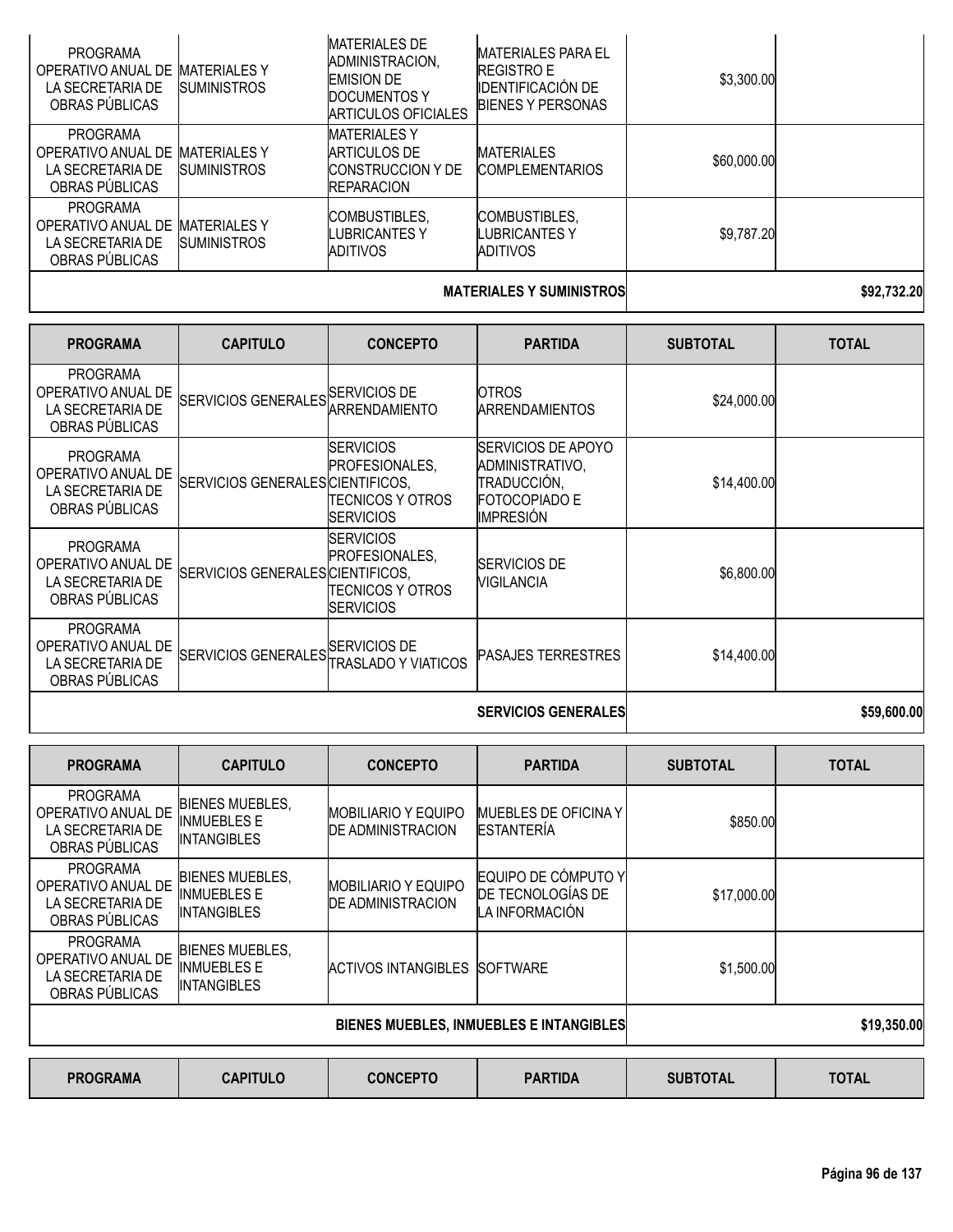|                                                                               |                          |                                                                      | <b>INVERSION PÚBLICA</b>                     |                 | \$18,090,625,00 |
|-------------------------------------------------------------------------------|--------------------------|----------------------------------------------------------------------|----------------------------------------------|-----------------|-----------------|
| <b>PROGRAMA</b><br>OPERATIVO ANUAL DE  <br>LA SECRETARIA DE<br>OBRAS PUBLICAS | <b>INVERSION PÚBLICA</b> | <b>OBRA PUBLICA EN</b><br><b>BIENES DE DOMINIO</b><br><b>PUBLICO</b> | <b>EDIFICACIÓN NO</b><br><b>HABITACIONAL</b> | \$18,090,625.00 |                 |

## **TOTAL DE PROGRAMA OPERATIVO ANUAL DE LA SECRETARIA DE OBRAS PÚBLICAS \$19,266,197.49**

### **PROGRAMA** PROGRAMA OPERATIVO ANUAL DE LA DIRECCIÓN DE ADMINISTRACIÓN

#### **PERIODO DEL PROGRAMA** DEL 01/01/2022 AL 31/12/2022

**OBJETIVO DEL PROGRAMA** SUMINISTRAR LAS 1200 REQUICISIONES DE BIENES MUEBLES, SUMINISTROS Y EQUIPO MENOR PARA LA<br>A el las actividades de la palización de las actividades de la secretaria de obras publicas.

**JUSTIFICACIÓN DEL PROGRAMA** TENER LA SUFICIENCIA DE INSUMOS, HERRAMIENTAS Y MATERIALES PARA EL DESARROLLO DE LAS ACTIVIDADES INHERENTES A LA SECRETARIA DE OBRAS PUBLICAS; ASÍ COMO DE SU COMPROBACIÓN DE LOS MISMOS

**OBJETIVOS ESPECÍFICOS DEL PROGRAMA** GESTIONAR LA ENTREGA DE HERRAMIENTAS, INSUMOS Y MATERIALES PARA LA OPERACIÓN DE LA<br>OBJET**IVOS ESPECÍFICOS DEL PROGRAMA** SECRETARÍA DE OBRAS PÚBLICAS DEL MUNICIPIO.

**CARACTERÍSTICAS DEL PROGRAMA** LA DIRECCIÓN DE ADMINISTRACIÓN SERÁ LA ENCARGADA DE GESTIONAR, ENTREGAR <sup>Y</sup> SUMINISTRAR LOS INSUMOS, ASÍ COMO REALIZAR LA COMPROBACIÓN DEL GASTO QUE ESTO AMERITA.

| <b>PROGRAMA</b>                                                                             | <b>META</b>                                                                | <b>UNIDAD DE MEDIDA</b>                                                                | <b>INDICADOR DE</b><br><b>MEDICIÓN</b>                                                                                               | <b>DENOMINACIÓN DEL</b><br><b>INDICADOR</b> | <b>EXPLICACIÓN DEL</b><br><b>INDICADOR</b>                                                        |
|---------------------------------------------------------------------------------------------|----------------------------------------------------------------------------|----------------------------------------------------------------------------------------|--------------------------------------------------------------------------------------------------------------------------------------|---------------------------------------------|---------------------------------------------------------------------------------------------------|
| <b>PROGRAMA</b><br>OPERATIVO ANUAL DE<br>LA DIRECCIÓN DE<br><b>ADMINISTRACIÓN</b>           | 1200 requicisiones<br>abastecidas a la<br>Secretaria de Obras<br>Publicas. | requisiciones                                                                          | Porcentaje de<br>requicisiones abastecidas indicador de eficacia,<br>a la Secretaria de Obras dimensión nivel propósito<br>Publicas. |                                             | mide<br>porcentaje de<br>el<br>requicisiones abastecidas<br>a la Secretaria de Obras<br>Publicas. |
| <b>PROGRAMA</b>                                                                             | <b>CAPITULO</b>                                                            | <b>CONCEPTO</b>                                                                        | <b>PARTIDA</b>                                                                                                                       | <b>SUBTOTAL</b>                             | <b>TOTAL</b>                                                                                      |
| <b>PROGRAMA</b><br>OPERATIVO ANUAL DE<br>LA DIRECCIÓN DE<br>ADMINISTRACIÓN                  | <b>SERVICIOS</b><br><b>PERSONALES</b>                                      | <b>REMUNERACIONES AL</b><br><b>PERSONAL DE</b><br><b>CARACTER</b><br><b>PERMANENTE</b> | <b>SUELDOS BASE AL</b><br>PERSONAL<br>PERMANENTE                                                                                     | \$397,543.68                                |                                                                                                   |
| <b>PROGRAMA</b><br>OPERATIVO ANUAL DE SERVICIOS<br>LA DIRECCIÓN DE<br><b>ADMINISTRACIÓN</b> | <b>PERSONALES</b>                                                          | <b>REMUNERACIONES</b><br><b>ADICIONALES Y</b><br><b>ESPECIALES</b>                     | <b>PRIMAS DE</b><br>VACACIONES,<br><b>DOMINICAL Y</b><br><b>GRATIFICACIÓN DE FIN</b><br>DE AÑO                                       | \$11,119.53                                 |                                                                                                   |
| <b>PROGRAMA</b><br>OPERATIVO ANUAL DE<br>LA DIRECCIÓN DE<br><b>ADMINISTRACIÓN</b>           | <b>SERVICIOS</b><br><b>PERSONALES</b>                                      | <b>REMUNERACIONES</b><br><b>ADICIONALESY</b><br><b>ESPECIALES</b>                      | <b>PRIMAS DE</b><br>VACACIONES,<br><b>DOMINICAL Y</b><br><b>GRATIFICACIÓN DE FIN</b><br>DE AÑO                                       | \$76,956.80                                 |                                                                                                   |
| <b>PROGRAMA</b><br>OPERATIVO ANUAL DE<br>LA DIRECCIÓN DE<br>ADMINISTRACIÓN                  | <b>SERVICIOS</b><br><b>PERSONALES</b>                                      | <b>OTRAS PRESTACIONES</b><br><b>SOCIALESY</b><br><b>ECONOMICAS</b>                     | <b>PRESTACIONES</b><br><b>CONTRACTUALES</b>                                                                                          | \$24,878.88                                 |                                                                                                   |
| <b>PROGRAMA</b><br>OPERATIVO ANUAL DE<br>LA DIRECCIÓN DE<br>ADMINISTRACIÓN                  | <b>SERVICIOS</b><br><b>PERSONALES</b>                                      | OTRAS PRESTACIONES OTRAS PRESTACIONES<br><b>SOCIALESY</b><br><b>ECONOMICAS</b>         | <b>SOCIALESY</b><br>ECONÓMICAS                                                                                                       | \$232,536.00                                |                                                                                                   |
|                                                                                             |                                                                            | <b>SERVICIOS PERSONALES</b>                                                            | \$743,034.89                                                                                                                         |                                             |                                                                                                   |
|                                                                                             |                                                                            |                                                                                        |                                                                                                                                      |                                             |                                                                                                   |

| <b>PROGRAMA</b><br><b>CAPITULO</b> | <b>CONCEPTO</b> | <b>PARTIDA</b> | <b>SUBTOTAL</b> | <b>TOTAL</b> |
|------------------------------------|-----------------|----------------|-----------------|--------------|
|------------------------------------|-----------------|----------------|-----------------|--------------|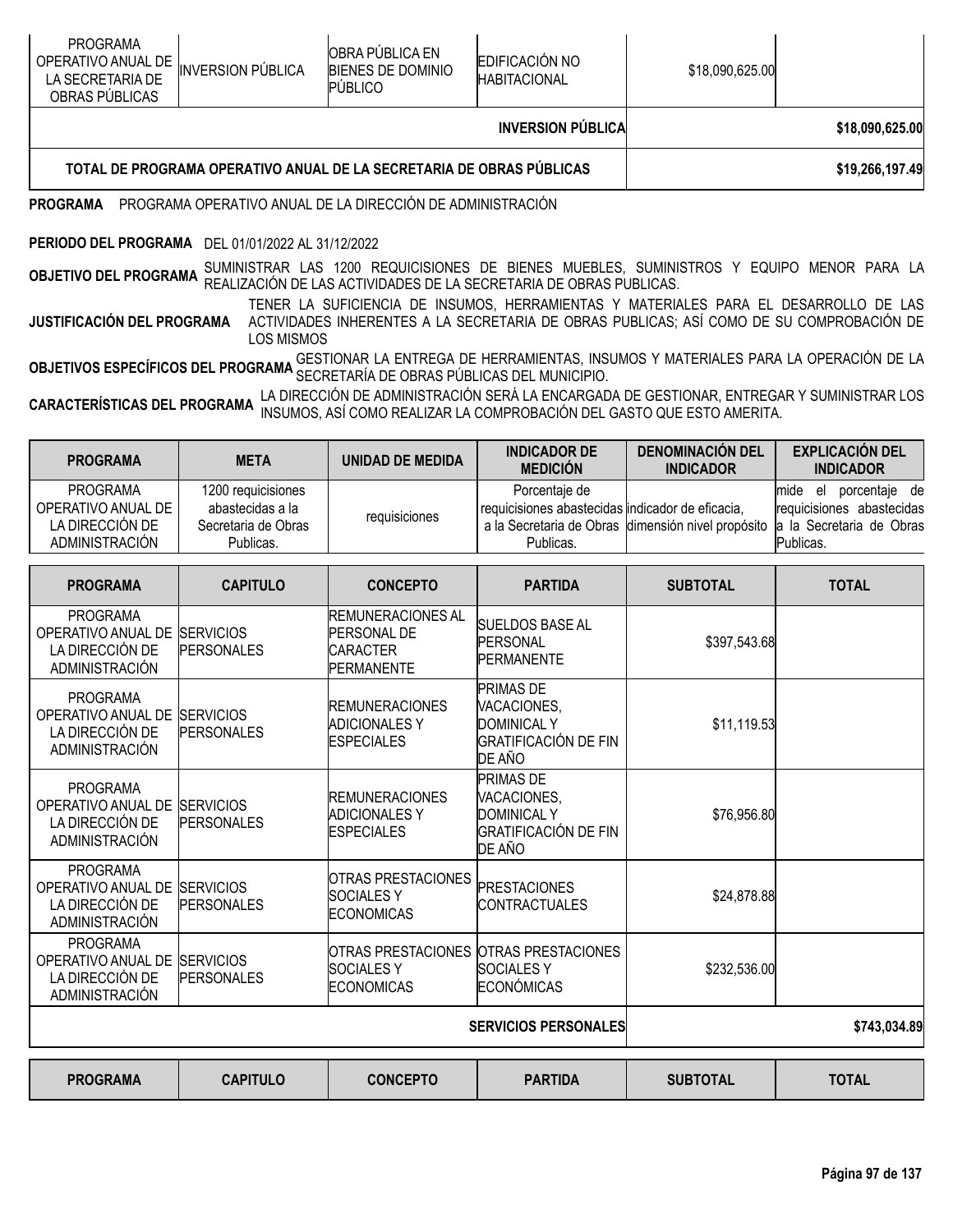| <b>PROGRAMA</b><br>OPERATIVO ANUAL DE<br>LA DIRECCIÓN DE<br>ADMINISTRACIÓN                     | <b>MATERIALESY</b><br><b>SUMINISTROS</b>  | <b>MATERIALES DE</b><br>ADMINISTRACION,<br><b>EMISION DE</b><br><b>DOCUMENTOS Y</b><br><b>ARTICULOS OFICIALES</b> | MATERIALES, ÚTILES Y<br><b>EQUIPOS MENORES DE</b><br><b>OFICINA</b>                                                     | \$35,872.00 |  |
|------------------------------------------------------------------------------------------------|-------------------------------------------|-------------------------------------------------------------------------------------------------------------------|-------------------------------------------------------------------------------------------------------------------------|-------------|--|
| <b>PROGRAMA</b><br>OPERATIVO ANUAL DE<br>LA DIRECCIÓN DE<br><b>ADMINISTRACIÓN</b>              | <b>MATERIALESY</b><br><b>SUMINISTROS</b>  | <b>MATERIALES DE</b><br>ADMINISTRACION,<br><b>EMISION DE</b><br><b>DOCUMENTOS Y</b><br><b>ARTICULOS OFICIALES</b> | <b>MATERIALES Y ÚTILES</b><br>DE IMPRESIÓN Y<br><b>REPRODUCCIÓN</b>                                                     | \$387.00    |  |
| <b>PROGRAMA</b><br>OPERATIVO ANUAL DE<br>LA DIRECCIÓN DE<br><b>ADMINISTRACIÓN</b>              | <b>MATERIALESY</b><br><b>SUMINISTROS</b>  | <b>MATERIALES DE</b><br>ADMINISTRACION,<br><b>EMISION DE</b><br><b>DOCUMENTOS Y</b><br><b>ARTICULOS OFICIALES</b> | MATERIALES, ÚTILES Y<br><b>EQUIPOS MENORES DE</b><br>TECNOLOGÍAS DE LA<br><b>INFORMACIÓN Y</b><br><b>COMUNICACIONES</b> | \$3,400.00  |  |
| <b>PROGRAMA</b><br>OPERATIVO ANUAL DE<br>LA DIRECCIÓN DE<br><b>ADMINISTRACIÓN</b>              | <b>MATERIALESY</b><br><b>SUMINISTROS</b>  | <b>MATERIALES DE</b><br>ADMINISTRACION,<br><b>EMISION DE</b><br><b>DOCUMENTOS Y</b><br><b>ARTICULOS OFICIALES</b> | <b>MATERIAL DE LIMPIEZA</b>                                                                                             | \$3,240.00  |  |
| <b>PROGRAMA</b><br>OPERATIVO ANUAL DE<br>LA DIRECCIÓN DE<br><b>ADMINISTRACIÓN</b>              | <b>MATERIALES Y</b><br><b>SUMINISTROS</b> | <b>MATERIALES Y</b><br><b>ARTICULOS DE</b><br><b>CONSTRUCCION Y DE</b><br><b>REPARACION</b>                       | <b>PRODUCTOS</b><br><b>MINERALES NO</b><br><b>METÁLICOS</b>                                                             | \$4,872.00  |  |
| <b>PROGRAMA</b><br>OPERATIVO ANUAL DE MATERIALES Y<br>LA DIRECCIÓN DE<br>ADMINISTRACIÓN        | <b>SUMINISTROS</b>                        | <b>MATERIALESY</b><br><b>ARTICULOS DE</b><br><b>CONSTRUCCION Y DE</b><br><b>REPARACION</b>                        | <b>CEMENTO Y</b><br><b>PRODUCTOS DE</b><br><b>CONCRETO</b>                                                              | \$9,900.00  |  |
| <b>PROGRAMA</b><br>OPERATIVO ANUAL DE MATERIALES Y<br>LA DIRECCIÓN DE<br><b>ADMINISTRACIÓN</b> | <b>SUMINISTROS</b>                        | <b>MATERIALESY</b><br><b>ARTICULOS DE</b><br><b>CONSTRUCCION Y DE</b><br><b>REPARACION</b>                        | <b>MADERA Y PRODUCTOS</b><br><b>DE MADERA</b>                                                                           | \$10,000.00 |  |
| <b>PROGRAMA</b><br>OPERATIVO ANUAL DE<br>LA DIRECCIÓN DE<br><b>ADMINISTRACIÓN</b>              | <b>MATERIALESY</b><br><b>SUMINISTROS</b>  | <b>MATERIALESY</b><br><b>ARTICULOS DE</b><br>CONSTRUCCION Y DE<br><b>REPARACION</b>                               | <b>VIDRIO Y PRODUCTOS</b><br><b>DE VIDRIO</b>                                                                           | \$1,200.00  |  |
| <b>PROGRAMA</b><br>OPERATIVO ANUAL DE MATERIALES Y<br>LA DIRECCIÓN DE<br><b>ADMINISTRACIÓN</b> | <b>SUMINISTROS</b>                        | <b>MATERIALESY</b><br><b>ARTICULOS DE</b><br><b>CONSTRUCCION Y DE</b><br><b>REPARACION</b>                        | <b>MATERIAL ELÉCTRICO</b><br>Y ELECTRÓNICO                                                                              | \$4,200.00  |  |
| <b>PROGRAMA</b><br>OPERATIVO ANUAL DE MATERIALES Y<br>LA DIRECCIÓN DE<br>ADMINISTRACIÓN        | <b>SUMINISTROS</b>                        | <b>MATERIALESY</b><br><b>ARTICULOS DE</b><br>CONSTRUCCION Y DE<br><b>REPARACION</b>                               | <b>ARTÍCULOS METÁLICOS</b><br>PARA LA<br>CONSTRUCCIÓN                                                                   | \$5,100.00  |  |
| <b>PROGRAMA</b><br>OPERATIVO ANUAL DE<br>LA DIRECCIÓN DE<br>ADMINISTRACIÓN                     | <b>MATERIALES Y</b><br><b>SUMINISTROS</b> | <b>MATERIALESY</b><br><b>ARTICULOS DE</b><br><b>CONSTRUCCION Y DE</b><br><b>REPARACION</b>                        | <b>MATERIALES</b><br><b>COMPLEMENTARIOS</b>                                                                             | \$12,851.00 |  |
| <b>PROGRAMA</b><br>OPERATIVO ANUAL DE MATERIALES Y<br>LA DIRECCIÓN DE<br>ADMINISTRACIÓN        | <b>SUMINISTROS</b>                        | <b>MATERIALES Y</b><br><b>ARTICULOS DE</b><br><b>CONSTRUCCION Y DE</b><br><b>REPARACION</b>                       | <b>OTROS MATERIALES Y</b><br><b>ARTÍCULOS DE</b><br><b>CONSTRUCCIÓN Y</b><br><b>REPARACIÓN</b>                          | \$2,000.00  |  |
| <b>PROGRAMA</b><br>OPERATIVO ANUAL DE MATERIALES Y<br>LA DIRECCIÓN DE<br><b>ADMINISTRACIÓN</b> | <b>SUMINISTROS</b>                        | COMBUSTIBLES,<br><b>LUBRICANTESY</b><br><b>ADITIVOS</b>                                                           | COMBUSTIBLES,<br><b>LUBRICANTESY</b><br><b>ADITIVOS</b>                                                                 | \$39,148.80 |  |
| <b>PROGRAMA</b><br>OPERATIVO ANUAL DE<br>LA DIRECCIÓN DE<br>ADMINISTRACIÓN                     | <b>MATERIALESY</b><br><b>SUMINISTROS</b>  | <b>HERRAMIENTAS,</b><br><b>REFACCIONESY</b><br><b>ACCESORIOS</b><br><b>MENORES</b>                                | <b>REFACCIONESY</b><br><b>ACCESORIOS</b><br><b>MENORES DE</b><br><b>EDIFICIOS</b>                                       | \$4,900.00  |  |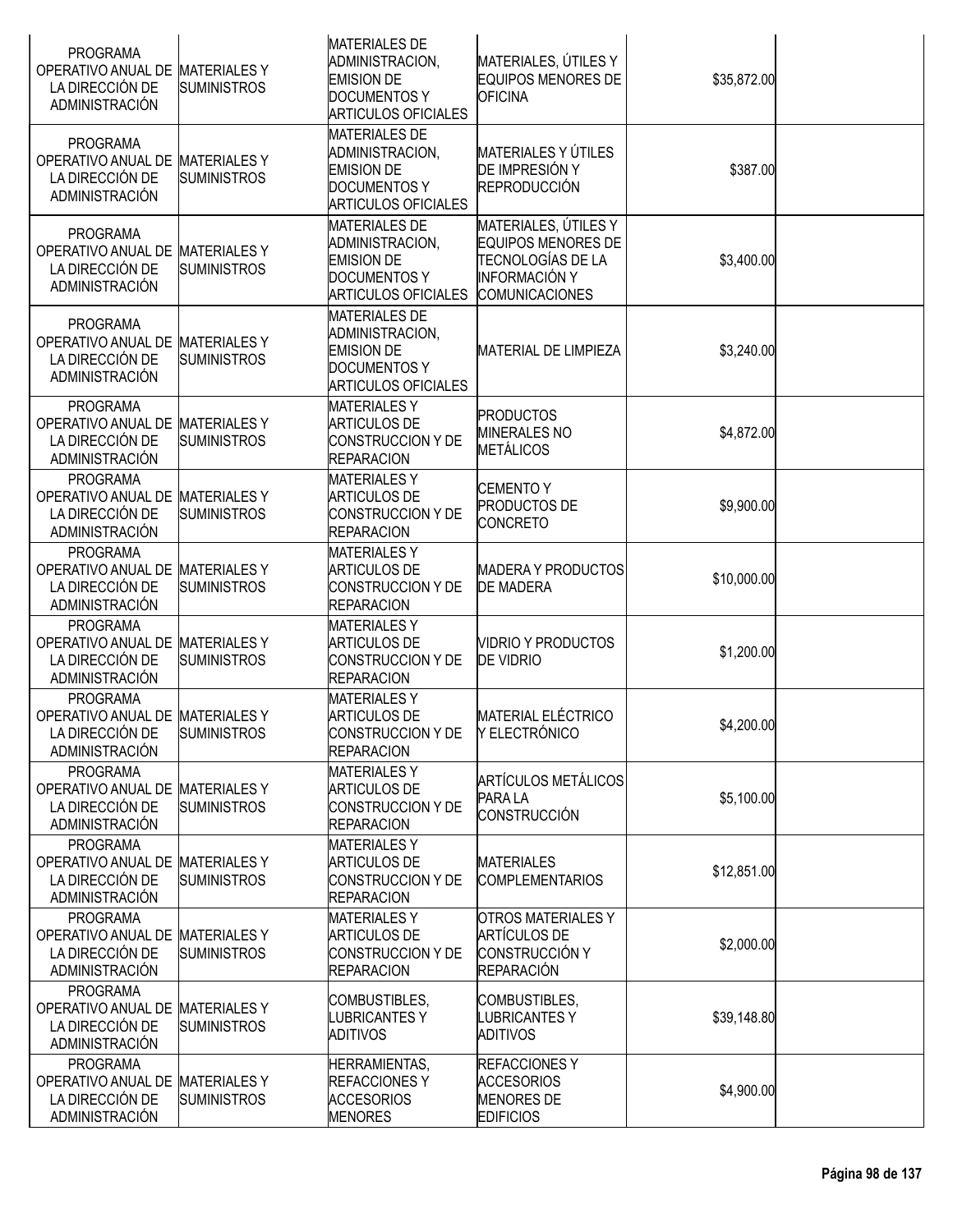## **MATERIALES Y SUMINISTROS \$137,070.80**

| <b>PROGRAMA</b>                                                                   | <b>CAPITULO</b>                       | <b>CONCEPTO</b>                                                                             | <b>PARTIDA</b>                                                                                                    | <b>SUBTOTAL</b> | <b>TOTAL</b> |
|-----------------------------------------------------------------------------------|---------------------------------------|---------------------------------------------------------------------------------------------|-------------------------------------------------------------------------------------------------------------------|-----------------|--------------|
| <b>PROGRAMA</b><br>OPERATIVO ANUAL DE<br>LA DIRECCIÓN DE<br>ADMINISTRACIÓN        | SERVICIOS GENERALES SERVICIOS BASICOS |                                                                                             | ENERGÍA ELÉCTRICA                                                                                                 | \$8,880.00      |              |
| <b>PROGRAMA</b><br>OPERATIVO ANUAL DE<br>LA DIRECCIÓN DE<br>ADMINISTRACIÓN        | SERVICIOS GENERALES SERVICIOS BASICOS |                                                                                             | SERVICIOS DE ACCESO<br>DE INTERNET, REDES Y<br><b>PROCESAMIENTO DE</b><br>INFORMACIÓN                             | \$21,000.00     |              |
| <b>PROGRAMA</b><br>OPERATIVO ANUAL DE<br>LA DIRECCIÓN DE<br><b>ADMINISTRACIÓN</b> | SERVICIOS GENERALES CIENTIFICOS,      | <b>SERVICIOS</b><br>PROFESIONALES,<br><b>TECNICOS Y OTROS</b><br><b>SERVICIOS</b>           | SERVICIOS DE APOYO<br>ADMINISTRATIVO,<br>TRADUCCIÓN,<br>FOTOCOPIADO E<br>IMPRESIÓN                                | \$48,960.00     |              |
| <b>PROGRAMA</b><br>OPERATIVO ANUAL DE<br>LA DIRECCIÓN DE<br><b>ADMINISTRACIÓN</b> | SERVICIOS GENERALES CIENTIFICOS,      | <b>SERVICIOS</b><br>PROFESIONALES.<br><b>TECNICOS Y OTROS</b><br><b>SERVICIOS</b>           | <b>SERVICIOS DE</b><br><b>VIGILANCIA</b>                                                                          | \$13,600.00     |              |
| <b>PROGRAMA</b><br>OPERATIVO ANUAL DE<br>LA DIRECCIÓN DE<br><b>ADMINISTRACIÓN</b> | SERVICIOS GENERALES REPARACION,       | <b>SERVICIOS DE</b><br><b>INSTALACION,</b><br><b>MANTENIMIENTO Y</b><br><b>CONSERVACION</b> | <b>CONSERVACIÓN Y</b><br><b>MANTENIMIENTO</b><br><b>MENOR DE INMUEBLES</b>                                        | \$11,250.00     |              |
| <b>PROGRAMA</b><br>OPERATIVO ANUAL DE<br>LA DIRECCIÓN DE<br>ADMINISTRACIÓN        | SERVICIOS GENERALES REPARACION,       | <b>SERVICIOS DE</b><br><b>INSTALACION,</b><br><b>MANTENIMIENTO Y</b><br><b>CONSERVACION</b> | INSTALACIÓN,<br>REPARACIÓN Y<br><b>MANTENIMIENTO DE</b><br>EQUIPO DE CÓMPUTO Y<br>TECNOLOGÍA DE LA<br>INFORMACIÓN | \$1,500.00      |              |
|                                                                                   |                                       |                                                                                             | <b>SERVICIOS GENERALES</b>                                                                                        |                 | \$105,190.00 |

| <b>PROGRAMA</b>                                                            | <b>CAPITULO</b>                                                    | <b>CONCEPTO</b>                                        | <b>PARTIDA</b>                            | <b>SUBTOTAL</b> | <b>TOTAL</b> |
|----------------------------------------------------------------------------|--------------------------------------------------------------------|--------------------------------------------------------|-------------------------------------------|-----------------|--------------|
| <b>PROGRAMA</b><br>OPERATIVO ANUAL DE<br>LA DIRECCIÓN DE<br>ADMINISTRACIÓN | <b>BIENES MUEBLES,</b><br><b>INMUEBLES E</b><br><b>INTANGIBLES</b> | <b>MOBILIARIO Y EQUIPO</b><br><b>DE ADMINISTRACION</b> | MUEBLES DE OFICINA Y<br><b>ESTANTERÍA</b> | \$1,850.00      |              |
| <b>PROGRAMA</b><br>OPERATIVO ANUAL DE<br>LA DIRECCIÓN DE<br>ADMINISTRACIÓN | <b>BIENES MUEBLES,</b><br>INMUEBLES E<br><b>INTANGIBLES</b>        | <b>ACTIVOS INTANGIBLES</b>                             | <b>SOFTWARE</b>                           | \$3,000.00      |              |
| <b>BIENES MUEBLES, INMUEBLES E INTANGIBLES</b>                             |                                                                    |                                                        |                                           |                 | \$4,850.00   |
| TOTAL DE PROGRAMA OPERATIVO ANUAL DE LA DIRECCIÓN DE ADMINISTRACIÓN        |                                                                    |                                                        |                                           |                 | \$990,145.69 |

**PROGRAMA** PROGRAMA OPERATIVO ANUAL DE LA DIRECCIÓN DE ECOLOGÍA Y PROTECCIÓN AL MEDIO AMBIENTE

**PERIODO DEL PROGRAMA** DEL 01/01/2022 AL 31/12/2022

**OBJETIVO DEL PROGRAMA** LOGRAR QUE LA POBLACIÓN DE TIZAYUCA PRESERVE Y VIGILE SU ENTORNO ECOLOGICO

**JUSTIFICACIÓN DEL PROGRAMA**

GENERAR CONCIENCIA ECOLÓGICA EN LA POBLACIÓN DE LAS DISTINTAS COMUNIDADES DEL MUNICIPIO A TRAVÉS DE PROGRAMAS, ACCIONES, TALLERES, PROTOCOLOS, Y EL ESTRICTO CUMPLIMIENTO DE LA NORMATIVIDAD CORRESPONDIENTE, LOGRAR EN EL TERRITORIO MUNICIPAL ESCENARIOS FAVORABLES QUE ABONEN AL CUIDADO DEL MEDIO AMBIENTE, CON PARTICIPACIÓN CIUDADANA Y DE LAS AUTORIDADES, CON ELLO ELEVAR LAS CONDICIONES DE BIENESTAR Y SALUD DE LA POBLACIÓN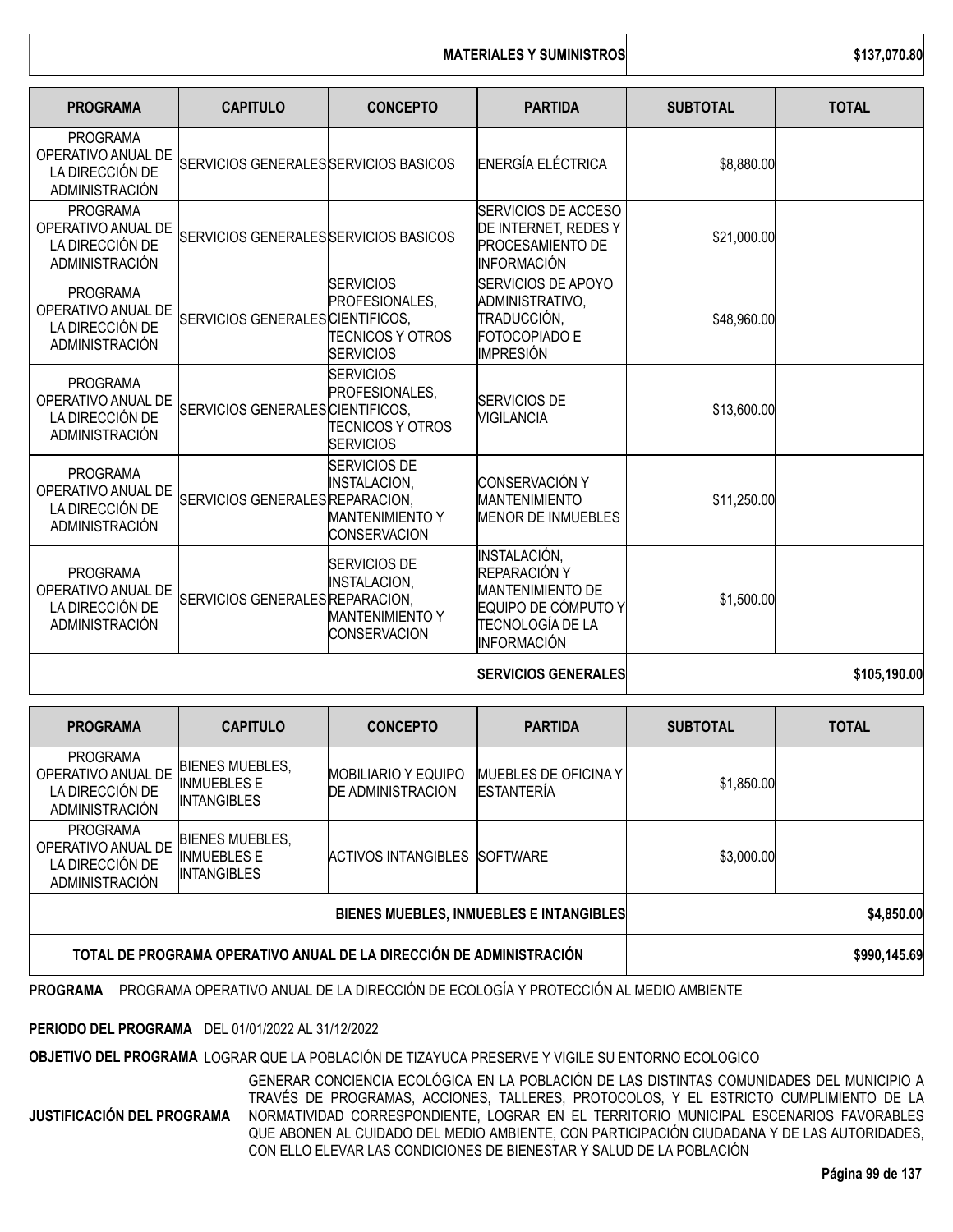# **OBJETIVOS ESPECÍFICOS DEL PROGRAMA <sup>INSTALAR EN LA**S COMUNIDADES DE TIZAYUCA LA RESPONSABILIDAD Y CONCIENCIA SOBRE EL<br>I</sup>

**CARACTERÍSTICAS DEL PROGRAMA** EDUCATIVOS DE IMPACTO AL MEDIO AMBIENTE, CONTARA CON LA COLABORACIÓN DE LA INDUSTRIA Y LA DIRECCIÓN DE ECOLOGÍA Y PROTECCIÓN DEL MEDIO AMBIENTE CONTARA CON PROGRAMAS CONTARA CON LA BASE DE DATOS DE LOS ESPACIOS DE ÁREAS VERDES EN EL MUNICIPIO.

| <b>PROGRAMA</b>                                                                                                     | <b>META</b>                                                                                                                     | UNIDAD DE MEDIDA | <b>INDICADOR DE</b><br><b>MEDICIÓN</b>                                                                                                          | <b>DENOMINACIÓN DEL</b><br><b>INDICADOR</b> | <b>EXPLICACIÓN DEL</b><br><b>INDICADOR</b>                                                                                                         |
|---------------------------------------------------------------------------------------------------------------------|---------------------------------------------------------------------------------------------------------------------------------|------------------|-------------------------------------------------------------------------------------------------------------------------------------------------|---------------------------------------------|----------------------------------------------------------------------------------------------------------------------------------------------------|
| <b>PROGRAMA</b><br>LA DIRECCIÓN DE<br>ECOLOGÍA Y<br><b>PROTECCIÓN AL MEDIO</b> del medio ambiente en el<br>AMBIFNTF | 20% de comunidades y<br>OPERATIVO ANUAL DE dependencias impactadas<br>con medidas de<br>protección y conservación<br>municipio. | comunidades      | Porcentaje de<br>comunidades y<br>dependencias impactadas dimensión nivel<br>con medidas de<br>protección y conservación<br>del medio ambiente. | indicador de calidad.<br>componente         | porcentaje de<br>el<br>mide<br>comunidades<br>dependencias impactadas<br>medidas<br>de<br>con<br>protección y conservación<br>Idel medio ambiente. |

| <b>PROGRAMA</b>                                                                                                         | <b>CAPITULO</b>                       | <b>CONCEPTO</b>                                                                | <b>PARTIDA</b>                                                                                 | <b>SUBTOTAL</b> | <b>TOTAL</b>   |
|-------------------------------------------------------------------------------------------------------------------------|---------------------------------------|--------------------------------------------------------------------------------|------------------------------------------------------------------------------------------------|-----------------|----------------|
| <b>PROGRAMA</b><br>OPERATIVO ANUAL DE<br>LA DIRECCIÓN DE<br>ECOLOGÍA Y<br><b>PROTECCIÓN AL MEDIO</b><br><b>AMBIENTE</b> | <b>SERVICIOS</b><br>PERSONALES        | <b>REMUNERACIONES AL</b><br>PERSONAL DE<br>CARACTER<br><b>PERMANENTE</b>       | SUELDOS BASE AL<br><b>PERSONAL</b><br><b>PERMANENTE</b>                                        | \$838,265.76    |                |
| <b>PROGRAMA</b><br>OPERATIVO ANUAL DE<br>LA DIRECCIÓN DE<br>ECOLOGÍA Y<br><b>PROTECCIÓN AL MEDIO</b><br><b>AMBIENTE</b> | <b>SERVICIOS</b><br>PERSONALES        | <b>REMUNERACIONES</b><br><b>ADICIONALES Y</b><br><b>ESPECIALES</b>             | <b>PRIMAS POR AÑOS DE</b><br><b>SERVICIOS EFECTIVOS</b><br><b>PRESTADOS</b>                    | \$6,286.59      |                |
| <b>PROGRAMA</b><br>OPERATIVO ANUAL DE<br>LA DIRECCIÓN DE<br>ECOLOGÍA Y<br><b>PROTECCIÓN AL MEDIO</b><br><b>AMBIENTE</b> | <b>SERVICIOS</b><br><b>PERSONALES</b> | <b>REMUNERACIONES</b><br><b>ADICIONALES Y</b><br><b>ESPECIALES</b>             | <b>PRIMAS DE</b><br>VACACIONES,<br><b>DOMINICAL Y</b><br><b>GRATIFICACIÓN DE FIN</b><br>DE AÑO | \$25,282.99     |                |
| <b>PROGRAMA</b><br>OPERATIVO ANUAL DE<br>LA DIRECCIÓN DE<br>ECOLOGÍA Y<br><b>PROTECCIÓN AL MEDIO</b><br>AMBIENTE        | <b>SERVICIOS</b><br><b>PERSONALES</b> | <b>REMUNERACIONES</b><br><b>ADICIONALES Y</b><br><b>ESPECIALES</b>             | <b>PRIMAS DE</b><br>VACACIONES,<br><b>DOMINICAL Y</b><br><b>GRATIFICACIÓN DE FIN</b><br>DE AÑO | \$160,666.20    |                |
| <b>PROGRAMA</b><br>OPERATIVO ANUAL DE<br>LA DIRECCIÓN DE<br>ECOLOGÍA Y<br><b>PROTECCIÓN AL MEDIO</b><br>AMBIENTE        | <b>SERVICIOS</b><br><b>PERSONALES</b> | <b>OTRAS PRESTACIONES</b><br><b>SOCIALESY</b><br><b>ECONOMICAS</b>             | <b>PRESTACIONES</b><br><b>CONTRACTUALES</b>                                                    | \$27,438.83     |                |
| <b>PROGRAMA</b><br>OPERATIVO ANUAL DE<br>LA DIRECCIÓN DE<br>ECOLOGÍA Y<br><b>PROTECCIÓN AL MEDIO</b><br><b>AMBIENTE</b> | <b>SERVICIOS</b><br><b>PERSONALES</b> | OTRAS PRESTACIONES OTRAS PRESTACIONES<br><b>SOCIALESY</b><br><b>ECONOMICAS</b> | <b>SOCIALESY</b><br><b>ECONÓMICAS</b>                                                          | \$416,016.00    |                |
|                                                                                                                         |                                       |                                                                                | <b>SERVICIOS PERSONALES</b>                                                                    |                 | \$1,473,956.37 |
| <b>PROGRAMA</b>                                                                                                         | <b>CAPITULO</b>                       | <b>CONCEPTO</b>                                                                | <b>PARTIDA</b>                                                                                 | <b>SUBTOTAL</b> | <b>TOTAL</b>   |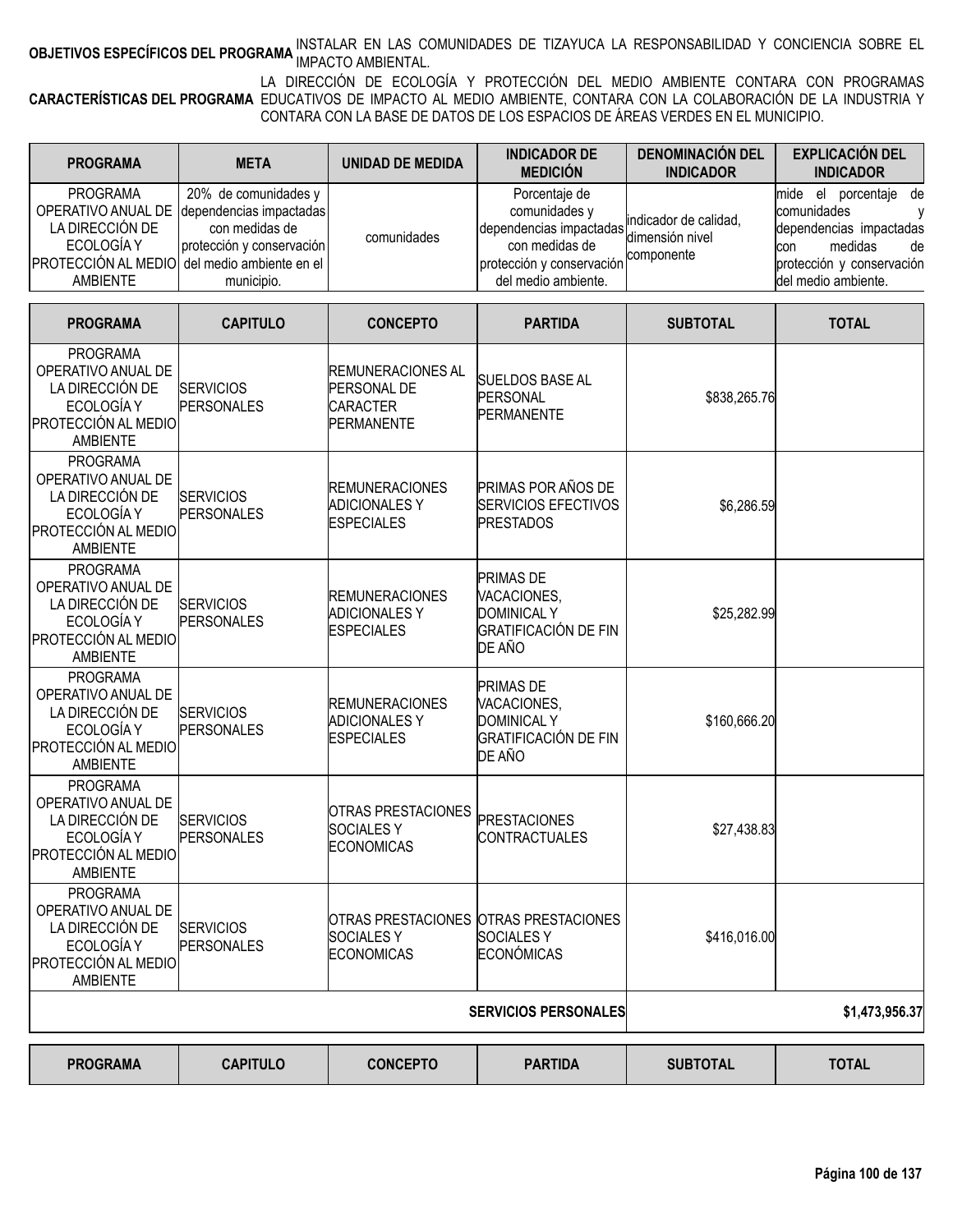| <b>PROGRAMA</b><br>OPERATIVO ANUAL DE<br>LA DIRECCIÓN DE<br>ECOLOGÍA Y<br>PROTECCIÓN AL MEDIO<br>AMBIENTE               | <b>MATERIALESY</b><br><b>SUMINISTROS</b> | <b>MATERIALES DE</b><br>ADMINISTRACION,<br><b>EMISION DE</b><br><b>DOCUMENTOS Y</b><br><b>ARTICULOS OFICIALES</b> | MATERIALES, ÚTILES Y<br><b>EQUIPOS MENORES DE</b><br><b>OFICINA</b>               | \$80,000.00  |  |
|-------------------------------------------------------------------------------------------------------------------------|------------------------------------------|-------------------------------------------------------------------------------------------------------------------|-----------------------------------------------------------------------------------|--------------|--|
| <b>PROGRAMA</b><br>OPERATIVO ANUAL DE<br>LA DIRECCIÓN DE<br>ECOLOGÍA Y<br>PROTECCIÓN AL MEDIO<br><b>AMBIENTE</b>        | <b>MATERIALESY</b><br><b>SUMINISTROS</b> | <b>MATERIALES DE</b><br>ADMINISTRACION,<br><b>EMISION DE</b><br><b>DOCUMENTOS Y</b><br><b>ARTICULOS OFICIALES</b> | MATERIALES Y ÚTILES<br>DE IMPRESIÓN Y<br><b>REPRODUCCIÓN</b>                      | \$38,591.00  |  |
| <b>PROGRAMA</b><br>OPERATIVO ANUAL DE<br>LA DIRECCIÓN DE<br>ECOLOGÍA Y<br>PROTECCIÓN AL MEDIO<br><b>AMBIENTE</b>        | <b>MATERIALESY</b><br><b>SUMINISTROS</b> | <b>MATERIALES DE</b><br>ADMINISTRACION,<br><b>EMISION DE</b><br><b>DOCUMENTOS Y</b><br><b>ARTICULOS OFICIALES</b> | <b>MATERIAL DE LIMPIEZA</b>                                                       | \$27,512.40  |  |
| <b>PROGRAMA</b><br>OPERATIVO ANUAL DE<br>LA DIRECCIÓN DE<br>ECOLOGÍA Y<br><b>PROTECCIÓN AL MEDIO</b><br><b>AMBIENTE</b> | <b>MATERIALESY</b><br><b>SUMINISTROS</b> | <b>MATERIALES DE</b><br>ADMINISTRACION,<br><b>EMISION DE</b><br><b>DOCUMENTOS Y</b><br><b>ARTICULOS OFICIALES</b> | <b>MATERIALES Y ÚTILES</b><br>DE ENSEÑANZA                                        | \$29,199.42  |  |
| <b>PROGRAMA</b><br>OPERATIVO ANUAL DE<br>LA DIRECCIÓN DE<br>ECOLOGÍA Y<br>PROTECCIÓN AL MEDIO<br><b>AMBIENTE</b>        | <b>MATERIALESY</b><br><b>SUMINISTROS</b> | <b>MATERIALESY</b><br><b>ARTICULOS DE</b><br><b>CONSTRUCCION Y DE</b><br><b>REPARACION</b>                        | <b>PRODUCTOS</b><br><b>MINERALES NO</b><br>METÁLICOS                              | \$1,200.00   |  |
| <b>PROGRAMA</b><br>OPERATIVO ANUAL DE<br>LA DIRECCIÓN DE<br>ECOLOGÍA Y<br>PROTECCIÓN AL MEDIO<br><b>AMBIENTE</b>        | <b>MATERIALESY</b><br><b>SUMINISTROS</b> | <b>MATERIALESY</b><br><b>ARTICULOS DE</b><br>CONSTRUCCION Y DE<br><b>REPARACION</b>                               | <b>MATERIAL ELÉCTRICO</b><br>Y ELECTRÓNICO                                        | \$2,360.00   |  |
| <b>PROGRAMA</b><br>OPERATIVO ANUAL DE<br>LA DIRECCIÓN DE<br>ECOLOGÍA Y<br>PROTECCIÓN AL MEDIO<br>AMBIENTE               | <b>MATERIALESY</b><br><b>SUMINISTROS</b> | <b>PRODUCTOS</b><br>QUIMICOS,<br><b>FARMACEUTICOS Y DE</b><br><b>LABORATORIO</b>                                  | FERTILIZANTES,<br>PESTICIDAS Y OTROS<br>AGROQUÍMICOS                              | \$314,300.00 |  |
| <b>PROGRAMA</b><br>OPERATIVO ANUAL DE<br>LA DIRECCIÓN DE<br>ECOLOGÍA Y<br><b>PROTECCIÓN AL MEDIO</b><br>AMBIENTE        | <b>MATERIALESY</b><br><b>SUMINISTROS</b> | <b>PRODUCTOS</b><br>QUIMICOS,<br><b>FARMACEUTICOS Y DE</b><br><b>LABORATORIO</b>                                  | <b>MEDICINASY</b><br><b>PRODUCTOS</b><br><b>FARMACÉUTICOS</b>                     | \$15,070.00  |  |
| <b>PROGRAMA</b><br>OPERATIVO ANUAL DE<br>LA DIRECCIÓN DE<br>ECOLOGÍA Y<br>PROTECCIÓN AL MEDIO<br>AMBIENTE               | <b>MATERIALESY</b><br><b>SUMINISTROS</b> | <b>PRODUCTOS</b><br>QUIMICOS,<br><b>FARMACEUTICOS Y DE</b><br><b>LABORATORIO</b>                                  | MATERIALES,<br><b>ACCESORIOS Y</b><br><b>SUMINISTROS DE</b><br><b>LABORATORIO</b> | \$213,700.00 |  |
| <b>PROGRAMA</b><br>OPERATIVO ANUAL DE<br>LA DIRECCIÓN DE<br>ECOLOGÍA Y<br><b>PROTECCIÓN AL MEDIO</b><br><b>AMBIENTE</b> | <b>MATERIALESY</b><br><b>SUMINISTROS</b> | COMBUSTIBLES,<br><b>LUBRICANTES Y</b><br><b>ADITIVOS</b>                                                          | COMBUSTIBLES,<br>LUBRICANTES Y<br><b>ADITIVOS</b>                                 | \$57,472.00  |  |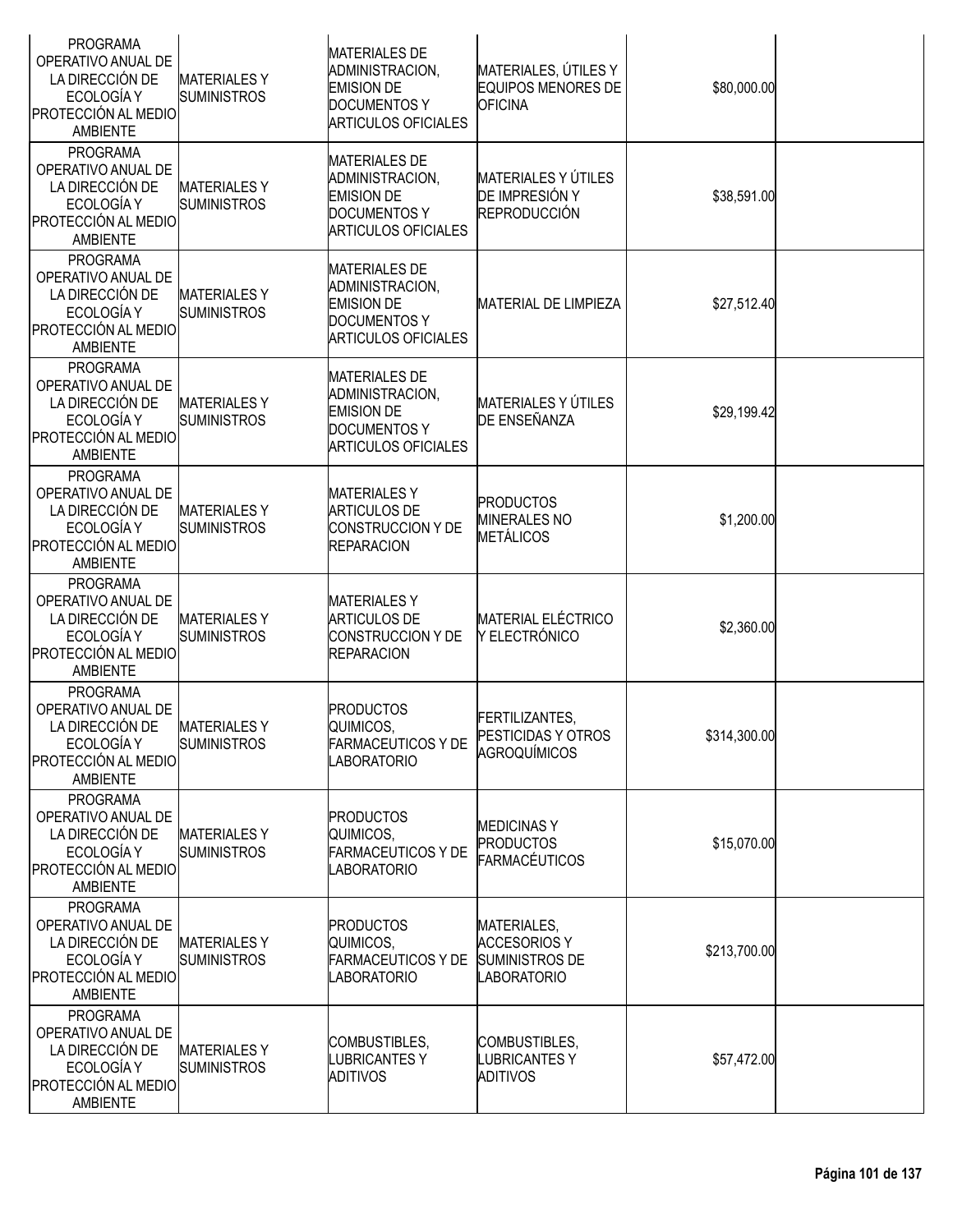|                                                                                                                         |                                           | <b>MATERIALES Y SUMINISTROS</b>                                                                          | \$1,312,963.02                                                                         |              |  |
|-------------------------------------------------------------------------------------------------------------------------|-------------------------------------------|----------------------------------------------------------------------------------------------------------|----------------------------------------------------------------------------------------|--------------|--|
| <b>PROGRAMA</b><br>OPERATIVO ANUAL DE<br>LA DIRECCIÓN DE<br>ECOLOGÍA Y<br><b>PROTECCIÓN AL MEDIO</b><br><b>AMBIENTE</b> | <b>MATERIALESY</b><br><b>SUMINISTROS</b>  | HERRAMIENTAS,<br><b>REFACCIONESY</b><br><b>ACCESORIOS</b><br><b>MENORES</b>                              | <b>REFACCIONES Y</b><br><b>ACCESORIOS</b><br>MENORES DE EQUIPO<br><b>DE TRANSPORTE</b> | \$86,070.20  |  |
| <b>PROGRAMA</b><br>OPERATIVO ANUAL DE<br>LA DIRECCIÓN DE<br>ECOLOGÍA Y<br>PROTECCIÓN AL MEDIO<br>AMBIENTE               | <b>MATERIALES Y</b><br><b>SUMINISTROS</b> | <b>HERRAMIENTAS,</b><br><b>IREFACCIONES Y</b><br><b>ACCESORIOS</b><br><b>MENORES</b>                     | <b>HERRAMIENTAS</b><br><b>MENORES</b>                                                  | \$262,368.00 |  |
| <b>PROGRAMA</b><br>OPERATIVO ANUAL DE<br>LA DIRECCIÓN DE<br>ECOLOGÍA Y<br><b>PROTECCIÓN AL MEDIO</b><br>AMBIENTE        | <b>MATERIALESY</b><br><b>SUMINISTROS</b>  | VESTUARIO, BLANCOS,<br><b>PRENDAS DE</b><br><b>PROTECCION Y</b><br><b>ARTICULOS</b><br><b>DEPORTIVOS</b> | <b>PRENDAS DE</b><br><b>SEGURIDAD Y</b><br>PROTECCIÓN<br><b>PERSONAL</b>               | \$179,180.00 |  |
| <b>PROGRAMA</b><br>OPERATIVO ANUAL DE<br>LA DIRECCIÓN DE<br>ECOLOGÍA Y<br><b>PROTECCIÓN AL MEDIO</b><br>AMBIENTE        | <b>MATERIALESY</b><br><b>SUMINISTROS</b>  | VESTUARIO, BLANCOS,<br><b>PRENDAS DE</b><br><b>PROTECCION Y</b><br><b>ARTICULOS</b><br><b>DEPORTIVOS</b> | VESTUARIO Y<br>UNIFORMES                                                               | \$5,940.00   |  |

| <b>PROGRAMA</b>                                                                                                         | <b>CAPITULO</b>                       | <b>CONCEPTO</b>                                                                   | <b>PARTIDA</b>                                                                                                             | <b>SUBTOTAL</b> | <b>TOTAL</b> |
|-------------------------------------------------------------------------------------------------------------------------|---------------------------------------|-----------------------------------------------------------------------------------|----------------------------------------------------------------------------------------------------------------------------|-----------------|--------------|
| PROGRAMA<br>OPERATIVO ANUAL DE<br>LA DIRECCIÓN DE<br>ECOLOGÍA Y<br>PROTECCIÓN AL MEDIO<br><b>AMBIENTE</b>               | SERVICIOS GENERALES SERVICIOS BASICOS |                                                                                   | <b>TELEFONÍA</b><br><b>TRADICIONAL</b>                                                                                     | \$5,100.00      |              |
| <b>PROGRAMA</b><br>OPERATIVO ANUAL DE<br>LA DIRECCIÓN DE<br>ECOLOGÍA Y<br>PROTECCIÓN AL MEDIO<br><b>AMBIENTE</b>        | SERVICIOS GENERALES SERVICIOS DE      |                                                                                   | <b>ARRENDAMIENTO DE</b><br><b>MAQUINARIA, OTROS</b><br><b>EQUIPOS Y</b><br><b>HERRAMIENTAS</b>                             | \$30,000.00     |              |
| <b>PROGRAMA</b><br>OPERATIVO ANUAL DE<br>LA DIRECCIÓN DE<br>ECOLOGÍA Y<br>PROTECCIÓN AL MEDIO<br><b>AMBIENTE</b>        | SERVICIOS GENERALES CIENTIFICOS,      | <b>SERVICIOS</b><br>PROFESIONALES.<br>TECNICOS Y OTROS<br><b>SERVICIOS</b>        | SERVICIOS DE DISEÑO,<br>ARQUITECTURA.<br><b>INGENIERÍA Y</b><br><b>ACTIVIDADES</b><br><b>RELACIONADAS</b>                  | \$18,400.00     |              |
| <b>PROGRAMA</b><br>OPERATIVO ANUAL DE<br>LA DIRECCIÓN DE<br>ECOLOGÍA Y<br>PROTECCIÓN AL MEDIO<br><b>AMBIENTE</b>        | SERVICIOS GENERALES CIENTIFICOS,      | <b>SERVICIOS</b><br>PROFESIONALES.<br><b>TECNICOS Y OTROS</b><br><b>SERVICIOS</b> | <b>SERVICIOS DE</b><br><b>CONSULTORÍA</b><br>ADMINISTRATIVA,<br>PROCESOS, TÉCNICA Y<br>EN TECNOLOGÍAS DE<br>LA INFORMACIÓN | \$50,000.00     |              |
| <b>PROGRAMA</b><br>OPERATIVO ANUAL DE<br>LA DIRECCIÓN DE<br>ECOLOGÍA Y<br><b>PROTECCIÓN AL MEDIO</b><br><b>AMBIENTE</b> | SERVICIOS GENERALES CIENTIFICOS,      | <b>SERVICIOS</b><br>PROFESIONALES.<br>TECNICOS Y OTROS<br><b>SERVICIOS</b>        | <b>SERVICIOS DE</b><br>CAPACITACIÓN                                                                                        | \$120,000.00    |              |
|                                                                                                                         |                                       |                                                                                   | <b>SERVICIOS GENERALES</b>                                                                                                 |                 | \$223,500.00 |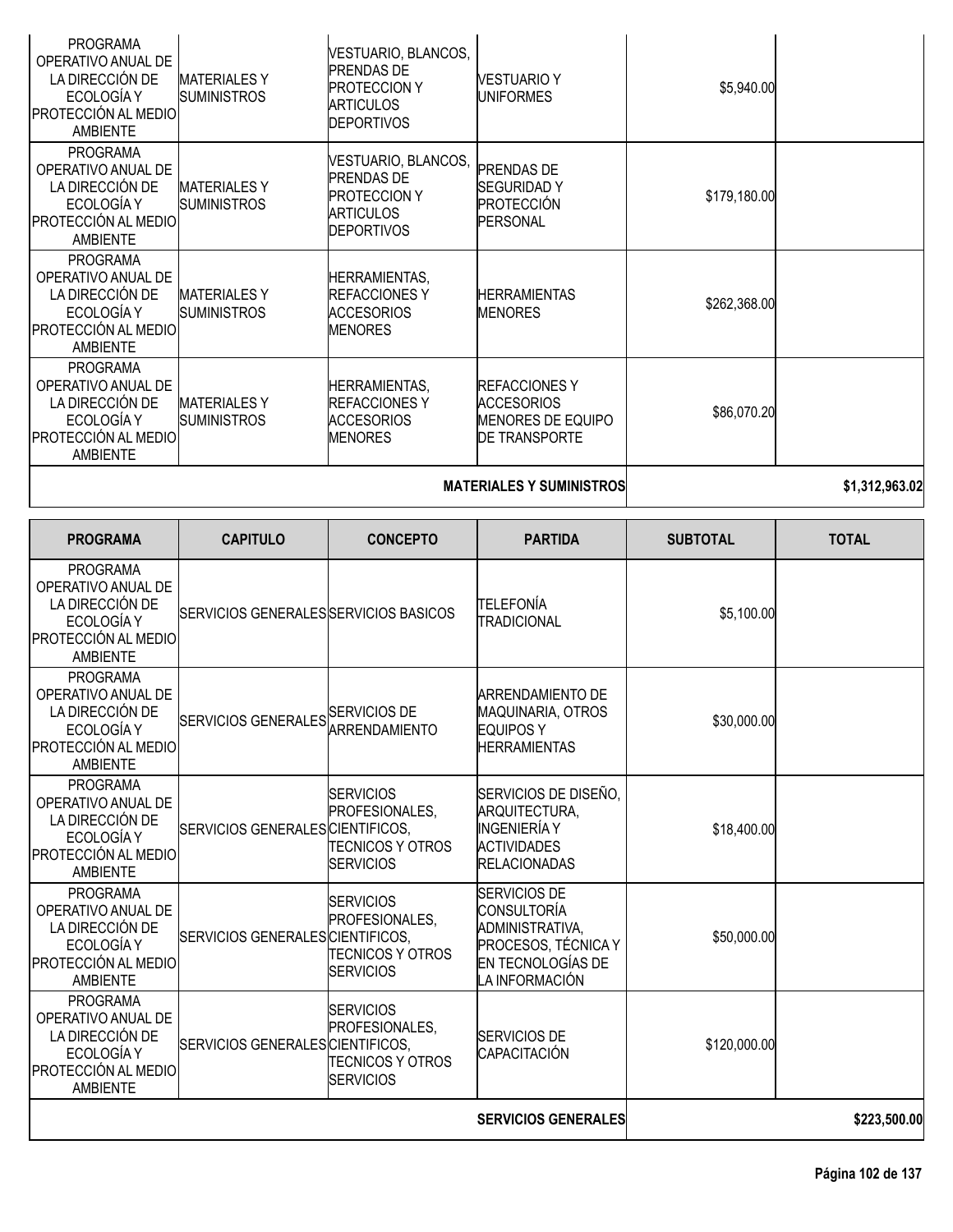| <b>PROGRAMA</b>                                                                                                         | <b>CAPITULO</b>                                                                                        | <b>CONCEPTO</b>                                                      | <b>PARTIDA</b>                                             | <b>SUBTOTAL</b> | <b>TOTAL</b> |
|-------------------------------------------------------------------------------------------------------------------------|--------------------------------------------------------------------------------------------------------|----------------------------------------------------------------------|------------------------------------------------------------|-----------------|--------------|
| <b>PROGRAMA</b><br>OPERATIVO ANUAL DE<br>LA DIRECCIÓN DE<br>ECOLOGÍA Y<br><b>PROTECCIÓN AL MEDIO</b><br><b>AMBIENTE</b> | <b>BIENES MUEBLES,</b><br><b>INMUEBLES E</b><br><b>INTANGIBLES</b>                                     | <b>MOBILIARIO Y EQUIPO</b><br><b>DE ADMINISTRACION</b>               | EQUIPO DE CÓMPUTO Y<br>DE TECNOLOGÍAS DE<br>LA INFORMACIÓN | \$25,000.00     |              |
| <b>PROGRAMA</b><br>OPERATIVO ANUAL DE<br>LA DIRECCIÓN DE<br>ECOLOGÍA Y<br><b>PROTECCIÓN AL MEDIO</b><br><b>AMBIENTE</b> | <b>BIENES MUEBLES,</b><br><b>INMUEBLES E</b><br>INTANGIBLES                                            | <b>MAQUINARIA, OTROS</b><br><b>EQUIPOS Y</b><br><b>IHERRAMIENTAS</b> | <b>HERRAMIENTAS Y</b><br>MÁQUINAS-<br><b>HERRAMIENTA</b>   | \$120,000.00    |              |
|                                                                                                                         |                                                                                                        |                                                                      | BIENES MUEBLES, INMUEBLES E INTANGIBLES                    |                 | \$145,000.00 |
|                                                                                                                         | TOTAL DE PROGRAMA OPERATIVO ANUAL DE LA DIRECCIÓN DE ECOLOGÍA Y PROTECCIÓN AL<br><b>MEDIO AMBIENTE</b> |                                                                      | \$3,155,419.39                                             |                 |              |

**PROGRAMA** PROGRAMA OPERATIVO ANUAL DE LA DIRECCIÓN DE LICENCIAS DE CONSTRUCCIÓN

**PERIODO DEL PROGRAMA** DEL 01/01/2022 AL 31/12/2022

**OBJETIVO DEL PROGRAMA** LOGRAR QUE EL MUNICIPIO DE TIZAYUCA CUENTE CON UN ALTO GRADO DE ORDENAMIENTO TERRITORIAL Y<br>URBANO DE PROGRAMA URBANO

**JUSTIFICACIÓN DEL PROGRAMA** EL PRESENTE PROGRAMA CONTRIBUIRA AL ADECUADO REORDENAMIENTO TERRITORIAL DE TIZAYUCA

**OBJETIVOS ESPECÍFICOS DEL PROGRAMA** SUPERVISAR Y DAR SEGUIMIENTO DEL DESARROLLO DE FRACCIONAMIENTOS

**CARACTERÍSTICAS DEL PROGRAMA** URBANIZACIÓN, INCREMENTO DEL RECURSO PROPIO, ASÍ COMO EL ORDENAMIENTO Y PLANEACIÓN DE LA DIRECCIÓN DE LICENCIAS DE CONSTRUCCIÓN CONTARA CON EL SEGUIMIENTO DE PROCESOS DE ESPACIOS PÚBLICOS.

| <b>PROGRAMA</b>                                                                          | <b>META</b>                                                                                | UNIDAD DE MEDIDA | <b>INDICADOR DE</b><br><b>MEDICIÓN</b>                                                                                | <b>DENOMINACIÓN DEL</b><br><b>INDICADOR</b> | <b>EXPLICACIÓN DEL</b><br><b>INDICADOR</b>                                                                       |
|------------------------------------------------------------------------------------------|--------------------------------------------------------------------------------------------|------------------|-----------------------------------------------------------------------------------------------------------------------|---------------------------------------------|------------------------------------------------------------------------------------------------------------------|
| <b>PROGRAMA</b><br>OPERATIVO ANUAL DE<br>LA DIRECCIÓN DE<br>LICENCIAS DE<br>CONSTRUCCIÓN | 100% de las<br>construcciones realizadas<br>mediante la correcta<br>adecuación estructural | construcciones   | Porcentaje de<br>construcciones realizadas indicador de eficiencia,<br>mediante la correcta<br>adecuación estructural | dimensión nivel propósito                   | porcentaje de<br>mide<br>el<br>construcciones realizadas<br>mediante<br>correcta<br>la<br>adecuación estructural |

| <b>PROGRAMA</b>                                                                                        | <b>CAPITULO</b>                       | <b>CONCEPTO</b>                                                                         | <b>PARTIDA</b>                                                                                 | <b>SUBTOTAL</b> | <b>TOTAL</b> |
|--------------------------------------------------------------------------------------------------------|---------------------------------------|-----------------------------------------------------------------------------------------|------------------------------------------------------------------------------------------------|-----------------|--------------|
| <b>PROGRAMA</b><br>OPERATIVO ANUAL DE<br>LA DIRECCIÓN DE<br>LICENCIAS DE<br><b>CONSTRUCCIÓN</b>        | <b>SERVICIOS</b><br><b>PERSONALES</b> | <b>IREMUNERACIONES AL</b><br><b>PERSONAL DE</b><br><b>CARACTER</b><br><b>PERMANENTE</b> | SUELDOS BASE AL<br><b>PERSONAL</b><br><b>PERMANENTE</b>                                        | \$1,034,759.04  |              |
| <b>PROGRAMA</b><br>OPERATIVO ANUAL DE<br>LA DIRECCIÓN DE<br><b>LICENCIAS DE</b><br><b>CONSTRUCCIÓN</b> | <b>SERVICIOS</b><br><b>PERSONALES</b> | <b>IREMUNERACIONES AL</b><br><b>PERSONAL DE</b><br><b>CARACTER</b><br>itransitorio      | <b>SUELDOS BASE AL</b><br><b>PERSONAL EVENTUAL</b>                                             | \$592,416.00    |              |
| <b>PROGRAMA</b><br>OPERATIVO ANUAL DE<br>LA DIRECCIÓN DE<br><b>LICENCIAS DE</b><br><b>CONSTRUCCIÓN</b> | <b>SERVICIOS</b><br><b>PERSONALES</b> | <b>REMUNERACIONES</b><br><b>ADICIONALES Y</b><br><b>ESPECIALES</b>                      | <b>PRIMAS DE</b><br>VACACIONES,<br><b>DOMINICAL Y</b><br><b>GRATIFICACIÓN DE FIN</b><br>DE AÑO | \$49,368.00     |              |
| <b>PROGRAMA</b><br>OPERATIVO ANUAL DE<br>LA DIRECCIÓN DE<br><b>LICENCIAS DE</b><br><b>CONSTRUCCIÓN</b> | <b>SERVICIOS</b><br><b>PERSONALES</b> | <b>REMUNERACIONES</b><br><b>ADICIONALES Y</b><br><b>ESPECIALES</b>                      | <b>PRIMAS DE</b><br>VACACIONES,<br><b>DOMINICAL Y</b><br><b>GRATIFICACIÓN DE FIN</b><br>DE AÑO | \$9,873.60      |              |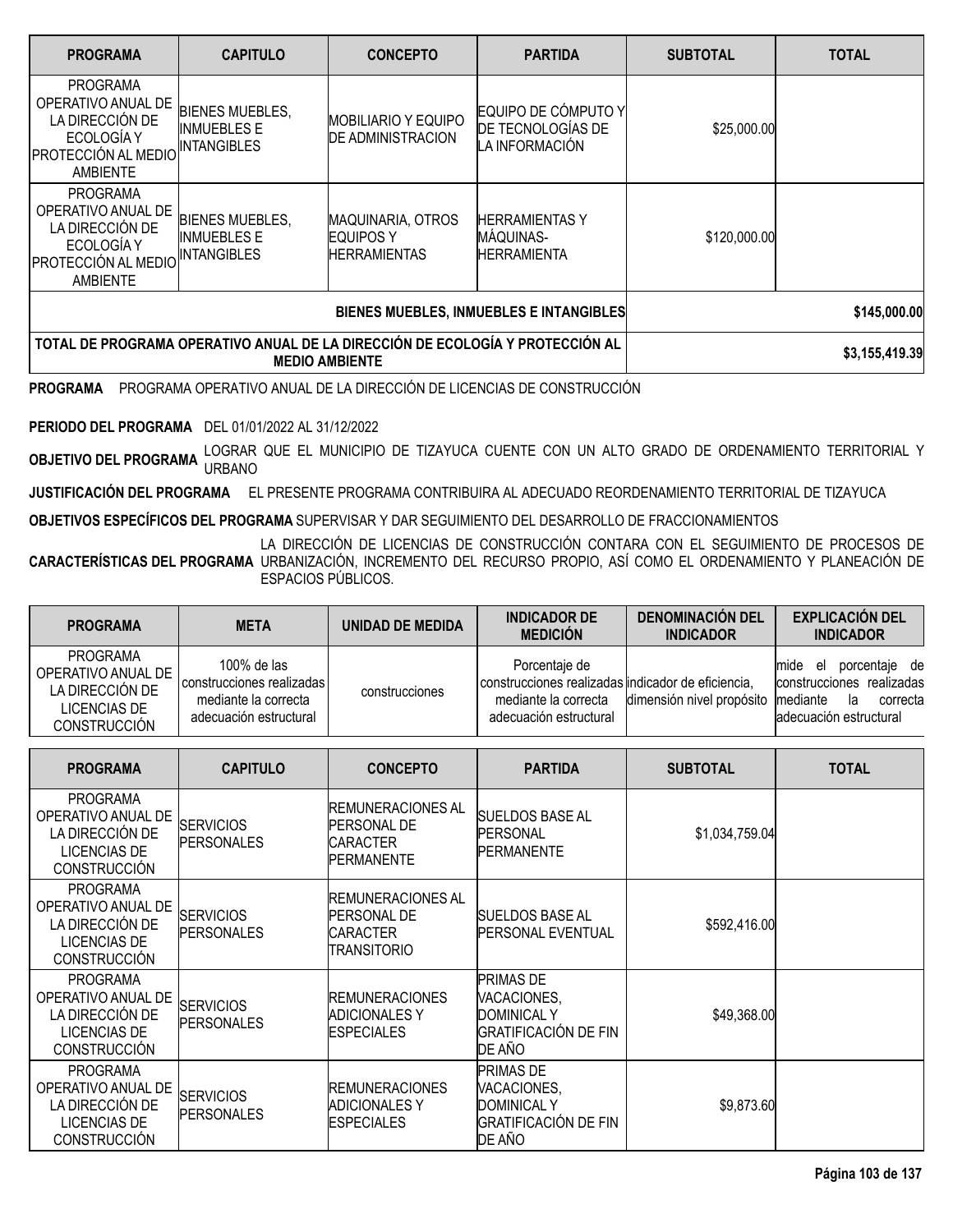| <b>PROGRAMA</b><br>OPERATIVO ANUAL DE<br>LA DIRECCIÓN DE<br><b>LICENCIAS DE</b><br><b>CONSTRUCCIÓN</b>                    | <b>SERVICIOS</b><br><b>PERSONALES</b>    | <b>REMUNERACIONES</b><br><b>ADICIONALES Y</b><br><b>ESPECIALES</b>                                                | <b>PRIMAS DE</b><br>VACACIONES,<br><b>DOMINICAL Y</b><br>GRATIFICACIÓN DE FIN<br>DE AÑO | \$199,705.07    |                |
|---------------------------------------------------------------------------------------------------------------------------|------------------------------------------|-------------------------------------------------------------------------------------------------------------------|-----------------------------------------------------------------------------------------|-----------------|----------------|
| <b>PROGRAMA</b><br>OPERATIVO ANUAL DE<br>LA DIRECCIÓN DE<br><b>LICENCIAS DE</b><br><b>CONSTRUCCIÓN</b>                    | <b>SERVICIOS</b><br><b>PERSONALES</b>    | <b>REMUNERACIONES</b><br><b>ADICIONALES Y</b><br><b>ESPECIALES</b>                                                | PRIMAS DE<br>VACACIONES,<br><b>DOMINICAL Y</b><br><b>GRATIFICACIÓN DE FIN</b><br>DE AÑO | \$31,958.41     |                |
| <b>PROGRAMA</b><br>OPERATIVO ANUAL DE<br>LA DIRECCIÓN DE<br><b>LICENCIAS DE</b><br><b>CONSTRUCCIÓN</b>                    | <b>SERVICIOS</b><br><b>PERSONALES</b>    | <b>OTRAS PRESTACIONES</b><br><b>SOCIALESY</b><br><b>ECONOMICAS</b>                                                | <b>PRESTACIONES</b><br><b>CONTRACTUALES</b>                                             | \$29,011.31     |                |
| <b>PROGRAMA</b><br>OPERATIVO ANUAL DE<br>LA DIRECCIÓN DE<br><b>LICENCIAS DE</b><br><b>CONSTRUCCIÓN</b>                    | <b>SERVICIOS</b><br><b>PERSONALES</b>    | <b>OTRAS PRESTACIONES</b><br><b>SOCIALESY</b><br><b>ECONOMICAS</b>                                                | <b>OTRAS PRESTACIONES</b><br><b>SOCIALESY</b><br>ECONÓMICAS                             | \$869,232.00    |                |
|                                                                                                                           |                                          |                                                                                                                   | <b>SERVICIOS PERSONALES</b>                                                             |                 | \$2,816,323.43 |
|                                                                                                                           |                                          |                                                                                                                   |                                                                                         |                 |                |
| <b>PROGRAMA</b>                                                                                                           | <b>CAPITULO</b>                          | <b>CONCEPTO</b>                                                                                                   | <b>PARTIDA</b>                                                                          | <b>SUBTOTAL</b> | <b>TOTAL</b>   |
| <b>PROGRAMA</b><br>OPERATIVO ANUAL DE<br>LA DIRECCIÓN DE<br><b>LICENCIAS DE</b><br><b>CONSTRUCCIÓN</b>                    | <b>MATERIALESY</b><br><b>SUMINISTROS</b> | <b>MATERIALES DE</b><br>ADMINISTRACION,<br><b>EMISION DE</b><br><b>DOCUMENTOS Y</b><br><b>ARTICULOS OFICIALES</b> | MATERIALES, ÚTILES Y<br><b>EQUIPOS MENORES DE</b><br>OFICINA                            | \$38,704.56     |                |
| <b>PROGRAMA</b><br>OPERATIVO ANUAL DE<br>LA DIRECCIÓN DE<br><b>LICENCIAS DE</b><br><b>CONSTRUCCIÓN</b>                    | <b>MATERIALESY</b><br><b>SUMINISTROS</b> | <b>MATERIALES DE</b><br>ADMINISTRACION,<br><b>EMISION DE</b><br><b>DOCUMENTOS Y</b><br><b>ARTICULOS OFICIALES</b> | <b>MATERIALES Y ÚTILES</b><br>DE IMPRESIÓN Y<br><b>REPRODUCCIÓN</b>                     | \$14,760.00     |                |
| <b>PROGRAMA</b><br>OPERATIVO ANUAL DE<br>LA DIRECCIÓN DE<br><b>LICENCIAS DE</b><br><b>CONSTRUCCIÓN</b><br><b>PROGRAMA</b> | <b>MATERIALESY</b><br><b>SUMINISTROS</b> | COMBUSTIBLES,<br><b>LUBRICANTESY</b><br><b>ADITIVOS</b>                                                           | COMBUSTIBLES,<br><b>UBRICANTESY</b><br><b>ADITIVOS</b>                                  | \$103,200.00    |                |

**MATERIALES Y SUMINISTROS 1997 1201 1202 1203 137,214.56** 

| <b>PROGRAMA</b>                                                                                 | <b>CAPITULO</b>                  | <b>CONCEPTO</b>                                                                       | <b>PARTIDA</b>                                                                                                                       | <b>SUBTOTAL</b> | <b>TOTAL</b> |
|-------------------------------------------------------------------------------------------------|----------------------------------|---------------------------------------------------------------------------------------|--------------------------------------------------------------------------------------------------------------------------------------|-----------------|--------------|
| <b>PROGRAMA</b><br>OPERATIVO ANUAL DE<br>LA DIRECCIÓN DE<br>LICENCIAS DE<br><b>CONSTRUCCIÓN</b> | SERVICIOS GENERALES CIENTIFICOS, | <b>SERVICIOS</b><br>PROFESIONALES,<br>ITECNICOS Y OTROS<br><b>ISERVICIOS</b>          | <b>ISERVICIOS DE APOYO</b><br>ADMINISTRATIVO,<br>TRADUCCIÓN,<br><b>FOTOCOPIADO E</b><br><b>IMPRESIÓN</b>                             | \$5,772.00      |              |
| PROGRAMA<br>OPERATIVO ANUAL DE<br>LA DIRECCIÓN DE<br>LICENCIAS DE<br><b>CONSTRUCCIÓN</b>        | SERVICIOS GENERALES REPARACION,  | <b>ISERVICIOS DE</b><br>INSTALACION,<br><b>MANTENIMIENTO Y</b><br><b>CONSERVACION</b> | <b>INSTALACIÓN,</b><br><b>REPARACIÓN Y</b><br><b>MANTENIMIENTO DE</b><br>MAQUINARIA, OTROS<br><b>EQUIPOS Y</b><br><b>HERRAMIENTA</b> | \$17,912.00     |              |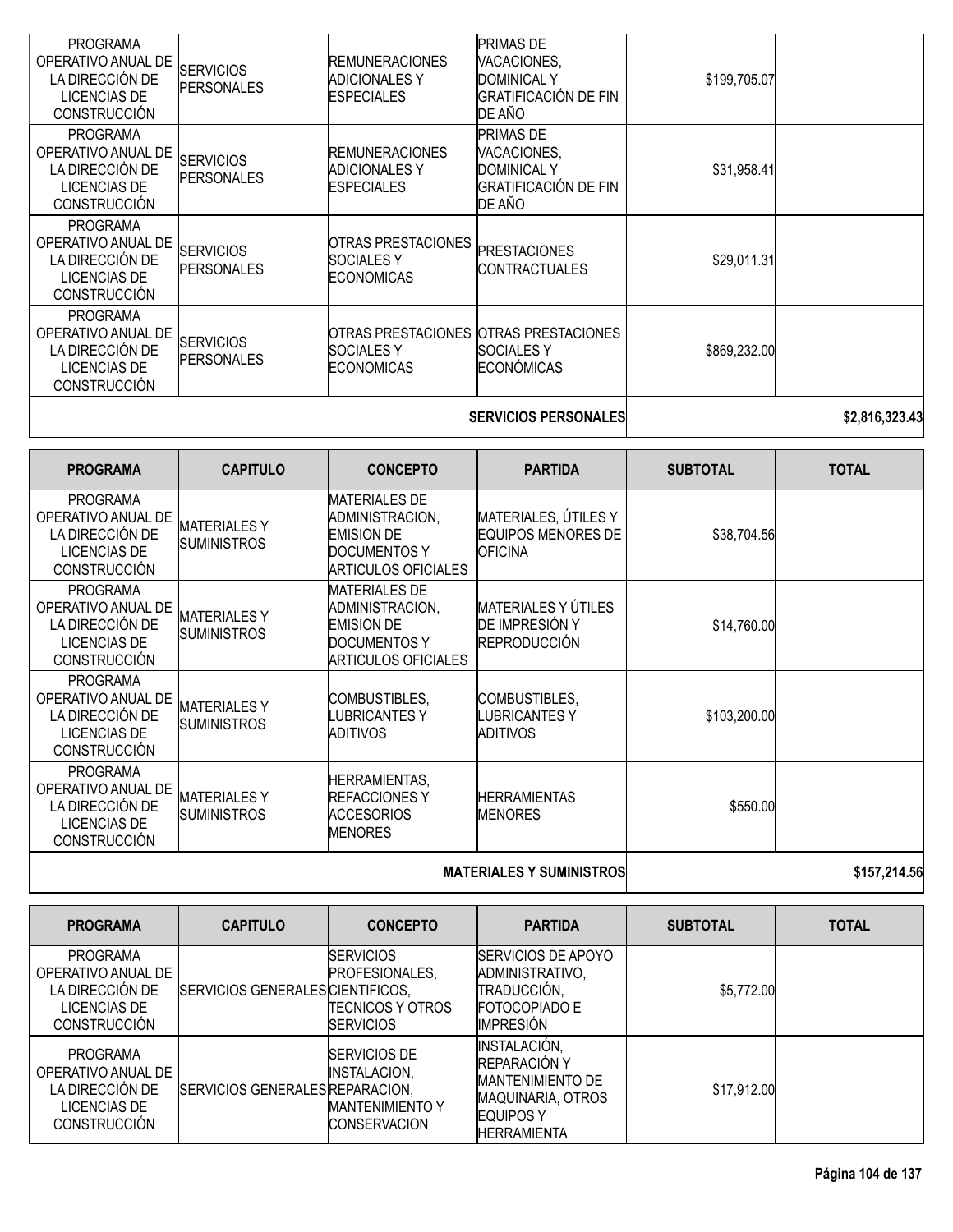**SERVICIOS GENERALES \$23,684.00**

| <b>PROGRAMA</b>                                                                                        | <b>CAPITULO</b>                                                                | <b>CONCEPTO</b>                                        | <b>PARTIDA</b>                                             | <b>SUBTOTAL</b> | <b>TOTAL</b> |
|--------------------------------------------------------------------------------------------------------|--------------------------------------------------------------------------------|--------------------------------------------------------|------------------------------------------------------------|-----------------|--------------|
| <b>PROGRAMA</b><br>OPERATIVO ANUAL DE<br>LA DIRECCIÓN DE<br><b>LICENCIAS DE</b><br><b>CONSTRUCCIÓN</b> | <b>BIENES MUEBLES.</b><br><b>INMUEBLES E</b><br><b>INTANGIBLES</b>             | IMOBILIARIO Y EQUIPO<br><b>DE ADMINISTRACION</b>       | <b>MUEBLES DE OFICINA Y</b><br><b>ESTANTERÍA</b>           | \$11,322.00     |              |
| <b>PROGRAMA</b><br>OPERATIVO ANUAL DE<br>LA DIRECCIÓN DE<br><b>LICENCIAS DE</b><br><b>CONSTRUCCIÓN</b> | <b>BIENES MUEBLES.</b><br><b>INMUEBLES E</b><br><b>INTANGIBLES</b>             | <b>MOBILIARIO Y EQUIPO</b><br><b>DE ADMINISTRACION</b> | EQUIPO DE CÓMPUTO Y<br>DE TECNOLOGÍAS DE<br>LA INFORMACIÓN | \$20,000.00     |              |
|                                                                                                        |                                                                                | BIENES MUEBLES, INMUEBLES E INTANGIBLES                | \$31,322.00                                                |                 |              |
|                                                                                                        | TOTAL DE PROGRAMA OPERATIVO ANUAL DE LA DIRECCIÓN DE LICENCIAS DE CONSTRUCCIÓN |                                                        | \$3,028,543.99                                             |                 |              |

**PROGRAMA** PROGRAMA OPERATIVO ANUAL DE LA DIRECCIÓN DE OBRAS PUBLICAS

**PERIODO DEL PROGRAMA** DEL 01/01/2022 AL 31/12/2022

**OBJETIVO DEL PROGRAMA** LOGRAR QUE LA REGULARIZACIÓN DE LA OBRA PÚBLICA, GARANTIZE INFRAESTRUCURA DE CALIDAD

**JUSTIFICACIÓN DEL PROGRAMA** ELABORAR PROYECTOS DE CALIDAD SUFICIENTE, QUE CUMPLAN CON LOS ELEMENTOS NECESARIOS REQUERIDOS POR LA NORMATIVIDAD VIGENTE; Y OBRAS PÚBLICAS CON EFICIENTE SUPERVISIÓN, CONTROL Y CALIDAD DE LOS PROCESOS CONSTRUCTIVOS.

**OBJETIVOS ESPECÍFICOS DEL PROGRAMA** LLEVAR A CABO OBRAS PÚBLICAS CON EFICIENTE SUPERVISIÓN, CONTROL Y CALIDAD DE LOS<br>PROCESOS CONSTRUCTIVOS DE PROGRAMA PROCESOS CONSTRUCTIVOS.

**CARACTERÍSTICAS DEL PROGRAMA** LA DIRECCIÓN DE OBRAS PÚBLICAS REALIZARA EL RECLUTAMIENTO <sup>Y</sup> CONTRATACION DE PERSONAL, ASI COMO LA REMODELACIÓN DE ESPACIOS PÚBLICOS CON UNA SUPREVISIÓN ADECUADA.

| <b>PROGRAMA</b>                                                                   | <b>META</b>                                              | <b>UNIDAD DE MEDIDA</b>                                                                 | <b>INDICADOR DE</b><br><b>MEDICIÓN</b>                                                  | <b>DENOMINACIÓN DEL</b><br><b>INDICADOR</b>        | <b>EXPLICACIÓN DEL</b><br><b>INDICADOR</b>      |
|-----------------------------------------------------------------------------------|----------------------------------------------------------|-----------------------------------------------------------------------------------------|-----------------------------------------------------------------------------------------|----------------------------------------------------|-------------------------------------------------|
| <b>PROGRAMA</b><br>OPERATIVO ANUAL DE<br>LA DIRECCIÓN DE<br><b>OBRAS PUBLICAS</b> | 100% en el cumplimiento<br>de las Obras<br>Recepcionadas | obras                                                                                   | Porcentaje De Obras<br>Recepcionadas                                                    | indicador de calidad,<br>dimensión nivel propósito | mide el<br>porcentaje de<br>Obras Recepcionadas |
| <b>PROGRAMA</b>                                                                   | <b>CAPITULO</b>                                          | <b>CONCEPTO</b>                                                                         | <b>PARTIDA</b>                                                                          | <b>SUBTOTAL</b>                                    | <b>TOTAL</b>                                    |
| <b>PROGRAMA</b><br>OPERATIVO ANUAL DE<br>LA DIRECCIÓN DE<br><b>OBRAS PUBLICAS</b> | <b>SERVICIOS</b><br><b>PERSONALES</b>                    | <b>REMUNERACIONES AL</b><br><b>PERSONAL DE</b><br><b>CARACTER</b><br><b>PERMANENTE</b>  | <b>SUELDOS BASE AL</b><br><b>PERSONAL</b><br><b>PERMANENTE</b>                          | \$970,623.36                                       |                                                 |
| <b>PROGRAMA</b><br>OPERATIVO ANUAL DE<br>LA DIRECCIÓN DE<br><b>OBRAS PUBLICAS</b> | <b>SERVICIOS</b><br><b>PERSONALES</b>                    | <b>REMUNERACIONES AL</b><br><b>PERSONAL DE</b><br><b>CARACTER</b><br><b>TRANSITORIO</b> | <b>SUELDOS BASE AL</b><br>PERSONAL EVENTUAL                                             | \$405,696.00                                       |                                                 |
| <b>PROGRAMA</b><br>OPERATIVO ANUAL DE<br>LA DIRECCIÓN DE<br><b>OBRAS PUBLICAS</b> | <b>SERVICIOS</b><br><b>PERSONALES</b>                    | <b>REMUNERACIONES</b><br><b>ADICIONALES Y</b><br><b>ESPECIALES</b>                      | PRIMAS POR AÑOS DE<br>SERVICIOS EFECTIVOS<br><b>PRESTADOS</b>                           | \$4,207.42                                         |                                                 |
| <b>PROGRAMA</b><br>OPERATIVO ANUAL DE<br>LA DIRECCIÓN DE<br><b>OBRAS PUBLICAS</b> | <b>SERVICIOS</b><br><b>PERSONALES</b>                    | <b>REMUNERACIONES</b><br><b>ADICIONALES Y</b><br>ESPECIALES                             | PRIMAS DE<br>VACACIONES,<br><b>DOMINICAL Y</b><br><b>GRATIFICACIÓN DE FIN</b><br>DE AÑO | \$28,481.34                                        |                                                 |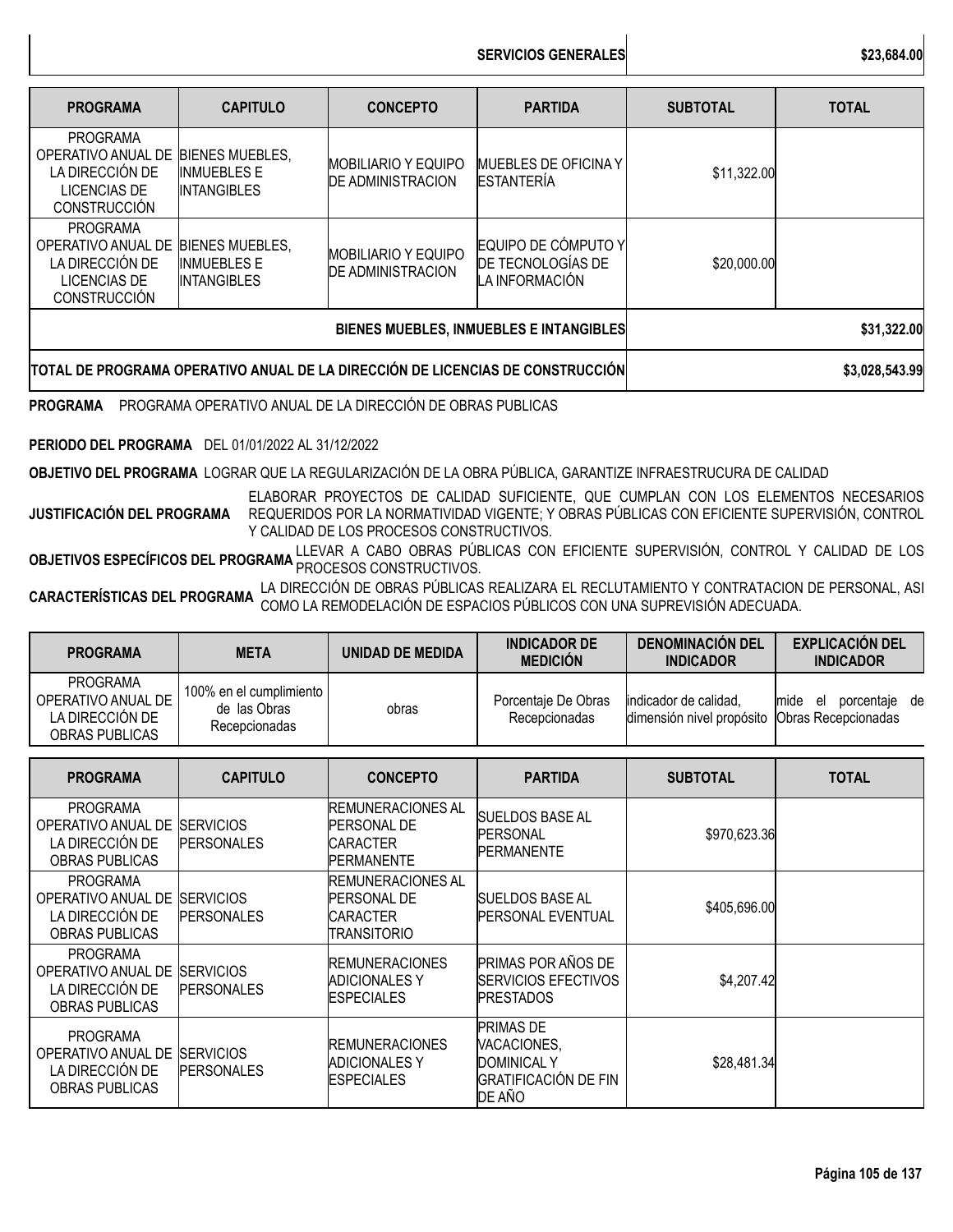| <b>PROGRAMA</b><br>OPERATIVO ANUAL DE<br>LA DIRECCIÓN DE<br><b>OBRAS PUBLICAS</b> | <b>SERVICIOS</b><br><b>PERSONALES</b> | <b>REMUNERACIONES</b><br><b>ADICIONALES Y</b><br><b>ESPECIALES</b>   | PRIMAS DE<br>VACACIONES,<br><b>DOMINICAL Y</b><br><b>GRATIFICACIÓN DE FIN</b><br>DE AÑO        | \$5,534.40   |  |
|-----------------------------------------------------------------------------------|---------------------------------------|----------------------------------------------------------------------|------------------------------------------------------------------------------------------------|--------------|--|
| <b>PROGRAMA</b><br>OPERATIVO ANUAL DE<br>LA DIRECCIÓN DE<br><b>OBRAS PUBLICAS</b> | <b>SERVICIOS</b><br><b>PERSONALES</b> | <b>REMUNERACIONES</b><br><b>ADICIONALES Y</b><br><b>ESPECIALES</b>   | <b>PRIMAS DE</b><br>VACACIONES,<br><b>DOMINICAL Y</b><br>GRATIFICACIÓN DE FIN<br>DE AÑO        | \$27,672.00  |  |
| <b>PROGRAMA</b><br>OPERATIVO ANUAL DE<br>LA DIRECCIÓN DE<br><b>OBRAS PUBLICAS</b> | <b>SERVICIOS</b><br><b>PERSONALES</b> | <b>IREMUNERACIONES</b><br><b>ADICIONALES Y</b><br><b>IESPECIALES</b> | <b>PRIMAS DE</b><br>VACACIONES,<br><b>DOMINICAL Y</b><br><b>GRATIFICACIÓN DE FIN</b><br>DE AÑO | \$178,556.27 |  |
| <b>PROGRAMA</b><br>OPERATIVO ANUAL DE<br>LA DIRECCIÓN DE<br><b>OBRAS PUBLICAS</b> | <b>SERVICIOS</b><br><b>PERSONALES</b> | <b>IREMUNERACIONES</b><br><b>ADICIONALES Y</b><br><b>IESPECIALES</b> | <b>COMPENSACIONES</b>                                                                          | \$24,000.00  |  |
| <b>PROGRAMA</b><br>OPERATIVO ANUAL DE<br>LA DIRECCIÓN DE<br><b>OBRAS PUBLICAS</b> | <b>SERVICIOS</b><br><b>PERSONALES</b> | IOTRAS PRESTACIONES<br><b>SOCIALESY</b><br><b>ECONOMICAS</b>         | <b>PRESTACIONES</b><br><b>CONTRACTUALES</b>                                                    | \$53,696.43  |  |
| <b>PROGRAMA</b><br>OPERATIVO ANUAL DE<br>LA DIRECCIÓN DE<br><b>OBRAS PUBLICAS</b> | <b>SERVICIOS</b><br><b>PERSONALES</b> | ISOCIALES Y<br><b>ECONOMICAS</b>                                     | OTRAS PRESTACIONES OTRAS PRESTACIONES<br><b>SOCIALES Y</b><br>ECONÓMICAS                       | \$458,808.00 |  |
|                                                                                   |                                       |                                                                      |                                                                                                |              |  |

## **SERVICIOS PERSONALES \$2,157,275.22**

| <b>PROGRAMA</b>                                                                   | <b>CAPITULO</b>                           | <b>CONCEPTO</b>                                                                                                   | <b>PARTIDA</b>                                                                                                   | <b>SUBTOTAL</b> | <b>TOTAL</b> |
|-----------------------------------------------------------------------------------|-------------------------------------------|-------------------------------------------------------------------------------------------------------------------|------------------------------------------------------------------------------------------------------------------|-----------------|--------------|
| <b>PROGRAMA</b><br>OPERATIVO ANUAL DE<br>LA DIRECCIÓN DE<br><b>OBRAS PUBLICAS</b> | <b>MATERIALESY</b><br><b>SUMINISTROS</b>  | <b>MATERIALES DE</b><br>ADMINISTRACION,<br><b>EMISION DE</b><br><b>DOCUMENTOS Y</b><br>ARTICULOS OFICIALES        | MATERIALES, ÚTILES Y<br><b>EQUIPOS MENORES DE</b><br><b>OFICINA</b>                                              | \$39,760.04     |              |
| <b>PROGRAMA</b><br>OPERATIVO ANUAL DE<br>LA DIRECCIÓN DE<br><b>OBRAS PUBLICAS</b> | <b>MATERIALES Y</b><br><b>SUMINISTROS</b> | <b>MATERIALES DE</b><br>ADMINISTRACION,<br><b>EMISION DE</b><br><b>DOCUMENTOS Y</b><br><b>ARTICULOS OFICIALES</b> | MATERIALES, ÚTILES Y<br><b>EQUIPOS MENORES DE</b><br>TECNOLOGÍAS DE LA<br>INFORMACIÓN Y<br><b>COMUNICACIONES</b> | \$1,790.00      |              |
| <b>PROGRAMA</b><br>OPERATIVO ANUAL DE<br>LA DIRECCIÓN DE<br><b>OBRAS PUBLICAS</b> | <b>MATERIALES Y</b><br><b>SUMINISTROS</b> | <b>MATERIALES Y</b><br><b>ARTICULOS DE</b><br>ICONSTRUCCION Y DE<br><b>REPARACION</b>                             | CEMENTO Y<br><b>PRODUCTOS DE</b><br><b>CONCRETO</b>                                                              | \$20,000.00     |              |
| <b>PROGRAMA</b><br>OPERATIVO ANUAL DE<br>LA DIRECCIÓN DE<br><b>OBRAS PUBLICAS</b> | <b>MATERIALES Y</b><br><b>SUMINISTROS</b> | <b>MATERIALES Y</b><br><b>ARTICULOS DE</b><br>ICONSTRUCCION Y DE<br><b>REPARACION</b>                             | <b>MATERIALES</b><br><b>COMPLEMENTARIOS</b>                                                                      | \$770.00        |              |
| <b>PROGRAMA</b><br>OPERATIVO ANUAL DE<br>LA DIRECCIÓN DE<br>OBRAS PUBLICAS        | <b>MATERIALES Y</b><br><b>SUMINISTROS</b> | <b>MATERIALES Y</b><br><b>ARTICULOS DE</b><br>ICONSTRUCCION Y DE<br><b>REPARACION</b>                             | <b>OTROS MATERIALES Y</b><br><b>ARTÍCULOS DE</b><br><b>CONSTRUCCIÓN Y</b><br><b>REPARACIÓN</b>                   | \$710,000.00    |              |
| <b>PROGRAMA</b><br>OPERATIVO ANUAL DE<br>LA DIRECCIÓN DE<br><b>OBRAS PUBLICAS</b> | <b>MATERIALES Y</b><br><b>SUMINISTROS</b> | <b>MATERIALESY</b><br>ARTICULOS DE<br><b>CONSTRUCCION Y DE</b><br><b>REPARACION</b>                               | <b>OTROS MATERIALES Y</b><br>ARTÍCULOS DE<br>CONSTRUCCIÓN Y<br><b>REPARACIÓN</b>                                 | \$170,585.00    |              |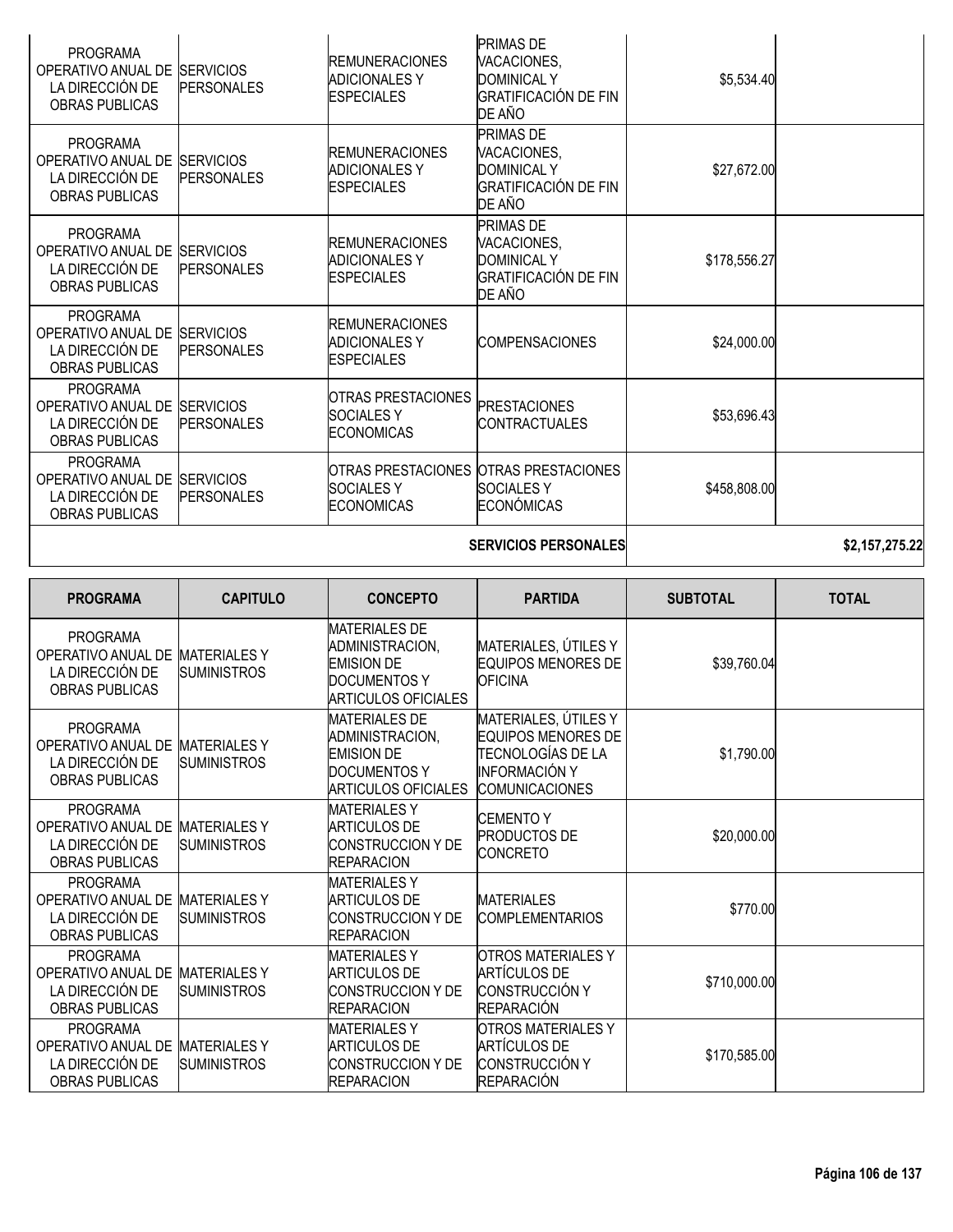|                                                                                                |                                           |                                                                                                          | <b>MATERIALES Y SUMINISTROS</b>                                                                              |              | \$2,644,577.33 |
|------------------------------------------------------------------------------------------------|-------------------------------------------|----------------------------------------------------------------------------------------------------------|--------------------------------------------------------------------------------------------------------------|--------------|----------------|
| <b>PROGRAMA</b><br>OPERATIVO ANUAL DE MATERIALES Y<br>LA DIRECCIÓN DE<br><b>OBRAS PUBLICAS</b> | <b>SUMINISTROS</b>                        | <b>HERRAMIENTAS,</b><br><b>REFACCIONES Y</b><br><b>ACCESORIOS</b><br><b>MENORES</b>                      | <b>REFACCIONESY</b><br><b>ACCESORIOS</b><br><b>MENORES DE</b><br><b>MAQUINARIA Y OTROS</b><br><b>EQUIPOS</b> | \$250,000.00 |                |
| <b>PROGRAMA</b><br>OPERATIVO ANUAL DE MATERIALES Y<br>LA DIRECCIÓN DE<br><b>OBRAS PUBLICAS</b> | <b>SUMINISTROS</b>                        | <b>HERRAMIENTAS,</b><br><b>REFACCIONESY</b><br><b>ACCESORIOS</b><br><b>MENORES</b>                       | <b>REFACCIONESY</b><br><b>ACCESORIOS</b><br><b>MENORES DE EQUIPO</b><br><b>DE TRANSPORTE</b>                 | \$250,000.00 |                |
| <b>PROGRAMA</b><br>OPERATIVO ANUAL DE<br>LA DIRECCIÓN DE<br><b>OBRAS PUBLICAS</b>              | <b>MATERIALES Y</b><br><b>SUMINISTROS</b> | <b>HERRAMIENTAS,</b><br><b>REFACCIONESY</b><br><b>ACCESORIOS</b><br><b>MENORES</b>                       | <b>REFACCIONES Y</b><br><b>ACCESORIOS</b><br><b>MENORES DE</b><br><b>EDIFICIOS</b>                           | \$100,000.00 |                |
| <b>PROGRAMA</b><br>OPERATIVO ANUAL DE<br>LA DIRECCIÓN DE<br><b>OBRAS PUBLICAS</b>              | <b>MATERIALES Y</b><br><b>SUMINISTROS</b> | <b>HERRAMIENTAS,</b><br><b>REFACCIONES Y</b><br>ACCESORIOS<br><b>MENORES</b>                             | <b>HERRAMIENTAS</b><br><b>MENORES</b>                                                                        | \$150,000.00 |                |
| <b>PROGRAMA</b><br>OPERATIVO ANUAL DE MATERIALES Y<br>LA DIRECCIÓN DE<br><b>OBRAS PUBLICAS</b> | <b>SUMINISTROS</b>                        | VESTUARIO, BLANCOS,<br><b>PRENDAS DE</b><br><b>PROTECCION Y</b><br><b>ARTICULOS</b><br><b>DEPORTIVOS</b> | <b>PRENDAS DE</b><br><b>SEGURIDADY</b><br>PROTECCIÓN<br><b>PERSONAL</b>                                      | \$200,000.00 |                |
| <b>PROGRAMA</b><br>OPERATIVO ANUAL DE MATERIALES Y<br>LA DIRECCIÓN DE<br><b>OBRAS PUBLICAS</b> | <b>SUMINISTROS</b>                        | COMBUSTIBLES,<br><b>LUBRICANTESY</b><br><b>ADITIVOS</b>                                                  | COMBUSTIBLES,<br><b>LUBRICANTESY</b><br><b>ADITIVOS</b>                                                      | \$181,225.89 |                |
| <b>PROGRAMA</b><br>OPERATIVO ANUAL DE MATERIALES Y<br>LA DIRECCIÓN DE<br><b>OBRAS PUBLICAS</b> | <b>SUMINISTROS</b>                        | COMBUSTIBLES,<br><b>LUBRICANTESY</b><br><b>ADITIVOS</b>                                                  | COMBUSTIBLES,<br><b>LUBRICANTESY</b><br><b>ADITIVOS</b>                                                      | \$120,446.40 |                |
| <b>PROGRAMA</b><br>OPERATIVO ANUAL DE<br>LA DIRECCIÓN DE<br><b>OBRAS PUBLICAS</b>              | <b>MATERIALESY</b><br><b>SUMINISTROS</b>  | COMBUSTIBLES,<br><b>LUBRICANTESY</b><br>ADITIVOS                                                         | COMBUSTIBLES,<br><b>LUBRICANTESY</b><br>ADITIVOS                                                             | \$450,000.00 |                |

| <b>PROGRAMA</b>                                                                   | <b>CAPITULO</b>                  | <b>CONCEPTO</b>                                                                        | <b>PARTIDA</b>                                                                                     | <b>SUBTOTAL</b> | <b>TOTAL</b> |
|-----------------------------------------------------------------------------------|----------------------------------|----------------------------------------------------------------------------------------|----------------------------------------------------------------------------------------------------|-----------------|--------------|
| <b>PROGRAMA</b><br>OPERATIVO ANUAL DE<br>LA DIRECCIÓN DE<br><b>OBRAS PUBLICAS</b> | SERVICIOS GENERALES SERVICIOS DE | ARRENDAMIENTO                                                                          | <b>OTROS</b><br><b>ARRENDAMIENTOS</b>                                                              | \$255,230.00    |              |
| <b>PROGRAMA</b><br>OPERATIVO ANUAL DE<br>LA DIRECCIÓN DE<br><b>OBRAS PUBLICAS</b> | SERVICIOS GENERALESICIENTIFICOS, | <b>ISERVICIOS</b><br>PROFESIONALES,<br>ITECNICOS Y OTROS<br><b>ISERVICIOS</b>          | SERVICIOS DE DISEÑO,<br>ARQUITECTURA,<br>INGENIERÍA Y<br><b>ACTIVIDADES</b><br><b>RELACIONADAS</b> | \$180,000.00    |              |
| <b>PROGRAMA</b><br>OPERATIVO ANUAL DE<br>LA DIRECCIÓN DE<br><b>OBRAS PUBLICAS</b> | SERVICIOS GENERALES REPARACION,  | <b>ISERVICIOS DE</b><br><b>INSTALACION,</b><br>IMANTENIMIENTO Y<br><b>CONSERVACION</b> | CONSERVACIÓN Y<br><b>IMANTENIMIENTO</b><br>MENOR DE INMUEBLES                                      | \$298,450.00    |              |
| <b>PROGRAMA</b><br>OPERATIVO ANUAL DE<br>LA DIRECCIÓN DE<br><b>OBRAS PUBLICAS</b> | SERVICIOS GENERALES REPARACION,  | <b>ISERVICIOS DE</b><br>INSTALACION.<br><b>IMANTENIMIENTO Y</b><br><b>CONSERVACION</b> | CONSERVACIÓN Y<br><b>IMANTENIMIENTO</b><br>MENOR DE INMUEBLES                                      | \$158,054.00    |              |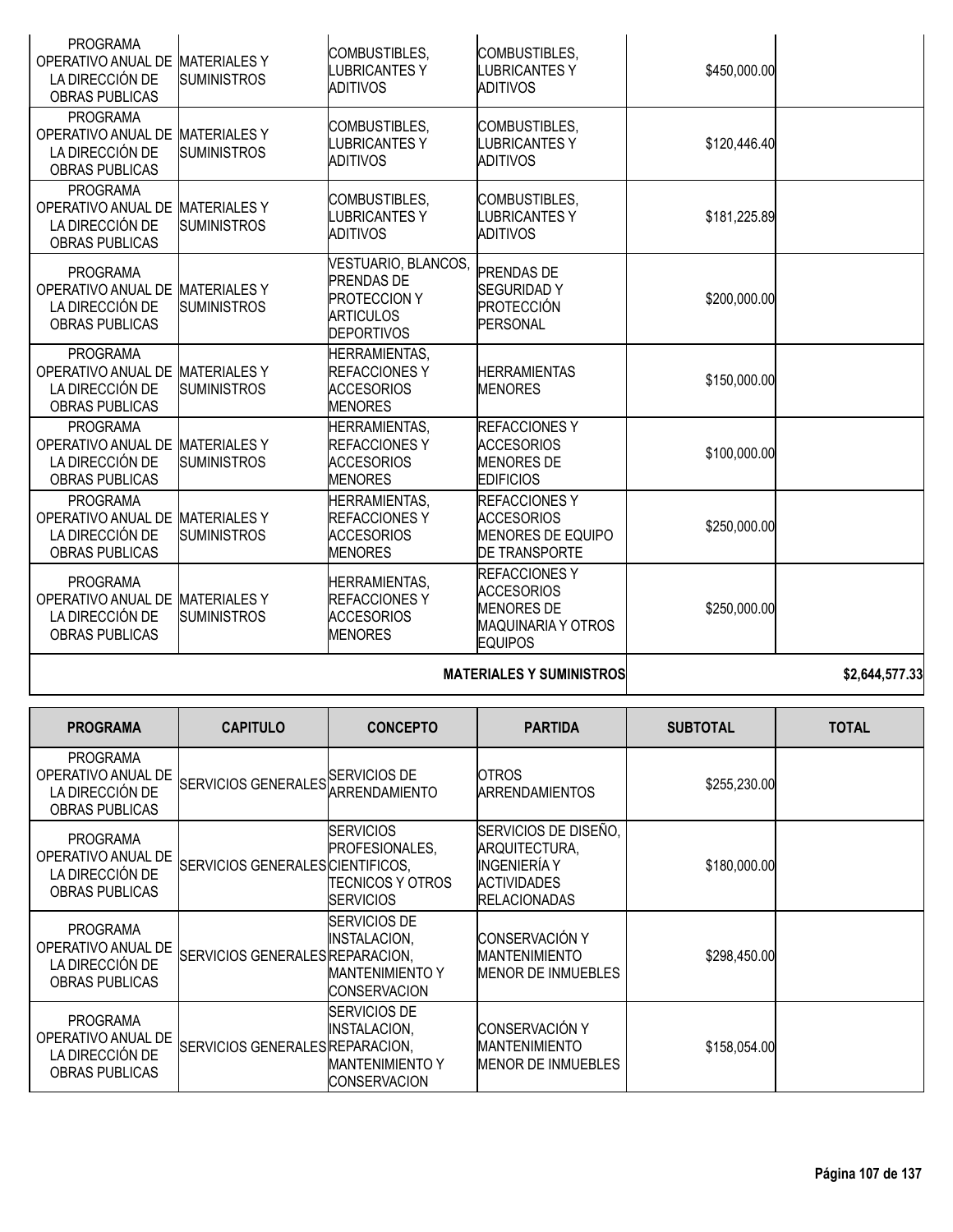| <b>PROGRAMA</b><br>OPERATIVO ANUAL DE<br>LA DIRECCIÓN DE<br>OBRAS PUBLICAS | SERVICIOS GENERALES REPARACION, | SERVICIOS DE<br>INSTALACION.<br><b>IMANTENIMIENTO Y</b><br><b>ICONSERVACION</b>        | <b>CONSERVACIÓN Y</b><br><b>MANTENIMIENTO</b><br>MENOR DE INMUEBLES              | \$345,361.00 |                |
|----------------------------------------------------------------------------|---------------------------------|----------------------------------------------------------------------------------------|----------------------------------------------------------------------------------|--------------|----------------|
| <b>PROGRAMA</b><br>OPERATIVO ANUAL DE<br>LA DIRECCIÓN DE<br>OBRAS PUBLICAS | SERVICIOS GENERALES REPARACION, | <b>SERVICIOS DE</b><br><b>INSTALACION.</b><br><b>IMANTENIMIENTO Y</b><br>ICONSERVACION | <b>REPARACIÓN Y</b><br><b>MANTENIMIENTO DE</b><br>EQUIPO DE<br><b>TRANSPORTE</b> | \$200,000.00 |                |
|                                                                            |                                 |                                                                                        | <b>SERVICIOS GENERALES</b>                                                       |              | \$1.437.095.00 |

| <b>PROGRAMA</b>                                                                   | <b>CAPITULO</b>                                                    | <b>CONCEPTO</b>                                        | <b>PARTIDA</b>                                                    | <b>SUBTOTAL</b> | <b>TOTAL</b>   |
|-----------------------------------------------------------------------------------|--------------------------------------------------------------------|--------------------------------------------------------|-------------------------------------------------------------------|-----------------|----------------|
| <b>PROGRAMA</b><br>OPERATIVO ANUAL DE<br>LA DIRECCIÓN DE<br><b>OBRAS PUBLICAS</b> | <b>BIENES MUEBLES,</b><br><b>INMUEBLES E</b><br><b>INTANGIBLES</b> | <b>MOBILIARIO Y EQUIPO</b><br><b>DE ADMINISTRACION</b> | MUEBLES DE OFICINA Y<br><b>ESTANTERÍA</b>                         | \$18,000.00     |                |
| <b>PROGRAMA</b><br>OPERATIVO ANUAL DE<br>LA DIRECCIÓN DE<br><b>OBRAS PUBLICAS</b> | <b>BIENES MUEBLES,</b><br>INMUEBLES E<br>INTANGIBLES               | <b>MOBILIARIO Y EQUIPO</b><br><b>DE ADMINISTRACION</b> | EQUIPO DE CÓMPUTO Y<br><b>DE TECNOLOGÍAS DE</b><br>LA INFORMACIÓN | \$22,000.00     |                |
| <b>PROGRAMA</b><br>OPERATIVO ANUAL DE<br>LA DIRECCIÓN DE<br><b>OBRAS PUBLICAS</b> | <b>BIENES MUEBLES,</b><br><b>INMUEBLES E</b><br><b>INTANGIBLES</b> | <b>VEHICULOS Y EQUIPO</b><br><b>DE TRANSPORTE</b>      | <b>VEHÍCULOS Y EQUIPO</b><br><b>TERRESTRE</b>                     | \$286,666.00    |                |
| BIENES MUEBLES, INMUEBLES E INTANGIBLES                                           |                                                                    |                                                        |                                                                   |                 | \$326,666.00   |
| TOTAL DE PROGRAMA OPERATIVO ANUAL DE LA DIRECCIÓN DE OBRAS PUBLICAS               |                                                                    |                                                        |                                                                   |                 | \$6,565,613.55 |

**PROGRAMA** PROGRAMA OPERATIVO ANUAL DE LA DIRECCIÓN DE PLANEACIÓN DE OBRAS PÚBLICAS

## **PERIODO DEL PROGRAMA** DEL 01/01/2022 AL 31/12/2022

**OBJETIVO DEL PROGRAMA** LOGRAR QUE LA POBLACION DE TIZAYUCA CUENTE CON UNA ADECUADA INFRAESTRUCTURA DE SERVICIOS

**JUSTIFICACIÓN DEL PROGRAMA** CON LA EJECUCIÓN DE LOS PROCESOS EN TIEMPO Y FORMA, PODEMOS TERMINAR EN EL AÑO CORRIENTE DEL EJERCICIO FISCAL, INCENTIVANDO A LA POBLACIÓN A REALIZAR SUS PAGOS DE CONTRIBUCIONES, LAS CUALES DE ALGUNA MANERA SE LES REGRESA EN OBRA.

**OBJETIVOS ESPECÍFICOS DEL PROGRAMA** REALIZAR TRABAJOS DE CALIDAD EN PROCESOS CONSTRUCTIVOS

**CARACTERÍSTICAS DEL PROGRAMA** LA DIRECCIÓN DE PLANEACIÓN Y ADMINISTRACIÓN CONTARA CON CORRECTOS PRESUPUESTOS DE OBRA, ADQUISICIÓN DE MATERIALES CON ESPECIFICACIONES NORMATIVAS Y LA CREACIÓN DE UNA PLATAFORMA QUE FACILITE LOS TRAMITES A LOS CIUDADANOS Y QUE MANTENGA UN SEGUIMIENTO CONSTANTE.

| <b>PROGRAMA</b>                                                                      | <b>META</b>                                                                                                             | UNIDAD DE MEDIDA | <b>INDICADOR DE</b><br><b>MEDICIÓN</b>                   | <b>DENOMINACIÓN DEL</b><br><b>INDICADOR</b>          | <b>EXPLICACIÓN DEL</b><br><b>INDICADOR</b>                                |
|--------------------------------------------------------------------------------------|-------------------------------------------------------------------------------------------------------------------------|------------------|----------------------------------------------------------|------------------------------------------------------|---------------------------------------------------------------------------|
| PROGRAMA<br>OPERATIVO ANUAL DE<br>LA DIRECCIÓN DE<br>PLANEACIÓN DE<br>OBRAS PÚBLICAS | 100% de cumplimiento a l<br>los proyectos de obra<br>planeados y validados en l<br>tiempo y forma, para su<br>eiecución | provectos        | Porcentaje de<br>cumplimiento de recurso<br>comprometido | lindicador de eficacia.<br>dimensión nivel propósito | porcentaje de<br>mide<br>el<br>de recurso<br>cumplimiento<br>comprometido |

| <b>PROGRAMA</b>                                                                             | <b>CAPITULO</b>                       | <b>CONCEPTO</b>                                                                        | <b>PARTIDA</b>                                                  | <b>SUBTOTAL</b> | <b>TOTAL</b> |
|---------------------------------------------------------------------------------------------|---------------------------------------|----------------------------------------------------------------------------------------|-----------------------------------------------------------------|-----------------|--------------|
| <b>PROGRAMA</b><br>OPERATIVO ANUAL DE<br>LA DIRECCIÓN DE<br>PLANEACIÓN DE<br>OBRAS PUBLICAS | <b>SERVICIOS</b><br><b>PERSONALES</b> | <b>REMUNERACIONES AL</b><br><b>PERSONAL DE</b><br><b>CARACTER</b><br><b>PERMANENTE</b> | <b>SUELDOS BASE AL</b><br><b>IPERSONAL</b><br><b>PERMANENTE</b> | \$923,973.12    |              |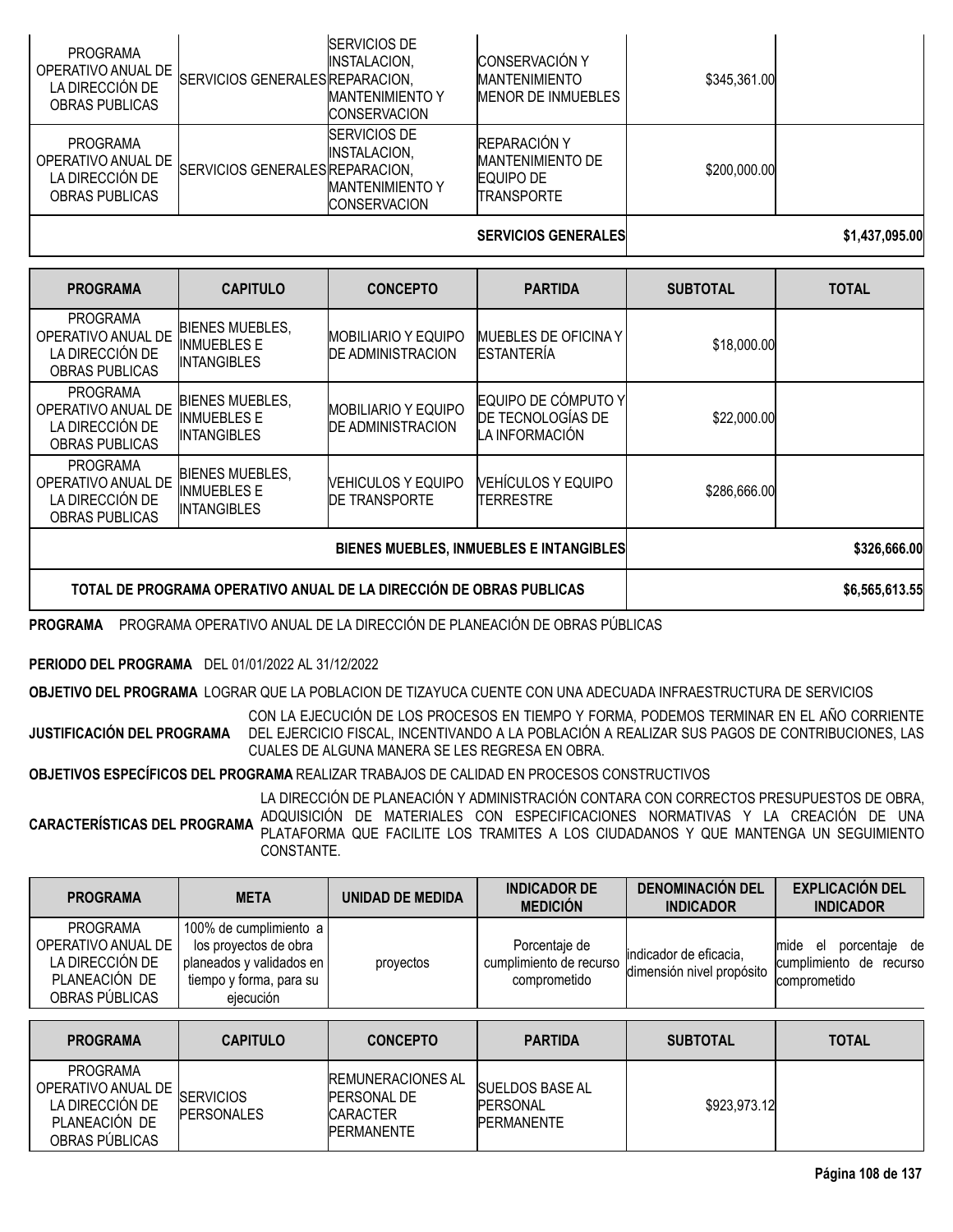| <b>PROGRAMA</b><br>OPERATIVO ANUAL DE<br>LA DIRECCIÓN DE<br>PLANEACIÓN DE<br>OBRAS PÚBLICAS | <b>SERVICIOS</b><br><b>PERSONALES</b> | <b>REMUNERACIONES AL</b><br>PERSONAL DE<br><b>CARACTER</b><br><b>TRANSITORIO</b> | <b>SUELDOS BASE AL</b><br>PERSONAL EVENTUAL                                             | \$189,648.00 |  |
|---------------------------------------------------------------------------------------------|---------------------------------------|----------------------------------------------------------------------------------|-----------------------------------------------------------------------------------------|--------------|--|
| <b>PROGRAMA</b><br>OPERATIVO ANUAL DE<br>LA DIRECCIÓN DE<br>PLANEACIÓN DE<br>OBRAS PÚBLICAS | <b>SERVICIOS</b><br><b>PERSONALES</b> | <b>REMUNERACIONES</b><br><b>ADICIONALESY</b><br><b>ESPECIALES</b>                | PRIMAS POR AÑOS DE<br>SERVICIOS EFECTIVOS<br><b>PRESTADOS</b>                           | \$7,171.22   |  |
| <b>PROGRAMA</b><br>OPERATIVO ANUAL DE<br>LA DIRECCIÓN DE<br>PLANEACIÓN DE<br>OBRAS PÚBLICAS | <b>SERVICIOS</b><br><b>PERSONALES</b> | <b>REMUNERACIONES</b><br><b>ADICIONALES Y</b><br><b>ESPECIALES</b>               | PRIMAS DE<br>VACACIONES,<br><b>DOMINICAL Y</b><br><b>GRATIFICACIÓN DE FIN</b><br>DE AÑO | \$3,160.80   |  |
| <b>PROGRAMA</b><br>OPERATIVO ANUAL DE<br>LA DIRECCIÓN DE<br>PLANEACIÓN DE<br>OBRAS PÚBLICAS | <b>SERVICIOS</b><br><b>PERSONALES</b> | <b>REMUNERACIONES</b><br><b>ADICIONALESY</b><br><b>ESPECIALES</b>                | PRIMAS DE<br>VACACIONES,<br><b>DOMINICAL Y</b><br><b>GRATIFICACIÓN DE FIN</b><br>DE AÑO | \$178,253.87 |  |
| <b>PROGRAMA</b><br>OPERATIVO ANUAL DE<br>LA DIRECCIÓN DE<br>PLANEACIÓN DE<br>OBRAS PÚBLICAS | <b>SERVICIOS</b><br><b>PERSONALES</b> | <b>REMUNERACIONES</b><br><b>ADICIONALESY</b><br><b>ESPECIALES</b>                | PRIMAS DE<br>VACACIONES,<br><b>DOMINICAL Y</b><br><b>GRATIFICACIÓN DE FIN</b><br>DE AÑO | \$15,804.00  |  |
| <b>PROGRAMA</b><br>OPERATIVO ANUAL DE<br>LA DIRECCIÓN DE<br>PLANEACIÓN DE<br>OBRAS PÚBLICAS | <b>SERVICIOS</b><br><b>PERSONALES</b> | <b>REMUNERACIONES</b><br><b>ADICIONALESY</b><br><b>ESPECIALES</b>                | PRIMAS DE<br>VACACIONES,<br><b>DOMINICAL Y</b><br><b>GRATIFICACIÓN DE FIN</b><br>DE AÑO | \$22,055.71  |  |
| <b>PROGRAMA</b><br>OPERATIVO ANUAL DE<br>LA DIRECCIÓN DE<br>PLANEACIÓN DE<br>OBRAS PÚBLICAS | <b>SERVICIOS</b><br><b>PERSONALES</b> | <b>REMUNERACIONES</b><br><b>ADICIONALES Y</b><br><b>ESPECIALES</b>               | <b>COMPENSACIONES</b>                                                                   | \$24,000.00  |  |
| <b>PROGRAMA</b><br>OPERATIVO ANUAL DE<br>LA DIRECCIÓN DE<br>PLANEACIÓN DE<br>OBRAS PÚBLICAS | <b>SERVICIOS</b><br><b>PERSONALES</b> | <b>OTRAS PRESTACIONES</b><br><b>SOCIALESY</b><br><b>ECONOMICAS</b>               | <b>PRESTACIONES</b><br><b>CONTRACTUALES</b>                                             | \$46,539.63  |  |
| <b>PROGRAMA</b><br>OPERATIVO ANUAL DE<br>LA DIRECCIÓN DE<br>PLANEACIÓN DE<br>OBRAS PÚBLICAS | <b>SERVICIOS</b><br><b>PERSONALES</b> | <b>SOCIALESY</b><br><b>ECONOMICAS</b>                                            | OTRAS PRESTACIONES OTRAS PRESTACIONES<br><b>SOCIALESY</b><br><b>ECONÓMICAS</b>          | \$405,624.00 |  |
|                                                                                             |                                       |                                                                                  |                                                                                         |              |  |

### **SERVICIOS PERSONALES \$1,816,230.35**

| <b>PROGRAMA</b>                                                                             | <b>CAPITULO</b>                           | <b>CONCEPTO</b>                                                                                             | <b>PARTIDA</b>                                                        | <b>SUBTOTAL</b> | <b>TOTAL</b> |
|---------------------------------------------------------------------------------------------|-------------------------------------------|-------------------------------------------------------------------------------------------------------------|-----------------------------------------------------------------------|-----------------|--------------|
| <b>PROGRAMA</b><br>OPERATIVO ANUAL DE<br>LA DIRECCIÓN DE<br>PLANEACIÓN DE<br>OBRAS PÚBLICAS | <b>MATERIALES Y</b><br><b>SUMINISTROS</b> | <b>MATERIALES DE</b><br>ADMINISTRACION,<br><b>EMISION DE</b><br>DOCUMENTOS Y<br>ARTICULOS OFICIALES         | MATERIALES, ÚTILES Y<br><b>EQUIPOS MENORES DE I</b><br><b>OFICINA</b> | \$20,043.00     |              |
| <b>PROGRAMA</b><br>OPERATIVO ANUAL DE<br>LA DIRECCIÓN DE<br>PLANEACIÓN DE<br>OBRAS PÚBLICAS | <b>MATERIALESY</b><br><b>SUMINISTROS</b>  | <b>MATERIALES DE</b><br>ADMINISTRACION,<br><b>EMISION DE</b><br><b>DOCUMENTOS Y</b><br>IARTICULOS OFICIALES | MATERIALES Y ÚTILES<br><b>DE IMPRESIÓN Y</b><br><b>REPRODUCCIÓN</b>   | \$43,478.00     |              |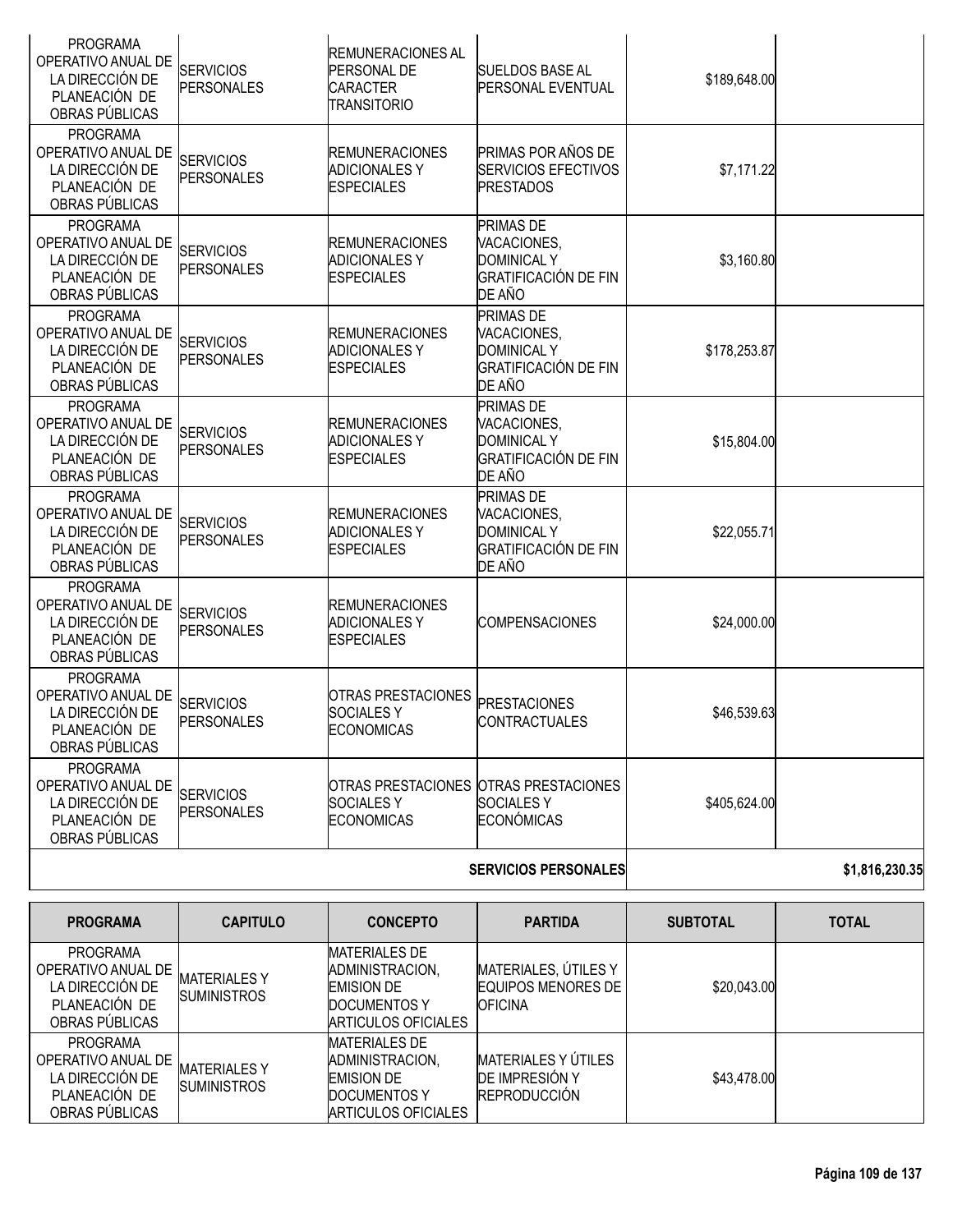| <b>PROGRAMA</b><br>OPERATIVO ANUAL DE<br>LA DIRECCIÓN DE<br>PLANEACIÓN DE<br>OBRAS PÚBLICAS | <b>MATERIALESY</b><br><b>SUMINISTROS</b> | <b>MATERIALES DE</b><br>ADMINISTRACION,<br><b>EMISION DE</b><br><b>DOCUMENTOS Y</b><br><b>ARTICULOS OFICIALES</b> | <b>MATERIAL IMPRESO E</b><br><b>INFORMACIÓN DIGITAL</b>                                                                                | \$16,808.00 |  |
|---------------------------------------------------------------------------------------------|------------------------------------------|-------------------------------------------------------------------------------------------------------------------|----------------------------------------------------------------------------------------------------------------------------------------|-------------|--|
| <b>PROGRAMA</b><br>OPERATIVO ANUAL DE<br>LA DIRECCIÓN DE<br>PLANEACIÓN DE<br>OBRAS PÚBLICAS | <b>MATERIALESY</b><br><b>SUMINISTROS</b> | <b>MATERIALES DE</b><br>ADMINISTRACION,<br><b>EMISION DE</b><br><b>DOCUMENTOS Y</b><br><b>ARTICULOS OFICIALES</b> | <b>MATERIAL DE LIMPIEZA</b>                                                                                                            | \$6,000.00  |  |
| <b>PROGRAMA</b><br>OPERATIVO ANUAL DE<br>LA DIRECCIÓN DE<br>PLANEACIÓN DE<br>OBRAS PÚBLICAS | <b>MATERIALESY</b><br><b>SUMINISTROS</b> | <b>ALIMENTOS Y</b><br><b>UTENSILIOS</b>                                                                           | <b>PRODUCTOS</b><br><b>ALIMENTICIOS PARA</b><br><b>PERSONAS</b>                                                                        | \$6,240.00  |  |
| <b>PROGRAMA</b><br>OPERATIVO ANUAL DE<br>LA DIRECCIÓN DE<br>PLANEACIÓN DE<br>OBRAS PÚBLICAS | <b>MATERIALESY</b><br><b>SUMINISTROS</b> | <b>MATERIALESY</b><br><b>ARTICULOS DE</b><br><b>CONSTRUCCION Y DE</b><br><b>REPARACION</b>                        | <b>MATERIAL ELÉCTRICO</b><br>Y ELECTRÓNICO                                                                                             | \$3,200.00  |  |
| <b>PROGRAMA</b><br>OPERATIVO ANUAL DE<br>LA DIRECCIÓN DE<br>PLANEACIÓN DE<br>OBRAS PÚBLICAS | <b>MATERIALESY</b><br><b>SUMINISTROS</b> | <b>MATERIALESY</b><br><b>ARTICULOS DE</b><br>CONSTRUCCION Y DE<br><b>REPARACION</b>                               | <b>MATERIALES</b><br><b>COMPLEMENTARIOS</b>                                                                                            | \$2,565.00  |  |
| <b>PROGRAMA</b><br>OPERATIVO ANUAL DE<br>LA DIRECCIÓN DE<br>PLANEACIÓN DE<br>OBRAS PÚBLICAS | <b>MATERIALESY</b><br><b>SUMINISTROS</b> | <b>MATERIALESY</b><br><b>ARTICULOS DE</b><br><b>CONSTRUCCION Y DE</b><br><b>REPARACION</b>                        | <b>OTROS MATERIALES Y</b><br><b>ARTÍCULOS DE</b><br><b>CONSTRUCCIÓN Y</b><br><b>REPARACIÓN</b>                                         | \$39,415.18 |  |
| <b>PROGRAMA</b><br>OPERATIVO ANUAL DE<br>LA DIRECCIÓN DE<br>PLANEACIÓN DE<br>OBRAS PÚBLICAS | <b>MATERIALESY</b><br><b>SUMINISTROS</b> | COMBUSTIBLES,<br><b>LUBRICANTESY</b><br>ADITIVOS                                                                  | COMBUSTIBLES,<br><b>LUBRICANTESY</b><br>ADITIVOS                                                                                       | \$59,964.00 |  |
| <b>PROGRAMA</b><br>OPERATIVO ANUAL DE<br>LA DIRECCIÓN DE<br>PLANEACIÓN DE<br>OBRAS PÚBLICAS | <b>MATERIALESY</b><br><b>SUMINISTROS</b> | <b>HERRAMIENTAS,</b><br><b>REFACCIONESY</b><br><b>ACCESORIOS</b><br><b>MENORES</b>                                | <b>REFACCIONESY</b><br><b>ACCESORIOS</b><br><b>MENORES DE</b><br><b>EDIFICIOS</b>                                                      | \$350.00    |  |
| <b>PROGRAMA</b><br>OPERATIVO ANUAL DE<br>LA DIRECCIÓN DE<br>PLANEACIÓN DE<br>OBRAS PÚBLICAS | <b>MATERIALESY</b><br><b>SUMINISTROS</b> | HERRAMIENTAS,<br>REFACCIONES Y<br><b>ACCESORIOS</b><br><b>MENORES</b>                                             | <b>REFACCIONESY</b><br><b>ACCESORIOS</b><br><b>MENORES DE EQUIPO</b><br>DE CÓMPUTO Y<br><b>TECNOLOGÍAS DE LA</b><br><b>INFORMACIÓN</b> | \$21,033.80 |  |
| <b>PROGRAMA</b><br>OPERATIVO ANUAL DE<br>LA DIRECCIÓN DE<br>PLANEACIÓN DE<br>OBRAS PÚBLICAS | <b>MATERIALESY</b><br><b>SUMINISTROS</b> | HERRAMIENTAS,<br><b>REFACCIONES Y</b><br><b>ACCESORIOS</b><br><b>MENORES</b>                                      | <b>REFACCIONESY</b><br><b>ACCESORIOS</b><br>MENORES DE EQUIPO<br><b>DE TRANSPORTE</b>                                                  | \$5,469.00  |  |
|                                                                                             |                                          | <b>MATERIALES Y SUMINISTROS</b>                                                                                   | \$224,565.98                                                                                                                           |             |  |

| <b>PROGRAMA</b>                                                                      | <b>CAPITULO</b>                               | <b>CONCEPTO</b> | <b>PARTIDA</b>    | <b>SUBTOTAL</b> | <b>TOTAL</b> |
|--------------------------------------------------------------------------------------|-----------------------------------------------|-----------------|-------------------|-----------------|--------------|
| PROGRAMA<br>OPERATIVO ANUAL DE<br>LA DIRECCIÓN DE<br>PLANEACIÓN DE<br>OBRAS PÚBLICAS | <b>ISERVICIOS GENERALESISERVICIOS BASICOS</b> |                 | ENERGÍA ELÉCTRICA | \$10,800.00     |              |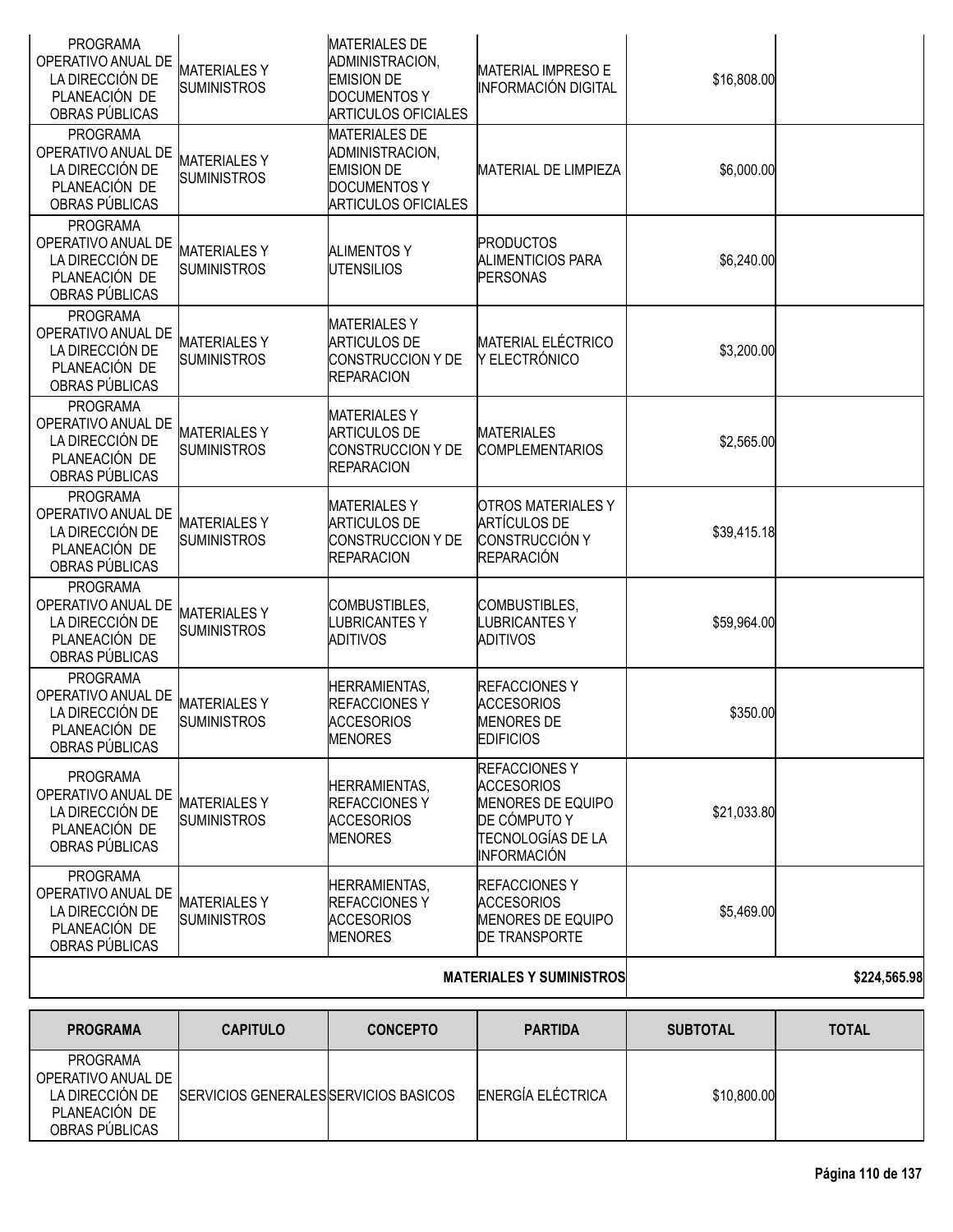| <b>PROGRAMA</b><br>OPERATIVO ANUAL DE<br>LA DIRECCIÓN DE<br>PLANEACIÓN DE<br>OBRAS PÚBLICAS | SERVICIOS GENERALES SERVICIOS BASICOS |                                                                                      | AGUA                                                                                             | \$2,400.00  |             |
|---------------------------------------------------------------------------------------------|---------------------------------------|--------------------------------------------------------------------------------------|--------------------------------------------------------------------------------------------------|-------------|-------------|
| <b>PROGRAMA</b><br>OPERATIVO ANUAL DE<br>LA DIRECCIÓN DE<br>PLANEACIÓN DE<br>OBRAS PÚBLICAS | SERVICIOS GENERALES SERVICIOS BASICOS |                                                                                      | SERVICIOS DE ACCESO<br>DE INTERNET, REDES Y<br><b>PROCESAMIENTO DE</b><br><b>INFORMACIÓN</b>     | \$13,200.00 |             |
| <b>PROGRAMA</b><br>OPERATIVO ANUAL DE<br>LA DIRECCIÓN DE<br>PLANEACIÓN DE<br>OBRAS PÚBLICAS | SERVICIOS GENERALES CIENTIFICOS,      | <b>SERVICIOS</b><br>PROFESIONALES.<br>TECNICOS Y OTROS<br><b>ISERVICIOS</b>          | <b>SERVICIOS DE</b><br>CAPACITACIÓN                                                              | \$23,501.00 |             |
| <b>PROGRAMA</b><br>OPERATIVO ANUAL DE<br>LA DIRECCIÓN DE<br>PLANEACIÓN DE<br>OBRAS PÚBLICAS | SERVICIOS GENERALES CIENTIFICOS,      | <b>ISERVICIOS</b><br>PROFESIONALES.<br>TECNICOS Y OTROS<br><b>SERVICIOS</b>          | <b>SERVICIOS DE APOYO</b><br>ADMINISTRATIVO,<br>TRADUCCIÓN,<br>FOTOCOPIADO E<br><b>IMPRESIÓN</b> | \$8,265.80  |             |
| <b>PROGRAMA</b><br>OPERATIVO ANUAL DE<br>LA DIRECCIÓN DE<br>PLANEACIÓN DE<br>OBRAS PÚBLICAS | SERVICIOS GENERALES REPARACION,       | SERVICIOS DE<br><b>INSTALACION,</b><br><b>MANTENIMIENTO Y</b><br><b>CONSERVACION</b> | REPARACIÓN Y<br><b>MANTENIMIENTO DE</b><br>EQUIPO DE DEFENSA Y<br><b>SEGURIDAD</b>               | \$9,400.00  |             |
|                                                                                             |                                       |                                                                                      | <b>SERVICIOS GENERALES</b>                                                                       |             | \$67,566.80 |

| <b>PROGRAMA</b>                                                                                      | <b>CAPITULO</b>                                                                             | <b>CONCEPTO</b>                                        | <b>PARTIDA</b>                                             | <b>SUBTOTAL</b> | <b>TOTAL</b> |
|------------------------------------------------------------------------------------------------------|---------------------------------------------------------------------------------------------|--------------------------------------------------------|------------------------------------------------------------|-----------------|--------------|
| PROGRAMA<br>OPERATIVO ANUAL DE BIENES MUEBLES,<br>LA DIRECCIÓN DE<br>PLANEACIÓN DE<br>OBRAS PUBLICAS | <b>INMUEBLES E</b><br><b>INTANGIBLES</b>                                                    | <b>MOBILIARIO Y EQUIPO</b><br><b>DE ADMINISTRACION</b> | EQUIPO DE CÓMPUTO Y<br>DE TECNOLOGIAS DE<br>A INFORMACIÓN. | \$25,000.00     |              |
|                                                                                                      |                                                                                             | BIENES MUEBLES, INMUEBLES E INTANGIBLES                | \$25,000.00                                                |                 |              |
|                                                                                                      | TOTAL DE PROGRAMA OPERATIVO ANUAL DE LA DIRECCIÓN DE PLANEACIÓN DE OBRAS<br><b>PUBLICAS</b> |                                                        | \$2,133,363.13                                             |                 |              |

**PROGRAMA** PROGRAMA OPERATIVO ANUAL DE LA DIRECCIÓN DE SERVICIOS PÚBLICOS MUNICIPALES

**PERIODO DEL PROGRAMA** DEL 01/01/2022 AL 31/12/2022

**OBJETIVO DEL PROGRAMA** CONTAR CON UNA BUENA COBERTURA DE SERVICIOS PU´BLICOS MUNICIPALES DE CALIDAD PARA LAS <sup>Y</sup> LOS HABITANTES DE TIZAYUCA

**JUSTIFICACIÓN DEL PROGRAMA** LA DIRECCIÓN DE SERVICIOS PÚBLICOS MUNICIPALES, TIENE POR OBJETO PROMOVER EL DESARROLLO DE LA PRESTACIÓN DE LOS SERVICIOS PÚBLICOS DEL MUNICIPIO, A TRAVÉS DE LAS DIFERENTES COORDINACIONES QUE LA INTEGRAN (ALUMBRADO PÚBLICO, MAQUINARIA Y BACHEO, EQUIPAMIENTO URBANO, PARQUES Y JARDINES Y GESTIÓN DE RESIDUOS SÓLIDOS URBANOS) LLEVANDO A CABO UNA CORRECTA SUPERVISIÓN Y AUXILIO EN LA EJECUCIÓN DE LAS POLÍTICAS DISEÑADAS POR LAS ÁREAS MUNICIPALES DEPENDIENTES DE ELLA.

**OBJETIVOS ESPECÍFICOS DEL PROGRAMA** LOGRAR QUE LAS LUMINARIAS SE ENCUENTRAN EN CORRECTO FUNCIONAMIENTO

**CARACTERÍSTICAS DEL PROGRAMA** LUMINARIAS, ASÍ COMO DARÁ EL SEGUIMIENTO OPORTUNO A LAS DEMANDAS CIUDADANAS PARA LA DIRECCIÓN DE SERVICIOS PÚBLICOS MUNICIPALES REALIZARÁ LA SUSTITUCIÓN Y REPARACIÓN DE CANALIZARLAS A LAS DEPENDENCIAS CORRESPONDIENTES.

| <b>PROGRAMA</b> | <b>META</b> | UNIDAD DE MEDIDA | <b>INDICADOR DE</b><br><b>MEDICIÓN</b> | <b>DENOMINACION DEL</b><br><b>INDICADOR</b> | <b>EXPLICACIÓN DEL</b><br><b>INDICADOR</b> |
|-----------------|-------------|------------------|----------------------------------------|---------------------------------------------|--------------------------------------------|
|-----------------|-------------|------------------|----------------------------------------|---------------------------------------------|--------------------------------------------|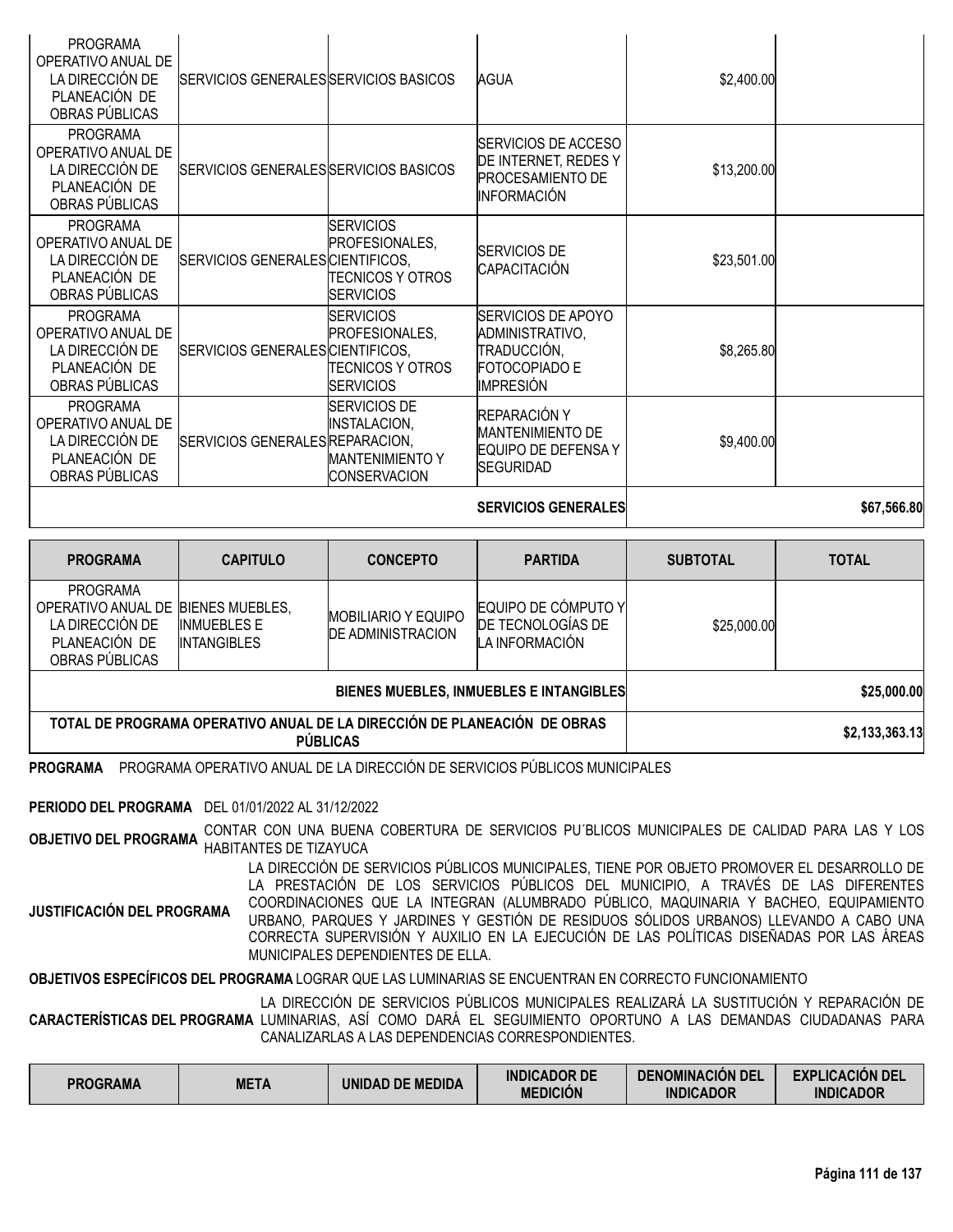| PROGRAMA<br>OPERATIVO ANUAL DE I<br>LA DIRECCION DE<br>SERVICIOS PUBLICOS<br><b>MUNICIPALES</b> | 100 % de indicadores de l<br>I la Dirección de Servicios I<br>Públicos municipales<br>cumplidos de manera<br>favorable | <i>indicadores</i> | Porcentaje de indicadores<br>de la Dirección de<br>Servicios Públicos<br>municipales cumplidos de<br>manera favorable | lindicador de eficacia.<br>dimensión nivel propósito Públicos | mide el<br>lindicadores<br>Dirección<br>cumplidos<br><b>favorable</b> | porcentaie<br>de<br>de<br>de | de<br>la<br>Servicios<br>municipales<br>manera |
|-------------------------------------------------------------------------------------------------|------------------------------------------------------------------------------------------------------------------------|--------------------|-----------------------------------------------------------------------------------------------------------------------|---------------------------------------------------------------|-----------------------------------------------------------------------|------------------------------|------------------------------------------------|
|-------------------------------------------------------------------------------------------------|------------------------------------------------------------------------------------------------------------------------|--------------------|-----------------------------------------------------------------------------------------------------------------------|---------------------------------------------------------------|-----------------------------------------------------------------------|------------------------------|------------------------------------------------|

| <b>PROGRAMA</b>                                                                                      | <b>CAPITULO</b>                       | <b>CONCEPTO</b>                                                            | <b>PARTIDA</b>                                                                                 | <b>SUBTOTAL</b> | <b>TOTAL</b> |
|------------------------------------------------------------------------------------------------------|---------------------------------------|----------------------------------------------------------------------------|------------------------------------------------------------------------------------------------|-----------------|--------------|
| <b>PROGRAMA</b><br>OPERATIVO ANUAL DE<br>LA DIRECCIÓN DE<br>SERVICIOS PÚBLICOS<br><b>MUNICIPALES</b> | <b>SERVICIOS</b><br><b>PERSONALES</b> | IREMUNERACIONES AL<br>PERSONAL DE<br><b>CARACTER</b><br><b>PERMANENTE</b>  | <b>SUELDOS BASE AL</b><br><b>PERSONAL</b><br><b>PERMANENTE</b>                                 | \$8,941,264.80  |              |
| <b>PROGRAMA</b><br>OPERATIVO ANUAL DE<br>LA DIRECCIÓN DE<br>SERVICIOS PÚBLICOS<br><b>MUNICIPALES</b> | <b>SERVICIOS</b><br>PERSONALES        | IREMUNERACIONES AL<br>PERSONAL DE<br><b>CARACTER</b><br><b>TRANSITORIO</b> | <b>SUELDOS BASE AL</b><br>PERSONAL EVENTUAL                                                    | \$7,307,928.00  |              |
| <b>PROGRAMA</b><br>OPERATIVO ANUAL DE<br>LA DIRECCIÓN DE<br>SERVICIOS PÚBLICOS<br><b>MUNICIPALES</b> | <b>SERVICIOS</b><br><b>PERSONALES</b> | <b>REMUNERACIONES</b><br><b>ADICIONALES Y</b><br><b>ESPECIALES</b>         | PRIMAS POR AÑOS DE<br><b>SERVICIOS EFECTIVOS</b><br><b>PRESTADOS</b>                           | \$25,827.10     |              |
| <b>PROGRAMA</b><br>OPERATIVO ANUAL DE<br>LA DIRECCIÓN DE<br>SERVICIOS PÚBLICOS<br><b>MUNICIPALES</b> | <b>SERVICIOS</b><br><b>PERSONALES</b> | <b>REMUNERACIONES</b><br><b>ADICIONALESY</b><br><b>ESPECIALES</b>          | <b>PRIMAS DE</b><br>VACACIONES,<br><b>DOMINICAL Y</b><br><b>GRATIFICACIÓN DE FIN</b><br>DE AÑO | \$1,973,312.67  |              |
| <b>PROGRAMA</b><br>OPERATIVO ANUAL DE<br>LA DIRECCIÓN DE<br>SERVICIOS PÚBLICOS<br><b>MUNICIPALES</b> | <b>SERVICIOS</b><br><b>PERSONALES</b> | <b>REMUNERACIONES</b><br><b>ADICIONALES Y</b><br><b>ESPECIALES</b>         | PRIMAS DE<br>VACACIONES,<br><b>DOMINICAL Y</b><br><b>GRATIFICACIÓN DE FIN</b><br>DE AÑO        | \$364,721.51    |              |
| <b>PROGRAMA</b><br>OPERATIVO ANUAL DE<br>LA DIRECCIÓN DE<br>SERVICIOS PÚBLICOS<br><b>MUNICIPALES</b> | <b>SERVICIOS</b><br><b>PERSONALES</b> | <b>REMUNERACIONES</b><br><b>ADICIONALES Y</b><br><b>ESPECIALES</b>         | <b>PRIMAS DE</b><br>VACACIONES,<br><b>DOMINICAL Y</b><br><b>GRATIFICACIÓN DE FIN</b><br>DE AÑO | \$120,764.40    |              |
| <b>PROGRAMA</b><br>OPERATIVO ANUAL DE<br>LA DIRECCIÓN DE<br>SERVICIOS PÚBLICOS<br><b>MUNICIPALES</b> | <b>SERVICIOS</b><br>PERSONALES        | <b>REMUNERACIONES</b><br><b>ADICIONALESY</b><br><b>ESPECIALES</b>          | PRIMAS DE<br>VACACIONES,<br><b>DOMINICAL Y</b><br><b>GRATIFICACIÓN DE FIN</b><br>DE AÑO        | \$603,822.00    |              |
| <b>PROGRAMA</b><br>OPERATIVO ANUAL DE<br>LA DIRECCIÓN DE<br>SERVICIOS PÚBLICOS<br><b>MUNICIPALES</b> | <b>SERVICIOS</b><br><b>PERSONALES</b> | <b>REMUNERACIONES</b><br><b>ADICIONALES Y</b><br><b>ESPECIALES</b>         | <b>COMPENSACIONES</b>                                                                          | \$364,536.00    |              |
| <b>PROGRAMA</b><br>OPERATIVO ANUAL DE<br>LA DIRECCIÓN DE<br>SERVICIOS PÚBLICOS<br><b>MUNICIPALES</b> | <b>SERVICIOS</b><br><b>PERSONALES</b> | <b>REMUNERACIONES</b><br><b>ADICIONALES Y</b><br><b>ESPECIALES</b>         | <b>COMPENSACIONES</b>                                                                          | \$274,080.00    |              |
| <b>PROGRAMA</b><br>OPERATIVO ANUAL DE<br>LA DIRECCIÓN DE<br>SERVICIOS PÚBLICOS<br><b>MUNICIPALES</b> | <b>SERVICIOS</b><br>PERSONALES        | OTRAS PRESTACIONES<br><b>SOCIALESY</b><br><b>ECONOMICAS</b>                | <b>PRESTACIONES</b><br>CONTRACTUALES                                                           | \$1,369,593.97  |              |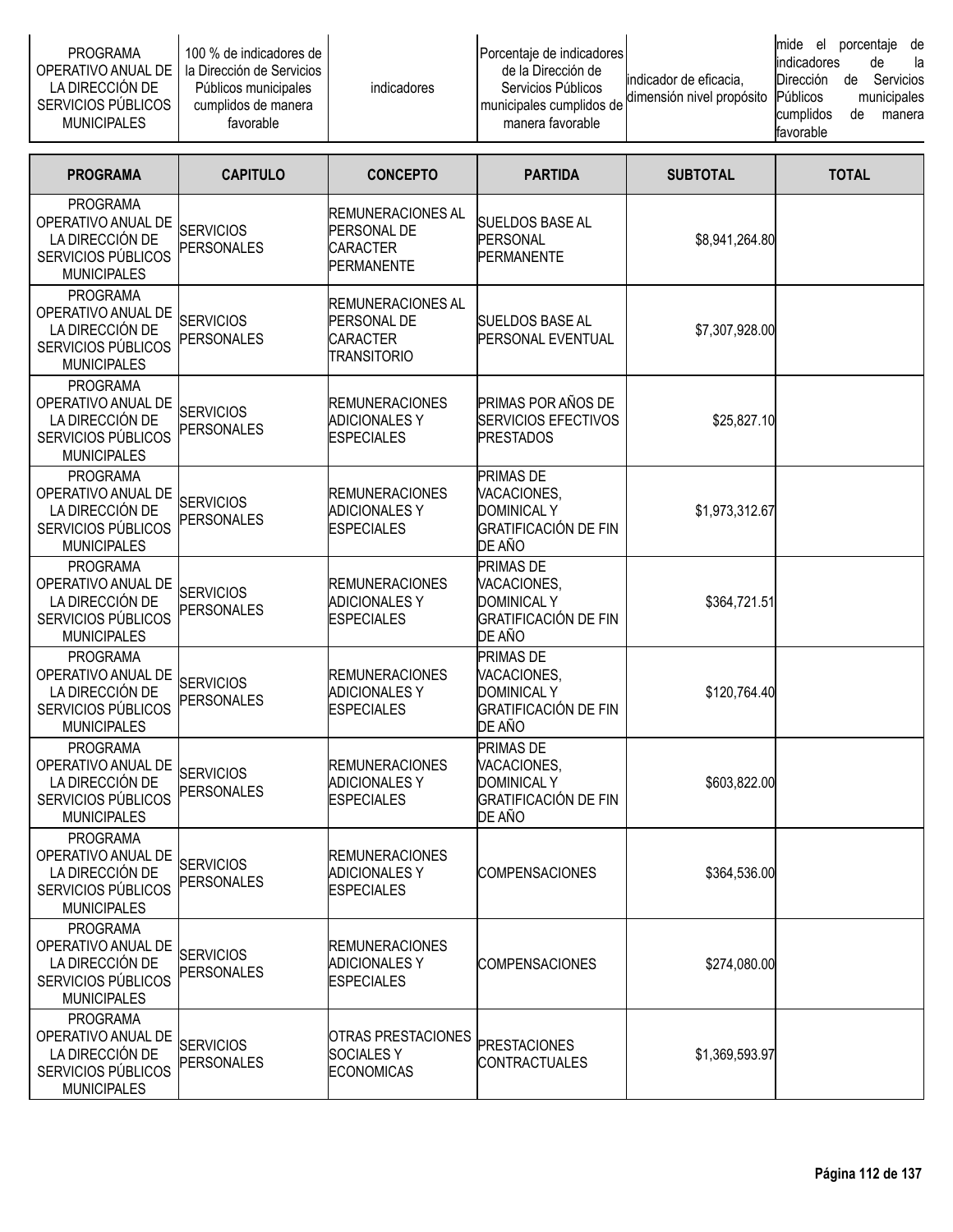| <b>PROGRAMA</b><br>OPERATIVO ANUAL DE<br><b>SERVICIOS</b><br>LA DIRECCIÓN DE<br><b>PERSONALES</b><br>SERVICIOS PÚBLICOS<br><b>MUNICIPALES</b> | ISOCIALES Y<br><b>ECONOMICAS</b> | <b>IOTRAS PRESTACIONES IOTRAS PRESTACIONES I</b><br><b>SOCIALES Y</b><br>ECONÓMICAS | \$4,425,048.00 |  |
|-----------------------------------------------------------------------------------------------------------------------------------------------|----------------------------------|-------------------------------------------------------------------------------------|----------------|--|
|-----------------------------------------------------------------------------------------------------------------------------------------------|----------------------------------|-------------------------------------------------------------------------------------|----------------|--|

# **SERVICIOS PERSONALES 1999 825,770,898.45**

| <b>PROGRAMA</b>                                                                                      | <b>CAPITULO</b>                           | <b>CONCEPTO</b>                                                                                                   | <b>PARTIDA</b>                                                                                                          | <b>SUBTOTAL</b> | <b>TOTAL</b> |
|------------------------------------------------------------------------------------------------------|-------------------------------------------|-------------------------------------------------------------------------------------------------------------------|-------------------------------------------------------------------------------------------------------------------------|-----------------|--------------|
| <b>PROGRAMA</b><br>OPERATIVO ANUAL DE<br>LA DIRECCIÓN DE<br>SERVICIOS PÚBLICOS<br><b>MUNICIPALES</b> | <b>MATERIALES Y</b><br><b>SUMINISTROS</b> | <b>MATERIALES DE</b><br>ADMINISTRACION,<br><b>EMISION DE</b><br><b>DOCUMENTOS Y</b><br><b>ARTICULOS OFICIALES</b> | MATERIALES, ÚTILES Y<br><b>EQUIPOS MENORES DE</b><br><b>OFICINA</b>                                                     | \$37,921.88     |              |
| <b>PROGRAMA</b><br>OPERATIVO ANUAL DE<br>LA DIRECCIÓN DE<br>SERVICIOS PÚBLICOS<br><b>MUNICIPALES</b> | <b>MATERIALESY</b><br><b>SUMINISTROS</b>  | <b>MATERIALES DE</b><br>ADMINISTRACION,<br><b>EMISION DE</b><br><b>DOCUMENTOS Y</b><br><b>ARTICULOS OFICIALES</b> | <b>MATERIALES Y ÚTILES</b><br>DE IMPRESIÓN Y<br>REPRODUCCIÓN                                                            | \$43.00         |              |
| <b>PROGRAMA</b><br>OPERATIVO ANUAL DE<br>LA DIRECCIÓN DE<br>SERVICIOS PÚBLICOS<br><b>MUNICIPALES</b> | <b>MATERIALESY</b><br><b>SUMINISTROS</b>  | <b>MATERIALES DE</b><br>ADMINISTRACION,<br><b>EMISION DE</b><br><b>DOCUMENTOS Y</b><br><b>ARTICULOS OFICIALES</b> | MATERIALES, ÚTILES Y<br><b>EQUIPOS MENORES DE</b><br>TECNOLOGÍAS DE LA<br><b>INFORMACIÓN Y</b><br><b>COMUNICACIONES</b> | \$930.00        |              |
| <b>PROGRAMA</b><br>OPERATIVO ANUAL DE<br>LA DIRECCIÓN DE<br>SERVICIOS PÚBLICOS<br><b>MUNICIPALES</b> | <b>MATERIALESY</b><br><b>SUMINISTROS</b>  | <b>ALIMENTOS Y</b><br><b>UTENSILIOS</b>                                                                           | <b>PRODUCTOS</b><br><b>ALIMENTICIOS PARA</b><br><b>ANIMALES</b>                                                         | \$80,000.00     |              |
| <b>PROGRAMA</b><br>OPERATIVO ANUAL DE<br>LA DIRECCIÓN DE<br>SERVICIOS PÚBLICOS<br><b>MUNICIPALES</b> | <b>MATERIALESY</b><br><b>SUMINISTROS</b>  | <b>MATERIALESY</b><br><b>ARTICULOS DE</b><br>CONSTRUCCION Y DE<br><b>REPARACION</b>                               | <b>MATERIAL ELÉCTRICO</b><br>Y ELECTRÓNICO                                                                              | \$9,088,806.54  |              |
| <b>PROGRAMA</b><br>OPERATIVO ANUAL DE<br>LA DIRECCIÓN DE<br>SERVICIOS PÚBLICOS<br><b>MUNICIPALES</b> | <b>MATERIALESY</b><br><b>SUMINISTROS</b>  | <b>MATERIALES Y</b><br><b>ARTICULOS DE</b><br><b>CONSTRUCCION Y DE</b><br><b>REPARACION</b>                       | <b>MATERIAL ELÉCTRICO</b><br>Y ELECTRÓNICO                                                                              | \$400,000.00    |              |
| <b>PROGRAMA</b><br>OPERATIVO ANUAL DE<br>LA DIRECCIÓN DE<br>SERVICIOS PÚBLICOS<br><b>MUNICIPALES</b> | <b>MATERIALESY</b><br><b>SUMINISTROS</b>  | <b>MATERIALES Y</b><br><b>ARTICULOS DE</b><br>CONSTRUCCION Y DE<br><b>REPARACION</b>                              | <b>OTROS MATERIALES Y</b><br><b>ARTÍCULOS DE</b><br><b>CONSTRUCCIÓN Y</b><br><b>REPARACIÓN</b>                          | \$131,578.00    |              |
| <b>PROGRAMA</b><br>OPERATIVO ANUAL DE<br>LA DIRECCIÓN DE<br>SERVICIOS PÚBLICOS<br><b>MUNICIPALES</b> | <b>MATERIALESY</b><br><b>SUMINISTROS</b>  | <b>MATERIALESY</b><br><b>ARTICULOS DE</b><br>CONSTRUCCION Y DE<br><b>REPARACION</b>                               | <b>OTROS MATERIALES Y</b><br><b>ARTÍCULOS DE</b><br><b>CONSTRUCCIÓN Y</b><br><b>REPARACIÓN</b>                          | \$183,916.44    |              |
| <b>PROGRAMA</b><br>OPERATIVO ANUAL DE<br>LA DIRECCIÓN DE<br>SERVICIOS PÚBLICOS<br><b>MUNICIPALES</b> | <b>MATERIALESY</b><br><b>SUMINISTROS</b>  | <b>MATERIALESY</b><br><b>ARTICULOS DE</b><br><b>CONSTRUCCION Y DE</b><br><b>REPARACION</b>                        | <b>OTROS MATERIALES Y</b><br><b>ARTÍCULOS DE</b><br>CONSTRUCCIÓN Y<br><b>REPARACIÓN</b>                                 | \$8,672,262.59  |              |
| <b>PROGRAMA</b><br>OPERATIVO ANUAL DE<br>LA DIRECCIÓN DE<br>SERVICIOS PÚBLICOS<br><b>MUNICIPALES</b> | <b>MATERIALESY</b><br><b>SUMINISTROS</b>  | <b>MATERIALESY</b><br><b>ARTICULOS DE</b><br>CONSTRUCCION Y DE<br><b>REPARACION</b>                               | <b>OTROS MATERIALES Y</b><br><b>ARTÍCULOS DE</b><br><b>CONSTRUCCIÓN Y</b><br><b>REPARACIÓN</b>                          | \$1,115,022.00  |              |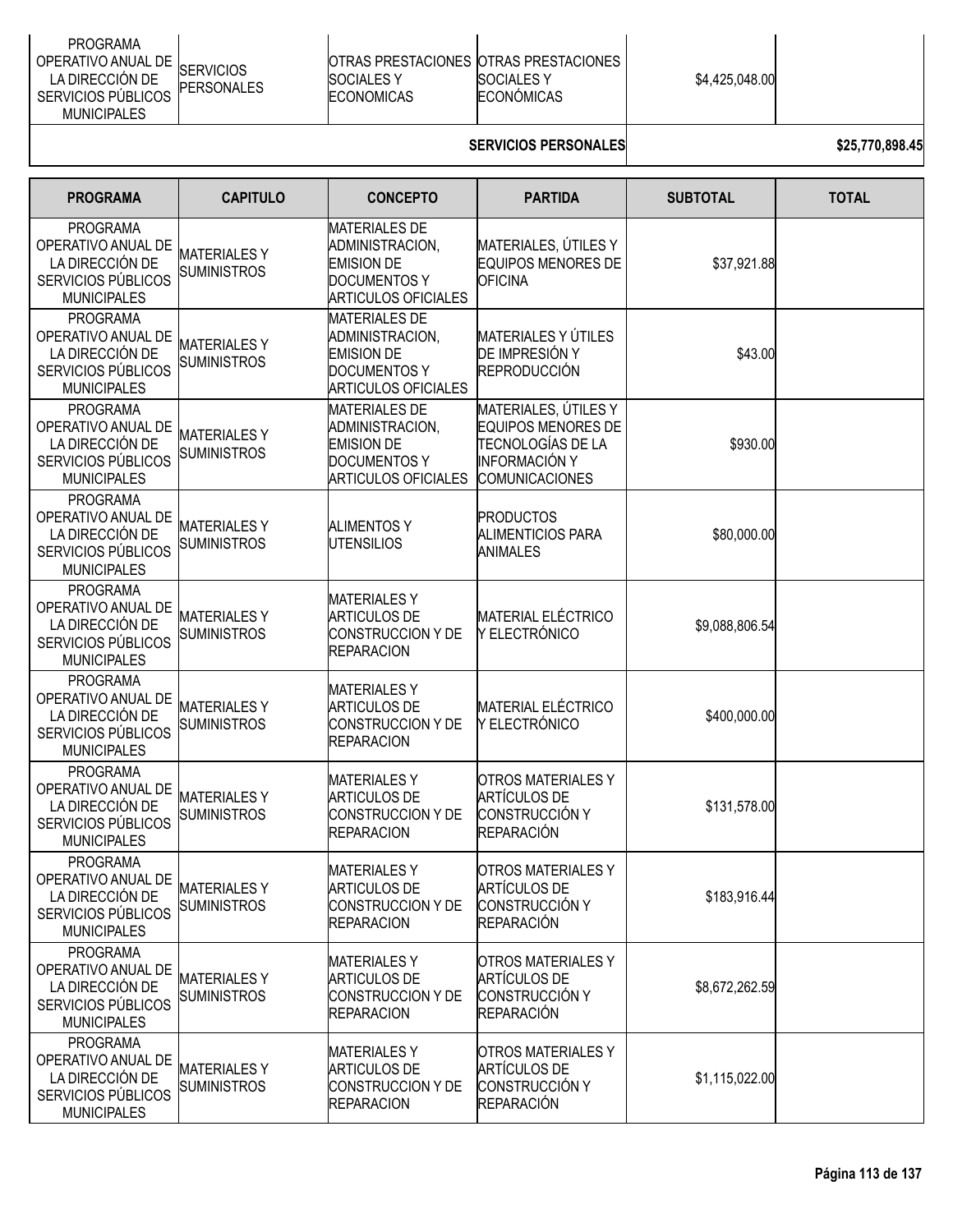| <b>PROGRAMA</b><br>OPERATIVO ANUAL DE<br>LA DIRECCIÓN DE<br>SERVICIOS PÚBLICOS<br><b>MUNICIPALES</b> | <b>MATERIALESY</b><br><b>SUMINISTROS</b>  | <b>PRODUCTOS</b><br>QUIMICOS,<br><b>FARMACEUTICOS Y DE</b><br><b>LABORATORIO</b>                         | <b>MEDICINAS Y</b><br><b>PRODUCTOS</b><br><b>FARMACÉUTICOS</b>                               | \$366,696.10   |  |
|------------------------------------------------------------------------------------------------------|-------------------------------------------|----------------------------------------------------------------------------------------------------------|----------------------------------------------------------------------------------------------|----------------|--|
| <b>PROGRAMA</b><br>OPERATIVO ANUAL DE<br>LA DIRECCIÓN DE<br>SERVICIOS PÚBLICOS<br><b>MUNICIPALES</b> | <b>MATERIALESY</b><br><b>SUMINISTROS</b>  | COMBUSTIBLES,<br><b>LUBRICANTESY</b><br><b>ADITIVOS</b>                                                  | COMBUSTIBLES,<br><b>LUBRICANTESY</b><br><b>ADITIVOS</b>                                      | \$1,000,000.00 |  |
| <b>PROGRAMA</b><br>OPERATIVO ANUAL DE<br>LA DIRECCIÓN DE<br>SERVICIOS PÚBLICOS<br><b>MUNICIPALES</b> | <b>MATERIALES Y</b><br><b>SUMINISTROS</b> | COMBUSTIBLES,<br><b>LUBRICANTESY</b><br><b>ADITIVOS</b>                                                  | COMBUSTIBLES,<br><b>LUBRICANTES Y</b><br><b>ADITIVOS</b>                                     | \$2,532,057.60 |  |
| <b>PROGRAMA</b><br>OPERATIVO ANUAL DE<br>LA DIRECCIÓN DE<br>SERVICIOS PÚBLICOS<br><b>MUNICIPALES</b> | <b>MATERIALESY</b><br><b>SUMINISTROS</b>  | VESTUARIO, BLANCOS,<br><b>PRENDAS DE</b><br><b>PROTECCION Y</b><br><b>ARTICULOS</b><br><b>DEPORTIVOS</b> | <b>VESTUARIO Y</b><br><b>UNIFORMES</b>                                                       | \$415,000.00   |  |
| PROGRAMA<br>OPERATIVO ANUAL DE<br>LA DIRECCIÓN DE<br>SERVICIOS PÚBLICOS<br><b>MUNICIPALES</b>        | <b>MATERIALESY</b><br><b>SUMINISTROS</b>  | VESTUARIO, BLANCOS,<br><b>PRENDAS DE</b><br><b>PROTECCION Y</b><br><b>ARTICULOS</b><br><b>DEPORTIVOS</b> | <b>PRENDAS DE</b><br><b>SEGURIDADY</b><br>PROTECCIÓN<br><b>PERSONAL</b>                      | \$614.00       |  |
| <b>PROGRAMA</b><br>OPERATIVO ANUAL DE<br>LA DIRECCIÓN DE<br>SERVICIOS PÚBLICOS<br><b>MUNICIPALES</b> | <b>MATERIALESY</b><br><b>SUMINISTROS</b>  | <b>MATERIALESY</b><br><b>SUMINISTROS PARA</b><br>SEGURIDAD                                               | PRENDAS DE<br><b>PROTECCIÓN PARA</b><br>SEGURIDAD PÚBLICA Y<br><b>NACIONAL</b>               | \$100,000.00   |  |
| <b>PROGRAMA</b><br>OPERATIVO ANUAL DE<br>LA DIRECCIÓN DE<br>SERVICIOS PÚBLICOS<br><b>MUNICIPALES</b> | <b>MATERIALESY</b><br><b>SUMINISTROS</b>  | <b>HERRAMIENTAS,</b><br><b>REFACCIONESY</b><br><b>ACCESORIOS</b><br><b>MENORES</b>                       | <b>HERRAMIENTAS</b><br><b>MENORES</b>                                                        | \$212,332.00   |  |
| <b>PROGRAMA</b><br>OPERATIVO ANUAL DE<br>LA DIRECCIÓN DE<br>SERVICIOS PÚBLICOS<br><b>MUNICIPALES</b> | <b>MATERIALESY</b><br><b>SUMINISTROS</b>  | <b>HERRAMIENTAS,</b><br><b>REFACCIONES Y</b><br><b>ACCESORIOS</b><br><b>MENORES</b>                      | <b>REFACCIONESY</b><br><b>ACCESORIOS</b><br><b>MENORES DE EQUIPO</b><br><b>DE TRANSPORTE</b> | \$250,000.00   |  |

# **MATERIALES Y SUMINISTROS \$24,587,180.15**

| <b>PROGRAMA</b>                                                                                      | <b>CAPITULO</b>                  | <b>CONCEPTO</b>                                                                      | <b>PARTIDA</b>                                                                                                           | <b>SUBTOTAL</b> | <b>TOTAL</b> |
|------------------------------------------------------------------------------------------------------|----------------------------------|--------------------------------------------------------------------------------------|--------------------------------------------------------------------------------------------------------------------------|-----------------|--------------|
| <b>PROGRAMA</b><br>OPERATIVO ANUAL DE<br>LA DIRECCIÓN DE<br>SERVICIOS PÚBLICOS<br><b>MUNICIPALES</b> | SERVICIOS GENERALES CIENTIFICOS, | <b>SERVICIOS</b><br>PROFESIONALES,<br><b>TECNICOS Y OTROS</b><br><b>SERVICIOS</b>    | <b>SERVICIOS DE APOYO</b><br>ADMINISTRATIVO,<br>TRADUCCIÓN,<br><b>FOTOCOPIADO E</b><br><b>IMPRESIÓN</b>                  | \$1,760.00      |              |
| <b>PROGRAMA</b><br>OPERATIVO ANUAL DE<br>LA DIRECCIÓN DE<br>SERVICIOS PÚBLICOS<br><b>MUNICIPALES</b> | SERVICIOS GENERALES REPARACION.  | <b>SERVICIOS DE</b><br>INSTALACION,<br><b>MANTENIMIENTO Y</b><br><b>CONSERVACION</b> | INSTALACIÓN,<br>REPARACIÓN Y<br><b>MANTENIMIENTO DE</b><br>EQUIPO DE CÓMPUTO Y<br>TECNOLOGÍA DE LA<br><b>INFORMACIÓN</b> | \$2,000.00      |              |
| <b>PROGRAMA</b><br>OPERATIVO ANUAL DE<br>LA DIRECCIÓN DE<br>SERVICIOS PÚBLICOS<br><b>MUNICIPALES</b> | SERVICIOS GENERALES REPARACION.  | <b>SERVICIOS DE</b><br>INSTALACION,<br><b>MANTENIMIENTO Y</b><br><b>CONSERVACION</b> | REPARACIÓN Y<br><b>MANTENIMIENTO DE</b><br>EQUIPO DE<br><b>TRANSPORTE</b>                                                | \$1,200,000.00  |              |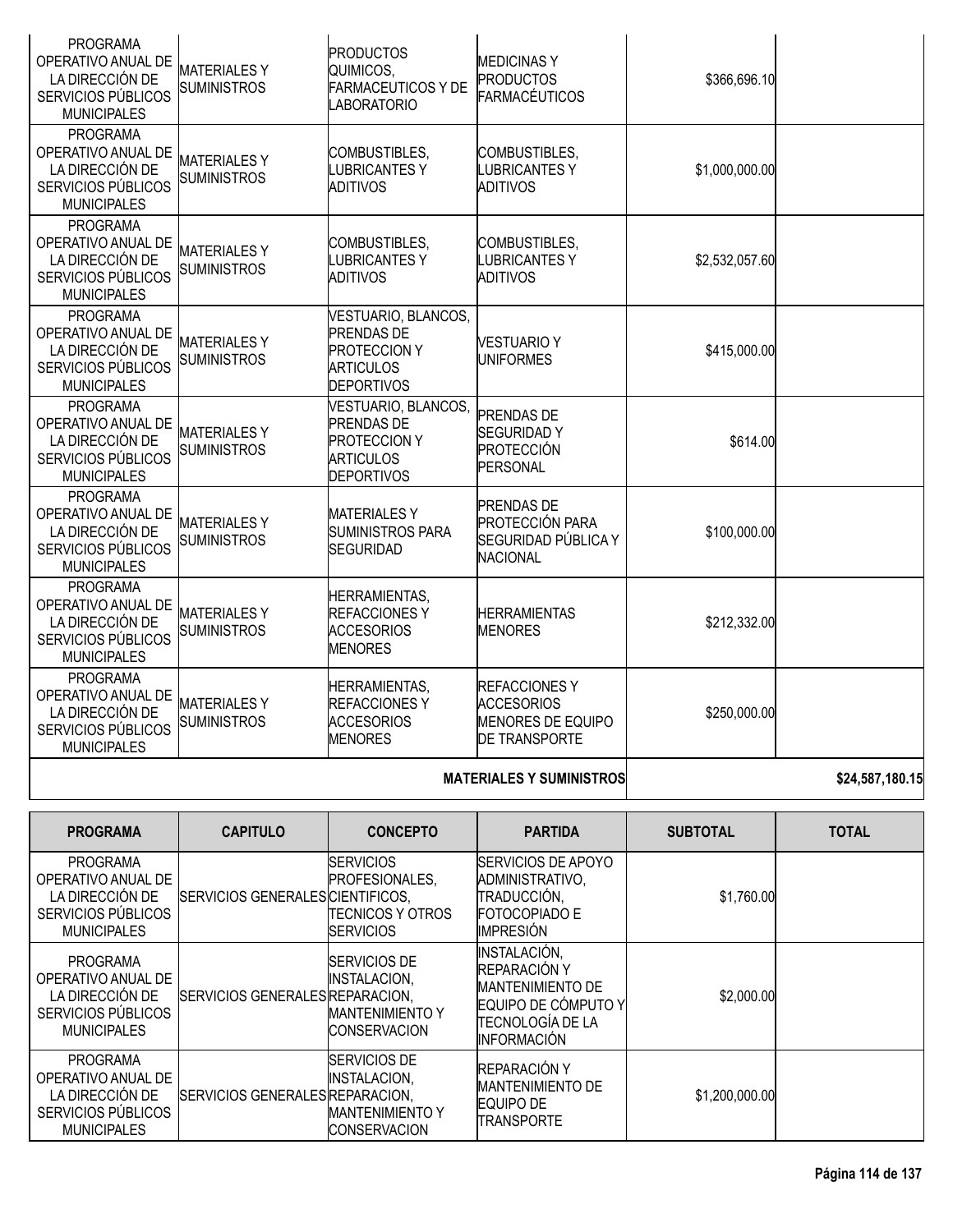| PROGRAMA<br>OPERATIVO ANUAL DE<br>LA DIRECCIÓN DE<br><b>ISERVICIOS GENERALESIREPARACION.</b><br>SERVICIOS PÚBLICOS<br><b>MUNICIPALES</b> | INSTALACIÓN,<br><b>ISERVICIOS DE</b><br><b>REPARACIÓN Y</b><br>INSTALACION.<br><b>IMANTENIMIENTO DE</b><br>MAQUINARIA, OTROS<br><b>IMANTENIMIENTO Y</b><br><b>EQUIPOS Y</b><br><b>ICONSERVACION</b><br><b>HERRAMIENTA</b> | \$800,000.00 |  |
|------------------------------------------------------------------------------------------------------------------------------------------|---------------------------------------------------------------------------------------------------------------------------------------------------------------------------------------------------------------------------|--------------|--|
|------------------------------------------------------------------------------------------------------------------------------------------|---------------------------------------------------------------------------------------------------------------------------------------------------------------------------------------------------------------------------|--------------|--|

# **SERVICIOS GENERALES \$2,003,760.00**

| <b>PROGRAMA</b>                                                                                                      | <b>CAPITULO</b>                   | <b>CONCEPTO</b>                                        | <b>PARTIDA</b>                                             | <b>SUBTOTAL</b> | <b>TOTAL</b>    |  |
|----------------------------------------------------------------------------------------------------------------------|-----------------------------------|--------------------------------------------------------|------------------------------------------------------------|-----------------|-----------------|--|
| <b>PROGRAMA</b><br>OPERATIVO ANUAL DE BIENES MUEBLES,<br>LA DIRECCIÓN DE<br>SERVICIOS PUBLICOS<br><b>MUNICIPALES</b> | INMUFBLES F<br><b>INTANGIBLES</b> | <b>MOBILIARIO Y EQUIPO</b><br><b>DE ADMINISTRACION</b> | EQUIPO DE CÓMPUTO Y<br>DE TECNOLOGIAS DE<br>LA INFORMACIÓN | \$27,343.00     |                 |  |
|                                                                                                                      |                                   | BIENES MUEBLES, INMUEBLES E INTANGIBLES                |                                                            | \$27,343.00     |                 |  |
| TOTAL DE PROGRAMA OPERATIVO ANUAL DE LA DIRECCIÓN DE SERVICIOS PÚBLICOS<br><b>MUNICIPALES</b>                        |                                   |                                                        |                                                            |                 | \$52,389,181.60 |  |
| <b>PROGRAMA</b><br>PROGRAMA OPERATIVO ANUAL DE LA SECRETARIA DE SEGURIDAD CIUDADANA                                  |                                   |                                                        |                                                            |                 |                 |  |

**PERIODO DEL PROGRAMA** DEL 01/01/2022 AL 31/12/2022

**OBJETIVO DEL PROGRAMA** GARANTIZAR Y SALVAGUARDAR A LOS CIUDADANOS DEL MUNICIPIO DE TIZAYUCA

**JUSTIFICACIÓN DEL PROGRAMA** GARANTIZAR Y SALVAGUARDAR A LOS CIUDADANOS DEL MUNICIPIO DE TIZAYUCA

**OBJETIVOS ESPECÍFICOS DEL PROGRAMA** GARANTIZAR Y SALVAGUARDAR A LOS CIUDADANOS DEL MUNICIPIO DE TIZAYUCA

**CARACTERÍSTICAS DEL PROGRAMA** GARANTIZAR Y SALVAGUARDAR A LOS CIUDADANOS DEL MUNICIPIO DE TIZAYUCA

| <b>PROGRAMA</b>                                                                            | <b>META</b> | UNIDAD DE MEDIDA | <b>INDICADOR DE</b><br><b>MEDICIÓN</b> | <b>DENOMINACION DEL</b><br><b>INDICADOR</b>                               | <b>EXPLICACIÓN DEL</b><br><b>INDICADOR</b> |
|--------------------------------------------------------------------------------------------|-------------|------------------|----------------------------------------|---------------------------------------------------------------------------|--------------------------------------------|
| <b>PROGRAMA</b><br>OPERATIVO ANUAL DE<br>LA SECRETARIA DE<br><b>SEGURIDAD</b><br>CIUDADANA |             | Porcentaie       |                                        | A Mayor alcen de<br>objetivos Mayor eficiencia objetivos Mayor eficiencia | Mavor<br>alcen<br>de<br>ΙA                 |

| <b>PROGRAMA</b>                                                                                   | <b>CAPITULO</b>                       | <b>CONCEPTO</b>                                                                         | <b>PARTIDA</b>                                                                                 | <b>SUBTOTAL</b> | <b>TOTAL</b> |
|---------------------------------------------------------------------------------------------------|---------------------------------------|-----------------------------------------------------------------------------------------|------------------------------------------------------------------------------------------------|-----------------|--------------|
| <b>PROGRAMA</b><br>OPERATIVO ANUAL DE<br>LA SECRETARIA DE<br><b>SEGURIDAD</b><br><b>CIUDADANA</b> | <b>SERVICIOS</b><br><b>PERSONALES</b> | <b>IREMUNERACIONES AL</b><br><b>PERSONAL DE</b><br><b>CARACTER</b><br><b>PERMANENTE</b> | <b>SUELDOS BASE AL</b><br>PERSONAL<br><b>PERMANENTE</b>                                        | \$819,192.00    |              |
| <b>PROGRAMA</b><br>OPERATIVO ANUAL DE<br>LA SECRETARIA DE<br><b>SEGURIDAD</b><br><b>CIUDADANA</b> | <b>SERVICIOS</b><br><b>PERSONALES</b> | <b>REMUNERACIONES</b><br><b>ADICIONALES Y</b><br><b>ESPECIALES</b>                      | <b>PRIMAS DE</b><br>VACACIONES,<br><b>DOMINICAL Y</b><br><b>GRATIFICACIÓN DE FIN</b><br>DE AÑO | \$13,653.20     |              |
| <b>PROGRAMA</b><br>OPERATIVO ANUAL DE<br>LA SECRETARIA DE<br><b>SEGURIDAD</b><br><b>CIUDADANA</b> | <b>SERVICIOS</b><br><b>PERSONALES</b> | <b>IREMUNERACIONES</b><br><b>ADICIONALES Y</b><br><b>ESPECIALES</b>                     | <b>PRIMAS DE</b><br>VACACIONES,<br><b>DOMINICAL Y</b><br><b>GRATIFICACIÓN DE FIN</b><br>DE AÑO | \$188,108.00    |              |
| <b>PROGRAMA</b><br>OPERATIVO ANUAL DE<br>LA SECRETARIA DE<br><b>SEGURIDAD</b><br><b>CIUDADANA</b> | <b>SERVICIOS</b><br><b>PERSONALES</b> | OTRAS PRESTACIONES OTRAS PRESTACIONES<br><b>SOCIALES Y</b><br><b>ECONOMICAS</b>         | <b>SOCIALES Y</b><br><b>ECONÓMICAS</b>                                                         | \$126,984.00    |              |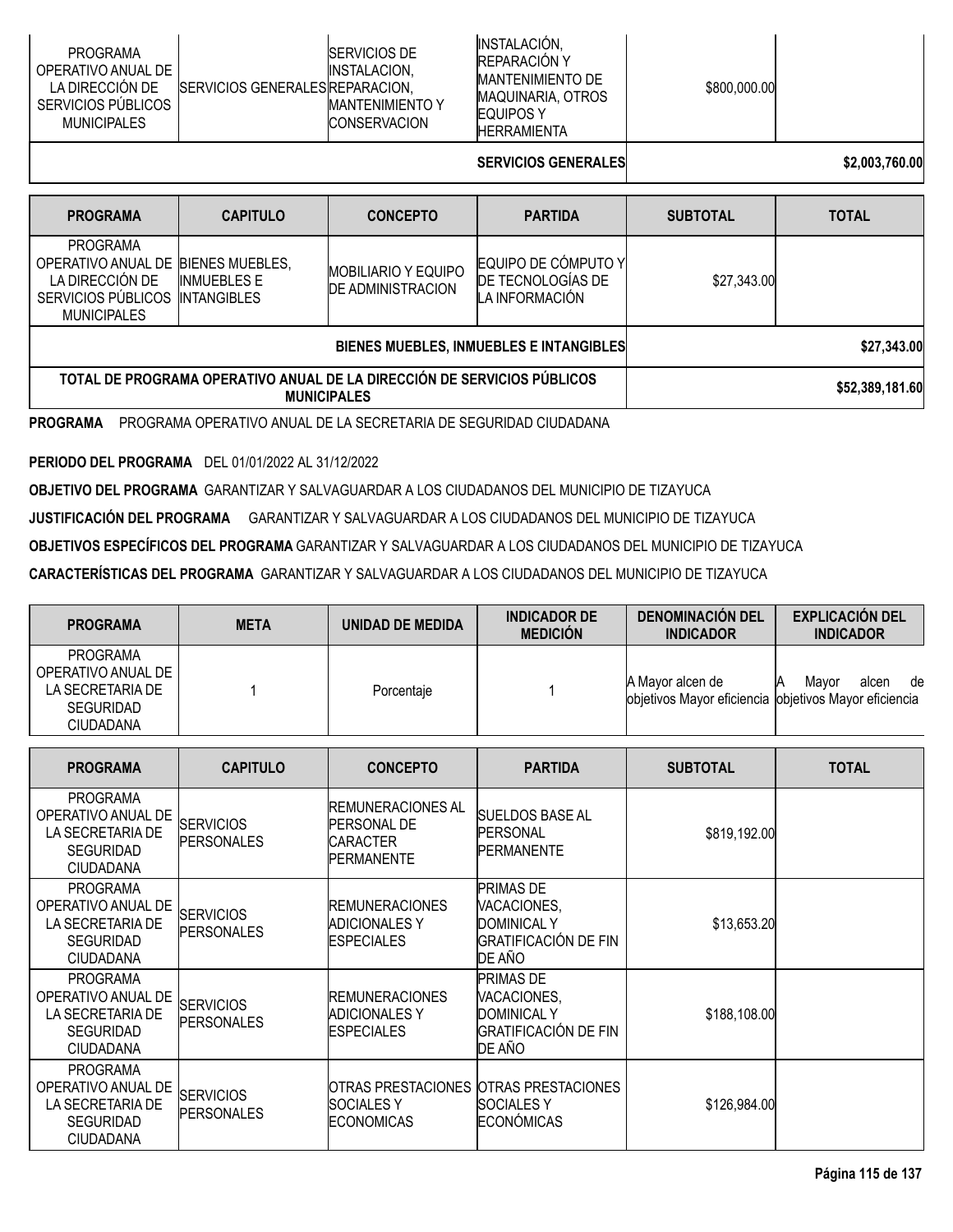| <b>SERVICIOS PERSONALES</b>                                               | \$1,147,937.20 |
|---------------------------------------------------------------------------|----------------|
| TOTAL DE PROGRAMA OPERATIVO ANUAL DE LA SECRETARIA DE SEGURIDAD CIUDADANA | \$1,147,937.20 |

### **PROGRAMA** PROGRAMA OPERATIVO ANUAL DE LA DIRECCIÓN DE ADMINISTRACIÓN

### **PERIODO DEL PROGRAMA** DEL 01/01/2022 AL 31/12/2022

**OBJETIVO DEL PROGRAMA** GESTIONAR OPORTUNAMENTE LO NECESARIO PARA GARANTIZAR CONDICIONES LABORALES ÓPTIMAS PARA ASEGURAR UNA OPERACIÓN EFECTIVA Y COMPROMETIDA POR PARTE DEL PERSONAL ADSCRITO A LA SSPYTM

**JUSTIFICACIÓN DEL PROGRAMA** CON EL PROGRAMA SE PRETENDE SOLICITAR MAYOR FINANCIAMIENTO PARA LA ADQUISICIÓN DE PATRULLAS,EQUIPO TÁCTICO Y LA CONTRATACIÓN DE PERSONAL QUE TENGAN MEJORES PRESTACIONES, CAPACITACIONES Y EQUIPAMIENTO, FAVORECIENDO CON ELLO, LA DISMINUCIÓN DE LOS INDICADORES DEL ÍNDICE DELICTIVO Y LA PERCEPCIÓN CIUDADANA

**OBJETIVOS ESPECÍFICOS DEL PROGRAMA <sup>ESTABLECER EL ESTADO DE FUERZA SUFICIENTE PARA CUBRIR LAS NECESIDADES DE LA<br>Pobletivos específicos del programa <sub>población</sub>**</sup>

**CARACTERÍSTICAS DEL PROGRAMA** INTERÉS DE LA SOCIEDAD PARA LA INTEGRACIÓN DEL PERSONAL CIVIL AL ÁMBITO LABORAL DE EN LA DIRECCIÓN DE ADMINISTRACIÓN SE GESTIONAN LOS RECURSOS NECESARIOS PARA EL RECLUTAMIENTO DE PERSONAL QUE CUBRA LA PLANTILLA LABORAL NECESARIA, SE PROMUEVE EL EMERGENCIA, SE GESTIONA EL ABASTECIMIENTO DE MATERIAL DE SEGURIDAD, VESTUARIO, UNIFORMES, PRENDAS DE PROTECCIÓN, EQUIPO ANTIMOTÍN, VEHÍCULOS Y EQUIPO TERRESTRE,

| <b>PROGRAMA</b>                                                     | <b>META</b>                                                               | UNIDAD DE MEDIDA         | <b>INDICADOR DE</b><br><b>MEDICIÓN</b>            | <b>DENOMINACION DEL</b><br><b>INDICADOR</b> | <b>EXPLICACIÓN DEL</b><br><b>INDICADOR</b>                                                                                                            |
|---------------------------------------------------------------------|---------------------------------------------------------------------------|--------------------------|---------------------------------------------------|---------------------------------------------|-------------------------------------------------------------------------------------------------------------------------------------------------------|
| PROGRAMA<br>OPERATIVO ANUAL DE<br>LA DIRECCIÓN DE<br>ADMINISTRACIÓN | 100% de requisiciones y l<br>solicitudes de alta de<br>personal atendidas | Requsiones y solicitudes | Porcentaie de<br>de alta de personal<br>atendidas | eficiencia, nivel propósito de              | Mide el<br>porcentaie de<br>requisiciones y solicitudes Indicador de dimensión de requisiciones y solicitudes<br>alta<br>personal<br>de<br>latendidas |

| <b>PROGRAMA</b>                                                                   | <b>CAPITULO</b>                       | <b>CONCEPTO</b>                                                                          | <b>PARTIDA</b>                                                                                 | <b>SUBTOTAL</b> | <b>TOTAL</b>   |
|-----------------------------------------------------------------------------------|---------------------------------------|------------------------------------------------------------------------------------------|------------------------------------------------------------------------------------------------|-----------------|----------------|
| <b>PROGRAMA</b><br>OPERATIVO ANUAL DE<br>LA DIRECCIÓN DE<br><b>ADMINISTRACIÓN</b> | <b>SERVICIOS</b><br><b>PERSONALES</b> | <b>IREMUNERACIONES AL</b><br><b>PERSONAL DE</b><br><b>ICARACTER</b><br><b>PERMANENTE</b> | <b>SUELDOS BASE AL</b><br><b>PERSONAL</b><br><b>PERMANENTE</b>                                 | \$741,600.00    |                |
| <b>PROGRAMA</b><br>OPERATIVO ANUAL DE<br>LA DIRECCIÓN DE<br><b>ADMINISTRACIÓN</b> | <b>SERVICIOS</b><br><b>PERSONALES</b> | <b>REMUNERACIONES</b><br>ADICIONALES Y<br><b>ESPECIALES</b>                              | <b>PRIMAS DE</b><br>VACACIONES,<br><b>DOMINICAL Y</b><br><b>GRATIFICACIÓN DE FIN</b><br>DE AÑO | \$12,360.00     |                |
| <b>PROGRAMA</b><br>OPERATIVO ANUAL DE<br>LA DIRECCIÓN DE<br><b>ADMINISTRACIÓN</b> | <b>SERVICIOS</b><br><b>PERSONALES</b> | <b>REMUNERACIONES</b><br>ADICIONALES Y<br><b>ESPECIALES</b>                              | <b>PRIMAS DE</b><br>VACACIONES,<br><b>DOMINICAL Y</b><br><b>GRATIFICACIÓN DE FIN</b><br>DE AÑO | \$123,600.00    |                |
| <b>PROGRAMA</b><br>OPERATIVO ANUAL DE<br>LA DIRECCIÓN DE<br><b>ADMINISTRACIÓN</b> | <b>SERVICIOS</b><br><b>PERSONALES</b> | <b>SOCIALES Y</b><br><b>ECONOMICAS</b>                                                   | OTRAS PRESTACIONES OTRAS PRESTACIONES<br><b>SOCIALES Y</b><br><b>ECONÓMICAS</b>                | \$288,048.00    |                |
|                                                                                   |                                       |                                                                                          | <b>SERVICIOS PERSONALES</b>                                                                    |                 | \$1,165,608.00 |

| <b>PROGRAMA</b>                                                                  | <b>CAPITULO</b>     | <b>CONCEPTO</b>                                                                                            | <b>PARTIDA</b>                                                 | <b>SUBTOTAL</b> | <b>TOTAL</b> |
|----------------------------------------------------------------------------------|---------------------|------------------------------------------------------------------------------------------------------------|----------------------------------------------------------------|-----------------|--------------|
| PROGRAMA<br>OPERATIVO ANUAL DE MATERIALES Y<br>LA DIRECCIÓN DE<br>ADMINISTRACIÓN | <b>ISUMINISTROS</b> | <b>MATERIALES DE</b><br><b>ADMINISTRACION.</b><br><b>EMISION DE</b><br>DOCUMENTOS Y<br>ARTICULOS OFICIALES | MATERIALES, ÚTILES Y<br>EQUIPOS MENORES DE I<br><b>OFICINA</b> | \$30,000.00     |              |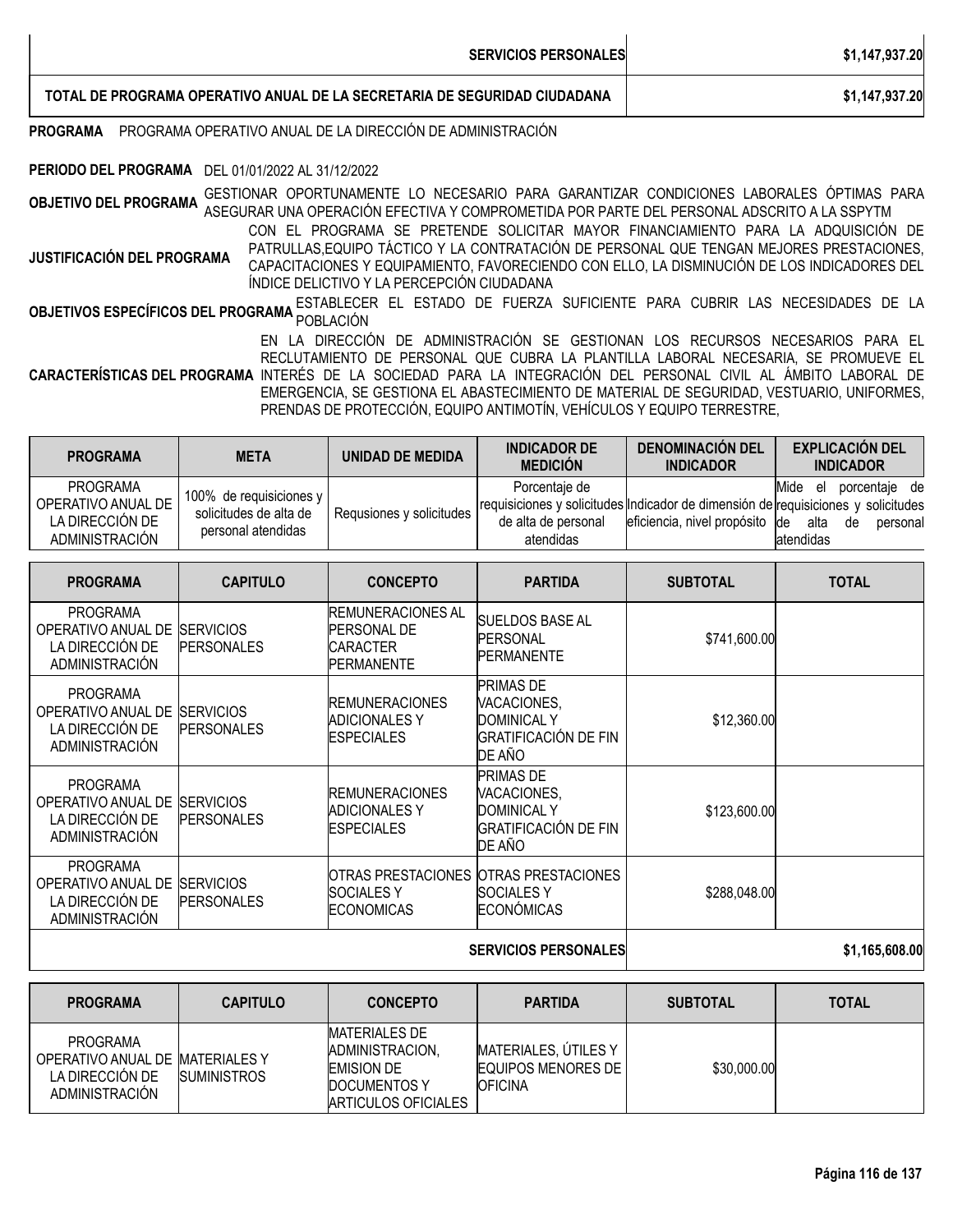| <b>PROGRAMA</b><br>OPERATIVO ANUAL DE MATERIALES Y<br>LA DIRECCIÓN DE<br><b>ADMINISTRACIÓN</b> | <b>SUMINISTROS</b>                        | <b>MATERIALES DE</b><br>ADMINISTRACION,<br><b>EMISION DE</b><br><b>DOCUMENTOS Y</b><br><b>ARTICULOS OFICIALES</b> | MATERIALES, ÚTILES Y<br><b>EQUIPOS MENORES DE</b><br><b>OFICINA</b>                                    | \$2,064.00   |  |
|------------------------------------------------------------------------------------------------|-------------------------------------------|-------------------------------------------------------------------------------------------------------------------|--------------------------------------------------------------------------------------------------------|--------------|--|
| <b>PROGRAMA</b><br>OPERATIVO ANUAL DE<br>LA DIRECCIÓN DE<br><b>ADMINISTRACIÓN</b>              | <b>MATERIALESY</b><br><b>SUMINISTROS</b>  | <b>MATERIALES DE</b><br>ADMINISTRACION,<br><b>EMISION DE</b><br><b>DOCUMENTOS Y</b><br><b>ARTICULOS OFICIALES</b> | <b>MATERIAL IMPRESO E</b><br><b>INFORMACIÓN DIGITAL</b>                                                | \$3,040.00   |  |
| <b>PROGRAMA</b><br>OPERATIVO ANUAL DE<br>LA DIRECCIÓN DE<br>ADMINISTRACIÓN                     | <b>MATERIALESY</b><br><b>SUMINISTROS</b>  | <b>MATERIALES DE</b><br>ADMINISTRACION,<br><b>EMISION DE</b><br><b>DOCUMENTOS Y</b><br><b>ARTICULOS OFICIALES</b> | <b>MATERIAL DE LIMPIEZA</b>                                                                            | \$8,567.11   |  |
| <b>PROGRAMA</b><br>OPERATIVO ANUAL DE MATERIALES Y<br>LA DIRECCIÓN DE<br><b>ADMINISTRACIÓN</b> | <b>SUMINISTROS</b>                        | <b>MATERIALES DE</b><br>ADMINISTRACION,<br><b>EMISION DE</b><br><b>DOCUMENTOS Y</b><br><b>ARTICULOS OFICIALES</b> | <b>MATERIALES Y ÚTILES</b><br><b>DE ENSEÑANZA</b>                                                      | \$34,749.40  |  |
| <b>PROGRAMA</b><br>OPERATIVO ANUAL DE MATERIALES Y<br>LA DIRECCIÓN DE<br><b>ADMINISTRACIÓN</b> | <b>SUMINISTROS</b>                        | <b>MATERIALES DE</b><br>ADMINISTRACION,<br><b>EMISION DE</b><br><b>DOCUMENTOS Y</b><br><b>ARTICULOS OFICIALES</b> | <b>MATERIALES PARA EL</b><br><b>REGISTRO E</b><br><b>IDENTIFICACIÓN DE</b><br><b>BIENES Y PERSONAS</b> | \$5,000.00   |  |
| PROGRAMA<br>OPERATIVO ANUAL DE MATERIALES Y<br>LA DIRECCIÓN DE<br>ADMINISTRACIÓN               | <b>SUMINISTROS</b>                        | <b>ALIMENTOS Y</b><br><b>UTENSILIOS</b>                                                                           | <b>PRODUCTOS</b><br><b>ALIMENTICIOS PARA</b><br><b>PERSONAS</b>                                        | \$2,920.00   |  |
| <b>PROGRAMA</b><br>OPERATIVO ANUAL DE<br>LA DIRECCIÓN DE<br><b>ADMINISTRACIÓN</b>              | <b>MATERIALESY</b><br><b>SUMINISTROS</b>  | <b>ALIMENTOS Y</b><br><b>UTENSILIOS</b>                                                                           | UTENSILIOS PARA EL<br>SERVICIO DE<br>ALIMENTACIÓN                                                      | \$8,288.25   |  |
| <b>PROGRAMA</b><br>OPERATIVO ANUAL DE MATERIALES Y<br>LA DIRECCIÓN DE<br><b>ADMINISTRACIÓN</b> | <b>SUMINISTROS</b>                        | <b>MATERIALESY</b><br><b>ARTICULOS DE</b><br><b>CONSTRUCCION Y DE</b><br><b>REPARACION</b>                        | <b>VIDRIO Y PRODUCTOS</b><br><b>DE VIDRIO</b>                                                          | \$36,000.00  |  |
| <b>PROGRAMA</b><br>OPERATIVO ANUAL DE MATERIALES Y<br>LA DIRECCIÓN DE<br><b>ADMINISTRACIÓN</b> | <b>SUMINISTROS</b>                        | <b>PRODUCTOS</b><br>QUIMICOS,<br><b>FARMACEUTICOS Y DE</b><br><b>LABORATORIO</b>                                  | <b>PRODUCTOS QUÍMICOS</b><br><b>BÁSICOS</b>                                                            | \$704.00     |  |
| <b>PROGRAMA</b><br>OPERATIVO ANUAL DE MATERIALES Y<br>LA DIRECCIÓN DE<br><b>ADMINISTRACIÓN</b> | <b>SUMINISTROS</b>                        | <b>PRODUCTOS</b><br>QUIMICOS,<br><b>FARMACEUTICOS Y DE</b><br><b>LABORATORIO</b>                                  | FERTILIZANTES.<br>PESTICIDAS Y OTROS<br>AGROQUÍMICOS                                                   | \$600.00     |  |
| <b>PROGRAMA</b><br>OPERATIVO ANUAL DE MATERIALES Y<br>LA DIRECCIÓN DE<br><b>ADMINISTRACIÓN</b> | <b>SUMINISTROS</b>                        | <b>PRODUCTOS</b><br>QUIMICOS,<br><b>FARMACEUTICOS Y DE</b><br><b>LABORATORIO</b>                                  | <b>MEDICINAS Y</b><br><b>PRODUCTOS</b><br><b>FARMACÉUTICOS</b>                                         | \$9,988.88   |  |
| <b>PROGRAMA</b><br>OPERATIVO ANUAL DE MATERIALES Y<br>LA DIRECCIÓN DE<br><b>ADMINISTRACIÓN</b> | <b>SUMINISTROS</b>                        | <b>PRODUCTOS</b><br>QUIMICOS,<br><b>FARMACEUTICOS Y DE</b><br>LABORATORIO                                         | MATERIALES,<br><b>ACCESORIOS Y</b><br>SUMINISTROS MÉDICOS                                              | \$3,273.00   |  |
| <b>PROGRAMA</b><br>OPERATIVO ANUAL DE MATERIALES Y<br>LA DIRECCIÓN DE<br><b>ADMINISTRACIÓN</b> | <b>SUMINISTROS</b>                        | COMBUSTIBLES,<br><b>LUBRICANTESY</b><br><b>ADITIVOS</b>                                                           | COMBUSTIBLES,<br>LUBRICANTES Y<br><b>ADITIVOS</b>                                                      | \$105,252.00 |  |
| <b>PROGRAMA</b><br>OPERATIVO ANUAL DE<br>LA DIRECCIÓN DE<br><b>ADMINISTRACIÓN</b>              | <b>MATERIALES Y</b><br><b>SUMINISTROS</b> | VESTUARIO, BLANCOS,<br><b>PRENDAS DE</b><br><b>PROTECCION Y</b><br><b>ARTICULOS</b><br><b>DEPORTIVOS</b>          | <b>VESTUARIO Y</b><br><b>UNIFORMES</b>                                                                 | \$100,000.00 |  |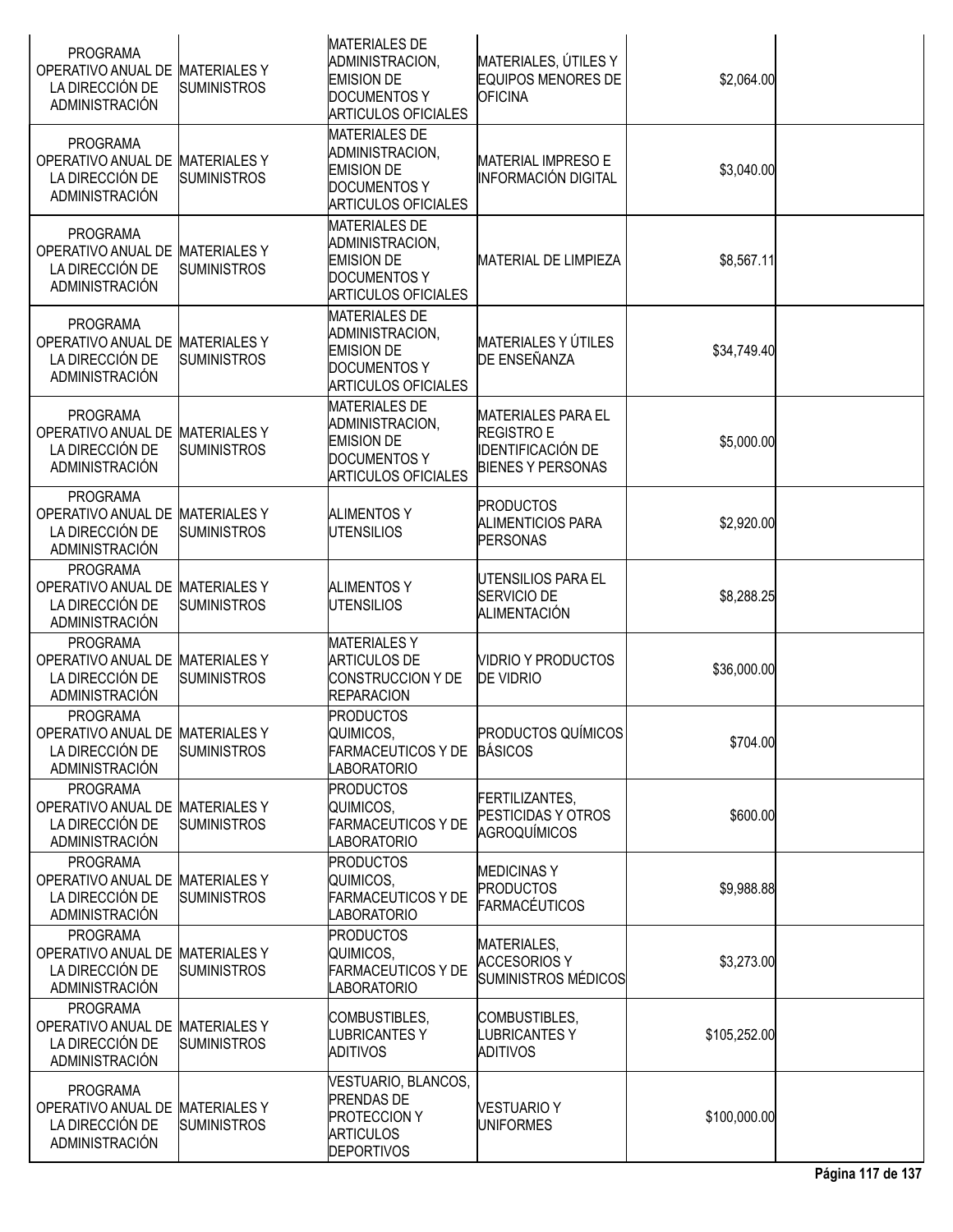| <b>PROGRAMA</b><br>OPERATIVO ANUAL DE<br>LA DIRECCIÓN DE<br>ADMINISTRACIÓN | <b>MATERIALESY</b><br><b>SUMINISTROS</b>  | VESTUARIO, BLANCOS,<br><b>PRENDAS DE</b><br><b>PROTECCION Y</b><br><b>ARTICULOS</b><br><b>DEPORTIVOS</b> | <b>PRENDAS DE</b><br><b>SEGURIDADY</b><br><b>PROTECCIÓN</b><br>PERSONAL                                                                                         | \$28,748.00  |  |
|----------------------------------------------------------------------------|-------------------------------------------|----------------------------------------------------------------------------------------------------------|-----------------------------------------------------------------------------------------------------------------------------------------------------------------|--------------|--|
| <b>PROGRAMA</b><br>OPERATIVO ANUAL DE<br>LA DIRECCIÓN DE<br>ADMINISTRACIÓN | <b>MATERIALES Y</b><br><b>SUMINISTROS</b> | VESTUARIO, BLANCOS,<br><b>PRENDAS DE</b><br><b>PROTECCION Y</b><br><b>ARTICULOS</b><br><b>DEPORTIVOS</b> | <b>PRODUCTOS TEXTILES</b>                                                                                                                                       | \$960.00     |  |
| <b>PROGRAMA</b><br>OPERATIVO ANUAL DE<br>LA DIRECCIÓN DE<br>ADMINISTRACIÓN | <b>MATERIALES Y</b><br><b>SUMINISTROS</b> | <b>HERRAMIENTAS,</b><br><b>REFACCIONES Y</b><br><b>ACCESORIOS</b><br><b>MENORES</b>                      | <b>REFACCIONES Y</b><br><b>ACCESORIOS</b><br><b>MENORES DE</b><br><b>MOBILIARIO Y EQUIPO</b><br>DE ADMINISTRACIÓN,<br><b>EDUCACIONAL Y</b><br><b>RECREATIVO</b> | \$4,500.00   |  |
| <b>PROGRAMA</b><br>OPERATIVO ANUAL DE<br>LA DIRECCIÓN DE<br>ADMINISTRACIÓN | <b>MATERIALES Y</b><br><b>SUMINISTROS</b> | <b>HERRAMIENTAS,</b><br><b>REFACCIONES Y</b><br><b>ACCESORIOS</b><br><b>MENORES</b>                      | <b>REFACCIONES Y</b><br><b>ACCESORIOS</b><br><b>MENORES DE EQUIPO</b><br>DE CÓMPUTO Y<br>TECNOLOGÍAS DE LA<br><b>INFORMACIÓN</b>                                | \$78,520.00  |  |
| <b>PROGRAMA</b><br>OPERATIVO ANUAL DE<br>LA DIRECCIÓN DE<br>ADMINISTRACIÓN | <b>MATERIALES Y</b><br><b>SUMINISTROS</b> | <b>HERRAMIENTAS,</b><br><b>REFACCIONES Y</b><br>ACCESORIOS<br><b>MENORES</b>                             | <b>REFACCIONESY</b><br><b>ACCESORIOS</b><br><b>MENORES DE EQUIPO</b><br><b>DE TRANSPORTE</b>                                                                    | \$207,000.00 |  |
| <b>PROGRAMA</b><br>OPERATIVO ANUAL DE<br>LA DIRECCIÓN DE<br>ADMINISTRACIÓN | <b>MATERIALES Y</b><br><b>SUMINISTROS</b> | <b>HERRAMIENTAS,</b><br><b>REFACCIONES Y</b><br><b>ACCESORIOS</b><br><b>MENORES</b>                      | <b>REFACCIONES Y</b><br><b>ACCESORIOS</b><br><b>MENORES DE EQUIPO</b><br><b>DE DEFENSAY</b><br><b>SEGURIDAD</b>                                                 | \$3,500.00   |  |

### **MATERIALES Y SUMINISTROS** \$673,674.64

| <b>PROGRAMA</b>                                                                   | <b>CAPITULO</b>                       | <b>CONCEPTO</b>                                                                       | <b>PARTIDA</b>                                                                                                                                           | <b>SUBTOTAL</b> | <b>TOTAL</b> |
|-----------------------------------------------------------------------------------|---------------------------------------|---------------------------------------------------------------------------------------|----------------------------------------------------------------------------------------------------------------------------------------------------------|-----------------|--------------|
| <b>PROGRAMA</b><br>OPERATIVO ANUAL DE<br>LA DIRECCIÓN DE<br><b>ADMINISTRACIÓN</b> | SERVICIOS GENERALES SERVICIOS BASICOS |                                                                                       | ENERGÍA ELÉCTRICA                                                                                                                                        | \$75,846.08     |              |
| <b>PROGRAMA</b><br>OPERATIVO ANUAL DE<br>LA DIRECCIÓN DE<br><b>ADMINISTRACIÓN</b> | SERVICIOS GENERALES SERVICIOS BASICOS |                                                                                       | AGUA                                                                                                                                                     | \$31,800.00     |              |
| <b>PROGRAMA</b><br>OPERATIVO ANUAL DE<br>LA DIRECCIÓN DE<br><b>ADMINISTRACIÓN</b> | SERVICIOS GENERALES SERVICIOS DE      | ARRENDAMIENTO                                                                         | <b>OTROS</b><br><b>ARRENDAMIENTOS</b>                                                                                                                    | \$23,120.00     |              |
| <b>PROGRAMA</b><br>OPERATIVO ANUAL DE<br>LA DIRECCIÓN DE<br><b>ADMINISTRACIÓN</b> | SERVICIOS GENERALES CIENTIFICOS.      | <b>SERVICIOS</b><br>PROFESIONALES,<br>ITECNICOS Y OTROS<br><b>SERVICIOS</b>           | <b>SERVICIOS DE</b><br><b>PROTECCIÓN Y</b><br><b>SEGURIDAD</b>                                                                                           | \$45,892.00     |              |
| <b>PROGRAMA</b><br>OPERATIVO ANUAL DE<br>LA DIRECCIÓN DE<br><b>ADMINISTRACIÓN</b> | SERVICIOS GENERALES REPARACION,       | <b>SERVICIOS DE</b><br><b>INSTALACION,</b><br><b>MANTENIMIENTO Y</b><br>ICONSERVACION | INSTALACIÓN,<br>REPARACIÓN Y<br><b>MANTENIMIENTO DE</b><br><b>MOBILIARIO Y EQUIPO</b><br>DE ADMINISTRACIÓN,<br><b>EDUCACIONAL Y</b><br><b>RECREATIVO</b> | \$8,654.00      |              |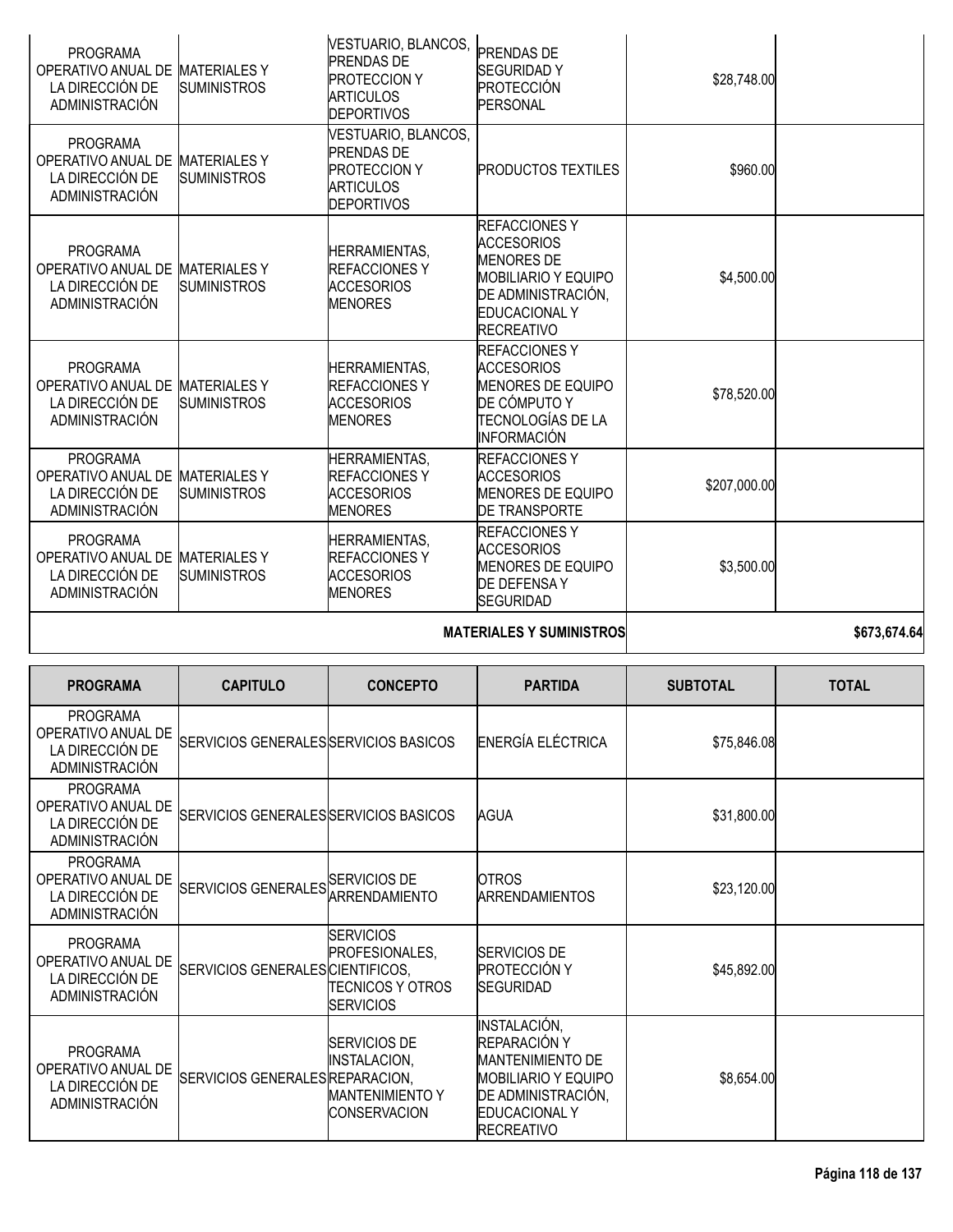| <b>PROGRAMA</b><br>OPERATIVO ANUAL DE<br>LA DIRECCIÓN DE<br>ADMINISTRACIÓN | SERVICIOS GENERALES REPARACION, | <b>SERVICIOS DE</b><br><b>INSTALACION,</b><br><b>MANTENIMIENTO Y</b><br><b>CONSERVACION</b> | REPARACIÓN Y<br><b>MANTENIMIENTO DE</b><br><b>EQUIPO DE</b><br><b>TRANSPORTE</b> | \$44,500.00    |              |
|----------------------------------------------------------------------------|---------------------------------|---------------------------------------------------------------------------------------------|----------------------------------------------------------------------------------|----------------|--------------|
| <b>PROGRAMA</b><br>OPERATIVO ANUAL DE<br>LA DIRECCIÓN DE<br>ADMINISTRACIÓN | SERVICIOS GENERALES             | <b>OTROS SERVICIOS</b><br><b>IGENERALES</b>                                                 | <b>SERVICIOS</b><br><b>FUNERARIOS Y DE</b><br><b>CEMENTERIOS</b>                 | \$30,000.00    |              |
|                                                                            |                                 |                                                                                             | <b>SERVICIOS GENERALES</b>                                                       |                | \$259,812.08 |
| TOTAL DE PROGRAMA OPERATIVO ANUAL DE LA DIRECCIÓN DE ADMINISTRACIÓN        |                                 |                                                                                             |                                                                                  | \$2,099,094.72 |              |

**PROGRAMA** PROGRAMA OPERATIVO ANUAL DE LA DIRECCIÓN DE LA UNIDAD DE ASUNTOS INTERNOS

### **PERIODO DEL PROGRAMA** DEL 01/01/2022 AL 31/12/2022

**OBJETIVO DEL PROGRAMA** REDUCIR EL NÚMERO DE QUEJAS CIUDADANAS POR ACTUACIÓN POLICIAL

**JUSTIFICACIÓN DEL PROGRAMA** EL OBJETIVO PRINCIPAL AL QUE SE ENFOCARÁ EL PROGRAMA ES BUSCAR LA CONFIANZA DE LA CIUDANÍA EN LA INSITTUCIÓN POLICIAL PARA DENUNCIAR LOS ACTOS DE CORRUPCIÓN Y ANOMALÍAS POR PARTE DE LOS ELEMENTOS DE LAS COORPORACIONES ADSCRITAS A LA SECRETARÍA. ACTUALEMENTE, NO EXISTE VINCULACIÓN A OTROS PROGRAMAS PRESUPUESTARIOS.

OBJETIVOS ESPECÍFICOS DEL PROGRAMA DAR SEGUIMIENTO A LAS DENUNCIAS DICTAMINADAS POR CAUSA DE LAS ANOMALIAS DE POLÍCIAS, REALIZADAS

**CARACTERÍSTICAS DEL PROGRAMA** EN LA DIRECCIÓN DE LA UNIDAD DE ASUNTOS INTERNOS SE REALIZA PROGRAMA DE CAPACITACIÓN A INTEGRANTES DE LA UNIDAD DE ASUNTOS INTERNOS, SE REALIZAN OPERATIVOS DE SUPERVISIÓN, SE REALIZAN CAMPAÑAS DE DIFUSIÓN Y SE ACTUALIZA EL REGLAMENTO DE LA COMISIÓN DEL SERVICIO PROFESIONAL DE CARRERA, HONOR Y JUSTICIA

| <b>PROGRAMA</b>                                                                              | <b>META</b>                                                                                         | UNIDAD DE MEDIDA | <b>INDICADOR DE</b><br><b>MEDICIÓN</b> | <b>DENOMINACION DEL</b><br><b>INDICADOR</b>                                                                   | <b>EXPLICACIÓN DEL</b><br><b>INDICADOR</b> |
|----------------------------------------------------------------------------------------------|-----------------------------------------------------------------------------------------------------|------------------|----------------------------------------|---------------------------------------------------------------------------------------------------------------|--------------------------------------------|
| PROGRAMA<br>OPERATIVO ANUAL DE<br>LA DIRECCIÓN DE LA<br>UNIDAD DE ASUNTOS<br><b>INTERNOS</b> | 70% menos denuncias<br>iniciadas a los elementos l<br>de la Secretaria por<br>motivos de corrupcion | Porcentaje       | iniciadas                              | Porcentaje de denuncias lindicador de dimensión de Mide el<br>eficiencia, nivel propósito denuncias iniciadas | porcentaje de                              |

| <b>PROGRAMA</b>                                                                                     | <b>CAPITULO</b>                       | <b>CONCEPTO</b>                                                                        | <b>PARTIDA</b>                                                                                 | <b>SUBTOTAL</b> | <b>TOTAL</b> |
|-----------------------------------------------------------------------------------------------------|---------------------------------------|----------------------------------------------------------------------------------------|------------------------------------------------------------------------------------------------|-----------------|--------------|
| <b>PROGRAMA</b><br>OPERATIVO ANUAL DE<br>LA DIRECCIÓN DE LA<br>UNIDAD DE ASUNTOS<br><b>INTERNOS</b> | <b>SERVICIOS</b><br><b>PERSONALES</b> | <b>REMUNERACIONES AL</b><br><b>PERSONAL DE</b><br><b>CARACTER</b><br><b>PERMANENTE</b> | <b>SUELDOS BASE AL</b><br>PERSONAL<br><b>PERMANENTE</b>                                        | \$396,336.00    |              |
| <b>PROGRAMA</b><br>OPERATIVO ANUAL DE<br>LA DIRECCIÓN DE LA<br>UNIDAD DE ASUNTOS<br><b>INTERNOS</b> | <b>SERVICIOS</b><br><b>PERSONALES</b> | <b>REMUNERACIONES</b><br><b>ADICIONALES Y</b><br><b>ESPECIALES</b>                     | <b>PRIMAS DE</b><br>VACACIONES,<br><b>DOMINICAL Y</b><br><b>GRATIFICACIÓN DE FIN</b><br>DE AÑO | \$103,426.67    |              |
| <b>PROGRAMA</b><br>OPERATIVO ANUAL DE<br>LA DIRECCIÓN DE LA<br>UNIDAD DE ASUNTOS<br><b>INTERNOS</b> | <b>SERVICIOS</b><br><b>PERSONALES</b> | <b>REMUNERACIONES</b><br><b>ADICIONALES Y</b><br><b>ESPECIALES</b>                     | <b>PRIMAS DE</b><br>VACACIONES,<br><b>DOMINICAL Y</b><br><b>GRATIFICACIÓN DE FIN</b><br>DE AÑO | \$6,605.60      |              |
| <b>PROGRAMA</b><br>OPERATIVO ANUAL DE<br>LA DIRECCIÓN DE LA<br>UNIDAD DE ASUNTOS<br><b>INTERNOS</b> | <b>SERVICIOS</b><br><b>PERSONALES</b> | <b>SOCIALESY</b><br><b>ECONOMICAS</b>                                                  | OTRAS PRESTACIONES OTRAS PRESTACIONES<br><b>SOCIALESY</b><br><b>ECONÓMICAS</b>                 | \$192,384.00    |              |
| <b>SERVICIOS PERSONALES</b>                                                                         |                                       |                                                                                        |                                                                                                |                 | \$698,752.27 |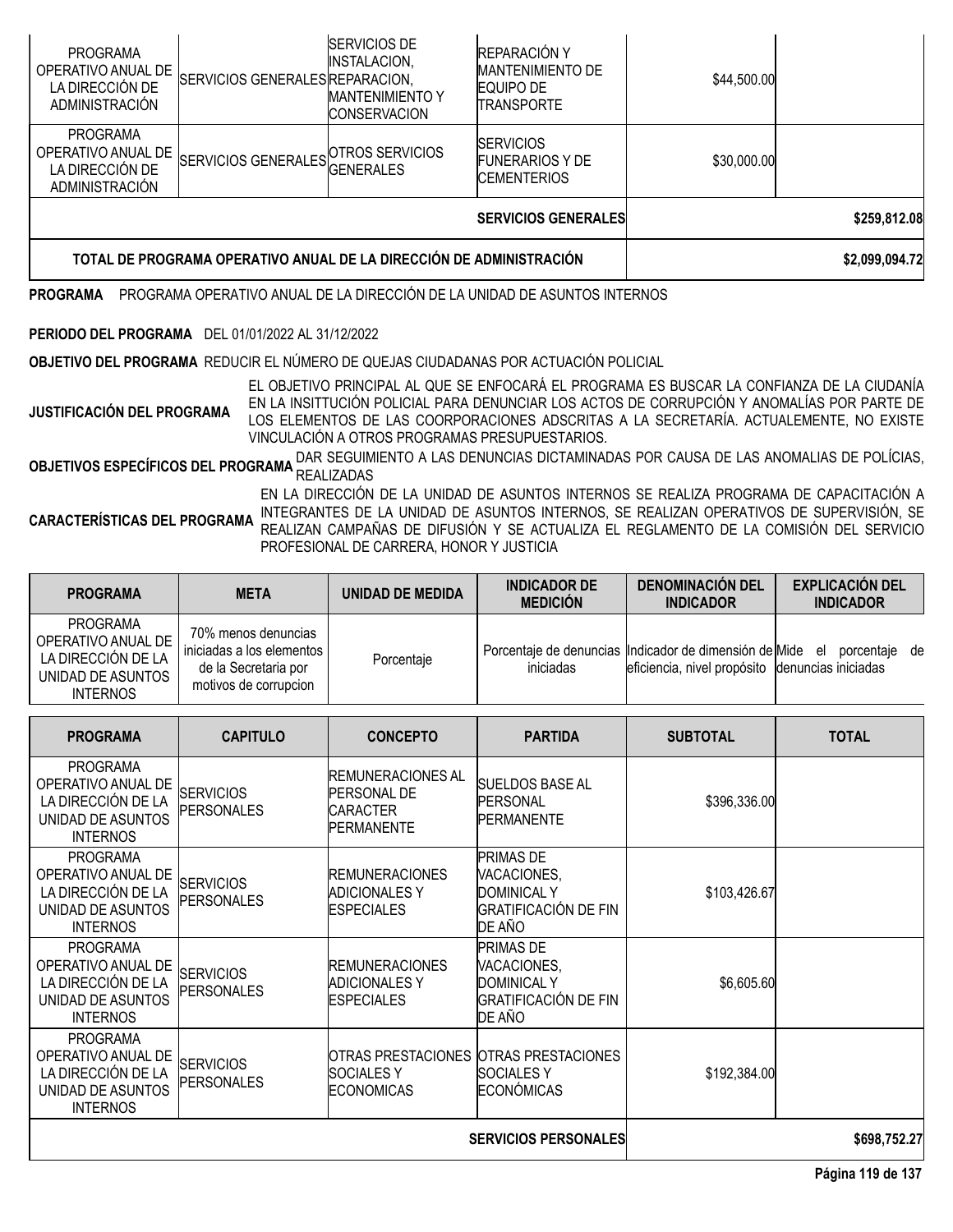| <b>PROGRAMA</b>                                                                                     | <b>CAPITULO</b>                           | <b>CONCEPTO</b>                                                                                                   | <b>PARTIDA</b>                                                      | <b>SUBTOTAL</b> | <b>TOTAL</b> |
|-----------------------------------------------------------------------------------------------------|-------------------------------------------|-------------------------------------------------------------------------------------------------------------------|---------------------------------------------------------------------|-----------------|--------------|
| <b>PROGRAMA</b><br>OPERATIVO ANUAL DE<br>LA DIRECCIÓN DE LA<br>UNIDAD DE ASUNTOS<br><b>INTERNOS</b> | <b>MATERIALESY</b><br><b>SUMINISTROS</b>  | <b>MATERIALES DE</b><br>ADMINISTRACION,<br><b>EMISION DE</b><br><b>DOCUMENTOS Y</b><br><b>ARTICULOS OFICIALES</b> | MATERIALES, ÚTILES Y<br><b>EQUIPOS MENORES DE</b><br><b>OFICINA</b> | \$20,000.00     |              |
| <b>PROGRAMA</b><br>OPERATIVO ANUAL DE<br>LA DIRECCIÓN DE LA<br>UNIDAD DE ASUNTOS<br><b>INTERNOS</b> | <b>MATERIALES Y</b><br><b>SUMINISTROS</b> | <b>MATERIALES DE</b><br>ADMINISTRACION.<br><b>EMISION DE</b><br><b>DOCUMENTOS Y</b><br><b>ARTICULOS OFICIALES</b> | <b>MATERIALES Y ÚTILES</b><br>DE IMPRESIÓN Y<br><b>REPRODUCCIÓN</b> | \$812.00        |              |
| <b>PROGRAMA</b><br>OPERATIVO ANUAL DE<br>LA DIRECCIÓN DE LA<br>UNIDAD DE ASUNTOS<br><b>INTERNOS</b> | <b>MATERIALESY</b><br><b>SUMINISTROS</b>  | <b>MATERIALES DE</b><br>ADMINISTRACION.<br><b>EMISION DE</b><br><b>DOCUMENTOS Y</b><br><b>ARTICULOS OFICIALES</b> | <b>MATERIAL IMPRESO E</b><br><b>INFORMACIÓN DIGITAL</b>             | \$10,000.00     |              |
| <b>PROGRAMA</b><br>OPERATIVO ANUAL DE<br>LA DIRECCIÓN DE LA<br>UNIDAD DE ASUNTOS<br><b>INTERNOS</b> | <b>MATERIALESY</b><br><b>SUMINISTROS</b>  | <b>MATERIALES DE</b><br>ADMINISTRACION,<br><b>EMISION DE</b><br><b>DOCUMENTOS Y</b><br><b>ARTICULOS OFICIALES</b> | <b>MATERIALES Y ÚTILES</b><br>DE ENSEÑANZA                          | \$5,000.00      |              |
| <b>PROGRAMA</b><br>OPERATIVO ANUAL DE<br>LA DIRECCIÓN DE LA<br>UNIDAD DE ASUNTOS<br><b>INTERNOS</b> | <b>MATERIALESY</b><br><b>SUMINISTROS</b>  | <b>ALIMENTOS Y</b><br><b>UTENSILIOS</b>                                                                           | <b>PRODUCTOS</b><br><b>ALIMENTICIOS PARA</b><br><b>PERSONAS</b>     | \$5,000.00      |              |
| <b>PROGRAMA</b><br>OPERATIVO ANUAL DE<br>LA DIRECCIÓN DE LA<br>UNIDAD DE ASUNTOS<br><b>INTERNOS</b> | <b>MATERIALES Y</b><br><b>SUMINISTROS</b> | VESTUARIO, BLANCOS,<br><b>PRENDAS DE</b><br><b>PROTECCION Y</b><br><b>ARTICULOS</b><br><b>DEPORTIVOS</b>          | <b>VESTUARIO Y</b><br><b>UNIFORMES</b>                              | \$3,596.00      |              |
|                                                                                                     |                                           |                                                                                                                   | \$44,408.00                                                         |                 |              |

| <b>PROGRAMA</b>                                                                                     | <b>CAPITULO</b>                  | <b>CONCEPTO</b>                                                                      | <b>PARTIDA</b>                                                                   | <b>SUBTOTAL</b> | <b>TOTAL</b> |
|-----------------------------------------------------------------------------------------------------|----------------------------------|--------------------------------------------------------------------------------------|----------------------------------------------------------------------------------|-----------------|--------------|
| <b>PROGRAMA</b><br>OPERATIVO ANUAL DE<br>LA DIRECCIÓN DE LA<br>UNIDAD DE ASUNTOS<br><b>INTERNOS</b> | <b>SERVICIOS GENERALES</b>       | <b>SERVICIOS DE</b><br>ARRENDAMIENTO                                                 | <b>OTROS</b><br><b>ARRENDAMIENTOS</b>                                            | \$15,000.00     |              |
| <b>PROGRAMA</b><br>OPERATIVO ANUAL DE<br>LA DIRECCIÓN DE LA<br>UNIDAD DE ASUNTOS<br><b>INTERNOS</b> | SERVICIOS GENERALESICIENTIFICOS. | <b>ISERVICIOS</b><br><b>IPROFESIONALES.</b><br>TECNICOS Y OTROS<br><b>ISERVICIOS</b> | <b>SERVICIOS DE</b><br><b>CAPACITACIÓN</b>                                       | \$30,000.00     |              |
| <b>PROGRAMA</b><br>OPERATIVO ANUAL DE<br>LA DIRECCIÓN DE LA<br>UNIDAD DE ASUNTOS<br><b>INTERNOS</b> | SERVICIOS GENERALES CIENTIFICOS, | <b>SERVICIOS</b><br>PROFESIONALES,<br>TECNICOS Y OTROS<br><b>ISERVICIOS</b>          | <b>SERVICIOS DE</b><br>INVESTIGACIÓN<br><b>CIENTÍFICA Y</b><br><b>DESARROLLO</b> | \$80,000.00     |              |
|                                                                                                     |                                  |                                                                                      | <b>SERVICIOS GENERALES</b>                                                       |                 | \$125,000.00 |
| <b>PROGRAMA</b>                                                                                     | <b>CAPITULO</b>                  | <b>CONCEPTO</b>                                                                      | <b>PARTIDA</b>                                                                   | <b>SUBTOTAL</b> | <b>TOTAL</b> |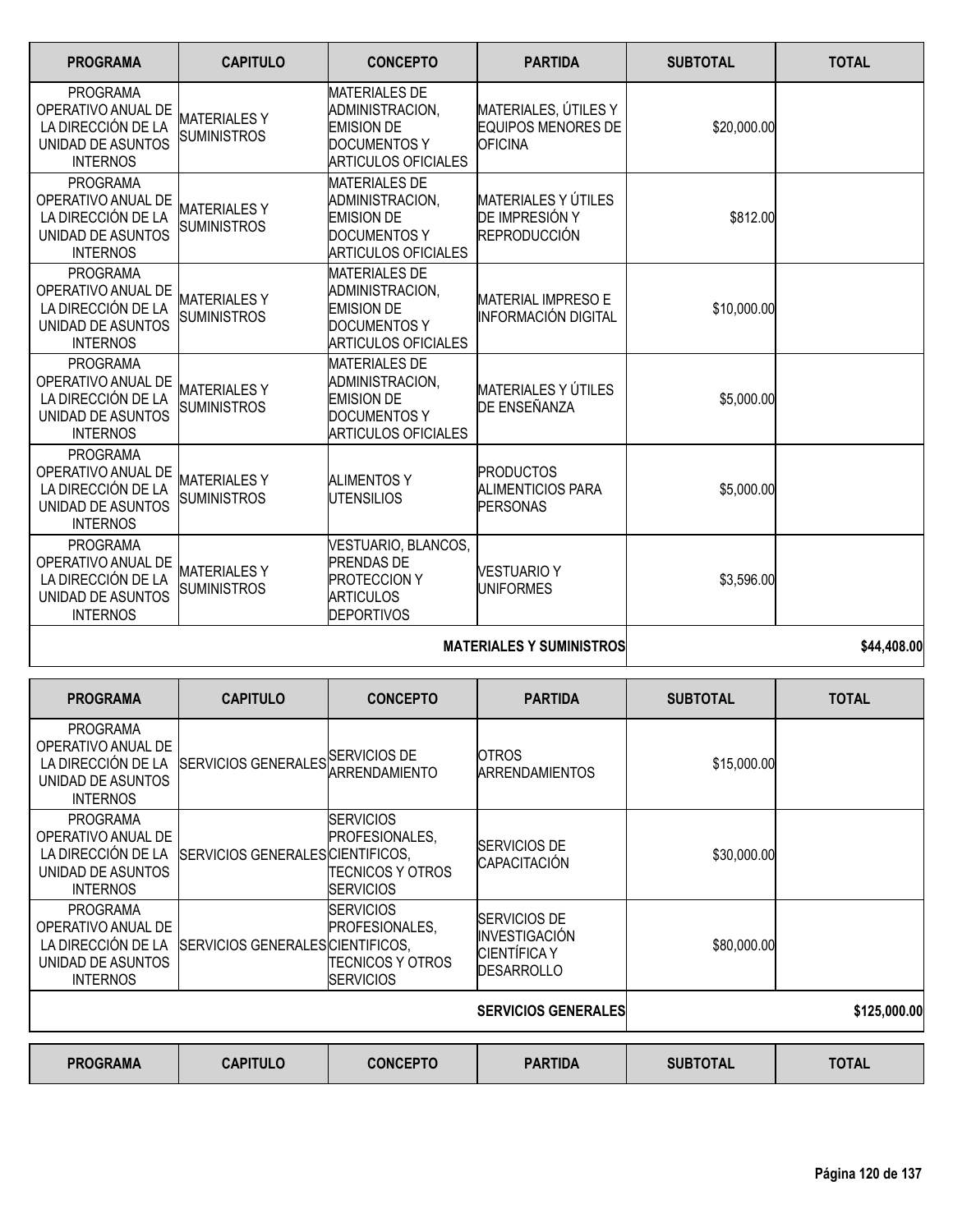| <b>PROGRAMA</b><br>OPERATIVO ANUAL DE BIENES MUEBLES,<br>LA DIRECCION DE LA INMUEBLES E<br>UNIDAD DE ASUNTOS INTANGIBLES<br><b>INTERNOS</b> |  | <b>MOBILIARIO Y EQUIPO</b><br><b>DE ADMINISTRACION</b> | EQUIPO DE CÓMPUTO Y<br>DE TECNOLOGIAS DE<br>LA INFORMACION | \$16,520.00 |  |
|---------------------------------------------------------------------------------------------------------------------------------------------|--|--------------------------------------------------------|------------------------------------------------------------|-------------|--|
|                                                                                                                                             |  | <b>BIENES MUEBLES, INMUEBLES E INTANGIBLES</b>         | \$16,520.00                                                |             |  |

| '. DE PROGRAMA OPERATIVO ANUAL .<br>. DE LA DIRECCION DE LA UNIDAD DE ,<br><b>ASUNTOS</b><br>TOTAL<br><b>TERNOS</b><br><b>INT</b> | \$884,680.27 |
|-----------------------------------------------------------------------------------------------------------------------------------|--------------|

**PROGRAMA** PROGRAMA OPERATIVO ANUAL DE LA DIRECCIÓN DE CÁRCEL DISTRITAL

#### **PERIODO DEL PROGRAMA** DEL 01/01/2022 AL 31/12/2022

**OBJETIVO DEL PROGRAMA** SUFICIENTES Y EFICACES PARA GARANTIZAR LA SEGURIDAD DE LAS PERSONAS PRIVADAS DE LA LIBERTAD CUMPLIR CON EL PROGRAMA DE REHABILITACIÓN MECANISMOS Y SISTEMAS DE SEGURIDAD INTERNA RECLUIDAS EN LA CÁRCEL DISTRITAL DE TIZAYUCA

**JUSTIFICACIÓN DEL PROGRAMA** LOS OBJETIVOS QUE SE ENFOCARÁN AL PROGRAMA SON INVULNERABILIDAD DE LOS SISTEMA DE SEGURIDAD, EDIFICACIÓN INTEGRA Y EN ÓPTIMAS CONDICIONES, CONTROL EFICIENTE DE AMOTINAMIENTOS Y EVASIONES CON LA FINALIDAD DE DAR CUMPLIMIENTO DEL LOS ESTANDARES DE SEGURIDAD DE CENTROS DE RECLUSIÓN.

**OBJETIVOS ESPECÍFICOS DEL PROGRAMA** LOGRAR SISTEMAS DE SEGURIDAD INVULNERABLES

**CARACTERÍSTICAS DEL PROGRAMA** EN LA DIRECCIÓN DE CÁRCEL DISTRITAL SE REALIZA REHABILITACION DEL SISTEMA DE VIDEOVIGILANCIA, MODERNIZACION DE ARMAMENTO, MANTENIMIENTO FRECUENTE A LOS MUROS Y PAREDES DEL EDIFICIO, ASÍ COMO MANTENIMIENTO FRECUENTE A PUERTAS, REJAS Y VENTANAS, SE REALIZA CAPACITACIÓN Y ADIESTRAMIENTO DEL PERSONAL DE SEGURIDAD Y EQUIPAMIENTO ANTIMOTIN SUFICIENTE

| <b>PROGRAMA</b>                                                                     | <b>META</b>                                                                  | UNIDAD DE MEDIDA | <b>INDICADOR DE</b><br><b>MEDICIÓN</b> | <b>DENOMINACIÓN DEL</b><br><b>INDICADOR</b> | <b>EXPLICACIÓN DEL</b><br><b>INDICADOR</b>                                                                                                                                                                                                              |
|-------------------------------------------------------------------------------------|------------------------------------------------------------------------------|------------------|----------------------------------------|---------------------------------------------|---------------------------------------------------------------------------------------------------------------------------------------------------------------------------------------------------------------------------------------------------------|
| <b>PROGRAMA</b><br>OPERATIVO ANUAL DE<br>LA DIRECCIÓN DE<br><b>CARCEL DISTRITAL</b> | 100% de avance del<br>programa de rehabilitción<br>del sistemas de seguridad | Programas        |                                        |                                             | Mide<br>porcentaje de<br>el<br>Porcentaje de avance del Indicador de dimensión de avance del programa de<br>programa de rehabilitción calidad, nivel propósito rehabilitción del sistemas<br>de seguridad<br>rehabilitción del sistemas<br>de seguridad |

| <b>PROGRAMA</b>                                                                     | <b>CAPITULO</b>                       | <b>CONCEPTO</b>                                                                        | <b>PARTIDA</b>                                                                                 | <b>SUBTOTAL</b> | <b>TOTAL</b> |
|-------------------------------------------------------------------------------------|---------------------------------------|----------------------------------------------------------------------------------------|------------------------------------------------------------------------------------------------|-----------------|--------------|
| <b>PROGRAMA</b><br>OPERATIVO ANUAL DE<br>LA DIRECCIÓN DE<br><b>CÁRCEL DISTRITAL</b> | <b>SERVICIOS</b><br><b>PERSONALES</b> | <b>REMUNERACIONES AL</b><br><b>PERSONAL DE</b><br><b>CARACTER</b><br><b>PERMANENTE</b> | <b>SUELDOS BASE AL</b><br><b>PERSONAL</b><br><b>PERMANENTE</b>                                 | \$303,096.00    |              |
| <b>PROGRAMA</b><br>OPERATIVO ANUAL DE<br>LA DIRECCIÓN DE<br><b>CARCEL DISTRITAL</b> | <b>SERVICIOS</b><br><b>PERSONALES</b> | <b>REMUNERACIONES</b><br><b>ADICIONALES Y</b><br><b>ESPECIALES</b>                     | <b>PRIMAS DE</b><br>VACACIONES,<br><b>DOMINICAL Y</b><br><b>GRATIFICACIÓN DE FIN</b><br>DE AÑO | \$5,051.60      |              |
| <b>PROGRAMA</b><br>OPERATIVO ANUAL DE<br>LA DIRECCIÓN DE<br><b>CÁRCEL DISTRITAL</b> | <b>SERVICIOS</b><br><b>PERSONALES</b> | <b>REMUNERACIONES</b><br><b>ADICIONALES Y</b><br><b>ESPECIALES</b>                     | <b>PRIMAS DE</b><br>VACACIONES,<br><b>DOMINICAL Y</b><br><b>GRATIFICACIÓN DE FIN</b><br>DE AÑO | \$84,193.33     |              |
|                                                                                     |                                       | <b>SERVICIOS PERSONALES</b>                                                            | \$392,340.93                                                                                   |                 |              |

| <b>PROGRAMA</b>                                                                                  | <b>CAPITULO</b>    | <b>CONCEPTO</b>                                                                                     | <b>PARTIDA</b>                                               | <b>SUBTOTAL</b> | <b>TOTAL</b> |
|--------------------------------------------------------------------------------------------------|--------------------|-----------------------------------------------------------------------------------------------------|--------------------------------------------------------------|-----------------|--------------|
| <b>PROGRAMA</b><br>OPERATIVO ANUAL DE MATERIALES Y<br>LA DIRECCION DE<br><b>CARCEL DISTRITAL</b> | <b>SUMINISTROS</b> | <b>MATERIALES DE</b><br>ADMINISTRACION.<br><b>EMISION DE</b><br>DOCUMENTOS Y<br>ARTICULOS OFICIALES | MATERIALES, ÚTILES Y<br>EQUIPOS MENORES DE<br><b>OFICINA</b> | \$15,000.00     |              |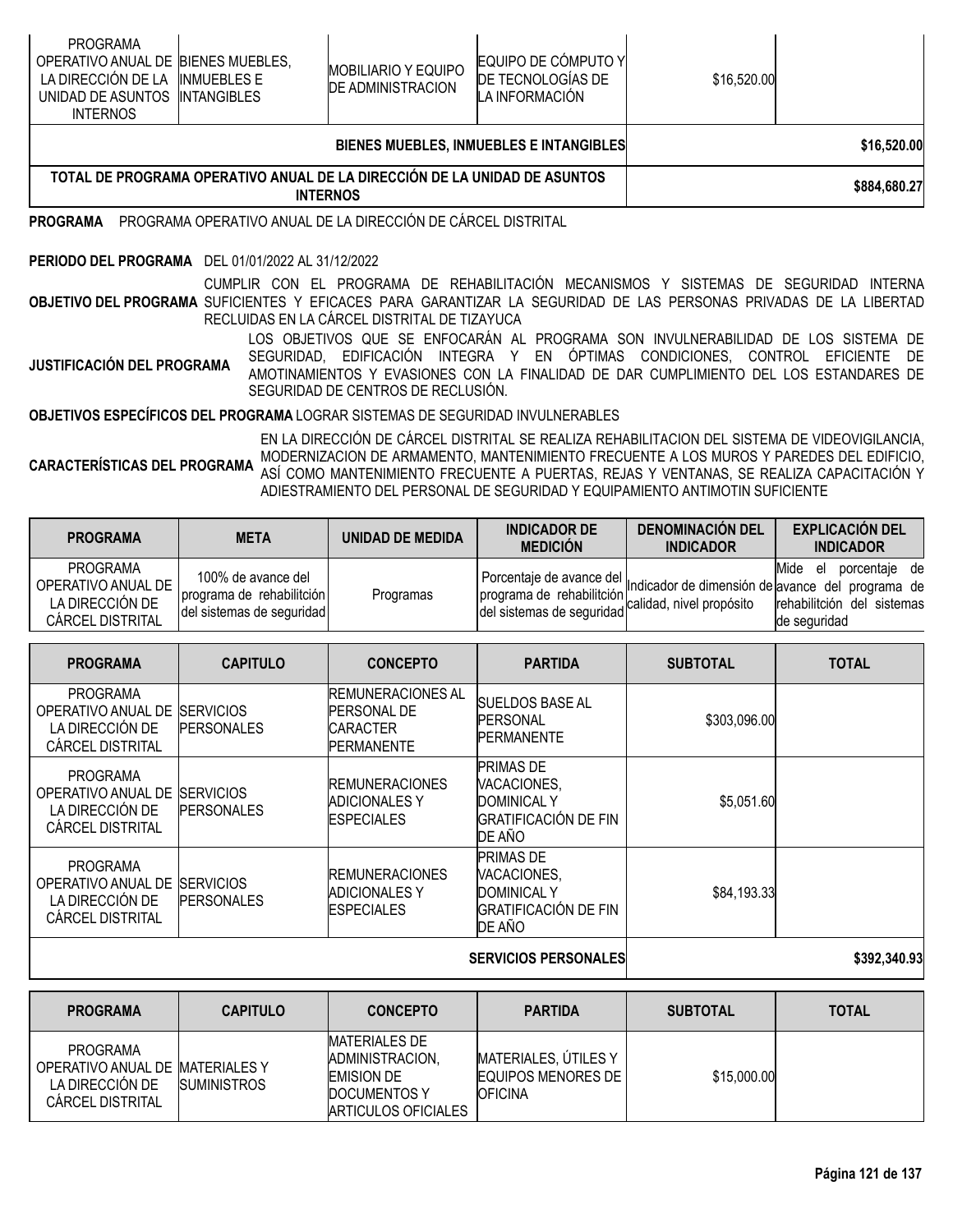| <b>PROGRAMA</b><br>OPERATIVO ANUAL DE<br>LA DIRECCIÓN DE<br><b>CÁRCEL DISTRITAL</b>              | <b>MATERIALES Y</b><br><b>SUMINISTROS</b> | <b>MATERIALES DE</b><br>ADMINISTRACION,<br><b>EMISION DE</b><br><b>DOCUMENTOS Y</b><br><b>ARTICULOS OFICIALES</b> | MATERIALES Y ÚTILES<br>DE IMPRESIÓN Y<br><b>REPRODUCCIÓN</b>                                       | \$1,670.50  |  |
|--------------------------------------------------------------------------------------------------|-------------------------------------------|-------------------------------------------------------------------------------------------------------------------|----------------------------------------------------------------------------------------------------|-------------|--|
| <b>PROGRAMA</b><br>OPERATIVO ANUAL DE<br>LA DIRECCIÓN DE<br><b>CÁRCEL DISTRITAL</b>              | <b>MATERIALES Y</b><br><b>SUMINISTROS</b> | <b>MATERIALES DE</b><br>ADMINISTRACION.<br><b>EMISION DE</b><br><b>DOCUMENTOS Y</b><br><b>ARTICULOS OFICIALES</b> | <b>MATERIAL IMPRESO E</b><br>INFORMACIÓN DIGITAL                                                   | \$730.80    |  |
| <b>PROGRAMA</b><br>OPERATIVO ANUAL DE<br>LA DIRECCIÓN DE<br>CÁRCEL DISTRITAL                     | <b>MATERIALESY</b><br><b>SUMINISTROS</b>  | <b>MATERIALES DE</b><br>ADMINISTRACION,<br><b>EMISION DE</b><br><b>DOCUMENTOS Y</b><br><b>ARTICULOS OFICIALES</b> | <b>MATERIAL DE LIMPIEZA</b>                                                                        | \$37,753.62 |  |
| <b>PROGRAMA</b><br>OPERATIVO ANUAL DE<br>LA DIRECCIÓN DE<br><b>CÁRCEL DISTRITAL</b>              | <b>MATERIALESY</b><br><b>SUMINISTROS</b>  | <b>ALIMENTOS Y</b><br><b>IUTENSILIOS</b>                                                                          | <b>PRODUCTOS</b><br><b>ALIMENTICIOS PARA</b><br><b>PERSONAS</b>                                    | \$76,512.00 |  |
| <b>PROGRAMA</b><br>OPERATIVO ANUAL DE<br>LA DIRECCIÓN DE<br><b>CÁRCEL DISTRITAL</b>              | <b>MATERIALES Y</b><br><b>SUMINISTROS</b> | <b>MATERIALESY</b><br><b>ARTICULOS DE</b><br><b>CONSTRUCCION Y DE</b><br><b>REPARACION</b>                        | <b>MATERIALES</b><br><b>COMPLEMENTARIOS</b>                                                        | \$11,440.00 |  |
| <b>PROGRAMA</b><br>OPERATIVO ANUAL DE MATERIALES Y<br>LA DIRECCIÓN DE<br><b>CÁRCEL DISTRITAL</b> | <b>SUMINISTROS</b>                        | <b>PRODUCTOS</b><br>QUIMICOS,<br><b>FARMACEUTICOS Y DE</b><br><b>LABORATORIO</b>                                  | <b>MEDICINASY</b><br><b>PRODUCTOS</b><br><b>FARMACÉUTICOS</b>                                      | \$7,768.00  |  |
| <b>PROGRAMA</b><br>OPERATIVO ANUAL DE<br>LA DIRECCIÓN DE<br><b>CÁRCEL DISTRITAL</b>              | <b>MATERIALES Y</b><br><b>SUMINISTROS</b> | VESTUARIO, BLANCOS,<br><b>PRENDAS DE</b><br><b>PROTECCION Y</b><br><b>ARTICULOS</b><br><b>DEPORTIVOS</b>          | <b>BLANCOS Y OTROS</b><br><b>PRODUCTOS TEXTILES.</b><br><b>EXCEPTO PRENDAS DE</b><br><b>VESTIR</b> | \$3,021.50  |  |
| <b>PROGRAMA</b><br>OPERATIVO ANUAL DE<br>LA DIRECCIÓN DE<br><b>CÁRCEL DISTRITAL</b>              | <b>MATERIALESY</b><br><b>SUMINISTROS</b>  | <b>HERRAMIENTAS,</b><br><b>REFACCIONES Y</b><br><b>ACCESORIOS</b><br><b>MENORES</b>                               | <b>HERRAMIENTAS</b><br><b>MENORES</b>                                                              | \$7,283.00  |  |
|                                                                                                  |                                           |                                                                                                                   | <u> CA CA ATO AN</u>                                                                               |             |  |

## **MATERIALES Y SUMINISTROS \$161,179.42**

| <b>PROGRAMA</b>                                                              | <b>CAPITULO</b>                       | <b>CONCEPTO</b>                                                                             | <b>PARTIDA</b>                                           | <b>SUBTOTAL</b> | <b>TOTAL</b> |
|------------------------------------------------------------------------------|---------------------------------------|---------------------------------------------------------------------------------------------|----------------------------------------------------------|-----------------|--------------|
| <b>PROGRAMA</b><br>OPERATIVO ANUAL DE<br>LA DIRECCIÓN DE<br>CÁRCEL DISTRITAL | SERVICIOS GENERALES SERVICIOS BASICOS |                                                                                             | GAS                                                      | \$42,000.00     |              |
| <b>PROGRAMA</b><br>OPERATIVO ANUAL DE<br>LA DIRECCIÓN DE<br>CÁRCEL DISTRITAL | SERVICIOS GENERALES SERVICIOS BASICOS |                                                                                             | <b>TELEFONÍA</b><br>TRADICIONAL                          | \$4,788.00      |              |
| <b>PROGRAMA</b><br>OPERATIVO ANUAL DE<br>LA DIRECCIÓN DE<br>CÁRCEL DISTRITAL | SERVICIOS GENERALES REPARACION.       | <b>SERVICIOS DE</b><br><b>INSTALACION,</b><br><b>MANTENIMIENTO Y</b><br><b>CONSERVACION</b> | <b>SERVICIOS DE</b><br>JARDINERÍA Y<br><b>FUMIGACIÓN</b> | \$13,000.00     |              |
|                                                                              |                                       |                                                                                             | <b>SERVICIOS GENERALES</b>                               |                 | \$59,788.00  |
| <b>DDAADIII</b>                                                              | $A$ ANTIILA                           | <b>AAUAFRTA</b>                                                                             | <b>BARTIBA</b>                                           | AURTAT LI       | <b>TATIL</b> |

| <b>PROGRAMA</b> | <b>CAPITULO</b> | <b>CONCEPTO</b> | <b>PARTIDA</b> | <b>SUBTOTAL</b> | <b>TOTAL</b> |
|-----------------|-----------------|-----------------|----------------|-----------------|--------------|
|-----------------|-----------------|-----------------|----------------|-----------------|--------------|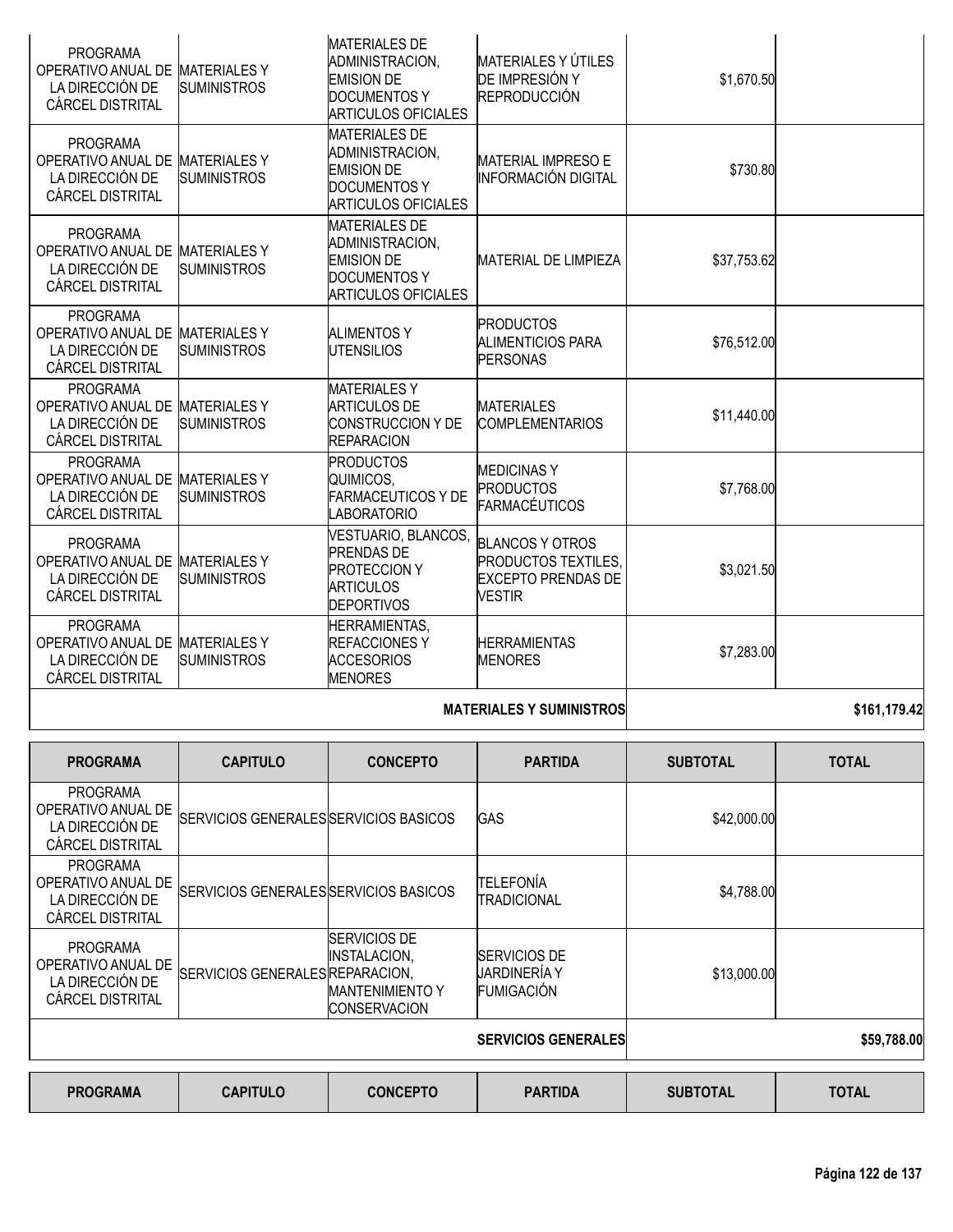| TOTAL DE PROGRAMA OPERATIVO ANUAL DE LA DIRECCIÓN DE CÁRCEL DISTRITAL               |                                                                    |                                                        |                                                            |             | \$695,029.85 |
|-------------------------------------------------------------------------------------|--------------------------------------------------------------------|--------------------------------------------------------|------------------------------------------------------------|-------------|--------------|
|                                                                                     |                                                                    | BIENES MUEBLES, INMUEBLES E INTANGIBLES                |                                                            | \$81,721.50 |              |
| <b>PROGRAMA</b><br>OPERATIVO ANUAL DE<br>LA DIRECCIÓN DE<br><b>CÁRCEL DISTRITAL</b> | <b>BIENES MUEBLES,</b><br><b>INMUEBLES E</b><br><b>INTANGIBLES</b> | <b>MOBILIARIO Y EQUIPO</b><br><b>DE ADMINISTRACION</b> | EQUIPO DE CÓMPUTO Y<br>DE TECNOLOGIAS DE<br>LA INFORMACIÓN | \$75,000.00 |              |
| <b>PROGRAMA</b><br>OPERATIVO ANUAL DE<br>LA DIRECCIÓN DE<br>CÁRCEL DISTRITAL        | <b>BIENES MUEBLES,</b><br><b>INMUEBLES E</b><br><b>INTANGIBLES</b> | <b>MOBILIARIO Y EQUIPO</b><br><b>DE ADMINISTRACION</b> | MUEBLES, EXCEPTO DE<br><b>OFICINA Y ESTANTERÍA</b>         | \$6,721.50  |              |

**PROGRAMA** PROGRAMA OPERATIVO ANUAL DE LA DIRECCIÓN DE ANÁLISIS

### **PERIODO DEL PROGRAMA** DEL 01/01/2022 AL 31/12/2022

**OBJETIVO DEL PROGRAMA** CONTAR CON ATENCIÓN OPORTUNA DE LOS SERVICIOS DE EMERGENCIA PARA LA POBLACIÓN TIZAYUQUENSE

**JUSTIFICACIÓN DEL PROGRAMA** LOS OBJETIVOS A LOS CUALES ESTARÁ ENFOCADO EL PROGRAMA SON: DISMINUCIÓN DE INCIDENCIA DELICTIVA DE ALTO IMPACTO Y PRIORITARIA, LA ATENCIÓN SUFICIENTE DE EMERGENCIAS ASÍ COMO LOGRAR UNA BUENA PERCEPCIÓN DE LA CIUDADANIA ACERCA DE LA POLICÍA MUNICIPAL. ACTUALEMENTE NO EXISTE VNCULACION A OTROS PROGRAMAS PRESUPUESTARIOS.

**OBJETIVOS ESPECÍFICOS DEL PROGRAMA** CANALIZAR LAS LLAMADAS DE EMERGENCIA AL CENTRO DE CONTROL Y MANDO (C2)

**CARACTERÍSTICAS DEL PROGRAMA** EN LA DIRECCIÓN DE ANÁLISIS SE REALIZA EVALUACIÓN EN EL TIEMPO DE RESPUESTA DE LAS LLAMADAS AL CENTRO DE CONTROL Y MANDO (C2), SE REALIZA CAPACITACIÓN AL PERSONAL DEL C2 QUE OPERA EL SISTEMA DE ATENCIÓN DE LLAMADAS DE EMERGENCIA, SE REALIZA MANTENIMIENTO Y ACTUALIZACIÓN DE EQUIPOS, SE REALIZAN CAMPAÑAS PERMANENTES DE CONCIENTIZACIÓN CIUDADANA SOBRE EL BUEN USO DE LOS SERVICIOS DE EMERGENCIA Y SE ACTUALIZA Y SE LE DA MANTENIMIENTO AL SISTEMA DE VIDEOVIGILANCIA.

| <b>PROGRAMA</b>                                                             | <b>META</b>                                                  | <b>UNIDAD DE MEDIDA</b>                                                         | <b>INDICADOR DE</b><br><b>MEDICIÓN</b>                                                         | <b>DENOMINACIÓN DEL</b><br><b>INDICADOR</b>            | <b>EXPLICACIÓN DEL</b><br><b>INDICADOR</b>                                        |
|-----------------------------------------------------------------------------|--------------------------------------------------------------|---------------------------------------------------------------------------------|------------------------------------------------------------------------------------------------|--------------------------------------------------------|-----------------------------------------------------------------------------------|
| <b>PROGRAMA</b><br>OPERATIVO ANUAL DE<br>LA DIRECCIÓN DE<br>ANÁLISIS        | 90% de atención de los<br>usuarios por tipo de<br>emergencia | Atenciones a usuario                                                            | Porcentaje de atención de<br>los usuarios por tipo de<br>emergencia                            | Indicador de dimensión de<br>eficacia, nivel propósito | porcentaje de<br>Mide<br>el<br>atención de los usuarios<br>por tipo de emergencia |
| <b>PROGRAMA</b>                                                             | <b>CAPITULO</b>                                              | <b>CONCEPTO</b>                                                                 | <b>PARTIDA</b>                                                                                 | <b>SUBTOTAL</b>                                        | <b>TOTAL</b>                                                                      |
| <b>PROGRAMA</b><br>OPERATIVO ANUAL DE<br>LA DIRECCIÓN DE<br><b>ANÁLISIS</b> | <b>SERVICIOS</b><br><b>PERSONALES</b>                        | <b>REMUNERACIONES AL</b><br><b>PERSONAL DE</b><br><b>CARACTER</b><br>PERMANENTE | SUELDOS BASE AL<br><b>PERSONAL</b><br><b>PERMANENTE</b>                                        | \$650,832.00                                           |                                                                                   |
| <b>PROGRAMA</b><br>OPERATIVO ANUAL DE<br>LA DIRECCIÓN DE<br><b>ANÁLISIS</b> | <b>SERVICIOS</b><br><b>PERSONALES</b>                        | <b>REMUNERACIONES</b><br><b>ADICIONALES Y</b><br><b>ESPECIALES</b>              | <b>PRIMAS DE</b><br>VACACIONES,<br><b>DOMINICAL Y</b><br><b>GRATIFICACIÓN DE FIN</b><br>DE AÑO | \$10,847.20                                            |                                                                                   |
| <b>PROGRAMA</b><br>OPERATIVO ANUAL DE<br>LA DIRECCIÓN DE<br>ANÁLISIS        | <b>SERVICIOS</b><br><b>PERSONALES</b>                        | <b>REMUNERACIONES</b><br><b>ADICIONALESY</b><br><b>ESPECIALES</b>               | <b>PRIMAS DE</b><br>VACACIONES,<br><b>DOMINICAL Y</b><br><b>GRATIFICACIÓN DE FIN</b><br>DE AÑO | \$147,453.00                                           |                                                                                   |
| <b>PROGRAMA</b><br>OPERATIVO ANUAL DE<br>LA DIRECCIÓN DE<br>ANÁLISIS        | <b>SERVICIOS</b><br><b>PERSONALES</b>                        | OTRAS PRESTACIONES OTRAS PRESTACIONES<br><b>SOCIALESY</b><br><b>ECONOMICAS</b>  | <b>SOCIALES Y</b><br><b>ECONÓMICAS</b>                                                         | \$245,760.00                                           |                                                                                   |
| <b>SERVICIOS PERSONALES</b>                                                 |                                                              |                                                                                 |                                                                                                |                                                        | \$1,054,892.20                                                                    |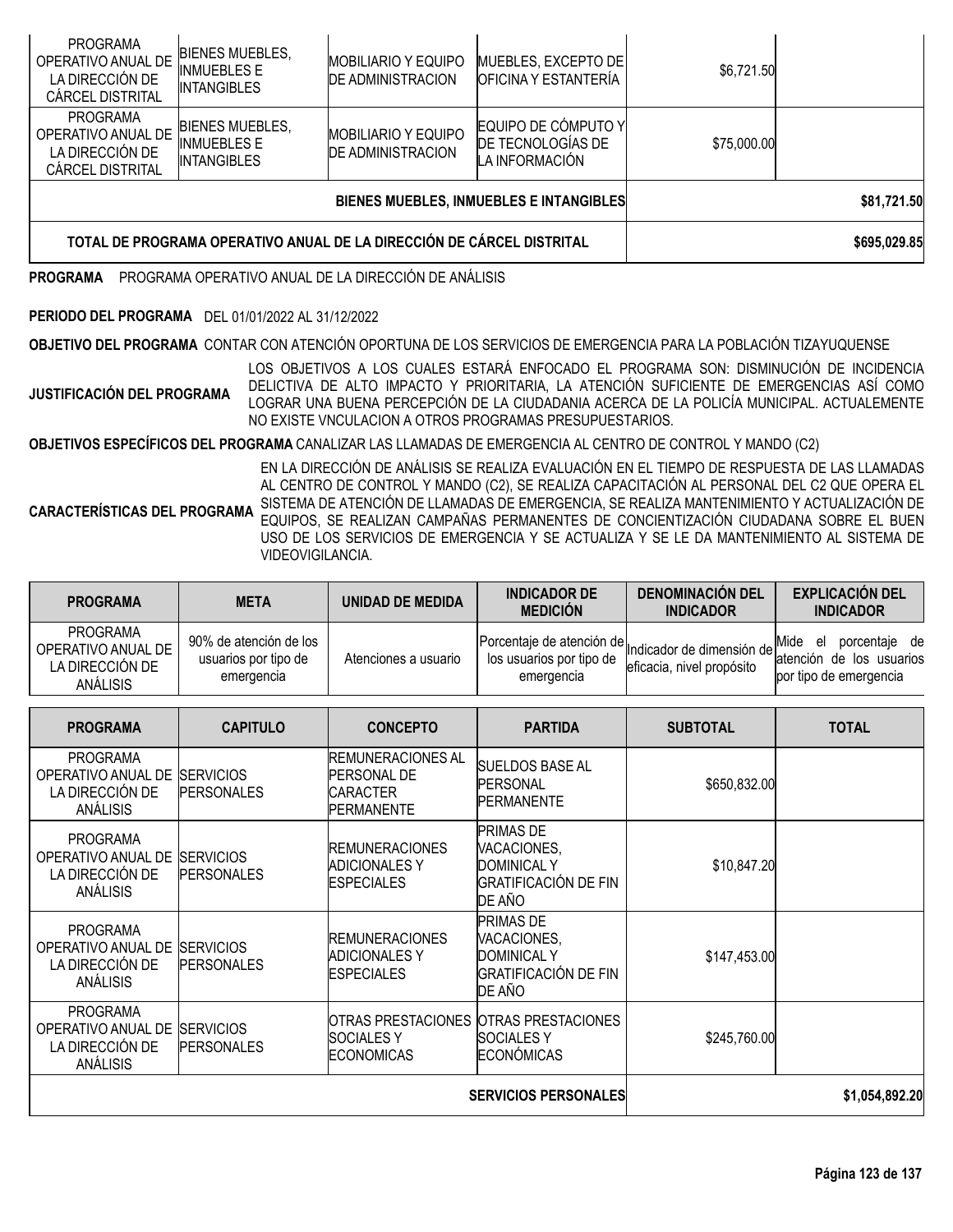| <b>PROGRAMA</b>                                                                   | <b>CAPITULO</b>                           | <b>CONCEPTO</b>                                                                                                   | <b>PARTIDA</b>                                                                                                                                                 | <b>SUBTOTAL</b> | <b>TOTAL</b> |
|-----------------------------------------------------------------------------------|-------------------------------------------|-------------------------------------------------------------------------------------------------------------------|----------------------------------------------------------------------------------------------------------------------------------------------------------------|-----------------|--------------|
| <b>PROGRAMA</b><br>OPERATIVO ANUAL DE<br>LA DIRECCIÓN DE<br>ANÁLISIS              | <b>MATERIALESY</b><br><b>SUMINISTROS</b>  | <b>MATERIALES DE</b><br>ADMINISTRACION,<br><b>EMISION DE</b><br><b>DOCUMENTOS Y</b><br><b>ARTICULOS OFICIALES</b> | MATERIALES, ÚTILES Y<br><b>EQUIPOS MENORES DE</b><br><b>OFICINA</b>                                                                                            | \$7,339.94      |              |
| <b>PROGRAMA</b><br>OPERATIVO ANUAL DE MATERIALES Y<br>LA DIRECCIÓN DE<br>ANÁLISIS | <b>SUMINISTROS</b>                        | <b>MATERIALES DE</b><br>ADMINISTRACION,<br><b>EMISION DE</b><br>DOCUMENTOS Y<br><b>ARTICULOS OFICIALES</b>        | <b>MATERIALES Y ÚTILES</b><br>DE IMPRESIÓN Y<br><b>REPRODUCCIÓN</b>                                                                                            | \$13,700.00     |              |
| <b>PROGRAMA</b><br>OPERATIVO ANUAL DE<br>LA DIRECCIÓN DE<br>ANÁLISIS              | <b>MATERIALESY</b><br><b>SUMINISTROS</b>  | <b>MATERIALES DE</b><br>ADMINISTRACION,<br><b>EMISION DE</b><br><b>DOCUMENTOS Y</b><br><b>ARTICULOS OFICIALES</b> | MATERIALES, ÚTILES Y<br><b>EQUIPOS MENORES DE</b><br>TECNOLOGÍAS DE LA<br><b>INFORMACIÓN Y</b><br><b>COMUNICACIONES</b>                                        | \$21,903.00     |              |
| <b>PROGRAMA</b><br>OPERATIVO ANUAL DE MATERIALES Y<br>LA DIRECCIÓN DE<br>ANÁLISIS | <b>SUMINISTROS</b>                        | <b>ALIMENTOS Y</b><br><b>UTENSILIOS</b>                                                                           | UTENSILIOS PARA EL<br>SERVICIO DE<br><b>ALIMENTACIÓN</b>                                                                                                       | \$1,118.00      |              |
| <b>PROGRAMA</b><br>OPERATIVO ANUAL DE<br>LA DIRECCIÓN DE<br>ANÁLISIS              | <b>MATERIALESY</b><br><b>SUMINISTROS</b>  | <b>PRODUCTOS</b><br>QUIMICOS,<br><b>FARMACEUTICOS Y DE</b><br><b>LABORATORIO</b>                                  | <b>MEDICINAS Y</b><br><b>PRODUCTOS</b><br>FARMACÉUTICOS                                                                                                        | \$1,862.00      |              |
| <b>PROGRAMA</b><br>OPERATIVO ANUAL DE<br>LA DIRECCIÓN DE<br>ANÁLISIS              | <b>MATERIALES Y</b><br><b>SUMINISTROS</b> | COMBUSTIBLES,<br><b>LUBRICANTESY</b><br>ADITIVOS                                                                  | COMBUSTIBLES,<br>LUBRICANTES Y<br><b>ADITIVOS</b>                                                                                                              | \$1,380.00      |              |
| <b>PROGRAMA</b><br>OPERATIVO ANUAL DE<br>LA DIRECCIÓN DE<br>ANÁLISIS              | <b>MATERIALES Y</b><br><b>SUMINISTROS</b> | <b>HERRAMIENTAS,</b><br><b>REFACCIONES Y</b><br><b>ACCESORIOS</b><br><b>MENORES</b>                               | <b>REFACCIONESY</b><br><b>ACCESORIOS</b><br><b>MENORES DE</b><br><b>MOBILIARIO Y EQUIPO</b><br>DE ADMINISTRACIÓN,<br><b>EDUCACIONAL Y</b><br><b>RECREATIVO</b> | \$16,650.00     |              |
| <b>PROGRAMA</b><br>OPERATIVO ANUAL DE MATERIALES Y<br>LA DIRECCIÓN DE<br>ANÁLISIS | <b>SUMINISTROS</b>                        | <b>HERRAMIENTAS,</b><br><b>REFACCIONES Y</b><br><b>ACCESORIOS</b><br><b>MENORES</b>                               | <b>REFACCIONESY</b><br><b>ACCESORIOS</b><br><b>MENORES DE EQUIPO</b><br>DE CÓMPUTO Y<br>TECNOLOGÍAS DE LA<br><b>INFORMACIÓN</b>                                | \$7,341.00      |              |
|                                                                                   |                                           |                                                                                                                   | <b>MATERIALES Y SUMINISTROS</b>                                                                                                                                |                 | \$71,293.94  |
| <b>PROGRAMA</b>                                                                   | <b>CAPITULO</b>                           | <b>CONCEPTO</b>                                                                                                   | <b>PARTIDA</b>                                                                                                                                                 | <b>SUBTOTAL</b> | <b>TOTAL</b> |

| <b>PROGRAMA</b>                                                      | <b>CAPITULO</b>                       | <b>CONCEPTO</b> | <b>PARTIDA</b>                                           | <b>SUBTOTAL</b> | <b>TOTAL</b> |
|----------------------------------------------------------------------|---------------------------------------|-----------------|----------------------------------------------------------|-----------------|--------------|
| PROGRAMA<br>OPERATIVO ANUAL DE<br>LA DIRECCIÓN DE<br>ANÁLISIS        | SERVICIOS GENERALES SERVICIOS BASICOS |                 | AGUA                                                     | \$18,792.00     |              |
| <b>PROGRAMA</b><br>OPERATIVO ANUAL DE<br>LA DIRECCIÓN DE<br>ANÁLISIS | SERVICIOS GENERALES SERVICIOS BASICOS |                 | TELEFONÍA<br>TRADICIONAL                                 | \$2,244.00      |              |
| PROGRAMA<br>OPERATIVO ANUAL DE<br>LA DIRECCIÓN DE<br><b>ANÁLISIS</b> | SERVICIOS GENERALES SERVICIOS BASICOS |                 | SERVICIOS DE<br><b>TELECOMUNICACIONES</b><br>Y SATÉLITES | \$4,668.00      |              |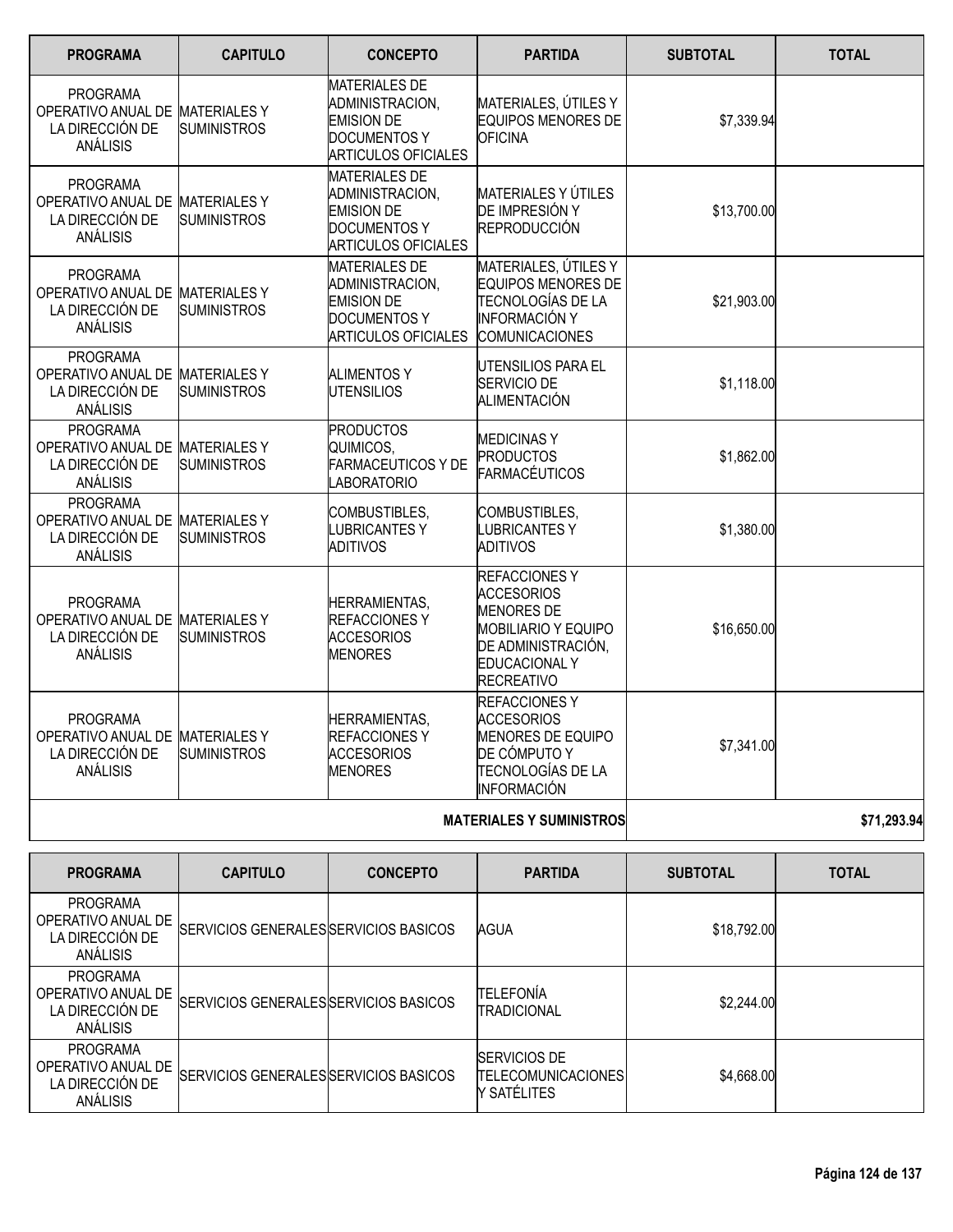|                                                                      |                                  |                                                                                       | <b>SERVICIOS GENERALES</b>                                                                                                              |              | \$183,204.00 |
|----------------------------------------------------------------------|----------------------------------|---------------------------------------------------------------------------------------|-----------------------------------------------------------------------------------------------------------------------------------------|--------------|--------------|
| <b>PROGRAMA</b><br>OPERATIVO ANUAL DE<br>LA DIRECCIÓN DE<br>ANÁLISIS | SERVICIOS GENERALES REPARACION,  | SERVICIOS DE<br><b>INSTALACION,</b><br><b>MANTENIMIENTO Y</b><br><b>ICONSERVACION</b> | <b>INSTALACIÓN,</b><br><b>REPARACIÓN Y</b><br><b>MANTENIMIENTO DE</b><br>EQUIPO DE CÓMPUTO Y<br>ITECNOLOGÍA DE LA<br><b>INFORMACIÓN</b> | \$7,500.00   |              |
| <b>PROGRAMA</b><br>OPERATIVO ANUAL DE<br>LA DIRECCIÓN DE<br>ANÁLISIS | SERVICIOS GENERALES CIENTIFICOS, | <b>SERVICIOS</b><br>PROFESIONALES,<br>ITECNICOS Y OTROS<br><b>ISERVICIOS</b>          | <b>SERVICIOS DE</b><br><b>CAPACITACIÓN</b>                                                                                              | \$150,000.00 |              |

| <b>PROGRAMA</b>                                                      | <b>CAPITULO</b>                                                    | <b>CONCEPTO</b>                                        | <b>PARTIDA</b>                                                    | <b>SUBTOTAL</b> | <b>TOTAL</b>   |
|----------------------------------------------------------------------|--------------------------------------------------------------------|--------------------------------------------------------|-------------------------------------------------------------------|-----------------|----------------|
| <b>PROGRAMA</b><br>OPERATIVO ANUAL DE<br>LA DIRECCIÓN DE<br>ANÁLISIS | <b>BIENES MUEBLES,</b><br>INMUEBLES E<br><b>INTANGIBLES</b>        | MOBILIARIO Y EQUIPO<br><b>DE ADMINISTRACION</b>        | <b>IMUEBLES DE OFICINA Y</b><br><b>ESTANTERÍA</b>                 | \$26,368.00     |                |
| <b>PROGRAMA</b><br>OPERATIVO ANUAL DE<br>LA DIRECCIÓN DE<br>ANÁLISIS | <b>BIENES MUEBLES,</b><br><b>INMUEBLES E</b><br><b>INTANGIBLES</b> | <b>MOBILIARIO Y EQUIPO</b><br><b>DE ADMINISTRACION</b> | EQUIPO DE CÓMPUTO Y<br>DE TECNOLOGÍAS DE<br>LA INFORMACIÓN        | \$80,000.00     |                |
| <b>PROGRAMA</b><br>OPERATIVO ANUAL DE<br>LA DIRECCIÓN DE<br>ANÁLISIS | <b>BIENES MUEBLES,</b><br><b>INMUEBLES E</b><br>INTANGIBLES        | ACTIVOS INTANGIBLES                                    | <b>LICENCIAS</b><br><b>INFORMÁTICAS E</b><br><b>INTELECTUALES</b> | \$5,990.00      |                |
|                                                                      |                                                                    | BIENES MUEBLES, INMUEBLES E INTANGIBLES                | \$112,358.00                                                      |                 |                |
|                                                                      | TOTAL DE PROGRAMA OPERATIVO ANUAL DE LA DIRECCIÓN DE ANÁLISIS      |                                                        |                                                                   |                 | \$1,421,748.14 |

**PROGRAMA** PROGRAMA OPERATIVO ANUAL DE LA DIRECCIÓN JURÍDICA

**PERIODO DEL PROGRAMA** DEL 01/01/2022 AL 31/12/2022

**OBJETIVO DEL PROGRAMA** LOGRAR EN LA SECRETARÍA DE SEGURIDAD PÙBLICA ALTOS ESTANDARES DE CALIDAD CON LOS TERMINOS DE LOS<br>PROCESOS SEÑALADOS EN ALTERADOS SENTENTES EN LA LEGISLACIÓN VIGENTE

**JUSTIFICACIÓN DEL PROGRAMA** MAYOR INDICE DE RECEPCIONES PROCEDENTES DE PERSONAS DETENIDAS ANTE LAS AUTORIDADES **COMPETENTES** 

**OBJETIVOS ESPECÍFICOS DEL PROGRAMA** LLEVAR A CABO PROCEDIMIENTO BIEN EJECUTADOS

**CARACTERÍSTICAS DEL PROGRAMA** EN LA DIRECCIÓN JURÍDICA SE REALIZA LA EJECUCIÓN DEL PROGRAMA DE CAPACITACIÓN Y SE<br>GARACTE**RÍSTICAS DEL PROGRAMA** GESTIONAN RECURSOS MATERIALES SUFICIENTES PARA CAPACITAR AL PERSONAL

| <b>PROGRAMA</b>                                                          | <b>META</b>                                                                                                                                                        | UNIDAD DE MEDIDA             | <b>INDICADOR DE</b><br><b>MEDICIÓN</b>                                                   | <b>DENOMINACIÓN DEL</b><br><b>INDICADOR</b>         | <b>EXPLICACIÓN DEL</b><br><b>INDICADOR</b>                                                                                                                                                                              |
|--------------------------------------------------------------------------|--------------------------------------------------------------------------------------------------------------------------------------------------------------------|------------------------------|------------------------------------------------------------------------------------------|-----------------------------------------------------|-------------------------------------------------------------------------------------------------------------------------------------------------------------------------------------------------------------------------|
| <b>PROGRAMA</b><br>OPERATIVO ANUAL DE<br>LA DIRECCIÓN<br><b>JURÍDICA</b> | 190% de recomendaciones<br>atendidas y emitidas por la<br>Comisión de Derechos<br>Humanos del Estado por<br>fallas en el proceso legal<br>de puestas a disposición | Recomendaciones<br>atendidas | Recomendaciones<br>emitidas por la Comisión<br>proceso legal de puestas<br>a disposición | Estado por fallas en el eficiencia, nivel propósito | Mide<br>pordentaje de<br>el<br>recomendaciones<br>de Derechos Humanos del Indicador de dimensión de <b>Protocología de Derechos</b><br>Humanos del Estado por<br>fallas en el proceso legal<br>de puestas a disposición |

| <b>PROGRAMA</b>                                                              | <b>CAPITULO</b>   | <b>CONCEPTO</b>                                                                        | <b>PARTIDA</b>                                                  | <b>SUBTOTAL</b> | <b>TOTAL</b> |
|------------------------------------------------------------------------------|-------------------|----------------------------------------------------------------------------------------|-----------------------------------------------------------------|-----------------|--------------|
| <b>PROGRAMA</b><br>OPERATIVO ANUAL DE ISERVICIOS<br>LA DIRECCION<br>JURÍDICA | <b>PERSONALES</b> | <b>REMUNERACIONES AL</b><br><b>PERSONAL DE</b><br><b>CARACTER</b><br><b>PERMANENTE</b> | <b>SUELDOS BASE AL</b><br><b>IPERSONAL</b><br><b>PERMANENTE</b> | \$757,248.00    |              |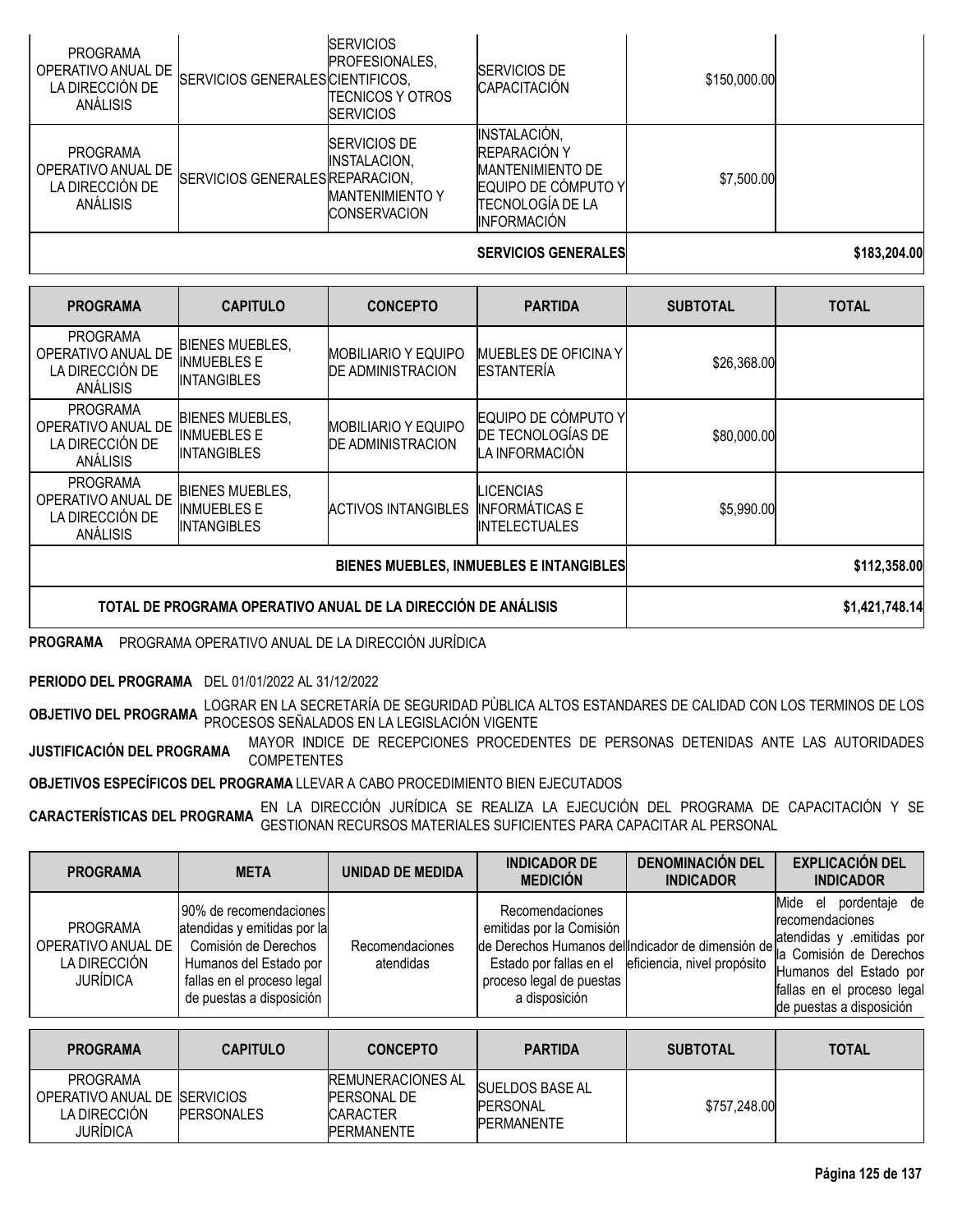| <b>PROGRAMA</b><br>OPERATIVO ANUAL DE<br>LA DIRECCIÓN<br><b>JURÍDICA</b> | <b>ISERVICIOS</b><br><b>PERSONALES</b> | <b>IREMUNERACIONES</b><br><b>ADICIONALES Y</b><br><b>ESPECIALES</b>  | <b>PRIMAS DE</b><br>VACACIONES,<br><b>DOMINICAL Y</b><br><b>GRATIFICACIÓN DE FIN</b><br>DE AÑO | \$165,800.00 |  |
|--------------------------------------------------------------------------|----------------------------------------|----------------------------------------------------------------------|------------------------------------------------------------------------------------------------|--------------|--|
| <b>PROGRAMA</b><br>OPERATIVO ANUAL DE<br>LA DIRECCIÓN<br><b>JURÍDICA</b> | <b>SERVICIOS</b><br><b>PERSONALES</b>  | <b>IREMUNERACIONES</b><br><b>ADICIONALES Y</b><br><b>ESPECIALES</b>  | <b>PRIMAS DE</b><br>VACACIONES,<br><b>DOMINICAL Y</b><br><b>GRATIFICACIÓN DE FIN</b><br>DE AÑO | \$12,620.80  |  |
| <b>PROGRAMA</b><br>OPERATIVO ANUAL DE<br>LA DIRECCIÓN<br><b>JURÍDICA</b> | <b>SERVICIOS</b><br><b>PERSONALES</b>  | <b>IREMUNERACIONES</b><br><b>ADICIONALES Y</b><br><b>IESPECIALES</b> | <b>COMPENSACIONES</b>                                                                          | \$12,000.00  |  |
| <b>PROGRAMA</b><br>OPERATIVO ANUAL DE<br>LA DIRECCIÓN<br><b>JURÍDICA</b> | <b>SERVICIOS</b><br><b>PERSONALES</b>  | <b>SOCIALESY</b><br><b>ECONOMICAS</b>                                | OTRAS PRESTACIONES OTRAS PRESTACIONES<br><b>SOCIALES Y</b><br><b>ECONÓMICAS</b>                | \$242,280.00 |  |
|                                                                          |                                        |                                                                      |                                                                                                |              |  |

### **SERVICIOS PERSONALES \$1,189,948.80**

| <b>PROGRAMA</b>                                                          | <b>CAPITULO</b>                           | <b>CONCEPTO</b>                                                                                            | <b>PARTIDA</b>                                               | <b>SUBTOTAL</b> | <b>TOTAL</b> |
|--------------------------------------------------------------------------|-------------------------------------------|------------------------------------------------------------------------------------------------------------|--------------------------------------------------------------|-----------------|--------------|
| <b>PROGRAMA</b><br>OPERATIVO ANUAL DE<br>LA DIRECCIÓN<br><b>JURÍDICA</b> | <b>MATERIALES Y</b><br><b>SUMINISTROS</b> | <b>MATERIALES DE</b><br>ADMINISTRACION,<br><b>EMISION DE</b><br><b>DOCUMENTOS Y</b><br>ARTICULOS OFICIALES | MATERIALES, ÚTILES Y<br>EQUIPOS MENORES DE<br><b>OFICINA</b> | \$2,148.58      |              |
| <b>PROGRAMA</b><br>OPERATIVO ANUAL DE<br>LA DIRECCIÓN<br><b>JURÍDICA</b> | <b>MATERIALES Y</b><br><b>SUMINISTROS</b> | <b>ALIMENTOS Y</b><br><b>IUTENSILIOS</b>                                                                   | <b>PRODUCTOS</b><br>ALIMENTICIOS PARA<br><b>PERSONAS</b>     | \$600.00        |              |
| <b>PROGRAMA</b><br>OPERATIVO ANUAL DE<br>LA DIRECCIÓN<br><b>JURÍDICA</b> | <b>MATERIALES Y</b><br><b>SUMINISTROS</b> | <b>MATERIALES Y</b><br>ARTICULOS DE<br><b>CONSTRUCCION Y DE</b><br><b>REPARACION</b>                       | <b>MATERIALES</b><br><b>COMPLEMENTARIOS</b>                  | \$1,103.00      |              |
|                                                                          |                                           | <b>MATERIALES Y SUMINISTROS</b>                                                                            | \$3.851.58                                                   |                 |              |

| <b>PROGRAMA</b>                                                          | <b>CAPITULO</b>                       | <b>CONCEPTO</b>                                                                        | <b>PARTIDA</b>                                                                                       | <b>SUBTOTAL</b> | <b>TOTAL</b> |
|--------------------------------------------------------------------------|---------------------------------------|----------------------------------------------------------------------------------------|------------------------------------------------------------------------------------------------------|-----------------|--------------|
| <b>PROGRAMA</b><br>OPERATIVO ANUAL DE<br>LA DIRECCIÓN<br><b>JURÍDICA</b> | SERVICIOS GENERALES SERVICIOS BASICOS |                                                                                        | <b>ISERVICIOS DE ACCESO</b><br>DE INTERNET, REDES Y<br><b>PROCESAMIENTO DE</b><br><b>INFORMACIÓN</b> | \$7,188.00      |              |
| <b>PROGRAMA</b><br>OPERATIVO ANUAL DE<br>LA DIRECCIÓN<br><b>JURÍDICA</b> | SERVICIOS GENERALES REPARACION,       | <b>ISERVICIOS DE</b><br>INSTALACION,<br><b>MANTENIMIENTO Y</b><br><b>ICONSERVACION</b> | <b>SERVICIOS DE</b><br>LIMPIEZA Y MANEJO DE<br><b>DESECHOS</b>                                       | \$773.33        |              |
|                                                                          |                                       |                                                                                        | <b>SERVICIOS GENERALES</b>                                                                           |                 | \$7,961.33   |

| <b>PROGRAMA</b>                                            | <b>CAPITULO</b>                                                    | <b>CONCEPTO</b>                                         | <b>PARTIDA</b>                             | <b>SUBTOTAL</b> | <b>TOTAL</b> |
|------------------------------------------------------------|--------------------------------------------------------------------|---------------------------------------------------------|--------------------------------------------|-----------------|--------------|
| PROGRAMA<br>OPERATIVO ANUAL DE<br>LA DIRECCIÓN<br>JURÍDICA | <b>BIENES MUEBLES.</b><br><b>INMUEBLES E</b><br><b>INTANGIBLES</b> | <b>IMOBILIARIO Y EQUIPO</b><br><b>DE ADMINISTRACION</b> | <b>IMUEBLES DE OFICINA Y</b><br>ESTANTERÍA | \$6,950.00      |              |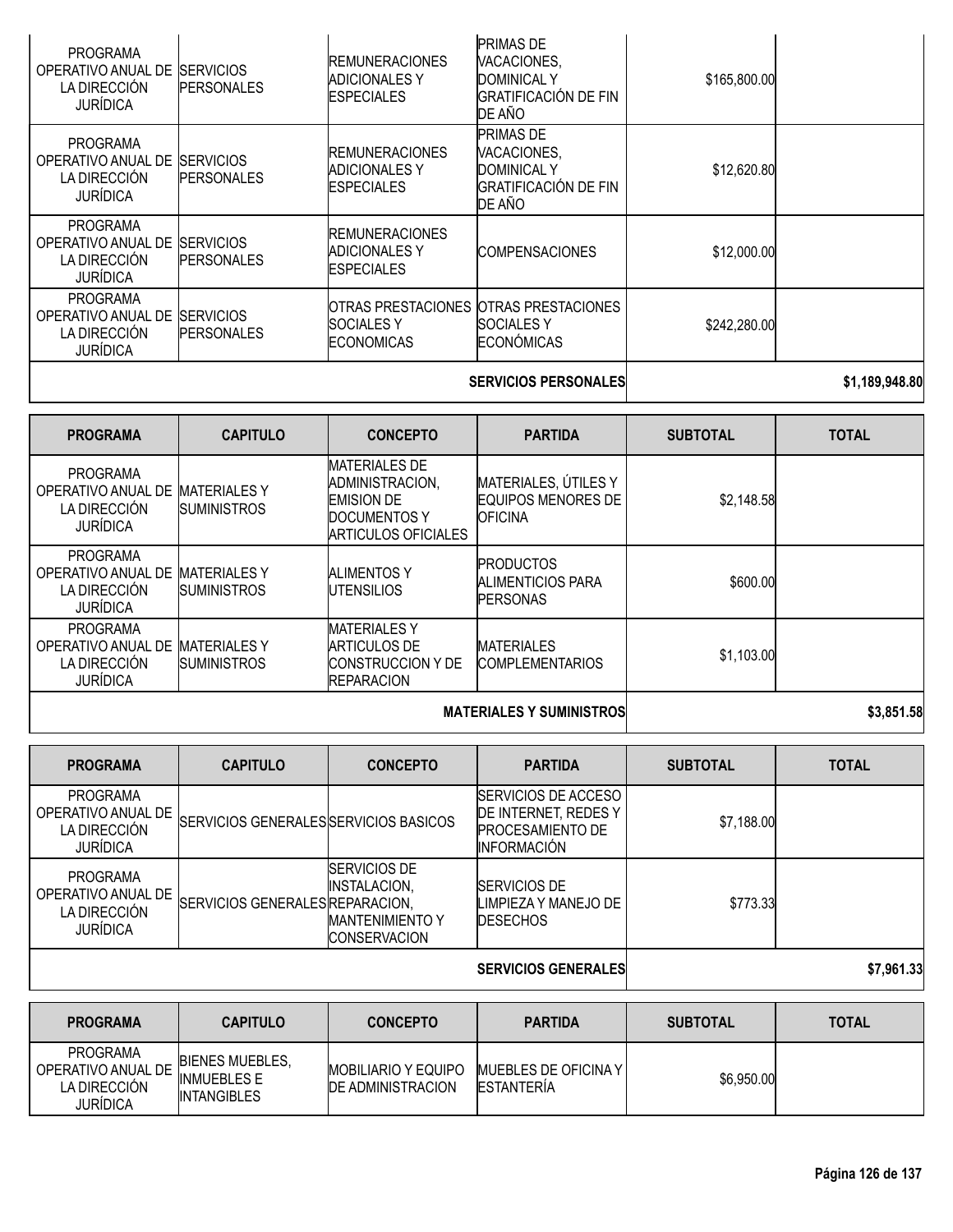# **BIENES MUEBLES, INMUEBLES E INTANGIBLES \$28,149.00**

# **TOTAL DE PROGRAMA OPERATIVO ANUAL DE LA DIRECCIÓN JURÍDICA \$1,229,910.71**

**PROGRAMA** PROGRAMA OPERATIVO ANUAL DE LA DIRECCION DE SEGURIDAD PÚBLICA

**PERIODO DEL PROGRAMA** DEL 01/01/2022 AL 31/12/2022

**OBJETIVO DEL PROGRAMA** GARANTIZAR Y SALVAGUARDAR A LOS CIUDADANOS DEL MUNICIPIO DE TIZAYUCA

**JUSTIFICACIÓN DEL PROGRAMA** GARANTIZAR Y SALVAGUARDAR A LOS CIUDADANOS DEL MUNICIPIO DE TIZAYUCA

**OBJETIVOS ESPECÍFICOS DEL PROGRAMA** GARANTIZAR Y SALVAGUARDAR A LOS CIUDADANOS DEL MUNICIPIO DE TIZAYUCA

**CARACTERÍSTICAS DEL PROGRAMA** GARANTIZAR Y SALVAGUARDAR A LOS CIUDADANOS DEL MUNICIPIO DE TIZAYUCA

| <b>PROGRAMA</b>                                                                         | <b>META</b>                           | <b>UNIDAD DE MEDIDA</b>                                                  | <b>INDICADOR DE</b><br><b>MEDICIÓN</b>                                                         | <b>DENOMINACIÓN DEL</b><br><b>INDICADOR</b>                               | <b>EXPLICACIÓN DEL</b><br><b>INDICADOR</b> |
|-----------------------------------------------------------------------------------------|---------------------------------------|--------------------------------------------------------------------------|------------------------------------------------------------------------------------------------|---------------------------------------------------------------------------|--------------------------------------------|
| <b>PROGRAMA</b><br>OPERATIVO ANUAL DE<br>LA DIRECCION DE<br>SEGURIDAD PÚBLICA           | 1                                     | Porcentaje                                                               | 1                                                                                              | A Mayor alcen de<br>objetivos Mayor eficiencia objetivos Mayor eficiencia | alcen<br>Mavor<br>de                       |
| <b>PROGRAMA</b>                                                                         | <b>CAPITULO</b>                       | <b>CONCEPTO</b>                                                          | <b>PARTIDA</b>                                                                                 | <b>SUBTOTAL</b>                                                           | <b>TOTAL</b>                               |
| PROGRAMA<br>OPERATIVO ANUAL DE<br>LA DIRECCION DE<br>SEGURIDAD PÚBLICA                  | <b>SERVICIOS</b><br><b>PERSONALES</b> | <b>REMUNERACIONES AL</b><br>PERSONAL DE<br><b>CARACTER</b><br>PERMANENTE | <b>SUELDOS BASE AL</b><br>PERSONAL<br><b>PERMANENTE</b>                                        | \$27,214,560.00                                                           |                                            |
| <b>PROGRAMA</b><br>OPERATIVO ANUAL DE SERVICIOS<br>LA DIRECCION DE<br>SEGURIDAD PÚBLICA | <b>PERSONALES</b>                     | <b>REMUNERACIONES</b><br><b>ADICIONALES Y</b><br><b>ESPECIALES</b>       | <b>PRIMAS DE</b><br>VACACIONES,<br><b>DOMINICAL Y</b><br><b>GRATIFICACIÓN DE FIN</b><br>DE AÑO | \$453,576.00                                                              |                                            |
| <b>PROGRAMA</b><br>OPERATIVO ANUAL DE<br>LA DIRECCION DE<br>SEGURIDAD PÚBLICA           | <b>SERVICIOS</b><br><b>PERSONALES</b> | <b>REMUNERACIONES</b><br><b>ADICIONALES Y</b><br><b>ESPECIALES</b>       | <b>PRIMAS DE</b><br>VACACIONES.<br><b>DOMINICAL Y</b><br><b>GRATIFICACIÓN DE FIN</b><br>DE AÑO | \$7,487,687.99                                                            |                                            |
| <b>PROGRAMA</b><br>OPERATIVO ANUAL DE SERVICIOS<br>LA DIRECCION DE<br>SEGURIDAD PÚBLICA | <b>PERSONALES</b>                     | <b>REMUNERACIONES</b><br><b>ADICIONALES Y</b><br><b>ESPECIALES</b>       | <b>COMPENSACIONES</b>                                                                          | \$112,128.00                                                              |                                            |
| <b>PROGRAMA</b><br>OPERATIVO ANUAL DE SERVICIOS<br>LA DIRECCION DE<br>SEGURIDAD PÚBLICA | <b>PERSONALES</b>                     | <b>SOCIALESY</b><br><b>ECONOMICAS</b>                                    | OTRAS PRESTACIONES OTRAS PRESTACIONES<br><b>SOCIALESY</b><br><b>ECONÓMICAS</b>                 | \$415,560.00                                                              |                                            |
| <b>PROGRAMA</b><br>OPERATIVO ANUAL DE SERVICIOS<br>LA DIRECCION DE<br>SEGURIDAD PÚBLICA | <b>PERSONALES</b>                     | <b>PREVISIONES</b>                                                       | <b>PREVISIONES DE</b><br>CARÁCTER LABORAL,<br>ECONÓMICA Y DE<br><b>SEGURIDAD SOCIAL</b>        | \$200,000.00                                                              |                                            |
|                                                                                         |                                       |                                                                          | <b>SERVICIOS PERSONALES</b>                                                                    |                                                                           | \$35,883,511.99                            |
| <b>PROGRAMA</b>                                                                         | <b>CAPITULO</b>                       | <b>CONCEPTO</b>                                                          | <b>PARTIDA</b>                                                                                 | <b>SUBTOTAL</b>                                                           | <b>TOTAL</b>                               |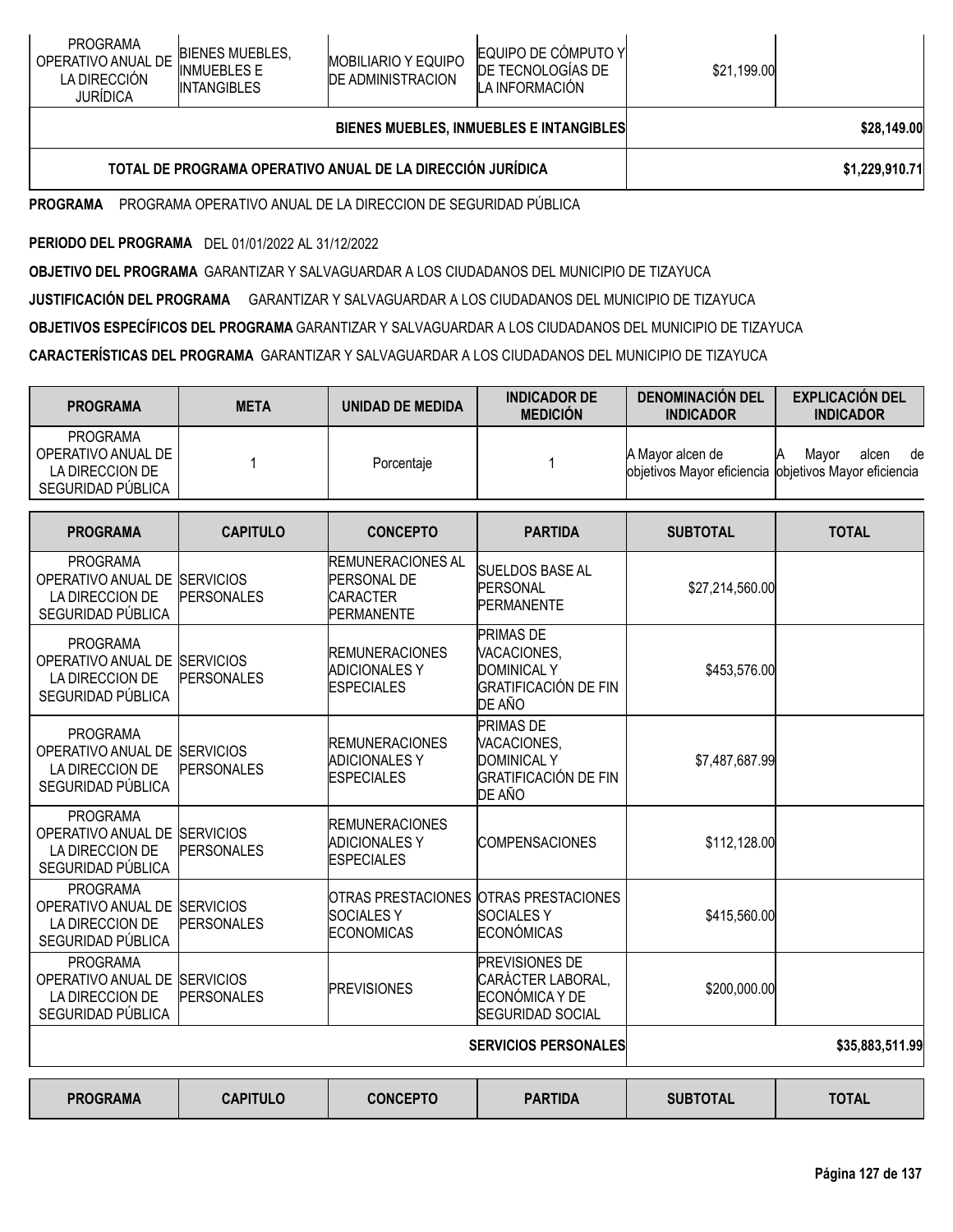| <b>PROGRAMA</b><br>OPERATIVO ANUAL DE<br>LA DIRECCION DE<br>SEGURIDAD PÚBLICA | <b>MATERIALES Y</b><br><b>SUMINISTROS</b> | <b>PRODUCTOS</b><br>QUIMICOS,<br><b>FARMACEUTICOS Y DE</b><br>LABORATORIO                                | <b>IMEDICINAS Y</b><br><b>PRODUCTOS</b><br><b>FARMACÉUTICOS</b>                | \$200,000.00   |  |
|-------------------------------------------------------------------------------|-------------------------------------------|----------------------------------------------------------------------------------------------------------|--------------------------------------------------------------------------------|----------------|--|
| <b>PROGRAMA</b><br>OPERATIVO ANUAL DE<br>LA DIRECCION DE<br>SEGURIDAD PÚBLICA | <b>MATERIALESY</b><br><b>SUMINISTROS</b>  | COMBUSTIBLES,<br>LUBRICANTES Y<br>ADITIVOS                                                               | COMBUSTIBLES,<br>LUBRICANTES Y<br>ADITIVOS                                     | \$3,624,000.00 |  |
| <b>PROGRAMA</b><br>OPERATIVO ANUAL DE<br>LA DIRECCION DE<br>SEGURIDAD PÚBLICA | <b>MATERIALES Y</b><br><b>SUMINISTROS</b> | VESTUARIO, BLANCOS,<br><b>PRENDAS DE</b><br><b>PROTECCION Y</b><br><b>ARTICULOS</b><br><b>DEPORTIVOS</b> | <b>VESTUARIO Y</b><br><b>UNIFORMES</b>                                         | \$1,800,000.00 |  |
| <b>PROGRAMA</b><br>OPERATIVO ANUAL DE<br>LA DIRECCION DE<br>SEGURIDAD PÚBLICA | <b>MATERIALES Y</b><br><b>SUMINISTROS</b> | VESTUARIO, BLANCOS,<br><b>PRENDAS DE</b><br><b>PROTECCION Y</b><br><b>ARTICULOS</b><br><b>DEPORTIVOS</b> | <b>PRENDAS DE</b><br><b>SEGURIDADY</b><br><b>PROTECCIÓN</b><br><b>PERSONAL</b> | \$1,000,000.00 |  |

### **MATERIALES Y SUMINISTROS \$6,624,000.00**

| <b>PROGRAMA</b>                                                               | <b>CAPITULO</b>                 | <b>CONCEPTO</b>                                                                       | <b>PARTIDA</b>                                                                   | <b>SUBTOTAL</b> | <b>TOTAL</b>   |
|-------------------------------------------------------------------------------|---------------------------------|---------------------------------------------------------------------------------------|----------------------------------------------------------------------------------|-----------------|----------------|
| <b>PROGRAMA</b><br>OPERATIVO ANUAL DE<br>LA DIRECCION DE<br>SEGURIDAD PÚBLICA | SERVICIOS GENERALES REPARACION, | <b>SERVICIOS DE</b><br>INSTALACION,<br><b>MANTENIMIENTO Y</b><br><b>ICONSERVACION</b> | <b>REPARACIÓN Y</b><br><b>MANTENIMIENTO DE</b><br><b>EQUIPO DE</b><br>TRANSPORTE | \$680,000.00    |                |
| <b>PROGRAMA</b><br>OPERATIVO ANUAL DE<br>LA DIRECCION DE<br>SEGURIDAD PÚBLICA | SERVICIOS GENERALES GENERALES   | OTROS SERVICIOS                                                                       | <b>IMPUESTOS Y</b><br><b>DERECHOS</b>                                            | \$5,542,481.61  |                |
|                                                                               |                                 |                                                                                       | <b>SERVICIOS GENERALES</b>                                                       |                 | \$6,222,481.61 |

| <b>PROGRAMA</b>                                                               | <b>CAPITULO</b>                                                    | <b>CONCEPTO</b>                                    | <b>PARTIDA</b>                                  | <b>SUBTOTAL</b> | <b>TOTAL</b>    |
|-------------------------------------------------------------------------------|--------------------------------------------------------------------|----------------------------------------------------|-------------------------------------------------|-----------------|-----------------|
| <b>PROGRAMA</b><br>OPERATIVO ANUAL DE<br>LA DIRECCION DE<br>SEGURIDAD PÚBLICA | <b>BIENES MUEBLES,</b><br><b>INMUEBLES E</b><br><b>INTANGIBLES</b> | <b>NEHICULOS Y EQUIPO</b><br><b>IDE TRANSPORTE</b> | <b>VEHÍCULOS Y EQUIPO</b><br>TERRESTRE          | \$1,153,622.23  |                 |
| <b>PROGRAMA</b><br>OPERATIVO ANUAL DE<br>LA DIRECCION DE<br>SEGURIDAD PÚBLICA | <b>BIENES MUEBLES,</b><br><b>INMUEBLES E</b><br><b>INTANGIBLES</b> | EQUIPO DE DEFENSA Y<br><b>SEGURIDAD</b>            | <b>EQUIPO DE DEFENSA Y</b><br><b>ISEGURIDAD</b> | \$400,000.00    |                 |
| BIENES MUEBLES, INMUEBLES E INTANGIBLES                                       |                                                                    |                                                    |                                                 |                 | \$1,553,622.23  |
| TOTAL DE PROGRAMA OPERATIVO ANUAL DE LA DIRECCION DE SEGURIDAD PÚBLICA        |                                                                    |                                                    |                                                 |                 | \$50,283,615.83 |

**PROGRAMA** PROGRAMA OPERATIVO ANUAL DE LA DIRECCIÓN TÉCNICA

**PERIODO DEL PROGRAMA** DEL 01/01/2022 AL 31/12/2022

**INSTITUCIONALIZAR LOS PROCESOS INTERNOS Y ESTÁNDARES DE ACTUACIÓN DE LA SECRETARÍA DE SEGURIDAD** OBJETIVO DEL PROGRAMA INSTITUCIONALIZAN LOS FINOLESCO MUNICIPAL DE TIZAYUCA, HIDALGO

**JUSTIFICACIÓN DEL PROGRAMA** ESTÁNDARES NACIONALES E INTERNACIONALES, CUMPLIR LAS METAS ESTABLECIDAS E INSTITUCIÓN ABATIR LOS ÍNDICES DELICITVOS, ATENCIÓN EFICIENTE A LOS LLAMADOS DE EMERGENCIA APEGADOS A CONFIABLE.

**OBJETIVOS ESPECÍFICOS DEL PROGRAMA** DAR SEGUIMIENTO EFECTIVO EN LOS RESULTADOS DE INDICADORES DE DESEMPEÑO REALIZADOS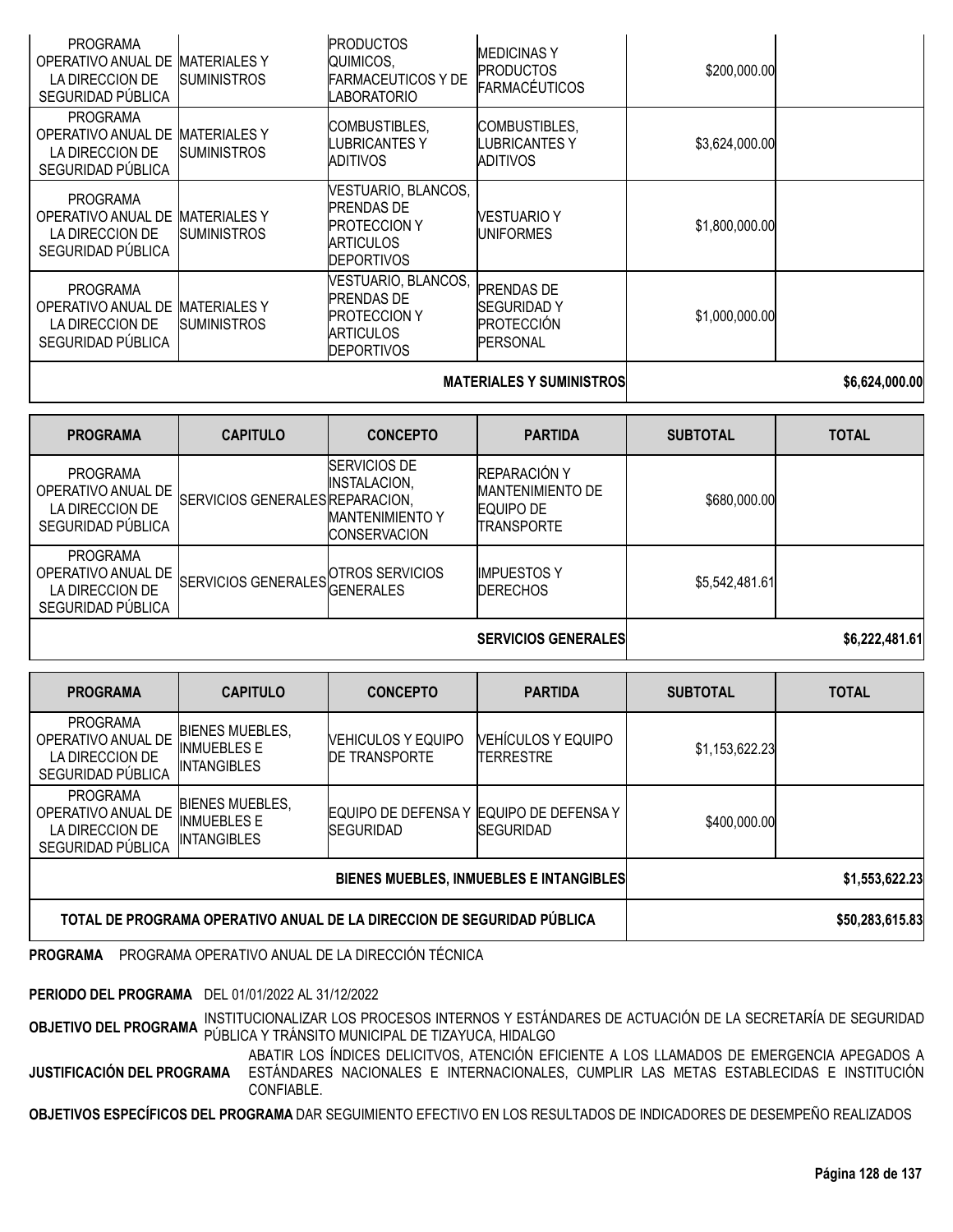#### **CARACTERÍSTICAS DEL PROGRAMA** NORMATIVOS, SE REALIZAN TRÁMITES DE LOS CERTIFICADOS UNICOS POLICIALES (CUP), Y SE REALIZAN EN LA DIRECCIÓN TECNICA SE REALIZAN REPORTES E INFORMES DE PLANEACIÓN CONSISTENTES, REALIZAN DISEÑO DE ESTRUCTURA ORGANIZACIONAL DEFINIDA CON BASE EN LOS DOCUMENTOS TRÁMITES DE LOS CERTIFICADOS AL CUERPO POLICIAL Y DE PROTECCIÓN CIVIL EN MATERIA DE ATENCIÓN PRE-HOSPITALARIA.

| <b>PROGRAMA</b>                                                | <b>META</b>                                                                | UNIDAD DE MEDIDA | <b>INDICADOR DE</b><br><b>MEDICIÓN</b>              | <b>DENOMINACION DEL</b><br><b>INDICADOR</b>                          | <b>EXPLICACIÓN DEL</b><br><b>INDICADOR</b>                |                 |
|----------------------------------------------------------------|----------------------------------------------------------------------------|------------------|-----------------------------------------------------|----------------------------------------------------------------------|-----------------------------------------------------------|-----------------|
| <b>PROGRAMA</b><br>OPERATIVO ANUAL DE<br>LA DIRECCIÓN TÉCNICAL | 90% de avance en la<br>implementación del<br>Modelo Nacional de<br>Policía | Porcentaje       | Implementación del<br>Modelo Nacional de<br>Policía | Indicador de dimensión de implementación<br>calidad, nivel propósito | Mide<br>porcentaie<br>el<br>Modelo<br>Nacional<br>Policía | de<br>del<br>de |

| <b>PROGRAMA</b>                                               | <b>CAPITULO</b>                       | <b>CONCEPTO</b>                                                                    | <b>PARTIDA</b>                                                                          | <b>SUBTOTAL</b> | <b>TOTAL</b> |
|---------------------------------------------------------------|---------------------------------------|------------------------------------------------------------------------------------|-----------------------------------------------------------------------------------------|-----------------|--------------|
| <b>PROGRAMA</b><br>OPERATIVO ANUAL DE<br>LA DIRECCIÓN TÉCNICA | <b>SERVICIOS</b><br><b>PERSONALES</b> | IREMUNERACIONES AL<br><b>PERSONAL DE</b><br><b>ICARACTER</b><br><b>IPERMANENTE</b> | SUELDOS BASE AL<br><b>PERSONAL</b><br><b>PERMANENTE</b>                                 | \$499,008.00    |              |
| <b>PROGRAMA</b><br>OPERATIVO ANUAL DE<br>LA DIRECCIÓN TÉCNICA | <b>SERVICIOS</b><br>PERSONALES        | <b>IREMUNERACIONES</b><br>ADICIONALES Y<br>ESPECIALES                              | <b>PRIMAS DE</b><br>VACACIONES,<br><b>DOMINICAL Y</b><br>GRATIFICACIÓN DE FIN<br>DE AÑO | \$83,168.00     |              |
| <b>PROGRAMA</b><br>OPERATIVO ANUAL DE<br>LA DIRECCIÓN TÉCNICA | <b>SERVICIOS</b><br><b>PERSONALES</b> | <b>IREMUNERACIONES</b><br><b>ADICIONALES Y</b><br><b>IESPECIALES</b>               | <b>PRIMAS DE</b><br>VACACIONES,<br><b>DOMINICAL Y</b><br>GRATIFICACIÓN DE FIN<br>DE AÑO | \$8,316.80      |              |
| <b>PROGRAMA</b><br>OPERATIVO ANUAL DE<br>LA DIRECCIÓN TÉCNICA | <b>SERVICIOS</b><br>PERSONALES        | IOTRAS PRESTACIONES<br>SOCIALES Y<br>ECONOMICAS                                    | <b>OTRAS PRESTACIONES</b><br>SOCIALES Y<br><b>ECONÓMICAS</b>                            | \$172,512.00    |              |
|                                                               |                                       |                                                                                    | <b>SERVICIOS PERSONALES</b>                                                             |                 | \$763,004.80 |

|  | <b>SERVICIOS PERSONALES</b> |
|--|-----------------------------|
|--|-----------------------------|

| <b>PROGRAMA</b>                                               | <b>CAPITULO</b>                           | <b>CONCEPTO</b>                                                                                            | <b>PARTIDA</b>                                                                                                          | <b>SUBTOTAL</b> | <b>TOTAL</b> |
|---------------------------------------------------------------|-------------------------------------------|------------------------------------------------------------------------------------------------------------|-------------------------------------------------------------------------------------------------------------------------|-----------------|--------------|
| <b>PROGRAMA</b><br>OPERATIVO ANUAL DE<br>LA DIRECCIÓN TÉCNICA | <b>MATERIALESY</b><br><b>SUMINISTROS</b>  | <b>MATERIALES DE</b><br>ADMINISTRACION,<br><b>EMISION DE</b><br><b>DOCUMENTOS Y</b><br>ARTICULOS OFICIALES | MATERIALES, ÚTILES Y<br><b>EQUIPOS MENORES DE</b><br><b>OFICINA</b>                                                     | \$24,941.56     |              |
| <b>PROGRAMA</b><br>OPERATIVO ANUAL DE<br>LA DIRECCIÓN TÉCNICA | <b>MATERIALESY</b><br><b>SUMINISTROS</b>  | <b>MATERIALES DE</b><br>ADMINISTRACION,<br><b>EMISION DE</b><br>DOCUMENTOS Y<br>ARTICULOS OFICIALES        | MATERIALES, ÚTILES Y<br><b>EQUIPOS MENORES DE</b><br>TECNOLOGÍAS DE LA<br><b>INFORMACIÓN Y</b><br><b>COMUNICACIONES</b> | \$2,610.00      |              |
| <b>PROGRAMA</b><br>OPERATIVO ANUAL DE<br>LA DIRECCIÓN TÉCNICA | <b>MATERIALESY</b><br><b>SUMINISTROS</b>  | <b>MATERIALES DE</b><br>ADMINISTRACION,<br><b>EMISION DE</b><br>DOCUMENTOS Y<br><b>ARTICULOS OFICIALES</b> | <b>MATERIAL IMPRESO E</b><br><b>INFORMACIÓN DIGITAL</b>                                                                 | \$45,500.00     |              |
| <b>PROGRAMA</b><br>OPERATIVO ANUAL DE<br>LA DIRECCIÓN TÉCNICA | <b>MATERIALESY</b><br><b>SUMINISTROS</b>  | <b>MATERIALES DE</b><br>ADMINISTRACION,<br><b>EMISION DE</b><br>DOCUMENTOS Y<br><b>ARTICULOS OFICIALES</b> | <b>MATERIAL DE LIMPIEZA</b>                                                                                             | \$2,844.00      |              |
| <b>PROGRAMA</b><br>OPERATIVO ANUAL DE<br>LA DIRECCIÓN TÉCNICA | <b>MATERIALES Y</b><br><b>SUMINISTROS</b> | COMBUSTIBLES,<br><b>LUBRICANTES Y</b><br>ADITIVOS                                                          | COMBUSTIBLES,<br><b>UBRICANTESY</b><br><b>ADITIVOS</b>                                                                  | \$1,500,000.00  |              |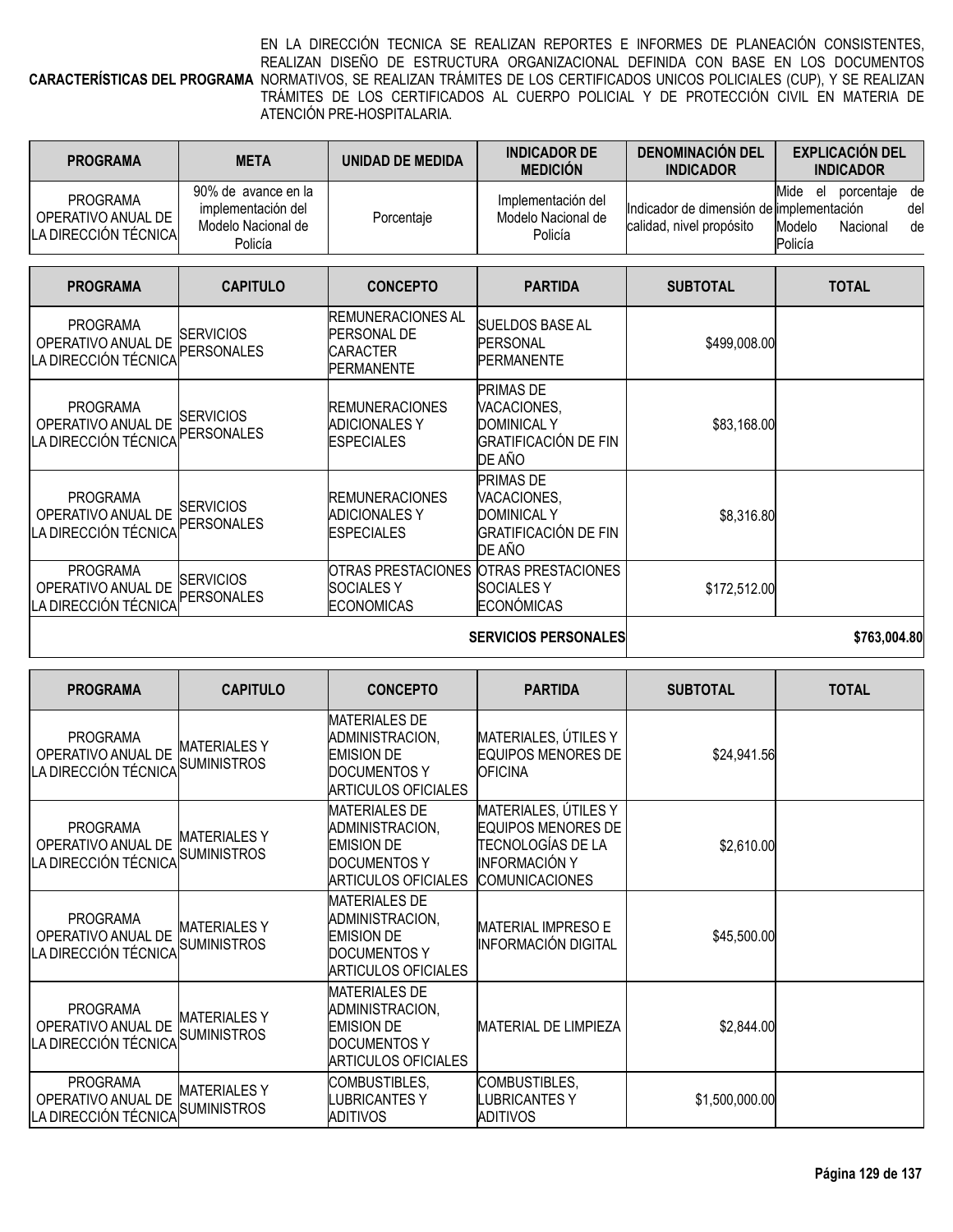| PROGRAMA<br>PROGRAMA<br>OPERATIVO ANUAL DE MATERIALES Y<br>LA DIRECCIÓN TÉCNICA SUMINISTROS |  |
|---------------------------------------------------------------------------------------------|--|
|---------------------------------------------------------------------------------------------|--|

HERRAMIENTAS, REFACCIONES Y **ACCESORIOS** MENORES

REFACCIONES Y ACCESORIOS MENORES DE EQUIPO DE CÓMPUTO Y TECNOLOGÍAS DE LA INFORMACIÓN

\$570.00

#### **MATERIALES Y SUMINISTROS \$1,576,465.56**

| <b>PROGRAMA</b>                                               | <b>CAPITULO</b>                                          | <b>CONCEPTO</b>                                                                      | <b>PARTIDA</b>                                                                                                      | <b>SUBTOTAL</b> | <b>TOTAL</b>   |
|---------------------------------------------------------------|----------------------------------------------------------|--------------------------------------------------------------------------------------|---------------------------------------------------------------------------------------------------------------------|-----------------|----------------|
| <b>PROGRAMA</b><br>LA DIRECCIÓN TÉCNICA                       | OPERATIVO ANUAL DE SERVICIOS GENERALES SERVICIOS BASICOS |                                                                                      | TELEFONÍA<br><b>TRADICIONAL</b>                                                                                     | \$4,500.00      |                |
| <b>PROGRAMA</b><br>LA DIRECCIÓN TÉCNICA                       | OPERATIVO ANUAL DE SERVICIOS GENERALES CIENTIFICOS,      | <b>SERVICIOS</b><br>PROFESIONALES,<br><b>TECNICOS Y OTROS</b><br><b>SERVICIOS</b>    | <b>SERVICIOS DE</b><br>CONSULTORÍA<br>ADMINISTRATIVA,<br>PROCESOS, TÉCNICA Y<br>EN TECNOLOGÍAS DE<br>LA INFORMACIÓN | \$100,000.00    |                |
| <b>PROGRAMA</b><br>LA DIRECCIÓN TÉCNICA                       | OPERATIVO ANUAL DE SERVICIOS GENERALES CIENTIFICOS,      | <b>SERVICIOS</b><br>PROFESIONALES,<br><b>TECNICOS Y OTROS</b><br><b>SERVICIOS</b>    | <b>SERVICIOS DE</b><br>CAPACITACIÓN                                                                                 | \$530,000.00    |                |
| <b>PROGRAMA</b><br>LA DIRECCIÓN TÉCNICA                       | OPERATIVO ANUAL DE SERVICIOS GENERALES CIENTIFICOS,      | <b>SERVICIOS</b><br>PROFESIONALES,<br><b>TECNICOS Y OTROS</b><br><b>SERVICIOS</b>    | <b>SERVICIOS DE</b><br>CAPACITACIÓN                                                                                 | \$280,000.00    |                |
| <b>PROGRAMA</b><br>LA DIRECCIÓN TÉCNICA                       | OPERATIVO ANUAL DE SERVICIOS GENERALES CIENTIFICOS,      | <b>SERVICIOS</b><br>PROFESIONALES,<br>TECNICOS Y OTROS<br><b>SERVICIOS</b>           | <b>SERVICIOS DE APOYO</b><br>ADMINISTRATIVO,<br>TRADUCCIÓN,<br>FOTOCOPIADO E<br>IMPRESIÓN                           | \$1,920.00      |                |
| <b>PROGRAMA</b><br>LA DIRECCIÓN TÉCNICA                       | OPERATIVO ANUAL DE SERVICIOS GENERALES CIENTIFICOS,      | <b>SERVICIOS</b><br>PROFESIONALES,<br><b>TECNICOS Y OTROS</b><br><b>SERVICIOS</b>    | <b>SERVICIOS</b><br>PROFESIONALES,<br>CIENTÍFICOS Y<br><b>TÉCNICOS INTEGRALES</b>                                   | \$300,000.00    |                |
| <b>PROGRAMA</b><br>LA DIRECCIÓN TÉCNICA                       | OPERATIVO ANUAL DE SERVICIOS GENERALES FINANCIEROS,      | <b>SERVICIOS</b><br><b>BANCARIOSY</b><br><b>COMERCIALES</b>                          | <b>SEGURO DE BIENES</b><br><b>PATRIMONIALES</b>                                                                     | \$250,000.00    |                |
| <b>PROGRAMA</b><br>LA DIRECCION TECNICA                       | OPERATIVO ANUAL DE SERVICIOS GENERALES REPARACION,       | SERVICIOS DE<br><b>INSTALACION,</b><br><b>MANTENIMIENTO Y</b><br><b>CONSERVACION</b> | REPARACIÓN Y<br><b>MANTENIMIENTO DE</b><br>FOUIPO DE<br><b>TRANSPORTE</b>                                           | \$250,000.00    |                |
| <b>PROGRAMA</b><br>OPERATIVO ANUAL DE<br>LA DIRECCIÓN TÉCNICA | <b>SERVICIOS GENERALES</b>                               | <b>SERVICIOS DE</b><br><b>TRASLADO Y VIATICOS</b>                                    | VIÁTICOS EN EL PAÍS                                                                                                 | \$82,000.00     |                |
|                                                               |                                                          |                                                                                      | <b>SERVICIOS GENERALES</b>                                                                                          |                 | \$1,798,420.00 |
|                                                               |                                                          |                                                                                      |                                                                                                                     |                 |                |

| <b>PROGRAMA</b>                                                                | <b>CAPITULO</b>        | <b>CONCEPTO</b>                                        | <b>PARTIDA</b>                                                     | <b>SUBTOTAL</b> | <b>TOTAL</b> |
|--------------------------------------------------------------------------------|------------------------|--------------------------------------------------------|--------------------------------------------------------------------|-----------------|--------------|
| PROGRAMA<br>OPERATIVO ANUAL DE INMUEBLES E<br>LA DIRECCION TECNICA INTANGIBLES | <b>BIENES MUEBLES.</b> | <b>MOBILIARIO Y EQUIPO</b><br><b>DE ADMINISTRACION</b> | <b>EQUIPO DE COMPUTO YI</b><br>DE TECNOLOGIAS DE<br>LA INFORMACION | \$37,321.00     |              |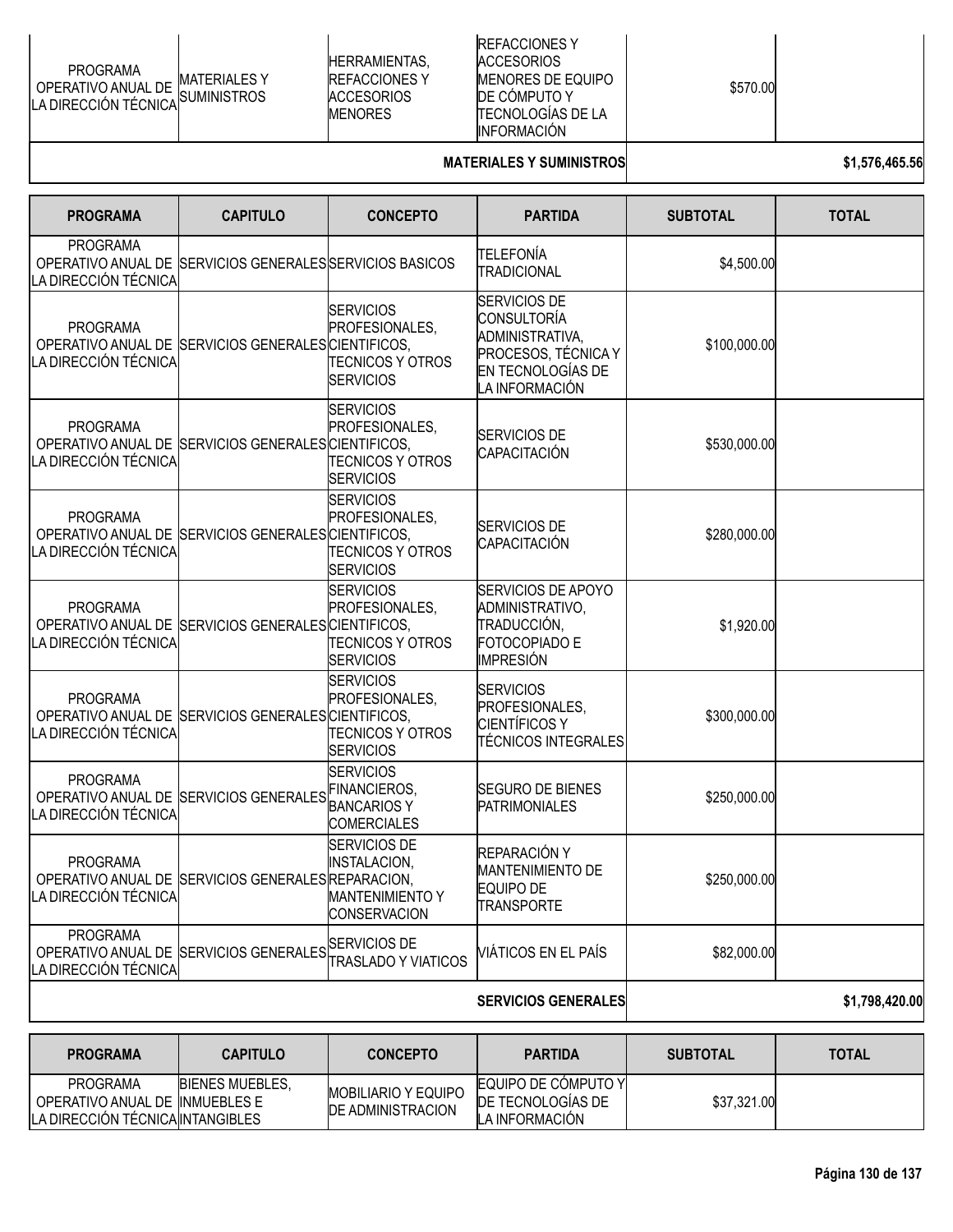| <b>PROGRAMA</b><br>OPERATIVO ANUAL DE INMUEBLES E<br>LA DIRECCIÓN TÉCNICA INTANGIBLES                                                                                                                                                                                                                                                 | <b>BIENES MUEBLES,</b>                                                      |  | <b>MOBILIARIO Y EQUIPO</b><br><b>EDUCACIONAL Y</b><br><b>RECREATIVO</b> | EQUIPOS Y APARATOS<br><b>AUDIOVISUALES</b> | \$20,000.00                                                                                                                                                                            |  |  |  |
|---------------------------------------------------------------------------------------------------------------------------------------------------------------------------------------------------------------------------------------------------------------------------------------------------------------------------------------|-----------------------------------------------------------------------------|--|-------------------------------------------------------------------------|--------------------------------------------|----------------------------------------------------------------------------------------------------------------------------------------------------------------------------------------|--|--|--|
| <b>PROGRAMA</b><br>OPERATIVO ANUAL DE INMUEBLES E<br>LA DIRECCIÓN TÉCNICA INTANGIBLES                                                                                                                                                                                                                                                 | <b>BIENES MUEBLES,</b>                                                      |  | <b>MOBILIARIO Y EQUIPO</b><br><b>EDUCACIONAL Y</b><br><b>RECREATIVO</b> | CÁMARAS<br>FOTOGRÁFICAS Y DE<br>VIDEO      | \$250,000.00                                                                                                                                                                           |  |  |  |
|                                                                                                                                                                                                                                                                                                                                       | BIENES MUEBLES, INMUEBLES E INTANGIBLES<br>\$307,321.00                     |  |                                                                         |                                            |                                                                                                                                                                                        |  |  |  |
|                                                                                                                                                                                                                                                                                                                                       | TOTAL DE PROGRAMA OPERATIVO ANUAL DE LA DIRECCIÓN TÉCNICA<br>\$4,445,211.36 |  |                                                                         |                                            |                                                                                                                                                                                        |  |  |  |
| <b>PROGRAMA</b>                                                                                                                                                                                                                                                                                                                       |                                                                             |  | PROGRAMA OPERATIVO ANUAL DE LA DIRECCIÓN DE PROTECCIÓN CIVIL Y BOMBEROS |                                            |                                                                                                                                                                                        |  |  |  |
| PERIODO DEL PROGRAMA DEL 01/01/2022 AL 31/12/2022                                                                                                                                                                                                                                                                                     |                                                                             |  |                                                                         |                                            |                                                                                                                                                                                        |  |  |  |
| <b>OBJETIVO DEL PROGRAMA</b>                                                                                                                                                                                                                                                                                                          |                                                                             |  | LABORALES, DOMÉSTICOS, MEDIOAMBIENTALES Y FENÓMENOS PERTURBADORES       |                                            | CONTAR CON UN PLAN DE ACCIÓN ACORDE A LAS NECESIDADES DEL MUNICIPIO EN MATERIA DE INCIDENTES                                                                                           |  |  |  |
| AL TRABAJAR EN MATERIA DE PREVENCIÓN CON LA POBLACIÓN EN GENERAL, ESTAREMOS AYUDANDO A LA<br>REDUCCIÓN DE INCIDENTES EN DIFERENTES SECTORES DE NUESTRO MUNICIPIO Y LOGRAREMOS QUE LA<br>JUSTIFICACIÓN DEL PROGRAMA<br>CIUDADANÍA TENGA UNA ALTA PERCEPCIÓN HACIA LA LABOR DE PROTECCIÓN CIVIL EN EL MUNICIPIO DE<br>TIZAYUCA, HIDALGO |                                                                             |  |                                                                         |                                            |                                                                                                                                                                                        |  |  |  |
|                                                                                                                                                                                                                                                                                                                                       |                                                                             |  | PROTECCIÓN CIVIL                                                        |                                            | OBJETIVOS ESPECÍFICOS DEL PROGRAMA REALIZAR UNA CAPACITACIÓN ADECUADA A LAS NECESIDADES DE LA POBLACIÓN EN MATERIA DE                                                                  |  |  |  |
|                                                                                                                                                                                                                                                                                                                                       |                                                                             |  |                                                                         |                                            | EN LA DIRECCIÓN DE PROTECCIÓN CIVIL Y BOMBEROS SE REALIZA LA CONFORMACIÓN DE BRIGADAS<br>MILITIELINOIONALEO OE TIENEN DELINIONEO OON EL OEOTOD EMPDEOADIAL - OOMEDOIAL - EDLIOATIVO V. |  |  |  |

**CARACTERÍSTICAS DEL PROGRAMA** SOCIAL PARA INVITARLOS A INTEGRARSE AL PROGRAMA DE CAPACITACIÓN EN MATERIA DE PROTECCIÓN MULTIFUNCIONALES, SE TIENEN REUNIONES CON EL SECTOR EMPRESARIAL, COMERCIAL, EDUCATIVO Y CIVIL Y SE REALIZAN NOTIFICACIONES DE SUPERVISIÓN E INSPECCIÓN AL SECTOR EMPRESARIAL,

COMERCIAL Y EDUCATIVO

| <b>PROGRAMA</b>                                                                            | <b>META</b>                                                | UNIDAD DE MEDIDA | <b>INDICADOR DE</b><br><b>MEDICIÓN</b>                          | <b>DENOMINACION DEL</b><br><b>INDICADOR</b> | <b>EXPLICACIÓN DEL</b><br><b>INDICADOR</b>                                                     |
|--------------------------------------------------------------------------------------------|------------------------------------------------------------|------------------|-----------------------------------------------------------------|---------------------------------------------|------------------------------------------------------------------------------------------------|
| PROGRAMA<br>OPERATIVO ANUAL DE<br>LA DIRECCIÓN DE<br>PROTECCIÓN CIVIL Y<br><b>BOMBEROS</b> | 20 minuntos en atención<br>en situaciones de<br>emergencia | Tiempo           | Tiempo promedio de<br>atención en situaciones del<br>emergencia | eficiecia, nivel propósito                  | Mide el tiempo promedio<br>Indicador de dimensión de dimensión en situaciones<br>de emergencia |

| <b>PROGRAMA</b>                                                                                   | <b>CAPITULO</b>                       | <b>CONCEPTO</b>                                                                        | <b>PARTIDA</b>                                                                                 | <b>SUBTOTAL</b> | <b>TOTAL</b> |
|---------------------------------------------------------------------------------------------------|---------------------------------------|----------------------------------------------------------------------------------------|------------------------------------------------------------------------------------------------|-----------------|--------------|
| <b>PROGRAMA</b><br>OPERATIVO ANUAL DE<br>LA DIRECCIÓN DE<br>PROTECCIÓN CIVIL Y<br><b>BOMBEROS</b> | <b>SERVICIOS</b><br><b>PERSONALES</b> | <b>REMUNERACIONES AL</b><br><b>PERSONAL DE</b><br><b>CARACTER</b><br><b>PERMANENTE</b> | <b>SUELDOS BASE AL</b><br><b>PERSONAL</b><br><b>PERMANENTE</b>                                 | \$4,681,410.24  |              |
| <b>PROGRAMA</b><br>OPERATIVO ANUAL DE<br>LA DIRECCIÓN DE<br>PROTECCIÓN CIVIL Y<br><b>BOMBEROS</b> | <b>SERVICIOS</b><br><b>PERSONALES</b> | <b>IREMUNERACIONES</b><br><b>ADICIONALES Y</b><br><b>ESPECIALES</b>                    | <b>PRIMAS DE</b><br>VACACIONES,<br><b>DOMINICAL Y</b><br><b>GRATIFICACIÓN DE FIN</b><br>DE AÑO | \$88,638.84     |              |
| <b>PROGRAMA</b><br>OPERATIVO ANUAL DE<br>LA DIRECCIÓN DE<br>PROTECCIÓN CIVIL Y<br><b>BOMBEROS</b> | <b>SERVICIOS</b><br><b>PERSONALES</b> | <b>REMUNERACIONES</b><br><b>ADICIONALES Y</b><br><b>ESPECIALES</b>                     | <b>PRIMAS DE</b><br>VACACIONES,<br><b>DOMINICAL Y</b><br><b>GRATIFICACIÓN DE FIN</b><br>DE AÑO | \$1,300,391.73  |              |
| <b>PROGRAMA</b><br>OPERATIVO ANUAL DE<br>LA DIRECCIÓN DE<br>PROTECCIÓN CIVIL Y<br><b>BOMBEROS</b> | <b>SERVICIOS</b><br><b>PERSONALES</b> | <b>IREMUNERACIONES</b><br><b>ADICIONALES Y</b><br><b>ESPECIALES</b>                    | <b>COMPENSACIONES</b>                                                                          | \$191,832.00    |              |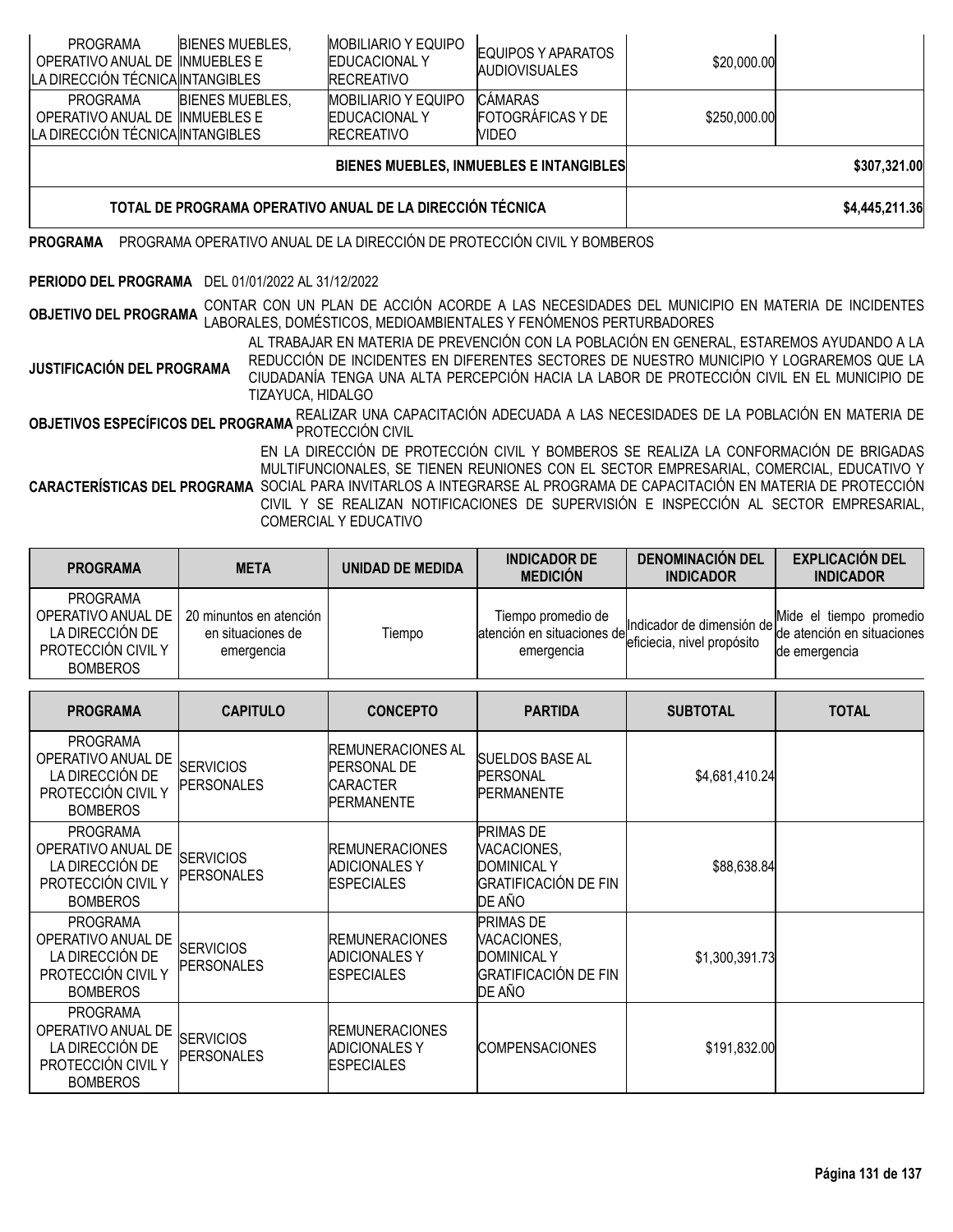| <b>PROGRAMA</b><br>OPERATIVO ANUAL DE<br>LA DIRECCIÓN DE<br>PROTECCIÓN CIVIL Y<br><b>BOMBEROS</b><br><b>PROGRAMA</b> | <b>SERVICIOS</b><br><b>PERSONALES</b> | IOTRAS PRESTACIONES I<br><b>SOCIALES Y</b><br><b>ECONOMICAS</b> | <b>PRESTACIONES</b><br><b>CONTRACTUALES</b>                                     | \$171,226.77   |                       |
|----------------------------------------------------------------------------------------------------------------------|---------------------------------------|-----------------------------------------------------------------|---------------------------------------------------------------------------------|----------------|-----------------------|
| OPERATIVO ANUAL DE<br>LA DIRECCIÓN DE<br>PROTECCIÓN CIVIL Y<br><b>BOMBEROS</b>                                       | <b>SERVICIOS</b><br><b>PERSONALES</b> | <b>SOCIALES Y</b><br><b>ECONOMICAS</b>                          | OTRAS PRESTACIONES OTRAS PRESTACIONES<br><b>SOCIALES Y</b><br><b>ECONÓMICAS</b> | \$1,143,357.00 |                       |
|                                                                                                                      |                                       |                                                                 | APB\#AIAA BPBAALLL! PA                                                          |                | <u> 15 558 858 58</u> |

### **SERVICIOS PERSONALES \$7,576,856.58**

| <b>PROGRAMA</b>                                                                                   | <b>CAPITULO</b>                          | <b>CONCEPTO</b>                                                                                                   | <b>PARTIDA</b>                                                                                                   | <b>SUBTOTAL</b> | <b>TOTAL</b>   |
|---------------------------------------------------------------------------------------------------|------------------------------------------|-------------------------------------------------------------------------------------------------------------------|------------------------------------------------------------------------------------------------------------------|-----------------|----------------|
| <b>PROGRAMA</b><br>OPERATIVO ANUAL DE<br>LA DIRECCIÓN DE<br>PROTECCIÓN CIVIL Y<br><b>BOMBEROS</b> | <b>MATERIALESY</b><br><b>SUMINISTROS</b> | <b>MATERIALES DE</b><br>ADMINISTRACION,<br><b>EMISION DE</b><br><b>DOCUMENTOS Y</b><br><b>ARTICULOS OFICIALES</b> | MATERIALES, ÚTILES Y<br><b>EQUIPOS MENORES DE</b><br><b>OFICINA</b>                                              | \$18,850.54     |                |
| <b>PROGRAMA</b><br>OPERATIVO ANUAL DE<br>LA DIRECCIÓN DE<br>PROTECCIÓN CIVIL Y<br><b>BOMBEROS</b> | <b>MATERIALESY</b><br><b>SUMINISTROS</b> | <b>MATERIALES DE</b><br>ADMINISTRACION,<br><b>EMISION DE</b><br><b>DOCUMENTOS Y</b><br><b>ARTICULOS OFICIALES</b> | MATERIALES, ÚTILES Y<br><b>EQUIPOS MENORES DE</b><br>TECNOLOGÍAS DE LA<br>INFORMACIÓN Y<br><b>COMUNICACIONES</b> | \$44,000.00     |                |
| <b>PROGRAMA</b><br>OPERATIVO ANUAL DE<br>LA DIRECCIÓN DE<br>PROTECCIÓN CIVIL Y<br><b>BOMBEROS</b> | <b>MATERIALESY</b><br><b>SUMINISTROS</b> | <b>MATERIALES DE</b><br>ADMINISTRACION,<br><b>EMISION DE</b><br><b>DOCUMENTOS Y</b><br><b>ARTICULOS OFICIALES</b> | <b>MATERIAL DE LIMPIEZA</b>                                                                                      | \$46,073.96     |                |
| <b>PROGRAMA</b><br>OPERATIVO ANUAL DE<br>LA DIRECCIÓN DE<br>PROTECCIÓN CIVIL Y<br><b>BOMBEROS</b> | <b>MATERIALESY</b><br><b>SUMINISTROS</b> | <b>PRODUCTOS</b><br>QUIMICOS,<br><b>FARMACEUTICOS Y DE</b><br><b>LABORATORIO</b>                                  | MATERIALES,<br><b>ACCESORIOS Y</b><br>SUMINISTROS MÉDICOS                                                        | \$106,222.00    |                |
| <b>PROGRAMA</b><br>OPERATIVO ANUAL DE<br>LA DIRECCIÓN DE<br>PROTECCIÓN CIVIL Y<br><b>BOMBEROS</b> | <b>MATERIALESY</b><br><b>SUMINISTROS</b> | COMBUSTIBLES,<br><b>LUBRICANTESY</b><br><b>ADITIVOS</b>                                                           | COMBUSTIBLES,<br><b>LUBRICANTES Y</b><br><b>ADITIVOS</b>                                                         | \$432,476.40    |                |
| <b>PROGRAMA</b><br>OPERATIVO ANUAL DE<br>LA DIRECCIÓN DE<br>PROTECCIÓN CIVIL Y<br><b>BOMBEROS</b> | <b>MATERIALESY</b><br><b>SUMINISTROS</b> | VESTUARIO, BLANCOS,<br><b>PRENDAS DE</b><br><b>PROTECCION Y</b><br><b>ARTICULOS</b><br><b>DEPORTIVOS</b>          | <b>VESTUARIO Y</b><br><b>UNIFORMES</b>                                                                           | \$595,000.00    |                |
| <b>PROGRAMA</b><br>OPERATIVO ANUAL DE<br>LA DIRECCIÓN DE<br>PROTECCIÓN CIVIL Y<br><b>BOMBEROS</b> | <b>MATERIALESY</b><br><b>SUMINISTROS</b> | VESTUARIO, BLANCOS,<br><b>PRENDAS DE</b><br><b>PROTECCION Y</b><br><b>ARTICULOS</b><br><b>DEPORTIVOS</b>          | <b>PRENDAS DE</b><br><b>SEGURIDADY</b><br><b>PROTECCIÓN</b><br><b>PERSONAL</b>                                   | \$1,250,000.00  |                |
| <b>PROGRAMA</b><br>OPERATIVO ANUAL DE<br>LA DIRECCIÓN DE<br>PROTECCIÓN CIVIL Y<br><b>BOMBEROS</b> | <b>MATERIALESY</b><br><b>SUMINISTROS</b> | <b>HERRAMIENTAS,</b><br><b>REFACCIONESY</b><br><b>ACCESORIOS</b><br><b>MENORES</b>                                | <b>HERRAMIENTAS</b><br><b>MENORES</b>                                                                            | \$31,382.00     |                |
| <b>PROGRAMA</b><br>OPERATIVO ANUAL DE<br>LA DIRECCIÓN DE<br>PROTECCIÓN CIVIL Y<br><b>BOMBEROS</b> | <b>MATERIALESY</b><br><b>SUMINISTROS</b> | <b>HERRAMIENTAS,</b><br><b>REFACCIONESY</b><br><b>ACCESORIOS</b><br><b>MENORES</b>                                | <b>REFACCIONES Y</b><br><b>ACCESORIOS</b><br><b>MENORES DE EQUIPO</b><br><b>DE TRANSPORTE</b>                    | \$196,911.00    |                |
|                                                                                                   | <b>MATERIALES Y SUMINISTROS</b>          |                                                                                                                   |                                                                                                                  |                 | \$2,720,915.90 |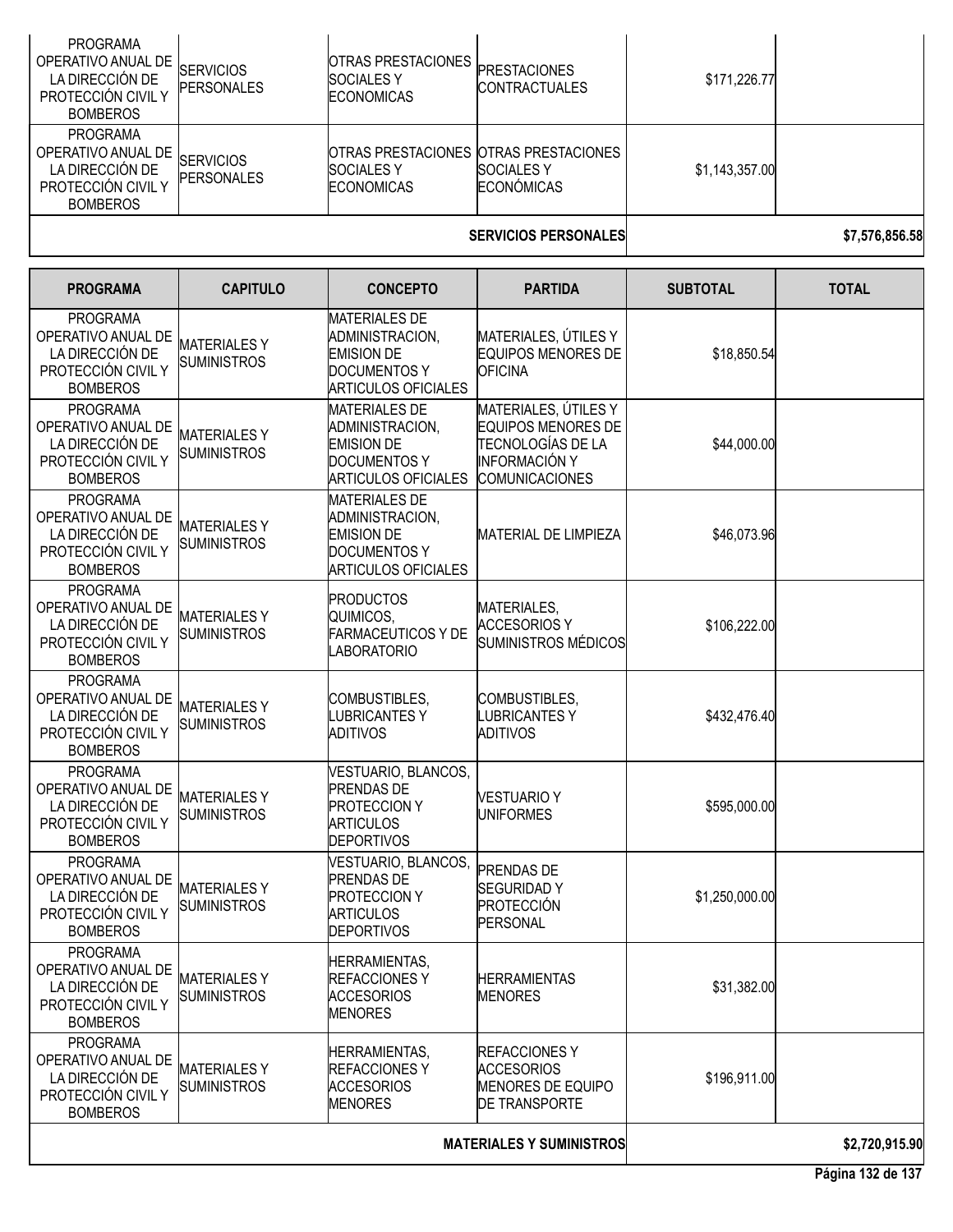| <b>PROGRAMA</b>                                                                                   | <b>CAPITULO</b>                 | <b>CONCEPTO</b>                                                                             | <b>PARTIDA</b>                                                                                                                  | <b>SUBTOTAL</b> | <b>TOTAL</b>    |
|---------------------------------------------------------------------------------------------------|---------------------------------|---------------------------------------------------------------------------------------------|---------------------------------------------------------------------------------------------------------------------------------|-----------------|-----------------|
| <b>PROGRAMA</b><br>OPERATIVO ANUAL DE<br>LA DIRECCIÓN DE<br>PROTECCIÓN CIVIL Y<br><b>BOMBEROS</b> | SERVICIOS GENERALES REPARACION, | <b>SERVICIOS DE</b><br><b>INSTALACION,</b><br><b>MANTENIMIENTO Y</b><br><b>CONSERVACION</b> | INSTALACIÓN,<br>REPARACIÓN Y<br><b>MANTENIMIENTO DE</b><br>EQUIPO DE CÓMPUTO Y<br><b>TECNOLOGÍA DE LA</b><br><b>INFORMACIÓN</b> | \$2,100.00      |                 |
| <b>PROGRAMA</b><br>OPERATIVO ANUAL DE<br>LA DIRECCIÓN DE<br>PROTECCIÓN CIVIL Y<br><b>BOMBEROS</b> | SERVICIOS GENERALES REPARACION. | <b>SERVICIOS DE</b><br>INSTALACION,<br><b>IMANTENIMIENTO Y</b><br><b>CONSERVACION</b>       | REPARACIÓN Y<br><b>MANTENIMIENTO DE</b><br>EQUIPO DE<br>TRANSPORTE                                                              | \$26,700.00     |                 |
|                                                                                                   |                                 | <b>SERVICIOS GENERALES</b>                                                                  | \$28,800.00                                                                                                                     |                 |                 |
| TOTAL DE PROGRAMA OPERATIVO ANUAL DE LA DIRECCIÓN DE PROTECCIÓN CIVIL Y<br><b>BOMBEROS</b>        |                                 |                                                                                             |                                                                                                                                 |                 | \$10,326,572.48 |

**PROGRAMA** PROGRAMA OPERATIVO ANUAL DE LA DIRECCIÓN DE PREVENCIÓN SOCIAL DEL DELITO

### **PERIODO DEL PROGRAMA** DEL 01/01/2022 AL 31/12/2022

**OBJETIVO DEL PROGRAMA** MEJORAR LA EFICIENCIA EN REDUCCION DE INCIDENCIA DELICTIVA EN EL MUNICIPIO DE TIZAYUCA, HIDALGO

**JUSTIFICACIÓN DEL PROGRAMA** ALTA EFICIENCIA EN LA REDUCCION DE INCIDENCIA DELICTIVA EN EL MUNICIPIO DE TIZAYUCA, HIDALGO A TRAVÉS DE PLANEACIÓN ESTRATEGICA DE OPERATIVIDAD Y ACTIVIDADES QUE INVOLUCRAN LA PARTICIPACIÓN CIUDADANA.

### **OBJETIVOS ESPECÍFICOS DEL PROGRAMA** REALIZAR UNA INFRAESTRUCTURA ADECUEADA Y SUFICIENTE

**CARACTERÍSTICAS DEL PROGRAMA** LAS FUNCIONES, SE TIENEN REUNIONES VECINALES, SE LES DA SEGUIMIENTO A LAS QUEJAS ANTE EN LA DIRECCIÓN DE PREVENCIÓN SOCIAL DEL DELITO SE CUIDA Y SE DA MANTENIMIENTO DEL PARQUE VEHICULAR, ASÍ COMO VERIFICAR EL USO ADECUADO DEL EQUIPO QUE SE OTORGA PARA LLEVAR A CABO ASUNTOS INTERNOS, SE REALIZA PATRULLAJE ESTRATÉGICO EN DIFERENTES SECTORES DEL MUNICIPIO Y SE REDUCE EL TIEMPO DE REACCION E INTERVENCION, SEGÚN LOS PROTOCOLOS DE ACTUACIÓN, LLEVANDO A CABO CAPACITACIÓN Y ACTUALIZACIÓN CONSTANTE AL PERSONAL

| <b>PROGRAMA</b>                                                                             | <b>META</b>                           | UNIDAD DE MEDIDA     | <b>INDICADOR DE</b><br><b>MEDICIÓN</b> | <b>DENOMINACIÓN DEL</b><br><b>INDICADOR</b> | <b>EXPLICACIÓN DEL</b><br><b>INDICADOR</b>           |
|---------------------------------------------------------------------------------------------|---------------------------------------|----------------------|----------------------------------------|---------------------------------------------|------------------------------------------------------|
| <b>PROGRAMA</b><br>OPERATIVO ANUAL DE<br>LA DIRECCIÓN DE<br>PREVENCIÓN SOCIAL<br>DEL DELITO | 30 % menos de<br>incidencia delictiva | Incidencia delectiva | Tasa de incidencia<br>delictiva        | eficiencia, nivel propósito delictiva       | Indicador de dimensión de Mide la tasa de incidencia |

| <b>PROGRAMA</b>                                                                             | <b>CAPITULO</b>                       | <b>CONCEPTO</b>                                                                         | <b>PARTIDA</b>                                                                                 | <b>SUBTOTAL</b> | <b>TOTAL</b> |
|---------------------------------------------------------------------------------------------|---------------------------------------|-----------------------------------------------------------------------------------------|------------------------------------------------------------------------------------------------|-----------------|--------------|
| <b>PROGRAMA</b><br>OPERATIVO ANUAL DE<br>LA DIRECCIÓN DE<br>PREVENCIÓN SOCIAL<br>DEL DELITO | <b>SERVICIOS</b><br><b>PERSONALES</b> | <b>IREMUNERACIONES AL</b><br><b>PERSONAL DE</b><br><b>CARACTER</b><br><b>PERMANENTE</b> | <b>SUELDOS BASE AL</b><br><b>PERSONAL</b><br><b>PERMANENTE</b>                                 | \$844,728.00    |              |
| <b>PROGRAMA</b><br>OPERATIVO ANUAL DE<br>LA DIRECCIÓN DE<br>PREVENCIÓN SOCIAL<br>DEL DELITO | <b>SERVICIOS</b><br><b>PERSONALES</b> | <b>REMUNERACIONES</b><br>ADICIONALES Y<br><b>ESPECIALES</b>                             | <b>PRIMAS DE</b><br>VACACIONES,<br>DOMINICAL Y<br><b>GRATIFICACIÓN DE FIN</b><br>DE AÑO        | \$14,078.80     |              |
| <b>PROGRAMA</b><br>OPERATIVO ANUAL DE<br>LA DIRECCIÓN DE<br>PREVENCIÓN SOCIAL<br>DEL DELITO | <b>SERVICIOS</b><br><b>PERSONALES</b> | <b>REMUNERACIONES</b><br><b>ADICIONALES Y</b><br><b>ESPECIALES</b>                      | <b>PRIMAS DE</b><br>VACACIONES,<br><b>DOMINICAL Y</b><br><b>GRATIFICACIÓN DE FIN</b><br>DE AÑO | \$222,646.67    |              |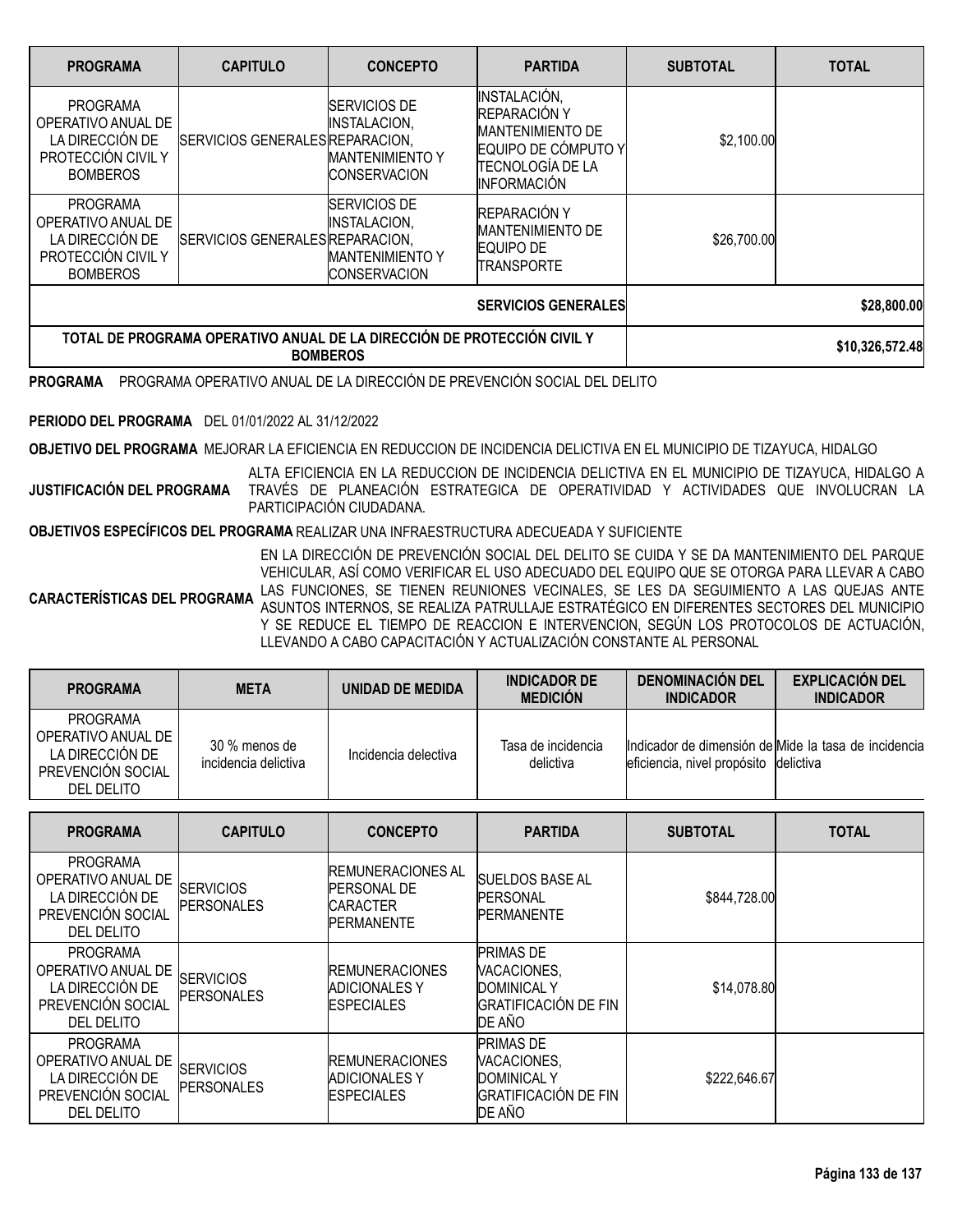| <b>PROGRAMA</b><br>OPERATIVO ANUAL DE<br><b>SERVICIOS</b><br>LA DIRECCIÓN DE<br><b>PERSONALES</b><br><b>PREVENCIÓN SOCIAL</b><br>DEL DELITO | <b>IOTRAS PRESTACIONES IOTRAS PRESTACIONES</b><br><b>ISOCIALES Y</b><br><b>ECONOMICAS</b> | <b>SOCIALES Y</b><br>ECONÓMICAS | \$84,000.00 |  |
|---------------------------------------------------------------------------------------------------------------------------------------------|-------------------------------------------------------------------------------------------|---------------------------------|-------------|--|
|---------------------------------------------------------------------------------------------------------------------------------------------|-------------------------------------------------------------------------------------------|---------------------------------|-------------|--|

# **SERVICIOS PERSONALES \$1,165,453.47**

| <b>PROGRAMA</b>                                                                                    | <b>CAPITULO</b>                          | <b>CONCEPTO</b>                                                                                                   | <b>PARTIDA</b>                                                      | <b>SUBTOTAL</b> | <b>TOTAL</b> |
|----------------------------------------------------------------------------------------------------|------------------------------------------|-------------------------------------------------------------------------------------------------------------------|---------------------------------------------------------------------|-----------------|--------------|
| <b>PROGRAMA</b><br>OPERATIVO ANUAL DE<br>LA DIRECCIÓN DE<br>PREVENCIÓN SOCIAL<br><b>DEL DELITO</b> | <b>MATERIALESY</b><br><b>SUMINISTROS</b> | <b>MATERIALES DE</b><br>ADMINISTRACION,<br><b>EMISION DE</b><br><b>DOCUMENTOS Y</b><br><b>ARTICULOS OFICIALES</b> | MATERIALES, ÚTILES Y<br><b>EQUIPOS MENORES DE</b><br><b>OFICINA</b> | \$25,000.00     |              |
| <b>PROGRAMA</b><br>OPERATIVO ANUAL DE<br>LA DIRECCIÓN DE<br>PREVENCIÓN SOCIAL<br>DEL DELITO        | <b>MATERIALESY</b><br><b>SUMINISTROS</b> | <b>MATERIALES DE</b><br>ADMINISTRACION,<br><b>EMISION DE</b><br><b>DOCUMENTOS Y</b><br><b>ARTICULOS OFICIALES</b> | <b>MATERIALES Y ÚTILES</b><br>DE IMPRESIÓN Y<br><b>REPRODUCCIÓN</b> | \$42,000.00     |              |
| <b>PROGRAMA</b><br>OPERATIVO ANUAL DE<br>LA DIRECCIÓN DE<br>PREVENCIÓN SOCIAL<br>DEL DELITO        | <b>MATERIALESY</b><br><b>SUMINISTROS</b> | <b>MATERIALES DE</b><br>ADMINISTRACION.<br><b>EMISION DE</b><br><b>DOCUMENTOS Y</b><br><b>ARTICULOS OFICIALES</b> | <b>MATERIAL IMPRESO E</b><br><b>INFORMACIÓN DIGITAL</b>             | \$100,000.00    |              |
| <b>PROGRAMA</b><br>OPERATIVO ANUAL DE<br>LA DIRECCIÓN DE<br>PREVENCIÓN SOCIAL<br>DEL DELITO        | <b>MATERIALESY</b><br><b>SUMINISTROS</b> | <b>MATERIALES DE</b><br>ADMINISTRACION,<br><b>EMISION DE</b><br><b>DOCUMENTOS Y</b><br><b>ARTICULOS OFICIALES</b> | <b>MATERIAL DE LIMPIEZA</b>                                         | \$36,000.00     |              |
| <b>PROGRAMA</b><br>OPERATIVO ANUAL DE<br>LA DIRECCIÓN DE<br>PREVENCIÓN SOCIAL<br>DEL DELITO        | <b>MATERIALESY</b><br><b>SUMINISTROS</b> | <b>ALIMENTOS Y</b><br><b>UTENSILIOS</b>                                                                           | <b>PRODUCTOS</b><br><b>ALIMENTICIOS PARA</b><br>PERSONAS            | \$1,800.00      |              |
| <b>PROGRAMA</b><br>OPERATIVO ANUAL DE<br>LA DIRECCIÓN DE<br>PREVENCIÓN SOCIAL<br>DEL DELITO        | <b>MATERIALESY</b><br><b>SUMINISTROS</b> | <b>ALIMENTOS Y</b><br><b>UTENSILIOS</b>                                                                           | <b>PRODUCTOS</b><br><b>ALIMENTICIOS PARA</b><br>ANIMALES            | \$73,000.00     |              |
| <b>PROGRAMA</b><br>OPERATIVO ANUAL DE<br>LA DIRECCIÓN DE<br>PREVENCIÓN SOCIAL<br>DEL DELITO        | <b>MATERIALESY</b><br><b>SUMINISTROS</b> | COMBUSTIBLES,<br><b>LUBRICANTESY</b><br><b>ADITIVOS</b>                                                           | COMBUSTIBLES,<br><b>LUBRICANTESY</b><br><b>ADITIVOS</b>             | \$700,000.00    |              |
|                                                                                                    |                                          |                                                                                                                   |                                                                     |                 |              |

#### **MATERIALES Y SUMINISTROS 1977,800.00**

| <b>PROGRAMA</b>                                                                             | <b>CAPITULO</b>                       | <b>CONCEPTO</b>                                                                             | <b>PARTIDA</b>                                                                                       | <b>SUBTOTAL</b> | <b>TOTAL</b> |
|---------------------------------------------------------------------------------------------|---------------------------------------|---------------------------------------------------------------------------------------------|------------------------------------------------------------------------------------------------------|-----------------|--------------|
| <b>PROGRAMA</b><br>OPERATIVO ANUAL DE<br>LA DIRECCIÓN DE<br>PREVENCIÓN SOCIAL<br>DEL DELITO | SERVICIOS GENERALES SERVICIOS BASICOS |                                                                                             | <b>ISERVICIOS DE ACCESO</b><br>DE INTERNET, REDES Y<br><b>PROCESAMIENTO DE</b><br><b>INFORMACIÓN</b> | \$12,000.00     |              |
| PROGRAMA<br>OPERATIVO ANUAL DE<br>LA DIRECCIÓN DE<br>PREVENCIÓN SOCIAL<br>DEL DELITO        | SERVICIOS GENERALES CIENTIFICOS,      | <b>ISERVICIOS</b><br><b>IPROFESIONALES.</b><br><b>TECNICOS Y OTROS</b><br><b>ISERVICIOS</b> | <b>SERVICIOS DE</b><br><b>CAPACITACIÓN</b>                                                           | \$100,000.00    |              |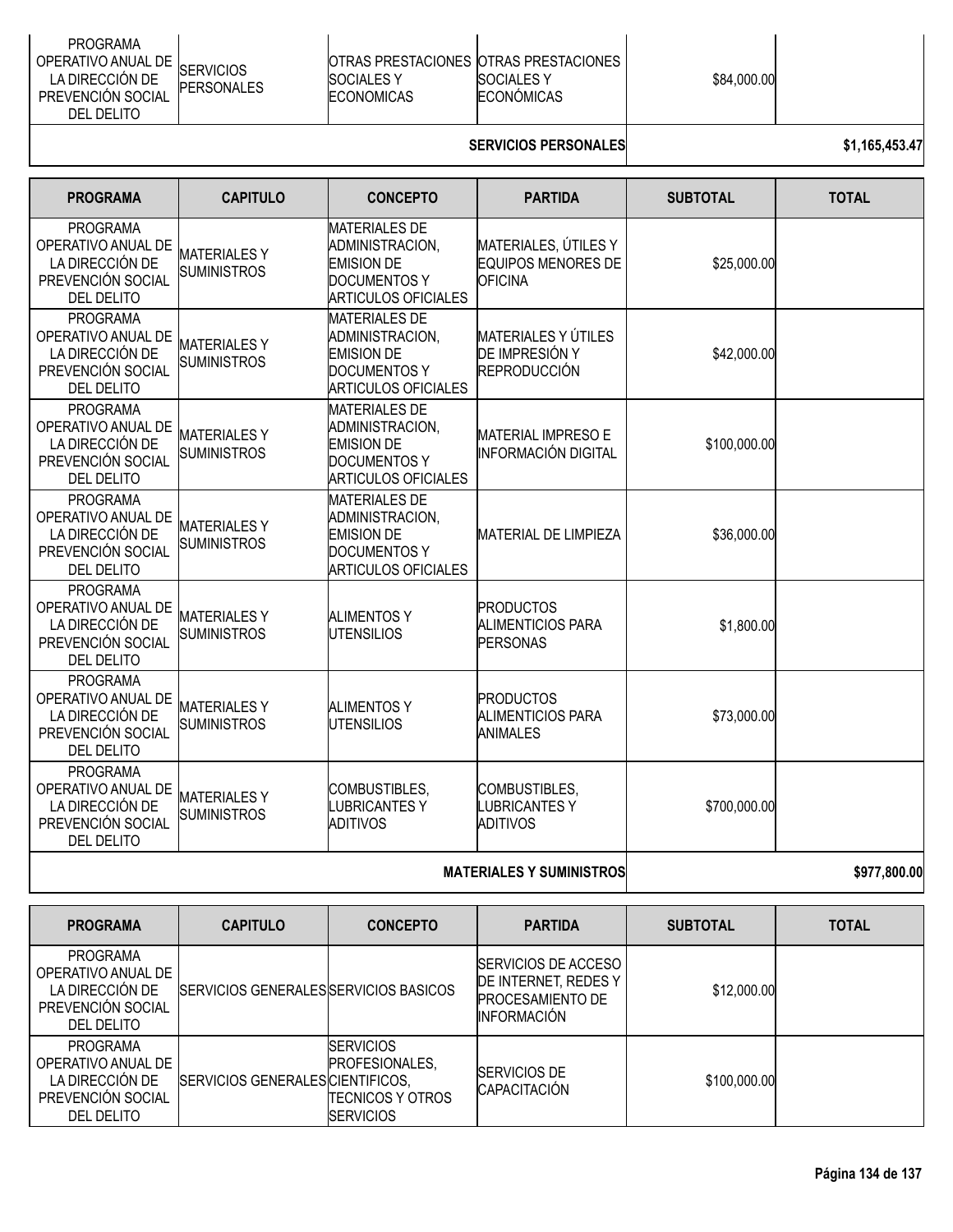| <b>PROGRAMA</b><br>OPERATIVO ANUAL DE<br>LA DIRECCIÓN DE<br>PREVENCIÓN SOCIAL<br>DEL DELITO | SERVICIOS GENERALES REPARACION,  | <b>SERVICIOS DE</b><br>INSTALACION,<br><b>IMANTENIMIENTO Y</b><br><b>CONSERVACION</b> | REPARACIÓN Y<br><b>MANTENIMIENTO DE</b><br>EQUIPO DE<br><b>TRANSPORTE</b> | \$300,000.00 |              |
|---------------------------------------------------------------------------------------------|----------------------------------|---------------------------------------------------------------------------------------|---------------------------------------------------------------------------|--------------|--------------|
| <b>PROGRAMA</b><br>OPERATIVO ANUAL DE<br>LA DIRECCIÓN DE<br>PREVENCIÓN SOCIAL<br>DEL DELITO | SERVICIOS GENERALES SERVICIOS DE |                                                                                       | <b>SERVICIOS</b><br><b>INTEGRALES DE</b><br><b>TRASLADO Y VIÁTICOS</b>    | \$6,000.00   |              |
|                                                                                             |                                  |                                                                                       | <b>SERVICIOS GENERALES</b>                                                |              | \$418,000,00 |

| <b>PROGRAMA</b>                                                                             | <b>CAPITULO</b>                                                    | <b>CONCEPTO</b>                                                            | <b>PARTIDA</b>                                                        | <b>SUBTOTAL</b> | <b>TOTAL</b>   |
|---------------------------------------------------------------------------------------------|--------------------------------------------------------------------|----------------------------------------------------------------------------|-----------------------------------------------------------------------|-----------------|----------------|
| PROGRAMA<br>OPERATIVO ANUAL DE<br>LA DIRECCIÓN DE<br>PREVENCIÓN SOCIAL<br>DEL DELITO        | <b>BIENES MUEBLES.</b><br><b>INMUEBLES E</b><br><b>INTANGIBLES</b> | <b>MOBILIARIO Y EQUIPO</b><br><b>DE ADMINISTRACION</b>                     | <b>MUEBLES DE OFICINA Y</b><br><b>ESTANTERÍA</b>                      | \$60,000.00     |                |
| <b>PROGRAMA</b><br>OPERATIVO ANUAL DE<br>LA DIRECCIÓN DE<br>PREVENCIÓN SOCIAL<br>DEL DELITO | <b>BIENES MUEBLES.</b><br><b>INMUEBLES E</b><br><b>INTANGIBLES</b> | <b>IMOBILIARIO Y EQUIPO</b><br><b>IEDUCACIONAL Y</b><br><b>IRECREATIVO</b> | <b>OTRO MOBILIARIO Y</b><br><b>EQUIPO EDUCACIONAL</b><br>Y RECREATIVO | \$30,000.00     |                |
| <b>BIENES MUEBLES, INMUEBLES E INTANGIBLES</b>                                              |                                                                    |                                                                            |                                                                       |                 | \$90,000.00    |
| TOTAL DE PROGRAMA OPERATIVO ANUAL DE LA DIRECCIÓN DE PREVENCIÓN SOCIAL DEL<br><b>DELITO</b> |                                                                    |                                                                            |                                                                       |                 | \$2,651,253.47 |

**PROGRAMA** PROGRAMA OPERATIVO ANUAL DE LA DIRECCIÓN DE TRÁNSITO Y VIALIDAD

**PERIODO DEL PROGRAMA** DEL 01/01/2022 AL 31/12/2022

**OBJETIVO DEL PROGRAMA** REDUCIR HECHOS DE TRÁNSITO MEDIANTE EL PLAN DE SEGURIDAD VIAL PARA TIZAYUCA, HIDALGO

**JUSTIFICACIÓN DEL PROGRAMA** EN BASE A LOS ÍNDICES DE ACCIDENTES REGISTRADOS POR LA DIRECCIÓN DE TRÁNSITO Y VIALIDAD , ES NECESARIO LOS REQUERIMIENTOS Y EQUIPAMIENTOS PARA LA REDUCCIÓN DE LOS HECHOS DE TRÁNSITO EN EL MUNICIPIO; AUNADO A LA IMPARTICIÓN DE PLÁTICAS DE EDUCACIÓN VIAL EN LOS CENTROS EDUCATIVOS, CENTROS LABORALES Y EN GENERAL A TODO CIUDADANO QUE SOLICITE EL APOYO, CON EL FIRME PROPÓSITO DE FOMENTAR UNA CONCIENCIA SOCIAL Y ASÍ MISMO DAR A CONOCER A LA CIUDADANÍA LAS ACCIONES QUE SE ESTÁN REALIZANDO EN MATERIA DE TRÁNSITO Y VIALIDAD, TENIENDO POR OBJETO PRESERVAR LA VIDA, SALUD Y PATRIMONIO DE LAS PERSONAS, REGULANDO EL TRÁNSITO VEHICULAR Y PEATONAL EN LAS VÍAS PÚBLICAS, ASÍ COMO REDUCIR EL NÚMERO DE INCIDENTES DE TRÁNSITO.

**OBJETIVOS ESPECÍFICOS DEL PROGRAMA** INSTALAR UNA CULTURA VIAL ADECUADA

**CARACTERÍSTICAS DEL PROGRAMA** EN LA DIRECCIÓN DE TRÁNSITO <sup>Y</sup> VIALIDAD SE REALIZAN CAMPAÑAS DE DIFUSIÓN DEL REGLAMENTO DE TRÁNSITO Y SE IDENTIFICAN LAS NECESIDADES DE INFRAESTRUCTURA VIAL.

| <b>PROGRAMA</b>                                                                 | <b>META</b>                                              | UNIDAD DE MEDIDA | <b>INDICADOR DE</b><br><b>MEDICIÓN</b>                   | <b>DENOMINACIÓN DEL</b><br><b>INDICADOR</b>              | <b>EXPLICACIÓN DEL</b><br><b>INDICADOR</b>                                      |
|---------------------------------------------------------------------------------|----------------------------------------------------------|------------------|----------------------------------------------------------|----------------------------------------------------------|---------------------------------------------------------------------------------|
| <b>PROGRAMA</b><br>OPERATIVO ANUAL DE<br>LA DIRECCIÓN DE<br>TRANSITO Y VIALIDAD | Disminución del 5% de<br>hechos de tránsito<br>mensuales | Porcentaje       | Porcentaje de cambio<br>mensual de hechos de<br>tránsito | Indicador de dimensión de<br>eficiencia, nivel propósito | Mide<br>de<br>porcentaje<br>el<br>de<br>cambio<br>mensual<br>hechos de tránsito |
|                                                                                 |                                                          |                  |                                                          |                                                          |                                                                                 |
| <b>PROGRAMA</b>                                                                 | <b>CAPITULO</b>                                          | <b>CONCEPTO</b>  | <b>PARTIDA</b>                                           | <b>SUBTOTAL</b>                                          | <b>TOTAL</b>                                                                    |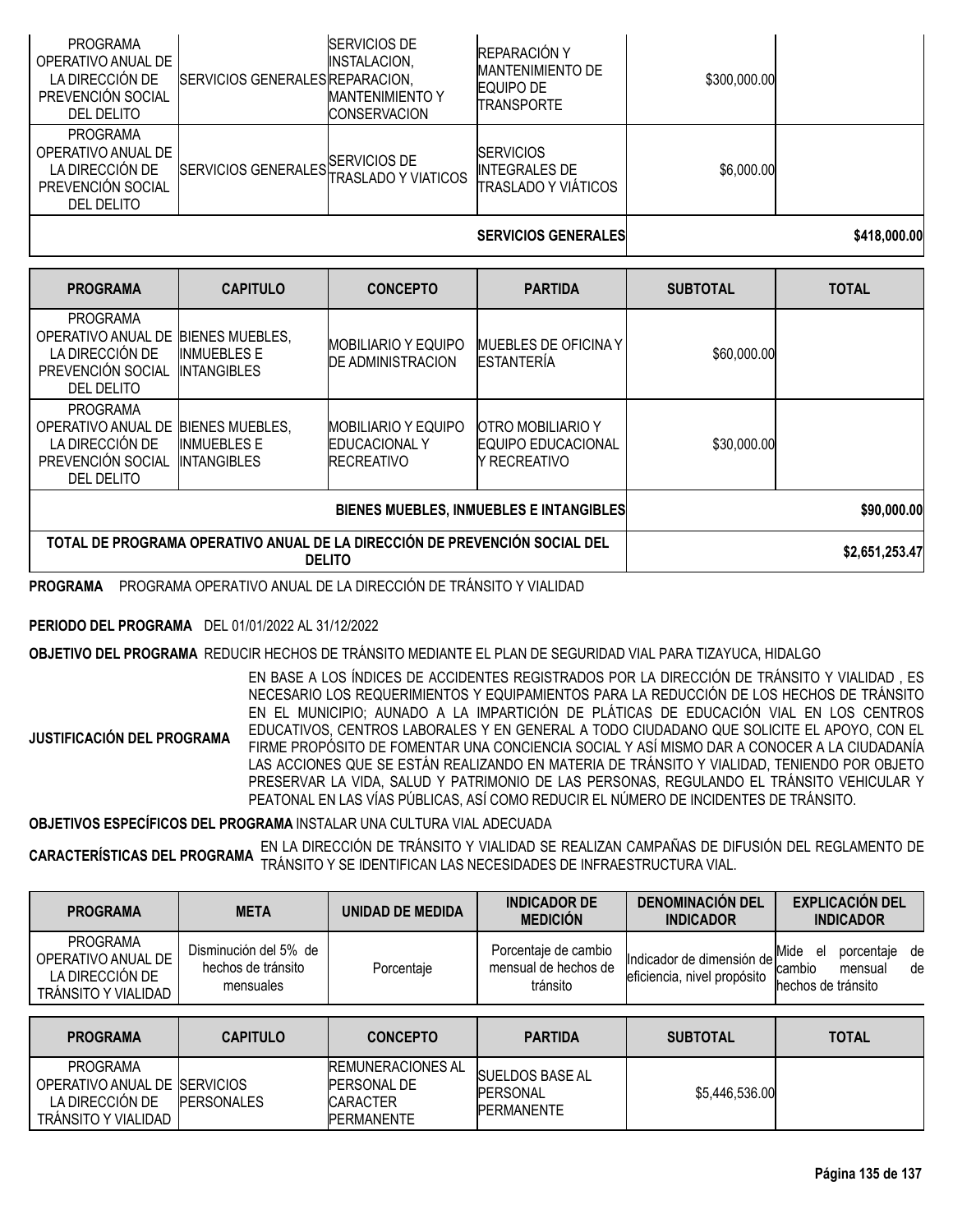| PROGRAMA<br>OPERATIVO ANUAL DE<br>LA DIRECCIÓN DE<br>TRÁNSITO Y VIALIDAD        | <b>SERVICIOS</b><br><b>PERSONALES</b> | <b>REMUNERACIONES</b><br><b>ADICIONALES Y</b><br><b>ESPECIALES</b> | <b>PRIMAS DE</b><br>VACACIONES.<br><b>DOMINICAL Y</b><br><b>GRATIFICACIÓN DE FIN</b><br>DE AÑO | \$1,512,926.67 |  |
|---------------------------------------------------------------------------------|---------------------------------------|--------------------------------------------------------------------|------------------------------------------------------------------------------------------------|----------------|--|
| PROGRAMA<br>OPERATIVO ANUAL DE<br>LA DIRECCIÓN DE<br>TRANSITO Y VIALIDAD        | <b>SERVICIOS</b><br><b>PERSONALES</b> | <b>REMUNERACIONES</b><br><b>ADICIONALES Y</b><br><b>ESPECIALES</b> | <b>PRIMAS DE</b><br>VACACIONES.<br><b>DOMINICAL Y</b><br><b>GRATIFICACIÓN DE FIN</b><br>DE AÑO | \$90,775.60    |  |
| <b>PROGRAMA</b><br>OPERATIVO ANUAL DE<br>LA DIRECCIÓN DE<br>TRANSITO Y VIALIDAD | <b>SERVICIOS</b><br><b>PERSONALES</b> | <b>SOCIALES Y</b><br><b>ECONOMICAS</b>                             | <b>OTRAS PRESTACIONES OTRAS PRESTACIONES</b><br><b>SOCIALES Y</b><br><b>ECONÓMICAS</b>         | \$160,440.00   |  |
|                                                                                 |                                       |                                                                    |                                                                                                |                |  |

### **SERVICIOS PERSONALES \$7,210,678.27**

| <b>PROGRAMA</b>                                                                                     | <b>CAPITULO</b>                           | <b>CONCEPTO</b>                                                                                                   | <b>PARTIDA</b>                                                      | <b>SUBTOTAL</b> | <b>TOTAL</b>   |
|-----------------------------------------------------------------------------------------------------|-------------------------------------------|-------------------------------------------------------------------------------------------------------------------|---------------------------------------------------------------------|-----------------|----------------|
| <b>PROGRAMA</b><br>OPERATIVO ANUAL DE MATERIALES Y<br>LA DIRECCIÓN DE<br><b>TRÁNSITO Y VIALIDAD</b> | <b>SUMINISTROS</b>                        | <b>MATERIALES DE</b><br>ADMINISTRACION,<br><b>EMISION DE</b><br><b>DOCUMENTOS Y</b><br><b>ARTICULOS OFICIALES</b> | MATERIALES, ÚTILES Y<br><b>EQUIPOS MENORES DE</b><br><b>OFICINA</b> | \$14,364.86     |                |
| <b>PROGRAMA</b><br>OPERATIVO ANUAL DE MATERIALES Y<br>LA DIRECCIÓN DE<br><b>TRÁNSITO Y VIALIDAD</b> | <b>SUMINISTROS</b>                        | <b>MATERIALES DE</b><br>ADMINISTRACION.<br><b>EMISION DE</b><br><b>DOCUMENTOS Y</b><br><b>ARTICULOS OFICIALES</b> | <b>MATERIALES Y ÚTILES</b><br>DE IMPRESIÓN Y<br><b>REPRODUCCIÓN</b> | \$800.00        |                |
| <b>PROGRAMA</b><br>OPERATIVO ANUAL DE MATERIALES Y<br>LA DIRECCIÓN DE<br><b>TRÁNSITO Y VIALIDAD</b> | <b>SUMINISTROS</b>                        | <b>MATERIALES DE</b><br>ADMINISTRACION,<br><b>EMISION DE</b><br><b>DOCUMENTOS Y</b><br><b>ARTICULOS OFICIALES</b> | <b>MATERIAL IMPRESO E</b><br><b>INFORMACIÓN DIGITAL</b>             | \$1,000.00      |                |
| <b>PROGRAMA</b><br>OPERATIVO ANUAL DE MATERIALES Y<br>LA DIRECCIÓN DE<br><b>TRÁNSITO Y VIALIDAD</b> | <b>SUMINISTROS</b>                        | <b>MATERIALES DE</b><br>ADMINISTRACION,<br><b>EMISION DE</b><br><b>DOCUMENTOS Y</b><br><b>ARTICULOS OFICIALES</b> | <b>MATERIAL DE LIMPIEZA</b>                                         | \$2,191.18      |                |
| <b>PROGRAMA</b><br>OPERATIVO ANUAL DE MATERIALES Y<br>LA DIRECCIÓN DE<br><b>TRÁNSITO Y VIALIDAD</b> | <b>SUMINISTROS</b>                        | COMBUSTIBLES,<br><b>LUBRICANTESY</b><br><b>ADITIVOS</b>                                                           | COMBUSTIBLES,<br><b>LUBRICANTESY</b><br><b>ADITIVOS</b>             | \$1,600,000.00  |                |
| <b>PROGRAMA</b><br>OPERATIVO ANUAL DE<br>LA DIRECCIÓN DE<br><b>TRÁNSITO Y VIALIDAD</b>              | <b>MATERIALES Y</b><br><b>SUMINISTROS</b> | VESTUARIO, BLANCOS,<br><b>PRENDAS DE</b><br><b>PROTECCION Y</b><br><b>ARTICULOS</b><br><b>DEPORTIVOS</b>          | <b>VESTUARIO Y</b><br><b>UNIFORMES</b>                              | \$8,672.40      |                |
| <b>PROGRAMA</b><br>OPERATIVO ANUAL DE MATERIALES Y<br>LA DIRECCIÓN DE<br><b>TRÁNSITO Y VIALIDAD</b> | <b>SUMINISTROS</b>                        | HERRAMIENTAS,<br><b>REFACCIONESY</b><br><b>ACCESORIOS</b><br><b>MENORES</b>                                       | <b>HERRAMIENTAS</b><br><b>MENORES</b>                               | \$3,948.00      |                |
|                                                                                                     |                                           |                                                                                                                   | <b>MATERIALES Y SUMINISTROS</b>                                     |                 | \$1,630,976.44 |

| <b>PROGRAMA</b>                                                          | <b>CAPITULO</b>                                                    | <b>CONCEPTO</b>                                        | <b>PARTIDA</b>                                              | <b>SUBTOTAL</b> | <b>TOTAL</b> |
|--------------------------------------------------------------------------|--------------------------------------------------------------------|--------------------------------------------------------|-------------------------------------------------------------|-----------------|--------------|
| PROGRAMA<br>OPERATIVO ANUAL DE<br>LA DIRECCIÓN DE<br>TRÁNSITO Y VIALIDAD | <b>BIENES MUEBLES.</b><br><b>INMUEBLES E</b><br><b>INTANGIBLES</b> | <b>MOBILIARIO Y EQUIPO</b><br><b>DE ADMINISTRACION</b> | EQUIPO DE CÓMPUTO YI<br>DE TECNOLOGIAS DE<br>LA INFORMACIÓN | \$25,000.00     |              |